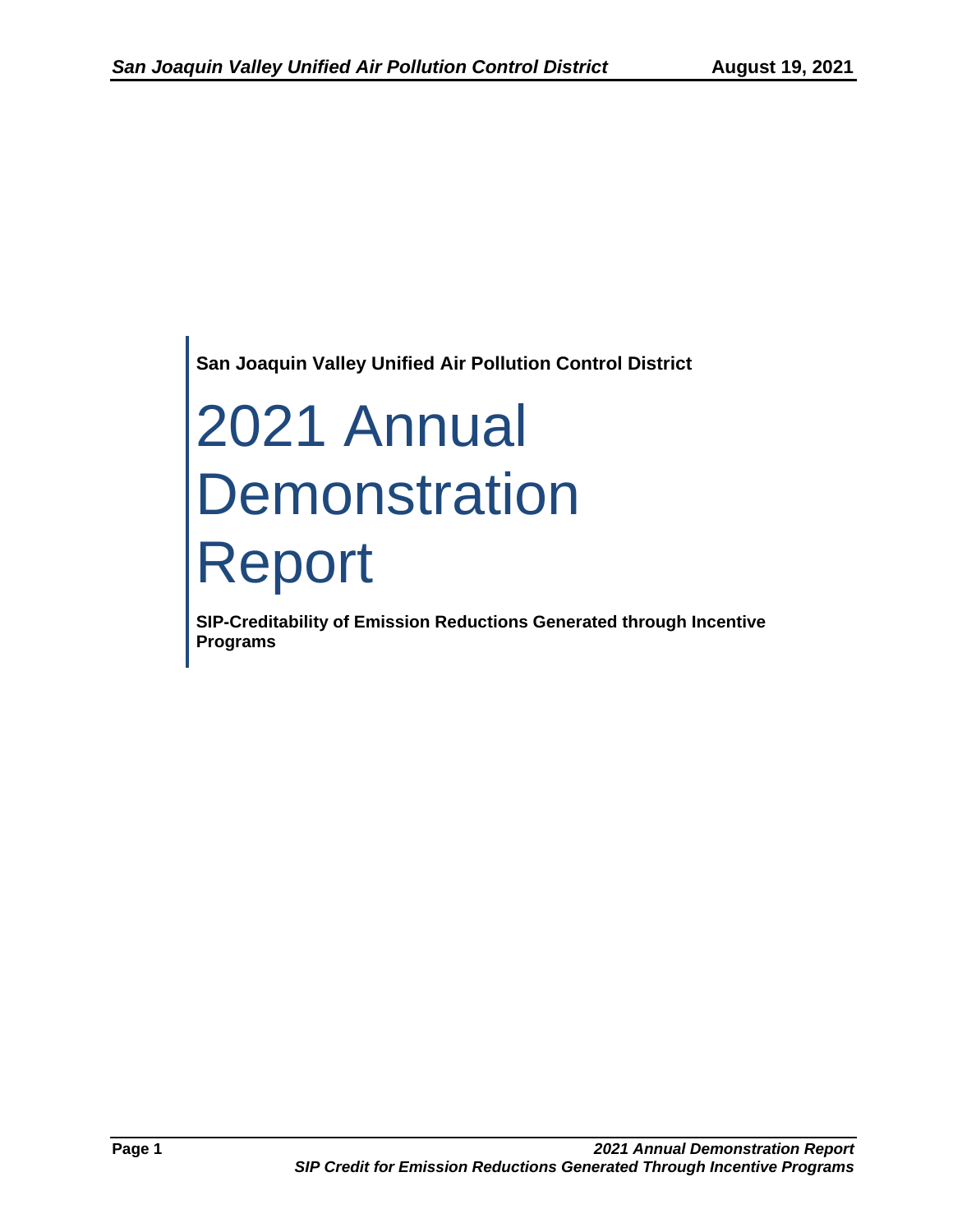This page intentionally blank.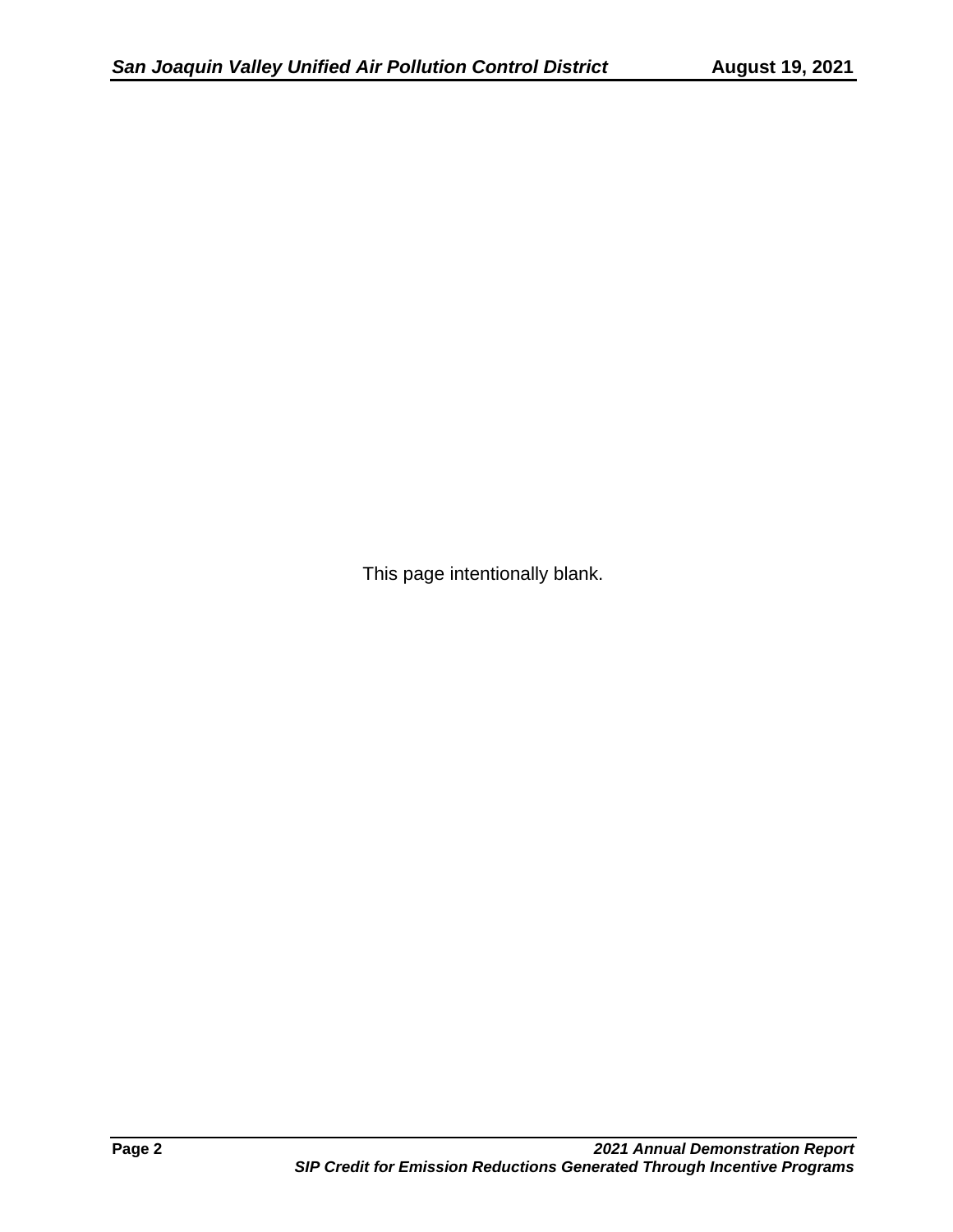# **Contents**

| L.   |                                                                                |  |
|------|--------------------------------------------------------------------------------|--|
| Ш.   |                                                                                |  |
|      |                                                                                |  |
| В.   |                                                                                |  |
|      | CARB Carl Moyer Memorial Air Quality Standards Attainment Program Guidelines13 |  |
| 2.   | CARB Proposition 1B: Goods Movement Emission Reduction Program Guidelines16    |  |
|      |                                                                                |  |
|      | 4. USDA NRCS Combustion Systems Improvement of Mobile Engines Incentive        |  |
|      |                                                                                |  |
| III. |                                                                                |  |
|      |                                                                                |  |
|      |                                                                                |  |
|      |                                                                                |  |
| IV.  |                                                                                |  |
|      | Carl Moyer Program Specific Monitoring and Enforcement Activities 34           |  |
|      | B. Proposition 1B Program Monitoring and Enforcement Activities 34             |  |
|      | C. Combustion Systems Improvement of Mobile Engines Program Monitoring and     |  |
| V.   |                                                                                |  |
| VI.  |                                                                                |  |
|      |                                                                                |  |
|      | NRCS Combustion System Improvement Program Project Information123              |  |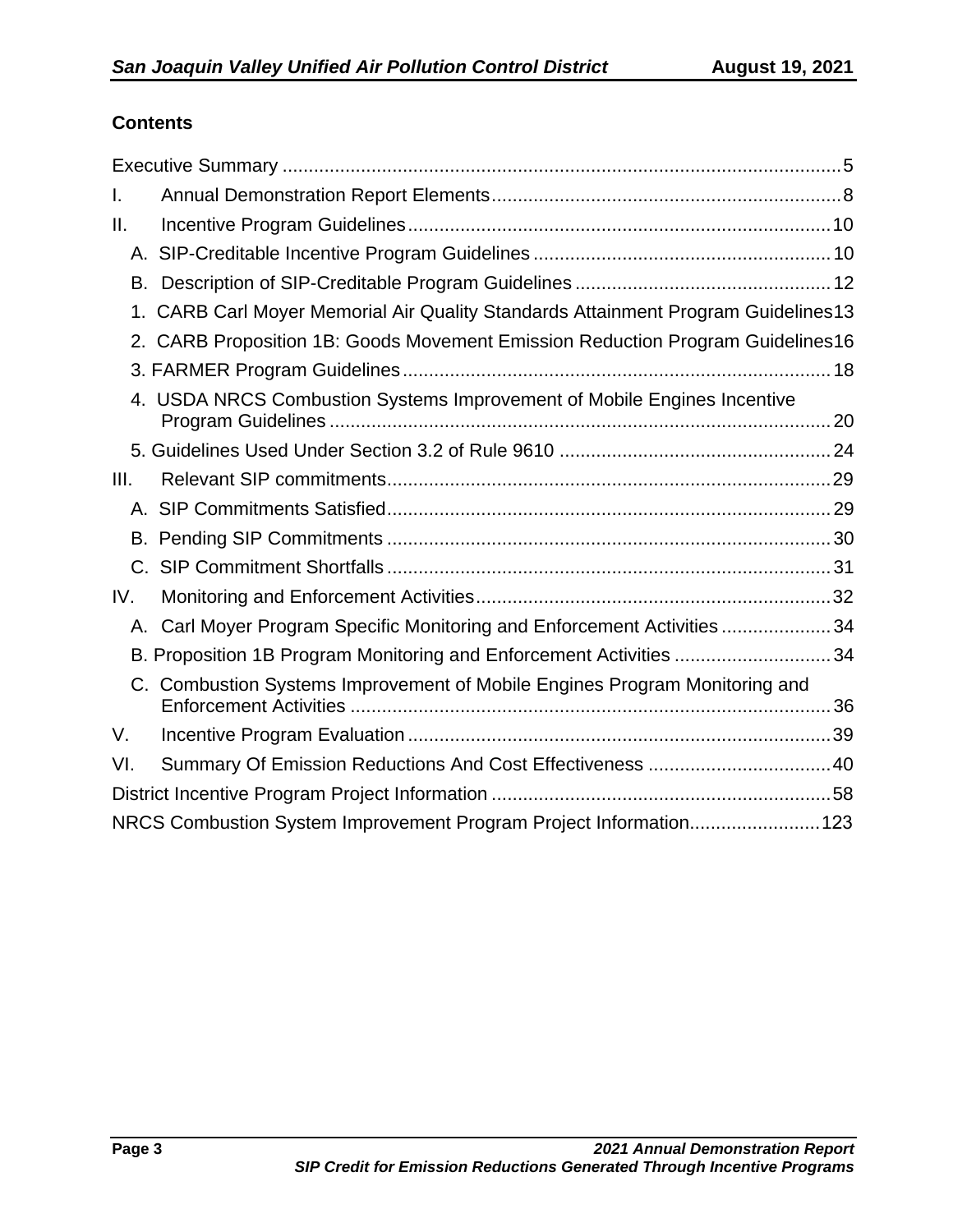# **List of Tables**

| Table 1: Total SIP-Creditable Incentive-Based Emission Reductions Generated Through   |
|---------------------------------------------------------------------------------------|
| Table 2: Cumulative Total SIP-Creditable Incentive-Based Emission Reductions          |
|                                                                                       |
|                                                                                       |
|                                                                                       |
|                                                                                       |
|                                                                                       |
|                                                                                       |
|                                                                                       |
|                                                                                       |
| Table 9: Carl Moyer Program Projects with Contractual Violations34                    |
| Table 10: Proposition 1B Program Projects with Contractual Violations 35              |
|                                                                                       |
| Table 12: Total SIP-Creditable Incentive-Based Emission Reductions Generated          |
|                                                                                       |
| Table 13: Emission Reductions Claimed through use of Incentive Program Guidelines     |
|                                                                                       |
| Table 14: Emission Reductions Claimed through use of Incentive Program Guidelines     |
|                                                                                       |
| Table 15: Summary of District-Administered Incentive Programs 45                      |
| Table 16: Total Claimed SIP-Creditable Incentive-Based Emission Reductions Using the  |
|                                                                                       |
| Table 17: SIP-Creditable Incentive-Based Emission Reductions for Off-Road             |
| Compression-Ignition Equipment Replacement Claimed Pursuant to Section 3.1  48        |
| Table 18: SIP-Creditable Incentive-Based Emission Reductions for Off-Road             |
| Compression-Ignition Equipment Repower and Retrofit Claimed Pursuant to Section 3.1   |
|                                                                                       |
| Table 19: SIP-Creditable Incentive-Based Emission Reductions for Repower of           |
|                                                                                       |
| Table 20: SIP-Creditable Incentive-Based Emission Reductions for Purchase of New      |
| Electric Agricultural Pump Motors Claimed Pursuant to Section 3.1 51                  |
| Table 21: SIP-Creditable Incentive-Based Emission Reductions for Locomotives, Yard    |
| Trucks, New Electric Forklift Purchase Claimed Pursuant to Section 3.252              |
| Table 22: SIP-Creditable Incentive-Based Emission Reductions for On-Road Trucks53     |
| Table 23: SIP-Creditable Incentive-Based Emission Reductions for Locomotive           |
| 54                                                                                    |
| Table 24: SIP-Creditable Incentive-Based Emission Reductions for Agricultural UTV and |
|                                                                                       |
| Table 25: SIP-Creditable Incentive-Based Emission Reductions for Agricultural         |
|                                                                                       |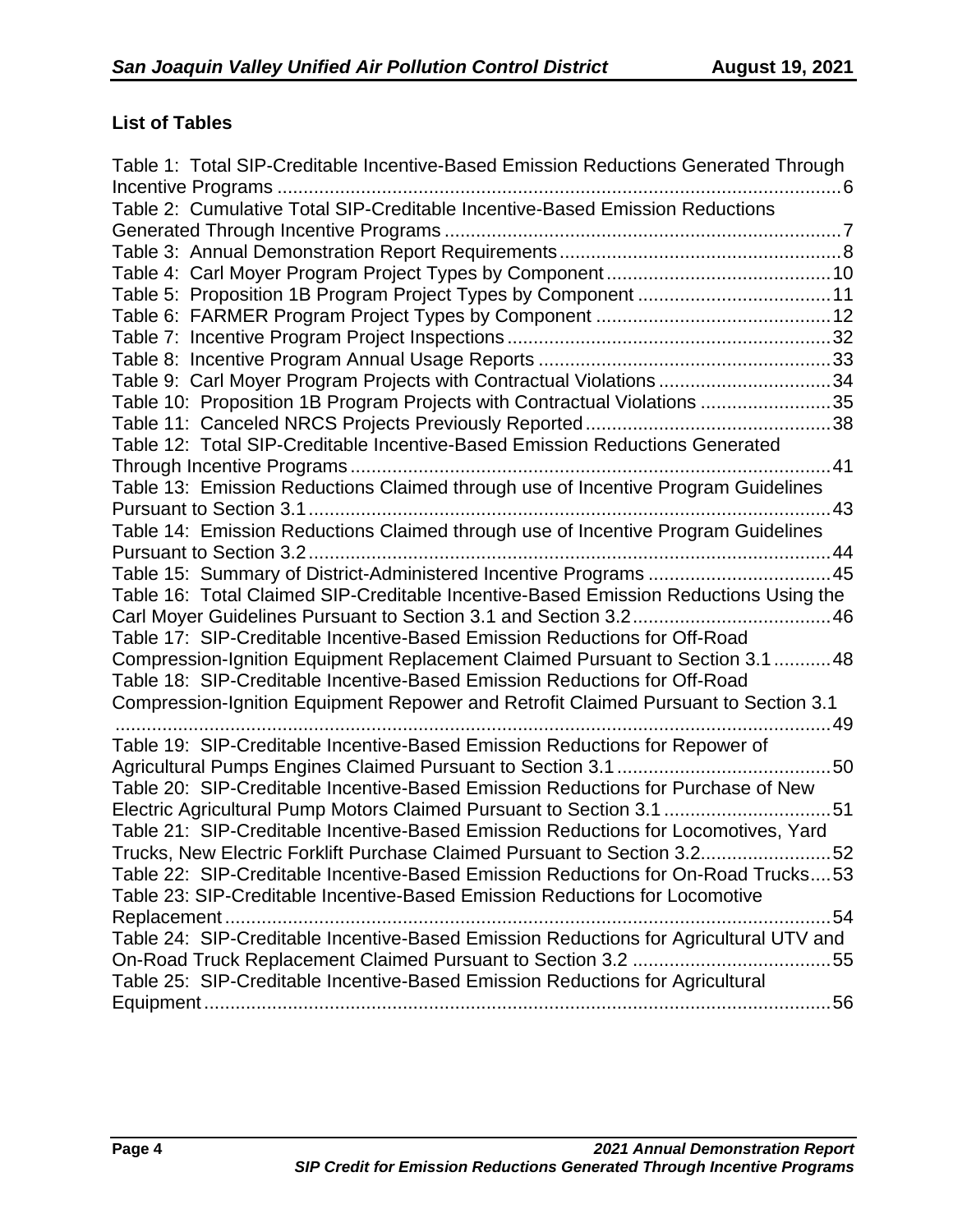#### <span id="page-4-0"></span>**EXECUTIVE SUMMARY**

The San Joaquin Valley Unified Air Pollution Control District (District) currently operates one of the largest and most well-respected incentive programs in California. Since 1992, the District's incentive programs have provided over \$1.7 billion in incentive funds. This has been matched by cost-sharing on the part of participating businesses, public agencies, and residents, who together have invested over \$2 billion, for a total public/private investment of well over \$3.8 billion in low and zero emissions equipment and operations. These combined efforts have accelerated the adoption of cleaner technologies (beyond that achieved by stringent regulations alone) achieved over 199,132 tons of lifetime emission reductions, improved air quality and public health, and progressed the San Joaquin Valley (Valley) towards attainment of increasingly stringent federal air quality standards. In addition to District-administered incentive programs, the California Air Resources Board (CARB) and the United States Department of Agriculture (USDA) Natural Resources Conservation Service (NRCS) also implement highly effective incentive programs, further reducing emissions in the Valley.

Although incentive programs result in real air quality benefits, the emission reductions resulting from voluntary incentive programs have generally not been quantified for or provided credit in attainment plans to meet federal Clean Air Act (CAA) requirements. District Rule 9610 (State Implementation Plan Credit for Emission Reductions Generated through Incentive Programs) serves as an administrative mechanism for crediting emission reductions achieved in the Valley through incentive programs for use in state implementation plans (SIPs). The future year emission reductions claimed in District SIPs through Rule 9610 are to be quantified through annual demonstration reports, such as this Annual Demonstration Report.

The emission reductions quantified and claimed for SIP credit as part of this report are accounted for in Table 1 and Table 2 below and include reductions of oxides of nitrogen (NOx), particulate matter (PM), and reactive organic gases (ROG). Extensive documentation of these reductions, related SIP commitments, and other Rule 9610 requirements are included in the remainder of this report and in supporting data provided in the Annual Demonstration Report Data Sheet that accompanies this report.

On Thursday April 9, 2015, EPA finalized a limited approval and limited disapproval of Rule 9610 as a revision to the California SIP[1](#page-4-1). The associated Technical Support Document<sup>[2](#page-4-2)</sup> contained recommendations for implementation for the Manual of Procedures (MOP) and the Annual Demonstration Report. The District evaluated these recommendations and incorporated them throughout this Annual Demonstration Report as appropriate.

<span id="page-4-1"></span> <sup>1</sup> EPA. 40 CFR Part 52. *Revision to the California State Implementation Plan; San Joaquin Valley Unified Air Pollution Control District; Quantification of Emission Reductions From Incentive programs* Retrieved on April 9, 2015 from <https://www.regulations.gov/document?D=EPA-R09-OAR-2013-0754-0056>*.* 

<span id="page-4-2"></span><sup>2</sup> EPA. *EPA's Notice of Proposed Rulemaking for the California State Implementation Plan San Joaquin Valley Unified Air Pollution Control District's Rule 9610, State Implementation Plan Credit for Emission Reductions Generated through Incentive Programs*. Retrieved on June 19, 2014 fro[m http://www.regulations.gov/.](http://www.regulations.gov/#!documentDetail;D=EPA-R09-OAR-2013-0754-0004)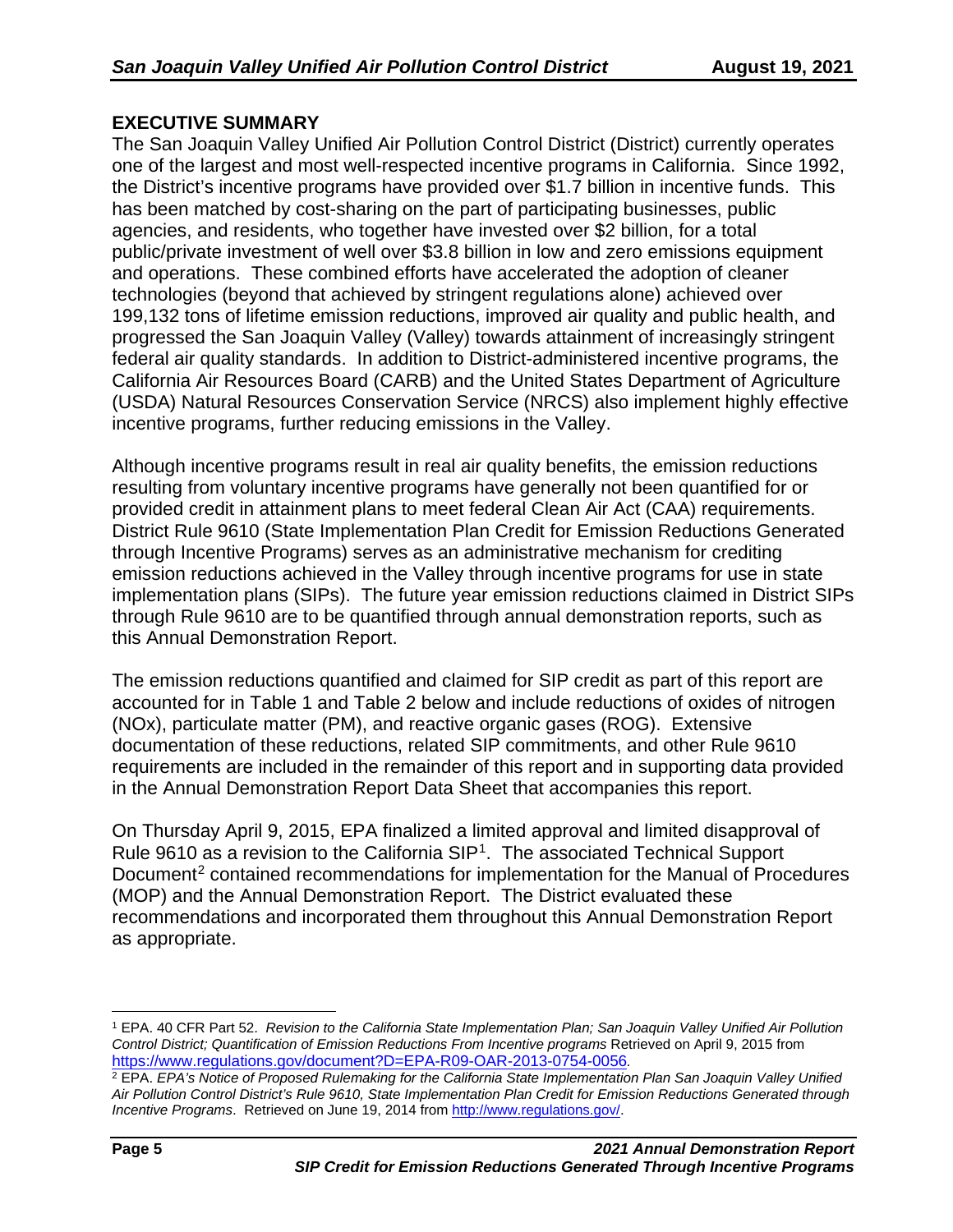Table 1 summarizes the total SIP-creditable incentive-based emission reductions generated through incentive programs, expressed in tons per year and tons per day, claimed within the 2021 Annual Demonstration Report. The data also includes 371 District projects and 152 NRCS projects that were implemented during the timeframes covered under previous reports but were not included in those data sets at the time.

| <b>Current Reporting Period</b> |                          |                 |                          |                |           |            |
|---------------------------------|--------------------------|-----------------|--------------------------|----------------|-----------|------------|
|                                 | <b>Emissions Reduced</b> |                 | <b>Emissions Reduced</b> |                |           |            |
| Year                            |                          | (tons per year) |                          | (tons per day) |           |            |
|                                 | <b>NOx</b>               | <b>PM</b>       | <b>ROG</b>               | <b>NOx</b>     | <b>PM</b> | <b>ROG</b> |
| 2009                            | 0.00                     | 0.00            | 0.00                     | 0.00           | 0.00      | 0.00       |
| 2010                            | 0.00                     | 0.00            | 0.00                     | 0.00           | 0.00      | 0.00       |
| 2011                            | 0.00                     | 0.00            | 0.00                     | 0.00           | 0.00      | 0.00       |
| 2012                            | 0.00                     | 0.00            | 0.00                     | 0.00           | 0.00      | 0.00       |
| 2013                            | 0.00                     | 0.00            | 0.00                     | 0.00           | 0.00      | 0.00       |
| 2014                            | 0.00                     | 0.00            | 0.00                     | 0.00           | 0.00      | 0.00       |
| 2015                            | 0.00                     | 0.00            | 0.00                     | 0.00           | 0.00      | 0.00       |
| 2016                            | 0.00                     | 0.00            | 0.00                     | 0.00           | 0.00      | 0.00       |
| 2017                            | 0.00                     | 0.00            | 0.00                     | 0.00           | 0.00      | 0.00       |
| 2018                            | 2.49                     | 0.22            | 0.35                     | 0.01           | 0.00      | 0.00       |
| 2019                            | 82.08                    | 6.04            | 9.42                     | 0.22           | 0.02      | 0.03       |
| 2020                            | 974.35                   | 64.76           | 102.59                   | 2.67           | 0.18      | 0.28       |
| 2021                            | 1015.56                  | 67.63           | 107.31                   | 2.78           | 0.19      | 0.29       |
| 2022                            | 1013.37                  | 67.56           | 107.14                   | 2.78           | 0.19      | 0.29       |
| 2023                            | 996.92                   | 66.89           | 105.77                   | 2.73           | 0.18      | 0.29       |
| 2024                            | 996.27                   | 66.89           | 105.76                   | 2.73           | 0.18      | 0.29       |
| 2025                            | 981.03                   | 66.51           | 104.91                   | 2.69           | 0.18      | 0.29       |
| 2026                            | 981.03                   | 66.51           | 104.91                   | 2.69           | 0.18      | 0.29       |
| 2027                            | 969.66                   | 65.72           | 103.64                   | 2.66           | 0.18      | 0.28       |
| 2028                            | 967.16                   | 65.49           | 103.29                   | 2.65           | 0.18      | 0.28       |
| 2029                            | 891.45                   | 59.78           | 94.47                    | 2.44           | 0.16      | 0.26       |
| 2030                            | 45.28                    | 3.02            | 4.71                     | 0.12           | 0.01      | 0.01       |
| 2031                            | 4.21                     | 0.16            | 0.00                     | 0.01           | 0.00      | 0.00       |

#### <span id="page-5-0"></span>**Table 1: Total SIP-Creditable Incentive-Based Emission Reductions Generated Through Incentive Programs**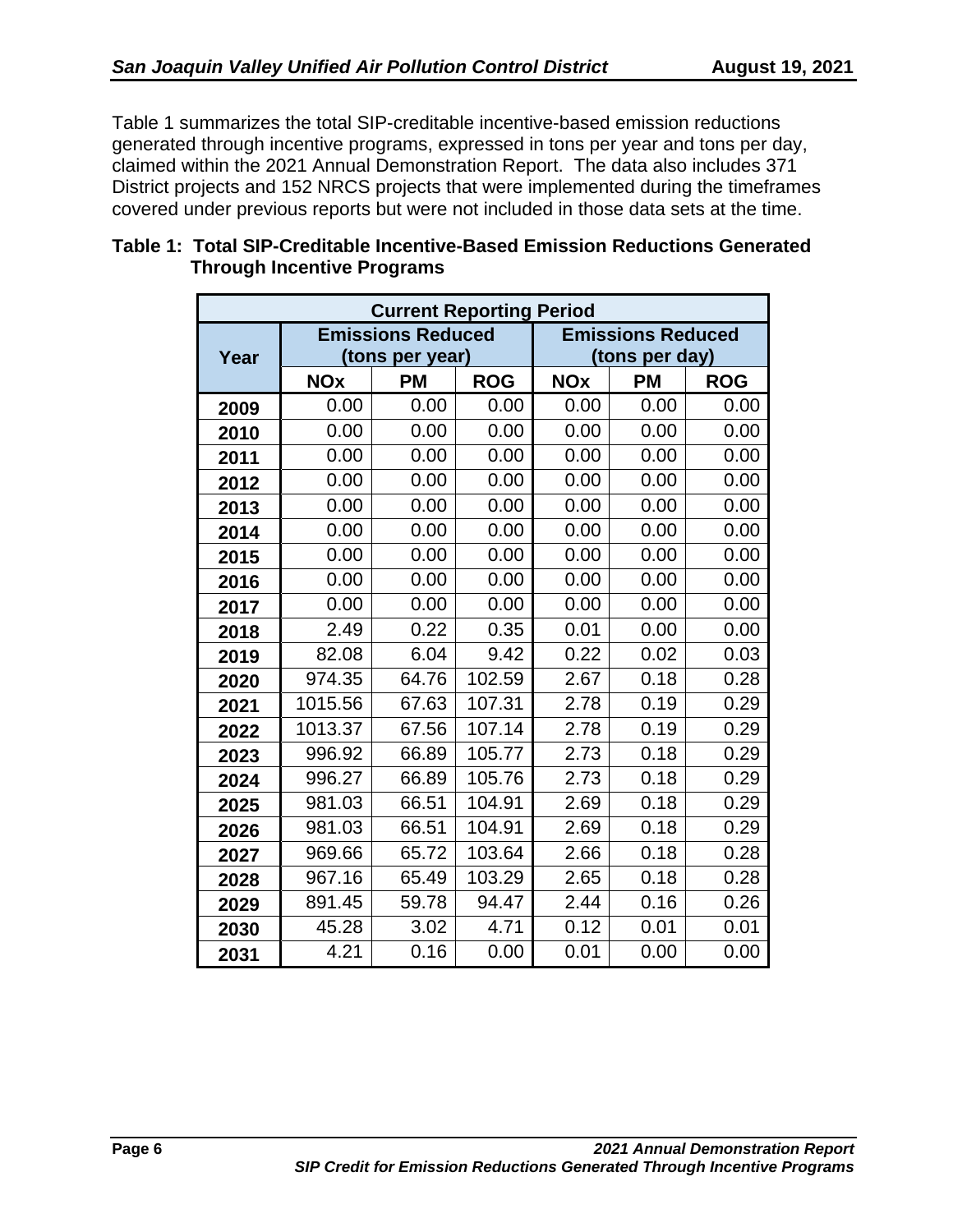Table 2 summarizes the cumulative total SIP-creditable incentive-based emission reductions generated through incentive programs, expressed in tons per year and tons per day, claimed in the 2013 -2021 Annual Demonstration Reports.

#### <span id="page-6-0"></span>**Table 2: Cumulative Total SIP-Creditable Incentive-Based Emission Reductions Generated Through Incentive Programs**

| <b>Cumulative Reporting Period</b> |                          |                 |            |                |                          |            |  |
|------------------------------------|--------------------------|-----------------|------------|----------------|--------------------------|------------|--|
|                                    | <b>Emissions Reduced</b> |                 |            |                | <b>Emissions Reduced</b> |            |  |
| Year                               |                          | (tons per year) |            | (tons per day) |                          |            |  |
|                                    | <b>NOx</b>               | <b>PM</b>       | <b>ROG</b> | <b>NOx</b>     | <b>PM</b>                | <b>ROG</b> |  |
| 2009                               | 1098.99                  | 35.78           | 116.17     | 3.01           | 0.10                     | 0.32       |  |
| 2010                               | 2655.71                  | 82.02           | 237.29     | 7.28           | 0.22                     | 0.65       |  |
| 2011                               | 4112.25                  | 141.11          | 364.96     | 11.27          | 0.39                     | 1.00       |  |
| 2012                               | 5804.68                  | 210.38          | 477.51     | 15.90          | 0.58                     | 1.31       |  |
| 2013                               | 6699.86                  | 248.37          | 572.27     | 18.36          | 0.68                     | 1.57       |  |
| 2014                               | 6494.06                  | 243.85          | 564.13     | 17.79          | 0.67                     | 1.55       |  |
| 2015                               | 6528.68                  | 252.86          | 620.84     | 17.89          | 0.69                     | 1.70       |  |
| 2016                               | 6491.76                  | 256.09          | 673.48     | 17.79          | 0.70                     | 1.85       |  |
| 2017                               | 6142.10                  | 250.86          | 719.09     | 16.83          | 0.69                     | 1.97       |  |
| 2018                               | 6689.96                  | 288.29          | 784.01     | 18.33          | 0.79                     | 2.15       |  |
| 2019                               | 7038.71                  | 339.65          | 850.61     | 19.28          | 0.93                     | 2.33       |  |
| 2020                               | 7122.99                  | 377.45          | 859.10     | 19.52          | 1.03                     | 2.35       |  |
| 2021                               | 6352.38                  | 348.06          | 755.03     | 17.40          | 0.95                     | 2.07       |  |
| 2022                               | 5622.99                  | 314.69          | 653.73     | 15.41          | 0.86                     | 1.79       |  |
| 2023                               | 4976.10                  | 286.83          | 571.26     | 13.63          | 0.79                     | 1.57       |  |
| 2024                               | 4360.32                  | 259.84          | 469.27     | 11.95          | 0.71                     | 1.29       |  |
| 2025                               | 3736.71                  | 232.41          | 392.41     | 10.24          | 0.64                     | 1.08       |  |
| 2026                               | 3307.48                  | 208.62          | 342.53     | 9.06           | 0.57                     | 0.94       |  |
| 2027                               | 2697.49                  | 176.72          | 277.26     | 7.39           | 0.48                     | 0.76       |  |
| 2028                               | 2012.44                  | 132.71          | 206.35     | 5.51           | 0.36                     | 0.57       |  |
| 2029                               | 1083.43                  | 70.46           | 108.70     | 2.97           | 0.19                     | 0.30       |  |
| 2030                               | 129.36                   | 6.48            | 7.74       | 0.35           | 0.02                     | 0.02       |  |
| 2031                               | 88.30                    | 3.62            | 3.04       | 0.24           | 0.01                     | 0.01       |  |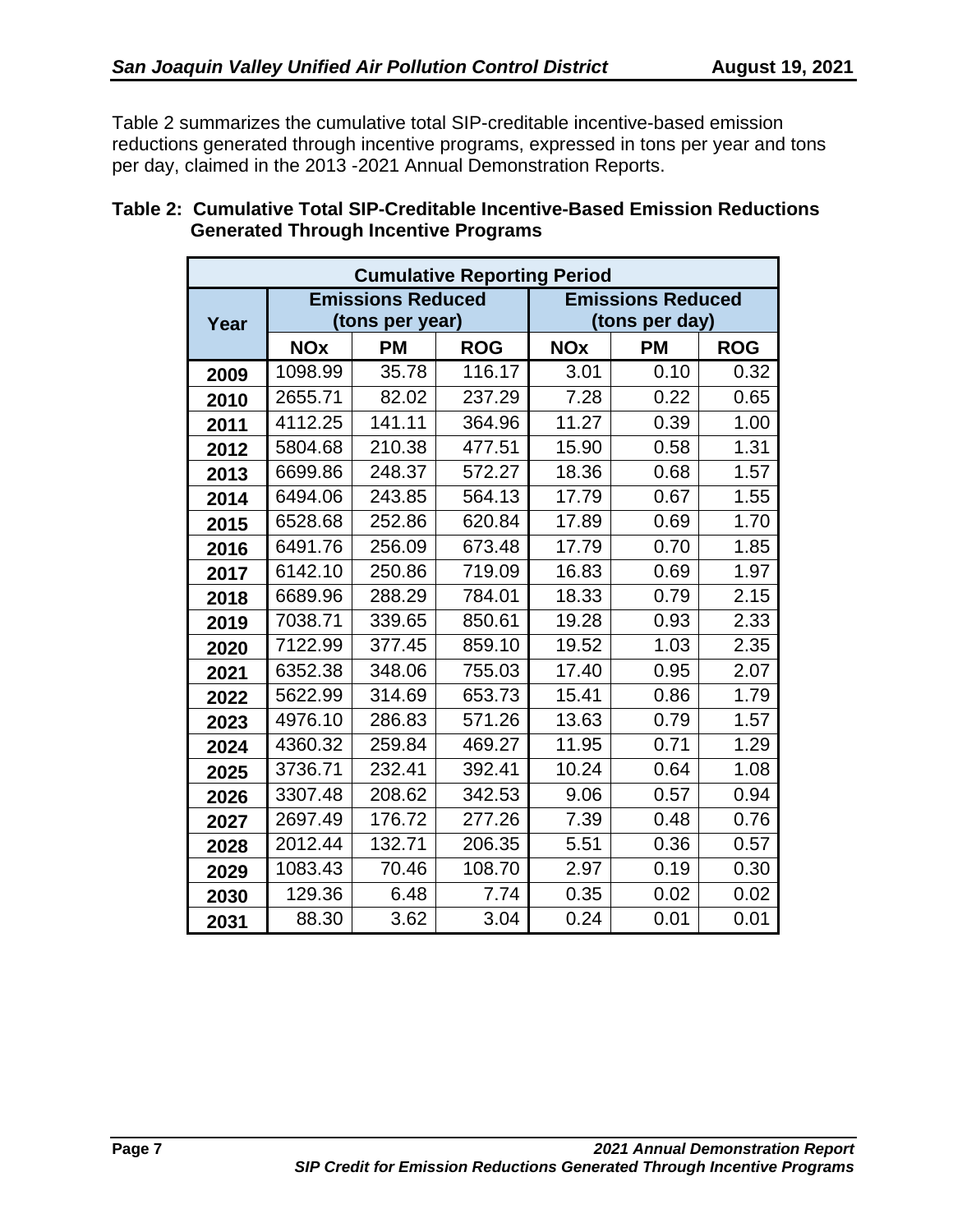## <span id="page-7-0"></span>**I. ANNUAL DEMONSTRATION REPORT ELEMENTS**

This District-prepared report will demonstrate the quantity of emission reductions achieved through SIP-creditable incentive programs. District Rule 9610 has several requirements to demonstrate that the claimed incentive-based emission reductions are SIP-creditable. Section 4.0 of Rule 9610 presents the elements that this 2021 Annual Demonstration Report must include, which are summarized in Table 3 below.

## <span id="page-7-1"></span>**Table 3: Annual Demonstration Report Requirements**

| <b>Element</b>                                                                                                                                                                                                                                                                                                                                                                                                                                                                                                                        | <b>Where</b><br>satisfied                                                                                                              |
|---------------------------------------------------------------------------------------------------------------------------------------------------------------------------------------------------------------------------------------------------------------------------------------------------------------------------------------------------------------------------------------------------------------------------------------------------------------------------------------------------------------------------------------|----------------------------------------------------------------------------------------------------------------------------------------|
| Description of guidelines used, how the guidelines ensure that the claimed<br>emission reductions are SIP-creditable, and a list of any procedures being<br>used for the first time under the rule                                                                                                                                                                                                                                                                                                                                    | Section II of<br>this report                                                                                                           |
| Quantification of emission reductions generated through incentive programs,<br>summarized by pollutant and by years and including:<br>Cost-effectiveness<br>Funding amount<br>$\bullet$<br>Incentive program guideline<br>$\bullet$<br>Project type                                                                                                                                                                                                                                                                                   | Section VI of<br>this report                                                                                                           |
| Adjustments to reductions claimed in prior annual demonstration reports                                                                                                                                                                                                                                                                                                                                                                                                                                                               | <b>NA</b>                                                                                                                              |
| Identification of SIP commitments in District adopted SIP(s) which the District<br>has satisfied in whole or in part through Rule 9610, including identification and<br>quantification of, and remedies for, any shortfalls                                                                                                                                                                                                                                                                                                           | Section III of<br>this report                                                                                                          |
| Project information, including the following, as applicable:<br>Project identification number<br>Project location<br>$\bullet$<br>Project type<br>$\bullet$<br>Project life<br>$\bullet$<br>Implementation date<br>$\bullet$<br>Funding provided by the District, NRCS, or CARB<br>$\bullet$<br>Guidelines used<br>$\bullet$<br>Quantified emission reductions per year, and aggregated over the<br>$\bullet$<br>project life, by pollutant<br>Description of baseline and new equipment<br>$\bullet$<br>Additional details as needed | Appendices A<br>and B of this<br>report, Manual<br>of Procedures,<br>and Annual<br>Demonstration<br><b>Report Data</b><br><b>Sheet</b> |
| Summary of monitoring and enforcement activities for the reporting period for<br>incentive programs for which SIP-creditable emission reductions are being<br>claimed, including:<br>Identification of project audits, usage reports, inspections, and other<br>$\bullet$<br>monitoring activities<br>List of projects that do not satisfy contractual requirements and<br>$\bullet$<br>associated enforcement actions/remedies                                                                                                       | Section IV of<br>this report<br>Section V of                                                                                           |
| Incentive Program Evaluation: retrospective assessment of the incentive<br>program performance and recommendations, if any, for future enhancements                                                                                                                                                                                                                                                                                                                                                                                   | this report                                                                                                                            |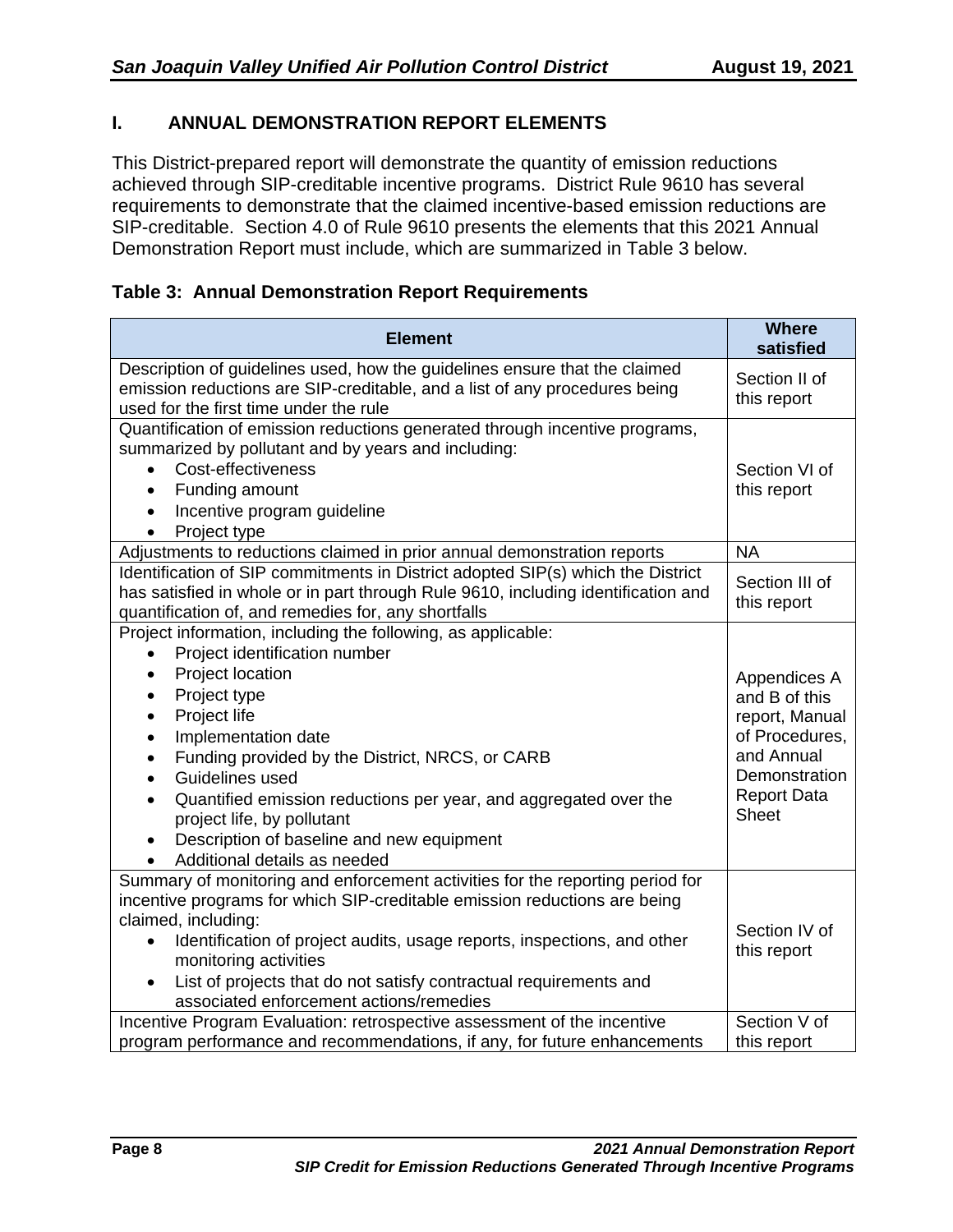## Annual Demonstration Report Process

The Draft Annual Demonstration Report is released to the public for review and comment. Upon close of the comment period all comments received are addressed accordingly. The APCO then presents the Draft Annual Demonstration Report to the District Governing Board for review followed by submittal to CARB and EPA for concurrence prior to the August 31 deadline of each year. The public has an additional opportunity to comment on the draft report at the Governing Board public hearing. All previous versions of the Annual Demonstration Report, the Rule and the Manual of Procedures are available on the District's website.

#### Recordkeeping Requirements

Section 6.0 of Rule 9610 requires all documents created and/or used in implementing the requirements of Section 4.0 shall be kept and maintained as required by the applicable incentive program guidelines. Consistent with the California Public Records Act and other related requirements, such records shall be made available for public review. The public may request records through the District's Public Records Release Request, available on the District website at:

[http://www.valleyair.org/General\\_info/public\\_records\\_release\\_request.htm.](http://www.valleyair.org/General_info/public_records_release_request.htm) However, the records related to implementation of the USDA NRCS Combustion Systems Improvement of Mobile Engines incentive program are prohibited from mandatory disclosure pursuant to the Food, Conservation, and Energy Act of 2008 (7 U.S.C. § 8791).

This section intentionally blank.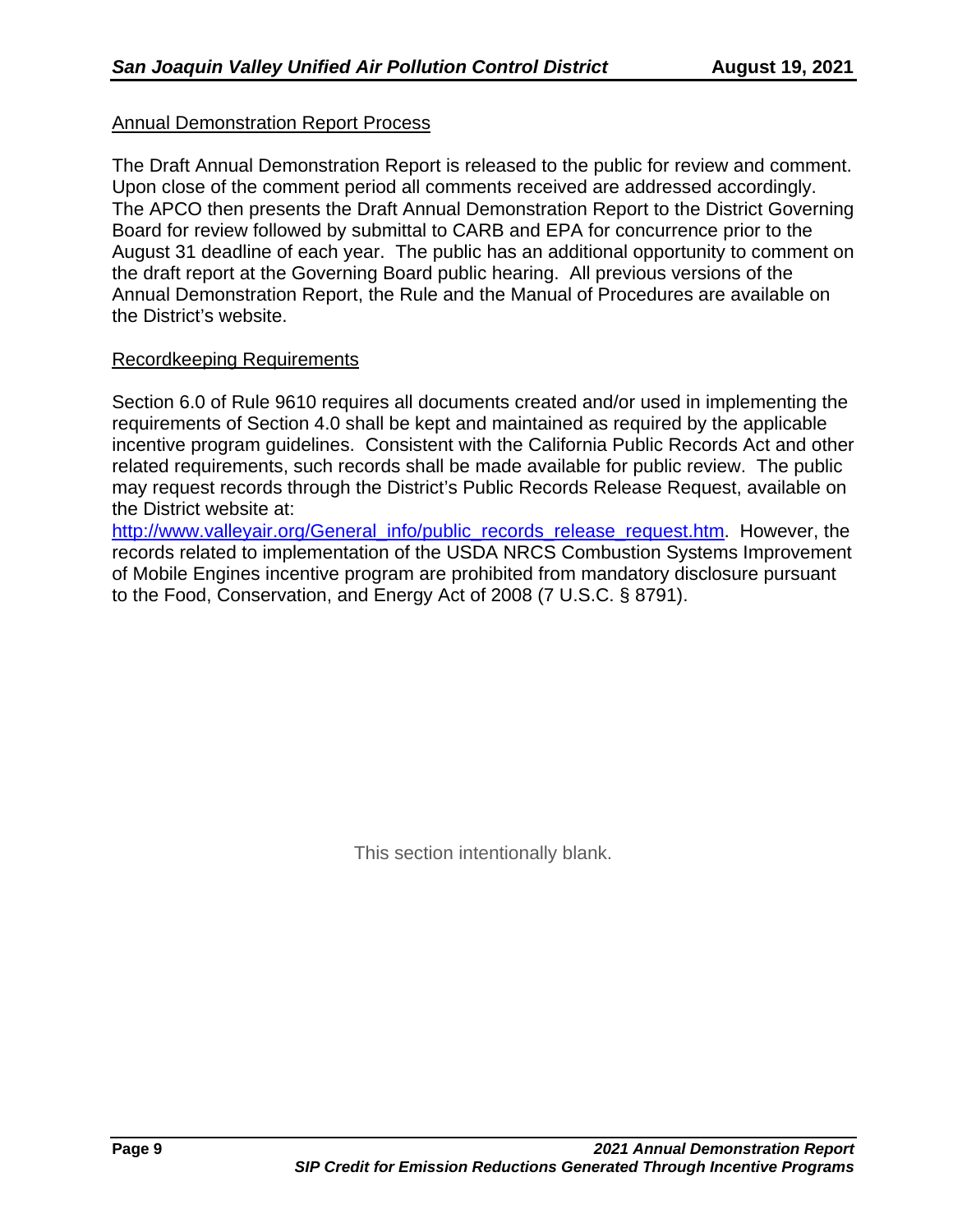## <span id="page-9-0"></span>**II. INCENTIVE PROGRAM GUIDELINES**

#### <span id="page-9-1"></span>**A. SIP-Creditable Incentive Program Guidelines**

Pursuant to Section 4.1 of Rule 9610, the annual demonstration report shall contain a list of any incentive program guidelines that are being used to claim SIP credit under this rule.

This year the District is also utilizing projects under the Funding Agricultural Replacement Measures for Emission Reductions (FARMER) program guidelines.

Section 3.1 of Rule 9610 identifies pre-approved incentive program guidelines from which the District can claim credit for incentive-based emission reductions. These guidelines include:

• CARB Carl Moyer Memorial Air Quality Standards Attainment Program (Carl Moyer Program) Guidelines for incentive projects funded by either the Carl Moyer Program or non-Carl Moyer funding sources, for the project types listed in Table 4.

|                                                |                                           | 2005<br><b>Guidelines</b><br>(approved | 2008<br><b>Guidelines</b><br>(approved | 2011<br><b>Guidelines</b><br>(approved | 2017<br><b>Guidelines</b><br>(approved |
|------------------------------------------------|-------------------------------------------|----------------------------------------|----------------------------------------|----------------------------------------|----------------------------------------|
| <b>Component</b>                               | <b>Component</b><br><b>Option</b>         | 11/17/2005)<br><b>Chapter</b>          | 3/27/2008)<br><b>Chapter</b>           | 4/28/2011)<br><b>Chapter</b>           | 4/27/2017<br><b>Chapter</b>            |
| On-Road Heavy-Duty                             | New Vehicle<br>Purchase                   |                                        | 3                                      | 4                                      | 4                                      |
| Vehicle (On-Road)                              | Repower                                   |                                        | 3                                      | 4                                      | 4                                      |
|                                                | Retrofit                                  |                                        | 3                                      | 4                                      | n/a                                    |
| On-Road Heavy-Duty<br>Vehicles (On-Road)       | <b>Fleet Modernization</b><br>Replacement | 2                                      | 4                                      | 5                                      | n/a                                    |
| Off-Road<br>Compression-Ignition               | Vehicle<br>Replacement                    | n/a                                    | 7                                      | 9                                      | 5                                      |
| Equipment                                      | <b>Engine Repower</b>                     | 5                                      | 5                                      | $\overline{7}$                         | 5                                      |
| (Off-Road)                                     | <b>Engine Retrofit</b>                    | 5                                      | 5                                      | 7                                      | 5                                      |
| Portable and                                   | Repower                                   | 10                                     | 10                                     | 10                                     | 5                                      |
| <b>Stationary Agricultural</b><br>New Purchase |                                           | 10                                     | 10                                     | 10                                     | n/a                                    |
| Sources<br>(Ag Engine)                         | <b>Engine Retrofit</b>                    | 10                                     | 10                                     | 10                                     | 5                                      |

#### <span id="page-9-2"></span>**Table 4: Carl Moyer Program Project Types by Component**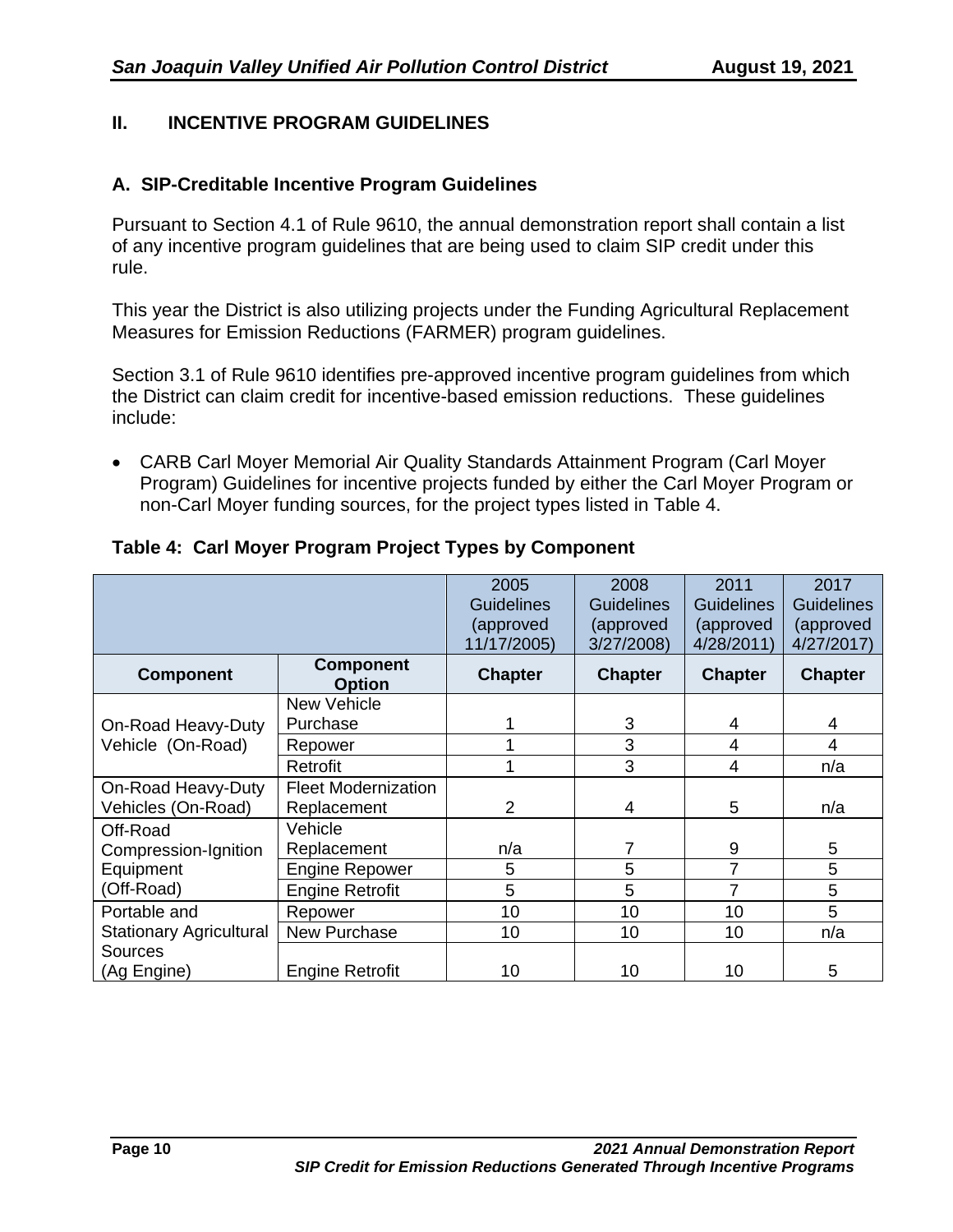• CARB Proposition 1B Goods Movement Emission Reduction Program (Proposition 1B) Guidelines for Heavy-Duty Diesel Trucks, for the project types listed in table 5.

|                  |                         | 2008              | 2010              | 2013              | 2015              |
|------------------|-------------------------|-------------------|-------------------|-------------------|-------------------|
|                  |                         | <b>Guidelines</b> | <b>Guidelines</b> | <b>Guidelines</b> | <b>Guidelines</b> |
|                  |                         | (approved         | (approved         | (approved         | (approved         |
|                  |                         | 02/28/2008)       | 03/25/2010)       | 01/25/2013        | 6/25/2015         |
| <b>Component</b> | <b>Component Option</b> | <b>Appendix</b>   | <b>Appendix</b>   | <b>Appendix</b>   | <b>Appendix</b>   |
|                  | Repower                 | A                 |                   | 宀                 | A                 |
| On-Road          | Replacement             |                   |                   |                   |                   |
| Prop 1B          | (Vehicle Replacement)   | A                 | A                 | A                 | A                 |
|                  | <b>PM</b> retrofit      | A                 |                   | A                 | n/a               |
|                  | PM + NOx Retrofit       | A                 | A                 | A                 | n/a               |
| Locomotive       | Locomotive              |                   |                   |                   |                   |
| Prop 1B          | Replacement             |                   |                   |                   | B                 |

#### <span id="page-10-0"></span>**Table 5: Proposition 1B Program Project Types by Component**

• NRCS Conservation Practice Standard 372 - Combustion System Improvement (approved September 2010); Conservation Practice Standard 723 – Combustion System Air Emission Management (approved May 2009); NRCS General Manual, Title 450, Part 401 – Conservation Practice Standards (approved October 18, 2009); NRCS General Manual, Title 450, Part 407 – Documentation, Certification, and Spot Checking (approved October 17, 2009); Conservation Practice Standard 372 Specification (approved September 2010); NRCS Interim Conservation Practice Standard 723 – Combustion System Air Emission management (approved May 2009); and associated NRCS Program Combustion System Improvement of Mobile Engines Guidelines for incentive projects funded by EQIP funds and accompanying calculation, emission factors, and destruction certification worksheets.

This section intentionally blank.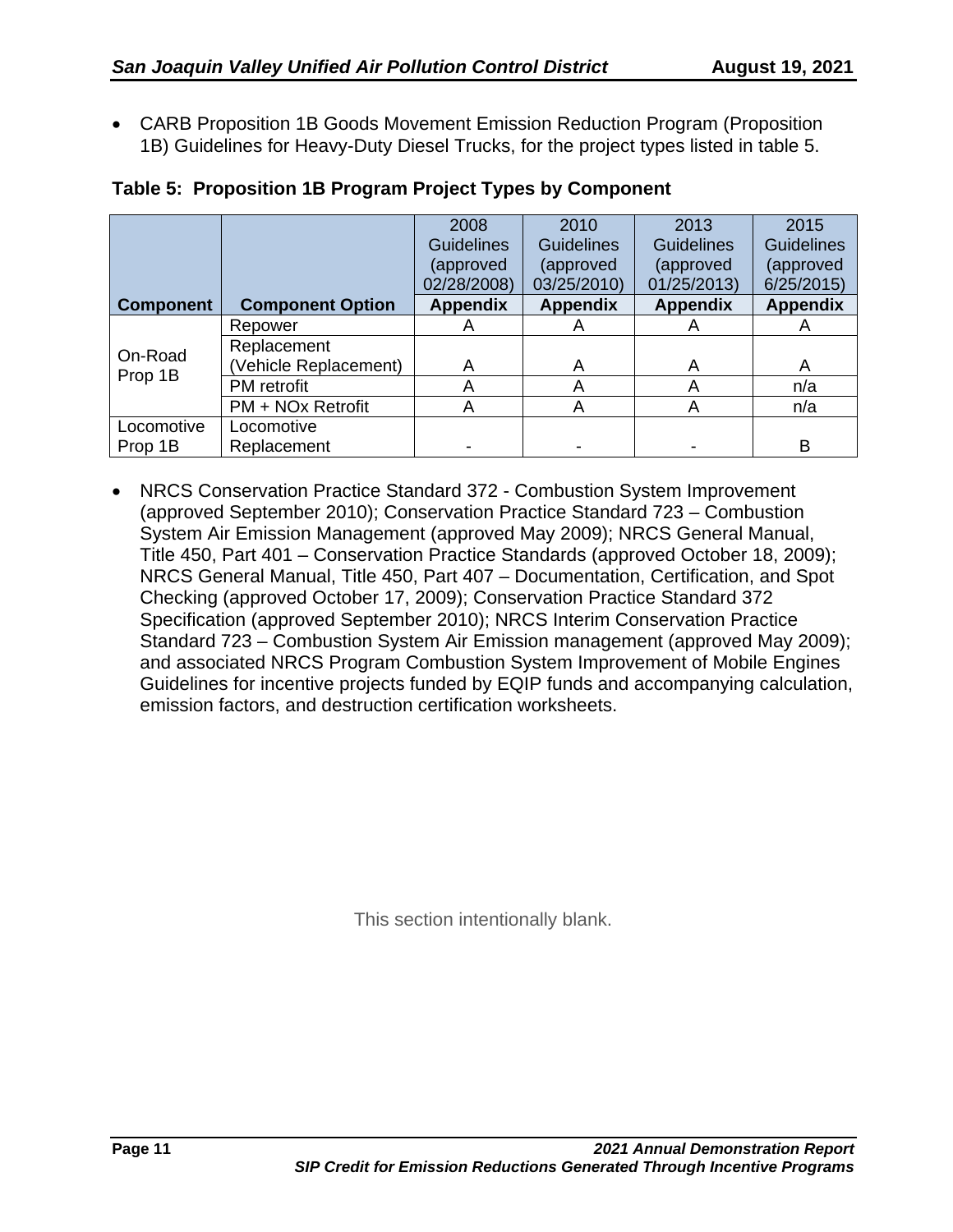• Funding Agricultural Replacement Measures for Emission Reductions (FARMER) Program Guidelines for incentive projects funded by the FARMER sources, for the project types listed in Table 6.

| <b>Component</b>                                                     | <b>Component Option</b>              | 2018<br><b>Guidelines</b><br>(approved<br>3/23/2018 |
|----------------------------------------------------------------------|--------------------------------------|-----------------------------------------------------|
|                                                                      |                                      | <b>Chapter</b>                                      |
| Ag UTV                                                               | Replacement<br>(Vehicle Replacement) | 3.2.2                                               |
| On-Road Heavy-Duty Vehicle (On-Road)                                 | <b>Ag Truck Replacement</b>          | 3.2.1                                               |
| Off-Road Compression-Ignition Equipment<br>(Off-Road Cotton Pickers) | Ag Vehicle Replacement 2<br>for 1    | 3.2.1                                               |

# <span id="page-11-1"></span>**Table 6: FARMER Program Project Types by Component**

The summaries of SIP-creditable incentive-based emission reductions claimed under Section 3.1 of Rule 9610 are included in Section VI of this annual demonstration report, and the detailed information for each project is presented in the Annual Demonstration Report Data Sheet that accompanies this report. To identify the specific guideline reference applicable to an individual project in the data sheet, reference the "Applicable Guideline", "Component" and "Component Option" fields from the data sheet to the corresponding list of pre-approved guidelines identified in the tables above.

## <span id="page-11-0"></span>**B. Description of SIP-Creditable Program Guidelines**

Sections B(1) through B(4) below describe the specific incentive program guidelines identified in Rule 9610 that were used to reduce emissions and calculate the emission reductions included in this annual demonstration report. These guidelines are developed and periodically revised through a public process with opportunity for public review and commenting. In cases where more than one version of an incentive program guideline was used for a given incentive project, the specific version is identified and included within the detailed project information provided in the Annual Demonstration Report Data Sheet.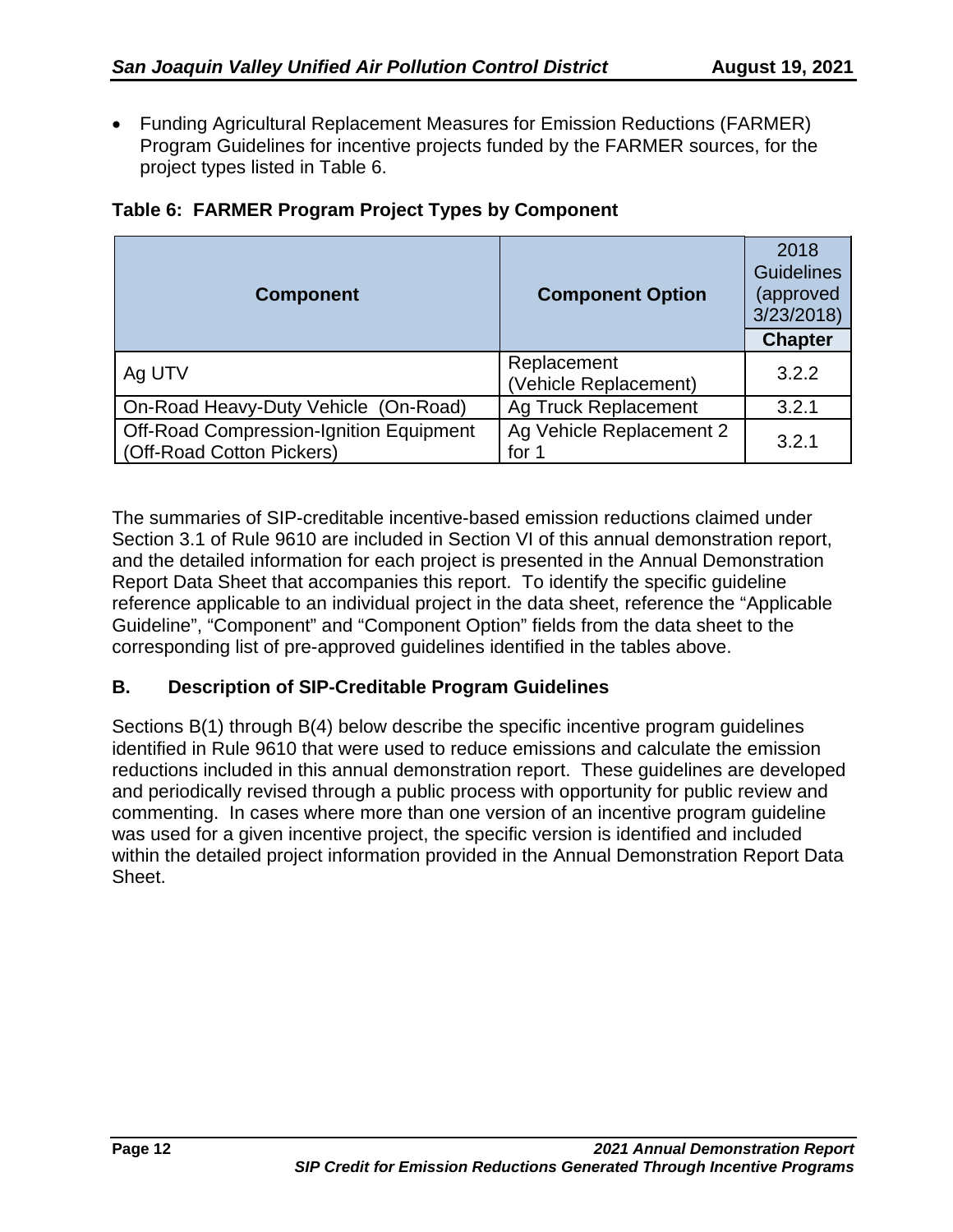#### <span id="page-12-0"></span>**1. CARB Carl Moyer Memorial Air Quality Standards Attainment Program Guidelines**

The Carl Moyer Program is a grant program that funds the incremental cost of cleanerthan-required engines and equipment. Adopted in 1999 by CARB, this program was created through a public process and provides incentives to help obtain early or extra emission reductions, especially from emission sources in environmental justice communities and areas disproportionately impacted by air pollution with a primary objective of obtaining cost-effective and surplus emission reductions.

The Carl Moyer Program has been successfully implemented through the cooperative efforts of CARB and air districts in California. As directed by the California Health and Safety Code, CARB's role is to oversee the Carl Moyer Program by managing program funds, developing and maintaining guidelines, and determining cost-effectiveness methodologies. Air districts use the Carl Moyer Program Guidelines to select, fund, and monitor projects in their jurisdiction by providing grants to public and private entities.

The Carl Moyer Program guidelines include robust administrative requirements to ensure that emission reductions are enforceable and are achieved throughout the life of a project. The District has used the Carl Moyer Program Guidelines to develop the practices that are currently in place to ensure all EPA integrity principles of Surplus, Quantifiable, Enforceable, and Permanent are met. The following is a summary of how the Carl Moyer Program Guidelines meet each SIP-creditability criterion:

## **Surplus**

The Carl Moyer Program Guidelines ensure that projects are surplus to regulations by only allowing projects to be selected that are not required by any federal, state, or local regulation, memorandum of agreement/understanding with a regulatory agency, settlement agreement, mitigation requirement, or other legal mandate. For example, the guidelines have accounted for each adopted regulation to determine the compliance dates of any affected engines and emission benefits claimed by each regulation have been determined. Minimum project lives are established in each component to ensure that the program does not fund actions taken to comply with regulatory deadlines. The minimum project life requirement also ensures the overall cost effectiveness of the program and that the emission reductions are real for the life of the project.

In some cases, a split project life methodology is utilized to properly account for all possible emission reductions while still ensuring that the emission reductions being claimed are surplus. In the case of split project life calculations, the first calculation captures the surplus between the baseline (tier 1 or tier 2) technology and a new tier 4 for the length of time until the rule compliance deadline. The second calculation captures the surplus from tier 4 (compliance requirement baseline) to electric for the remainder of the project life. Projects that are subject to the split life calculation methodology typically have a total project life of ten (10) years.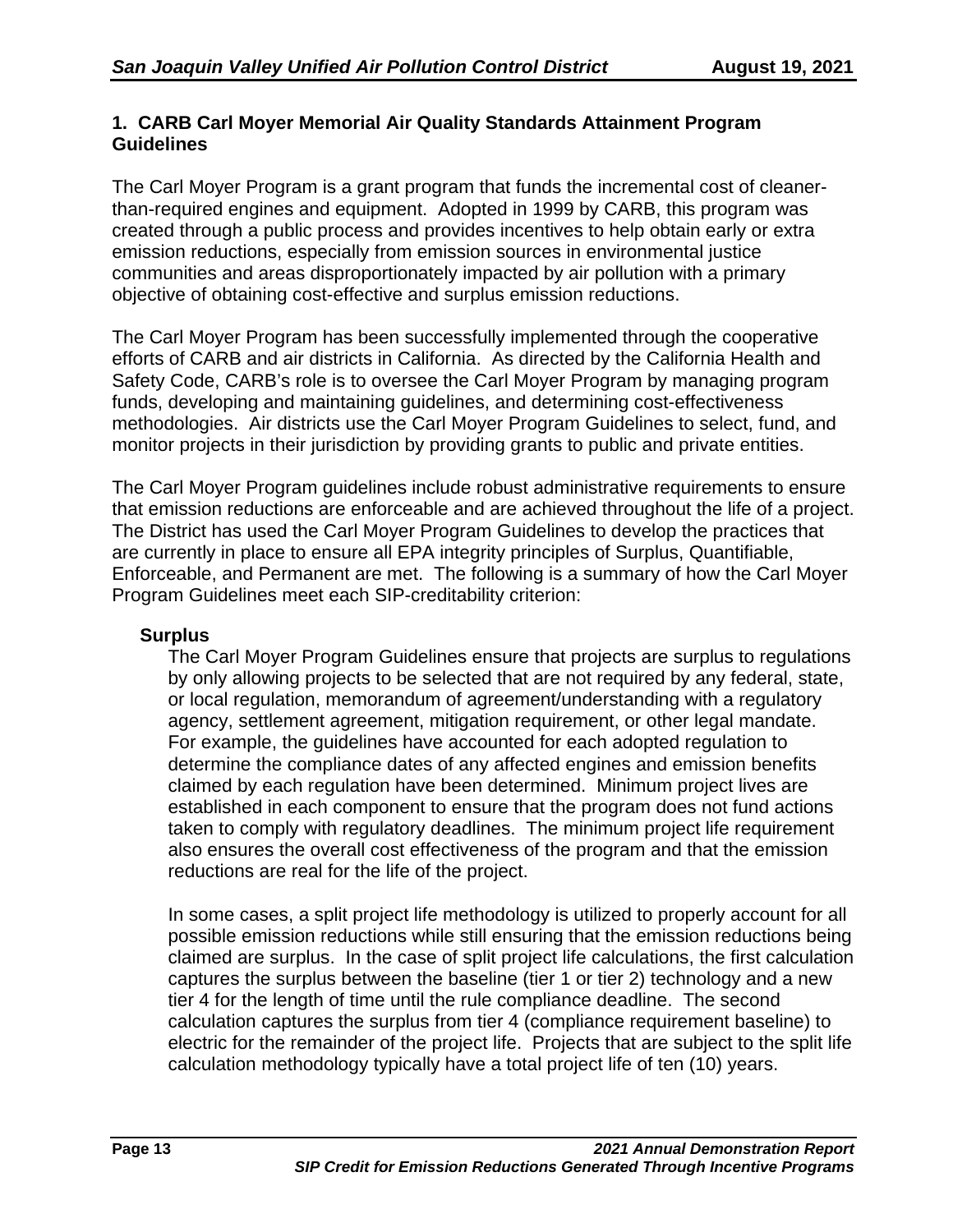The District has utilized a split project life for tier 1 and tier 2 diesel agricultural irrigation pumps being replaced with new electric motors. These diesel engines are required by the District's Rule 4702 to upgrade to a tier 4 diesel engine by 12/31/2013. The project life is split between the surplus time for Rule 4702 (baseline to tier 4) and the remainder of the allowable 10 years for the reduced technology to the electric motor (tier 4 to electric).

The summary below provides more detail about how the 2017 Carl Moyer Program Guidelines ensure that the SIP-creditability integrity principle of "Surplus" is fulfilled:

- o *Requirement that emission reductions generated by incentive programs are not required by other regulation* 
	- (2011 Moyer Guidelines Chapter 2, Project Criteria A, H, I, MM)
	- (2017 Moyer Guidelines, Chapter 2, Project Criteria A, B, C, D, G, K).
- o *Protocols for quantifying maximum project life and maximum emission reductions which account for upcoming regulatory deadlines for a given source category* 
	- (2011 Moyer Guidelines Chapter 2, Project Criteria B, I and MM)
	- (2017 Moyer Guidelines Chapter 2, Project Criteria B, C, D).
- o *Assurance that baseline equipment was in use* 
	- (2011 Moyer Guidelines Chapter 3, Section Z.6(B) and AA.2.)
	- (2017 Moyer Guidelines, Chapter 3, Section V.6(B) and W.2.)
- o *Assurance that new/upgraded equipment is not already accounted for in future-year inventories underlying a SIP attainment demonstration by natural fleet turnover, finite equipment life or incentives*
	- **The definition of surplus in the Moyer guidelines requires that the** emission reductions achieved are above and beyond those required under existing regulations that are incorporated into a SIP. As part of the SIP development process, CARB reviews the Moyer project mix to ensure that the amount of emission reductions credited to the program are not included in the future year inventories specific to each individual attainment demonstration.
- o *Procedures that ensure that old equipment was used in the geographic area of interest*
	- (2011 Moyer Guidelines, Chapter 2, Section S and Chapter 3, Section Z.6.(B))
	- (2017 Moyer Guidelines, Chapter 2, Section S and Chapter 3 Section T.3 and  $V.6(B)$ ).

## **Quantifiable**

The District evaluates the potential emission reductions that would be achieved by replacing the old equipment with the new equipment using the established calculation methodologies and emissions factors in the program guidelines. The calculation methodology, including calculation formulas, assumptions, emission factors and sample calculations are part of the Carl Moyer Program Guidelines and have been approved through a public process. To ensure that real, quantifiable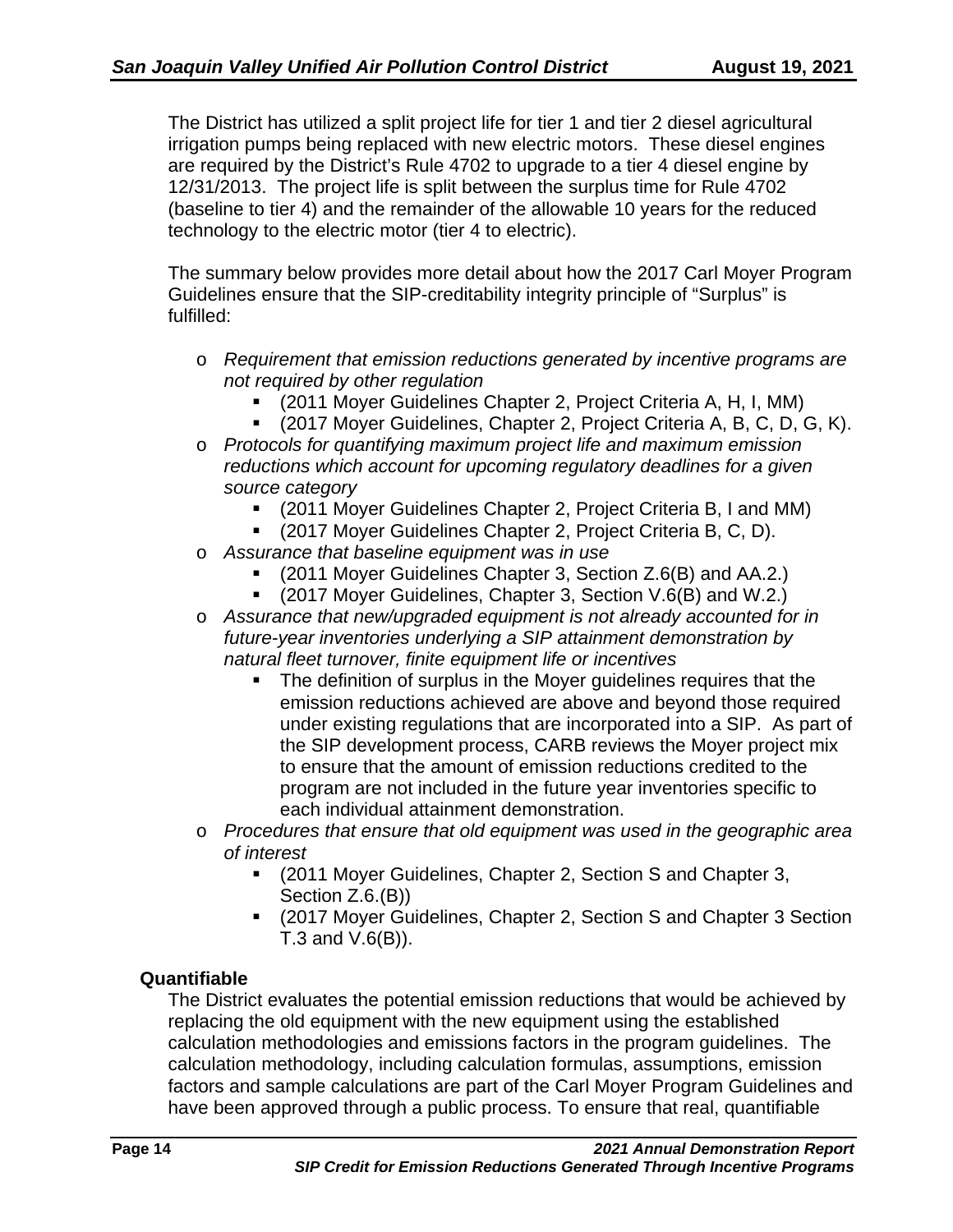emission reductions are achieved over the life of a project, the program guidelines require that emission control technologies be certified or verified by CARB (certification or verification by the EPA or International Maritime Organization may be allowed for some source categories for which CARB does not have a certification or verification program). The summary below provides more detail about how the 2017 Carl Moyer Program Guidelines ensure that the SIPcreditability integrity principle of "Quantifiable" is fulfilled:

- *Emissions data needed to calculate emission reductions must be publicly available, current, and accurate. This should include appropriate emission factors, load factors, and other conversion factors.*
	- o 2011 Moyer Guidelines, Appendix D (Publicly Available) and Chapter 1, Section E.7 (Allows CARB Executive Officer to modify the Guidelines under a public process, to keep them effective and up-to-date.)
	- o 2017 Moyer Guidelines, Appendix D (Publicly Available) and Chapter 1, (Guidelines modified under a public process, to keep them effective and up-to-date.)
- *Guidelines include necessary formulas and instructions to calculate emission reductions based on above data, and explicit instructions to ensure appropriate data are used in calculations*
	- o 2011 and 2017 Moyer Guidelines, Appendix C (contains formulas and instructions)
	- o 2011 and 2017 Moyer Guidelines, Supplemental document, "Sample Calculations" (contains formulas and instructions)
	- o 2011 Moyer Guidelines, Appendix C, Section B.5, and Supplemental document, "Sample Calculations" (contains explicit instructions regarding inputs)
	- o 2017 Moyer Guidelines, Appendix C, Section B.1(b), and Supplemental document, "Sample Calculations" (contains explicit instructions regarding inputs)
- *Requirement to provide activity data sufficient to determine actual emission reductions* 
	- o 2011 Moyer Guidelines, Chapter 3, Section Z.6.(B)
	- o 2017 Moyer Guidelines, Chapter 3, Section V.6.
- *Requirement to demonstrate the percentage of emission reductions that occur in the geographic area of interest, and that emission reductions are therefore SIP creditable* 
	- o 2011 Moyer Guidelines, Chapter 2, Section S and Chapter 3, Section Z.6.(B)
	- o 2017 Moyer Guidelines, Chapter 2, Section S
- *Requirement to periodically audit completed projects to verify emission reduction projections are fulfilled* 
	- o 2011 Moyer Guidelines Chapter 3, Sections Z.10 and EE.
	- o 2017 Moyer Guidelines Chapter 3, Section V.10 and AA.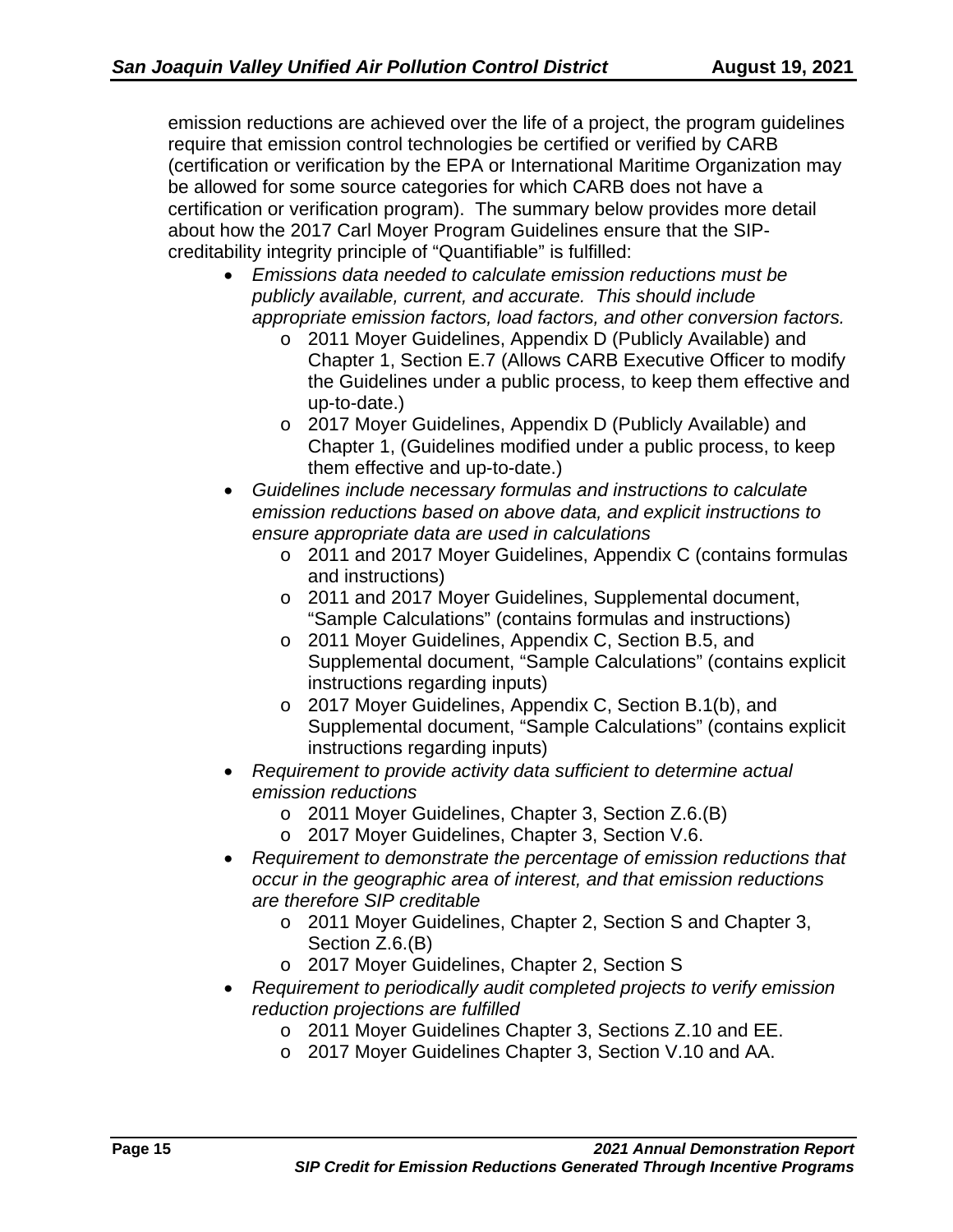## **Enforceable**

Emission reductions and other required actions are enforceable if: they are independently verifiable; program violations and those liable are defined; information needed to determine emission reductions is available to the public; and they are practicably enforceable in accordance with other EPA guidance on practicable enforceability. The summary below provides more detail about how the 2017 Carl Moyer Program Guidelines ensure that the SIP-creditability integrity principle of "Enforceable" is fulfilled:

- *Require Grantees to provide all necessary recordkeeping and reporting needed to verify emission reductions*
	- o 2011 Moyer Guidelines, Chapter 3, Section Z.9 and DD
	- o 2017 Moyer Guidelines, Chapter 3, Section V.9 and Z
- *Require inspections to ensure incentive program information is consistent with actual operating equipment*
	- o Moyer Guidelines Chapter 3, Sections AA and BB.
- *Identify liable parties and liability associated with contract noncompliance*
	- o Moyer Guidelines Chapter 3, Section Z.11.

## **Permanent**

To ensure that the SIP-creditable emission reductions are permanent, actions such as pre-inspections and post-inspections of the new equipment and verification that the baseline equipment has been destroyed through the required process as described in the program guidelines are performed. The summary below provides more detail about how the 2017 Carl Moyer Program Guidelines ensure that the SIP-creditability integrity principle of "Permanent" is fulfilled:

- *Data needed to determine and track location of activity*
	- o 2011 Moyer Guidelines, Chapter 3, Section DD
	- o 2017 Moyer Guidelines, Chapter 3, Section Z
- *Provisions for ensuring that the project was completed, including the verification of disposition of baseline equipment.* 
	- o 2011 Moyer Guidelines Chapter 3, Sections AA and BB
	- o 2017 Moyer Guidelines Chapter 3, Sections W and X

A summary of emission reductions achieved through the use of the Carl Moyer Program Guidelines is included in Section VII of this report. The complete Carl Moyer Program Guidelines can be found online at: [www.arb.ca.gov/msprog/moyer/guidelines/current.htm.](http://www.arb.ca.gov/msprog/moyer/guidelines/current.htm)

## <span id="page-15-0"></span>**2. CARB Proposition 1B: Goods Movement Emission Reduction Program Guidelines**

In November 2006, California voters approved Proposition 1B authorizing \$1 billion in bond funding to reduce air pollution associated with the movement of freight along California's major trade corridors. Subsequent implementing legislation established standards and procedures for the expenditure of these funds. Governor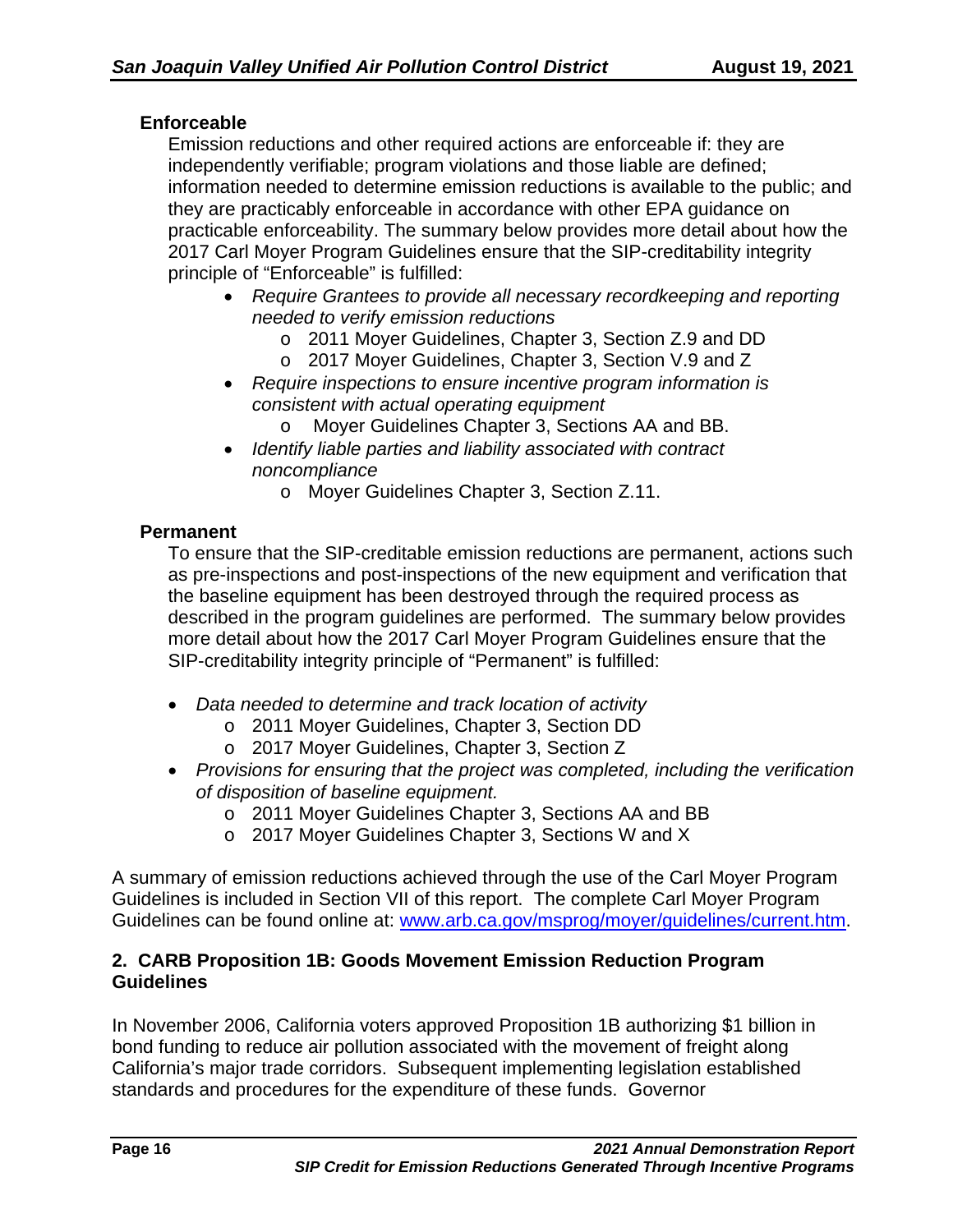Schwarzenegger's Executive Order S-02-07 provides further direction to ensure accountability and transparency in administering bond-funded programs.

CARB developed the *Proposition 1B: Goods Movement Emission Reduction Program Guidelines for Implementation* (Proposition 1B Guidelines),through a public process in consultation with stakeholders, including: air districts, metropolitan planning organizations, port authorities, shipping lines, railroad companies, trucking companies, harbor craft owners, freight distributors, terminal operators, local port community advisory groups, community interest groups, and airports. The Proposition 1B Guidelines ensure that the District funds qualifying projects that achieve the following results:

- Reduce emissions and health risks;
- Incorporate simplicity and efficiency;
- Ensure cost effectiveness;
- Leverage other funding sources; and
- Provide transparency and accountability.

CARB, under direction from Executive Order S-02-07, established transparency and accountability measures for administering the bond funding. CARB has made all program materials including, but not limited to; guidelines, Board Resolutions, Notice of Funding Availability, summary tables, recommendations for funding, materials from public workshops, and completed applications submitted by local and state agencies available on their website.

The program is designed to supplement CARB's diesel regulations by funding early compliance or providing extra emission reductions beyond those required by current rules. The guidelines include robust administrative requirements to ensure that emission reductions are enforceable and are achieved throughout the life of a project. The District has used the Proposition 1B Guidelines to develop the practices that are currently in place to ensure all EPA integrity principles are met. The following is a summary of how the Proposition 1B Guidelines meet each SIP-creditability criterion:

## **Surplus**

The Carl Moyer Program Guidelines ensure that projects are surplus to regulations by only allowing projects to be selected that are not required by any federal, state, or local regulation, memorandum of agreement/understanding with a regulatory agency, settlement agreement, mitigation requirement, or other legal mandate. For example, the guidelines have accounted for each adopted regulation to determine the compliance dates of any affected engines and emission benefits claimed by each regulation have been determined. Minimum project lives are established in each component to ensure that the program does not fund actions taken to comply with regulatory deadlines. The minimum project life requirement also ensures the overall cost effectiveness of the program and that the emission reductions are real for the life of the project.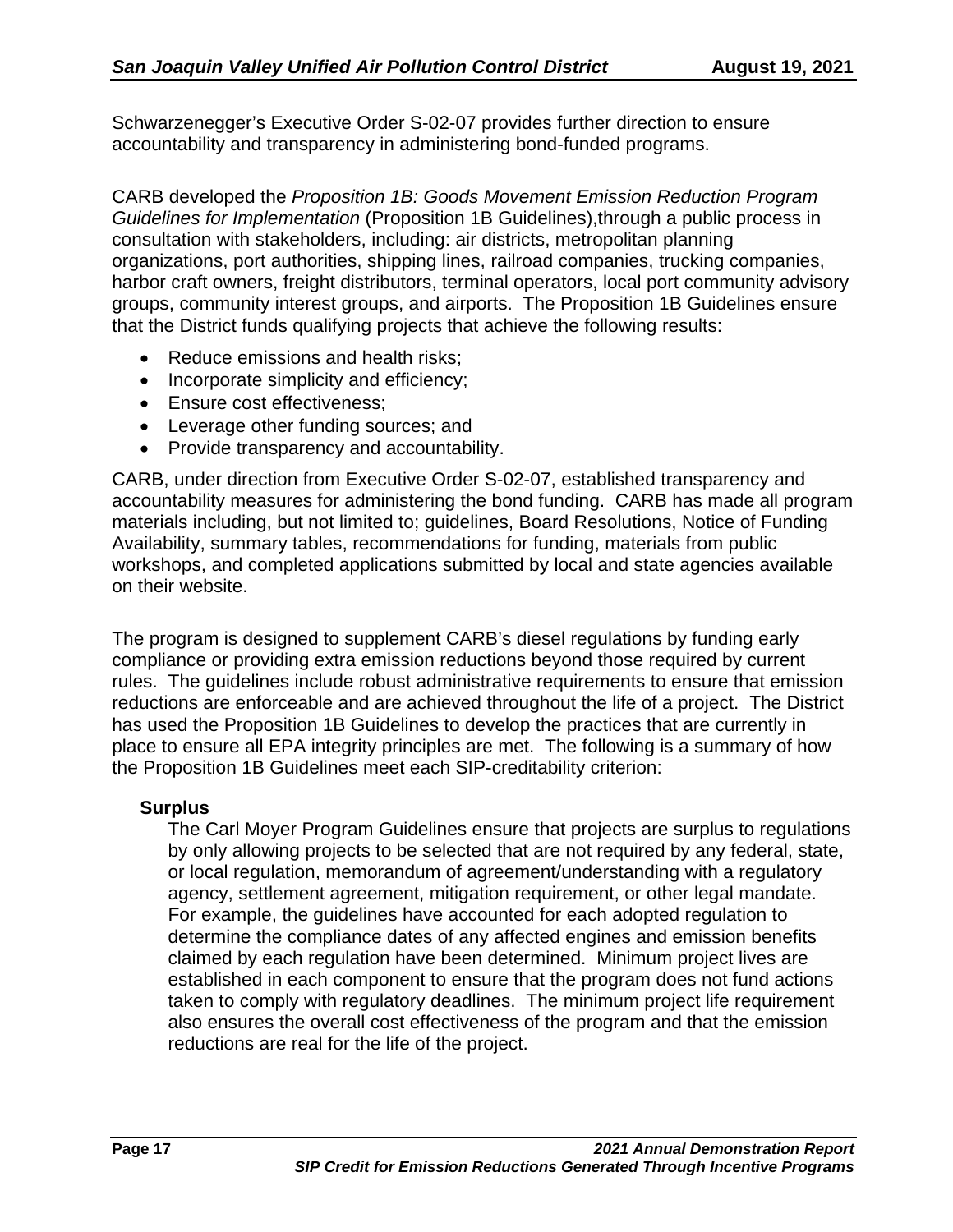## **Quantifiable**

The District evaluates the potential reductions that would be achieved by replacing the old equipment with the new equipment using the Project Benefits Calculator created by CARB. The calculator is available to the public on CARB's website at <http://www.arb.ca.gov/bonds/gmbond/gmbond.htm> and is updated by CARB on a regular basis. Chapter 2 Section C discusses Proposition 1B program emission reduction calculations.

#### **Enforceable**

The District has created enforceable contracts, based on requirements in the Proposition 1B Program Guidelines, which are signed by both District management and the Grantee to ensure that projects are fully accomplished and the integrity principles are met. The legally binding contracts include, but are not limited to, usage reporting requirements for the Grantee, operating location requirements for the new vehicle, the destruction requirements of the baseline equipment/engine, and an allowance for the District to conduct an audit of the project at any time during the project life. Chapter 4 Section A and Appendix A of Proposition 1B Program guidelines details contract requirements for truck projects.

## **Permanent**

To ensure that the SIP-creditable emission reductions are permanent, actions such as post-inspections of the new equipment and verification that the baseline equipment has been destroyed through the required process as described in the program guidelines are performed. Chapter 4 Section A of the Proposition 1B program discusses scrap and post inspection requirements.

A summary of emission reductions achieved through the use of the Proposition 1B Program Guidelines is included in Section VI of this report. The complete Proposition 1B Program Guidelines can be found online at:

<span id="page-17-0"></span>[http://www.arb.ca.gov/bonds/gmbond/gmbond.htm.](http://www.arb.ca.gov/bonds/gmbond/gmbond.htm)

# **3. FARMER Program Guidelines**

The FARMER Program is a grant program that funds the incremental cost of cleanerthan-required engines and equipment. In September 2017, Assembly Bill (AB) 134 (Committee on Budget, Chapter 254, Statutes of 2017) and AB 109 (Ting, Chapter 249, Statutes of 2017) appropriated \$135 million from the State Budget for Fiscal Year (FY) 2017-18 to the California Air Resources Board (CARB or Board) for the reduction of criteria, toxic, and greenhouse gas (GHG) emissions from the agricultural sector. CARB staff developed these proposed *Funding Agricultural Replacement Measures for Emission Reductions (FARMER) Program Guidelines* (Guidelines) to cover the three related sources of funding included in AB 134 and AB 109.

The FARMER Program has been successfully implemented through the cooperative efforts of CARB and air districts in California. As directed by the California Health and Safety Code, CARB's role is to oversee the FARMER Program by managing program funds, developing and maintaining guidelines, and determining cost-effectiveness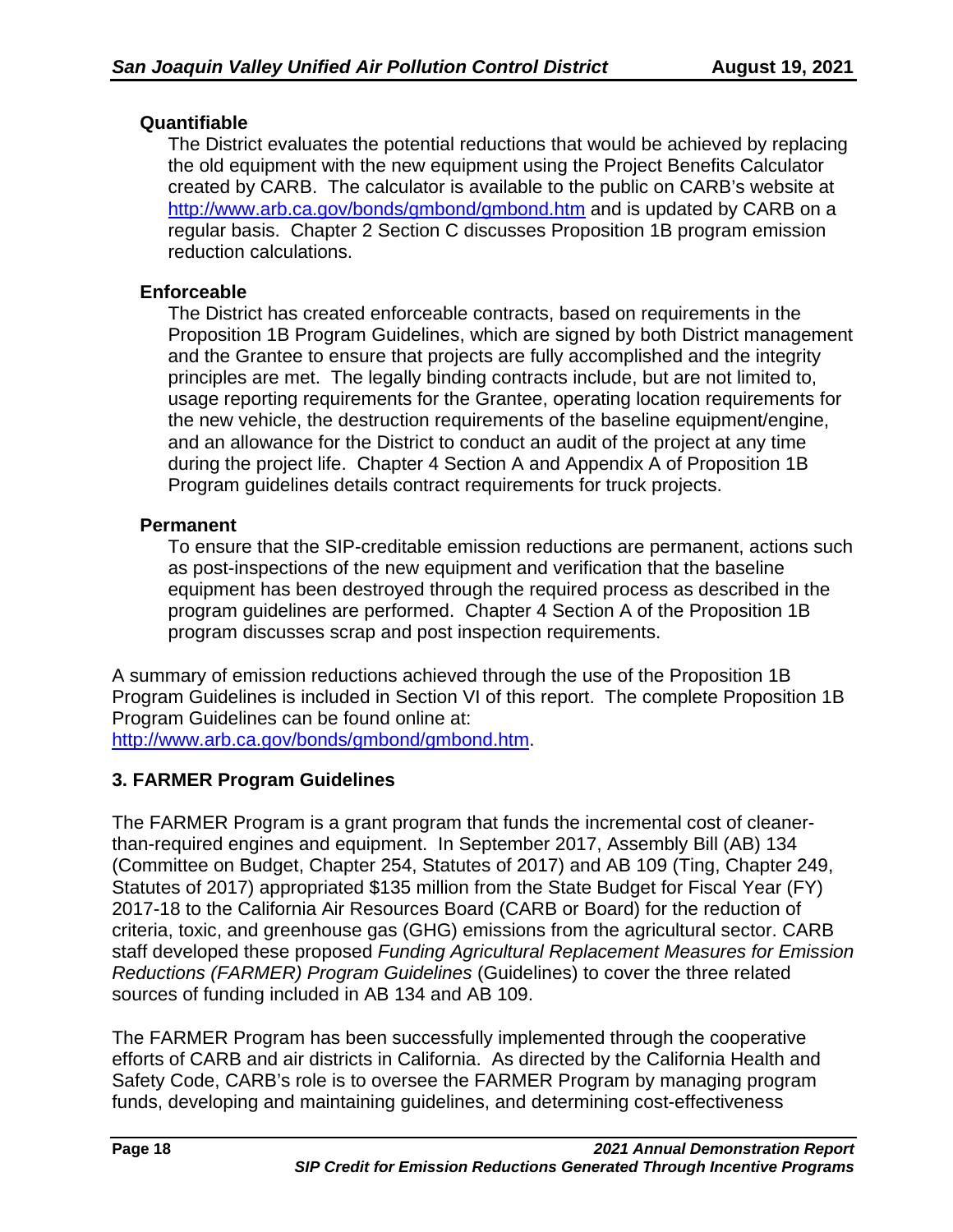methodologies. Air districts use the FARMER Program Guidelines to select, fund, and monitor projects in their jurisdiction by providing grants to public and private entities.

The FARMER Program guidelines include robust administrative requirements to ensure that emission reductions are enforceable and are achieved throughout the life of a project. The District has used the FARMER Program Guidelines to develop the practices that are currently in place to ensure all EPA integrity principles of Surplus, Quantifiable, Enforceable, and Permanent are met. The following is a summary of how the FARMER Program Guidelines meet each SIP-creditability criterion:

## **Surplus**

The FARMER Guidelines ensure that projects are surplus to regulations by only allowing projects to be selected that are not required by any federal, state, or local regulation, memorandum of agreement/understanding with a regulatory agency, settlement agreement, mitigation requirement, or other legal mandate. All calculated emissions are in excess of the baseline emission inventory, attainment year, and progress milestone year forecasts that include adopted regulations. Minimum project lives are established in each component's guidelines to ensure that the program does not fund actions taken to comply with regulatory deadlines. The minimum project life requirement also ensures that the emission reductions are real for the life of the project.

# **Quantifiable**

The District evaluates the potential emission reductions that would be achieved by replacing the old equipment with the new equipment using the established calculation methodologies and emissions factors in the program guidelines. The calculation methodology, including calculation formulas, assumptions, emission factors and sample calculations are part of the current Carl Moyer or FARMER Program Guidelines and have been approved through a public process. To ensure that real, quantifiable emission reductions are achieved over the life of a project, the program guidelines require that emission control technologies be certified or verified by CARB (certification or verification by the EPA) or be verified to emit zero tailpipe emissions. The summary below provides more detail about how the 2018 FARMER Guidelines ensure that the SIP-creditability integrity principle of "Quantifiable" is fulfilled:

• The District has created enforceable contracts/vouchers, based on requirements in the FARMER Guidelines, which are signed by both District management and the Grantee to ensure that projects are fully accomplished and the integrity principles are met. The legally binding contracts/vouchers include, but are not limited to, usage reporting requirements for the Grantee, operating location requirements for the new vehicle, the destruction requirements of the baseline equipment/engine, and an allowance for the District to conduct an audit of the project at any time during the project life.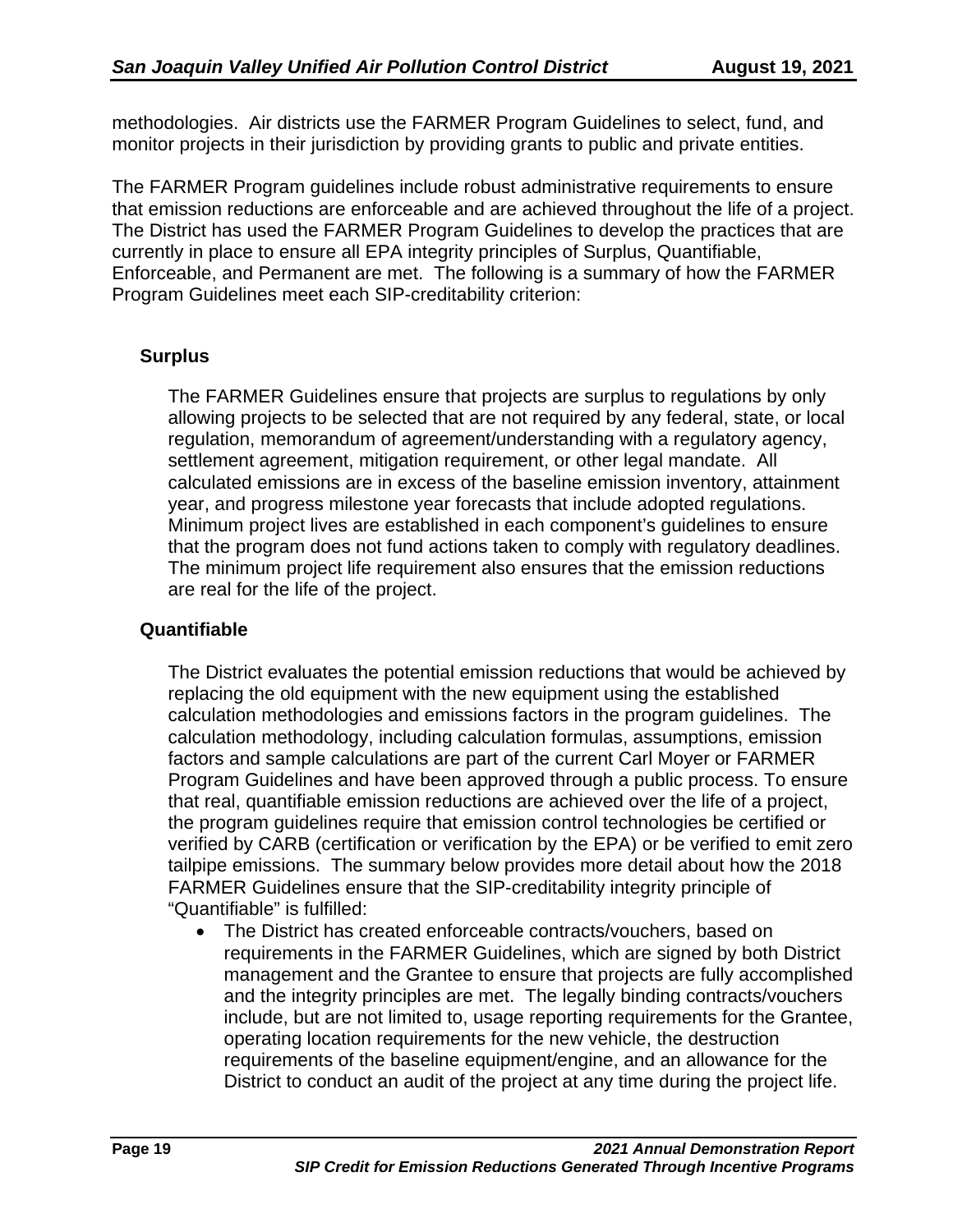## **Enforceable**

Enforceable means emission reductions are enforceable if the incentive program guidelines include provisions for ensuring the following:

- The emission reductions are independently and practicably verifiable through reporting, inspections, monitoring, and other mechanisms;
- Incentive program requirements are defined through legally binding contracts, including identifying the party or parties responsible for ensuring that emission reductions are achieved;
- Funding recipients are obligated to provide all records needed to demonstrate that emission reductions are achieved; and
- The air district provides public access to all emissions-related information for reductions claimed.

## **Permanent**

To ensure that the SIP-creditable emission reductions are permanent, actions such as post-inspections of the new equipment and verification that the baseline equipment has been destroyed through the required process as described in the program guidelines are performed.

## <span id="page-19-0"></span>**4. USDA NRCS Combustion Systems Improvement of Mobile Engines Incentive Program Guidelines**

Under the Food Conservation and Energy Act of 2008, the USDA Secretary provides eligible producers with program support to address serious air quality concerns from agricultural operations and help meet regulatory requirements through the Environmental Quality Incentives Program (EQIP). The National Air Quality Initiative (NAQI, once referred to as "CIG-b") is a voluntary incentive program with the primary goal to achieve and maintain the health-based National Ambient Air Quality Standards (NAAQS) within designated non-attainment areas of California. Financial assistance is targeted to counties that have been identified as having significant air quality resource concerns by being designated as non-attainment for Ozone and/or Particulate Matter (PM10 / PM2.5). These areas experience air pollution levels that persistently exceed the NAAQS established by the CAA.

[http://www.nrcs.usda.gov/wps/portal/nrcs/detail/ca/programs/financial/eqip/?cid=stelprdb1](http://www.nrcs.usda.gov/wps/portal/nrcs/detail/ca/programs/financial/eqip/?cid=stelprdb1247012) [247012](http://www.nrcs.usda.gov/wps/portal/nrcs/detail/ca/programs/financial/eqip/?cid=stelprdb1247012)

Given its experience in running similar incentive programs, the District provided assistance to NRCS in developing this new program. Through this program, NRCS provides incentive funds to assist farmers in replacing diesel powered agricultural equipment with the goal of ensuring the resulting emission reductions meet the SIPcreditability criteria of being surplus, quantifiable, enforceable, and permanent. Eligible participants are owners of land in agricultural or forest production or persons who are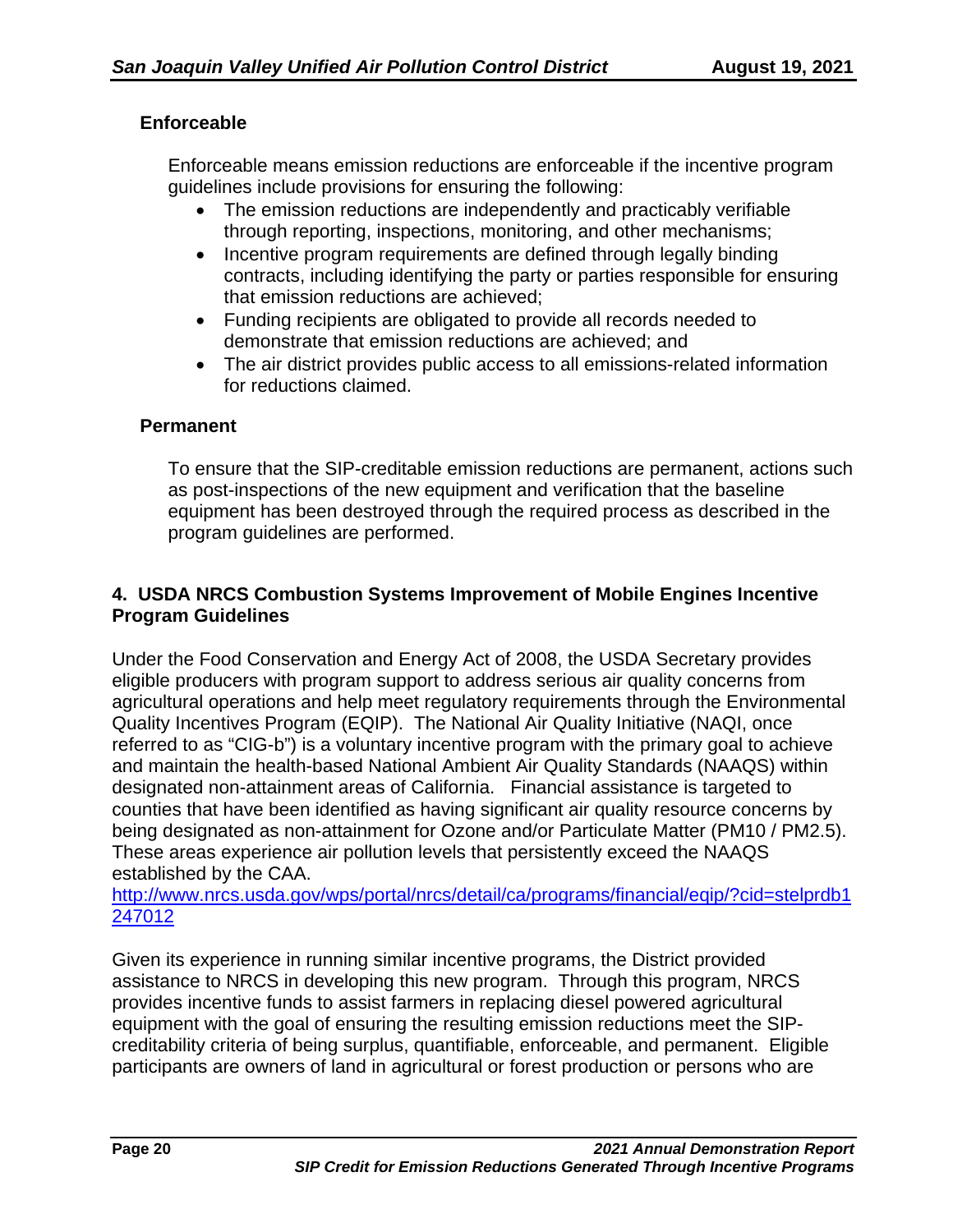engaged in livestock, agriculture, or forest production on eligible land and that have a natural resource concern on the land.

Applications are accepted on a continuous basis with periodic application ranking cut-offs. The NRCS has specific expertise regarding agricultural practices and operations and works closely with agricultural stakeholders in reviewing applications for eligibility. Applications are ranked for funding based upon ranking criteria developed with input from Local Work Groups, Stakeholders, and the State Technical Advisory Committee (STAC). The ranking score of a project is based on multiple factors including but not limited to:

- Whether or not the project location is in an area that has an EPA NAAQS nonattainment designation for PM2.5, PM10, and/or Ozone and what type of designation that area has (for example "extreme" nonattainment).
- If there are currently any local or state agriculturally based air emission regulatory requirements for the area that the project is located.
- The emission level of the baseline equipment/engine and the emission factors of the new/replacement equipment/engine.
- The amount of NOx, ROG, and PM that is projected to be reduced by funding the project.

The ranking criteria ensure that the projects with the greatest amount of reductions, resulting in the highest air quality benefit will be selected for funding.

NRCS has created robust administrative requirements based on those in the Carl Moyer Program Guidelines to ensure that emission reductions are enforceable, are achieved throughout the life of a project, and ensure all EPA integrity principles are met. These requirements are contained in Conservation Practice Standard (CPS) 372 – Combustion System Improvement and associated specifications and procedures. The following is a summary of how the NRCS Guidelines meet each SIP-creditability criterion:

## **Surplus**

Under the NAQI, page 3 of the CA-NRCS program guidelines specifies that SIP creditable emission reductions are "achieved from contracts or parts of contracts funded under the air quality initiative [that] are not required by any federal, state, or local regulation, settlement agreement, mitigation requirement, or other legal mandate." A rule or regulation does not currently exist for off-road mobile agricultural equipment, so the emission reductions resulting from replacing existing mobile off-road agricultural engines funded under the NAQI per CPS 372- Combustion Systems Improvement are surplus. The National Air Quality Initiative Programs Description is posted on-line at:

[http://www.nrcs.usda.gov/wps/portal/nrcs/detail/ca/programs/financial/eqip/?cid=st](http://www.nrcs.usda.gov/wps/portal/nrcs/detail/ca/programs/financial/eqip/?cid=stelprdb1247003) [elprdb1247003.](http://www.nrcs.usda.gov/wps/portal/nrcs/detail/ca/programs/financial/eqip/?cid=stelprdb1247003)

The 2012 CA-NRCS program guidelines are posted on-line at: [http://www.nrcs.usda.gov/Internet/FSE\\_DOCUMENTS/nrcs144p2\\_063865.pdf](http://www.nrcs.usda.gov/Internet/FSE_DOCUMENTS/nrcs144p2_063865.pdf)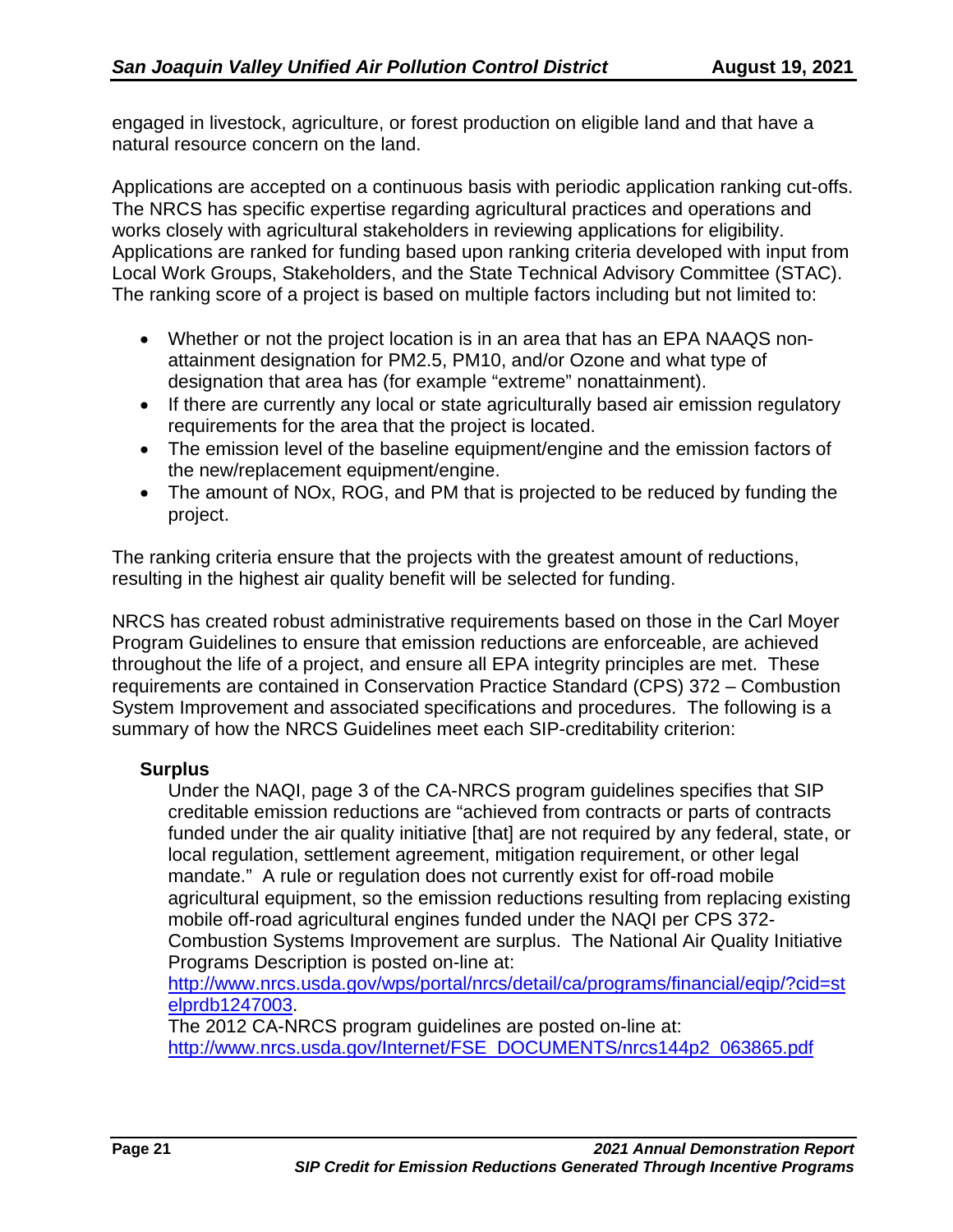#### **Quantifiable**

The District provided technical assistance to CA-NRCS in developing their calculation methodologies. The methodologies from the Carl Moyer Program are the basis for components included in CPS-372 and its supporting documents for the NAQI, including the CA-NRCS program guidelines. The District provided technical assistance to CA-NRCS in developing their calculation methodologies, which are consistent with the Carl Moyer Program. The NRCS Field Office Technical Guide places a ten-year lifespan for projects implemented under CPS 372 – Combustion System Improvement, which is also consistent with the Carl Moyer program. A conservation practice lifespan is the minimum time (in years) the implemented practice is expected to be fully functional for its intended purpose (NRCS General Manual, Title 450, Part 401.15)

[http://directives.sc.egov.usda.gov/viewerFS.aspx?hid=19430.](http://directives.sc.egov.usda.gov/viewerFS.aspx?hid=19430) A list of California NRCS practice standard life-spans are posted on-line at:

[https://efotg.sc.egov.usda.gov/references/public/CA/Section-IV-Practice-List-](https://efotg.sc.egov.usda.gov/references/public/CA/Practices_Lifespans_2012-12_CA.xlsx)Lifespan 03-18.xlsx.

The emission reductions for each project, including projects with multiple old units for one new unit, are calculated using the methodologies outlined in the Carl Moyer Guidelines. All equipment engines are cross-referenced against a CARB executive order that verifies the emission of every equipment engine. The NRCS calculation worksheets and emission factors are posted on-line at: [https://efotg.sc.egov.usda.gov/references/public/CA/TN-AQ-04\\_CPS-](https://efotg.sc.egov.usda.gov/references/public/CA/TN-AQ-04_CPS-372_Estimating_Emissions-SIP_Reporting.pdf)[372\\_Estimating\\_Emissions-SIP\\_Reporting.pdf](https://efotg.sc.egov.usda.gov/references/public/CA/TN-AQ-04_CPS-372_Estimating_Emissions-SIP_Reporting.pdf)

#### **Enforceable**

The NRCS inspects equipment in proposals prior to contract development to verify the existing mobile off-road agricultural equipment is operational per CPS-372 specifications. Destruction of existing equipment is certified by the disposal operator and participant and date-stamped photos are provided. The Destruction Certification worksheet is posted on-line at:

https://efotg.sc.egov.usda.gov/references/public/CA/CA\_Destruction\_Certification [Worksheet.docx](https://efotg.sc.egov.usda.gov/references/public/CA/CA_Destruction_Certification_Worksheet.docx)

On an annual basis NRCS reviews at least 5% of all active projects. From these project reviews NRCS verifies that the new equipment is still operational. [http://directives.sc.egov.usda.gov/RollupViewer.aspx?hid=25728.](http://directives.sc.egov.usda.gov/RollupViewer.aspx?hid=25728)

Per Subpart C, 512.22, participants have control of the land for the length of the proposed contract through deed, lease, or other written authorization. If the applicant does not own the land, the landowner must give written consent to install, operate, and maintain the practice through the lifespan of the practice. This is conducted through a partnership with the USDA Farm Service Agency, who is responsible for program eligibility support.

Subpart F covers Contract Administration and provides for recovering liquidated damages for certain deviations to a contract. Handling contract violations is addressed in Subpart H where violations of contract terms must be corrected by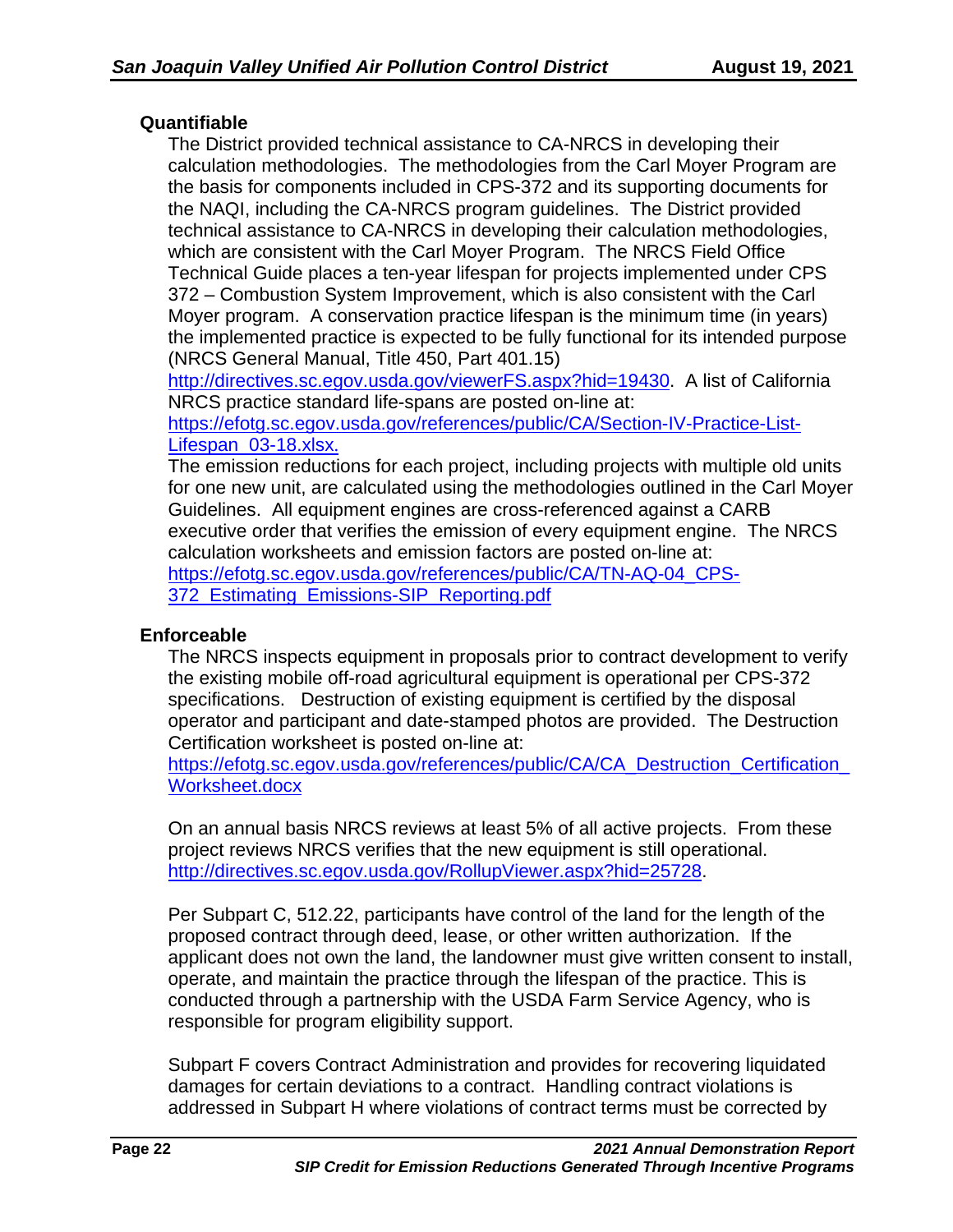the participant within a reasonable period of time to comply. If the violation continues, the contract may be terminated and future program participation deferred.

#### **Permanent**

NRCS eligibility is based on the county that the tractor resides in; in this case, the tractor has to reside within one of the eight counties of the San Joaquin Valley. Under the NAQI, the NRCS prioritizes applications based on a county's nonattainment designation within California. Applications received from attainment areas are not eligible. Currently, only the emission reductions originating from within the eight San Joaquin Valley counties are seeking SIP credit under this proposal. The destruction of the existing mobile off-road engines and equipment are verified per CPS 372 specifications, posted on-line at: https://efotg.sc.egov.usda.gov/references/public/CA/372-CA-PS-11-2018.docx Destruction certification worksheets are posted on-line at:

[https://efotg.sc.egov.usda.gov/references/public/CA/CA\\_Destruction\\_Certification\\_](https://efotg.sc.egov.usda.gov/references/public/CA/CA_Destruction_Certification_Worksheet.docx) [Worksheet.docx.](https://efotg.sc.egov.usda.gov/references/public/CA/CA_Destruction_Certification_Worksheet.docx) The NRCS also has a stipulation that the tractor has to be tied to the land where it is in use. This requires that the tractor be used 100% of the time in the San Joaquin Valley. Under the NAQI, NRCS staff verifies by site visit the operational condition of the existing mobile off-road agricultural equipment. Destruction of the existing equipment and emissions certification verifications are performed to determine contract compliance.

The Combustion Systems Improvement of Mobile Engines incentive program is unique from other incentive programs in that NRCS is explicitly prohibited from identifying Grantees by name under the Food, Conservation, and Energy Act of 2008 (7 U.S.C. § 8791). NRCS must maintain the confidentiality of information provided by an agricultural producer participating in the NRCS Combustion Systems Improvement of Mobile Engines incentive program. The information is exempt from mandatory disclosure and may not be used in judicial or administrative proceedings without the consent of the person involved. However, in March 2014, NRCS, EPA, the District and CARB signed the "Addendum to the December 2010 Statement of Principles Regarding the Approach to State Implementation Plan Creditability of Agricultural Equipment Replacement Incentive Programs Implemented by the USDA NRCS and the San Joaquin Valley Air Pollution Control District" (Addendum). The purpose of this Addendum is to identify information that NRCS will make available to EPA and the District, consistent with NRCS's statutory responsibilities under Section 1619 of the Farm Bill, to ensure that both EPA and the District can carry out their respective implementation responsibilities under the CAA and Rule 9610.

A summary of emission reductions achieved through the use of the NRCS Combustion System Improvement of Mobile Engines incentive program guidelines is included in Section VI of this report. The NRCS Combustion System Improvement of Mobile Engines incentive program can be found online at: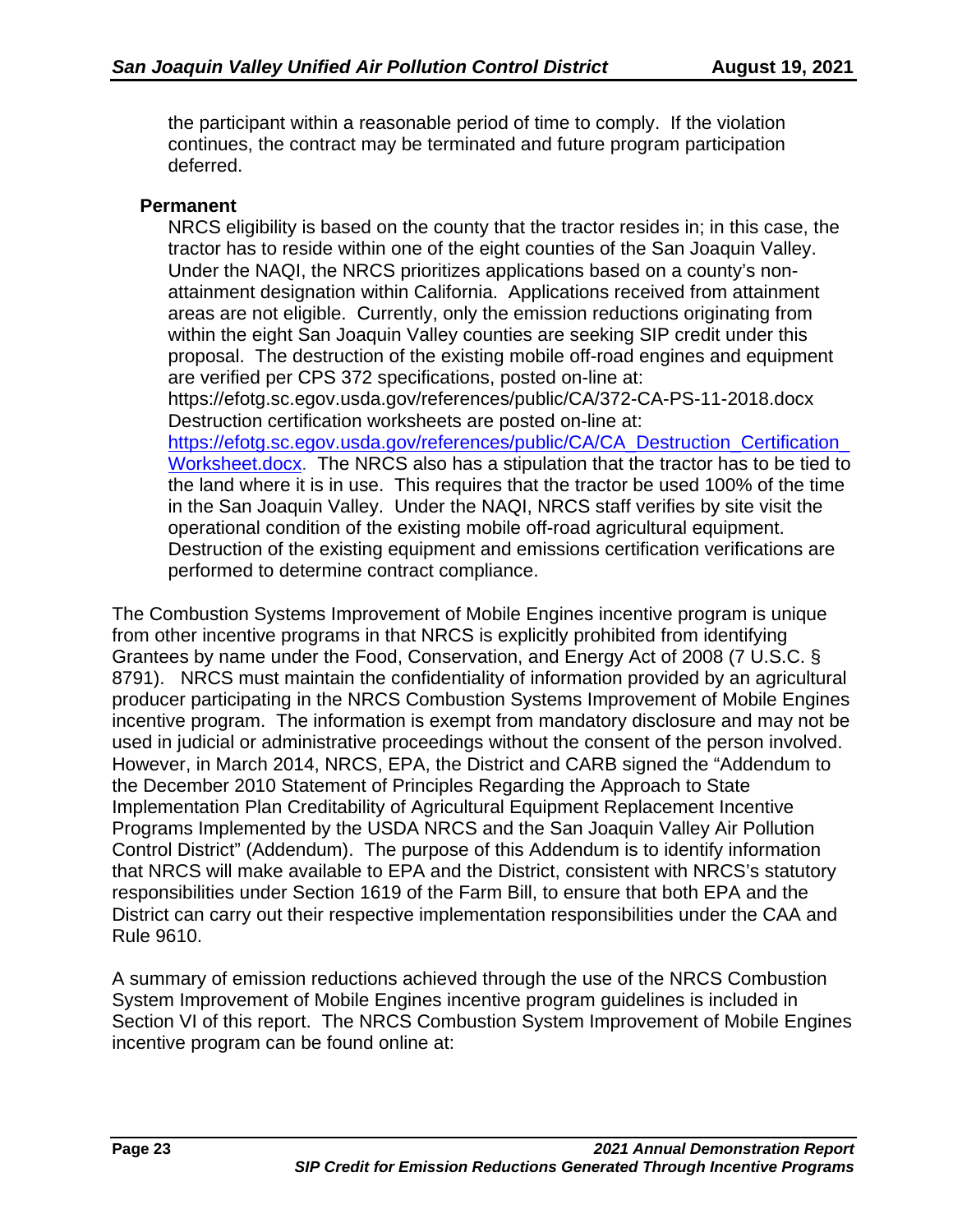Practice Standard:

- CPS 372, Sept 2010: [https://efotg.sc.egov.usda.gov/references/public/CA/Archived\\_372-std-09-2010.pdf](https://efotg.sc.egov.usda.gov/references/public/CA/Archived_372-std-09-2010.pdf)
- Interim 723, May 2009: [https://efotg.sc.egov.usda.gov/references/public/CA/723](https://efotg.sc.egov.usda.gov/references/public/CA/723-std-5-09.pdf) [std-5-09.pdf](https://efotg.sc.egov.usda.gov/references/public/CA/723-std-5-09.pdf)

CPS 372 Specifications:

- Nov 2014: [https://efotg.sc.egov.usda.gov/references/public/CA/372-spec-11-](https://efotg.sc.egov.usda.gov/references/public/CA/372-spec-11-14.doc) [14.doc](https://efotg.sc.egov.usda.gov/references/public/CA/372-spec-11-14.doc)
- Aug 2013: <https://efotg.sc.egov.usda.gov/references/public/CA/372-spec-8-13.doc>
- Sept 2010: [https://efotg.sc.egov.usda.gov/references/public/CA/372-spec-09-](https://efotg.sc.egov.usda.gov/references/public/CA/372-spec-09-10.doc) [10.doc](https://efotg.sc.egov.usda.gov/references/public/CA/372-spec-09-10.doc)

CPS 372 O&M:

• Sept 2010: [https://efotg.sc.egov.usda.gov/references/public/CA/372-OM-09-](https://efotg.sc.egov.usda.gov/references/public/CA/372-OM-09-10.doc) [10.doc](https://efotg.sc.egov.usda.gov/references/public/CA/372-OM-09-10.doc)

# <span id="page-23-0"></span>**5. Guidelines Used Under Section 3.2 of Rule 9610**

The Annual Demonstration Report employs Section 3.2 of the Rule 9610 by claiming SIP credit for incentive-based emission reductions from the FARMER Guidelines for Agricultural UTV Replacement, Agricultural On-Road Heavy-Duty Truck Replacement and Off-Road Cotton Picker replacement. The CARB Carl Moyer Program Guidelines (2005, 2008, 2011) for locomotive alternative technology switchers and new electric forklift purchases and the reductions from the Proposition 1B Guidelines for Locomotive Replacement. The summaries of these SIP-creditable incentive-based emission reductions claimed under Section 3.2 of Rule 9610 are included in Section VI of this annual demonstration report and the detailed information for each project is presented in the Annual Demonstration Report Data Sheet that accompanies this report.

The following discussion demonstrates that each such incentive program guideline provides for SIP-creditable emission reductions.

# **Agricultural UTV Replacement**

Projects funded with the FARMER Guidelines followed all required steps to ensure SIP-creditability criteria were met as follows:

*Surplus –* There are currently no federal, state, or local rules or regulations pertaining to the emissions of agriculturally used off-road UTVs in the state of California. Therefore, all incentive-based emission reductions are surplus.

*Quantifiable* – The FARMER Guidelines provide calculation methodologies and emission factors for UTV projects. These methodologies have been reviewed and adopted through a public process. All UTV projects in this Annual Demonstration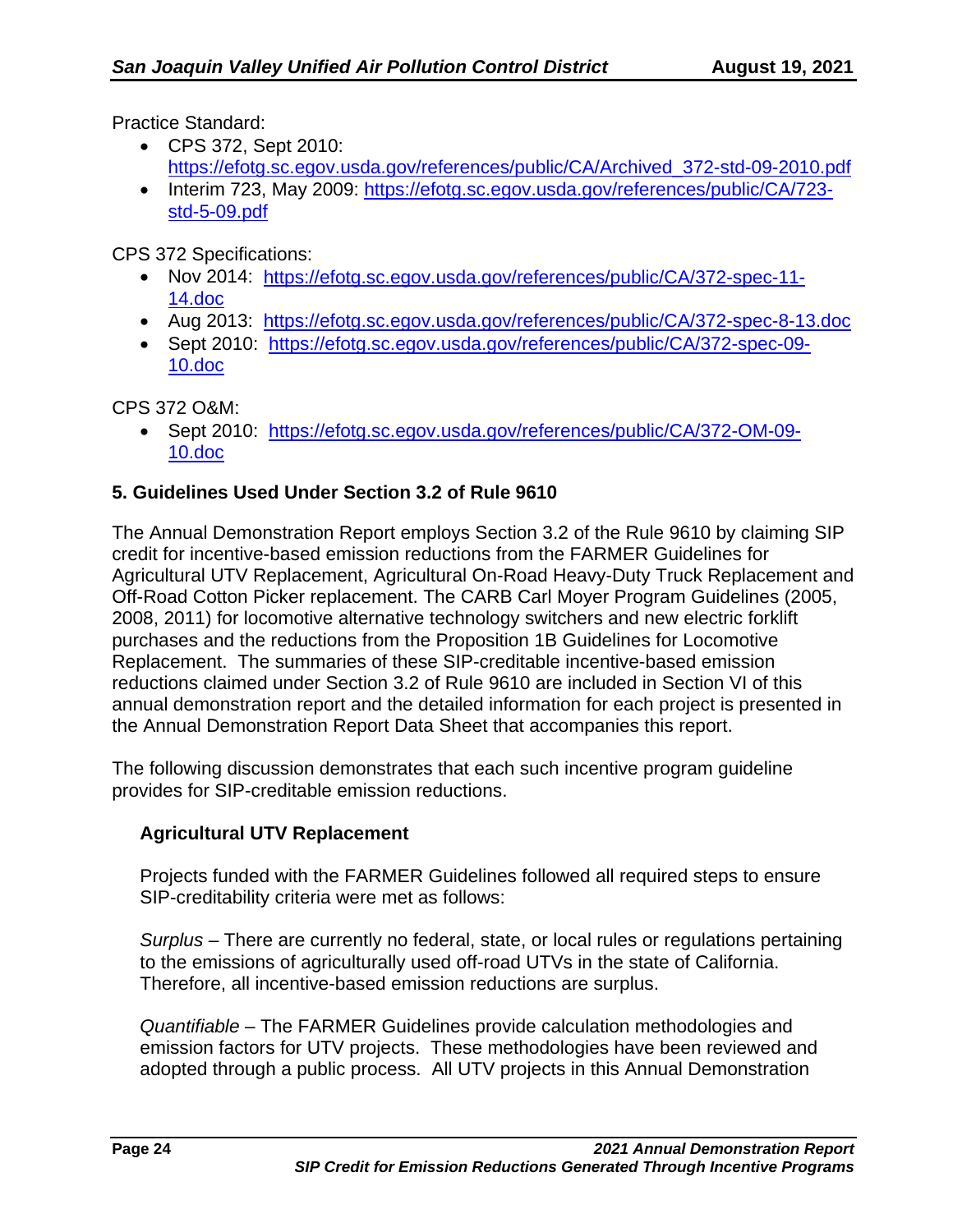Report were quantified using these SIP-creditable calculation methodologies found in Appendix A.

*Enforceable –*These projects included legally binding contracts between the grantee and the District that identified the party or parties responsible for ensuring that the emission reductions were achieved. These contracts also obligated the grantee to provide all records needed to demonstrate the emissions reduced.

*Permanent* – Per contractual requirements, the electric UTV is required to be operated for the duration of the project life and the old UTV is required to be permanently disabled at a District contracted dismantling facility.

## **Agricultural Heavy-Duty On-Road Truck Replacement**

Projects funded with the FARMER Guidelines followed all required steps to ensure SIP-creditability criteria were met as follows:

*Surplus –* The on-road trucks that were funded are used for agricultural purposes and were verified to be in compliance at the time of application, and therefore any emissions calculated are surplus to the final state regulation in 2024.

*Quantifiable* – The FARMER Guidelines refer to the current Carl Moyer guidelines that provide calculation methodologies and emission factors for on-road projects. These methodologies have been reviewed and adopted through a public process. All onroad projects in this Annual Demonstration Report were quantified using these SIPcreditable calculation methodologies.

*Enforceable –*These projects included legally binding contracts between the grantee and the District that identified the party or parties responsible for ensuring that the emission reductions were achieved. These contracts also obligated the grantee to provide all records needed to demonstrate the emissions reduced.

*Permanent* – Per contractual requirements, the cleaner truck is required to be operated for the duration of the project life and the old truck is required to be permanently disabled at a District contracted dismantling facility.

## **Cotton Pickers**

Projects funded with the FARMER Guidelines followed all required steps to ensure SIP-creditability criteria were met as follows:

*Surplus –* There are currently no federal, state, or local rules or regulations pertaining to the emissions of agriculturally used off-road cotton pickers in the state of California. Therefore, all incentive-based emission reductions are surplus.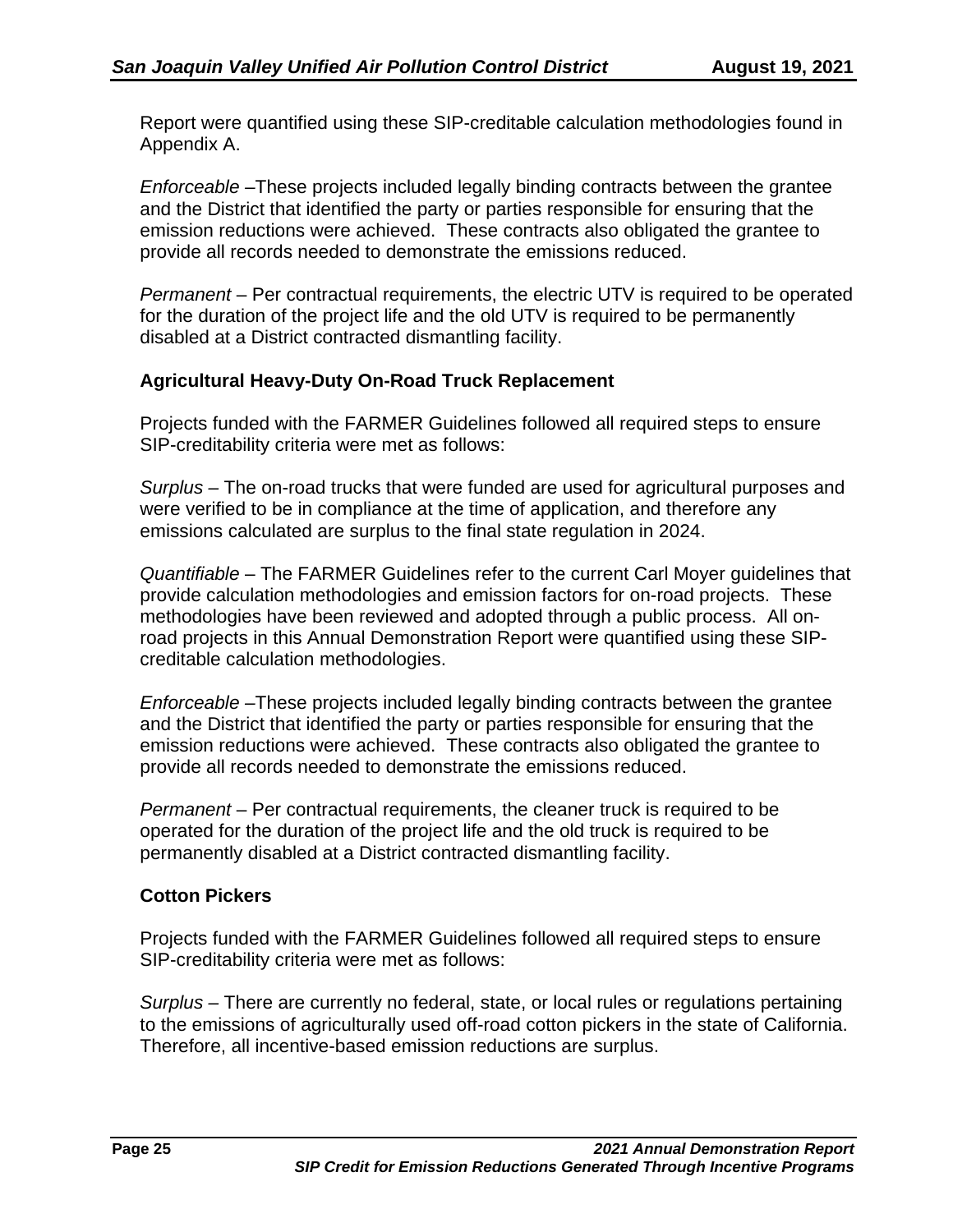*Quantifiable* – The FARMER Guidelines provide calculation methodologies and emission factors for cotton picker projects. These methodologies have been reviewed and adopted through a public process. All cotton picker projects in this Annual Demonstration Report were quantified using these SIP-creditable calculation methodologies found in Appendix A.

*Enforceable –*These projects included legally binding contracts between the grantee and the District that identified the party or parties responsible for ensuring that the emission reductions were achieved. These contracts also obligated the grantee to provide all records needed to demonstrate the emissions reduced.

*Permanent* – Per contractual requirements, the cotton picker is required to be operated for the duration of the project life and the old cotton picker(s) is/are required to be permanently disabled at a District contracted dismantling facility

## **Locomotive Repower**

Projects funded with the 2008 and 2011 Carl Moyer Program Guidelines followed all required steps to ensure SIP-creditability criteria were met as follows:

*Surplus –* There are currently no federal, state, or local rules or regulations pertaining to the emissions of locomotives in the state of California. Therefore, all incentivebased emission reductions are surplus.

*Quantifiable* – The Carl Moyer Guidelines provide calculation methodologies and emission factors for locomotive projects. These methodologies have been reviewed and adopted through a public process. All locomotive projects in this Annual Demonstration Report were quantified using these SIP-creditable calculation methodologies, as referenced on the Manual of Procedures website.

*Enforceable –* The District performed inspections pursuant to Carl Moyer Guideline requirements and satisfied enforceability requirements under Section 4.0 of Rule 9610. These inspections verified contractual requirements were followed thus ensuring projected emission reductions were achieved. These projects included legally binding contracts between the grantee and the District that identified the party or parties responsible for ensuring that the emission reductions were achieved. These contracts also obligated the grantee to provide all records needed to demonstrate the emissions reduced.

*Permanent* – Per contractual requirements, the cleaner locomotive is required to be operated for the duration of the project life.

## **Purchase of New Electric Forklifts**

Projects funded with the 2008 Carl Moyer Program Guidelines followed all required steps to ensure SIP-creditability criteria were met, as follows: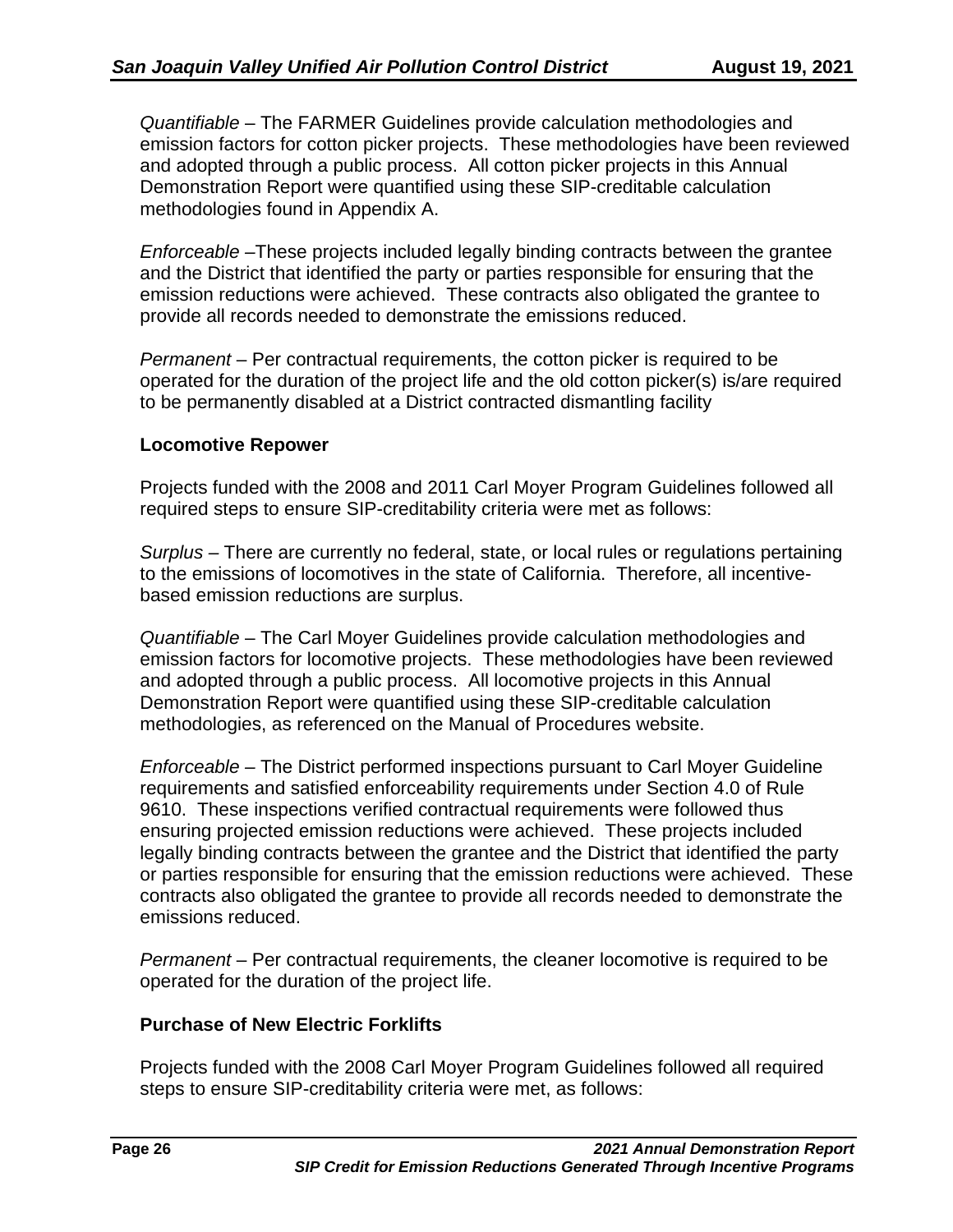*Surplus –* The current regulation for off-road mobile equipment has an exemption for agricultural-use vehicles. The forklifts that were funded are used solely for agricultural purposes, and therefore are surplus to the state regulation.

*Quantifiable* – The Carl Moyer Guidelines provide calculation methodologies and emission factors for forklift projects. These methodologies have been reviewed and adopted through a public process. All forklift projects in this report were quantified using these SIP-creditable calculation methodologies. This methodology assumes the baseline equipment to be a new diesel forklift. Therefore, new purchases of electric forklifts are calculated based on the difference in emissions between a new diesel forklift and a new electric forklift.

*Enforceable –* The District performed inspections pursuant to Carl Moyer Guideline requirements and satisfied enforceability requirements under Section 4.0 of Rule 9610. These inspections verified contractual requirements were followed thus ensuring projected emission reductions were achieved. These projects included legally binding contracts between the grantee and the District that identified the party or parties responsible for ensuring that the emission reductions were achieved. These contracts also obligated the grantee to provide all records needed to demonstrate the emissions reduced.

*Permanent* – Per contractual requirements, the new electric forklift is required to be operated for the duration of the project life.

## **Proposition 1B Locomotive Replacement**

Projects funded with the Proposition 1B Program Guidelines followed all required steps to ensure SIP-creditability criteria were met as follows:

*Surplus –* There are currently no federal, state, or local rules or regulations pertaining to the emissions of locomotives in the state of California. Therefore, all incentivebased emission reductions are surplus.

*Quantifiable* – The Proposition 1B Guidelines provide calculation methodologies and emission factors for locomotive projects. These methodologies have been reviewed and adopted through a public process. All locomotive projects in this Annual Demonstration Report were quantified using these SIP-creditable calculation methodologies, as referenced on the Manual of Procedures website.

*Enforceable –* The District performed inspections pursuant to Proposition 1B Guideline requirements and satisfied enforceability requirements under Section 4.0 of Rule 9610. These inspections verified contractual requirements were followed thus ensuring projected emission reductions were achieved. These projects included legally binding contracts between the grantee and the District that identified the party or parties responsible for ensuring that the emission reductions were achieved. These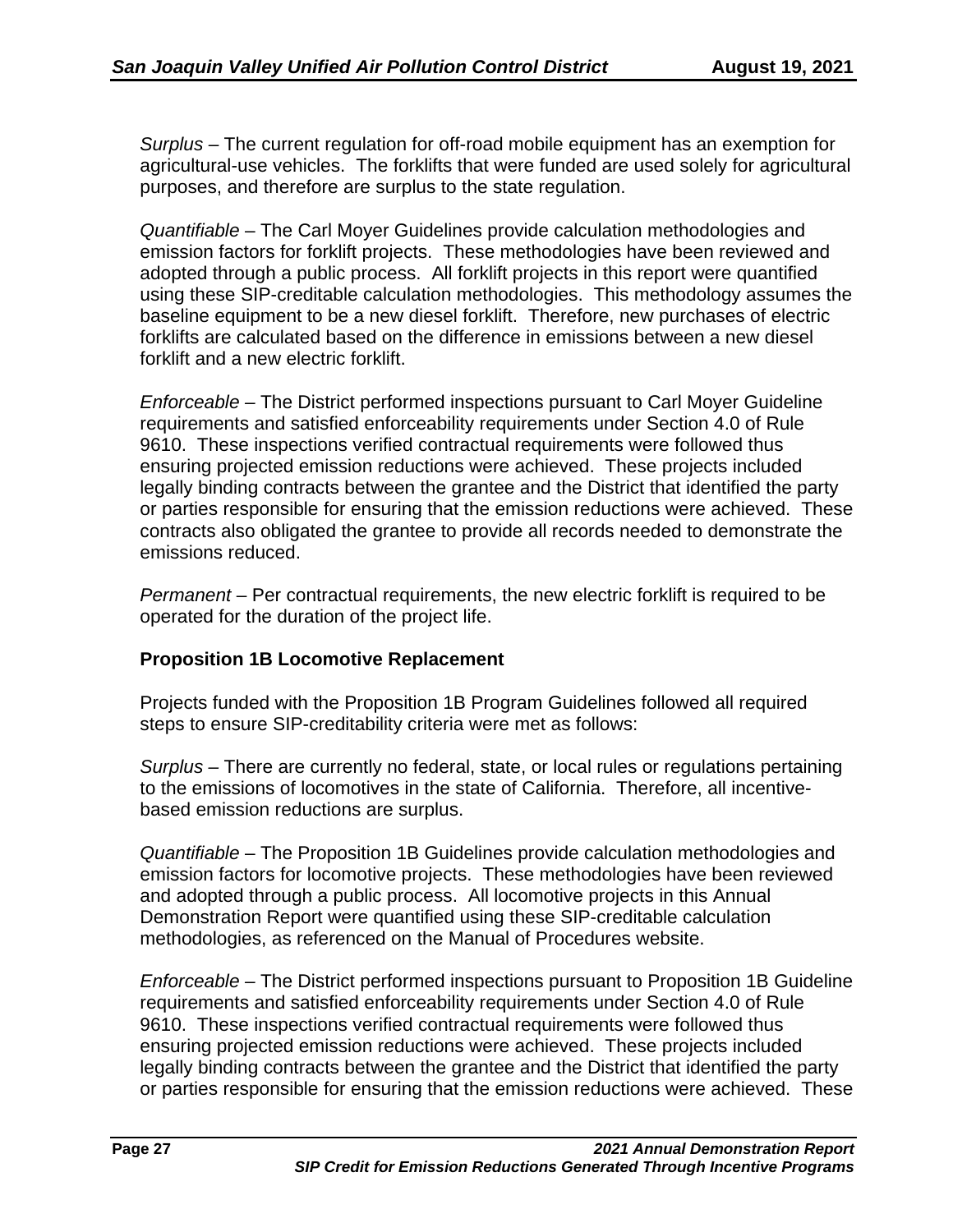contracts also obligated the grantee to provide all records needed to demonstrate the emissions reduced.

*Permanent* – Per contractual requirements, the locomotive(s) is/are required to be operated for the duration of the project life and the old locomotive(s) is/are required to be permanently disabled.

This section intentionally blank.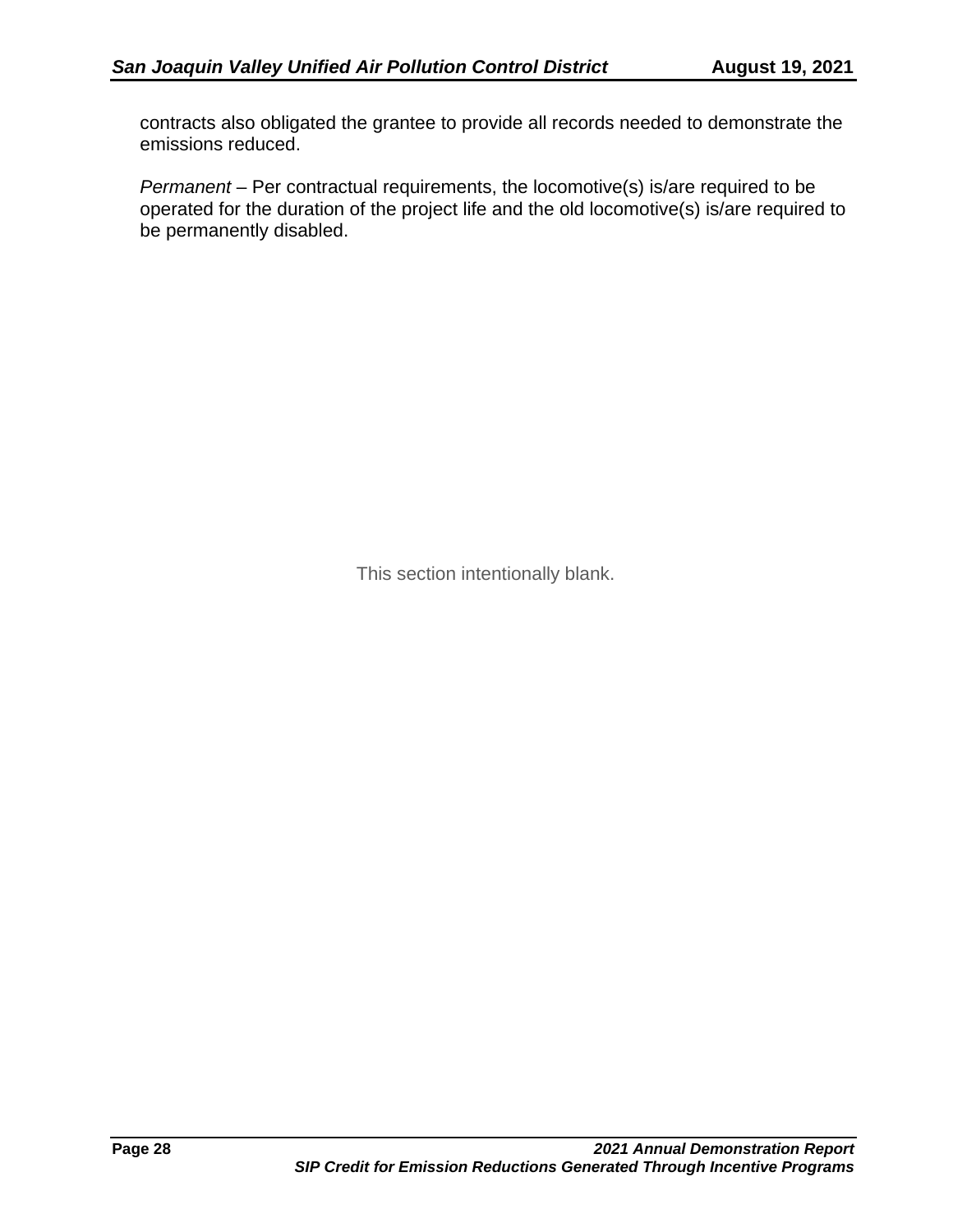# <span id="page-28-0"></span>**III. RELEVANT SIP COMMITMENTS**

Through Rule 9610, the District may rely on SIP-creditable incentive-based emission reductions to satisfy federal CAA requirements, including the demonstration of attainment, Reasonable Further Progress, Rate of Progress, contingency measures, and/or black box reductions (Section 182(e)(5) of the CAA). For such SIP commitments, the District identifies specific amounts of SIP-creditable emission reductions by year in the relevant SIP. This annual demonstration report then identifies the SIP commitments included in District adopted SIPs (by year, pollutant, and magnitude) which the District has satisfied, in whole or in part, through SIP-creditable emission reductions. This annual demonstration report also identifies and quantifies any SIP commitment shortfalls and remedies for which incentives are used to address those shortfalls.

## <span id="page-28-1"></span>**A. SIP Commitments Satisfied**

*2008 PM2.5 Plan* **(Contingency Quantification, 2015):** The District met its *2008 PM2.5 Plan* commitment to quantify an adequate amount of contingency emissions reductions, including SIP-creditable emissions reductions from incentive programs quantified in this report. On May 22, 2014, EPA approved a SIP revision to address CAA nonattainment area contingency measure requirements for the 1997 annual and 24-hour fine particulate matter (PM2.5) NAAQS in the San Joaquin Valley. [3](#page-28-2) SIP-creditable incentive-based emission reductions accounted for by EPA in this proposed approval include on-road vehicle replacement projects that have been funded through the Prop 1B program and agricultural off-road vehicle replacement projects funded through the Carl Moyer Program. However, EPA then proposed to withdraw the approval of the *2008 PM2.5 Plan*  contingencies finding that the requirement had become moot because the District had already met the RFP requirements relevant to the *2008 PM2.5 Plan* by the time of EPA's May 22, 201[4](#page-28-3) action.<sup>4</sup> Then, on May 12, 2016, EPA took final action to withdraw its approval of the 2008 PM2.[5](#page-28-4) contingencies and disapproved the SIP submission<sup>5</sup> in response to a court case.[6](#page-28-5) EPA determined the identified deficiency in the *2008 PM2.5 Plan* has been addressed and permanently stopped associated sanctions clocks effective December 14, 2017.<sup>7</sup> However, it is important to note that this attainment plan is still not an approved plan in the California SIP.

<span id="page-28-5"></span><sup>6</sup> U.S. Court of Appeals for the Ninth Circuit (*Committee for a Better Arvin v. EPA*, 786 F.3d 1169 (9<sup>th</sup> Cir. 2015))

<span id="page-28-2"></span> <sup>3</sup> EPA, Approval and Promulgation of Implementation Plans; California; San Joaquin Valley; Contingency Measures for the 1997 PM2.5 Standards, 79 Fed. Reg. 99, pp. 29327 - 29351. (2014, May 22). (to be codified at 40 CFR Part 52). Retrieved July 2014 at<http://www.gpo.gov/fdsys/pkg/FR-2014-05-22/pdf/2014-11681.pdf>

<span id="page-28-3"></span><sup>4</sup> EPA, Withdrawal of Approval and Disapproval of Air Quality Implementation Plans; California; San Joaquin Valley; Contingency Measures for the 1997 PM2.5 Standards. 80 Fed, Reg. 158, pp. 49190-49193. (2015, August 17). <https://www.gpo.gov/fdsys/pkg/FR-2015-08-17/pdf/2015-20240.pdf>

<span id="page-28-4"></span><sup>5</sup> EPA, Withdrawal of Approval and Disapproval of Air Quality Implementation Plans; California, San Joaquin Valley; Contingency Measures for the 1997 PM2.5 Standards; Final Rule. 81 Fed. Reg. 92. pp.29498-29501 (2016, May 12). (to be codified at 40 CFR Part52)<https://www.gpo.gov/fdsys/pkg/FR-2016-05-12/pdf/2016-11125.pdf>

<span id="page-28-6"></span><sup>&</sup>lt;sup>7</sup>Contingency Measures for the 1997 PM2.5 Standards; California; San Joaquin Valley; Correction of Deficiency; Final Rule. 82 Fed. Reg. 239, pp. 58747-58750. (2017, December 14). (to be codified at 40 CFR Part 52). [https://www.gpo.gov/fdsys/pkg/FR-2017-12-](https://www.gpo.gov/fdsys/pkg/FR-2017-12-14/pdf/2017-26899.pdf) [14/pdf/2017-26899.pdf](https://www.gpo.gov/fdsys/pkg/FR-2017-12-14/pdf/2017-26899.pdf)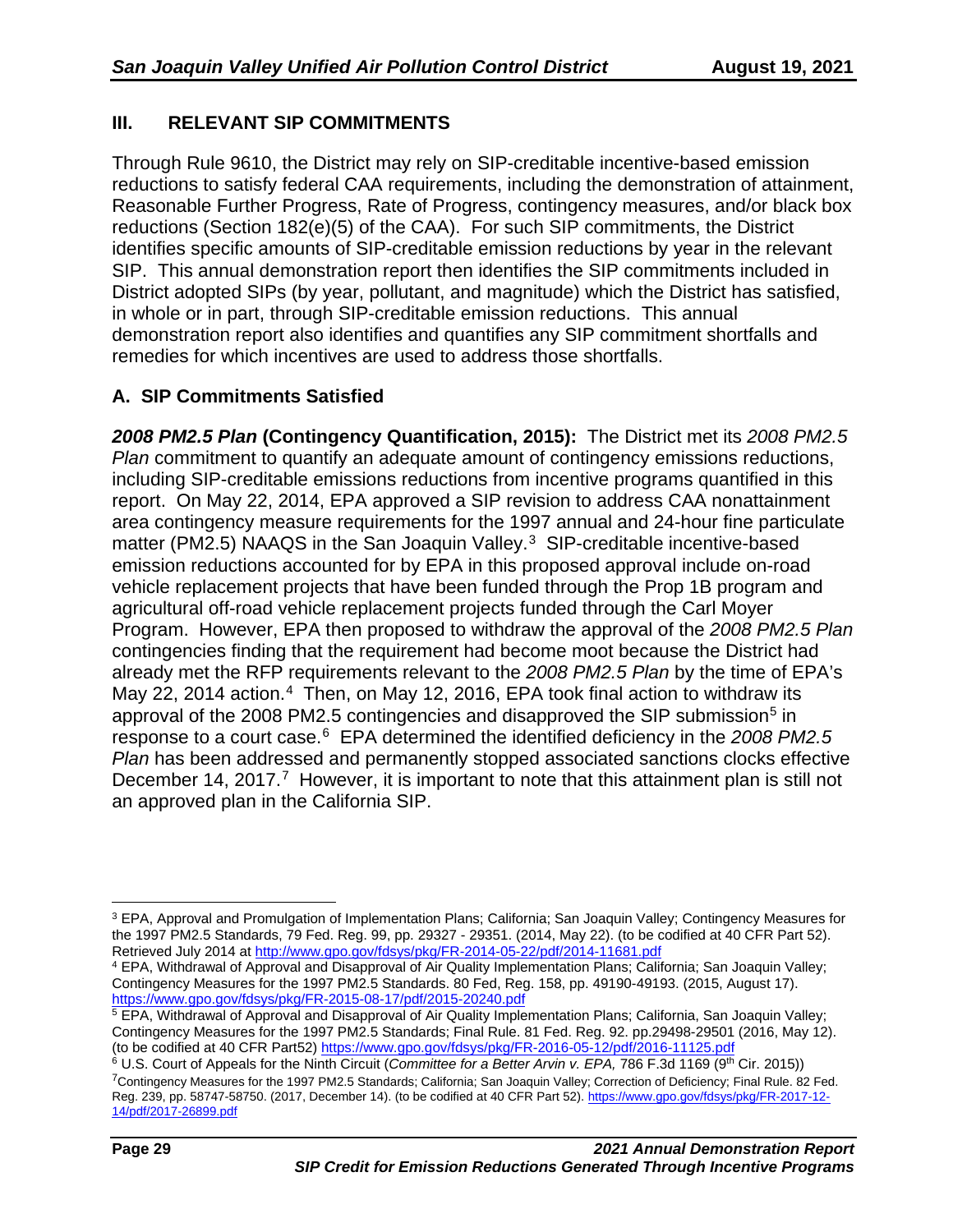*2007 Ozone Plan* **(Agricultural Equipment, 2017):** The District met its 2007 Ozone Plan commitment to achieve SIP-creditable emissions reductions from incentive reductions, as demonstrated in the 2018 annual demonstration report.

The 2007 San Joaquin Valley 8-Hour Ozone SIP (*2007 Ozone Plan)*, approved by EPA, contained a commitment by CARB to achieve emissions reductions of 5 to10 tpd of NOx from mobile agricultural equipment in the Valley by 2017 to accelerate progress toward attainment of the 1997 8-hour ozone standard. The attainment deadline for this standard is 2024, using data from 2021-2023. In October 2013, CARB adopted the *State Implementation Plan Credit from Mobile Agricultural Equipment Regulation* which provides the administrative mechanism for emission reductions resulting from mobile agricultural equipment program projects funded by the Carl Moyer Program to be eligible for SIP credit. The CARB Office of Administrative Law (OAL) approved the rulemaking and filed it with the Secretary of State on October 8, 2014. The rulemaking became effective on January 1, 2015.<sup>[8](#page-29-1)</sup>

Beginning in 2009, the District and NRCS, in partnership with agricultural stakeholders, launched incentive programs aimed at reducing emissions from agricultural equipment. These programs have been well-funded and have achieved significant emission reductions since 2009. As documented in the 2018 Annual Demonstration Report and by CARB at their May 2017 Public Hearing<sup>9</sup>, agricultural equipment replacement projects implemented by the District and NRCS achieved SIP-creditable emissions reductions far in excess of the NOx commitment in the *2007 Ozone Plan* ahead of the 2017 target.

The District and NRCS are continuing to invest significant additional funding to replace agricultural equipment in support of continued reductions of criteria pollutants, and the total emissions reductions achieved will continue to grow substantially in the next several years. These emission reductions will support ongoing progress towards attainment of the federal ozone standards.

# <span id="page-29-0"></span>**B. Pending SIP Commitments**

## *State Implementation Plans to Address the 1997, 2006, and 2012 PM2.5*

*Standards[10](#page-29-3):* On September 15, 2016, the District adopted the *2016 Moderate Area Plan for the 2012 PM2.5 Standard (2016 PM2.5 Plan*)*.* On November 15, 2018, the District adopted the *2018 Plan for the 1997, 2006, and 2012 PM2.5 Standards (2018 PM2.5 Plan)* to address the EPA federal 1997 annual PM2.5 standard of 15 μg/m<sup>3</sup> and 24-hour PM2.5 standard of 65  $\mu$ g/m<sup>3</sup>; the 2006 24-hour PM2.5 standard of 35  $\mu$ g/m<sup>3</sup>; and the 2012 annual PM2.5 standard of 12  $\mu$ g/m<sup>3</sup>. On January 24, 2019, CARB approved these plans, and CARB submitted both plans to EPA for approval on May 9, 2019. On July 22, 2020, EPA took final action to approve the portions of the *2018 PM2.5* Plan that pertain to the

<span id="page-29-2"></span><sup>9</sup> CARB May 25, 2017 Public Hearing,<https://ww3.arb.ca.gov/board/books/2017/052517/17-5-3pres.pdf>

<span id="page-29-1"></span><sup>&</sup>lt;sup>8</sup> CARB, *State Implementation Plan Credit from Mobile Agricultural Equipment*. Resolution 12-42, Agenda Item No.: 13-<br>9-7 (2013, October 25). https://www.arb.ca.gov/regact/2013/sipmobileag2013/res13-42.pdf

<span id="page-29-3"></span><sup>10</sup> SJVAPCD. *2018 PM2.5 Plan for 1996, 2006, and 2012 PM2.5 Standards* (2018, November 15) retrieved on 7/30/19 from: [http://valleyair.org/pmplans/documents/2018/pm-plan-adopted/2018-Plan-for-the-1997-2006-and-2012-PM2.5-](http://valleyair.org/pmplans/documents/2018/pm-plan-adopted/2018-Plan-for-the-1997-2006-and-2012-PM2.5-Standards.pdf) [Standards.pdf](http://valleyair.org/pmplans/documents/2018/pm-plan-adopted/2018-Plan-for-the-1997-2006-and-2012-PM2.5-Standards.pdf)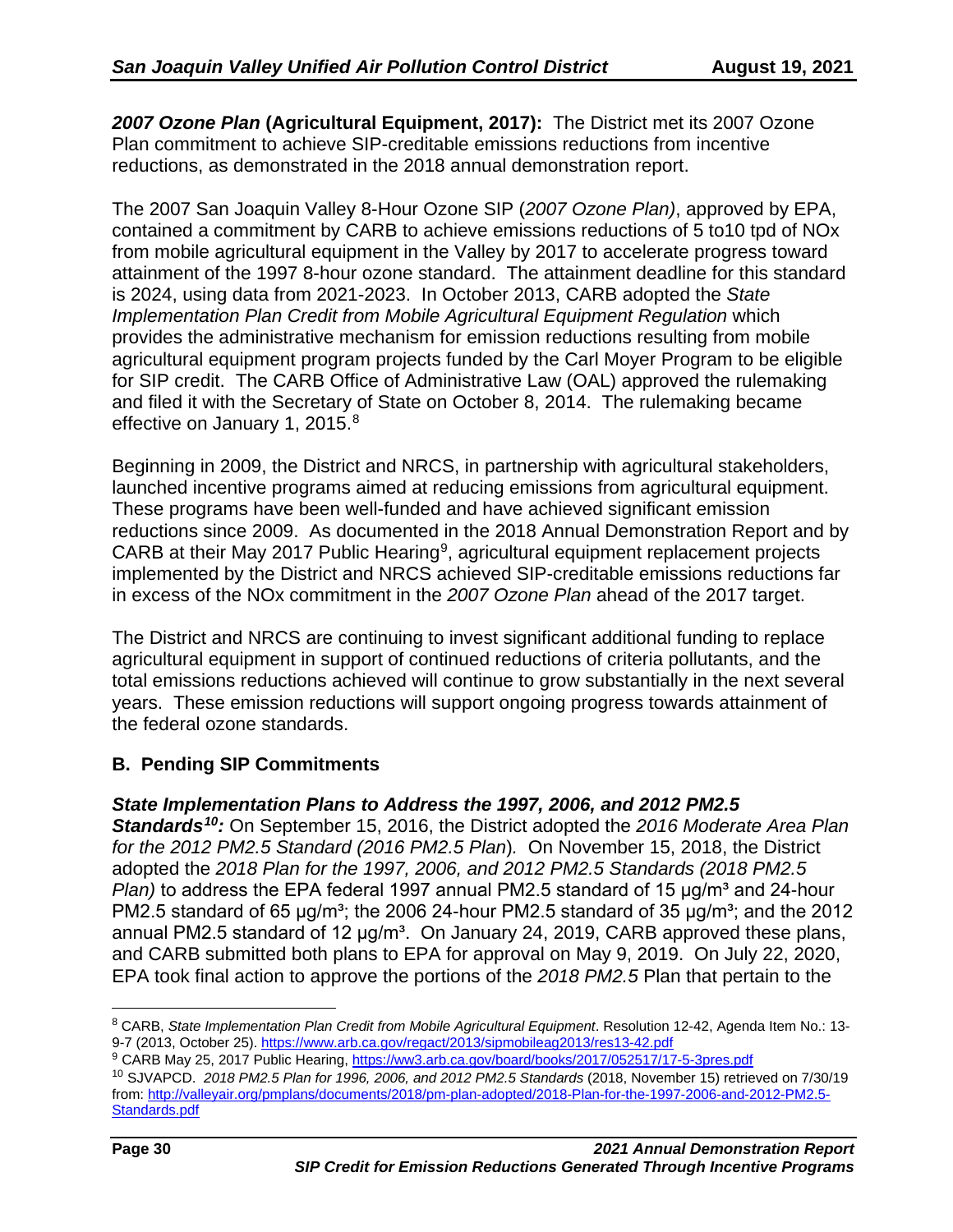2006 24-hour PM2.5 standard<sup>[11](#page-30-1)</sup>. The 2018 PM2.5 Plan includes a comprehensive suite of regulatory and incentive-based measures for both stationary and mobile sources, and also includes a targeted Hot-Spot Strategy that achieves additional reductions from residential wood burning and commercial charbroiling. The plan includes commitments from the District and CARB to attain an aggregate amount of emissions reductions from local measures for stationary sources and mobile sources. District measures are anticipated to achieve emissions reductions of 1.30 tons per day of PM2.5 and 1.88 tons per day of NOx by the applicable attainment deadlines of 2024 and 2025. Additionally, state measures implemented by CARB are anticipated to achieve 32.0 tons per day of NOx and 1.0 tons per day of PM2.5. To date, CARB's submittal of the San Joaquin Valley Agricultural Equipment Incentive Measure to EPA quantifies and ensures the emission reductions achieved from mobile agricultural equipment turnover to the cleanest engines are creditable towards the State's aggregate emissions reduction commitment in the California SIP for the San Joaquin Valley. CARB and the District are continuing to implement control measures, as outlined in the *2018 PM2.5 Plan,* to achieve emission reductions in support of this aggregate commitment. The total emissions reductions achieved towards aforementioned SIP commitments will be documented in future SIP submittals.

# <span id="page-30-0"></span>**C. SIP Commitment Shortfalls**

There are no shortfalls at this time; therefore, there are no remedy actions to be taken.

This section intentionally blank.

<span id="page-30-1"></span><sup>11</sup> *Clean Air Plans; 2006 Fine Particulate Matter Nonattainment Area Requirements; San Joaquin Valley, California*; Final Rule. https://www.govinfo.gov/content/pkg/FR-2020-07-22/pdf/2020-14471.pdf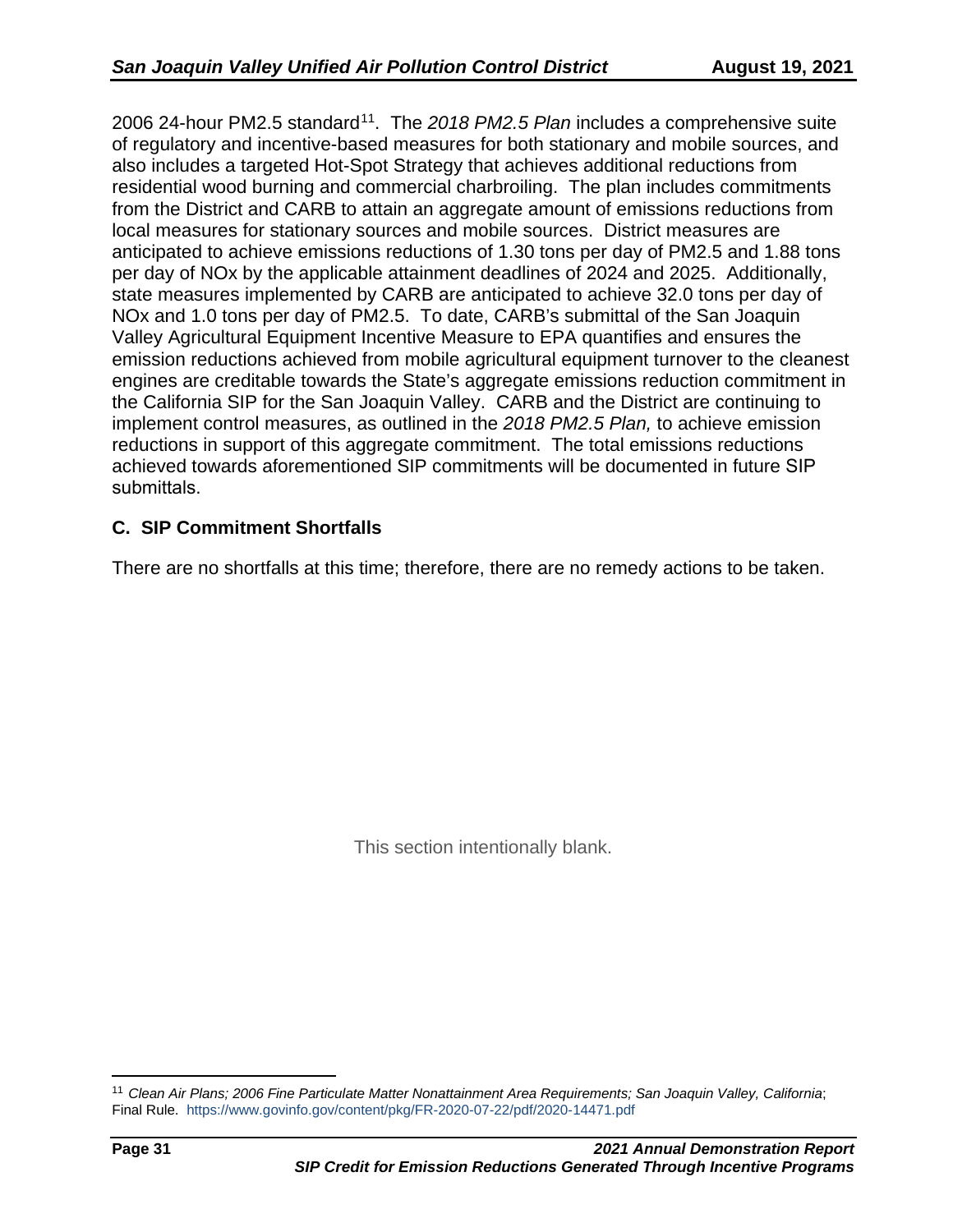## <span id="page-31-0"></span>**IV. MONITORING AND ENFORCEMENT ACTIVITIES**

Pursuant to Section 4.6 of Rule 9610 this annual demonstration report includes a summary of monitoring and enforcement activities that were conducted during the reporting period from 05/14/2009 – 05/21/2021. Monitoring is performed on all projects in the form of pre-inspections prior to contract, post-inspections prior to payment and annual usage surveys filled out by the grantee for the life of the project.

Inspections are performed or reviewed by District staff and include visual verification and photographically document equipment information such as but not limited to:

- Make, model, and model year of the engine and/or vehicle or equipment,
- Vehicle, equipment, and/or engine identification and serial numbers,
- Operational condition of vehicle, equipment, and engine

The District reviews all inspection information to ensure that the submitted information is true and accurate prior to contracting a new project and prior to payment of reimbursement requests from grantees. The table below illustrates the number of preinspection and post-inspection that were conducted during the reporting period.

| Year | <b>Pre-Inspections</b> | <b>Post-Inspections</b> |
|------|------------------------|-------------------------|
| 2009 | 924                    | 147                     |
| 2010 | 790                    | 887                     |
| 2011 | 1144                   | 966                     |
| 2012 | 2298                   | 1372                    |
| 2013 | 2184                   | 1533                    |
| 2014 | 2034                   | 1240                    |
| 2015 | 521                    | 1329                    |
| 2016 | 1028                   | 1021                    |
| 2017 | 2032                   | 1091                    |
| 2018 | 2172                   | 1597                    |
| 2019 | 2164                   | 3467                    |
| 2020 | 2225                   | 3773                    |
| 2021 | 1185*                  | 1839*                   |

#### <span id="page-31-1"></span>**Table 7: Incentive Program Project Inspections**

*\*As of May 22, 2021*

District incentive project contractual agreements specify that Grantees must provide data to the District on an annual basis for the duration of their contract period. The required data includes usage data (mileage, hours of operation, percent utilization within the District, etc). The usage data is analyzed by the District to ensure that the incentive projects are achieving the projected emission reductions. The table below illustrates the quantity of usage report surveys distributed from the District to Grantees and the quantity of Grantee completed usage report surveys returned to the District.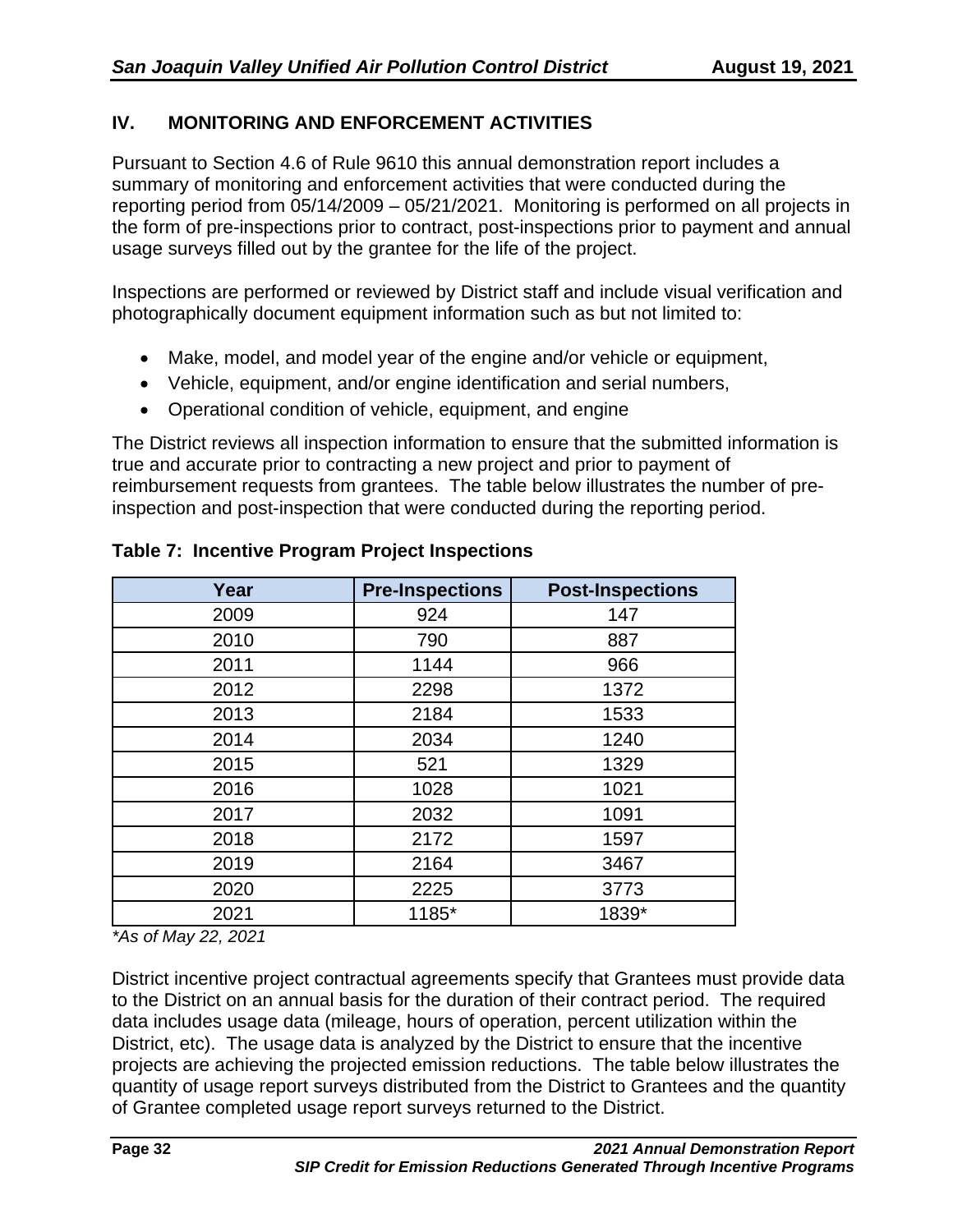| Year | <b>Usage Report Surveys</b><br><b>Distributed to Grantees</b> | <b>Completed Usage Report Surveys</b><br><b>Returned to the District</b> |
|------|---------------------------------------------------------------|--------------------------------------------------------------------------|
| 2011 | 3245                                                          | 2948                                                                     |
| 2012 | 3426                                                          | 3668                                                                     |
| 2013 | 4591                                                          | 4033                                                                     |
| 2014 | 5421                                                          | 4931                                                                     |
| 2015 | 5553                                                          | 4631                                                                     |
| 2016 | 5683                                                          | 5782                                                                     |
| 2017 | 6095                                                          | 5270                                                                     |
| 2018 | 7460                                                          | 5237                                                                     |
| 2019 | 6762                                                          | 5439                                                                     |
| 2020 | 8821                                                          | 6430                                                                     |
| 2021 | 3894*                                                         | 2926*                                                                    |

#### <span id="page-32-0"></span>**Table 8: Incentive Program Annual Usage Reports**

*\*As of May 22, 2021*

The District maintains a robust process of collecting and analyzing annual usage data for incentive projects from grantees (e.g. – annual mileage, fuel usage, hours of operation, etc.) This information is collected for the duration of the project life of each individual project. Annual usage of individual projects can vary due to a variety of factors. For example, current drought conditions in the Valley significantly affect the use of agricultural irrigation pump engines causing usage to vary due to increased or decreased pumping needs, crop changes, surface water delivery, etc. Since annual variations can change over the course of the project life, any shortages/overages from the projected use on a yearly basis will likely be resolved when usage is quantified at the end of the project life. The District closely monitors and analyzes annual usage for each project over their respective project lives to ensure that the projects are achieving their expected overall usage and associated emission reductions. Annual usage reports are distributed to Grantees and received from Grantees on a monthly to daily basis throughout the year. Because of the variability in the number of annual reports distributed and received during the reporting period, the number of reports distributed and received will differ. For example, a number of annual reports distributed towards the end of the 2020 reporting period were not received back by the District by the cut-off date for this report. These annual reports are accounted for in the 2021 Annual Demonstration Report. To date, the overall annual usage associated with the project categories included in this report are performing as expected, meeting approximately 84% of their claimed annual usage. The District will continue to monitor annual usage and make any adjustments to claimed emission reductions in the future, as necessary.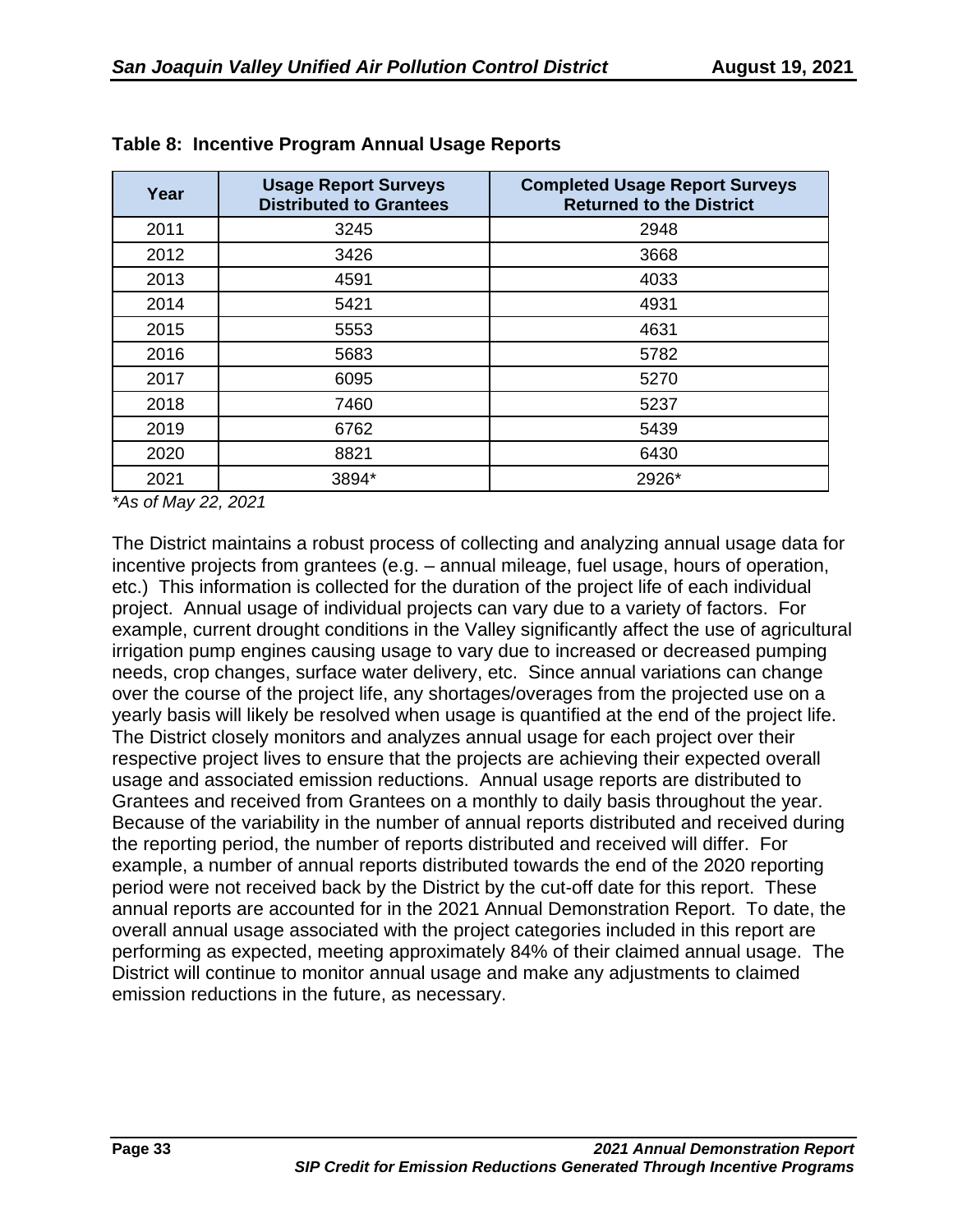# <span id="page-33-0"></span>**A. Carl Moyer Program Specific Monitoring and Enforcement Activities**

Project specific audits are conducted in addition to the monitoring and enforcement activities mentioned above. The project specific audits are conducted between November and December each calendar year and cover all Carl Moyer Program projects that have been implemented and are at least one year into their contracted project life but have not concluded their contracted project life. Projects selected for audit review consist of a 5% random sample of active projects or 20 projects (whichever is less) and all projects that are at least 6 months past due with their most recent annual usage survey. These audits follow procedures set forth in the Carl Moyer Program Guidelines. Projects selected for auditing are reviewed to ensure contract terms are fulfilled; emission reduction calculations are verified and project information is confirmed against the District database for accuracy. An inspection is conducted for each project to verify that the equipment, vehicle or practice is still owned (or in practice) by the Grantee and operational in the same piece of equipment and/or intended use as was contracted. Inspections also verify engine/equipment serial numbers, operational condition and verification of functioning odometer, hour meter/usage device, fuel receipts, or electronic monitoring unit.

If deficiencies are discovered as part of an incentive project audit, the District utilizes remedies identified in section IV (A) above.

## **2013 – 2020 Calendar Year Carl Moyer Project Specific Audit:**

The following table shows audited projects that were determined to be in violation of their contractual terms and the enforcement actions that were taken by the District. For the current 2020 report, there are no new projects to report.

| <b>Project</b><br><b>Number</b> | <b>Annual Demonstration</b><br><b>Report Year</b> | <b>Contractual Violation</b>               | <b>Action Taken</b>                         |
|---------------------------------|---------------------------------------------------|--------------------------------------------|---------------------------------------------|
| $C-2326$                        | 2013                                              | Did not meet minimum<br>usage requirements | Extended contract term 1<br>additional year |
| N/A                             | 2014                                              | No projects to report                      |                                             |
| N/A                             | 2015                                              | No projects to report                      |                                             |
| N/A                             | 2016                                              | No projects to report                      |                                             |
| N/A                             | 2017                                              | No projects to report                      |                                             |
| N/A                             | 2018                                              | No projects to report                      |                                             |
| N/A                             | 2019                                              | No projects to report                      |                                             |
| N/A                             | 2020                                              | No projects to report                      |                                             |

## <span id="page-33-2"></span>**Table 9: Carl Moyer Program Projects with Contractual Violations**

## <span id="page-33-1"></span>**B. Proposition 1B Program Monitoring and Enforcement Activities**

In January 2007, Governor Schwarzenegger signed Executive Order S-02-07 which highlighted the importance of transparency and accountability in administering over \$40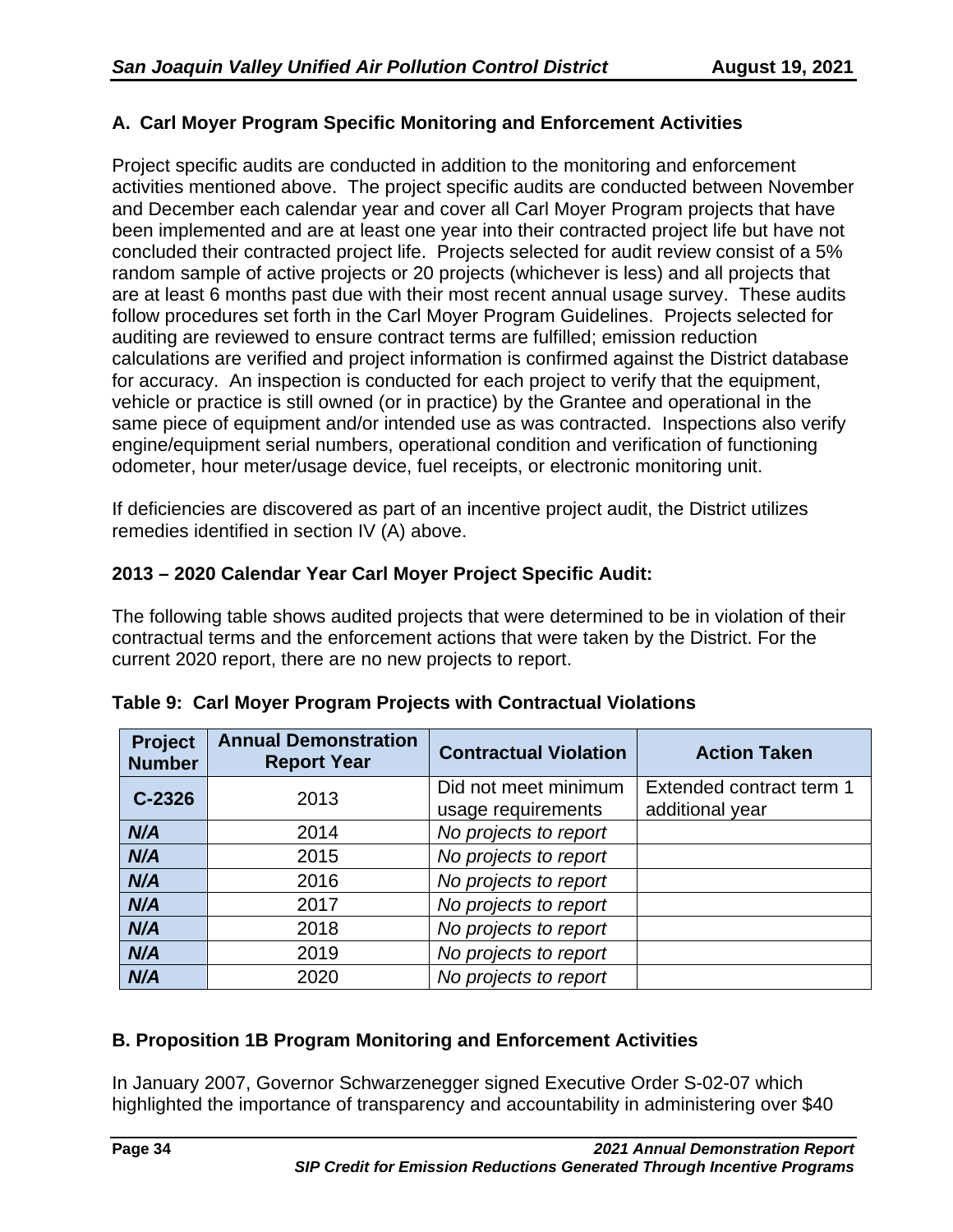billion in bond funding approved by California voters in 2006. The Executive Order directs all State government entities responsible for expending bond proceeds to establish and document a three part accountability structure. In 2008 Department of Finance (DOF) approved the accountability plan that CARB developed for the Proposition 1B Program which includes:

- Front-end accountability, which defines the criteria for expending bond funds as well as the outcomes that the funds are intended to achieve.
- In-progress accountability, which documents actions to ensure projects are staying within scope and cost, and requires semi-annual reports to the Department of Finance.
- Follow up accountability, which requires Program review or fiscal audits to ensure expenditures achieved the intended outcomes and were consistent with legal requirements.

The District evaluates Proposition 1B equipment projects on an ongoing basis though desk reviews of reports and equipment project updates provided by equipment owners, review of electronic monitoring unit data (as applicable), site inspections, equipment inspections, review of equipment maintenance and activity logs, and other measures deemed appropriate. In addition, equipment project contracts require that equipment owners permit the District, CARB, DOF, the Bureau of State Audits, or any authorize designees, access during normal business hours, to conduct ongoing evaluations for the purpose of monitoring the program. The following table shows audited projects that were determined to be in violation of their contractual terms and the enforcement actions that were taken by the District. For the current 2020 report, there are no new projects to report.

| <b>Project</b><br><b>Number</b> | Annual<br><b>Demonstration</b><br><b>Report Year</b> | <b>Contractual Violation</b>                                                                                                               | <b>Action Taken</b>                                                                                                                            |
|---------------------------------|------------------------------------------------------|--------------------------------------------------------------------------------------------------------------------------------------------|------------------------------------------------------------------------------------------------------------------------------------------------|
| $P - 0314 - A$                  | 2013                                                 | Unit 1 Annual Usage reports<br>incomplete and/or missing.<br>Unable to reach applicant,<br>certified mail returned<br>undeliverable.       | Sent to Legal for review and<br>possible further action,<br>associated reductions were<br>removed from the cumulative<br>totals in this report |
| $P - 0463 - A$                  | 2013                                                 | Units 11 & 13 Annual Usage<br>reports incomplete and/or<br>missing. Unable to reach<br>applicant, certified mail<br>returned undeliverable | Sent to Legal for review and<br>possible further action,<br>associated reductions were<br>removed from the cumulative<br>totals in this report |

<span id="page-34-0"></span>

| Table 10: Proposition 1B Program Projects with Contractual Violations |  |  |
|-----------------------------------------------------------------------|--|--|
|                                                                       |  |  |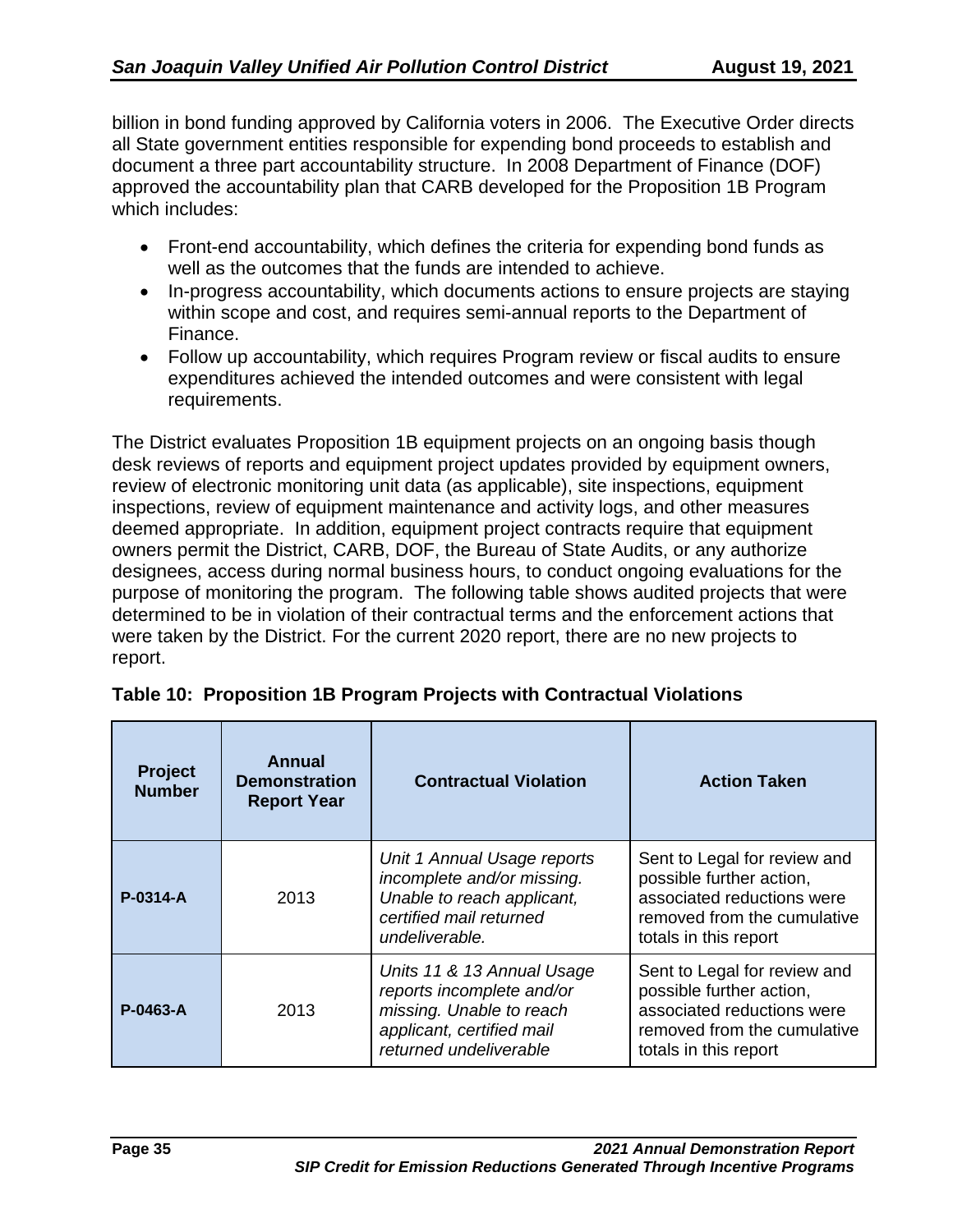| C-14326-A | 2013 | Units 1-2 Annual Usage reports<br>incomplete and/or missing.<br>Unable to reach applicant,<br>certified mail returned<br>undeliverable | Sent to Legal for review and<br>possible further action,<br>associated reductions were<br>removed from the cumulative<br>totals in this report |  |
|-----------|------|----------------------------------------------------------------------------------------------------------------------------------------|------------------------------------------------------------------------------------------------------------------------------------------------|--|
| P-0610-A  | 2013 | Units 11, 14, 31, 37, 40, 49, 53,<br>& 67 Equipment was no longer<br>owned by applicant due to re-<br>possession                       | Sent to Legal for review and<br>possible further action,<br>associated reductions were<br>removed from the cumulative<br>totals in this report |  |
| C-14254-A | 2013 | Unit 1 Equipment was no<br>longer owned by applicant due<br>to re-possession                                                           | Sent to Legal for review and<br>possible further action,<br>associated reductions were<br>removed from the cumulative<br>totals in this report |  |
| C-14348-A | 2013 | Units 5 & 10, No annual usage<br>reports received, Unable to<br>locate applicant or associated<br>business.                            | Sent to Legal for review and<br>possible further action,<br>associated reductions were<br>removed from the cumulative<br>totals in this report |  |
| P-0346    | 2013 | Did not purchase eligible<br>equipment as stated in contract                                                                           | District took legal action,<br>received judgment by court<br>for amount funded                                                                 |  |
| N/A       | 2014 | No projects to report                                                                                                                  |                                                                                                                                                |  |
| N/A       | 2015 | No projects to report                                                                                                                  |                                                                                                                                                |  |
| P-0368-A  | 2016 | Units 18-20, 24. Equipment<br>was no longer owned by<br>applicant due to re-possession                                                 | Projects were closed and<br>associated reductions were<br>removed from the cumulative<br>totals in this report                                 |  |
| N/A       | 2017 | No projects to report                                                                                                                  |                                                                                                                                                |  |
| N/A       | 2018 | No projects to report                                                                                                                  |                                                                                                                                                |  |
| N/A       | 2019 | No projects to report                                                                                                                  |                                                                                                                                                |  |
| N/A       | 2020 | No projects to report                                                                                                                  |                                                                                                                                                |  |

## <span id="page-35-0"></span>**C. Combustion Systems Improvement of Mobile Engines Program Monitoring and Enforcement Activities**

## The USDA NRCS webpage at

[https://www.nrcs.usda.gov/wps/portal/nrcs/detail/national/programs/financial/eqip/?cid=nr](https://www.nrcs.usda.gov/wps/portal/nrcs/detail/national/programs/financial/eqip/?cid=nrcseprd1342638) [cseprd1342638](https://www.nrcs.usda.gov/wps/portal/nrcs/detail/national/programs/financial/eqip/?cid=nrcseprd1342638) summarizes program eligibility. The guidelines state the following: The Grantee has control of the land for the length of the proposed contract through deed, lease, or other written authorization. If the Grantee does not own the land, the landowner must give written consent to install, operate, and maintain the practice through the lifespan of the practice. Engine improvements are covered under Conservation Practice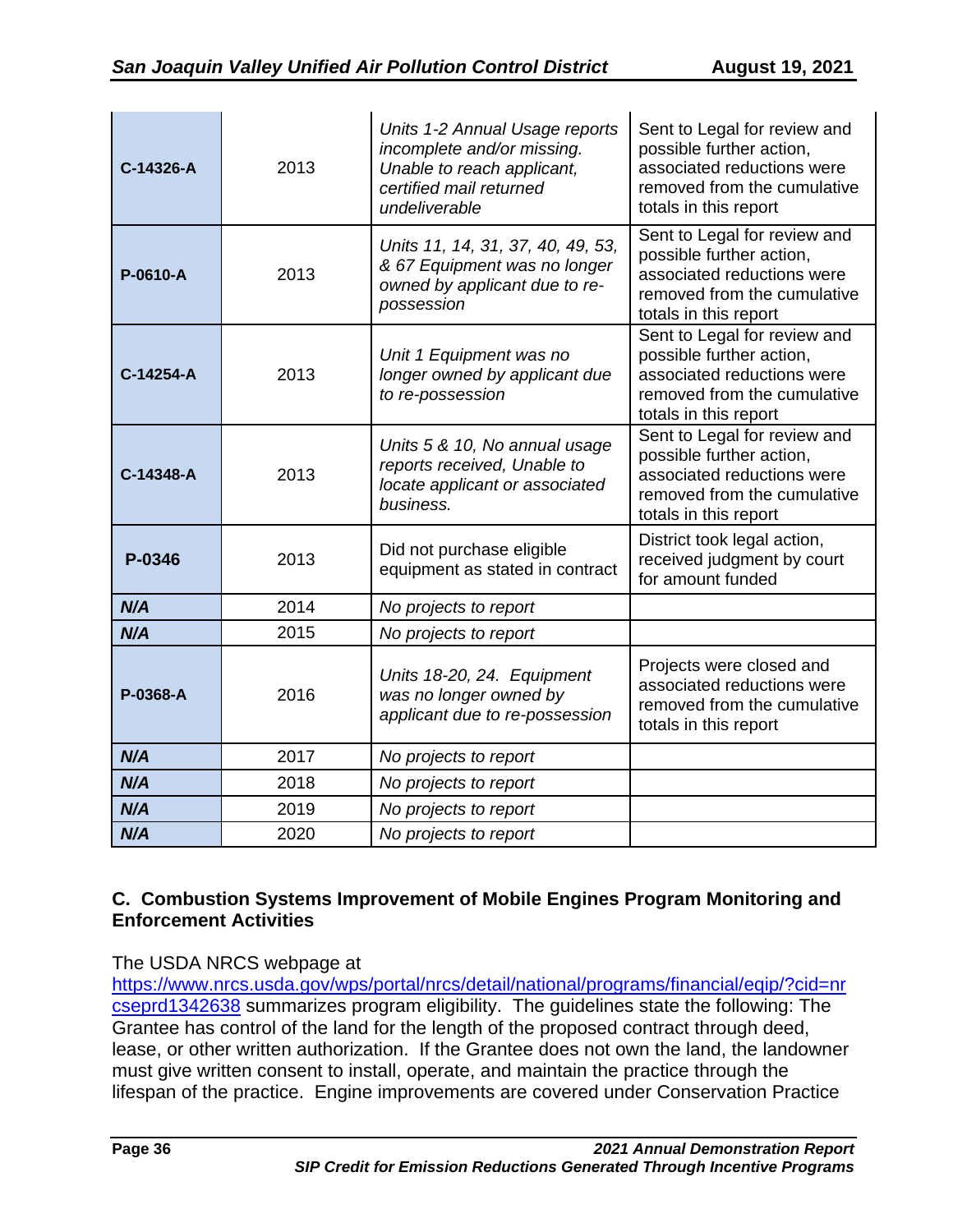Standard 372 – Combustion System Improvement, posted on-line in the NRCS Field Office Technical Guide (FOTG) at:

[https://efotg.sc.egov.usda.gov/references/public/CA/372-std-11-2019.pdf.](https://efotg.sc.egov.usda.gov/references/public/CA/372-std-11-2019.pdf) The CPS 372 practice life is 10 years as described on the FOTG spreadsheet at: [https://efotg.sc.egov.usda.gov/references/public/CA/Practices\\_Lifespans\\_2012-](https://efotg.sc.egov.usda.gov/references/public/CA/Practices_Lifespans_2012-12_CA.xlsx) 12 CA.xlsx . NRCS incentive program contracts state that if the tractor is not retained for

10-years then the Grantee will owe a pro-rated amount back to the NRCS.

With regards to the identification of project audits, usage reports, inspections, and other project monitoring activities including enforcement actions as required to Section 4.6 of Rule 9610, the Combustion Systems Improvement of Mobile Engines incentive program is unique from other incentive programs in that NRCS is explicitly prohibited from identifying grantees by name.

Under section 1619 of the Food Conservation, and Energy Act of 2008, Congress has prohibited the Secretary of the USDA and any officer or employee of the USDA from disclosing "information provided by an agricultural producer or owner of agricultural land concerning the agricultural operation, farming or conservation practices, or the land itself, in order to participate in" a USDA program. 7 U.S.C. 8791. Any contractor or cooperator of the USDA is similarly prohibited from disclosing such information. There are several exceptions to this prohibition, including that USDA may disclose information if it is transformed into a statistical or aggregate form without naming any individual owner, operator or producer or a specific data gathering site.

Taking these statutory prohibitions into account, in March 2014, NRCS, EPA, CARB, and the District signed the "Addendum to the December 2010 Statement of Principles Regarding the Approach to State Implementation Plan Creditability of Agricultural Equipment Replacement Incentive Programs Implemented by the USDA Natural Resources Conservation Service and the San Joaquin Valley Air Pollution Control District" (2014 Addendum). The purpose of the 2014 Addendum is to identify information and documentation that NRCS will, consistent with its statutory responsibilities under 7 U.S.C. 8791, make publicly available to ensure that EPA and the District can carry out respective implementation responsibilities under the CAA and Rule 9610. Among other things, the 2014 Addendum states that NRCS will provide EPA and the District with an annual report that includes information regarding emission reductions achieved by individual EQIP projects and that will be certified by the NRCS California State Conservationist by March 31 of each year. Any information provided to the public specific to NRCS grant programs shall be in accordance with the 2014 Addendum.

This section intentionally blank.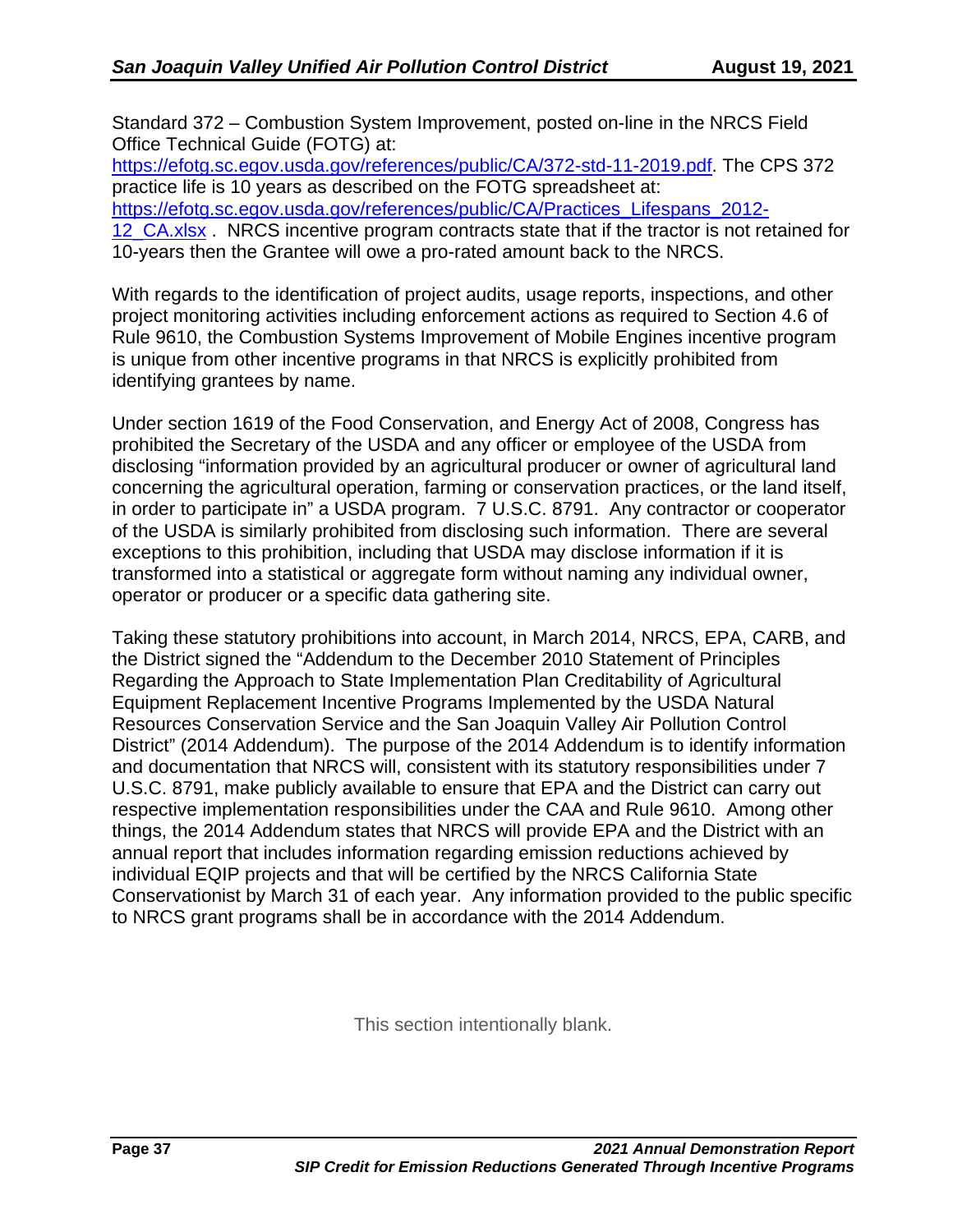| <b>Project</b><br><b>Number</b> | <b>Annual Demonstration</b><br><b>Report Year</b> | <b>Status</b> | <b>Related Emissions</b><br><b>Reductions</b><br>(total tons/year) |
|---------------------------------|---------------------------------------------------|---------------|--------------------------------------------------------------------|
| 867                             | 2013                                              | Cancelled     | 1.27                                                               |

This section intentionally blank.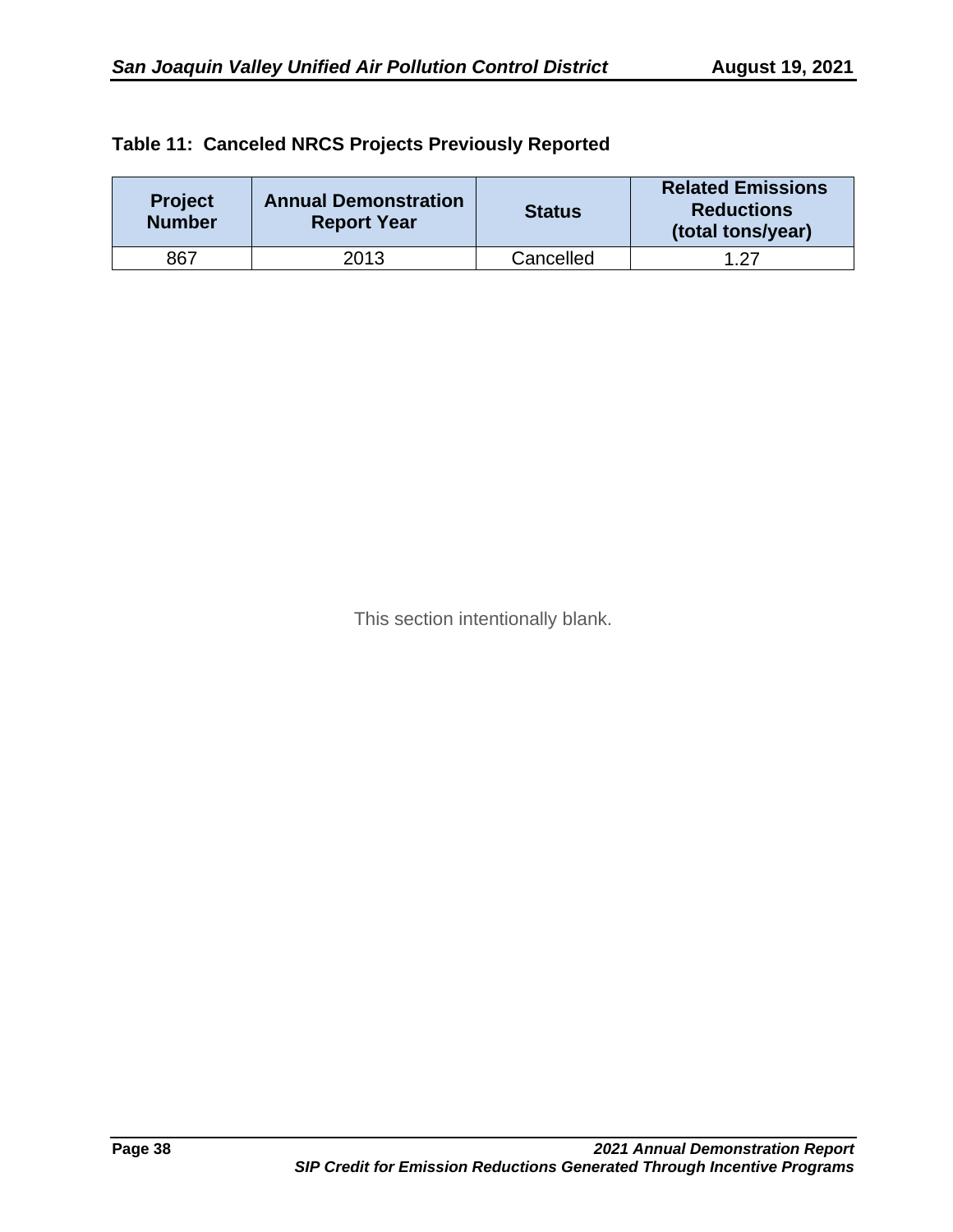## **V. INCENTIVE PROGRAM EVALUATION**

The District's incentive programs have been developed around several core principles, including cost-effectiveness, integrity, effective program administration, excellent customer service, the efficient use of District resources, fiscal transparency and public accountability. As a result of these focused efforts, the District has become a statewide leader in incentive programs with several elements of these programs being held as models for other air districts' incentive programs throughout California. In fact, the CARB routinely calls upon the District to administer statewide incentive programs on their behalf and on behalf of other local air districts. Recent examples include administering the Lower Emission School Bus Program on behalf of CARB and 18 other air districts, the statewide School Bus Retrofit Program and administering the Carl Moyer Program on behalf of two other air districts.

The District is regularly audited by independent outside agencies including professional accountancy corporations on behalf of the federal government, CARB, the California DOF and the California Bureau of State Audits.<sup>[12](#page-38-0)</sup> These comprehensive and rigorous independent audits focus on every aspect of our incentive programs including District programmatic and fiscal controls. These audits are conducted to ensure that the public funds to which the District has been entrusted are spent appropriately and in the manner in which they were intended. The District welcomes these opportunities to gain valuable feedback regarding implementation of these critical programs. Periodic evaluations such as these are important tools that the District uses to ensure continuous improvement in operation of these core emission reduction strategies. Towards that end, the District's incentive programs were audited by CARB and DOF in 2011, including a thorough review of several of the District's largest and most complex incentive programs totaling more than \$215 million over a four year period. The audits focused on the District's implementation of the following programs:

- Carl Moyer Memorial Air Quality Standards Attainment Program,
- Air Quality Improvement Program,
- Proposition 1B: Goods Movement Emission Reduction Program,
- Proposition 1B: Lower Emission School Bus Program, and
- Federal Diesel Emission Reductions Act School Bus Program

These audits included an extensive desk review of specific projects, a thorough review of District internal programmatic and fiscal policies and procedures, and field validation of projects to ensure that the expected emission reductions were being achieved in practice. Overall, the results of the audits confirmed that the District's incentive programs are fiscally sound and are "efficiently and effectively achieving their emission reduction objectives." CARB's audit report concluded that the District is meeting or exceeding all requirements for the expenditure of funds and commended the District for administering the Proposition 1B Lower Emission School Bus Program on behalf of 18 other local air districts. However, the District is continually identifying opportunities to refine its incentive programs and improve the operational efficiency and effectiveness.

<span id="page-38-0"></span><sup>&</sup>lt;sup>12</sup> The most recent audits of District administered incentive programs can be found online at [http://www.arb.ca.gov/msprog/moyer/audits/2011/san\\_joaquin\\_valley.htm](http://www.arb.ca.gov/msprog/moyer/audits/2011/san_joaquin_valley.htm)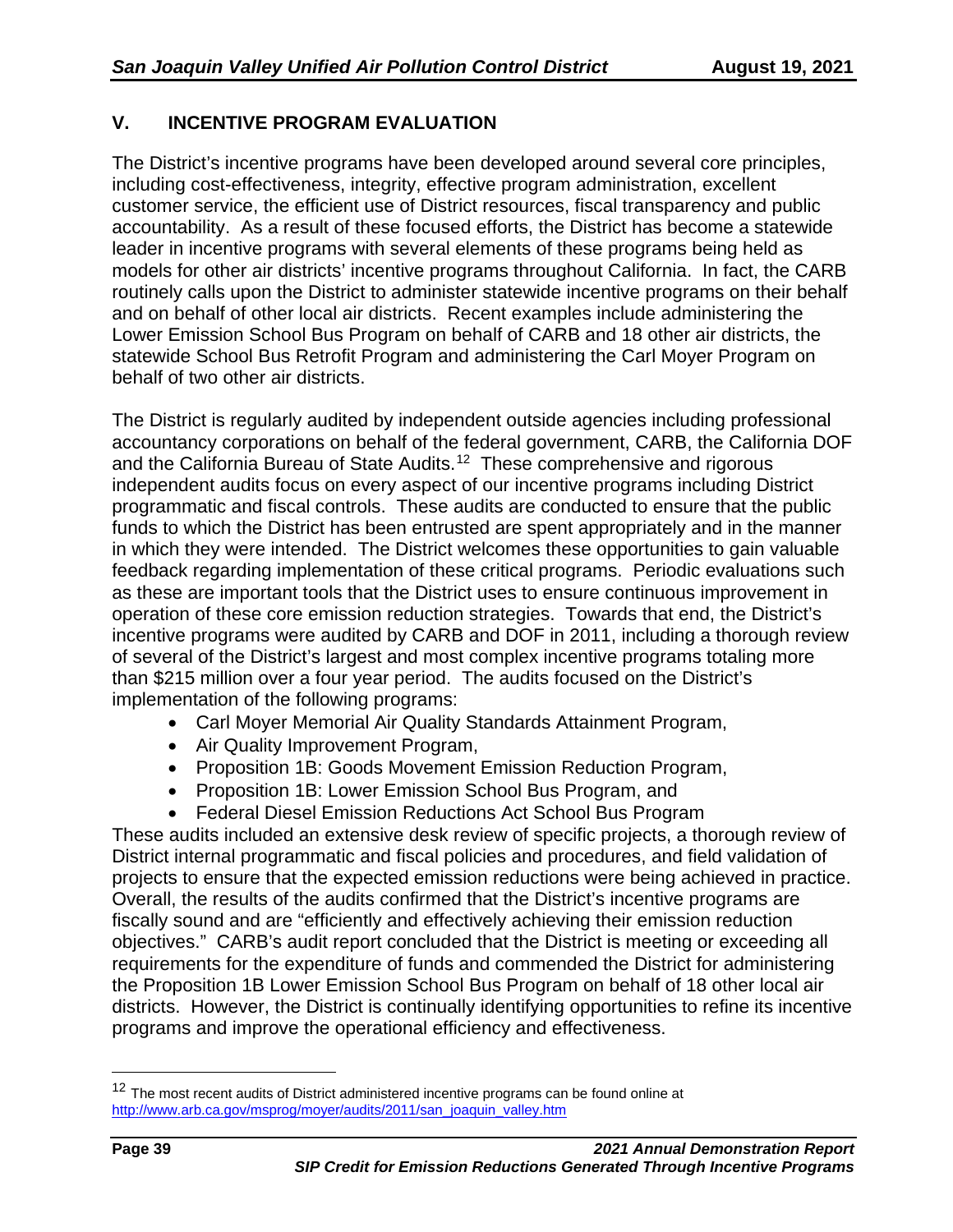## **VI. SUMMARY OF EMISSION REDUCTIONS AND COST EFFECTIVENESS**

The SIP-creditable incentive-based emission reductions represented in this Annual Demonstration Report are from incentive projects implemented 05/22/2020 through 5/21/2021. The data also includes 371 District projects and 152 NRCS projects that were implemented during the timeframes covered under previous reports but were not included in those data sets at the time. The data represented in these tables will continue to be updated through each annual demonstration report as more projects are implemented each year. Although the purpose of District Rule 9610 is to claim SIP credit for incentive-based emission reductions in the Valley through incentive programs administered by the District, NRCS, or CARB, this Annual Demonstration Report only claims SIP credit for those programs administered by the District and NRCS. Future annual demonstration reports may include programs administered by CARB. For the detailed data used to create the following summary tables, refer to the associated Annual Demonstration Report Data Sheet, available electronically with this annual demonstration report.

## *Program Summaries*

The following table summarizes the total SIP-creditable incentive-based emission reductions generated through incentive programs, expressed in tons per year and tons per day, claimed in this Annual Demonstration Report. This summary includes SIP-creditable incentive-based emission reductions claimed through incentive program guidelines identified in Sections 3.1 and 3.2 of Rule 9610.

This section intentionally blank.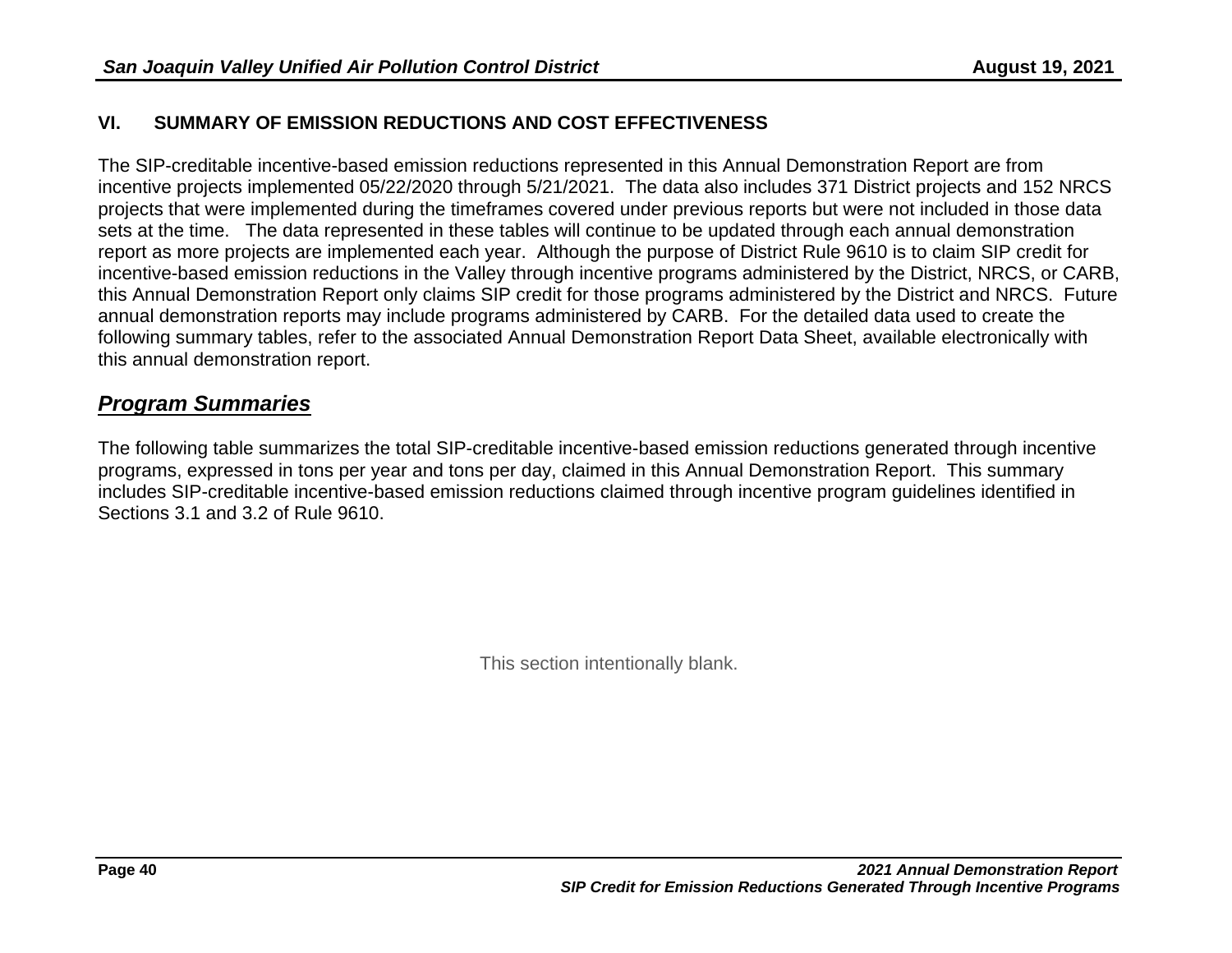|      |            |                                             | <b>Current Reporting Period</b> |                                                      |           |            | <b>Cumulative Reporting Period</b> |                                             |            |                                            |           |            |  |
|------|------------|---------------------------------------------|---------------------------------|------------------------------------------------------|-----------|------------|------------------------------------|---------------------------------------------|------------|--------------------------------------------|-----------|------------|--|
| Year |            | <b>Emissions Reduced</b><br>(tons per year) |                                 | <b>Emissions</b><br><b>Reduced</b><br>(tons per day) |           |            |                                    | <b>Emissions Reduced</b><br>(tons per year) |            | <b>Emissions Reduced</b><br>(tons per day) |           |            |  |
|      | <b>NOx</b> | <b>PM</b>                                   | <b>ROG</b>                      | <b>NOx</b>                                           | <b>PM</b> | <b>ROG</b> | <b>NOx</b>                         | <b>PM</b>                                   | <b>ROG</b> | <b>NOx</b>                                 | <b>PM</b> | <b>ROG</b> |  |
| 2009 | 0.00       | 0.00                                        | 0.00                            | 0.00                                                 | 0.00      | 0.00       | 1098.99                            | 35.78                                       | 116.17     | 3.01                                       | 0.10      | 0.32       |  |
| 2010 | 0.00       | 0.00                                        | 0.00                            | 0.00                                                 | 0.00      | 0.00       | 2655.71                            | 82.02                                       | 237.29     | 7.28                                       | 0.22      | 0.65       |  |
| 2011 | 0.00       | 0.00                                        | 0.00                            | 0.00                                                 | 0.00      | 0.00       | 4112.25                            | 141.11                                      | 364.96     | 11.27                                      | 0.39      | 1.00       |  |
| 2012 | 0.00       | 0.00                                        | 0.00                            | 0.00                                                 | 0.00      | 0.00       | 5804.68                            | 210.38                                      | 477.51     | 15.90                                      | 0.58      | 1.31       |  |
| 2013 | 0.00       | 0.00                                        | 0.00                            | 0.00                                                 | 0.00      | 0.00       | 6699.86                            | 248.37                                      | 572.27     | 18.36                                      | 0.68      | 1.57       |  |
| 2014 | 0.00       | 0.00                                        | 0.00                            | 0.00                                                 | 0.00      | 0.00       | 6494.06                            | 243.85                                      | 564.13     | 17.79                                      | 0.67      | 1.55       |  |
| 2015 | 0.00       | 0.00                                        | 0.00                            | 0.00                                                 | 0.00      | 0.00       | 6528.68                            | 252.86                                      | 620.84     | 17.89                                      | 0.69      | 1.70       |  |
| 2016 | 0.00       | 0.00                                        | 0.00                            | 0.00                                                 | 0.00      | 0.00       | 6491.76                            | 256.09                                      | 673.48     | 17.79                                      | 0.70      | 1.85       |  |
| 2017 | 0.00       | 0.00                                        | 0.00                            | 0.00                                                 | 0.00      | 0.00       | 6142.10                            | 250.86                                      | 719.09     | 16.83                                      | 0.69      | 1.97       |  |
| 2018 | 2.49       | 0.22                                        | 0.35                            | 0.01                                                 | 0.00      | 0.00       | 6689.96                            | 288.29                                      | 784.01     | 18.33                                      | 0.79      | 2.15       |  |
| 2019 | 82.08      | 6.04                                        | 9.42                            | 0.22                                                 | 0.02      | 0.03       | 7038.71                            | 339.65                                      | 850.61     | 19.28                                      | 0.93      | 2.33       |  |
| 2020 | 974.35     | 64.76                                       | 102.59                          | 2.67                                                 | 0.18      | 0.28       | 7122.99                            | 377.45                                      | 859.10     | 19.52                                      | 1.03      | 2.35       |  |
| 2021 | 1015.56    | 67.63                                       | 107.31                          | 2.78                                                 | 0.19      | 0.29       | 6352.38                            | 348.06                                      | 755.03     | 17.40                                      | 0.95      | 2.07       |  |
| 2022 | 1013.37    | 67.56                                       | 107.14                          | 2.78                                                 | 0.19      | 0.29       | 5622.99                            | 314.69                                      | 653.73     | 15.41                                      | 0.86      | 1.79       |  |
| 2023 | 996.92     | 66.89                                       | 105.77                          | 2.73                                                 | 0.18      | 0.29       | 4976.10                            | 286.83                                      | 571.26     | 13.63                                      | 0.79      | 1.57       |  |
| 2024 | 996.27     | 66.89                                       | 105.76                          | 2.73                                                 | 0.18      | 0.29       | 4360.32                            | 259.84                                      | 469.27     | 11.95                                      | 0.71      | 1.29       |  |
| 2025 | 981.03     | 66.51                                       | 104.91                          | 2.69                                                 | 0.18      | 0.29       | 3736.71                            | 232.41                                      | 392.41     | 10.24                                      | 0.64      | 1.08       |  |
| 2026 | 981.03     | 66.51                                       | 104.91                          | 2.69                                                 | 0.18      | 0.29       | 3307.48                            | 208.62                                      | 342.53     | 9.06                                       | 0.57      | 0.94       |  |
| 2027 | 969.66     | 65.72                                       | 103.64                          | 2.66                                                 | 0.18      | 0.28       | 2697.49                            | 176.72                                      | 277.26     | 7.39                                       | 0.48      | 0.76       |  |
| 2028 | 967.16     | 65.49                                       | 103.29                          | 2.65                                                 | 0.18      | 0.28       | 2012.44                            | 132.71                                      | 206.35     | 5.51                                       | 0.36      | 0.57       |  |
| 2029 | 891.45     | 59.78                                       | 94.47                           | 2.44                                                 | 0.16      | 0.26       | 1083.43                            | 70.46                                       | 108.70     | 2.97                                       | 0.19      | 0.30       |  |
| 2030 | 45.28      | 3.02                                        | 4.71                            | 0.12                                                 | 0.01      | 0.01       | 129.36                             | 6.48                                        | 7.74       | 0.35                                       | 0.02      | 0.02       |  |
| 2031 | 4.21       | 0.16                                        | 0.00                            | 0.01                                                 | 0.00      | 0.00       | 88.30                              | 3.62                                        | 3.04       | 0.24                                       | 0.01      | 0.01       |  |

### **Table 12: Total SIP-Creditable Incentive-Based Emission Reductions Generated Through Incentive Programs**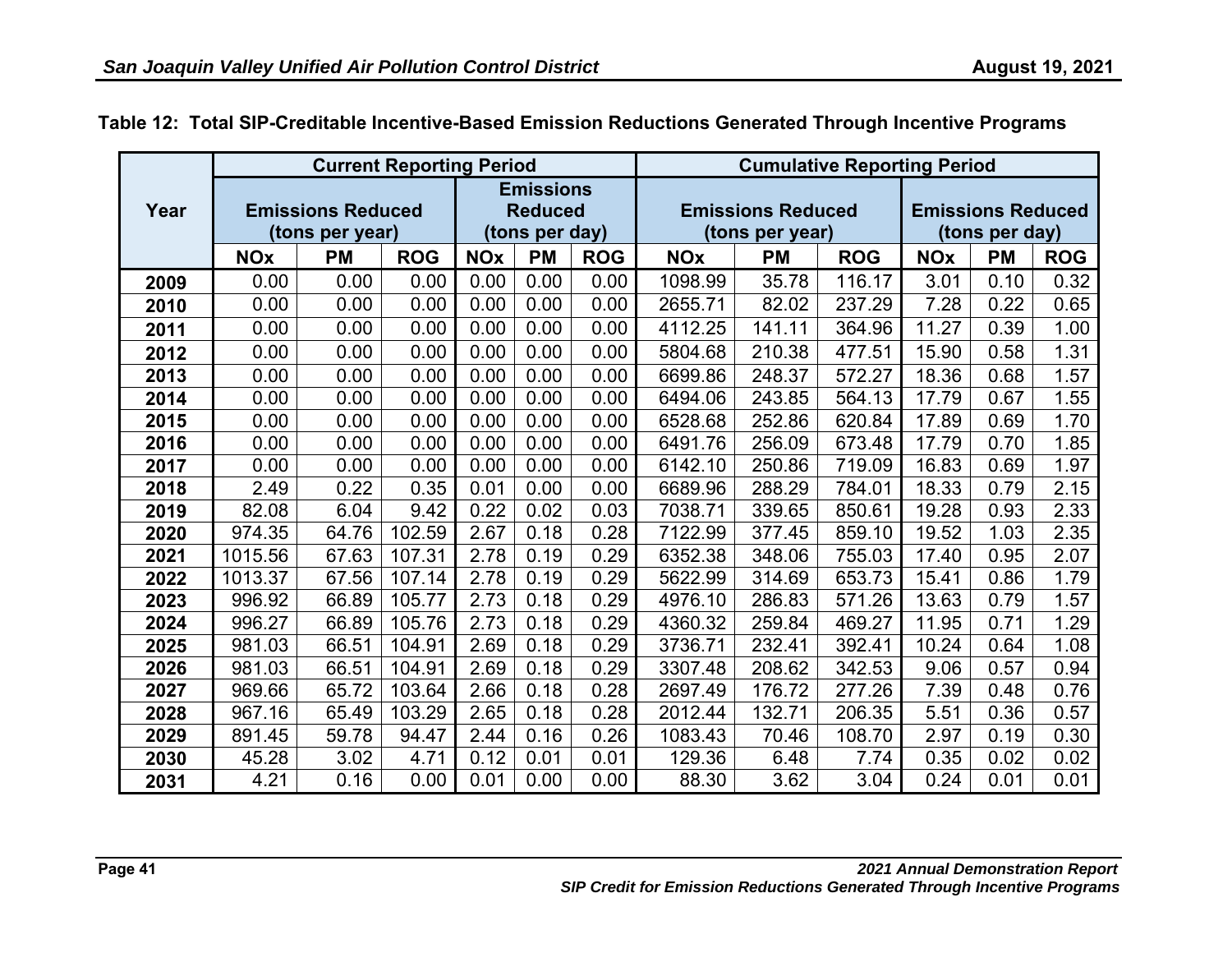Tables 13 and 14 below are the subsets of the summary provided in Table 12. Table 13 identifies emission reductions claimed through incentive program guidelines pursuant to Section 3.1 of Rule 9610. Table 14 identifies emission reductions claimed through incentive program guidelines pursuant to Section 3.2 of Rule 9610.

This section intentionally blank.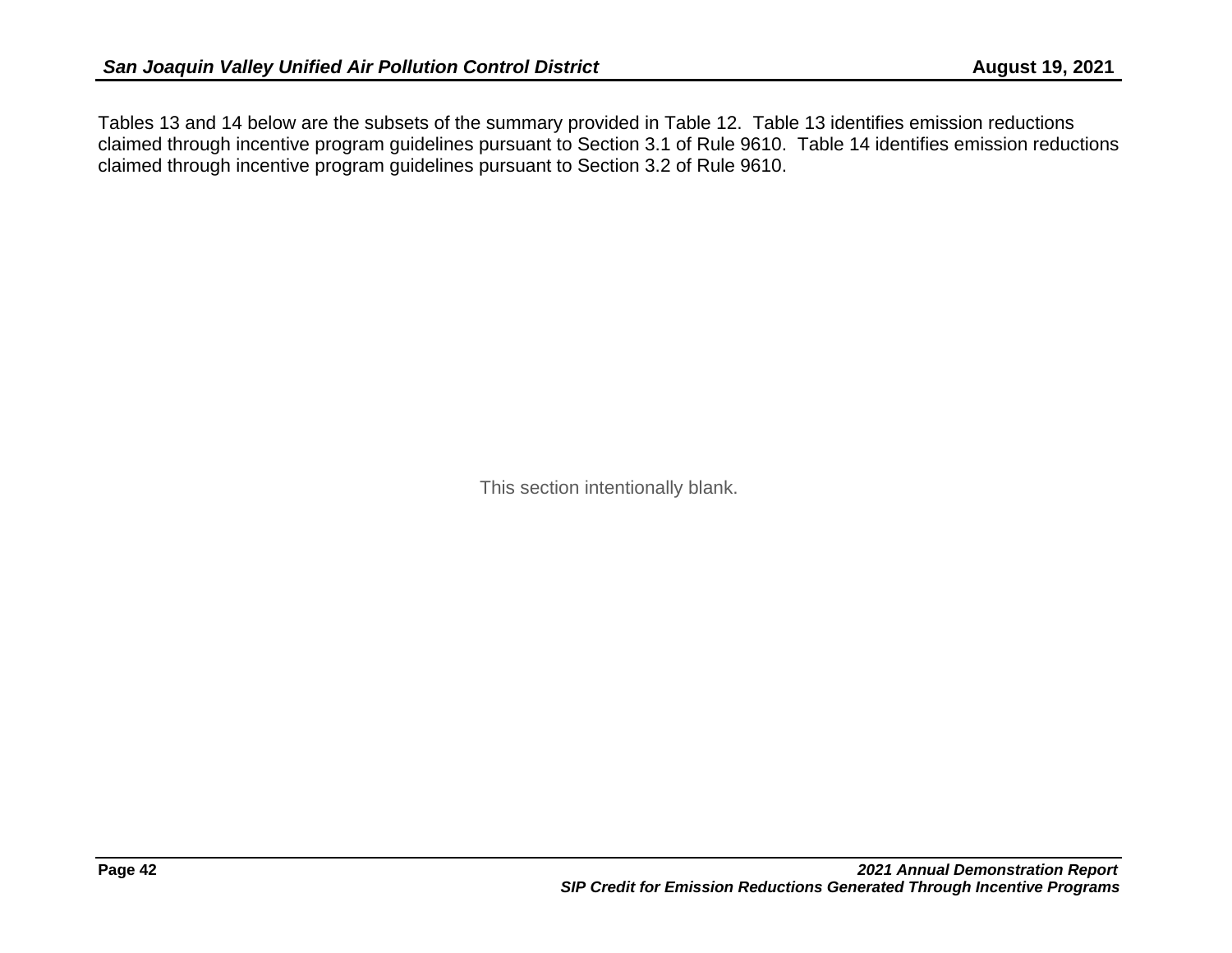| <b>Current Reporting Period</b> |            |                          |            |            |                |                          | <b>Cumulative Reporting Period</b> |                          |            |            |                |                          |  |
|---------------------------------|------------|--------------------------|------------|------------|----------------|--------------------------|------------------------------------|--------------------------|------------|------------|----------------|--------------------------|--|
| Year                            |            | <b>Emissions Reduced</b> |            |            |                | <b>Emissions Reduced</b> |                                    | <b>Emissions Reduced</b> |            |            |                | <b>Emissions Reduced</b> |  |
|                                 |            | (tons per year)          |            |            | (tons per day) |                          |                                    | (tons per year)          |            |            | (tons per day) |                          |  |
|                                 | <b>Nox</b> | <b>PM</b>                | <b>ROG</b> | <b>Nox</b> | <b>PM</b>      | <b>ROG</b>               | <b>Nox</b>                         | <b>PM</b>                | <b>ROG</b> | <b>Nox</b> | <b>PM</b>      | <b>ROG</b>               |  |
| 2009                            | 0.00       | 0.00                     | 0.00       | 0.00       | 0.00           | 0.00                     | 1082.28                            | 35.22                    | 114.57     | 2.97       | 0.10           | 0.31                     |  |
| 2010                            | 0.00       | 0.00                     | 0.00       | 0.00       | 0.00           | 0.00                     | 2639.00                            | 81.46                    | 235.69     | 7.23       | 0.22           | 0.65                     |  |
| 2011                            | 0.00       | 0.00                     | 0.00       | 0.00       | 0.00           | 0.00                     | 4089.89                            | 140.21                   | 363.01     | 11.21      | 0.38           | 0.99                     |  |
| 2012                            | 0.00       | 0.00                     | 0.00       | 0.00       | 0.00           | 0.00                     | 5721.88                            | 206.47                   | 469.23     | 15.68      | 0.57           | 1.29                     |  |
| 2013                            | 0.00       | 0.00                     | 0.00       | 0.00       | 0.00           | 0.00                     | 6611.93                            | 244.33                   | 563.80     | 18.11      | 0.67           | 1.54                     |  |
| 2014                            | 0.00       | 0.00                     | 0.00       | 0.00       | 0.00           | 0.00                     | 6406.08                            | 239.80                   | 555.66     | 17.55      | 0.66           | 1.52                     |  |
| 2015                            | 0.00       | 0.00                     | 0.00       | 0.00       | 0.00           | 0.00                     | 6426.59                            | 248.48                   | 611.52     | 17.61      | 0.68           | 1.68                     |  |
| 2016                            | 0.00       | 0.00                     | 0.00       | 0.00       | 0.00           | 0.00                     | 6389.62                            | 251.70                   | 664.16     | 17.51      | 0.69           | 1.82                     |  |
| 2017                            | 0.00       | 0.00                     | 0.00       | 0.00       | 0.00           | 0.00                     | 5998.43                            | 244.41                   | 709.76     | 16.43      | 0.67           | 1.94                     |  |
| 2018                            | 2.49       | 0.22                     | 0.35       | 0.01       | 0.00           | 0.00                     | 6543.73                            | 281.80                   | 774.05     | 17.93      | 0.77           | 2.12                     |  |
| 2019                            | 81.97      | 6.03                     | 9.42       | 0.22       | 0.02           | 0.03                     | 6819.25                            | 330.79                   | 810.80     | 18.68      | 0.91           | 2.22                     |  |
| 2020                            | 960.41     | 64.27                    | 101.83     | 2.63       | 0.18           | 0.28                     | 6876.85                            | 367.83                   | 816.38     | 18.84      | 1.01           | 2.24                     |  |
| 2021                            | 1001.47    | 67.13                    | 106.53     | 2.74       | 0.18           | 0.29                     | 6107.84                            | 338.43                   | 712.42     | 16.73      | 0.93           | 1.95                     |  |
| 2022                            | 999.40     | 67.07                    | 106.37     | 2.74       | 0.18           | 0.29                     | 5394.70                            | 306.02                   | 613.64     | 14.78      | 0.84           | 1.68                     |  |
| 2023                            | 992.57     | 66.73                    | 105.76     | 2.72       | 0.18           | 0.29                     | 4762.25                            | 278.58                   | 532.91     | 13.05      | 0.76           | 1.46                     |  |
| 2024                            | 992.06     | 66.73                    | 105.76     | 2.72       | 0.18           | 0.29                     | 4185.74                            | 252.38                   | 457.33     | 11.47      | 0.69           | 1.25                     |  |
| 2025                            | 976.83     | 66.35                    | 104.91     | 2.68       | 0.18           | 0.29                     | 3634.25                            | 228.44                   | 388.52     | 9.96       | 0.63           | 1.06                     |  |
| 2026                            | 976.83     | 66.35                    | 104.91     | 2.68       | 0.18           | 0.29                     | 3219.13                            | 204.98                   | 339.49     | 8.82       | 0.56           | 0.93                     |  |
| 2027                            | 965.45     | 65.56                    | 103.64     | 2.65       | 0.18           | 0.28                     | 2609.19                            | 173.09                   | 274.22     | 7.15       | 0.47           | 0.75                     |  |
| 2028                            | 962.96     | 65.34                    | 103.29     | 2.64       | 0.18           | 0.28                     | 1924.14                            | 129.08                   | 203.31     | 5.27       | 0.35           | 0.56                     |  |
| 2029                            | 887.24     | 59.62                    | 94.47      | 2.43       | 0.16           | 0.26                     | 995.13                             | 66.83                    | 105.66     | 2.73       | 0.18           | 0.29                     |  |
| 2030                            | 41.07      | 2.86                     | 4.71       | 0.11       | 0.01           | 0.01                     | 41.07                              | 2.86                     | 4.71       | 0.11       | 0.01           | 0.01                     |  |
| 2031                            | 0.00       | 0.00                     | 0.00       | 0.00       | 0.00           | 0.00                     | 0.00                               | 0.00                     | 0.00       | 0.00       | 0.00           | 0.00                     |  |

## **Table 13: Emission Reductions Claimed through use of Incentive Program Guidelines Pursuant to Section 3.1**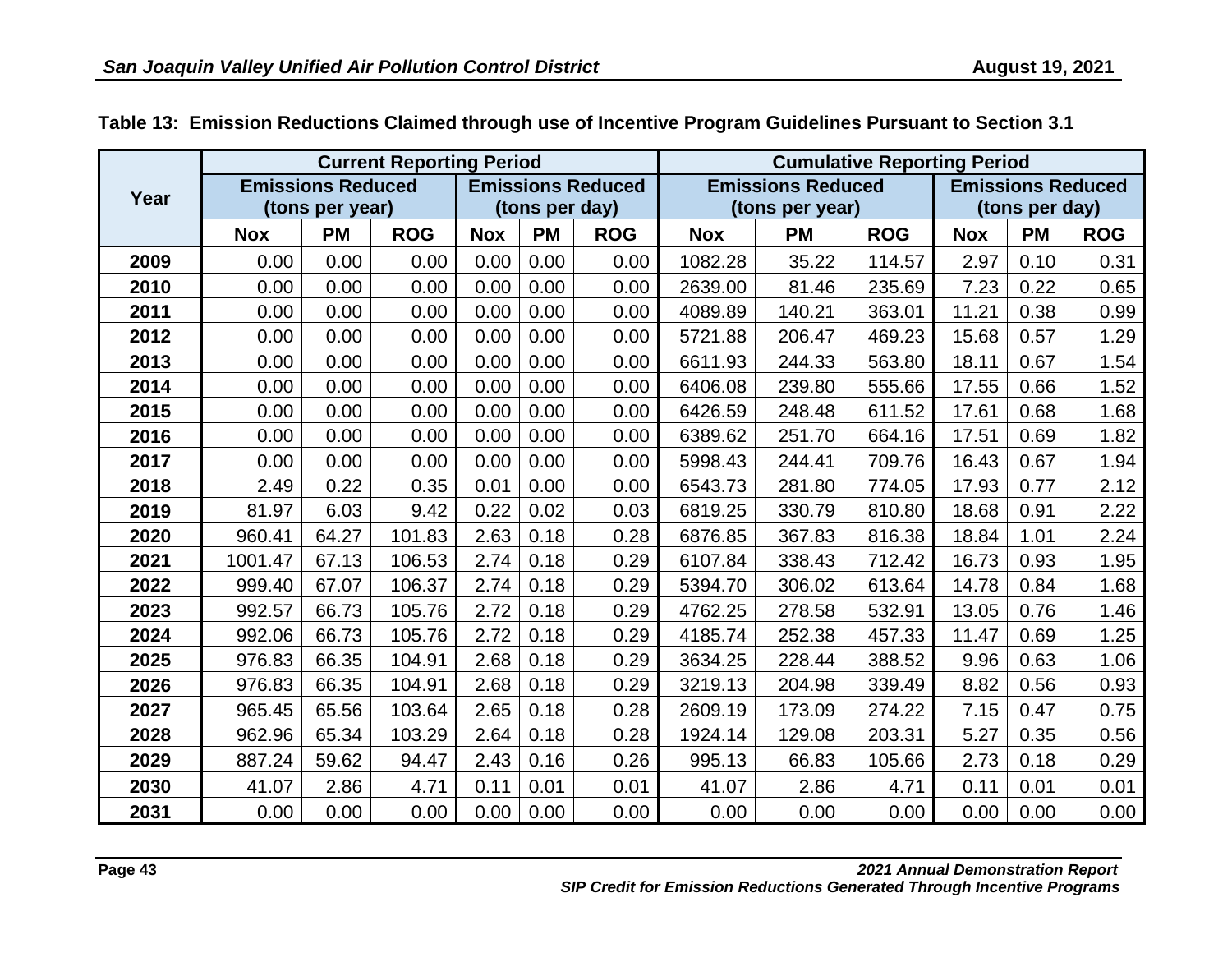|      |            |                          | <b>Current Reporting Period</b> |            |                          |            | <b>Cumulative Reporting Period</b> |                 |            |            |                          |            |
|------|------------|--------------------------|---------------------------------|------------|--------------------------|------------|------------------------------------|-----------------|------------|------------|--------------------------|------------|
| Year |            | <b>Emissions Reduced</b> |                                 |            | <b>Emissions Reduced</b> |            | <b>Emissions Reduced</b>           |                 |            |            | <b>Emissions Reduced</b> |            |
|      |            | (tons per year)          |                                 |            | (tons per day)           |            |                                    | (tons per year) |            |            | (tons per day)           |            |
|      | <b>Nox</b> | <b>PM</b>                | <b>ROG</b>                      | <b>Nox</b> | <b>PM</b>                | <b>ROG</b> | <b>Nox</b>                         | <b>PM</b>       | <b>ROG</b> | <b>Nox</b> | <b>PM</b>                | <b>ROG</b> |
| 2009 | 0.00       | 0.00                     | 0.00                            | 0.00       | 0.00                     | 0.00       | 16.71                              | 0.56            | 1.60       | 0.05       | 0.00                     | 0.00       |
| 2010 | 0.00       | 0.00                     | 0.00                            | 0.00       | 0.00                     | 0.00       | 16.71                              | 0.56            | 1.60       | 0.05       | 0.00                     | 0.00       |
| 2011 | 0.00       | 0.00                     | 0.00                            | 0.00       | 0.00                     | 0.00       | 22.36                              | 0.90            | 1.95       | 0.06       | 0.00                     | 0.01       |
| 2012 | 0.00       | 0.00                     | 0.00                            | 0.00       | 0.00                     | 0.00       | 82.80                              | 3.91            | 8.28       | 0.23       | 0.01                     | 0.02       |
| 2013 | 0.00       | 0.00                     | 0.00                            | 0.00       | 0.00                     | 0.00       | 87.93                              | 4.04            | 8.47       | 0.24       | 0.01                     | 0.02       |
| 2014 | 0.00       | 0.00                     | 0.00                            | 0.00       | 0.00                     | 0.00       | 87.98                              | 4.05            | 8.47       | 0.24       | 0.01                     | 0.02       |
| 2015 | 0.00       | 0.00                     | 0.00                            | 0.00       | 0.00                     | 0.00       | 102.09                             | 4.38            | 9.32       | 0.28       | 0.01                     | 0.03       |
| 2016 | 0.00       | 0.00                     | 0.00                            | 0.00       | 0.00                     | 0.00       | 102.14                             | 4.39            | 9.32       | 0.28       | 0.01                     | 0.03       |
| 2017 | 0.00       | 0.00                     | 0.00                            | 0.00       | 0.00                     | 0.00       | 143.67                             | 6.45            | 9.33       | 0.39       | 0.02                     | 0.03       |
| 2018 | 0.00       | 0.00                     | 0.00                            | 0.00       | 0.00                     | 0.00       | 146.22                             | 6.48            | 9.96       | 0.40       | 0.02                     | 0.03       |
| 2019 | 0.11       | 0.00                     | 0.00                            | 0.00       | 0.00                     | 0.00       | 219.46                             | 8.85            | 39.82      | 0.60       | 0.02                     | 0.11       |
| 2020 | 13.94      | 0.49                     | 0.77                            | 0.04       | 0.00                     | 0.00       | 246.15                             | 9.63            | 42.73      | 0.67       | 0.03                     | 0.12       |
| 2021 | 14.08      | 0.50                     | 0.77                            | 0.04       | 0.00                     | 0.00       | 244.53                             | 9.63            | 42.61      | 0.67       | 0.03                     | 0.12       |
| 2022 | 13.97      | 0.49                     | 0.77                            | 0.04       | 0.00                     | 0.00       | 228.30                             | 8.68            | 40.08      | 0.63       | 0.02                     | 0.11       |
| 2023 | 4.35       | 0.16                     | 0.01                            | 0.01       | 0.00                     | 0.00       | 213.85                             | 8.26            | 38.35      | 0.59       | 0.02                     | 0.11       |
| 2024 | 4.21       | 0.16                     | 0.00                            | 0.01       | 0.00                     | 0.00       | 174.58                             | 7.46            | 11.94      | 0.48       | 0.02                     | 0.03       |
| 2025 | 4.21       | 0.16                     | 0.00                            | 0.01       | 0.00                     | 0.00       | 102.47                             | 3.97            | 3.89       | 0.28       | 0.01                     | 0.01       |
| 2026 | 4.21       | 0.16                     | 0.00                            | 0.01       | 0.00                     | 0.00       | 88.34                              | 3.63            | 3.04       | 0.24       | 0.01                     | 0.01       |
| 2027 | 4.21       | 0.16                     | 0.00                            | 0.01       | 0.00                     | 0.00       | 88.30                              | 3.62            | 3.04       | 0.24       | 0.01                     | 0.01       |
| 2028 | 4.21       | 0.16                     | 0.00                            | 0.01       | 0.00                     | 0.00       | 88.30                              | 3.62            | 3.04       | 0.24       | 0.01                     | 0.01       |
| 2029 | 4.21       | 0.16                     | 0.00                            | 0.01       | 0.00                     | 0.00       | 88.30                              | 3.62            | 3.04       | 0.24       | 0.01                     | 0.01       |
| 2030 | 4.21       | 0.16                     | 0.00                            | 0.01       | 0.00                     | 0.00       | 88.30                              | 3.62            | 3.04       | 0.24       | 0.01                     | 0.01       |
| 2031 | 4.21       | 0.16                     | 0.00                            | 0.01       | 0.00                     | 0.00       | 88.30                              | 3.62            | 3.04       | 0.24       | 0.01                     | 0.01       |

**Table 14: Emission Reductions Claimed through use of Incentive Program Guidelines Pursuant to Section 3.2**

1. Prop1B Locomotive projects are contracted with a 15 year project life, Ag Trucks have a 3 year project life, and Ag UTVs have a 5 year project life. Moyer locomotive projects were contracted with a 20-year project life.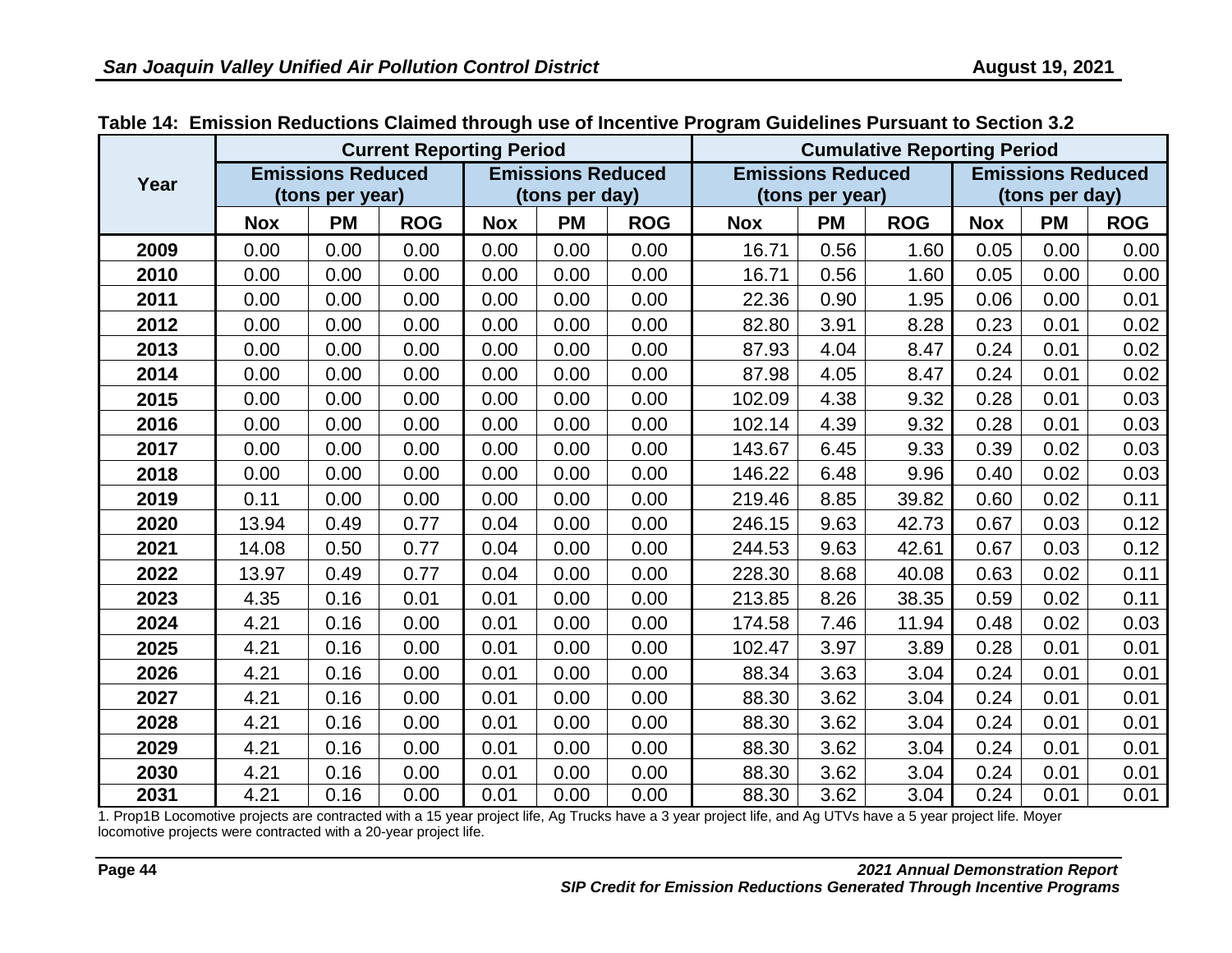#### *Cost Effectiveness*

The table below is a summary of the overall cost effectiveness (expressed as dollars per ton of emissions reduced), including incentive contributions, and total lifetime emission reductions, for District-administered incentive programs claimed in this annual demonstration report that utilized the Carl Moyer, Proposition 1B, and FARMER incentive program guidelines as identified in Sections 3.1 and 3.2 of Rule 9610. Because each incentive program guideline calculates cost effectiveness differently, the cost-effectiveness represented in Table 15 was calculated by dividing the Incentive Contribution by the total program reductions.

#### **Table 15: Summary of District-Administered Incentive Programs**

| <b>Project Type</b>                                                             | <b>Incentive</b><br><b>Contribution</b><br><b>Provided</b> | <b>Grantee</b><br><b>Investment</b> | <b>Total</b><br><b>Emissions</b><br><b>Reductions</b><br>(Lifetime tons) | Cost<br><b>Effectiveness</b><br>(\$/tons) |  |
|---------------------------------------------------------------------------------|------------------------------------------------------------|-------------------------------------|--------------------------------------------------------------------------|-------------------------------------------|--|
| <b>Off-Road Mobile Equipment</b><br>Replacement/Repower/Retrofit <sup>1,2</sup> | \$86,864,358.18                                            | \$94,315,921.69                     | 9,328.98                                                                 | \$9,311.24                                |  |
| Agricultural Pump Repower <sup>1</sup>                                          | \$108,320.00                                               | \$115,299.63                        | 37.78                                                                    | \$2,867.13                                |  |
| New Electric Agricultural Pump <sup>1</sup>                                     | \$0.00                                                     | \$0.00                              | 0.00                                                                     | \$0.00                                    |  |
| <b>Truck Replacement<sup>1</sup></b>                                            | \$100,000.00                                               | \$130,753.32                        | 3.65                                                                     | \$27,389.76                               |  |
| Locomotive Repower <sup>2</sup>                                                 | \$2,015,694.92                                             | \$2,669,079.75                      | 76.27                                                                    | \$26,427.03                               |  |
| Locomotive Replacement <sup>2</sup>                                             | \$1,243,888.70                                             | \$829,259.14                        | 327.32                                                                   | \$3,800.25                                |  |
| <b>Off-Road Agricultural UTV</b><br>Replacement <sup>2</sup>                    | \$2,296,642.02                                             | \$827,499.19                        | 44.68                                                                    | \$51,404.78                               |  |
| Truck Replacement- Agricultural <sup>2</sup>                                    | \$6,889,570.54                                             | \$3,901,954.70                      | 33.32                                                                    | \$206,789.68                              |  |
| <b>New Off-Road Mobile</b><br>Equipment <sup>2,3</sup>                          | \$0.00                                                     | \$0.00                              | 0.00                                                                     | \$0.00                                    |  |

1. SIP-creditable incentive-based emission reductions claimed through incentive program guidelines identified in Section 3.1 of Rule 9610.

2. SIP-creditable incentive-based emission reductions claimed through incentive program guidelines identified in Section 3.2 of Rule 9610.

3. New Off-Road Mobile Equipment is specific to the new purchase of electric large spark ignition (LSI) forklifts.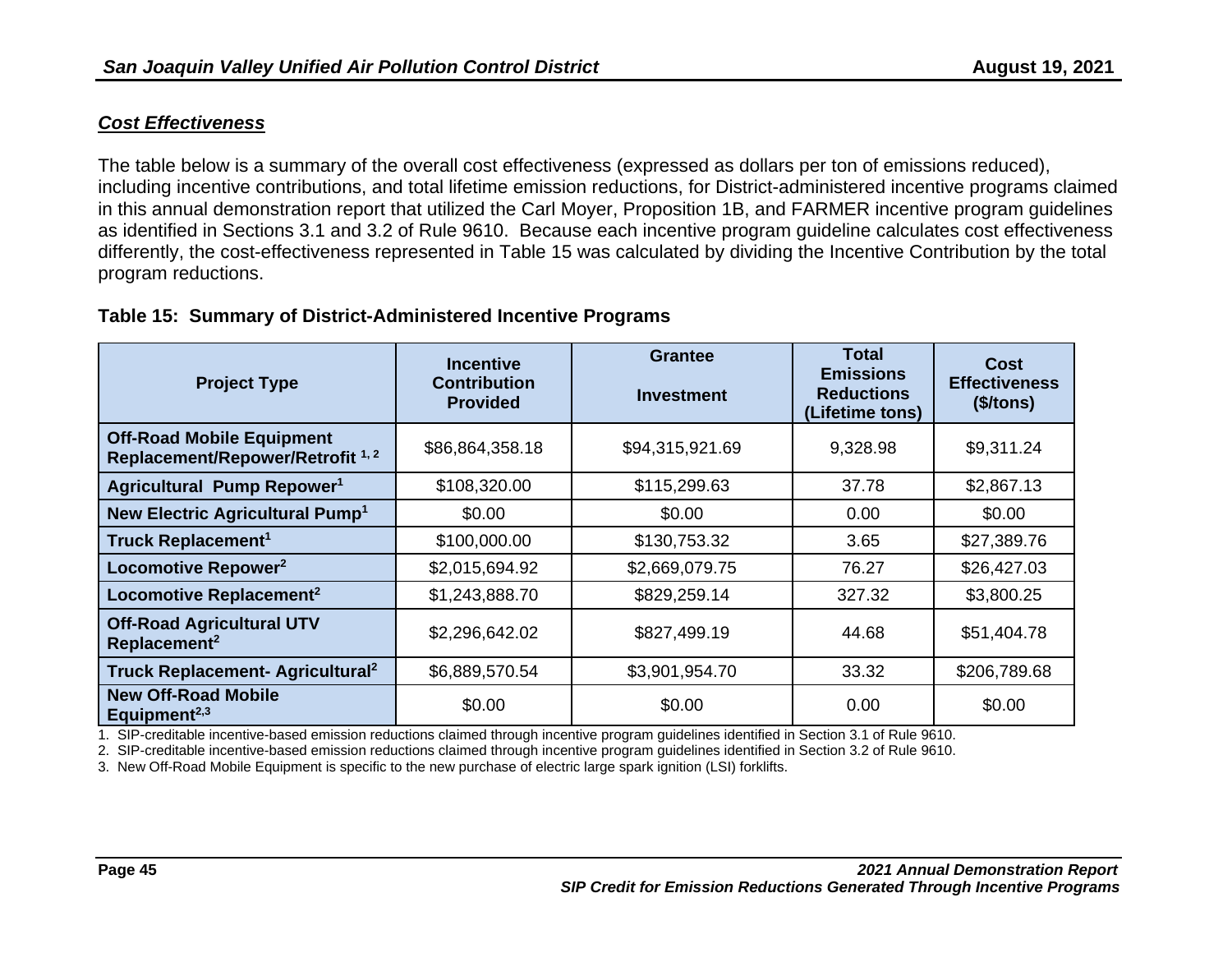# *Carl Moyer Incentive Program Guidelines*

The following set of tables summarizes the emission reductions claimed in the SIP under Rule 9610 for incentive programs administered by the District using the Carl Moyer Incentive Program Guidelines. Table 16 summarizes the total SIPcreditable incentive-based emission reductions claimed under Sections 3.1 and 3.2 of Rule 9610. Tables 17 through 20 summarize the emission reductions claimed in the SIP from incentive program guidelines identified in Section 3.1 of Rule 9610, while Table 21 summarizes emission reductions claimed in the SIP for locomotive alternative technology switcher projects and new electric forklift purchases, pursuant to Section 3.2 of the rule.

| Table 16: Total Claimed SIP-Creditable Incentive-Based Emission Reductions Using the Carl Moyer Guidelines |  |  |
|------------------------------------------------------------------------------------------------------------|--|--|
| <b>Pursuant to Section 3.1 and Section 3.2</b>                                                             |  |  |

|      |                                             |           | <b>Current Reporting Period</b> | <b>Cumulative Reporting Period</b>         |           |            |                                             |           |            |                                                      |           |            |
|------|---------------------------------------------|-----------|---------------------------------|--------------------------------------------|-----------|------------|---------------------------------------------|-----------|------------|------------------------------------------------------|-----------|------------|
| Year | <b>Emissions Reduced</b><br>(tons per year) |           |                                 | <b>Emissions Reduced</b><br>(tons per day) |           |            | <b>Emissions Reduced</b><br>(tons per year) |           |            | <b>Emissions</b><br><b>Reduced</b><br>(tons per day) |           |            |
|      | <b>Nox</b>                                  | <b>PM</b> | <b>ROG</b>                      | <b>Nox</b>                                 | <b>PM</b> | <b>ROG</b> | <b>Nox</b>                                  | <b>PM</b> | <b>ROG</b> | <b>Nox</b>                                           | <b>PM</b> | <b>ROG</b> |
| 2009 | 0.00                                        | 0.00      | 0.00                            | 0.00                                       | 0.00      | 0.00       | 865.21                                      | 22.52     | 96.41      | 2.37                                                 | 0.06      | 0.26       |
| 2010 | 0.00                                        | 0.00      | 0.00                            | 0.00                                       | 0.00      | 0.00       | 1179.70                                     | 31.19     | 124.29     | 3.23                                                 | 0.09      | 0.34       |
| 2011 | 0.00                                        | 0.00      | 0.00                            | 0.00                                       | 0.00      | 0.00       | 1568.04                                     | 46.24     | 170.21     | 4.30                                                 | 0.13      | 0.47       |
| 2012 | 0.00                                        | 0.00      | 0.00                            | 0.00                                       | 0.00      | 0.00       | 2105.25                                     | 69.28     | 236.50     | 5.77                                                 | 0.19      | 0.65       |
| 2013 | 0.00                                        | 0.00      | 0.00                            | 0.00                                       | 0.00      | 0.00       | 2626.55                                     | 90.80     | 295.16     | 7.20                                                 | 0.25      | 0.81       |
| 2014 | 0.00                                        | 0.00      | 0.00                            | 0.00                                       | 0.00      | 0.00       | 1971.03                                     | 81.41     | 258.71     | 5.40                                                 | 0.22      | 0.71       |
| 2015 | 0.00                                        | 0.00      | 0.00                            | 0.00                                       | 0.00      | 0.00       | 2119.97                                     | 90.28     | 281.55     | 5.81                                                 | 0.25      | 0.77       |
| 2016 | 0.00                                        | 0.00      | 0.00                            | 0.00                                       | 0.00      | 0.00       | 2334.71                                     | 100.68    | 307.80     | 6.40                                                 | 0.28      | 0.84       |
| 2017 | 0.00                                        | 0.00      | 0.00                            | 0.00                                       | 0.00      | 0.00       | 2613.00                                     | 113.87    | 336.06     | 7.16                                                 | 0.31      | 0.92       |
| 2018 | 0.00                                        | 0.00      | 0.00                            | 0.00                                       | 0.00      | 0.00       | 3074.35                                     | 142.98    | 378.74     | 8.42                                                 | 0.39      | 1.04       |
| 2019 | 29.99                                       | 2.28      | 3.22                            | 0.08                                       | 0.01      | 0.01       | 3681.41                                     | 189.34    | 416.98     | 10.09                                                | 0.52      | 1.14       |
| 2020 | 786.13                                      | 51.97     | 80.91                           | 2.15                                       | 0.14      | 0.22       | 4491.08                                     | 243.74    | 501.61     | 12.30                                                | 0.67      | 1.37       |
| 2021 | 817.05                                      | 53.97     | 84.17                           | 2.24                                       | 0.15      | 0.23       | 4324.50                                     | 237.12    | 477.95     | 11.85                                                | 0.65      | 1.31       |
| 2022 | 814.98                                      | 53.92     | 84.00                           | 2.23                                       | 0.15      | 0.23       | 3954.65                                     | 219.25    | 425.44     | 10.83                                                | 0.60      | 1.17       |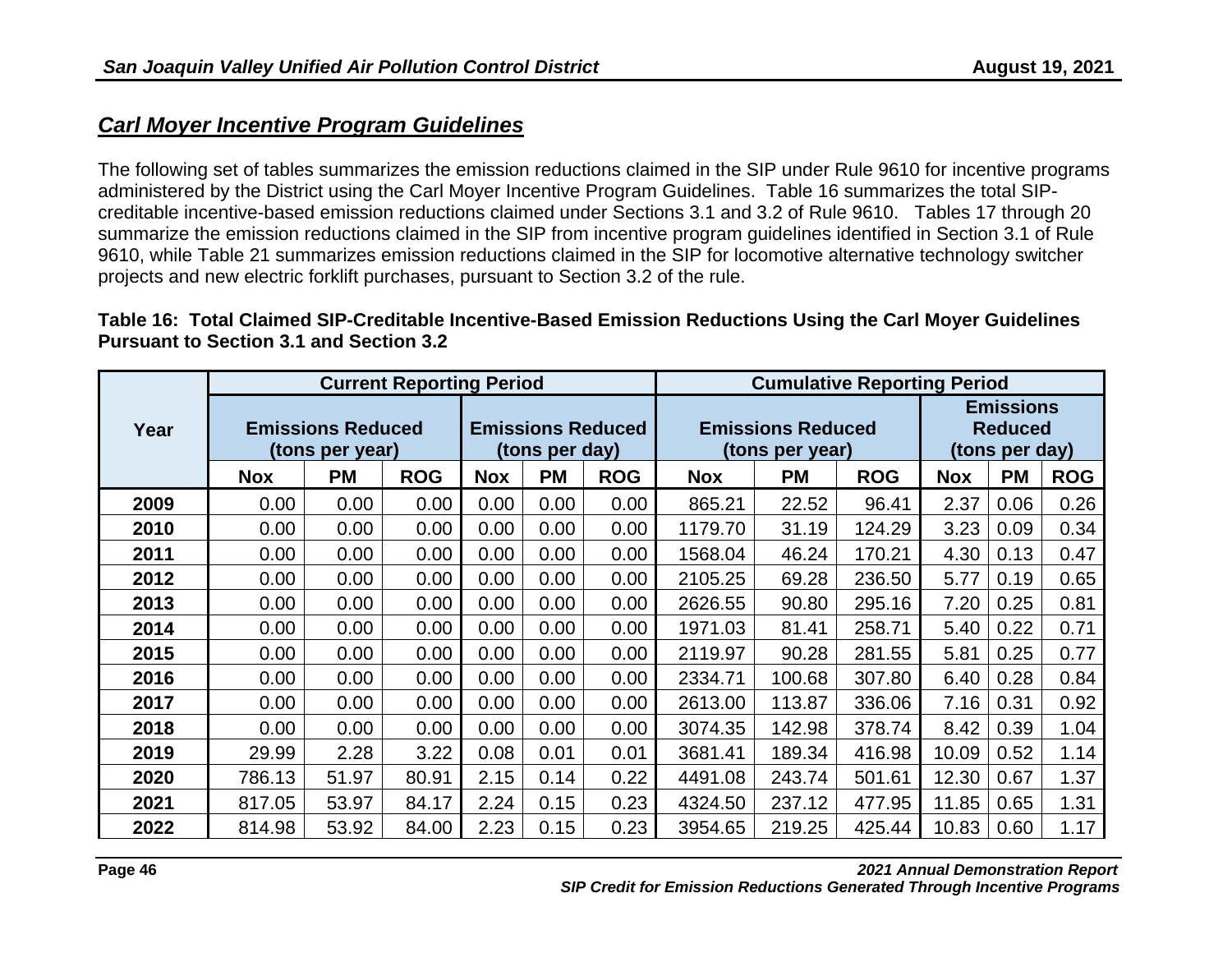|      |                                             |                                            | <b>Current Reporting Period</b> |            | <b>Cumulative Reporting Period</b>          |            |            |                                                      |            |            |           |            |
|------|---------------------------------------------|--------------------------------------------|---------------------------------|------------|---------------------------------------------|------------|------------|------------------------------------------------------|------------|------------|-----------|------------|
| Year | <b>Emissions Reduced</b><br>(tons per year) | <b>Emissions Reduced</b><br>(tons per day) |                                 |            | <b>Emissions Reduced</b><br>(tons per year) |            |            | <b>Emissions</b><br><b>Reduced</b><br>(tons per day) |            |            |           |            |
|      | <b>Nox</b>                                  | <b>PM</b>                                  | <b>ROG</b>                      | <b>Nox</b> | <b>PM</b>                                   | <b>ROG</b> | <b>Nox</b> | <b>PM</b>                                            | <b>ROG</b> | <b>Nox</b> | <b>PM</b> | <b>ROG</b> |
| 2023 | 808.15                                      | 53.58                                      | 83.39                           | 2.21       | 0.15                                        | 0.23       | 3603.29    | 203.70                                               | 380.80     | 9.87       | 0.56      | 1.04       |
| 2024 | 808.15                                      | 53.58                                      | 83.39                           | 2.21       | 0.15                                        | 0.23       | 3219.26    | 186.51                                               | 331.92     | 8.82       | 0.51      | 0.91       |
| 2025 | 792.92                                      | 53.20                                      | 82.54                           | 2.17       | 0.15                                        | 0.23       | 2852.96    | 170.89                                               | 290.12     | 7.82       | 0.47      | 0.79       |
| 2026 | 792.92                                      | 53.20                                      | 82.54                           | 2.17       | 0.15                                        | 0.23       | 2540.31    | 157.38                                               | 255.13     | 6.96       | 0.43      | 0.70       |
| 2027 | 781.54                                      | 52.41                                      | 81.28                           | 2.14       | 0.14                                        | 0.22       | 2166.48    | 139.79                                               | 218.70     | 5.94       | 0.38      | 0.60       |
| 2028 | 781.54                                      | 52.41                                      | 81.28                           | 2.14       | 0.14                                        | 0.22       | 1658.86    | 108.59                                               | 169.40     | 4.54       | 0.30      | 0.46       |

This section intentionally blank.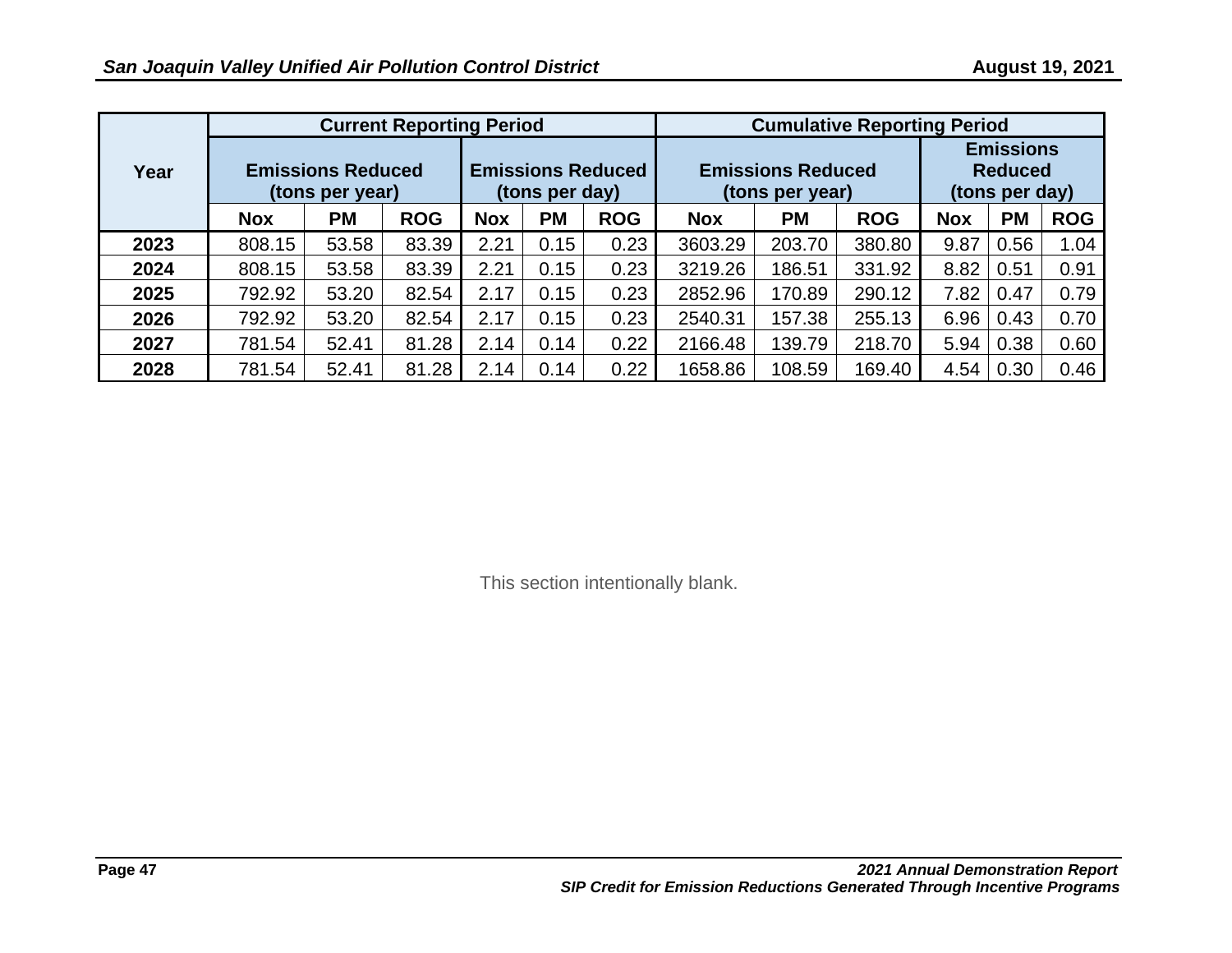| Table 17: SIP-Creditable Incentive-Based Emission Reductions for Off-Road Compression-Ignition Equipment |  |
|----------------------------------------------------------------------------------------------------------|--|
| <b>Replacement Claimed Pursuant to Section 3.1</b>                                                       |  |

|      |            |                          | <b>Current Reporting Period</b> |                |                          |            | <b>Cumulative Reporting Period</b> |                          |            |            |           |            |
|------|------------|--------------------------|---------------------------------|----------------|--------------------------|------------|------------------------------------|--------------------------|------------|------------|-----------|------------|
| Year |            | <b>Emissions Reduced</b> |                                 |                | <b>Emissions Reduced</b> |            | <b>Emissions Reduced</b>           | <b>Emissions Reduced</b> |            |            |           |            |
|      |            | (tons per year)          |                                 | (tons per day) |                          |            | (tons per year)                    | (tons per day)           |            |            |           |            |
|      | <b>Nox</b> | <b>PM</b>                | <b>ROG</b>                      | <b>Nox</b>     | <b>PM</b>                | <b>ROG</b> | <b>Nox</b>                         | <b>PM</b>                | <b>ROG</b> | <b>Nox</b> | <b>PM</b> | <b>ROG</b> |
| 2009 | 0.00       | 0.00                     | 0.00                            | 0.00           | 0.00                     | 0.00       | 0.00                               | 0.00                     | 0.00       | 0.00       | 0.00      | 0.00       |
| 2010 | 0.00       | 0.00                     | 0.00                            | 0.00           | 0.00                     | 0.00       | 0.00                               | 0.00                     | 0.00       | 0.00       | 0.00      | 0.00       |
| 2011 | 0.00       | 0.00                     | 0.00                            | 0.00           | 0.00                     | 0.00       | 170.33                             | 7.73                     | 25.47      | 0.47       | 0.02      | 0.07       |
| 2012 | 0.00       | 0.00                     | 0.00                            | 0.00           | 0.00                     | 0.00       | 469.96                             | 22.81                    | 72.08      | 1.29       | 0.06      | 0.20       |
| 2013 | 0.00       | 0.00                     | 0.00                            | 0.00           | 0.00                     | 0.00       | 778.93                             | 37.26                    | 113.80     | 2.13       | 0.10      | 0.31       |
| 2014 | 0.00       | 0.00                     | 0.00                            | 0.00           | 0.00                     | 0.00       | 1045.82                            | 50.83                    | 152.58     | 2.87       | 0.14      | 0.42       |
| 2015 | 0.00       | 0.00                     | 0.00                            | 0.00           | 0.00                     | 0.00       | 1268.58                            | 60.89                    | 181.90     | 3.48       | 0.17      | 0.50       |
| 2016 | 0.00       | 0.00                     | 0.00                            | 0.00           | 0.00                     | 0.00       | 1536.31                            | 72.62                    | 212.55     | 4.21       | 0.20      | 0.58       |
| 2017 | 0.00       | 0.00                     | 0.00                            | 0.00           | 0.00                     | 0.00       | 1885.13                            | 88.77                    | 246.43     | 5.16       | 0.24      | 0.68       |
| 2018 | 0.00       | 0.00                     | 0.00                            | 0.00           | 0.00                     | 0.00       | 2375.32                            | 119.00                   | 293.54     | 6.51       | 0.33      | 0.80       |
| 2019 | 26.73      | 2.19                     | 2.98                            | 0.07           | 0.01                     | 0.01       | 3135.48                            | 169.05                   | 370.09     | 8.59       | 0.46      | 1.01       |
| 2020 | 740.59     | 49.84                    | 77.05                           | 2.03           | 0.14                     | 0.21       | 3953.32                            | 223.84                   | 455.14     | 10.83      | 0.61      | 1.25       |
| 2021 | 771.51     | 51.84                    | 80.30                           | 2.11           | 0.14                     | 0.22       | 3813.91                            | 218.11                   | 432.93     | 10.45      | 0.60      | 1.19       |
| 2022 | 771.51     | 51.84                    | 80.30                           | 2.11           | 0.14                     | 0.22       | 3510.40                            | 202.94                   | 386.21     | 9.62       | 0.56      | 1.06       |
| 2023 | 771.51     | 51.84                    | 80.30                           | 2.11           | 0.14                     | 0.22       | 3200.56                            | 188.47                   | 344.51     | 8.77       | 0.52      | 0.94       |
| 2024 | 771.51     | 51.84                    | 80.30                           | 2.11           | 0.14                     | 0.22       | 2932.47                            | 174.82                   | 305.68     | 8.03       | 0.48      | 0.84       |
| 2025 | 771.51     | 51.84                    | 80.30                           | 2.11           | 0.14                     | 0.22       | 2713.61                            | 164.83                   | 276.58     | 7.43       | 0.45      | 0.76       |
| 2026 | 771.51     | 51.84                    | 80.30                           | 2.11           | 0.14                     | 0.22       | 2448.98                            | 153.17                   | 245.98     | 6.71       | 0.42      | 0.67       |
| 2027 | 771.51     | 51.84                    | 80.30                           | 2.11           | 0.14                     | 0.22       | 2101.09                            | 137.07                   | 212.22     | 5.76       | 0.38      | 0.58       |
| 2028 | 771.51     | 51.84                    | 80.30                           | 2.11           | 0.14                     | 0.22       | 1614.78                            | 106.93                   | 165.21     | 4.42       | 0.29      | 0.45       |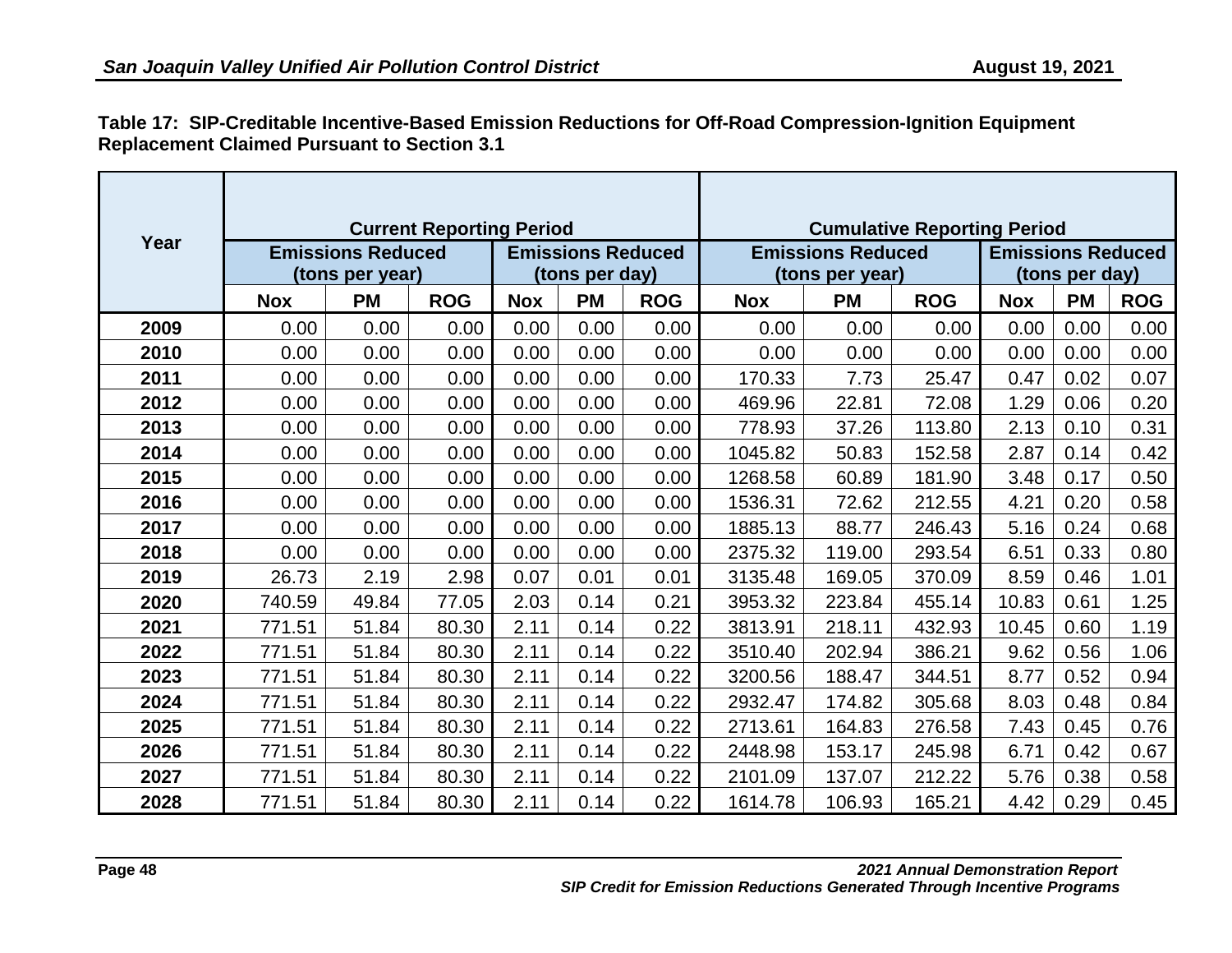|      | <b>Current Reporting Period</b> |                 |                          |            |                |                          | <b>Cumulative Reporting Period</b> |                                             |            |            |                |                          |
|------|---------------------------------|-----------------|--------------------------|------------|----------------|--------------------------|------------------------------------|---------------------------------------------|------------|------------|----------------|--------------------------|
| Year |                                 | (tons per year) | <b>Emissions Reduced</b> |            | (tons per day) | <b>Emissions Reduced</b> |                                    | <b>Emissions Reduced</b><br>(tons per year) |            |            | (tons per day) | <b>Emissions Reduced</b> |
|      | <b>Nox</b>                      | <b>PM</b>       | <b>ROG</b>               | <b>Nox</b> | <b>PM</b>      | <b>ROG</b>               | <b>Nox</b>                         | <b>PM</b>                                   | <b>ROG</b> | <b>Nox</b> | <b>PM</b>      | <b>ROG</b>               |
| 2009 | 0.00                            | 0.00            | 0.00                     | 0.00       | 0.00           | 0.00                     | 57.54                              | 1.57                                        | 6.30       | 0.16       | 0.00           | 0.02                     |
| 2010 | 0.00                            | 0.00            | 0.00                     | 0.00       | 0.00           | 0.00                     | 108.86                             | 4.12                                        | 12.41      | 0.30       | 0.01           | 0.03                     |
| 2011 | 0.00                            | 0.00            | 0.00                     | 0.00       | 0.00           | 0.00                     | 158.88                             | 6.38                                        | 19.36      | 0.44       | 0.02           | 0.05                     |
| 2012 | 0.00                            | 0.00            | 0.00                     | 0.00       | 0.00           | 0.00                     | 209.04                             | 8.05                                        | 25.51      | 0.57       | 0.02           | 0.07                     |
| 2013 | 0.00                            | 0.00            | 0.00                     | 0.00       | 0.00           | 0.00                     | 227.46                             | 8.77                                        | 27.87      | 0.62       | 0.02           | 0.08                     |
| 2014 | 0.00                            | 0.00            | 0.00                     | 0.00       | 0.00           | 0.00                     | 252.91                             | 9.69                                        | 31.24      | 0.69       | 0.03           | 0.09                     |
| 2015 | 0.00                            | 0.00            | 0.00                     | 0.00       | 0.00           | 0.00                     | 265.86                             | 10.10                                       | 32.82      | 0.73       | 0.03           | 0.09                     |
| 2016 | 0.00                            | 0.00            | 0.00                     | 0.00       | 0.00           | 0.00                     | 223.23                             | 9.13                                        | 28.24      | 0.61       | 0.03           | 0.08                     |
| 2017 | 0.00                            | 0.00            | 0.00                     | 0.00       | 0.00           | 0.00                     | 177.10                             | 6.82                                        | 22.69      | 0.49       | 0.02           | 0.06                     |
| 2018 | 0.00                            | 0.00            | 0.00                     | 0.00       | 0.00           | 0.00                     | 130.15                             | 4.62                                        | 16.07      | 0.36       | 0.01           | 0.04                     |
| 2019 | 3.25                            | 0.10            | 0.24                     | 0.01       | 0.00           | 0.00                     | 140.27                             | 5.65                                        | 15.44      | 0.38       | 0.02           | 0.04                     |
| 2020 | 26.88                           | 1.50            | 2.59                     | 0.07       | 0.00           | 0.01                     | 147.38                             | 6.38                                        | 15.75      | 0.40       | 0.02           | 0.04                     |
| 2021 | 26.88                           | 1.50            | 2.59                     | 0.07       | 0.00           | 0.01                     | 144.44                             | 6.30                                        | 15.61      | 0.40       | 0.02           | 0.04                     |
| 2022 | 24.81                           | 1.44            | 2.43                     | 0.07       | 0.00           | 0.01                     | 93.83                              | 3.89                                        | 10.66      | 0.26       | 0.01           | 0.03                     |
| 2023 | 17.98                           | 1.11            | 1.82                     | 0.05       | 0.00           | 0.00                     | 82.86                              | 3.40                                        | 9.58       | 0.23       | 0.01           | 0.03                     |
| 2024 | 17.98                           | 1.11            | 1.82                     | 0.05       | 0.00           | 0.00                     | 49.95                              | 2.19                                        | 5.38       | 0.14       | 0.01           | 0.01                     |
| 2025 | 16.86                           | 1.08            | 1.77                     | 0.05       | 0.00           | 0.00                     | 32.97                              | 1.58                                        | 3.36       | 0.09       | 0.00           | 0.01                     |
| 2026 | 16.86                           | 1.08            | 1.77                     | 0.05       | 0.00           | 0.00                     | 20.67                              | 1.12                                        | 2.14       | 0.06       | 0.00           | 0.01                     |
| 2027 | 9.85                            | 0.56            | 0.96                     | 0.03       | 0.00           | 0.00                     | 12.21                              | 0.59                                        | 1.22       | 0.03       | 0.00           | 0.00                     |
| 2028 | 9.85                            | 0.56            | 0.96                     | 0.03       | 0.00           | 0.00                     | 10.47                              | 0.57                                        | 0.99       | 0.03       | 0.00           | 0.00                     |

**Table 18: SIP-Creditable Incentive-Based Emission Reductions for Off-Road Compression-Ignition Equipment Repower and Retrofit Claimed Pursuant to Section 3.1**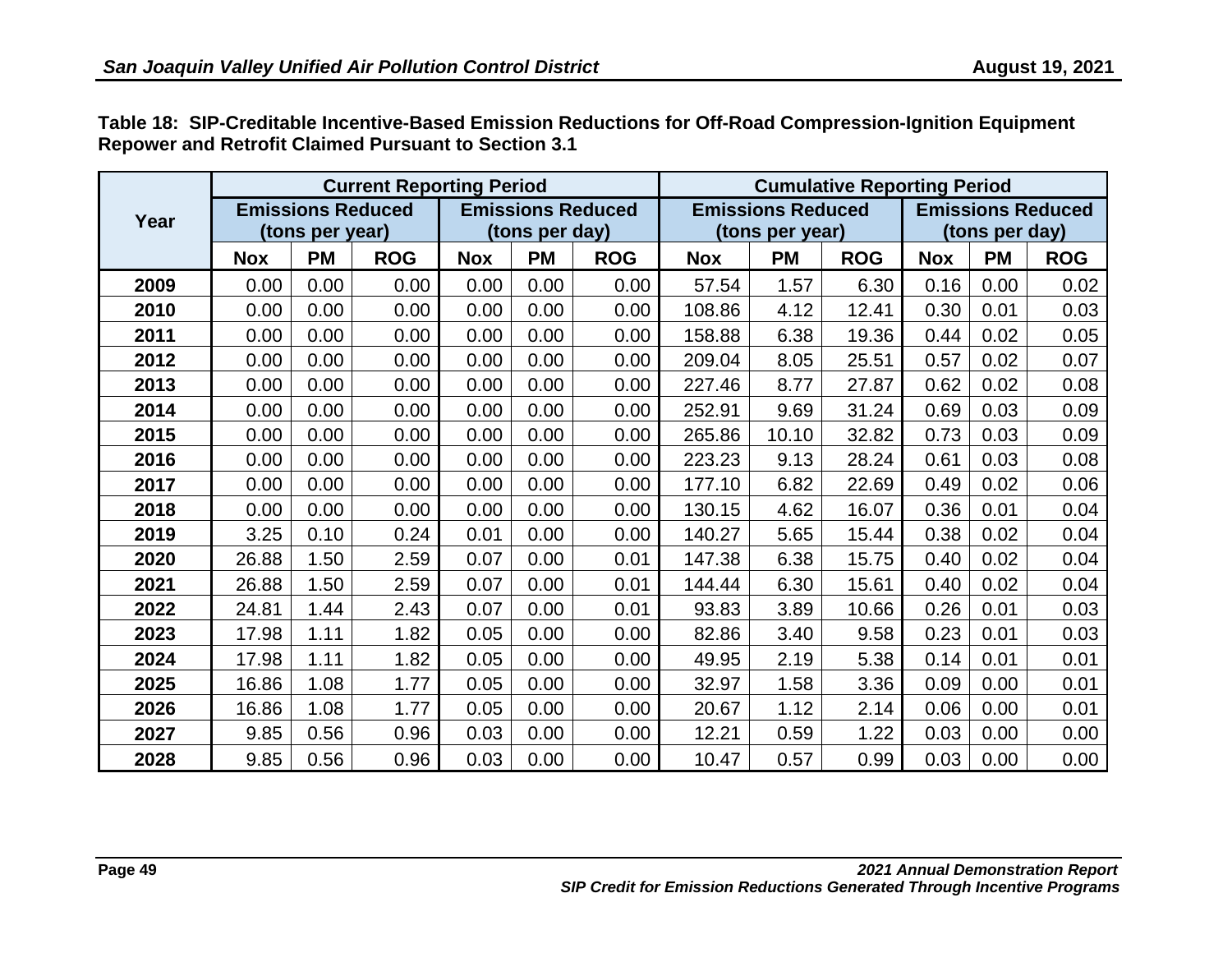|      |                                       |                                             | <b>Current Reporting Period</b> |            |                                            |            | <b>Cumulative Reporting Period</b> |                                             |            |                          |                |            |
|------|---------------------------------------|---------------------------------------------|---------------------------------|------------|--------------------------------------------|------------|------------------------------------|---------------------------------------------|------------|--------------------------|----------------|------------|
| Year |                                       | <b>Emissions Reduced</b><br>(tons per year) |                                 |            | <b>Emissions Reduced</b><br>(tons per day) |            |                                    | <b>Emissions Reduced</b><br>(tons per year) |            | <b>Emissions Reduced</b> | (tons per day) |            |
|      | <b>ROG</b><br><b>PM</b><br><b>Nox</b> |                                             |                                 | <b>Nox</b> | <b>PM</b>                                  | <b>ROG</b> | <b>Nox</b>                         | <b>PM</b>                                   | <b>ROG</b> | <b>Nox</b>               | РM             | <b>ROG</b> |
| 2009 | 0.00                                  | 0.00                                        | 0.00                            | 0.00       | 0.00                                       | 0.00       | 790.60                             | 20.38                                       | 88.49      | 2.17                     | 0.06           | 0.24       |
| 2010 | 0.00                                  | 0.00                                        | 0.00                            | 0.00       | 0.00                                       | 0.00       | 1036.20                            | 25.64                                       | 109.36     | 2.84                     | 0.07           | 0.30       |
| 2011 | 0.00                                  | 0.00                                        | 0.00                            | 0.00       | 0.00                                       | 0.00       | 1190.57                            | 30.22                                       | 122.05     | 3.26                     | 0.08           | 0.33       |
| 2012 | 0.00                                  | 0.00                                        | 0.00                            | 0.00       | 0.00                                       | 0.00       | 1307.24                            | 33.46                                       | 128.73     | 3.58                     | 0.09           | 0.35       |
| 2013 | 0.00                                  | 0.00                                        | 0.00                            | 0.00       | 0.00                                       | 0.00       | 1489.44                            | 39.63                                       | 142.78     | 4.08                     | 0.11           | 0.39       |
| 2014 | 0.00                                  | 0.00                                        | 0.00                            | 0.00       | 0.00                                       | 0.00       | 530.19                             | 15.52                                       | 63.33      | 1.45                     | 0.04           | 0.17       |
| 2015 | 0.00                                  | 0.00                                        | 0.00                            | 0.00       | 0.00                                       | 0.00       | 413.29                             | 13.41                                       | 53.43      | 1.13                     | 0.04           | 0.15       |
| 2016 | 0.00                                  | 0.00                                        | 0.00                            | 0.00       | 0.00                                       | 0.00       | 397.03                             | 12.95                                       | 52.88      | 1.09                     | 0.04           | 0.14       |
| 2017 | 0.00                                  | 0.00                                        | 0.00                            | 0.00       | 0.00                                       | 0.00       | 369.62                             | 12.15                                       | 52.10      | 1.01                     | 0.03           | 0.14       |
| 2018 | 0.00                                  | 0.00                                        | 0.00                            | 0.00       | 0.00                                       | 0.00       | 383.01                             | 13.20                                       | 54.15      | 1.05                     | 0.04           | 0.15       |
| 2019 | 0.00                                  | 0.00                                        | 0.00                            | 0.00       | 0.00                                       | 0.00       | 195.80                             | 7.68                                        | 13.96      | 0.54                     | 0.02           | 0.04       |
| 2020 | 4.54                                  | 0.29                                        | 0.48                            | 0.01       | 0.00                                       | 0.00       | 176.01                             | 6.84                                        | 12.83      | 0.48                     | 0.02           | 0.04       |
| 2021 | 4.54                                  | 0.29                                        | 0.48                            | 0.01       | 0.00                                       | 0.00       | 159.74                             | 6.18                                        | 11.99      | 0.44                     | 0.02           | 0.03       |
| 2022 | 4.54                                  | 0.29                                        | 0.48                            | 0.01       | 0.00                                       | 0.00       | 154.35                             | 5.95                                        | 11.65      | 0.42                     | 0.02           | 0.03       |
| 2023 | 4.54                                  | 0.29                                        | 0.48                            | 0.01       | 0.00                                       | 0.00       | 130.43                             | 5.41                                        | 10.14      | 0.36                     | 0.01           | 0.03       |
| 2024 | 4.54                                  | 0.29                                        | 0.48                            | 0.01       | 0.00                                       | 0.00       | 75.50                              | 3.86                                        | 6.74       | 0.21                     | 0.01           | 0.02       |
| 2025 | 4.54                                  | 0.29                                        | 0.48                            | 0.01       | 0.00                                       | 0.00       | 47.67                              | 2.90                                        | 4.78       | 0.13                     | 0.01           | 0.01       |
| 2026 | 4.54                                  | 0.29                                        | 0.48                            | 0.01       | 0.00                                       | 0.00       | 30.61                              | 1.90                                        | 3.11       | 0.08                     | 0.01           | 0.01       |
| 2027 | 0.18                                  | 0.01                                        | 0.02                            | 0.00       | 0.00                                       | 0.00       | 16.15                              | 1.09                                        | 2.09       | 0.04                     | 0.00           | 0.01       |

**Table 19: SIP-Creditable Incentive-Based Emission Reductions for Repower of Agricultural Pumps Engines Claimed Pursuant to Section 3.1**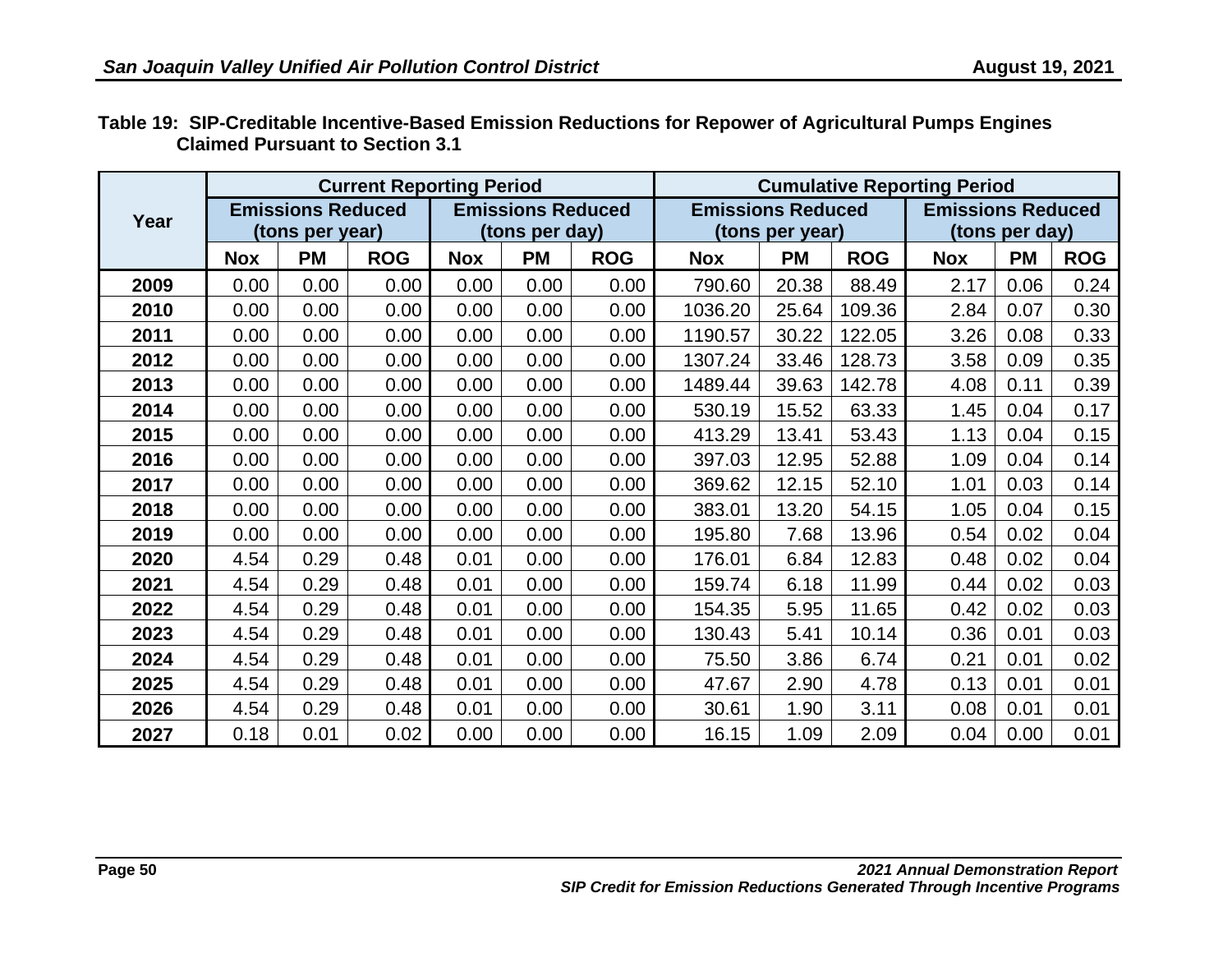| Table 20: SIP-Creditable Incentive-Based Emission Reductions for Purchase of New Electric Agricultural Pump |  |
|-------------------------------------------------------------------------------------------------------------|--|
| <b>Motors Claimed Pursuant to Section 3.1</b>                                                               |  |

|      |            |                 | <b>Current Reporting Period</b> |            |                                            |            | <b>Cumulative Reporting Period</b> |                                             |            |            |                |                          |  |
|------|------------|-----------------|---------------------------------|------------|--------------------------------------------|------------|------------------------------------|---------------------------------------------|------------|------------|----------------|--------------------------|--|
| Year |            | (tons per year) | <b>Emissions Reduced</b>        |            | <b>Emissions Reduced</b><br>(tons per day) |            |                                    | <b>Emissions Reduced</b><br>(tons per year) |            |            | (tons per day) | <b>Emissions Reduced</b> |  |
|      | <b>NOx</b> | <b>PM</b>       | <b>ROG</b>                      | <b>NOx</b> | <b>PM</b>                                  | <b>ROG</b> | <b>NOx</b>                         | <b>PM</b>                                   | <b>ROG</b> | <b>NOx</b> | <b>PM</b>      | <b>ROG</b>               |  |
| 2009 | 0.00       | 0.00            | 0.00                            | 0.00       | 0.00                                       | 0.00       | 0.00                               | 0.00                                        | 0.00       | 0.00       | 0.00           | 0.00                     |  |
| 2010 | 0.00       | 0.00            | 0.00                            | 0.00       | 0.00                                       | 0.00       | 17.57                              | 0.85                                        | 0.91       | 0.05       | 0.00           | 0.00                     |  |
| 2011 | 0.00       | 0.00            | 0.00                            | 0.00       | 0.00                                       | 0.00       | 25.54                              | 0.99                                        | 1.37       | 0.07       | 0.00           | 0.00                     |  |
| 2012 | 0.00       | 0.00            | 0.00                            | 0.00       | 0.00                                       | 0.00       | 35.86                              | 1.04                                        | 1.88       | 0.10       | 0.00           | 0.01                     |  |
| 2013 | 0.00       | 0.00            | 0.00                            | 0.00       | 0.00                                       | 0.00       | 42.45                              | 1.08                                        | 2.21       | 0.12       | 0.00           | 0.01                     |  |
| 2014 | 0.00       | 0.00            | 0.00                            | 0.00       | 0.00                                       | 0.00       | 53.78                              | 1.30                                        | 3.06       | 0.15       | 0.00           | 0.01                     |  |
| 2015 | 0.00       | 0.00            | 0.00                            | 0.00       | 0.00                                       | 0.00       | 69.80                              | 1.47                                        | 4.05       | 0.19       | 0.00           | 0.01                     |  |
| 2016 | 0.00       | 0.00            | 0.00                            | 0.00       | 0.00                                       | 0.00       | 75.65                              | 1.57                                        | 4.77       | 0.21       | 0.00           | 0.01                     |  |
| 2017 | 0.00       | 0.00            | 0.00                            | 0.00       | 0.00                                       | 0.00       | 78.61                              | 1.72                                        | 5.49       | 0.22       | 0.00           | 0.02                     |  |
| 2018 | 0.00       | 0.00            | 0.00                            | 0.00       | 0.00                                       | 0.00       | 83.86                              | 1.76                                        | 5.67       | 0.23       | 0.00           | 0.02                     |  |
| 2019 | 0.00       | 0.00            | 0.00                            | 0.00       | 0.00                                       | 0.00       | 83.86                              | 1.76                                        | 5.67       | 0.23       | 0.00           | 0.02                     |  |
| 2020 | 0.00       | 0.00            | 0.00                            | 0.00       | 0.00                                       | 0.00       | 66.29                              | 0.91                                        | 4.76       | 0.18       | 0.00           | 0.01                     |  |
| 2021 | 0.00       | 0.00            | 0.00                            | 0.00       | 0.00                                       | 0.00       | 58.32                              | 0.77                                        | 4.30       | 0.16       | 0.00           | 0.01                     |  |
| 2022 | 0.00       | 0.00            | 0.00                            | 0.00       | 0.00                                       | 0.00       | 48.00                              | 0.72                                        | 3.79       | 0.13       | 0.00           | 0.01                     |  |
| 2023 | 0.00       | 0.00            | 0.00                            | 0.00       | 0.00                                       | 0.00       | 41.41                              | 0.68                                        | 3.46       | 0.11       | 0.00           | 0.01                     |  |
| 2024 | 0.00       | 0.00            | 0.00                            | 0.00       | 0.00                                       | 0.00       | 30.08                              | 0.46                                        | 2.61       | 0.08       | 0.00           | 0.01                     |  |
| 2025 | 0.00       | 0.00            | 0.00                            | 0.00       | 0.00                                       | 0.00       | 14.06                              | 0.29                                        | 1.62       | 0.04       | 0.00           | 0.00                     |  |
| 2026 | 0.00       | 0.00            | 0.00                            | 0.00       | 0.00                                       | 0.00       | 8.21                               | 0.18                                        | 0.90       | 0.02       | 0.00           | 0.00                     |  |
| 2027 | 0.00       | 0.00            | 0.00                            | 0.00       | 0.00                                       | 0.00       | 5.25                               | 0.04                                        | 0.19       | 0.01       | 0.00           | 0.00                     |  |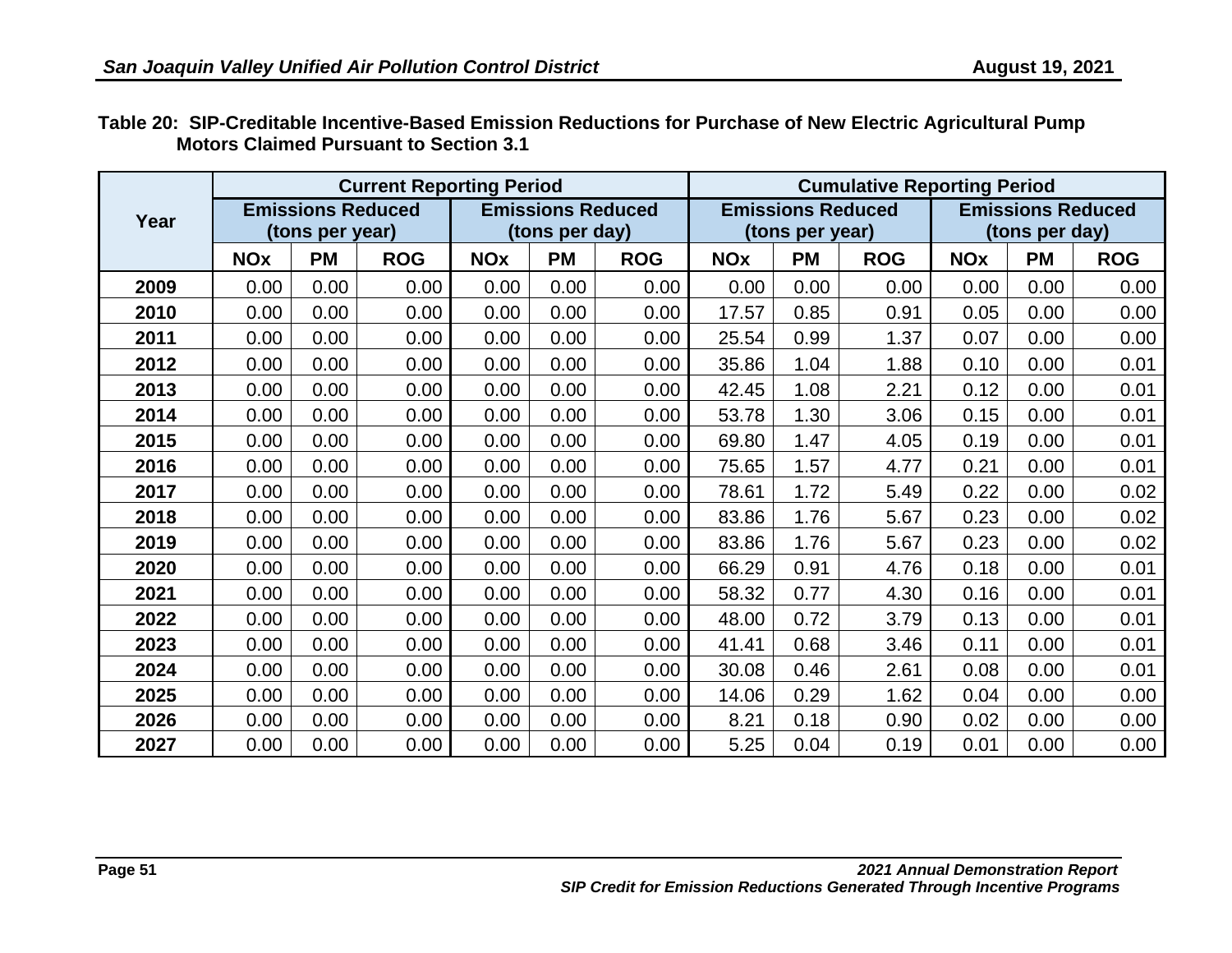| Table 21: SIP-Creditable Incentive-Based Emission Reductions for Locomotives, Yard Trucks, New Electric Forklift |  |  |
|------------------------------------------------------------------------------------------------------------------|--|--|
| <b>Purchase Claimed Pursuant to Section 3.2</b>                                                                  |  |  |

|      |            |                 | <b>Current Reporting Period</b> |            |                |                          | <b>Cumulative Reporting Period</b> |                 |            |              |                |                          |  |
|------|------------|-----------------|---------------------------------|------------|----------------|--------------------------|------------------------------------|-----------------|------------|--------------|----------------|--------------------------|--|
| Year |            | (tons per year) | <b>Emissions Reduced</b>        |            | (tons per day) | <b>Emissions Reduced</b> | <b>Emissions Reduced</b>           | (tons per year) |            |              | (tons per day) | <b>Emissions Reduced</b> |  |
|      | <b>Nox</b> | <b>PM</b>       | <b>ROG</b>                      | <b>Nox</b> | <b>PM</b>      | <b>ROG</b>               | <b>Nox</b>                         | <b>PM</b>       | <b>ROG</b> | <b>Nox</b>   | <b>PM</b>      | <b>ROG</b>               |  |
| 2009 | 0.00       | 0.00            | 0.00                            | 0.00       | 0.00           | 0.00                     | 16.71                              | 0.56            | 1.60       | 0.05         | 0.00           | 0.00                     |  |
| 2010 | 0.00       | 0.00            | 0.00                            | 0.00       | 0.00           | 0.00                     | 16.71                              | 0.56            | 1.60       | 0.05         | 0.00           | 0.00                     |  |
| 2011 | 0.00       | 0.00            | 0.00                            | 0.00       | 0.00           | 0.00                     | 22.36                              | 0.90            | 1.95       | 0.06         | 0.00           | 0.01                     |  |
| 2012 | 0.00       | 0.00            | 0.00                            | 0.00       | 0.00           | 0.00                     | 82.80                              | 3.91            | 8.28       | 0.23         | 0.01           | 0.02                     |  |
| 2013 | 0.00       | 0.00            | 0.00                            | 0.00       | 0.00           | 0.00                     | 87.93                              | 4.04            | 8.47       | 0.24         | 0.01           | 0.02                     |  |
| 2014 | 0.00       | 0.00            | 0.00                            | 0.00       | 0.00           | 0.00                     | 87.98                              | 4.05            | 8.47       | 0.24         | 0.01           | 0.02                     |  |
| 2015 | 0.00       | 0.00            | 0.00                            | 0.00       | 0.00           | 0.00                     | 102.09                             | 4.38            | 9.32       | 0.28         | 0.01           | 0.03                     |  |
| 2016 | 0.00       | 0.00            | 0.00                            | 0.00       | 0.00           | 0.00                     | 102.14                             | 5.18            | 9.32       | 0.28         | 0.01           | 0.03                     |  |
| 2017 | 0.00       | 0.00            | 0.00                            | 0.00       | 0.00           | 0.00                     | 102.18                             | 5.98            | 9.33       | 0.28         | 0.02           | 0.03                     |  |
| 2018 | 0.00       | 0.00            | 0.00                            | 0.00       | 0.00           | 0.00                     | 102.18                             | 5.98            | 9.33       | 0.28         | 0.02           | 0.03                     |  |
| 2019 | 0.00       | 0.00            | 0.00                            | 0.00       | 0.00           | 0.00                     | 126.53                             | 6.80            | 11.85      | 0.35         | 0.02           | 0.03                     |  |
| 2020 | 14.11      | 0.35            | 0.80                            | 0.04       | 0.00           | 0.00                     | 148.61                             | 7.36            | 13.16      | 0.41         | 0.02           | 0.04                     |  |
| 2021 | 14.11      | 0.35            | 0.80                            | 0.04       | 0.00           | 0.00                     | 148.61                             | 7.36            | 13.16      | 0.41         | 0.02           | 0.04                     |  |
| 2022 | 14.11      | 0.35            | 0.80                            | 0.04       | 0.00           | 0.00                     | 148.61                             | 7.36            | 13.16      | 0.41         | 0.02           | 0.04                     |  |
| 2023 | 14.11      | 0.35            | 0.80                            | 0.04       | 0.00           | 0.00                     | 148.56                             | 7.35            | 13.15      | 0.41         | 0.02           | 0.04                     |  |
| 2024 | 14.11      | 0.35            | 0.80                            | 0.04       | 0.00           | 0.00                     | 131.80                             | 6.79            | 11.55      | 0.36         | 0.02           | 0.03                     |  |
| 2025 | 0.00       | 0.00            | 0.00                            | 0.00       | 0.00           | 0.00                     | 46.49                              | 2.96            | 3.89       | 0.13         | 0.01           | 0.01                     |  |
| 2026 | 0.00       | 0.00            | 0.00                            | 0.00       | 0.00           | 0.00                     | 32.37                              | 1.83            | 3.04       | 0.09         | 0.01           | 0.01                     |  |
| 2027 | 0.00       | 0.00            | 0.00                            | 0.00       | 0.00           | 0.00                     | 32.32                              | 1.03            | 3.04       | 0.09<br>0.00 |                |                          |  |

1. Locomotive projects are contracted with a 20 year project life and Forklifts are contracted with a 10 year project life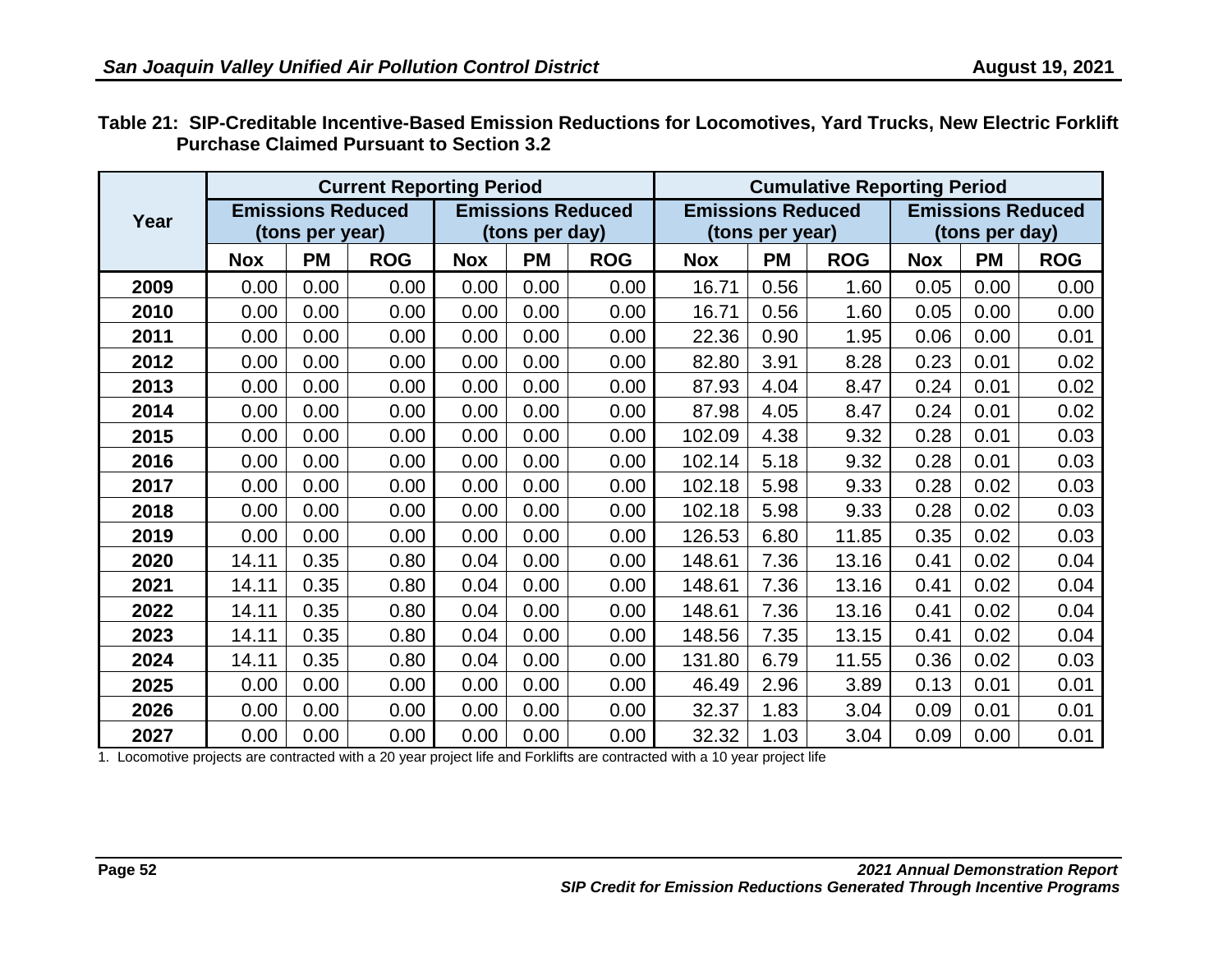# *Proposition 1B Incentive Program Guidelines*

The following table is a summary of incentive-based emission reductions claimed in the SIP from incentive programs administered by the District using the Proposition 1B incentive program guidelines, as identified in Section 3.1 and 3.2 of Rule 9610.

|      |            |                                             | <b>Current Reporting Period</b> |            |                                            |            | <b>Cumulative Reporting Period</b> |                                             |            |            |                |                          |  |
|------|------------|---------------------------------------------|---------------------------------|------------|--------------------------------------------|------------|------------------------------------|---------------------------------------------|------------|------------|----------------|--------------------------|--|
| Year |            | <b>Emissions Reduced</b><br>(tons per year) |                                 |            | <b>Emissions Reduced</b><br>(tons per day) |            |                                    | <b>Emissions Reduced</b><br>(tons per year) |            |            | (tons per day) | <b>Emissions Reduced</b> |  |
|      | <b>Nox</b> | <b>PM</b>                                   | <b>ROG</b>                      | <b>Nox</b> | РM                                         | <b>ROG</b> | <b>Nox</b>                         | <b>PM</b>                                   | <b>ROG</b> | <b>Nox</b> | <b>PM</b>      | <b>ROG</b>               |  |
| 2009 | 0.00       | 0.00                                        | 0.00                            | 0.00       | 0.00                                       | 0.00       | 91.80                              | 8.35                                        | 0.00       | 0.25       | 0.02           | 0.00                     |  |
| 2010 | 0.00       | 0.00                                        | 0.00                            | 0.00       | 0.00                                       | 0.00       | 668.19                             | 20.76                                       | 0.00       | 1.83       | 0.06           | 0.00                     |  |
| 2011 | 0.00       | 0.00                                        | 0.00                            | 0.00       | 0.00                                       | 0.00       | 1170.35                            | 41.17                                       | 0.00       | 3.21       | 0.11           | 0.00                     |  |
| 2012 | 0.00       | 0.00                                        | 0.00                            | 0.00       | 0.00                                       | 0.00       | 1986.48                            | 72.93                                       | 0.00       | 5.44       | 0.20           | 0.00                     |  |
| 2013 | 0.00       | 0.00                                        | 0.00                            | 0.00       | 0.00                                       | 0.00       | 2095.95                            | 77.49                                       | 0.00       | 5.74       | 0.21           | 0.00                     |  |
| 2014 | 0.00       | 0.00                                        | 0.00                            | 0.00       | 0.00                                       | 0.00       | 2351.60                            | 72.73                                       | 0.00       | 6.44       | 0.20           | 0.00                     |  |
| 2015 | 0.00       | 0.00                                        | 0.00                            | 0.00       | 0.00                                       | 0.00       | 1968.05                            | 61.07                                       | 0.00       | 5.39       | 0.17           | 0.00                     |  |
| 2016 | 0.00       | 0.00                                        | 0.00                            | 0.00       | 0.00                                       | 0.00       | 1508.28                            | 39.50                                       | 0.00       | 4.13       | 0.11           | 0.00                     |  |
| 2017 | 0.00       | 0.00                                        | 0.00                            | 0.00       | 0.00                                       | 0.00       | 694.20                             | 8.83                                        | 0.00       | 1.90       | 0.02           | 0.00                     |  |
| 2018 | 0.00       | 0.00                                        | 0.00                            | 0.00       | 0.00                                       | 0.00       | 600.74                             | 4.31                                        | 0.00       | 1.65       | 0.01           | 0.00                     |  |
| 2019 | 0.51       | 0.00                                        | 0.00                            | 0.00       | 0.00                                       | 0.00       | 270.36                             | 0.55                                        | 0.00       | 0.74       | 0.00           | 0.00                     |  |
| 2020 | 0.51       | 0.00                                        | 0.00                            | 0.00       | 0.00                                       | 0.00       | 70.33                              | 0.00                                        | 0.00       | 0.19       | 0.00           | 0.00                     |  |
| 2021 | 0.51       | 0.00                                        | 0.00                            | 0.00       | 0.00                                       | 0.00       | 23.82                              | 0.00                                        | 0.00       | 0.07       | 0.00           | 0.00                     |  |
| 2022 | 0.51       | 0.00                                        | 0.00                            | 0.00       | 0.00                                       | 0.00       | 21.77                              | 0.00                                        | 0.00       | 0.06       | 0.00           | 0.00                     |  |
| 2023 | 0.51       | 0.00                                        | 0.00                            | 0.00       | 0.00                                       | 0.00       | 4.16                               | 0.00                                        | 0.00       | 0.01       | 0.00           | 0.00                     |  |
| 2024 | 0.00       | 0.00                                        | 0.00                            | 0.00       | 0.00                                       | 0.00       | 0.00                               | 0.00                                        | 0.00       | 0.00       | 0.00           | 0.00                     |  |
| 2025 | 0.00       | 0.00                                        | 0.00                            | 0.00       | 0.00                                       | 0.00       | 0.00                               | 0.00                                        | 0.00       | 0.00       | 0.00           | 0.00                     |  |
| 2026 | 0.00       | 0.00                                        | 0.00                            | 0.00       | 0.00                                       | 0.00       | 0.00                               | 0.00                                        | 0.00       | 0.00       | 0.00           | 0.00                     |  |

## **Table 22: SIP-Creditable Incentive-Based Emission Reductions for On-Road Trucks**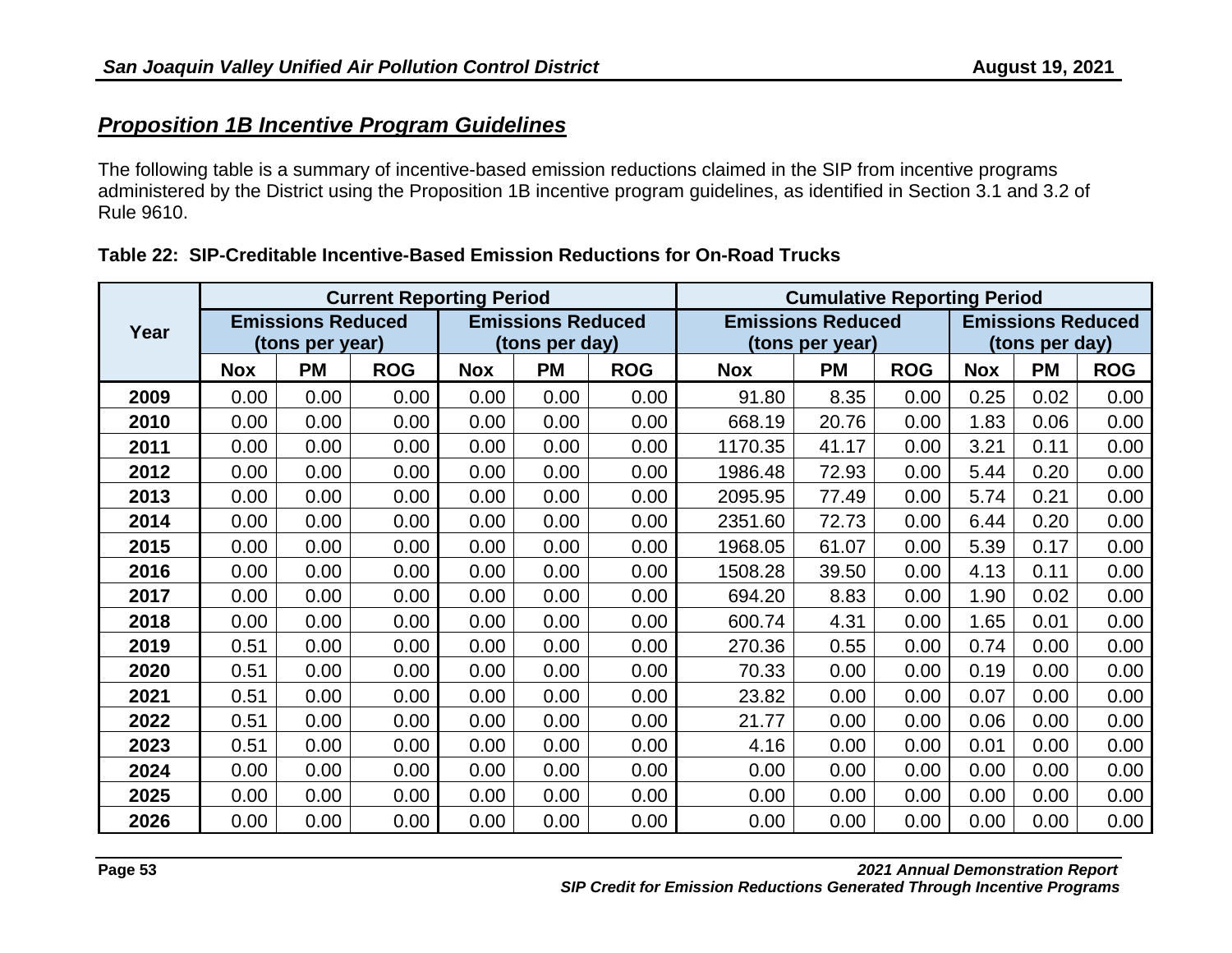|      |            |                          | <b>Current Reporting Period</b> |            |                          |            | <b>Cumulative Reporting Period</b> |                          |            |            |                          |            |  |  |
|------|------------|--------------------------|---------------------------------|------------|--------------------------|------------|------------------------------------|--------------------------|------------|------------|--------------------------|------------|--|--|
|      |            | <b>Emissions Reduced</b> |                                 |            | <b>Emissions Reduced</b> |            |                                    | <b>Emissions Reduced</b> |            |            | <b>Emissions Reduced</b> |            |  |  |
| Year |            | (tons per year)          |                                 |            | (tons per day)           |            |                                    | (tons per year)          |            |            | (tons per day)           |            |  |  |
|      | <b>Nox</b> | <b>PM</b>                | <b>ROG</b>                      | <b>Nox</b> | <b>PM</b>                | <b>ROG</b> | <b>Nox</b>                         | <b>PM</b>                | <b>ROG</b> | <b>Nox</b> | <b>PM</b>                | <b>ROG</b> |  |  |
| 2009 | 0.00       | 0.00                     | 0.00                            | 0.00       | 0.00                     | 0.00       | 0.00                               | 0.00                     | 0.00       | 0.00       | 0.00                     | 0.00       |  |  |
| 2010 | 0.00       | 0.00                     | 0.00                            | 0.00       | 0.00                     | 0.00       | 0.00                               | 0.00                     | 0.00       | 0.00       | 0.00                     | 0.00       |  |  |
| 2011 | 0.00       | 0.00                     | 0.00                            | 0.00       | 0.00                     | 0.00       | 0.00                               | 0.00                     | 0.00       | 0.00       | 0.00                     | 0.00       |  |  |
| 2012 | 0.00       | 0.00                     | 0.00                            | 0.00       | 0.00                     | 0.00       | 0.00                               | 0.00                     | 0.00       | 0.00       | 0.00                     | 0.00       |  |  |
| 2013 | 0.00       | 0.00                     | 0.00                            | 0.00       | 0.00                     | 0.00       | 0.00                               | 0.00                     | 0.00       | 0.00       | 0.00                     | 0.00       |  |  |
| 2014 | 0.00       | 0.00                     | 0.00                            | 0.00       | 0.00                     | 0.00       | 0.00                               | 0.00                     | 0.00       | 0.00       | 0.00                     | 0.00       |  |  |
| 2015 | 0.00       | 0.00                     | 0.00                            | 0.00       | 0.00                     | 0.00       | 0.00                               | 0.00                     | 0.00       | 0.00       | 0.00                     | 0.00       |  |  |
| 2016 | 0.00       | 0.00                     | 0.00                            | 0.00       | 0.00                     | 0.00       | 0.00                               | 0.00                     | 0.00       | 0.00       | 0.00                     | 0.00       |  |  |
| 2017 | 0.00       | 0.00                     | 0.00                            | 0.00       | 0.00                     | 0.00       | 41.49                              | 2.05                     | 0.00       | 0.11       | 0.01                     | 0.00       |  |  |
| 2018 | 0.00       | 0.00                     | 0.00                            | 0.00       | 0.00                     | 0.00       | 41.49                              | 2.05                     | 0.00       | 0.11       | 0.01                     | 0.00       |  |  |
| 2019 | 0.00       | 0.00                     | 0.00                            | 0.00       | 0.00                     | 0.00       | 51.77                              | 2.44                     | 0.00       | 0.14       | 0.01                     | 0.00       |  |  |
| 2020 | 4.21       | 0.16                     | 0.00                            | 0.01       | 0.00                     | 0.00       | 55.97                              | 2.60                     | 0.00       | 0.15       | 0.01                     | 0.00       |  |  |
| 2021 | 4.21       | 0.16                     | 0.00                            | 0.01       | 0.00                     | 0.00       | 55.97                              | 2.60                     | 0.00       | 0.15       | 0.01                     | 0.00       |  |  |
| 2022 | 4.21       | 0.16                     | 0.00                            | 0.01       | 0.00                     | 0.00       | 55.97                              | 2.60                     | 0.00       | 0.15       | 0.01                     | 0.00       |  |  |
| 2023 | 4.21       | 0.16                     | 0.00                            | 0.01       | 0.00                     | 0.00       | 55.97                              | 2.60                     | 0.00       | 0.15       | 0.01                     | 0.00       |  |  |
| 2024 | 4.21       | 0.16                     | 0.00                            | 0.01       | 0.00                     | 0.00       | 55.97                              | 2.60                     | 0.00       | 0.15       | 0.01                     | 0.00       |  |  |
| 2025 | 4.21       | 0.16                     | 0.00                            | 0.01       | 0.00                     | 0.00       | 55.97                              | 2.60                     | 0.00       | 0.15       | 0.01                     | 0.00       |  |  |
| 2026 | 4.21       | 0.16                     | 0.00                            | 0.01       | 0.00                     | 0.00       | 55.97                              | 2.60                     | 0.00       | 0.15       | 0.01                     | 0.00       |  |  |
| 2027 | 4.21       | 0.16                     | 0.00                            | 0.01       | 0.00                     | 0.00       | 55.97                              | 2.60                     | 0.00       | 0.15       | 0.01                     | 0.00       |  |  |
| 2028 | 4.21       | 0.16                     | 0.00                            | 0.01       | 0.00                     | 0.00       | 55.97                              | 2.60                     | 0.00       | 0.15       | 0.01                     | 0.00       |  |  |
| 2029 | 4.21       | 0.16                     | 0.00                            | 0.01       | 0.00                     | 0.00       | 55.97                              | 2.60                     | 0.00       | 0.15       | 0.01                     | 0.00       |  |  |
| 2030 | 4.21       | 0.16                     | 0.00                            | 0.01       | 0.00                     | 0.00       | 55.97                              | 2.60                     | 0.00       | 0.15       | 0.01                     | 0.00       |  |  |
| 2031 | 4.21       | 0.16                     | 0.00                            | 0.01       | 0.00                     | 0.00       | 55.97                              | 2.60                     | 0.00       | 0.15       | 0.01                     | 0.00       |  |  |

### **Table 23: SIP-Creditable Incentive-Based Emission Reductions for Locomotive Replacement**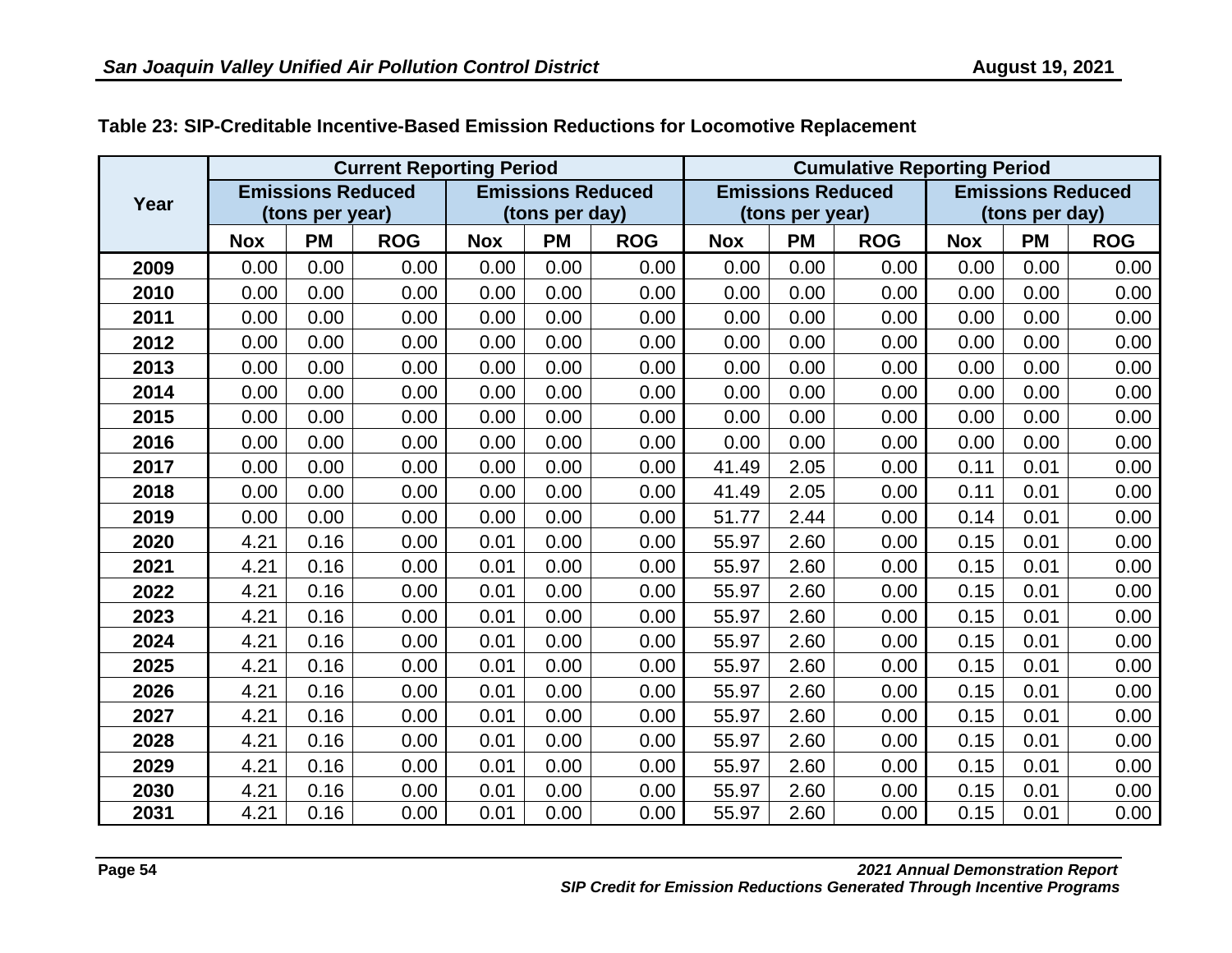## *Funding Agricultural Replacement Measures for Emission Reductions (FARMER) Program Guidelines*

The following table is a summary of incentive-based emission reductions claimed in the SIP from incentive programs administered by the District using the FARMER program guidelines, as identified in 3.2 of Rule 9610.

|      |            |                 | <b>Current Reporting Period</b> |            |                                            |            | <b>Cumulative Reporting Period</b> |                                             |            |            |                |                          |  |
|------|------------|-----------------|---------------------------------|------------|--------------------------------------------|------------|------------------------------------|---------------------------------------------|------------|------------|----------------|--------------------------|--|
| Year |            | (tons per year) | <b>Emissions Reduced</b>        |            | <b>Emissions Reduced</b><br>(tons per day) |            |                                    | <b>Emissions Reduced</b><br>(tons per year) |            |            | (tons per day) | <b>Emissions Reduced</b> |  |
|      | <b>Nox</b> | <b>PM</b>       | <b>ROG</b>                      | <b>Nox</b> | <b>PM</b>                                  | <b>ROG</b> | <b>Nox</b>                         | <b>PM</b>                                   | <b>ROG</b> | <b>Nox</b> | <b>PM</b>      | <b>ROG</b>               |  |
| 2009 | 0.00       | 0.00            | 0.00                            | 0.00       | 0.00                                       | 0.00       | 0.00                               | 0.00                                        | 0.00       | 0.00       | 0.00           | 0.00                     |  |
| 2010 | 0.00       | 0.00            | 0.00                            | 0.00       | 0.00                                       | 0.00       | 0.00                               | 0.00                                        | 0.00       | 0.00       | 0.00           | 0.00                     |  |
| 2011 | 0.00       | 0.00            | 0.00                            | 0.00       | 0.00                                       | 0.00       | 0.00                               | 0.00                                        | 0.00       | 0.00       | 0.00           | 0.00                     |  |
| 2012 | 0.00       | 0.00            | 0.00                            | 0.00       | 0.00                                       | 0.00       | 0.00                               | 0.00                                        | 0.00       | 0.00       | 0.00           | 0.00                     |  |
| 2013 | 0.00       | 0.00            | 0.00                            | 0.00       | 0.00                                       | 0.00       | 0.00                               | 0.00                                        | 0.00       | 0.00       | 0.00           | 0.00                     |  |
| 2014 | 0.00       | 0.00            | 0.00                            | 0.00       | 0.00                                       | 0.00       | 0.00                               | 0.00                                        | 0.00       | 0.00       | 0.00           | 0.00                     |  |
| 2015 | 0.00       | 0.00            | 0.00                            | 0.00       | 0.00                                       | 0.00       | 0.00                               | 0.00                                        | 0.00       | 0.00       | 0.00           | 0.00                     |  |
| 2016 | 0.00       | 0.00            | 0.00                            | 0.00       | 0.00                                       | 0.00       | 0.00                               | 0.00                                        | 0.00       | 0.00       | 0.00           | 0.00                     |  |
| 2017 | 0.00       | 0.00            | 0.00                            | 0.00       | 0.00                                       | 0.00       | 0.00                               | 0.00                                        | 0.00       | 0.00       | 0.00           | 0.00                     |  |
| 2018 | 0.00       | 0.00            | 0.00                            | 0.00       | 0.00                                       | 0.00       | 2.54                               | 0.02                                        | 0.64       | 0.01       | 0.00           | 0.00                     |  |
| 2019 | 0.11       | 0.00            | 0.00                            | 0.00       | 0.00                                       | 0.00       | 41.16                              | 1.20                                        | 27.97      | 0.11       | 0.00           | 0.08                     |  |
| 2020 | 9.73       | 0.34            | 0.77                            | 0.03       | 0.00                                       | 0.00       | 55.67                              | 1.60                                        | 30.37      | 0.15       | 0.00           | 0.08                     |  |
| 2021 | 9.88       | 0.34            | 0.77                            | 0.03       | 0.00                                       | 0.00       | 54.05                              | 1.60                                        | 30.25      | 0.15       | 0.00           | 0.08                     |  |
| 2022 | 9.77       | 0.34            | 0.77                            | 0.03       | 0.00                                       | 0.00       | 37.82<br>0.66<br>27.72             |                                             | 0.10       | 0.00       | 0.08           |                          |  |
| 2023 | 0.14       | 0.00            | 0.01                            | 0.00       | 0.00                                       | 0.00       | 23.43                              | 0.24                                        | 25.99      | 0.06       | 0.00           | 0.07                     |  |
| 2024 | 0.00       | 0.00            | 0.00                            | 0.00       | 0.00                                       | 0.00       | 0.91<br>0.01<br>1.18               |                                             | 0.00       | 0.00       | 0.00           |                          |  |
| 2025 | 0.00       | 0.00            | 0.00                            | 0.00       | 0.00                                       | 0.00       | 0.00                               | 0.00                                        | 0.00       | 0.00       | 0.00           | 0.00                     |  |

#### **Table 24: SIP-Creditable Incentive-Based Emission Reductions for Agricultural UTV and On-Road Truck Replacement Claimed Pursuant to Section 3.2**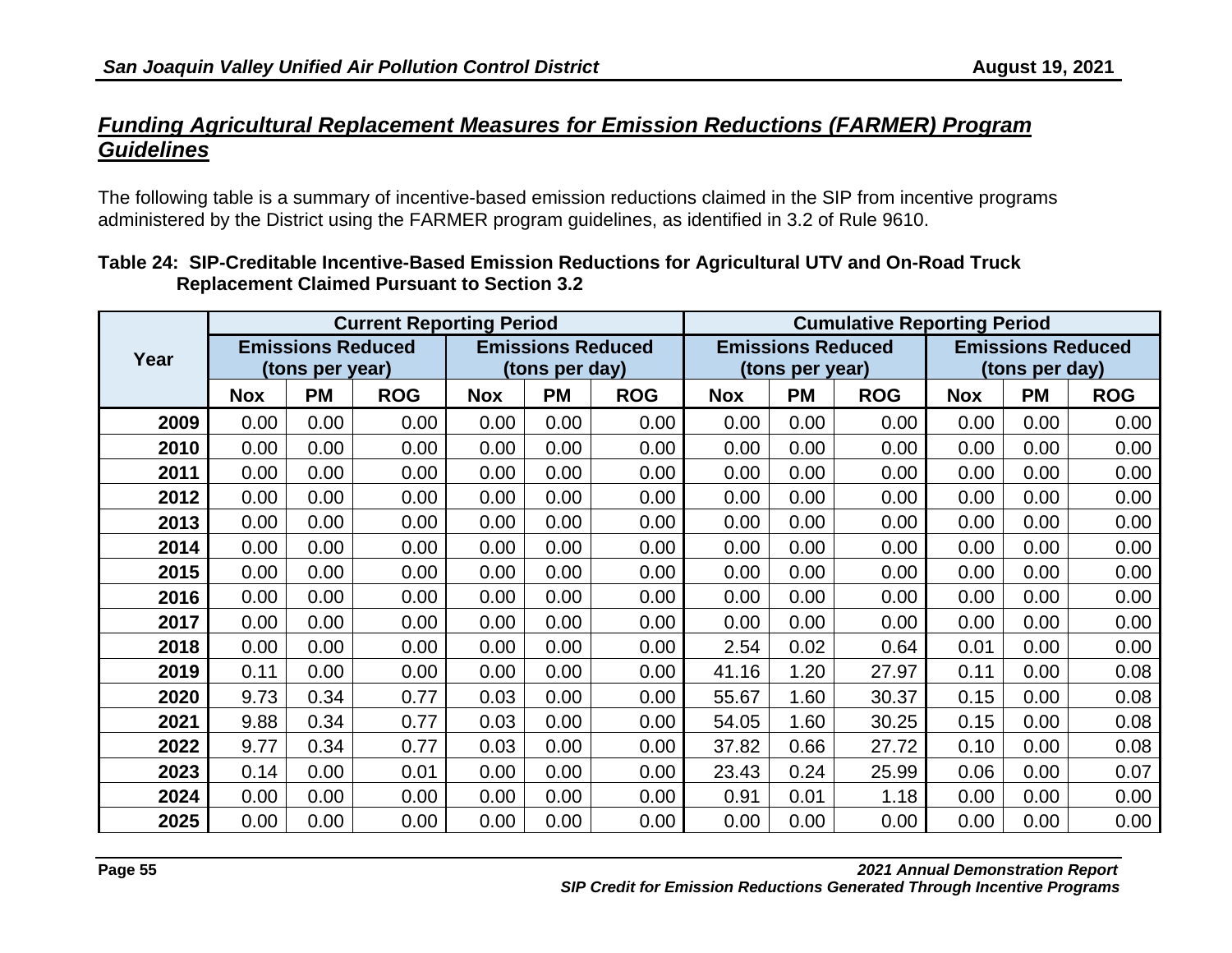|      |            |                 | <b>Current Reporting Period</b> |                                |                |                          | <b>Cumulative Reporting Period</b> |                                             |            |                                            |           |            |  |
|------|------------|-----------------|---------------------------------|--------------------------------|----------------|--------------------------|------------------------------------|---------------------------------------------|------------|--------------------------------------------|-----------|------------|--|
| Year |            | (tons per year) | <b>Emissions Reduced</b>        |                                | (tons per day) | <b>Emissions Reduced</b> |                                    | <b>Emissions Reduced</b><br>(tons per year) |            | <b>Emissions Reduced</b><br>(tons per day) |           |            |  |
|      | <b>Nox</b> | <b>PM</b>       | <b>ROG</b>                      | РM<br><b>ROG</b><br><b>Nox</b> |                |                          | <b>Nox</b>                         | РM                                          | <b>ROG</b> | <b>Nox</b>                                 | <b>PM</b> | <b>ROG</b> |  |
| 2026 | 0.00       | 0.00            | 0.00                            | 0.00                           | 0.00           | 0.00                     | 0.00                               | 0.00                                        | 0.00       | 0.00                                       | 0.00      | 0.00       |  |
| 2027 | 0.00       | 0.00            | 0.00                            | 0.00<br>0.00<br>0.00           |                |                          | 0.00                               | 0.00                                        | 0.00       | 0.00                                       | 0.00      | 0.00       |  |
| 2028 | 0.00       | 0.00            | 0.00                            | 0.00<br>0.00<br>0.00           |                |                          | 0.00                               | 0.00                                        | 0.00       | 0.00                                       | 0.00      | 0.00       |  |

# *NRCS Combustion Systems Improvement of Mobile Equipment Incentive Program Guidelines*

The following table provides a summary of the SIP-creditable incentive-based emission reductions claimed in the SIP for incentive projects administered by the NRCS, as identified in Section 3.1 of Rule 9610.

|  |  |  |  |  |  | Table 25: SIP-Creditable Incentive-Based Emission Reductions for Agricultural Equipment |
|--|--|--|--|--|--|-----------------------------------------------------------------------------------------|
|--|--|--|--|--|--|-----------------------------------------------------------------------------------------|

|      |                 |                          | <b>Current Reporting Period</b> |            |                |                          |            |                          |            | <b>Cumulative Reporting Period</b> |           |                          |  |
|------|-----------------|--------------------------|---------------------------------|------------|----------------|--------------------------|------------|--------------------------|------------|------------------------------------|-----------|--------------------------|--|
| Year |                 | <b>Emissions Reduced</b> |                                 |            | (tons per day) | <b>Emissions Reduced</b> |            | <b>Emissions Reduced</b> |            |                                    |           | <b>Emissions Reduced</b> |  |
|      | (tons per year) |                          |                                 |            |                |                          |            | (tons per year)          |            | (tons per day)                     |           |                          |  |
|      | <b>Nox</b>      | <b>PM</b>                | <b>ROG</b>                      | <b>Nox</b> | <b>PM</b>      | <b>ROG</b>               | <b>Nox</b> | <b>PM</b>                | <b>ROG</b> | <b>Nox</b>                         | <b>PM</b> | <b>ROG</b>               |  |
| 2009 | 0.00            | 0.00                     | 0.00                            | 0.00       | 0.00           | 0.00                     | 141.98     | 4.91                     | 19.76      | 0.39                               | 0.01      | 0.05                     |  |
| 2010 | 0.00            | 0.00                     | 0.00                            | 0.00       | 0.00           | 0.00                     | 807.82     | 30.07                    | 113.00     | 2.21                               | 0.08      | 0.31                     |  |
| 2011 | 0.00            | 0.00                     | 0.00                            | 0.00       | 0.00           | 0.00                     | 1373.86    | 53.70                    | 194.75     | 3.76                               | 0.15      | 0.53                     |  |
| 2012 | 0.00            | 0.00                     | 0.00                            | 0.00       | 0.00           | 0.00                     | 1712.94    | 68.17                    | 241.01     | 4.69                               | 0.19      | 0.66                     |  |
| 2013 | 0.00            | 0.00                     | 0.00                            | 0.00       | 0.00           | 0.00                     | 1977.35    | 80.08                    | 277.11     | 5.42                               | 0.22      | 0.76                     |  |
| 2014 | 0.00            | 0.00                     | 0.00                            | 0.00       | 0.00           | 0.00                     | 2183.73    | 89.71                    | 305.42     | 5.98                               | 0.25      | 0.84                     |  |
| 2015 | 0.00            | 0.00                     | 0.00                            | 0.00       | 0.00           | 0.00                     | 2440.13    | 101.50                   | 339.29     | 6.69                               | 0.28      | 0.93                     |  |
| 2016 | 0.00            | 0.00                     | 0.00                            | 0.00       | 0.00           | 0.00                     | 2648.23    | 115.91                   | 365.67     | 7.26                               | 0.32      | 1.00                     |  |
| 2017 | 0.00            | 0.00                     | 0.00                            | 0.00       | 0.00           | 0.00                     | 2792.87    | 126.10                   | 383.02     | 7.65                               | 0.35      | 1.05                     |  |
| 2018 | 2.49            | 0.22                     | 0.35                            | 0.01       | 0.00           | 0.00                     | 2970.30    | 404.63                   | 8.14       | 0.38                               | 1.11      |                          |  |
| 2019 | 51.48           | 3.75                     | 6.20                            | 0.14       | 0.01           | 0.02                     | 2993.48    | 146.13                   | 405.66     | 8.20                               | 0.40      | 1.11                     |  |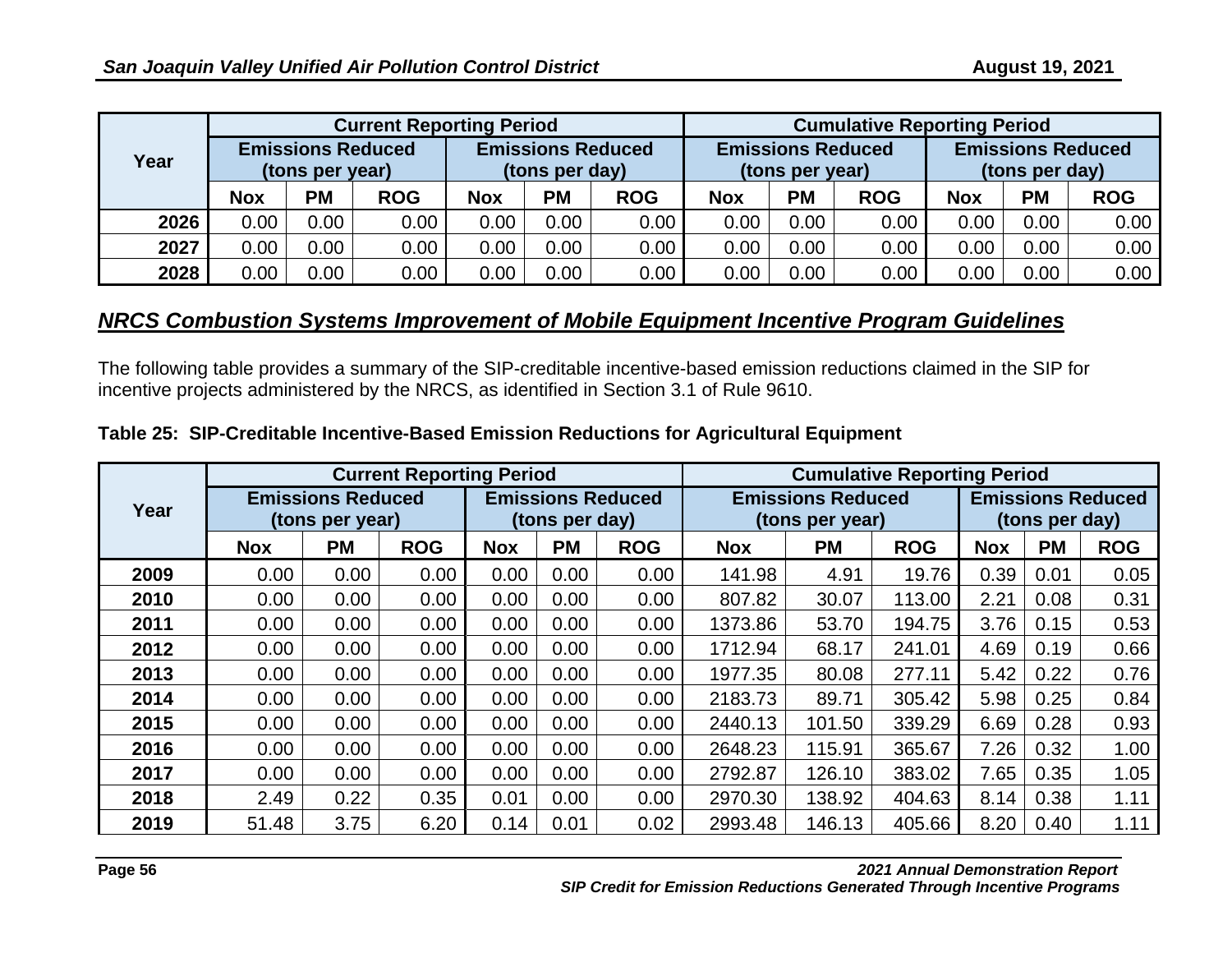|      |                                             |           | <b>Current Reporting Period</b>            |            |           |            |                                             |           | <b>Cumulative Reporting Period</b>         |            |           |            |
|------|---------------------------------------------|-----------|--------------------------------------------|------------|-----------|------------|---------------------------------------------|-----------|--------------------------------------------|------------|-----------|------------|
| Year | <b>Emissions Reduced</b><br>(tons per year) |           | <b>Emissions Reduced</b><br>(tons per day) |            |           |            | <b>Emissions Reduced</b><br>(tons per year) |           | <b>Emissions Reduced</b><br>(tons per day) |            |           |            |
|      | <b>Nox</b>                                  | <b>PM</b> | <b>ROG</b>                                 | <b>Nox</b> | <b>PM</b> | <b>ROG</b> | <b>Nox</b>                                  | <b>PM</b> | <b>ROG</b>                                 | <b>Nox</b> | <b>PM</b> | <b>ROG</b> |
| 2020 | 173.77                                      | 12.29     | 20.91                                      | 0.48       | 0.03      | 0.06       | 2449.94                                     | 129.51    | 327.12                                     | 6.71       | 0.35      | 0.90       |
| 2021 | 183.91                                      | 13.15     | 22.37                                      | 0.50       | 0.04      | 0.06       | 1894.04                                     | 106.74    | 246.83                                     | 5.19       | 0.29      | 0.68       |
| 2022 | 183.91                                      | 13.15     | 22.37                                      | 0.50       | 0.04      | 0.06       | 1552.78                                     | 92.19     | 200.57                                     | 4.25       | 0.25      | 0.55       |
| 2023 | 183.91                                      | 13.15     | 22.37                                      | 0.50       | 0.04      | 0.06       | 1289.25                                     | 80.29     | 164.47                                     | 3.53       | 0.22      | 0.45       |
| 2024 | 183.91                                      | 13.15     | 22.37                                      | 0.50       | 0.04      | 0.06       | 1084.18                                     | 70.72     | 136.16                                     | 2.97       | 0.19      | 0.37       |
| 2025 | 183.91                                      | 13.15     | 22.37                                      | 0.50       | 0.04      | 0.06       | 827.78                                      | 58.93     | 102.29                                     | 2.27       | 0.16      | 0.28       |
| 2026 | 183.91                                      | 13.15     | 22.37                                      | 0.50       | 0.04      | 0.06       | 619.67                                      | 44.52     | 75.91                                      | 1.70       | 0.12      | 0.21       |
| 2027 | 183.91                                      | 13.15     | 22.37                                      | 0.50       | 0.04      | 0.06       | 475.03                                      | 34.33     | 58.56                                      | .30        | 0.09      | 0.16       |
| 2028 | 181.42                                      | 12.93     | 22.02                                      | 0.50       | 0.04      | 0.06       | 297.60                                      | 21.52     | 36.95                                      | 0.82       | 0.06      | 0.10       |

This section intentionally blank.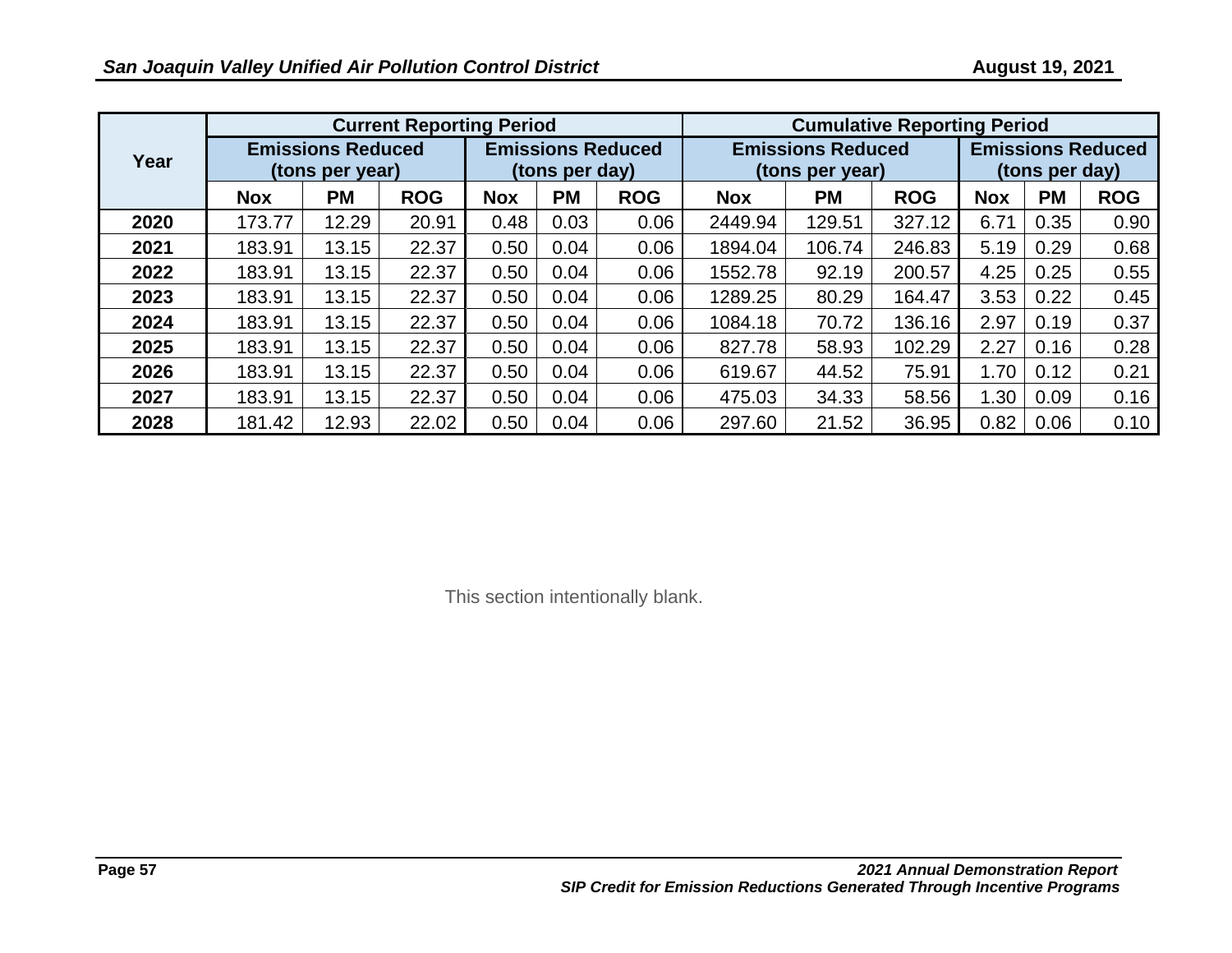**Appendix A District Incentive Program Project Information**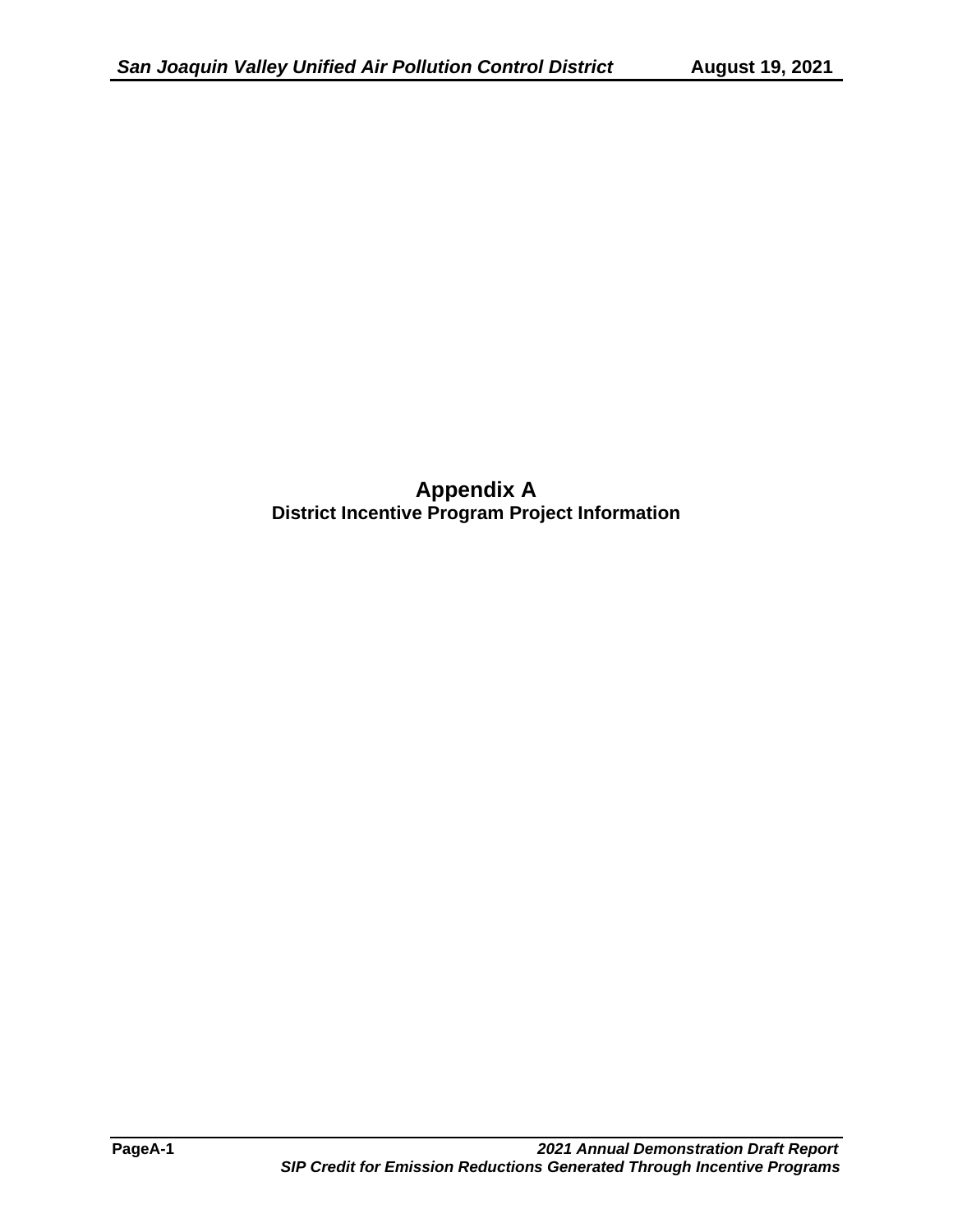|                           |                                   |               |                 |            |            |                               |                  |                             | Annual       | Annual Annual |             |                           |               |
|---------------------------|-----------------------------------|---------------|-----------------|------------|------------|-------------------------------|------------------|-----------------------------|--------------|---------------|-------------|---------------------------|---------------|
|                           |                                   | Fuel          | <b>Baseline</b> |            | <b>New</b> |                               |                  |                             | <b>Usage</b> |               | Usage Usage | Project                   | Location      |
| Project#                  | <b>Primary Function</b>           | <b>Type</b>   | Yr              |            |            | Old HP Old Tier Eng Yr New HP |                  | <b>New Tier</b>             | (Hours)      |               |             | (Miles) (Fuel) Life (Yrs) | (County)      |
|                           | C-25129-1-A1 Agricultural Tractor | <b>Diesel</b> | 2005            | 91 Tier 2  | 2019       |                               |                  | 106 Tier 4 Phase In/Alt NOx | 1200         |               |             |                           | 10 Kings      |
|                           | C-26407-1-A1 Agricultural Tractor | <b>Diesel</b> | 1979            | 77 Tier 0  | 2017       |                               | 106 Tier 4 Final |                             | 200          |               |             |                           | 10 Fresno     |
|                           | C-31040-1-A1 Agricultural Tractor | <b>Diesel</b> | 1987            | 81 Tier 0  | 2018       |                               | 115 Tier 4 Final |                             | 800          |               |             |                           | 10 Stanislaus |
|                           | C-37897-1-A1 Agricultural Tractor | <b>Diesel</b> | 1996            | 62 Tier 0  | 2019       |                               | 58 Tier 4 Final  |                             | 900          |               |             |                           | 10 Tulare     |
|                           | C-37899-1-A1 Agricultural Tractor | <b>Diesel</b> | 1999            | 72 Tier 1  | 2020       |                               | 73 Tier 4 Final  |                             | 900          |               |             |                           | 10 Tulare     |
|                           | C-37900-1-A1 Agricultural Tractor | <b>Diesel</b> | 1996            | 81 Tier 0  | 2019       |                               | 123 Tier 4 Final |                             | 1700         |               |             |                           | 10 Tulare     |
| C-38428-1A Swathers       |                                   | <b>Diesel</b> | 1996            | 152 Tier 0 | 2019       |                               | 162 Tier 4 Final |                             | 500          |               |             |                           | 10 Merced     |
| C-39259-1-A1 Sprayer      |                                   | <b>Diesel</b> | 1998            | 89 Tier 1  | 2014       |                               |                  | 173 Tier 4 Phase In/Alt NOx | 1000         |               |             |                           | 10 Kings      |
|                           | C-39491-1-A1 Agricultural Tractor | <b>Diesel</b> | 1978            | 76 Tier 0  | 2019       |                               | 114 Tier 4 Final |                             | 150          |               |             |                           | 10 Fresno     |
|                           | C-40634-1A Agricultural Tractor   | Diesel        | 1996            | 108 Tier 0 | 2019       |                               | 61 Tier 4 Final  |                             | 500          |               |             |                           | 10 Merced     |
|                           | C-45086-1-A1 Agricultural Tractor | <b>Diesel</b> | 1980            | 84 Tier 0  | 2020       |                               | 123 Tier 4 Final |                             | 250          |               |             |                           | 10 Fresno     |
| C-45455-1-A1 Chopper      |                                   | <b>Diesel</b> | 2007            | 525 Tier 2 | 2019       |                               | 764 Tier 4 Final |                             | 850          |               |             |                           | 10 Tulare     |
|                           | C-46003-1-A1 Agricultural Tractor | <b>Diesel</b> | 2004            | 300 Tier 2 | 2019       |                               | 123 Tier 4 Final |                             | 350          |               |             |                           | 10 Fresno     |
|                           | C-46310-1-A1 Wheel Loader         | Diesel        | 1992            | 101 Tier 0 | 2020       |                               | 93 Tier 4 Final  |                             | 500          |               |             |                           | 10 Merced     |
|                           | C-46851-1-A1 Wheel Loader         | <b>Diesel</b> | 1972            | 200 Tier 0 | 2019       |                               | 272 Tier 4 Final |                             | 1000         |               |             |                           | 10 Kings      |
|                           | C-46999-1-A1 Agricultural Tractor | <b>Diesel</b> | 1968            | 58 Tier 0  | 2017       |                               | 60 Tier 4 Final  |                             | 100          |               |             |                           | 10 Stanislaus |
|                           | C-48460-1A Agricultural Tractor   | <b>Diesel</b> | 2000            | 81 Tier 1  | 2018       |                               | 100 Tier 4 Final |                             | 1000         |               |             |                           | 10 Fresno     |
|                           | C-49088-1-A1 Agricultural Tractor | <b>Diesel</b> | 2004            | 113 Tier 2 | 2019       |                               | 114 Tier 4 Final |                             | 1000         |               |             |                           | 10 Fresno     |
|                           | C-49381-1-A1 Agricultural Tractor | <b>Diesel</b> | 2002            | 71 Tier 1  | 2020       |                               | 73 Tier 4 Final  |                             | 300          |               |             |                           | 10 Merced     |
|                           | C-51132-1-A1 Wheel Loader         | <b>Diesel</b> | 2006            | 129 Tier 2 | 2019       |                               | 173 Tier 4 Final |                             | 2000         |               |             |                           | 10 Stanislaus |
| C-51801-1-A1 Wheel Loader |                                   | <b>Diesel</b> | 1999            | 125 Tier 1 | 2020       |                               | 166 Tier 4 Final |                             | 2000         |               |             |                           | 10 Tulare     |
|                           | C-51802-1-A1 Wheel Loader         | Diesel        | 1985            | 125 Tier 0 | 2020       |                               | 166 Tier 4 Final |                             | 2000         |               |             |                           | 10 Tulare     |
|                           | C-51893-1-A1 Agricultural Tractor | <b>Diesel</b> | 1980            | 76 Tier 0  | 2019       |                               |                  | 106 Tier 4 Phase In/Alt NOx | 300          |               |             |                           | 10 Fresno     |
|                           | C-51949-1-A1 Wheel Loader         | <b>Diesel</b> | 1996            | 178 Tier 1 | 2020       |                               | 231 Tier 4 Final |                             | 1600         |               |             |                           | 10 Merced     |
| C-51964-1-A1 Wheel Loader |                                   | <b>Diesel</b> | 1988            | 85 Tier 0  | 2020       |                               | 152 Tier 4 Final |                             | 1400         |               |             |                           | 10 Fresno     |
|                           | C-52121-1-A1 Agricultural Tractor | <b>Diesel</b> | 1999            | 53 Tier 1  | 2019       |                               | 115 Tier 4 Final |                             | 700          |               |             |                           | 10 Tulare     |
|                           | C-52776-1-A1 Wheel Loader         | <b>Diesel</b> | 1994            | 150 Tier 0 | 2020       |                               | 192 Tier 4 Final |                             | 1800         |               |             |                           | 10 Fresno     |
|                           | C-52809-1-A1 Wheel Loader         | <b>Diesel</b> | 1999            | 125 Tier 1 | 2018       |                               | 182 Tier 4 Final |                             | 1500         |               |             |                           | 10 Stanislaus |
| C-52922-1-A1 Wheel Loader |                                   | <b>Diesel</b> | 1996            | 120 Tier 0 | 2020       |                               | 166 Tier 4 Final |                             | 1200         |               |             |                           | 10 Kings      |
|                           | C-52944-1-A1 Agricultural Tractor | <b>Diesel</b> | 1991            | 97 Tier 0  | 2020       |                               | 135 Tier 4 Final |                             | 1200         |               |             |                           | 10 Tulare     |
| C-52969-1-A1 Wheel Loader |                                   | <b>Diesel</b> | 1997            | 90 Tier 0  | 2020       |                               | 164 Tier 4 Final |                             | 1000         |               |             |                           | 10 Madera     |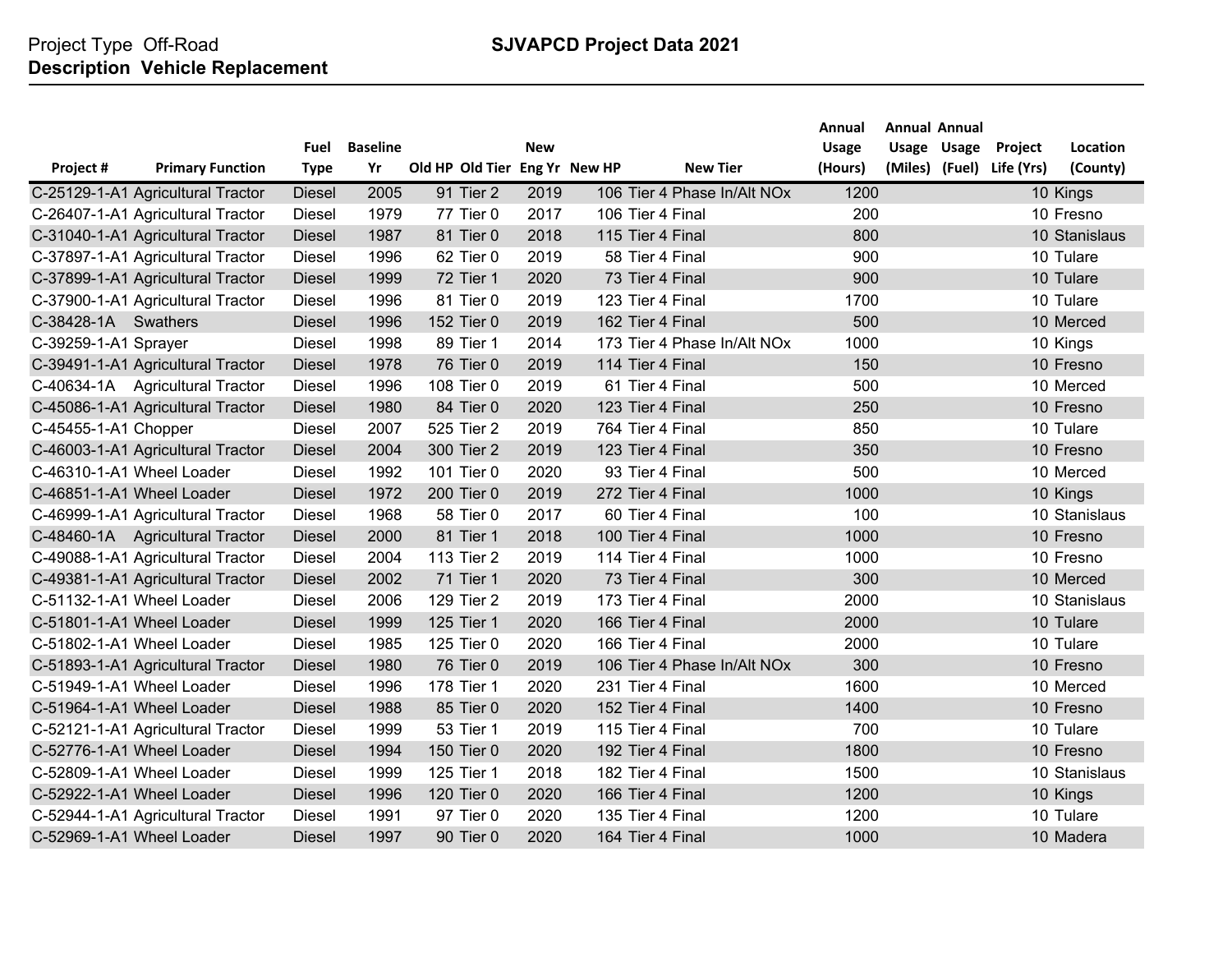|                          |                                   |               |                 |                               |           |            |                  |                             | Annual       | <b>Annual Annual</b> |             |                           |                |
|--------------------------|-----------------------------------|---------------|-----------------|-------------------------------|-----------|------------|------------------|-----------------------------|--------------|----------------------|-------------|---------------------------|----------------|
|                          |                                   | Fuel          | <b>Baseline</b> |                               |           | <b>New</b> |                  |                             | <b>Usage</b> |                      | Usage Usage | Project                   | Location       |
| Project#                 | <b>Primary Function</b>           | <b>Type</b>   | Yr              | Old HP Old Tier Eng Yr New HP |           |            |                  | <b>New Tier</b>             | (Hours)      |                      |             | (Miles) (Fuel) Life (Yrs) | (County)       |
|                          | C-52977-1-A1 Agricultural Tractor | <b>Diesel</b> | 1996            |                               | 50 Tier 0 | 2019       | 60 Tier 4 Final  |                             | 750          |                      |             |                           | 10 Stanislaus  |
| C-52998-1-A1 Sweeper     |                                   | <b>Diesel</b> | 1995            |                               | 74 Tier 0 | 2019       | 74 Tier 4 Final  |                             | 400          |                      |             |                           | 10 Stanislaus  |
|                          | C-53048-1-A1 Agricultural Tractor | Diesel        | 1995            | 270 Tier 0                    |           | 2019       | 370 Tier 4 Final |                             | 1100         |                      |             |                           | 10 Stanislaus  |
|                          | C-53359-1-A1 Agricultural Tractor | <b>Diesel</b> | 1988            | 88 Tier 0                     |           | 2018       | 74 Tier 4 Final  |                             | 500          |                      |             |                           | 10 Merced      |
|                          | C-53386-1-A1 Wheel Loader         | <b>Diesel</b> | 2005            | 160 Tier 2                    |           | 2020       | 170 Tier 4 Final |                             | 3000         |                      |             |                           | 10 Kings       |
|                          | C-53475-1-A1 Agricultural Tractor | <b>Diesel</b> | 2006            | 210 Tier 2                    |           | 2020       | 270 Tier 4 Final |                             | 750          |                      |             |                           | 10 Fresno      |
| C-53491-1-A1 Skid Loader |                                   | <b>Diesel</b> | 1963            | 120 Tier 0                    |           | 2018       | 73 Tier 4 Final  |                             | 1250         |                      |             |                           | 10 Kings       |
|                          | C-53707-1-A1 Agricultural Tractor | <b>Diesel</b> | 1997            | 156 Tier 1                    |           | 2020       | 175 Tier 4 Final |                             | 650          |                      |             |                           | 10 Merced      |
|                          | C-53709-1-A1 Agricultural Tractor | <b>Diesel</b> | 1996            |                               | 99 Tier 0 | 2019       | 114 Tier 4 Final |                             | 450          |                      |             |                           | 10 Merced      |
| C-53858-1-A1 Sprayer     |                                   | <b>Diesel</b> | 2007            |                               | 93 Tier 2 | 2014       |                  | 173 Tier 4 Phase In/Alt NOx | 1000         |                      |             |                           | 10 Kings       |
|                          | C-53872-1-A1 Agricultural Tractor | <b>Diesel</b> | 1997            |                               | 99 Tier 0 | 2018       | 114 Tier 4 Final |                             | 500          |                      |             |                           | 10 Stanislaus  |
|                          | C-53935-1-A1 Wheel Loader         | <b>Diesel</b> | 2001            | 172 Tier 1                    |           | 2020       | 182 Tier 4 Final |                             | 2900         |                      |             |                           | 10 Kings       |
|                          | C-53937-1-A1 Wheel Loader         | <b>Diesel</b> | 2005            | 153 Tier 2                    |           | 2020       | 164 Tier 4 Final |                             | 2900         |                      |             |                           | 10 Kings       |
|                          | C-53938-1-A1 Wheel Loader         | <b>Diesel</b> | 2005            | 153 Tier 2                    |           | 2018       | 188 Tier 4 Final |                             | 2900         |                      |             |                           | 10 Kings       |
|                          | C-54000-1-A1 Agricultural Tractor | Diesel        | 2004            | 283 Tier 2                    |           | 2018       | 370 Tier 4 Final |                             | 1000         |                      |             |                           | 10 Kings       |
|                          | C-54082-1-A1 Agricultural Tractor | <b>Diesel</b> | 2005            | 175 Tier 2                    |           | 2020       | 230 Tier 4 Final |                             | 450          |                      |             |                           | 10 Fresno      |
|                          | C-54116-1-A1 Agricultural Tractor | <b>Diesel</b> | 1991            | 88 Tier 0                     |           | 2019       | 123 Tier 4 Final |                             | 250          |                      |             |                           | 10 Kings       |
| C-54122-1-A1 Skid Loader |                                   | <b>Diesel</b> | 1973            | 43 Tier 0                     |           | 2018       | 73 Tier 4 Final  |                             | 250          |                      |             |                           | 10 Fresno      |
| C-54340-1-A1 Sprayer     |                                   | <b>Diesel</b> | 1982            |                               | 84 Tier 0 | 2014       |                  | 173 Tier 4 Phase In/Alt NOx | 1000         |                      |             |                           | 10 Kings       |
|                          | C-54419-1-A1 Wheel Loader         | <b>Diesel</b> | 1988            | 168 Tier 0                    |           | 2020       | 232 Tier 4 Final |                             | 1500         |                      |             |                           | 10 Tulare      |
|                          | C-54447-1-A1 Agricultural Tractor | <b>Diesel</b> | 2006            | 105 Tier 2                    |           | 2019       | 114 Tier 4 Final |                             | 420          |                      |             |                           | 10 Fresno      |
|                          | C-54543-1-A1 Wheel Loader         | <b>Diesel</b> | 1976            | 100 Tier 0                    |           | 2019       | 100 Tier 4 Final |                             | 300          |                      |             |                           | 10 Merced      |
|                          | C-54545-1-A1 Agricultural Tractor | <b>Diesel</b> | 1969            |                               | 58 Tier 0 | 2016       | 58 Tier 4 Final  |                             | 300          |                      |             |                           | 10 Merced      |
|                          | C-54585-1-A1 Wheel Loader         | <b>Diesel</b> | 2004            | 145 Tier 2                    |           | 2020       | 166 Tier 4 Final |                             | 550          |                      |             |                           | 10 Merced      |
|                          | C-54599-1-A1 Agricultural Tractor | <b>Diesel</b> | 1986            | 90 Tier 0                     |           | 2017       | 189 Tier 4 Final |                             | 2000         |                      |             |                           | 10 Fresno      |
|                          | C-54720-1-A1 Wheel Loader         | <b>Diesel</b> | 2001            | 235 Tier 1                    |           | 2020       | 307 Tier 4 Final |                             | 2000         |                      |             |                           | 10 Tulare      |
|                          | C-54726-1-A1 Wheel Loader         | <b>Diesel</b> | 1974            | 170 Tier 0                    |           | 2018       | 164 Tier 4 Final |                             | 2000         |                      |             |                           | 10 Tulare      |
|                          | C-54745-1-A1 Agricultural Tractor | <b>Diesel</b> | 1989            | 168 Tier 0                    |           | 2020       | 250 Tier 4 Final |                             | 600          |                      |             |                           | 10 Merced      |
|                          | C-54827-1-A1 Agricultural Tractor | Diesel        | 2000            | 325 Tier 2                    |           | 2019       | 283 Tier 4 Final |                             | 1000         |                      |             |                           | 10 Kern        |
| C-54888-1-A1 Back Hoe    |                                   | <b>Diesel</b> | 1971            | 57 Tier 0                     |           | 2020       | 74 Tier 4 Final  |                             | 200          |                      |             |                           | 10 San Joaquin |
|                          | C-54890-1-A1 Agricultural Tractor | <b>Diesel</b> | 1974            |                               | 25 Tier 0 | 2019       | 50 Tier 4 Final  |                             | 200          |                      |             |                           | 10 San Joaquin |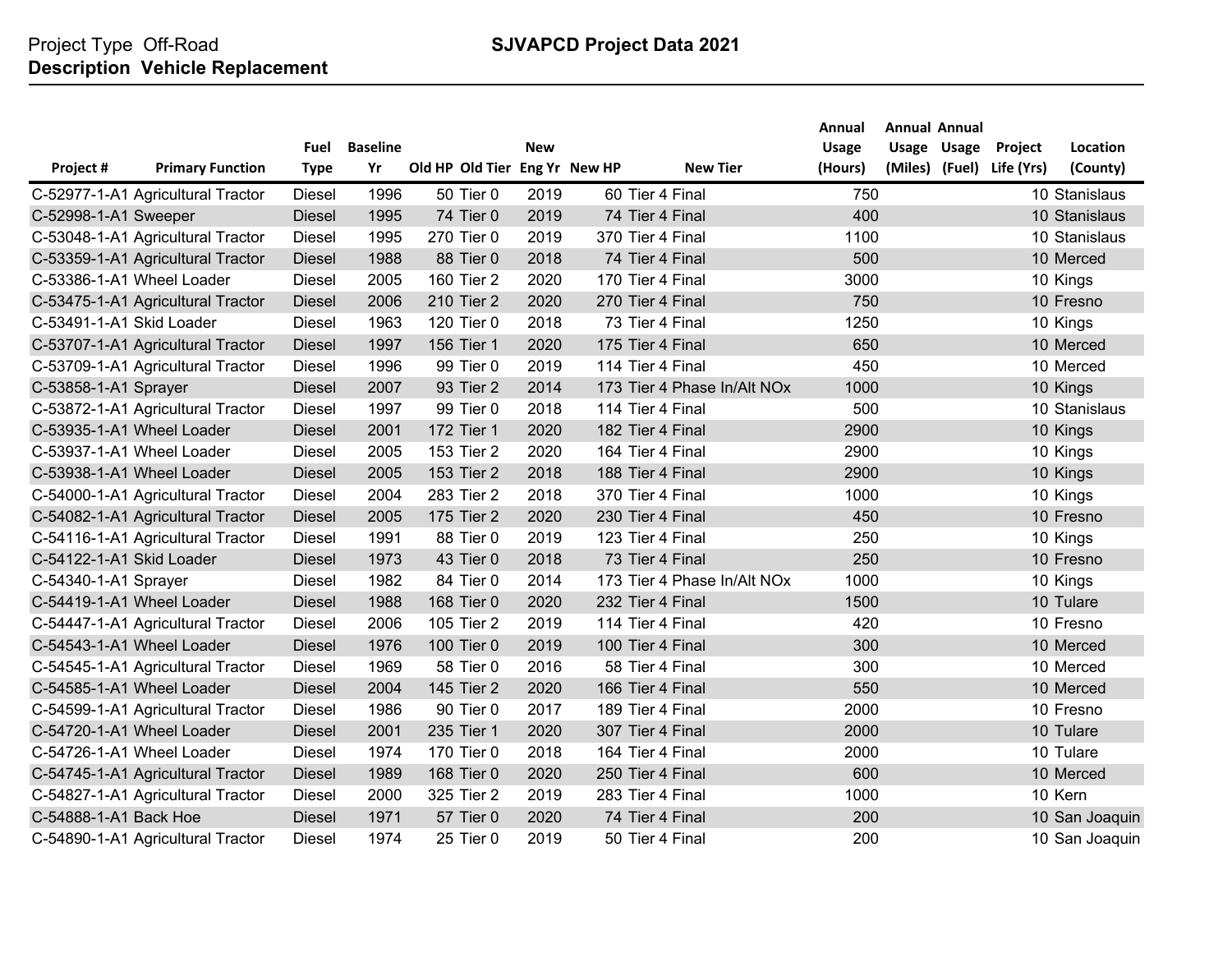|                        |                                   |               |                 |                               |            |                             | Annual       | <b>Annual Annual</b>      |  |                |
|------------------------|-----------------------------------|---------------|-----------------|-------------------------------|------------|-----------------------------|--------------|---------------------------|--|----------------|
|                        |                                   | Fuel          | <b>Baseline</b> |                               | <b>New</b> |                             | <b>Usage</b> | Usage Usage Project       |  | Location       |
| Project #              | <b>Primary Function</b>           | <b>Type</b>   | Yr              | Old HP Old Tier Eng Yr New HP |            | <b>New Tier</b>             | (Hours)      | (Miles) (Fuel) Life (Yrs) |  | (County)       |
|                        | C-54894-1-A1 Agricultural Tractor | <b>Diesel</b> | 1967            | 114 Tier 0                    | 2019       | 106 Tier 4 Final            | 375          |                           |  | 10 Stanislaus  |
|                        | C-54945-1-A1 Agricultural Tractor | <b>Diesel</b> | 2005            | 91 Tier 2                     | 2019       | 106 Tier 4 Phase In/Alt NOx | 261          |                           |  | 10 Tulare      |
|                        | C-54955-1-A1 Agricultural Tractor | <b>Diesel</b> | 2001            | 90 Tier 1                     | 2017       | 100 Tier 4 Final            | 1276         |                           |  | 10 Tulare      |
|                        | C-55266-1-A1 Agricultural Tractor | <b>Diesel</b> | 1974            | 42 Tier 0                     | 2019       | 74 Tier 4 Final             | 250          |                           |  | 10 Stanislaus  |
|                        | C-55370-1-A1 Agricultural Tractor | <b>Diesel</b> | 2003            | 210 Tier 2                    | 2019       | 236 Tier 4 Final            | 800          |                           |  | 10 Merced      |
|                        | C-55889-1-A1 Wheel Loader         | <b>Diesel</b> | 1986            | 123 Tier 0                    | 2019       | 164 Tier 4 Final            | 1400         |                           |  | 10 Tulare      |
| C-55950-1-A1 Harvester |                                   | <b>Diesel</b> | 2007            | 757 Tier 2                    | 2017       | 617 Tier 4 Final            | 700          |                           |  | 10 Tulare      |
|                        | C-55963-1-A1 Agricultural Tractor | <b>Diesel</b> | 1980            | 38 Tier 0                     | 2019       | 43 Tier 4 Final             | 1000         |                           |  | 10 Kern        |
|                        | C-56287-1-A1 Agricultural Tractor | <b>Diesel</b> | 2001            | 202 Tier 1                    | 2020       | 236 Tier 4 Final            | 2000         |                           |  | 10 Tulare      |
|                        | C-56638-1-A1 Agricultural Tractor | <b>Diesel</b> | 1979            | 410 Tier 0                    | 2020       | 123 Tier 4 Final            | 1500         |                           |  | 10 Merced      |
|                        | C-56946-1-A1 Agricultural Tractor | <b>Diesel</b> | 1965            | 46 Tier 0                     | 2019       | 32 Tier 4 Final             | 100          |                           |  | 10 Tulare      |
|                        | C-57022-1-A1 Agricultural Tractor | <b>Diesel</b> | 1986            | 77 Tier 0                     | 2018       | 115 Tier 4 Final            | 400          |                           |  | 10 Merced      |
|                        | C-57065-1-A1 Agricultural Tractor | <b>Diesel</b> | 1979            | 37 Tier 0                     | 2018       | 31 Tier 4 Final             | 250          |                           |  | 10 Fresno      |
|                        | C-57152-1-A1 Wheel Loader         | <b>Diesel</b> | 1990            | 135 Tier 0                    | 2018       | 139 Tier 4 Final            | 1000         |                           |  | 10 Stanislaus  |
|                        | C-57154-1-A1 Agricultural Tractor | <b>Diesel</b> | 1990            | 100 Tier 0                    | 2019       | 106 Tier 4 Final            | 800          |                           |  | 10 Stanislaus  |
|                        | C-57157-1-A1 Wheel Loader         | Diesel        | 2000            | 170 Tier 1                    | 2019       | 183 Tier 4 Final            | 2100         |                           |  | 10 Kern        |
|                        | C-57766-1-A1 Agricultural Tractor | <b>Diesel</b> | 1997            | 81 Tier 0                     | 2019       | 106 Tier 4 Final            | 400          |                           |  | 10 Merced      |
|                        | C-57783-1-A1 Agricultural Tractor | <b>Diesel</b> | 1976            | 80 Tier 0                     | 2018       | 95 Tier 4 Final             | 250          |                           |  | 10 Tulare      |
|                        | C-57825-1-A1 Ag Siliage Bagger    | <b>Diesel</b> | 1994            | 400 Tier 0                    | 2020       | 536 Tier 4 Final            | 600          |                           |  | 10 Kings       |
|                        | C-57830-1-A1 Agricultural Tractor | <b>Diesel</b> | 1991            | 109 Tier 0                    | 2019       | 173 Tier 4 Final            | 600          |                           |  | 10 San Joaquin |
|                        | C-57831-1-A1 Agricultural Tractor | <b>Diesel</b> | 1991            | 94 Tier 0                     | 2019       | 153 Tier 4 Final            | 600          |                           |  | 10 San Joaquin |
| C-57979-1-A1 Forklift  |                                   | <b>Diesel</b> | 2001            | 80 Tier 1                     | 2012       | 74 Tier 4 Interim           | 200          |                           |  | 10 Kings       |
|                        | C-58285-1-A1 Agricultural Tractor | <b>Diesel</b> | 2005            | 99 Tier 2                     | 2020       | 130 Tier 4 Final            | 500          |                           |  | 10 Fresno      |
|                        | C-58344-1-A1 Agricultural Tractor | <b>Diesel</b> | 1974            | 58 Tier 0                     | 2020       | 75 Tier 4 Final             | 200          |                           |  | 10 Fresno      |
| C-58492-1-A1 Sprayer   |                                   | <b>Diesel</b> | 2008            | 93 Tier 2                     | 2014       | 173 Tier 4 Phase In/Alt NOx | 1000         |                           |  | 10 Kings       |
| C-58495-1-A1 Sprayer   |                                   | <b>Diesel</b> | 2008            | 93 Tier 2                     | 2014       | 173 Tier 4 Phase In/Alt NOx | 1000         |                           |  | 10 Kings       |
| C-58499-1-A1 Sprayer   |                                   | <b>Diesel</b> | 2008            | 93 Tier 2                     | 2014       | 173 Tier 4 Phase In/Alt NOx | 1000         |                           |  | 10 Kings       |
|                        | C-58832-1-A1 Ag Siliage Bagger    | <b>Diesel</b> | 1990            | 250 Tier 0                    | 2019       | 275 Tier 4 Final            | 800          |                           |  | 10 San Joaquin |
|                        | C-58835-1-A1 Wheel Loader         | <b>Diesel</b> | 2005            | 199 Tier 2                    | 2020       | 231 Tier 4 Final            | 1500         |                           |  | 10 Madera      |
|                        | C-58849-1A Agricultural Tractor   | <b>Diesel</b> | 1968            | 115 Tier 0                    | 2019       | 123 Tier 4 Final            | 500          |                           |  | 10 Fresno      |
|                        | C-59052-1-A1 Agricultural Tractor | <b>Diesel</b> | 1996            | 120 Tier 0                    | 2016       | 155 Tier 4 Final            | 1200         |                           |  | 10 San Joaquin |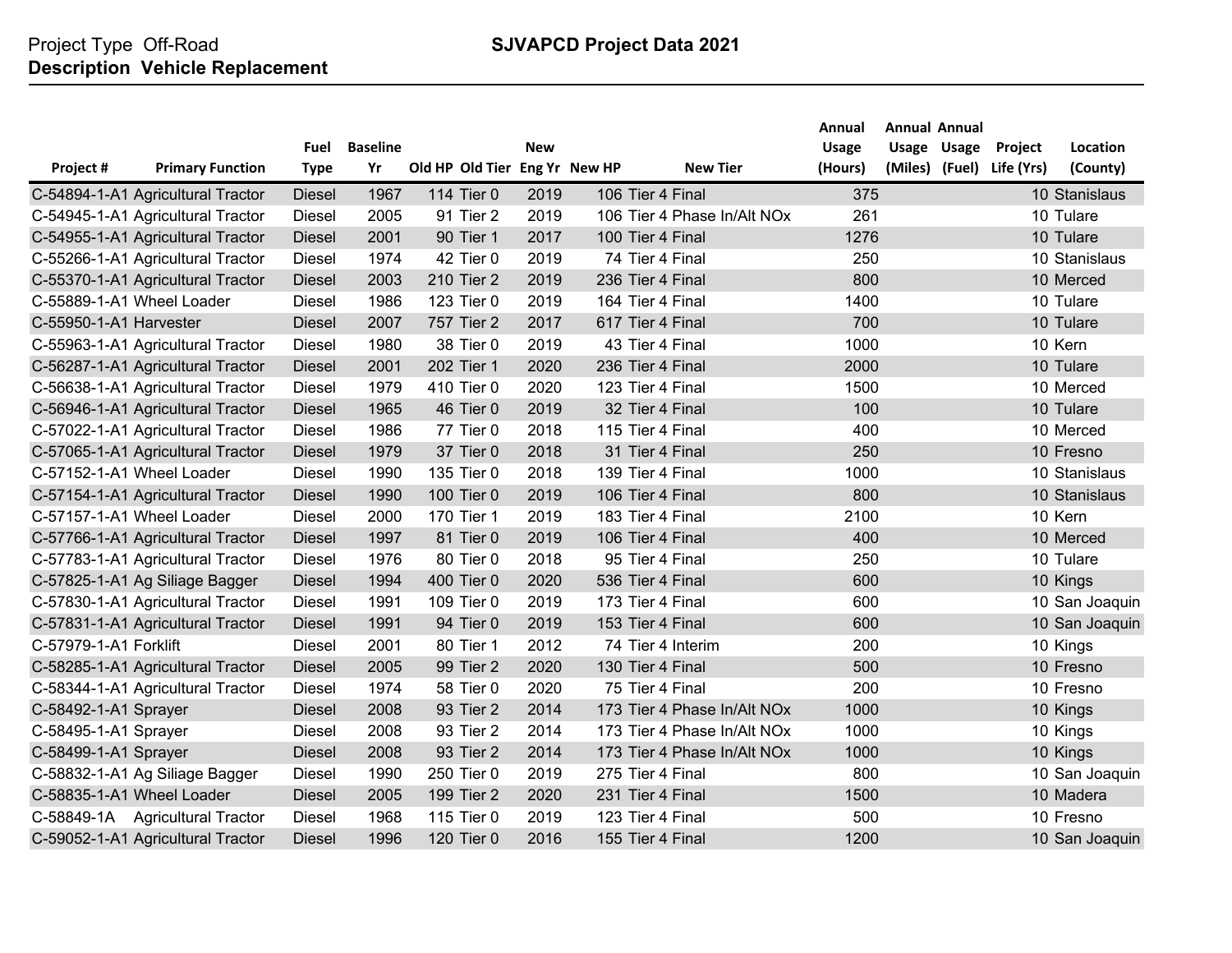|                       |                                   |               |                 |                               |            |                  |                             | Annual       | <b>Annual Annual</b> |             |                           |                |
|-----------------------|-----------------------------------|---------------|-----------------|-------------------------------|------------|------------------|-----------------------------|--------------|----------------------|-------------|---------------------------|----------------|
|                       |                                   | Fuel          | <b>Baseline</b> |                               | <b>New</b> |                  |                             | <b>Usage</b> |                      | Usage Usage | Project                   | Location       |
| Project#              | <b>Primary Function</b>           | <b>Type</b>   | Yr              | Old HP Old Tier Eng Yr New HP |            |                  | <b>New Tier</b>             | (Hours)      |                      |             | (Miles) (Fuel) Life (Yrs) | (County)       |
|                       | C-59055-1-A1 Agricultural Tractor | <b>Diesel</b> | 1973            | 93 Tier 0                     | 2019       | 125 Tier 4 Final |                             | 500          |                      |             |                           | 10 San Joaquin |
|                       | C-59056-1-A1 Agricultural Tractor | <b>Diesel</b> | 1993            | 180 Tier 0                    | 2019       | 245 Tier 4 Final |                             | 1000         |                      |             |                           | 10 San Joaquin |
|                       | C-59229-1-A1 Agricultural Tractor | <b>Diesel</b> | 1965            | 140 Tier 0                    | 2019       | 175 Tier 4 Final |                             | 1000         |                      |             |                           | 10 San Joaquin |
|                       | C-59251-1-A1 Agricultural Tractor | <b>Diesel</b> | 1964            | 130 Tier 0                    | 2019       | 175 Tier 4 Final |                             | 1000         |                      |             |                           | 10 San Joaquin |
|                       | C-59651-1-A1 Agricultural Tractor | <b>Diesel</b> | 1984            | 83 Tier 0                     | 2019       | 114 Tier 4 Final |                             | 1000         |                      |             |                           | 10 San Joaquin |
|                       | C-59669-1-A1 Agricultural Tractor | <b>Diesel</b> | 1968            | 76 Tier 0                     | 2020       | 73 Tier 4 Final  |                             | 250          |                      |             |                           | 10 San Joaquin |
|                       | C-59828-1-A1 Agricultural Tractor | <b>Diesel</b> | 2006            | 105 Tier 2                    | 2018       | 123 Tier 4 Final |                             | 350          |                      |             |                           | 10 Tulare      |
|                       | C-59843-1-A1 Agricultural Tractor | <b>Diesel</b> | 1978            | 44 Tier 0                     | 2019       | 55 Tier 4 Final  |                             | 225          |                      |             |                           | 10 San Joaquin |
|                       | C-60267-1-A1 Agricultural Tractor | <b>Diesel</b> | 1989            | 204 Tier 0                    | 2019       | 250 Tier 4 Final |                             | 1800         |                      |             |                           | 10 Fresno      |
|                       | C-60268-1-A1 Agricultural Tractor | <b>Diesel</b> | 1991            | 94 Tier 0                     | 2020       | 123 Tier 4 Final |                             | 1800         |                      |             |                           | 10 Fresno      |
|                       | C-60270-1-A1 Agricultural Tractor | <b>Diesel</b> | 1982            | 128 Tier 0                    | 2019       | 158 Tier 4 Final |                             | 900          |                      |             |                           | 10 Stanislaus  |
|                       | C-60280-1-A1 Agricultural Tractor | <b>Diesel</b> | 1993            | 96 Tier 0                     | 2019       | 114 Tier 4 Final |                             | 400          |                      |             |                           | 10 Stanislaus  |
|                       | C-60313-1-A1 Agricultural Tractor | <b>Diesel</b> | 1992            | 103 Tier 0                    | 2019       | 114 Tier 4 Final |                             | 400          |                      |             |                           | 10 Stanislaus  |
|                       | C-60395-1-A1 Agricultural Tractor | <b>Diesel</b> | 1996            | 97 Tier 0                     | 2018       | 125 Tier 4 Final |                             | 900          |                      |             |                           | 10 Tulare      |
|                       | C-60396-1-A1 Agricultural Tractor | <b>Diesel</b> | 1996            | 97 Tier 0                     | 2019       | 115 Tier 4 Final |                             | 900          |                      |             |                           | 10 Tulare      |
| C-60397-1-A1 Shaker   |                                   | <b>Diesel</b> | 2001            | 125 Tier 1                    | 2019       | 174 Tier 4 Final |                             | 600          |                      |             |                           | 10 Stanislaus  |
|                       | C-60446-1-A1 Agricultural Tractor | <b>Diesel</b> | 2006            | 113 Tier 2                    | 2019       | 123 Tier 4 Final |                             | 1000         |                      |             |                           | 10 Fresno      |
|                       | C-60447-1-A1 Agricultural Tractor | <b>Diesel</b> | 2000            | 114 Tier 1                    | 2019       | 123 Tier 4 Final |                             | 1000         |                      |             |                           | 10 Fresno      |
|                       | C-60748-1-A1 Agricultural Tractor | <b>Diesel</b> | 1974            | 58 Tier 0                     | 2020       |                  | 106 Tier 4 Phase In/Alt NOx | 475          |                      |             |                           | 10 Fresno      |
|                       | C-60793-1-A1 Wheel Loader         | <b>Diesel</b> | 2007            | 160 Tier 2                    | 2020       | 192 Tier 4 Final |                             | 1800         |                      |             |                           | 10 Tulare      |
|                       | C-60847-1-A1 Almond Shaker        | <b>Diesel</b> | 2005            | 155 Tier 2                    | 2020       | 174 Tier 4 Final |                             | 600          |                      |             |                           | 10 San Joaquin |
|                       | C-60849-1-A1 Almond Shaker        | <b>Diesel</b> | 2006            | 155 Tier 2                    | 2020       | 174 Tier 4 Final |                             | 600          |                      |             |                           | 10 San Joaquin |
|                       | C-60881-1-A1 Agricultural Tractor | <b>Diesel</b> | 1983            | 168 Tier 0                    | 2019       | 123 Tier 4 Final |                             | 250          |                      |             |                           | 10 Fresno      |
|                       | C-60888-1-A1 Agricultural Tractor | <b>Diesel</b> | 1990            | 100 Tier 0                    | 2019       | 114 Tier 4 Final |                             | 250          |                      |             |                           | 10 Madera      |
| C-60906-1-A1 Forklift |                                   | <b>Diesel</b> | 2002            | 46 Tier 1                     | 2019       | 57 Tier 4 Final  |                             | 320          |                      |             |                           | 10 Tulare      |
|                       | C-60914-1-A1 Agricultural Tractor | <b>Diesel</b> | 2001            | 110 Tier 1                    | 2019       | 114 Tier 4 Final |                             | 320          |                      |             |                           | 10 Tulare      |
|                       | C-60948-1-A1 Agricultural Tractor | <b>Diesel</b> | 1975            | 354 Tier 0                    | 2019       | 420 Tier 4 Final |                             | 320          |                      |             |                           | 10 Tulare      |
| C-60963-1-A1 Forklift |                                   | <b>Diesel</b> | 2002            | 46 Tier 1                     | 2019       | 57 Tier 4 Final  |                             | 320          |                      |             |                           | 10 Tulare      |
|                       | C-60987-1-A1 Wheel Loader         | Diesel        | 1969            | 104 Tier 0                    | 2019       | 152 Tier 4 Final |                             | 900          |                      |             |                           | 10 Fresno      |
|                       | C-60992-1-A1 Agricultural Tractor | <b>Diesel</b> | 1998            | 118 Tier 1                    | 2019       | 139 Tier 4 Final |                             | 900          |                      |             |                           | 10 Stanislaus  |
|                       | C-61087-1-A1 Agricultural Tractor | <b>Diesel</b> | 1981            | 30 Tier 0                     | 2019       | 66 Tier 4 Final  |                             | 500          |                      |             |                           | 10 Kings       |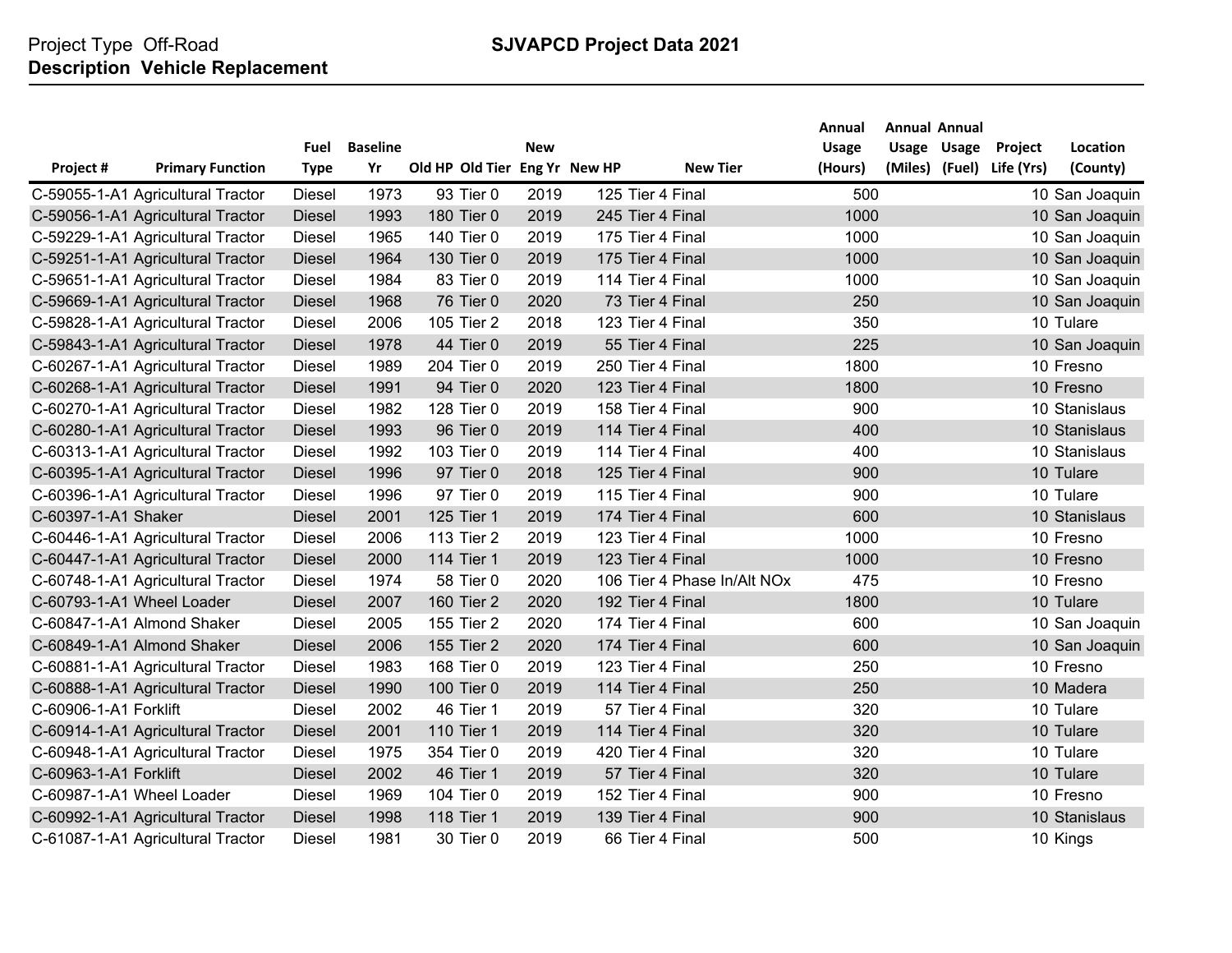|                       |                                   |               |                 |                               |            |                             | Annual       | <b>Annual Annual</b>      |               |
|-----------------------|-----------------------------------|---------------|-----------------|-------------------------------|------------|-----------------------------|--------------|---------------------------|---------------|
|                       |                                   | Fuel          | <b>Baseline</b> |                               | <b>New</b> |                             | <b>Usage</b> | Usage Usage Project       | Location      |
| Project#              | <b>Primary Function</b>           | <b>Type</b>   | Yr              | Old HP Old Tier Eng Yr New HP |            | <b>New Tier</b>             | (Hours)      | (Miles) (Fuel) Life (Yrs) | (County)      |
|                       | C-61145-1-A1 Agricultural Tractor | <b>Diesel</b> | 2003            | 283 Tier 2                    | 2020       | 250 Tier 4 Final            | 1500         |                           | 10 Kings      |
| C-61455-1-A1 Spreader |                                   | <b>Diesel</b> | 1999            | 300 Tier 1                    | 2018       | 340 Tier 4 Final            | 500          |                           | 10 Madera     |
|                       | C-61535-1-A1 Agricultural Tractor | <b>Diesel</b> | 2001            | 222 Tier 1                    | 2020       | 626 Tier 4 Final            | 1000         |                           | 10 Merced     |
|                       | C-61544-1-A1 Agricultural Tractor | <b>Diesel</b> | 2000            | 90 Tier 1                     | 2019       | 110 Tier 4 Final            | 500          |                           | 10 Tulare     |
|                       | C-61545-1-A1 Agricultural Tractor | <b>Diesel</b> | 2005            | 105 Tier 2                    | 2020       | 105 Tier 4 Final            | 500          |                           | 10 Tulare     |
|                       | C-61546-1-A1 Agricultural Tractor | <b>Diesel</b> | 1983            | 102 Tier 0                    | 2019       | 120 Tier 4 Final            | 500          |                           | 10 Tulare     |
|                       | C-61548-1-A1 Agricultural Tractor | <b>Diesel</b> | 2005            | 105 Tier 2                    | 2019       | 105 Tier 4 Final            | 500          |                           | 10 Tulare     |
|                       | C-61556-1-A1 Agricultural Tractor | <b>Diesel</b> | 1998            | 81 Tier 1                     | 2020       | 89 Tier 4 Final             | 500          |                           | 10 Tulare     |
|                       | C-61601-1-A1 Agricultural Tractor | <b>Diesel</b> | 1984            | 94 Tier 0                     | 2020       | 106 Tier 4 Phase In/Alt NOx | 250          |                           | 10 Fresno     |
|                       | C-61614-1-A1 Agricultural Tractor | <b>Diesel</b> | 2003            | 199 Tier 2                    | 2020       | 155 Tier 4 Final            | 800          |                           | 10 Merced     |
|                       | C-61615-1-A1 Agricultural Tractor | <b>Diesel</b> | 2003            | 117 Tier 2                    | 2020       | 155 Tier 4 Final            | 800          |                           | 10 Merced     |
|                       | C-61616-1-A1 Agricultural Tractor | Diesel        | 2000            | 104 Tier 1                    | 2020       | 155 Tier 4 Final            | 800          |                           | 10 Merced     |
|                       | C-61617-1-A1 Agricultural Tractor | <b>Diesel</b> | 1994            | 120 Tier 0                    | 2020       | 155 Tier 4 Final            | 800          |                           | 10 Merced     |
|                       | C-61618-1-A1 Agricultural Tractor | Diesel        | 1995            | 120 Tier 0                    | 2020       | 155 Tier 4 Final            | 800          |                           | 10 Merced     |
|                       | C-61619-1-A1 Agricultural Tractor | <b>Diesel</b> | 1974            | 151 Tier 0                    | 2020       | 155 Tier 4 Final            | 800          |                           | 10 Merced     |
|                       | C-61620-1-A1 Agricultural Tractor | <b>Diesel</b> | 1984            | 102 Tier 0                    | 2020       | 155 Tier 4 Final            | 800          |                           | 10 Merced     |
|                       | C-61626-1-A1 Agricultural Tractor | <b>Diesel</b> | 2004            | 29 Tier 2                     | 2020       | 40 Tier 4 Final             | 1100         |                           | 10 Stanislaus |
|                       | C-61665-1-A1 Agricultural Tractor | <b>Diesel</b> | 1989            | 63 Tier 0                     | 2020       | 115 Tier 4 Final            | 1000         |                           | 10 Fresno     |
|                       | C-61728-1-A1 Agricultural Tractor | <b>Diesel</b> | 1999            | 92 Tier 1                     | 2020       | 114 Tier 4 Final            | 1000         |                           | 10 Fresno     |
|                       | C-61858-1-A1 Agricultural Tractor | <b>Diesel</b> | 2004            | 86 Tier 2                     | 2019       | 52 Tier 4 Final             | 500          |                           | 10 Tulare     |
|                       | C-61859-1-A1 Agricultural Tractor | <b>Diesel</b> | 2004            | 29 Tier 1                     | 2018       | 52 Tier 4 Final             | 315          |                           | 10 Kern       |
|                       | C-61860-1-A1 Agricultural Tractor | <b>Diesel</b> | 2007            | <b>51 Tier 2</b>              | 2019       | 52 Tier 4 Final             | 319          |                           | 10 Tulare     |
|                       | C-61861-1-A1 Agricultural Tractor | <b>Diesel</b> | 2007            | <b>51 Tier 2</b>              | 2019       | 55 Tier 4 Final             | 700          |                           | 10 Kern       |
|                       | C-61862-1-A1 Agricultural Tractor | <b>Diesel</b> | 2007            | <b>51 Tier 2</b>              | 2018       | 52 Tier 4 Final             | 288          |                           | 10 Tulare     |
|                       | C-61863-1-A1 Agricultural Tractor | <b>Diesel</b> | 1995            | 84 Tier 0                     | 2019       | 52 Tier 4 Final             | 43           |                           | 10 Tulare     |
|                       | C-61864-1-A1 Agricultural Tractor | <b>Diesel</b> | 2004            | 92 Tier 2                     | 2018       | 106 Tier 4 Phase In/Alt NOx | 886          |                           | 10 Kern       |
|                       | C-61866-1-A1 Agricultural Tractor | <b>Diesel</b> | 2001            | 29 Tier 1                     | 2018       | 52 Tier 4 Final             | 500          |                           | 10 Kern       |
|                       | C-61867-1-A1 Agricultural Tractor | <b>Diesel</b> | 2001            | 29 Tier 1                     | 2018       | 52 Tier 4 Final             | 500          |                           | 10 Kern       |
|                       | C-61868-1-A1 Agricultural Tractor | <b>Diesel</b> | 2002            | 73 Tier 1                     | 2018       | 52 Tier 4 Final             | 601          |                           | 10 Tulare     |
|                       | C-61869-1-A1 Agricultural Tractor | <b>Diesel</b> | 2004            | <b>51 Tier 2</b>              | 2018       | 52 Tier 4 Final             | 434          |                           | 10 Kern       |
|                       | C-62030-1-A1 Agricultural Tractor | <b>Diesel</b> | 2004            | <b>51 Tier 2</b>              | 2019       | 52 Tier 4 Final             | 779          |                           | 10 Kern       |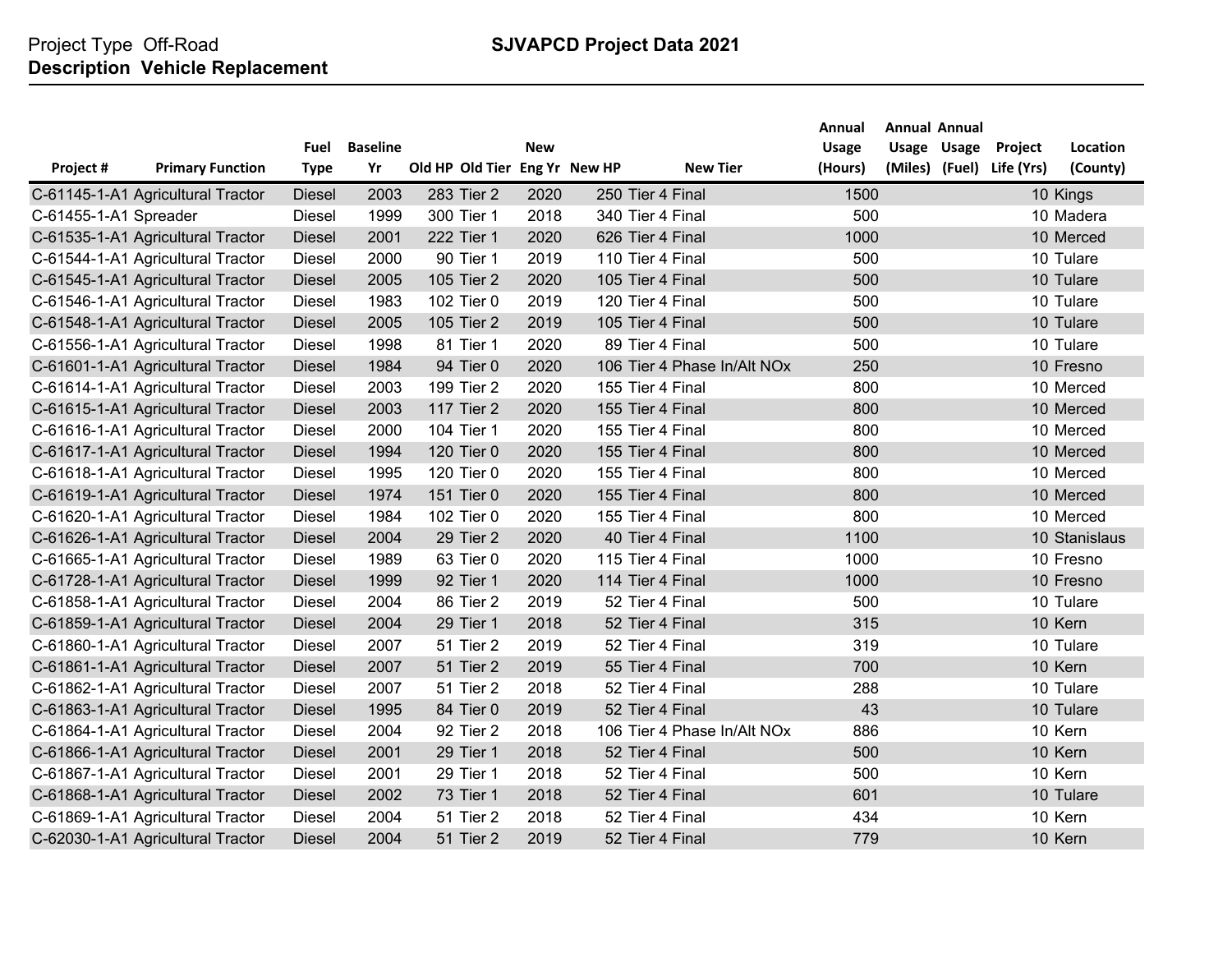|                          |                                   |               |                 |                               |            |                  |                 |                             | Annual       | Annual Annual |                           |                 |
|--------------------------|-----------------------------------|---------------|-----------------|-------------------------------|------------|------------------|-----------------|-----------------------------|--------------|---------------|---------------------------|-----------------|
|                          |                                   | Fuel          | <b>Baseline</b> |                               | <b>New</b> |                  |                 |                             | <b>Usage</b> |               | Usage Usage Project       | <b>Location</b> |
| Project#                 | <b>Primary Function</b>           | <b>Type</b>   | Yr              | Old HP Old Tier Eng Yr New HP |            |                  | <b>New Tier</b> |                             | (Hours)      |               | (Miles) (Fuel) Life (Yrs) | (County)        |
|                          | C-62056-1-A1 Agricultural Tractor | <b>Diesel</b> | 2005            | 259 Tier 2                    | 2018       | 245 Tier 4 Final |                 |                             | 2500         |               |                           | 10 Kern         |
|                          | C-62070-1-A1 Agricultural Tractor | <b>Diesel</b> | 2004            | 259 Tier 2                    | 2019       | 245 Tier 4 Final |                 |                             | 1500         |               |                           | 10 Kern         |
|                          | C-62198-1-A1 Agricultural Tractor | <b>Diesel</b> | 1996            | 350 Tier 1                    | 2020       | 545 Tier 4 Final |                 |                             | 1000         |               |                           | 10 Merced       |
|                          | C-62202-1-A1 Agricultural Tractor | <b>Diesel</b> | 1994            | 400 Tier 0                    | 2018       | 550 Tier 4 Final |                 |                             | 500          |               |                           | 10 Merced       |
| C-62219-1-A1 Back Hoe    |                                   | <b>Diesel</b> | 1998            | 84 Tier 1                     | 2020       | 68 Tier 4 Final  |                 |                             | 1500         |               |                           | 10 Kern         |
|                          | C-62347-1-A1 Agricultural Tractor | <b>Diesel</b> | 1975            | 151 Tier 0                    | 2019       | 123 Tier 4 Final |                 |                             | 800          |               |                           | 10 Fresno       |
|                          | C-62489-1-A1 Agricultural Tractor | <b>Diesel</b> | 1986            | 192 Tier 0                    | 2016       | 276 Tier 4 Final |                 |                             | 700          |               |                           | 10 Kings        |
|                          | C-62543-1-A1 Agricultural Tractor | <b>Diesel</b> | 2006            | 91 Tier 2                     | 2019       | 74 Tier 4 Final  |                 |                             | 2400         |               |                           | 10 Kern         |
|                          | C-62546-1-A1 Agricultural Tractor | <b>Diesel</b> | 2006            | 91 Tier 2                     | 2019       | 74 Tier 4 Final  |                 |                             | 2400         |               |                           | 10 Kern         |
|                          | C-62566-1-A1 Agricultural Tractor | <b>Diesel</b> | 2002            | 114 Tier 1                    | 2018       | 74 Tier 4 Final  |                 |                             | 2400         |               |                           | 10 Kern         |
|                          | C-62571-1-A1 Agricultural Tractor | <b>Diesel</b> | 2000            | 114 Tier 1                    | 2018       | 74 Tier 4 Final  |                 |                             | 2400         |               |                           | 10 Kern         |
|                          | C-62575-1-A1 Agricultural Tractor | <b>Diesel</b> | 1997            | 102 Tier 1                    | 2018       | 74 Tier 4 Final  |                 |                             | 2400         |               |                           | 10 Kern         |
|                          | C-62577-1-A1 Agricultural Tractor | <b>Diesel</b> | 2005            | 91 Tier 2                     | 2018       | 74 Tier 4 Final  |                 |                             | 2400         |               |                           | 10 Kern         |
|                          | C-62583-1-A1 Agricultural Tractor | <b>Diesel</b> | 1991            | 109 Tier 0                    | 2019       | 101 Tier 4 Final |                 |                             | 720          |               |                           | 10 Merced       |
|                          | C-62666-1-A1 Agricultural Tractor | <b>Diesel</b> | 2004            | 71 Tier 1                     | 2018       |                  |                 | 106 Tier 4 Phase In/Alt NOx | 2378         |               |                           | 10 Tulare       |
|                          | C-62673-1-A1 Agricultural Tractor | <b>Diesel</b> | 2004            | 71 Tier 1                     | 2017       |                  |                 | 98 Tier 4 Phase In/Alt NOx  | 600          |               |                           | 10 Kern         |
|                          | C-62686-1-A1 Agricultural Tractor | <b>Diesel</b> | 1978            | 84 Tier 0                     | 2020       | 123 Tier 4 Final |                 |                             | 500          |               |                           | 10 Stanislaus   |
| C-62737-1-A1 Conveyor    |                                   | <b>Diesel</b> | 1985            | 80 Tier 0                     | 2019       | 74 Tier 4 Final  |                 |                             | 400          |               |                           | 10 Stanislaus   |
|                          | C-62740-1-A1 Agricultural Tractor | <b>Diesel</b> | 1992            | 84 Tier 0                     | 2019       | 115 Tier 4 Final |                 |                             | 1000         |               |                           | 10 Fresno       |
| C-62757-1-A1 Sprayer     |                                   | <b>Diesel</b> | 2005            | 200 Tier 2                    | 2018       | 115 Tier 4 Final |                 |                             | 500          |               |                           | 10 Kern         |
|                          | C-62809-1-A1 Agricultural Tractor | <b>Diesel</b> | 1990            | 77 Tier 0                     | 2020       | 123 Tier 4 Final |                 |                             | 500          |               |                           | 10 Stanislaus   |
|                          | C-62810-1-A1 Agricultural Tractor | <b>Diesel</b> | 1974            | 84 Tier 0                     | 2020       | 123 Tier 4 Final |                 |                             | 500          |               |                           | 10 Stanislaus   |
|                          | C-62912-1-A1 Wheel Loader         | <b>Diesel</b> | 1971            | 130 Tier 0                    | 2018       | 157 Tier 4 Final |                 |                             | 2920         |               |                           | 10 Tulare       |
| C-62917-1-A1 Skid Loader |                                   | <b>Diesel</b> | 2000            | 74 Tier 1                     | 2019       | 74 Tier 4 Final  |                 |                             | 650          |               |                           | 10 San Joaquin  |
| C-62938-1-A1 Sprayer     |                                   | <b>Diesel</b> | 2007            | 93 Tier 2                     | 2014       |                  |                 | 173 Tier 4 Phase In/Alt NOx | 1000         |               |                           | 10 Kings        |
| C-62973-1-A1 Skid Loader |                                   | <b>Diesel</b> | 2004            | <b>49 Tier 2</b>              | 2020       | 73 Tier 4 Final  |                 |                             | 600          |               |                           | 10 Kings        |
|                          | C-63008-1-A1 Agricultural Tractor | <b>Diesel</b> | 1981            | 45 Tier 0                     | 2019       | 58 Tier 4 Final  |                 |                             | 300          |               |                           | 10 Fresno       |
|                          | C-63048-1-A1 Agricultural Tractor | <b>Diesel</b> | 2006            | 258 Tier 2                    | 2020       | 410 Tier 4 Final |                 |                             | 1500         |               |                           | 10 Stanislaus   |
|                          | C-63113-1-A1 Agricultural Tractor | Diesel        | 1997            | 120 Tier 1                    | 2020       | 155 Tier 4 Final |                 |                             | 500          |               |                           | 10 Kings        |
|                          | C-63168-1-A1 Wheel Loader         | <b>Diesel</b> | 2003            | <b>111 Tier 2</b>             | 2019       | 139 Tier 4 Final |                 |                             | 1500         |               |                           | 10 Stanislaus   |
|                          | C-63198-1-A1 Almond Shaker        | <b>Diesel</b> | 1993            | 115 Tier 0                    | 2020       | 139 Tier 4 Final |                 |                             | 550          |               |                           | 10 Fresno       |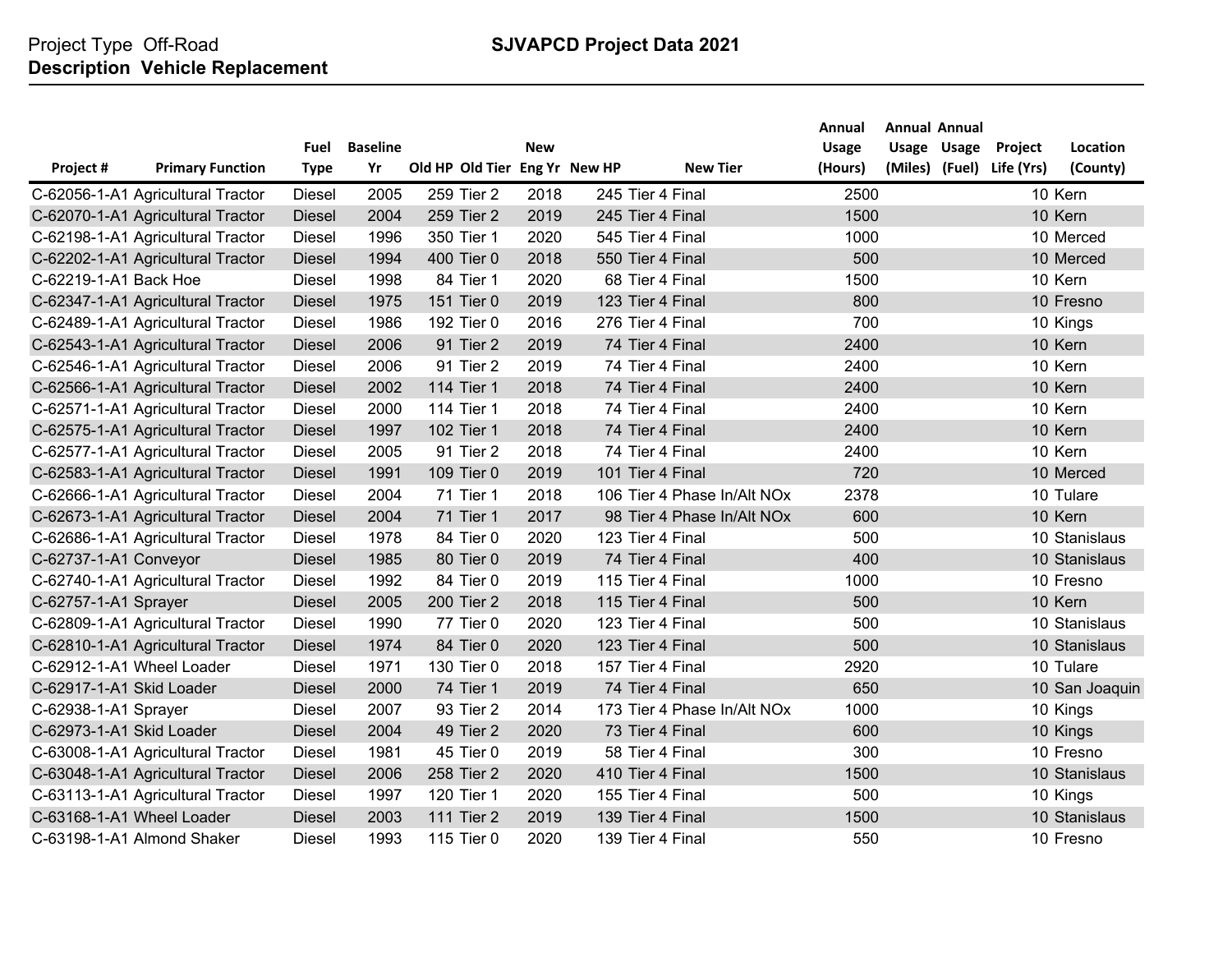|                       |                                   |               |                 |                               |            |                             | Annual       | <b>Annual Annual</b>      |                |
|-----------------------|-----------------------------------|---------------|-----------------|-------------------------------|------------|-----------------------------|--------------|---------------------------|----------------|
|                       |                                   | Fuel          | <b>Baseline</b> |                               | <b>New</b> |                             | <b>Usage</b> | Usage Usage Project       | Location       |
| Project#              | <b>Primary Function</b>           | <b>Type</b>   | Yr              | Old HP Old Tier Eng Yr New HP |            | <b>New Tier</b>             | (Hours)      | (Miles) (Fuel) Life (Yrs) | (County)       |
|                       | C-63295-1-A1 Agricultural Tractor | <b>Diesel</b> | 1990            | 110 Tier 0                    | 2019       | 155 Tier 4 Final            | 700          |                           | 10 Kern        |
|                       | C-63318-1-A1 Agricultural Tractor | Diesel        | 1984            | 63 Tier 0                     | 2019       | 73 Tier 4 Final             | 1920         |                           | 10 Merced      |
|                       | C-63339-1-A1 Wheel Loader         | <b>Diesel</b> | 1999            | 135 Tier 1                    | 2020       | 166 Tier 4 Final            | 1500         |                           | 10 Tulare      |
| C-63344-1-A1 Shaker   |                                   | Diesel        | 1998            | 150 Tier 1                    | 2020       | 139 Tier 4 Final            | 400          |                           | 10 Fresno      |
|                       | C-63476-1-A1 Almond Shaker        | <b>Diesel</b> | 1995            | 115 Tier 0                    | 2020       | 174 Tier 4 Final            | 300          |                           | 10 Fresno      |
|                       | C-63477-1-A1 Almond Shaker        | <b>Diesel</b> | 1998            | 125 Tier 1                    | 2020       | 174 Tier 4 Final            | 300          |                           | 10 Fresno      |
|                       | C-63478-1-A1 Almond Shaker        | <b>Diesel</b> | 1999            | 125 Tier 1                    | 2020       | 174 Tier 4 Final            | 300          |                           | 10 Fresno      |
| C-63512-1-A1 Sprayer  |                                   | <b>Diesel</b> | 2007            | 93 Tier 2                     | 2014       | 173 Tier 4 Phase In/Alt NOx | 1000         |                           | 10 Kings       |
|                       | C-63517-1-A1 Agricultural Tractor | <b>Diesel</b> | 1994            | 95 Tier 0                     | 2020       | 119 Tier 4 Final            | 480          |                           | 10 Kings       |
|                       | C-63570-1-A1 Agricultural Tractor | Diesel        | 1988            | 198 Tier 0                    | 2020       | 210 Tier 4 Final            | 842          |                           | 10 Kings       |
|                       | C-63611-1-A1 Cotton Picker        | <b>Diesel</b> | 2002            | 325 Tier 1                    | 2019       | 560 Tier 4 Final            | 750          |                           | 10 Kings       |
|                       | C-63611-1-A1 Cotton Picker        | <b>Diesel</b> | 2004            | 325 Tier 1                    |            |                             |              |                           | Kings          |
|                       | C-63614-1-A1 Agricultural Tractor | <b>Diesel</b> | 1997            | 135 Tier 1                    | 2019       | 100 Tier 4 Final            | 750          |                           | 10 Kings       |
|                       | C-63623-1-A1 Agricultural Tractor | <b>Diesel</b> | 2001            | 175 Tier 1                    | 2020       | 230 Tier 4 Final            | 750          |                           | 10 Kings       |
|                       | C-63649-1-A1 Agricultural Tractor | <b>Diesel</b> | 1998            | 270 Tier 1                    | 2020       | 310 Tier 4 Final            | 750          |                           | 10 Kings       |
| C-63677-1-A1 Shaker   |                                   | <b>Diesel</b> | 1998            | 125 Tier 1                    | 2019       | 174 Tier 4 Final            | 1600         |                           | 10 Madera      |
| C-63686-1-A1 Shaker   |                                   | <b>Diesel</b> | 2000            | 125 Tier 1                    | 2019       | 174 Tier 4 Final            | 1600         |                           | 10 Madera      |
| C-63688-1-A1 Shaker   |                                   | <b>Diesel</b> | 2000            | 125 Tier 1                    | 2019       | 174 Tier 4 Final            | 1600         |                           | 10 Madera      |
|                       | C-63695-1-A1 Agricultural Tractor | <b>Diesel</b> | 1990            | 280 Tier 0                    | 2020       | 545 Tier 4 Final            | 300          |                           | 10 Merced      |
| C-63718-1-A1 Shaker   |                                   | <b>Diesel</b> | 1998            | 125 Tier 1                    | 2019       | 174 Tier 4 Final            | 1600         |                           | 10 Madera      |
|                       | C-63732-1-A1 Agricultural Tractor | <b>Diesel</b> | 2003            | 425 Tier 2                    | 2020       | 626 Tier 4 Final            | 450          |                           | 10 Merced      |
|                       | C-63736-1-A1 Agricultural Tractor | <b>Diesel</b> | 1976            | 75 Tier 0                     | 2019       | 114 Tier 4 Final            | 500          |                           | 10 Merced      |
|                       | C-63781-1-A1 Agricultural Tractor | <b>Diesel</b> | 2005            | 283 Tier 2                    | 2019       | 400 Tier 4 Final            | 1400         |                           | 10 Kings       |
|                       | C-63785-1-A1 Agricultural Tractor | Diesel        | 2005            | 259 Tier 2                    | 2018       | 375 Tier 4 Final            | 1400         |                           | 10 Kings       |
|                       | C-63798-1-A1 Agricultural Tractor | <b>Diesel</b> | 2005            | 231 Tier 2                    | 2018       | 311 Tier 4 Final            | 1400         |                           | 10 Kings       |
|                       | C-63800-1-A1 Agricultural Tractor | <b>Diesel</b> | 2005            | 231 Tier 2                    | 2019       | 311 Tier 4 Final            | 1400         |                           | 10 Kings       |
|                       | C-63911-1-A1 Agricultural Tractor | <b>Diesel</b> | 2006            | 98 Tier 2                     | 2020       | 106 Tier 4 Final            | 500          |                           | 10 Merced      |
| C-63939-1-A1 Forklift |                                   | Diesel        | 2004            | 80 Tier 2                     | 2020       | 74 Tier 4 Final             | 500          |                           | 10 San Joaquin |
|                       | C-64013-1-A1 Wheel Loader         | <b>Diesel</b> | 2001            | 110 Tier 1                    | 2018       | 153 Tier 4 Final            | 2100         |                           | 10 Merced      |
|                       | C-64024-1-A1 Wheel Loader         | <b>Diesel</b> | 2000            | 125 Tier 1                    | 2019       | 112 Tier 4 Final            | 2500         |                           | 10 Merced      |
|                       | C-64166-1-A1 Agricultural Tractor | <b>Diesel</b> | 1976            | 48 Tier 0                     | 2019       | 73 Tier 4 Final             | 500          |                           | 10 Stanislaus  |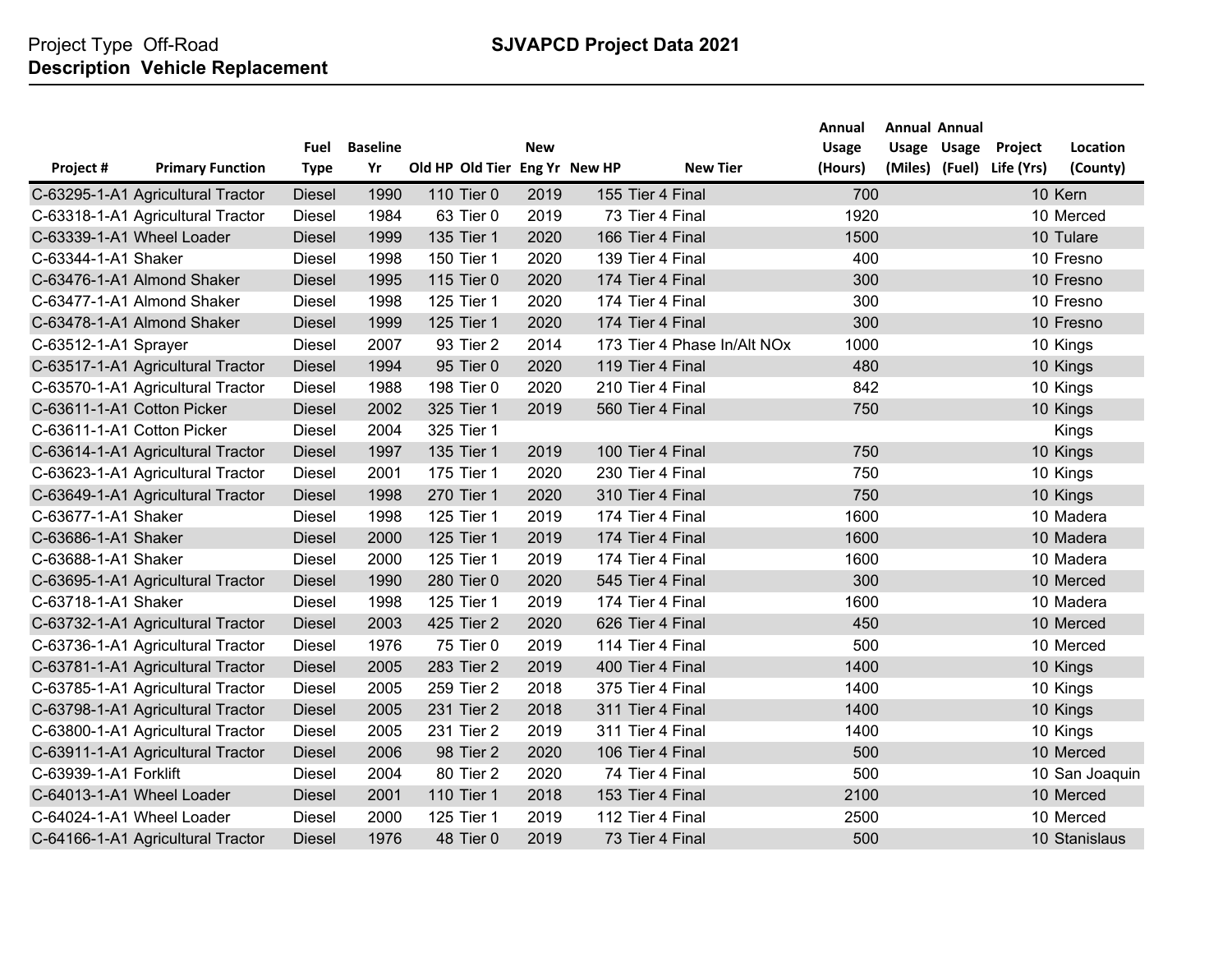|                       |                                   |               |                 |            |                               |                   |                             | Annual       | <b>Annual Annual</b> |                           |                |
|-----------------------|-----------------------------------|---------------|-----------------|------------|-------------------------------|-------------------|-----------------------------|--------------|----------------------|---------------------------|----------------|
|                       |                                   | Fuel          | <b>Baseline</b> |            | <b>New</b>                    |                   |                             | <b>Usage</b> |                      | Usage Usage Project       | Location       |
| Project#              | <b>Primary Function</b>           | <b>Type</b>   | Yr              |            | Old HP Old Tier Eng Yr New HP |                   | <b>New Tier</b>             | (Hours)      |                      | (Miles) (Fuel) Life (Yrs) | (County)       |
|                       | C-64184-1-A1 Agricultural Tractor | <b>Diesel</b> | 1998            | 91 Tier 1  | 2019                          | 114 Tier 4 Final  |                             | 500          |                      |                           | 10 Stanislaus  |
|                       | C-64213-1-A1 Wheel Loader         | <b>Diesel</b> | 1993            | 150 Tier 0 | 2020                          | 170 Tier 4 Final  |                             | 2800         |                      |                           | 10 Stanislaus  |
| C-64230-1-A1 Sweeper  |                                   | Diesel        | 2003            | 80 Tier 1  | 2019                          | 74 Tier 4 Final   |                             | 400          |                      |                           | 10 Tulare      |
|                       | C-64294-1-A1 Agricultural Tractor | <b>Diesel</b> | 1996            | 108 Tier 1 | 2019                          | 114 Tier 4 Final  |                             | 250          |                      |                           | 10 Fresno      |
|                       | C-64299-1-A1 Agricultural Tractor | <b>Diesel</b> | 1966            | 96 Tier 0  | 2019                          | 114 Tier 4 Final  |                             | 250          |                      |                           | 10 Fresno      |
|                       | C-64312-1-A1 Agricultural Tractor | <b>Diesel</b> | 1985            | 139 Tier 0 | 2017                          | 115 Tier 4 Final  |                             | 500          |                      |                           | 10 Merced      |
|                       | C-64325-1-A1 Agricultural Tractor | <b>Diesel</b> | 1975            | 103 Tier 0 | 2018                          | 115 Tier 4 Final  |                             | 500          |                      |                           | 10 Merced      |
|                       | C-64339-1-A1 Agricultural Tractor | <b>Diesel</b> | 1993            | 156 Tier 0 | 2019                          | 115 Tier 4 Final  |                             | 500          |                      |                           | 10 Merced      |
|                       | C-64344-1-A1 Agricultural Tractor | Diesel        | 1979            | 69 Tier 0  | 2018                          | 98 Tier 4 Final   |                             | 600          |                      |                           | 10 Fresno      |
|                       | C-64351-1-A1 Wheel Loader         | <b>Diesel</b> | 1988            | 110 Tier 0 | 2020                          | 148 Tier 4 Final  |                             | 2000         |                      |                           | 10 Tulare      |
|                       | C-64352-1-A1 Wheel Loader         | <b>Diesel</b> | 1987            | 110 Tier 0 | 2020                          | 148 Tier 4 Final  |                             | 2000         |                      |                           | 10 Tulare      |
|                       | C-64354-1-A1 Wheel Loader         | <b>Diesel</b> | 1990            | 135 Tier 0 | 2019                          | 164 Tier 4 Final  |                             | 2000         |                      |                           | 10 Tulare      |
|                       | C-64369-1-A1 Wheel Loader         | <b>Diesel</b> | 1989            | 110 Tier 0 | 2019                          | 148 Tier 4 Final  |                             | 2000         |                      |                           | 10 Tulare      |
|                       | C-64372-1-A1 Wheel Loader         | <b>Diesel</b> | 1989            | 110 Tier 0 | 2019                          | 148 Tier 4 Final  |                             | 2000         |                      |                           | 10 Tulare      |
|                       | C-64375-1-A1 Wheel Loader         | <b>Diesel</b> | 1993            | 120 Tier 0 | 2020                          | 148 Tier 4 Final  |                             | 2000         |                      |                           | 10 Tulare      |
|                       | C-64376-1-A1 Agricultural Tractor | <b>Diesel</b> | 1990            | 156 Tier 0 | 2017                          | 115 Tier 4 Final  |                             | 500          |                      |                           | 10 Merced      |
|                       | C-64405-1-A1 Agricultural Tractor | Diesel        | 2005            | 98 Tier 2  | 2020                          | 123 Tier 4 Final  |                             | 1800         |                      |                           | 10 Kings       |
|                       | C-64408-1-A1 Agricultural Tractor | <b>Diesel</b> | 2001            | 53 Tier 1  | 2020                          | 50 Tier 4 Final   |                             | 1400         |                      |                           | 10 Kings       |
|                       | C-64411-1-A1 Agricultural Tractor | <b>Diesel</b> | 1993            | 102 Tier 0 | 2019                          | 115 Tier 4 Final  |                             | 1500         |                      |                           | 10 Fresno      |
|                       | C-64413-1-A1 Wheel Tractor        | <b>Diesel</b> | 2001            | 53 Tier 1  | 2020                          | 50 Tier 4 Final   |                             | 1400         |                      |                           | 10 Kings       |
|                       | C-64438-1-A1 Agricultural Tractor | <b>Diesel</b> | 1985            | 63 Tier 0  | 2019                          | 74 Tier 4 Final   |                             | 400          |                      |                           | 10 San Joaquin |
|                       | C-64439-1-A1 Agricultural Tractor | <b>Diesel</b> | 1969            | 84 Tier 0  | 2019                          |                   | 106 Tier 4 Phase In/Alt NOx | 250          |                      |                           | 10 San Joaquin |
|                       | C-64449-1-A1 Wheel Loader         | <b>Diesel</b> | 1979            | 100 Tier 0 | 2019                          | 115 Tier 4 Final  |                             | 1000         |                      |                           | 10 Tulare      |
|                       | C-64467-1-A1 Other Agricultural   | <b>Diesel</b> | 2005            | 860 Tier 1 | 2019                          | 1050 Tier 4 Final |                             | 1500         |                      |                           | 10 San Joaquin |
| C-64508-1-A1 Swathers |                                   | <b>Diesel</b> | 2004            | 186 Tier 2 | 2016                          | 225 Tier 4 Final  |                             | 500          |                      |                           | 10 Stanislaus  |
|                       | C-64510-1-A1 Agricultural Tractor | <b>Diesel</b> | 1974            | 192 Tier 0 | 2020                          | 233 Tier 4 Final  |                             | 400          |                      |                           | 10 Kern        |
|                       | C-64515-1-A1 Wheel Loader         | <b>Diesel</b> | 1994            | 120 Tier 0 | 2020                          | 164 Tier 4 Final  |                             | 425          |                      |                           | 10 Merced      |
|                       | C-64595-1-A1 Agricultural Tractor | <b>Diesel</b> | 1981            | 84 Tier 0  | 2020                          | 114 Tier 4 Final  |                             | 950          |                      |                           | 10 Merced      |
|                       | C-64626-1-A1 Agricultural Tractor | Diesel        | 2006            | 86 Tier 2  | 2019                          | 115 Tier 4 Final  |                             | 500          |                      |                           | 10 Tulare      |
|                       | C-64643-1-A1 Wheel Loader         | <b>Diesel</b> | 1990            | 110 Tier 0 | 2019                          | 164 Tier 4 Final  |                             | 1100         |                      |                           | 10 Fresno      |
|                       | C-64723-1-A1 Agricultural Tractor | <b>Diesel</b> | 2005            | 55 Tier 2  | 2018                          | 73 Tier 4 Final   |                             | 500          |                      |                           | 10 Fresno      |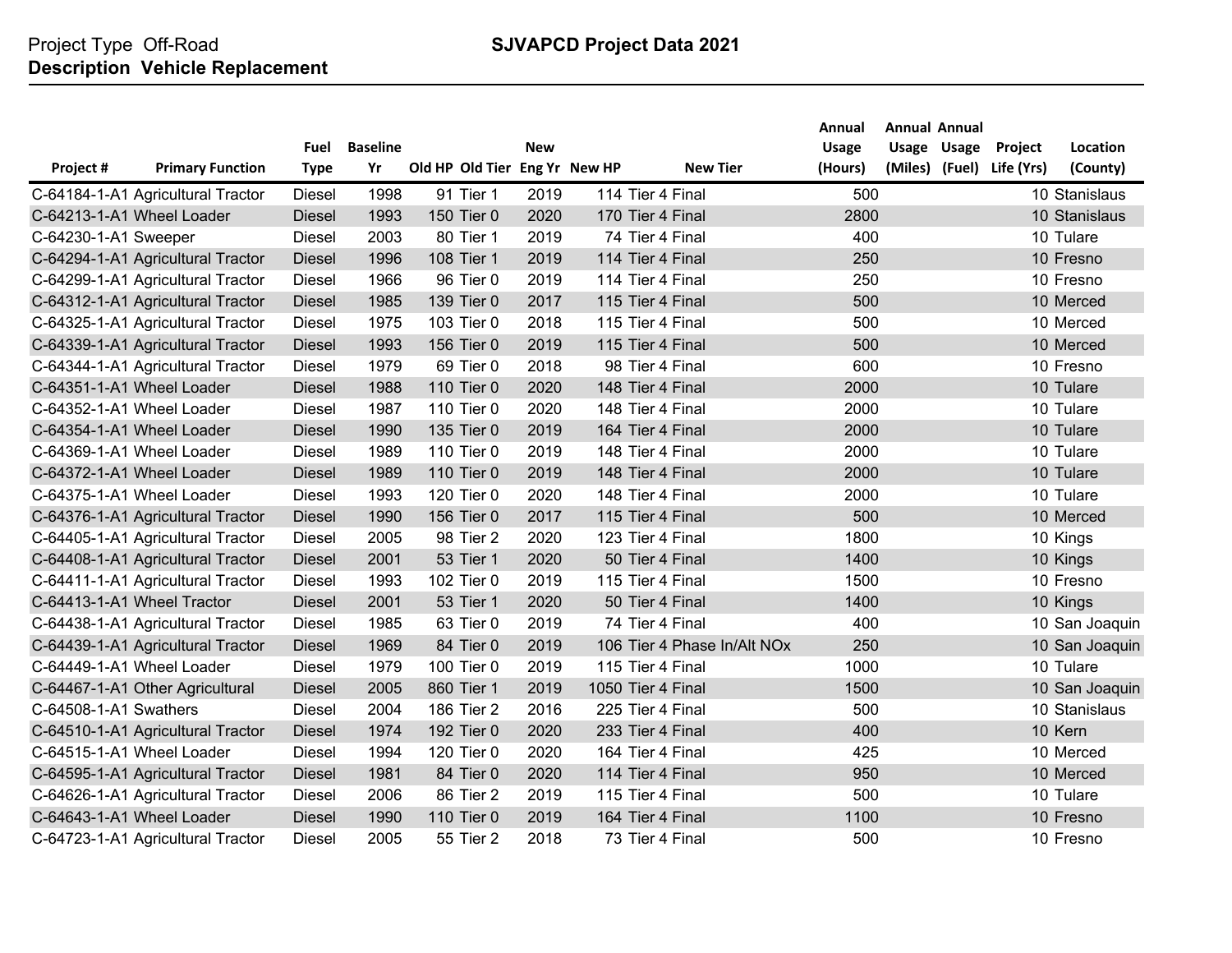|                        |                                   |               |                 |                               |            |                  | Annual                     | Annual Annual             |         |               |
|------------------------|-----------------------------------|---------------|-----------------|-------------------------------|------------|------------------|----------------------------|---------------------------|---------|---------------|
|                        |                                   | <b>Fuel</b>   | <b>Baseline</b> |                               | <b>New</b> |                  | <b>Usage</b>               | Usage Usage               | Project | Location      |
| Project#               | <b>Primary Function</b>           | <b>Type</b>   | Yr              | Old HP Old Tier Eng Yr New HP |            |                  | <b>New Tier</b><br>(Hours) | (Miles) (Fuel) Life (Yrs) |         | (County)      |
|                        | C-64774-1-A1 Agricultural Tractor | <b>Diesel</b> | 1983            | 216 Tier 0                    | 2020       | 123 Tier 4 Final | 100                        |                           |         | 10 Madera     |
|                        | C-64909-1-A1 Agricultural Tractor | <b>Diesel</b> | 1966            | 79 Tier 0                     | 2019       | 100 Tier 4 Final | 300                        |                           |         | 10 Fresno     |
|                        | C-64914-1-A1 Agricultural Tractor | <b>Diesel</b> | 1981            | 84 Tier 0                     | 2020       | 67 Tier 4 Final  | 600                        |                           |         | 10 Tulare     |
|                        | C-64938-1-A1 Agricultural Tractor | <b>Diesel</b> | 1976            | 80 Tier 0                     | 2020       | 67 Tier 4 Final  | 600                        |                           |         | 10 Tulare     |
|                        | C-64939-1-A1 Agricultural Tractor | <b>Diesel</b> | 1979            | 76 Tier 0                     | 2019       | 52 Tier 4 Final  | 600                        |                           |         | 10 Fresno     |
|                        | C-64948-1-A1 Wheel Loader         | <b>Diesel</b> | 1995            | 125 Tier 0                    | 2018       | 166 Tier 4 Final | 1200                       |                           |         | 10 Tulare     |
|                        | C-64961-1-A1 Agricultural Tractor | <b>Diesel</b> | 1979            | 84 Tier 0                     | 2020       | 67 Tier 4 Final  | 600                        |                           |         | 10 Tulare     |
|                        | C-64978-1-A1 Agricultural Tractor | <b>Diesel</b> | 1980            | 80 Tier 0                     | 2020       | 67 Tier 4 Final  | 600                        |                           |         | 10 Tulare     |
|                        | C-64992-1-A1 Agricultural Tractor | <b>Diesel</b> | 1997            | 99 Tier 0                     | 2020       | 90 Tier 4 Final  | 600                        |                           |         | 10 Tulare     |
|                        | C-65005-1-A1 Agricultural Tractor | Diesel        | 1984            | 67 Tier 0                     | 2017       | 106 Tier 4 Final | 250                        |                           |         | 10 Stanislaus |
|                        | C-65070-1-A1 Agricultural Tractor | <b>Diesel</b> | 1982            | 84 Tier 0                     | 2020       | 115 Tier 4 Final | 800                        |                           |         | 10 Fresno     |
|                        | C-65179-1-A1 Agricultural Tractor | <b>Diesel</b> | 2006            | 112 Tier 2                    | 2019       | 123 Tier 4 Final | 420                        |                           |         | 10 Fresno     |
|                        | C-65181-1-A1 Agricultural Tractor | <b>Diesel</b> | 2006            | 112 Tier 2                    | 2019       | 123 Tier 4 Final | 506                        |                           |         | 10 Fresno     |
|                        | C-65206-1-A1 Wheel Loader         | <b>Diesel</b> | 1992            | 105 Tier 0                    | 2019       | 165 Tier 4 Final | 1000                       |                           |         | 10 Stanislaus |
|                        | C-65209-1-A1 Agricultural Tractor | <b>Diesel</b> | 2002            | 231 Tier 1                    | 2018       | 281 Tier 4 Final | 1500                       |                           |         | 10 Madera     |
|                        | C-65214-1-A1 Agricultural Tractor | <b>Diesel</b> | 1992            | 105 Tier 0                    | 2019       | 120 Tier 4 Final | 400                        |                           |         | 10 Fresno     |
| C-65230-1-A1 Tractor   |                                   | <b>Diesel</b> | 2002            | 98 Tier 1                     | 2019       | 114 Tier 4 Final | 600                        |                           |         | 10 Stanislaus |
|                        | C-65250-1-A1 Agricultural Tractor | <b>Diesel</b> | 1999            | 88 Tier 1                     | 2018       | 90 Tier 4 Final  | 1200                       |                           |         | 10 Kern       |
| C-65268-1-A1 Shaker    |                                   | <b>Diesel</b> | 2004            | 115 Tier 2                    | 2020       | 174 Tier 4 Final | 800                        |                           |         | 10 Fresno     |
| C-65318-1-A1 Sweeper   |                                   | Diesel        | 1986            | 74 Tier 0                     | 2019       | 74 Tier 4 Final  | 400                        |                           |         | 10 Kern       |
|                        | C-65337-1-A1 Wheel Loader         | <b>Diesel</b> | 2007            | 160 Tier 2                    | 2020       | 192 Tier 4 Final | 2000                       |                           |         | 10 Stanislaus |
| C-65341-1-A1 Harvester |                                   | <b>Diesel</b> | 1981            | 70 Tier 0                     | 2020       | 174 Tier 4 Final | 600                        |                           |         | 10 Madera     |
| C-65348-1-A1 Harvester |                                   | <b>Diesel</b> | 1986            | 70 Tier 0                     | 2020       | 174 Tier 4 Final | 600                        |                           |         | 10 Madera     |
|                        | C-65380-1-A1 Almond Shaker        | <b>Diesel</b> | 1986            | 104 Tier 0                    | 2018       | 74 Tier 4 Final  | 400                        |                           |         | 10 Kern       |
| C-65381-1-A1 Tractor   |                                   | <b>Diesel</b> | 1977            | 67 Tier 0                     | 2020       | 73 Tier 4 Final  | 600                        |                           |         | 10 Tulare     |
|                        | C-65382-1-A1 Agricultural Tractor | <b>Diesel</b> | 1993            | 115 Tier 0                    | 2018       | 114 Tier 4 Final | 2000                       |                           |         | 10 Stanislaus |
|                        | G-100447-A1 Agricultural Tractor  | <b>Diesel</b> | 2005            | 113 Tier 2                    | 2020       | 123 Tier 4 Final | 1000                       |                           |         | 10 Kern       |
| G-101499-A1 Sweeper    |                                   | <b>Diesel</b> | 2002            | 80 Tier 2                     | 2020       | 74 Tier 4 Final  | 800                        |                           |         | 10 Kern       |
| G-101505-A1 Sweeper    |                                   | <b>Diesel</b> | 2008            | 80 Tier 2                     | 2020       | 74 Tier 4 Final  | 800                        |                           |         | 10 Kern       |
| G-65417-A1             | <b>Agricultural Tractor</b>       | <b>Diesel</b> | 1985            | 81 Tier 0                     | 2015       | 93 Tier 4 Final  | 2000                       |                           |         | 10 Stanislaus |
| G-65437-A1             | <b>Skid Loader</b>                | <b>Diesel</b> | 2005            | <b>56 Tier 2</b>              | 2016       | 63 Tier 4 Final  | 2000                       |                           |         | 10 Stanislaus |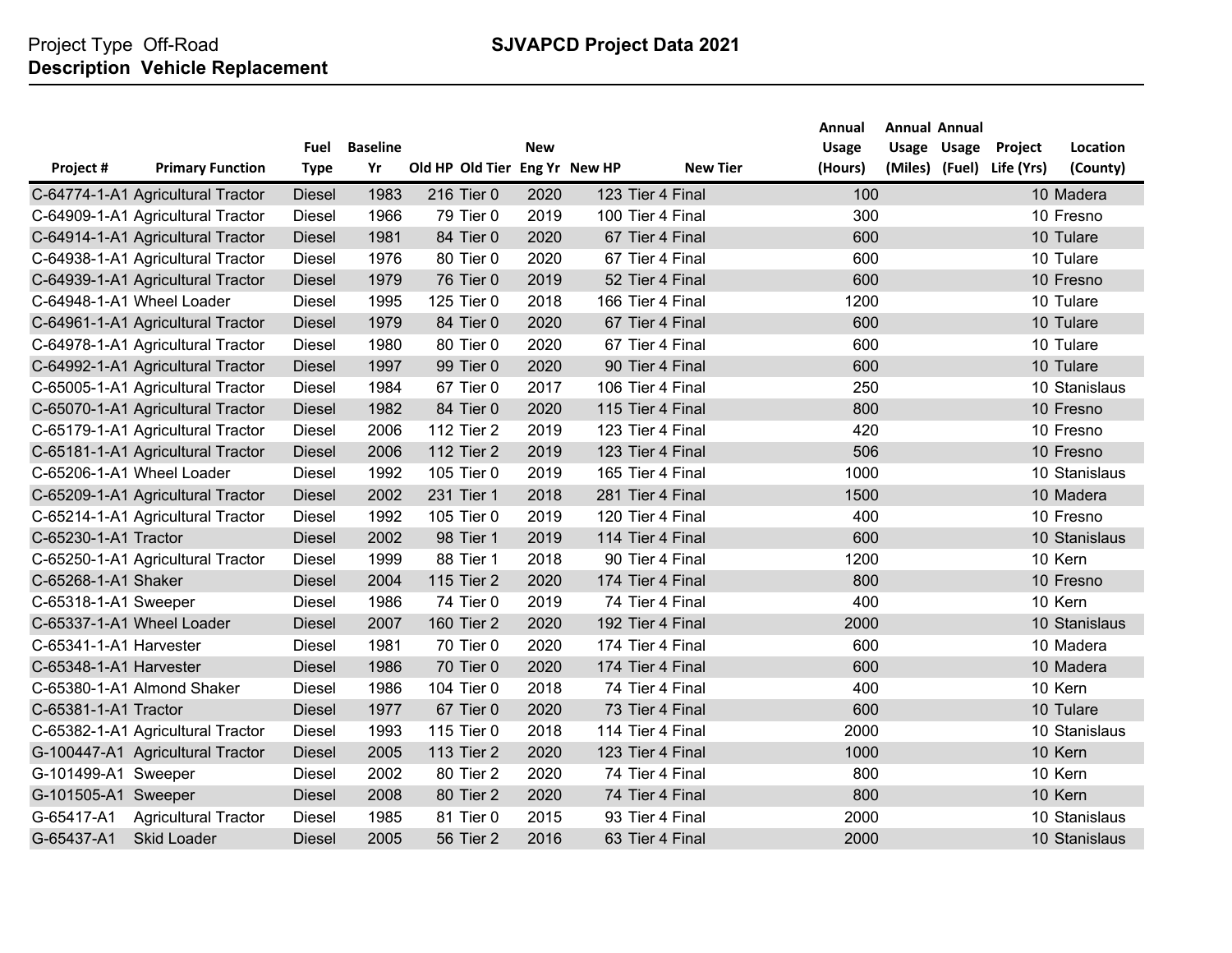|            |                             |               |                 |                               |            |                             | Annual       | Annual Annual             |         |                |
|------------|-----------------------------|---------------|-----------------|-------------------------------|------------|-----------------------------|--------------|---------------------------|---------|----------------|
|            |                             | Fuel          | <b>Baseline</b> |                               | <b>New</b> |                             | <b>Usage</b> | Usage Usage               | Project | Location       |
| Project #  | <b>Primary Function</b>     | <b>Type</b>   | Yr              | Old HP Old Tier Eng Yr New HP |            | <b>New Tier</b>             | (Hours)      | (Miles) (Fuel) Life (Yrs) |         | (County)       |
| G-65444-A1 | <b>Agricultural Tractor</b> | <b>Diesel</b> | 1986            | 69 Tier 0                     | 2015       | 93 Tier 4 Final             | 2000         |                           |         | 10 Stanislaus  |
| G-65452-A1 | <b>Wheel Loader</b>         | <b>Diesel</b> | 2005            | 196 Tier 2                    | 2020       | 249 Tier 4 Final            | 2000         |                           |         | 10 Stanislaus  |
| G-65465-A1 | <b>Wheel Loader</b>         | <b>Diesel</b> | 1991            | 85 Tier 0                     | 2019       | 68 Tier 4 Final             | 2000         |                           |         | 10 Stanislaus  |
| G-65470-A1 | Excavator                   | <b>Diesel</b> | 2002            | 181 Tier 1                    | 2020       | 159 Tier 4 Final            | 2000         |                           |         | 10 Stanislaus  |
| G-65656-A1 | <b>Wheel Loader</b>         | <b>Diesel</b> | 1995            | 150 Tier 0                    | 2020       | 192 Tier 4 Final            | 2300         |                           |         | 10 Kern        |
| G-65774-A1 | <b>Wheel Loader</b>         | <b>Diesel</b> | 2005            | 259 Tier 2                    | 2018       | 316 Tier 4 Final            | 1000         |                           |         | 10 Merced      |
| G-65775-A1 | <b>Agricultural Tractor</b> | <b>Diesel</b> | 1981            | 45 Tier 0                     | 2019       | 58 Tier 4 Final             | 400          |                           |         | 10 Stanislaus  |
| G-65777-A1 | <b>Agricultural Tractor</b> | <b>Diesel</b> | 1994            | 234 Tier 0                    | 2020       | 248 Tier 4 Final            | 500          |                           |         | 10 Stanislaus  |
| G-65779-A1 | <b>Agricultural Tractor</b> | <b>Diesel</b> | 2001            | 75 Tier 1                     | 2018       | 93 Tier 4 Final             | 1895         |                           |         | 10 Merced      |
| G-65788-A1 | Chopper                     | <b>Diesel</b> | 2013            | 758 Tier 2                    | 2019       | 912 Tier 4 Final            | 800          |                           |         | 10 Merced      |
| G-65793-A1 | <b>Agricultural Tractor</b> | <b>Diesel</b> | 1999            | 110 Tier 1                    | 2019       | 106 Tier 4 Phase In/Alt NOx | 250          |                           |         | 10 Fresno      |
| G-65794-A1 | <b>Wheel Loader</b>         | <b>Diesel</b> | 2005            | 288 Tier 2                    | 2019       | 316 Tier 4 Final            | 1250         |                           |         | 10 Stanislaus  |
| G-65797-A1 | <b>Agricultural Tractor</b> | Diesel        | 1997            | 81 Tier 0                     | 2019       | 106 Tier 4 Final            | 500          |                           |         | 10 San Joaquin |
| G-65798-A1 | <b>Agricultural Tractor</b> | <b>Diesel</b> | 2002            | 73 Tier 1                     | 2019       | 106 Tier 4 Final            | 500          |                           |         | 10 San Joaquin |
| G-65799-A1 | <b>Agricultural Tractor</b> | <b>Diesel</b> | 2002            | 98 Tier 1                     | 2019       | 106 Tier 4 Final            | 500          |                           |         | 10 San Joaquin |
| G-65800-A1 | <b>Agricultural Tractor</b> | <b>Diesel</b> | 2005            | 98 Tier 2                     | 2019       | 106 Tier 4 Final            | 500          |                           |         | 10 San Joaquin |
| G-65801-A1 | <b>Agricultural Tractor</b> | <b>Diesel</b> | 2003            | 73 Tier 1                     | 2019       | 106 Tier 4 Final            | 500          |                           |         | 10 San Joaquin |
| G-65802-A1 | <b>Agricultural Tractor</b> | <b>Diesel</b> | 1976            | 50 Tier 0                     | 2019       | 73 Tier 4 Final             | 500          |                           |         | 10 San Joaquin |
| G-65803-A1 | <b>Agricultural Tractor</b> | <b>Diesel</b> | 1992            | 81 Tier 0                     | 2019       | 106 Tier 4 Final            | 500          |                           |         | 10 San Joaquin |
| G-65804-A1 | <b>Agricultural Tractor</b> | <b>Diesel</b> | 2008            | 99 Tier 2                     | 2019       | 106 Tier 4 Final            | 500          |                           |         | 10 San Joaquin |
| G-65805-A1 | <b>Agricultural Tractor</b> | <b>Diesel</b> | 2007            | 99 Tier 2                     | 2019       | 106 Tier 4 Final            | 500          |                           |         | 10 San Joaquin |
| G-65806-A1 | <b>Agricultural Tractor</b> | <b>Diesel</b> | 2007            | 99 Tier 2                     | 2019       | 106 Tier 4 Final            | 500          |                           |         | 10 San Joaquin |
| G-65807-A1 | <b>Agricultural Tractor</b> | <b>Diesel</b> | 1997            | 81 Tier 0                     | 2019       | 106 Tier 4 Final            | 500          |                           |         | 10 San Joaquin |
| G-65808-A1 | <b>Agricultural Tractor</b> | <b>Diesel</b> | 1997            | 81 Tier 0                     | 2019       | 106 Tier 4 Final            | 500          |                           |         | 10 San Joaquin |
| G-65809-A1 | <b>Agricultural Tractor</b> | <b>Diesel</b> | 1991            | 80 Tier 0                     | 2019       | 106 Tier 4 Final            | 500          |                           |         | 10 San Joaquin |
| G-65810-A1 | <b>Agricultural Tractor</b> | <b>Diesel</b> | 2007            | 99 Tier 2                     | 2019       | 106 Tier 4 Final            | 500          |                           |         | 10 San Joaquin |
| G-65811-A1 | <b>Agricultural Tractor</b> | <b>Diesel</b> | 2001            | 98 Tier 1                     | 2019       | 106 Tier 4 Final            | 500          |                           |         | 10 San Joaquin |
| G-65812-A1 | <b>Agricultural Tractor</b> | <b>Diesel</b> | 1998            | 62 Tier 1                     | 2019       | 73 Tier 4 Final             | 500          |                           |         | 10 San Joaquin |
| G-65813-A1 | <b>Agricultural Tractor</b> | <b>Diesel</b> | 1997            | 51 Tier 0                     | 2019       | 73 Tier 4 Final             | 500          |                           |         | 10 San Joaquin |
| G-65912-A1 | Forklift                    | <b>Diesel</b> | 1993            | 62 Tier 0                     | 2018       | 74 Tier 4 Final             | 1280         |                           |         | 10 Fresno      |
| G-65913-A1 | Forklift                    | <b>Diesel</b> | 1987            | 62 Tier 0                     | 2018       | 74 Tier 4 Final             | 1280         |                           |         | 10 Fresno      |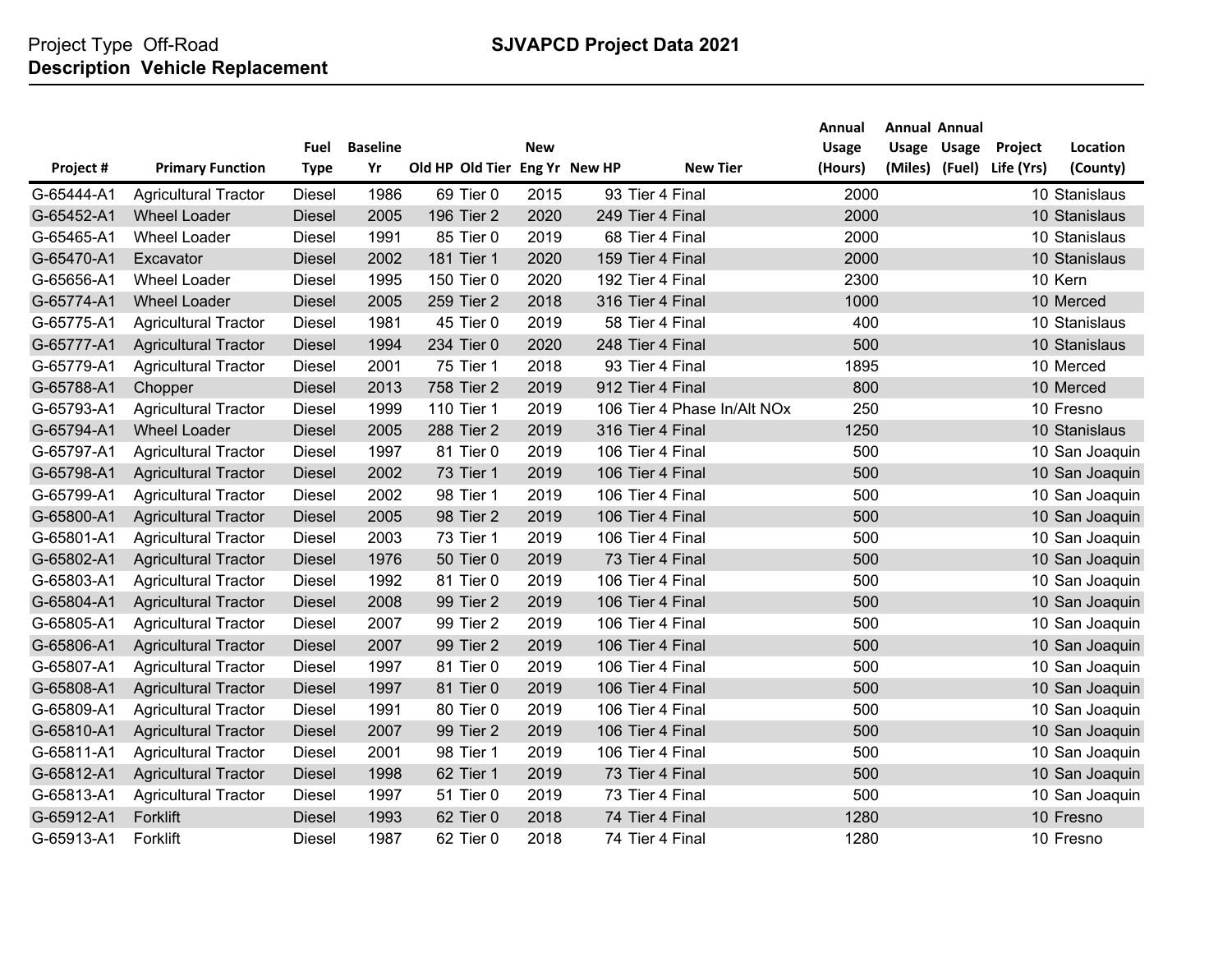|            |                             |               |                 |                               |            |                             | Annual       | <b>Annual Annual</b> |                           |                |
|------------|-----------------------------|---------------|-----------------|-------------------------------|------------|-----------------------------|--------------|----------------------|---------------------------|----------------|
|            |                             | Fuel          | <b>Baseline</b> |                               | <b>New</b> |                             | <b>Usage</b> | Usage Usage          | Project                   | Location       |
| Project#   | <b>Primary Function</b>     | <b>Type</b>   | Yr              | Old HP Old Tier Eng Yr New HP |            | <b>New Tier</b>             | (Hours)      |                      | (Miles) (Fuel) Life (Yrs) | (County)       |
| G-65915-A1 | Forklift                    | <b>Diesel</b> | 1989            | 62 Tier 0                     | 2018       | 74 Tier 4 Final             | 1280         |                      |                           | 10 Fresno      |
| G-65988-A1 | <b>Agricultural Tractor</b> | Diesel        | 2002            | 135 Tier 1                    | 2020       | 123 Tier 4 Final            | 700          |                      |                           | 10 Merced      |
| G-65989-A1 | <b>Agricultural Tractor</b> | <b>Diesel</b> | 2002            | 331 Tier 2                    | 2020       | 370 Tier 4 Final            | 700          |                      |                           | 10 Merced      |
| G-66007-A1 | <b>Agricultural Tractor</b> | Diesel        | 1983            | 82 Tier 0                     | 2019       | 106 Tier 4 Phase In/Alt NOx | 1000         |                      |                           | 10 Merced      |
| G-66054-A1 | <b>Back Hoe</b>             | <b>Diesel</b> | 1978            | 62 Tier 0                     | 2020       | 62 Tier 4 Final             | 300          |                      |                           | 10 Stanislaus  |
| G-66063-A1 | <b>Agricultural Tractor</b> | <b>Diesel</b> | 1981            | 84 Tier 0                     | 2020       | 67 Tier 4 Final             | 600          |                      |                           | 10 Tulare      |
| G-66064-A1 | <b>Agricultural Tractor</b> | <b>Diesel</b> | 2001            | 98 Tier 1                     | 2019       | 106 Tier 4 Final            | 500          |                      |                           | 10 Merced      |
| G-66090-A1 | <b>Agricultural Tractor</b> | Diesel        | 1969            | 144 Tier 0                    | 2020       | 123 Tier 4 Final            | 500          |                      |                           | 10 Merced      |
| G-66093-A1 | <b>Agricultural Tractor</b> | <b>Diesel</b> | 2006            | 115 Tier 2                    | 2020       | 123 Tier 4 Final            | 1000         |                      |                           | 10 Madera      |
| G-66096-A1 | <b>Agricultural Tractor</b> | <b>Diesel</b> | 1994            | 104 Tier 1                    | 2020       | 123 Tier 4 Final            | 1000         |                      |                           | 10 Madera      |
| G-66097-A1 | <b>Agricultural Tractor</b> | <b>Diesel</b> | 1994            | 110 Tier 0                    | 2020       | 123 Tier 4 Final            | 1000         |                      |                           | 10 Madera      |
| G-66099-A1 | <b>Agricultural Tractor</b> | Diesel        | 1986            | 90 Tier 0                     | 2020       | 123 Tier 4 Final            | 1000         |                      |                           | 10 Madera      |
| G-66102-A1 | <b>Back Hoe</b>             | <b>Diesel</b> | 1979            | 60 Tier 0                     | 2020       | 90 Tier 4 Final             | 700          |                      |                           | 10 Fresno      |
| G-66104-A1 | <b>Wheel Loader</b>         | <b>Diesel</b> | 1974            | 115 Tier 0                    | 2018       | 158 Tier 4 Final            | 850          |                      |                           | 10 Stanislaus  |
| G-66105-A1 | Chopper                     | <b>Diesel</b> | 2003            | 601 Tier 2                    | 2020       | 912 Tier 4 Final            | 890          |                      |                           | 10 Merced      |
| G-66107-A1 | <b>Agricultural Tractor</b> | <b>Diesel</b> | 1977            | 81 Tier 0                     | 2016       | 110 Tier 4 Final            | 200          |                      |                           | 10 Kern        |
| G-66114-A1 | Forklift                    | <b>Diesel</b> | 1998            | 80 Tier 0                     | 2018       | 56 Tier 4 Interim           | 300          |                      |                           | 10 Fresno      |
| G-66115-A1 | <b>Agricultural Tractor</b> | Diesel        | 1981            | 156 Tier 0                    | 2020       | 123 Tier 4 Final            | 450          |                      |                           | 10 Fresno      |
| G-66149-A1 | <b>Agricultural Tractor</b> | <b>Diesel</b> | 1979            | 156 Tier 0                    | 2020       | 123 Tier 4 Final            | 450          |                      |                           | 10 Fresno      |
| G-66152-A1 | <b>Agricultural Tractor</b> | <b>Diesel</b> | 1966            | 115 Tier 0                    | 2019       | 114 Tier 4 Final            | 150          |                      |                           | 10 Fresno      |
| G-66154-A1 | <b>Agricultural Tractor</b> | <b>Diesel</b> | 1978            | 228 Tier 0                    | 2019       | 311 Tier 4 Final            | 400          |                      |                           | 10 Merced      |
| G-66158-A1 | <b>Agricultural Tractor</b> | Diesel        | 1988            | 88 Tier 0                     | 2019       | 106 Tier 4 Phase In/Alt NOx | 300          |                      |                           | 10 San Joaquin |
| G-66161-A1 | <b>Agricultural Tractor</b> | <b>Diesel</b> | 1989            | 46 Tier 0                     | 2019       | 74 Tier 4 Final             | 300          |                      |                           | 10 San Joaquin |
| G-66163-A1 | <b>Agricultural Tractor</b> | Diesel        | 1981            | 80 Tier 0                     | 2018       | 106 Tier 4 Phase In/Alt NOx | 300          |                      |                           | 10 San Joaquin |
| G-66171-A1 | <b>Agricultural Tractor</b> | <b>Diesel</b> | 1962            | 45 Tier 0                     | 2019       | 53 Tier 4 Final             | 350          |                      |                           | 10 San Joaquin |
| G-66172-A1 | <b>Agricultural Tractor</b> | <b>Diesel</b> | 1984            | 60 Tier 0                     | 2019       | 99 Tier 4 Final             | 400          |                      |                           | 10 Fresno      |
| G-66192-A1 | <b>Back Hoe</b>             | <b>Diesel</b> | 2001            | 95 Tier 1                     | 2019       | 96 Tier 4 Final             | 500          |                      |                           | 10 Stanislaus  |
| G-66197-A1 | <b>Agricultural Tractor</b> | Diesel        | 1992            | 88 Tier 0                     | 2018       | 106 Tier 4 Final            | 250          |                      |                           | 10 Stanislaus  |
| G-66209-A1 | Swathers                    | <b>Diesel</b> | 2002            | 182 Tier 1                    | 2020       | 260 Tier 4 Final            | 718          |                      |                           | 10 Stanislaus  |
| G-66210-A1 | Swathers                    | Diesel        | 2002            | 182 Tier 1                    | 2020       | 260 Tier 4 Final            | 760          |                      |                           | 10 Stanislaus  |
| G-66242-A1 | Forklift                    | <b>Diesel</b> | 2001            | 76 Tier 1                     | 2020       | 73 Tier 4 Final             | 500          |                      |                           | 10 Stanislaus  |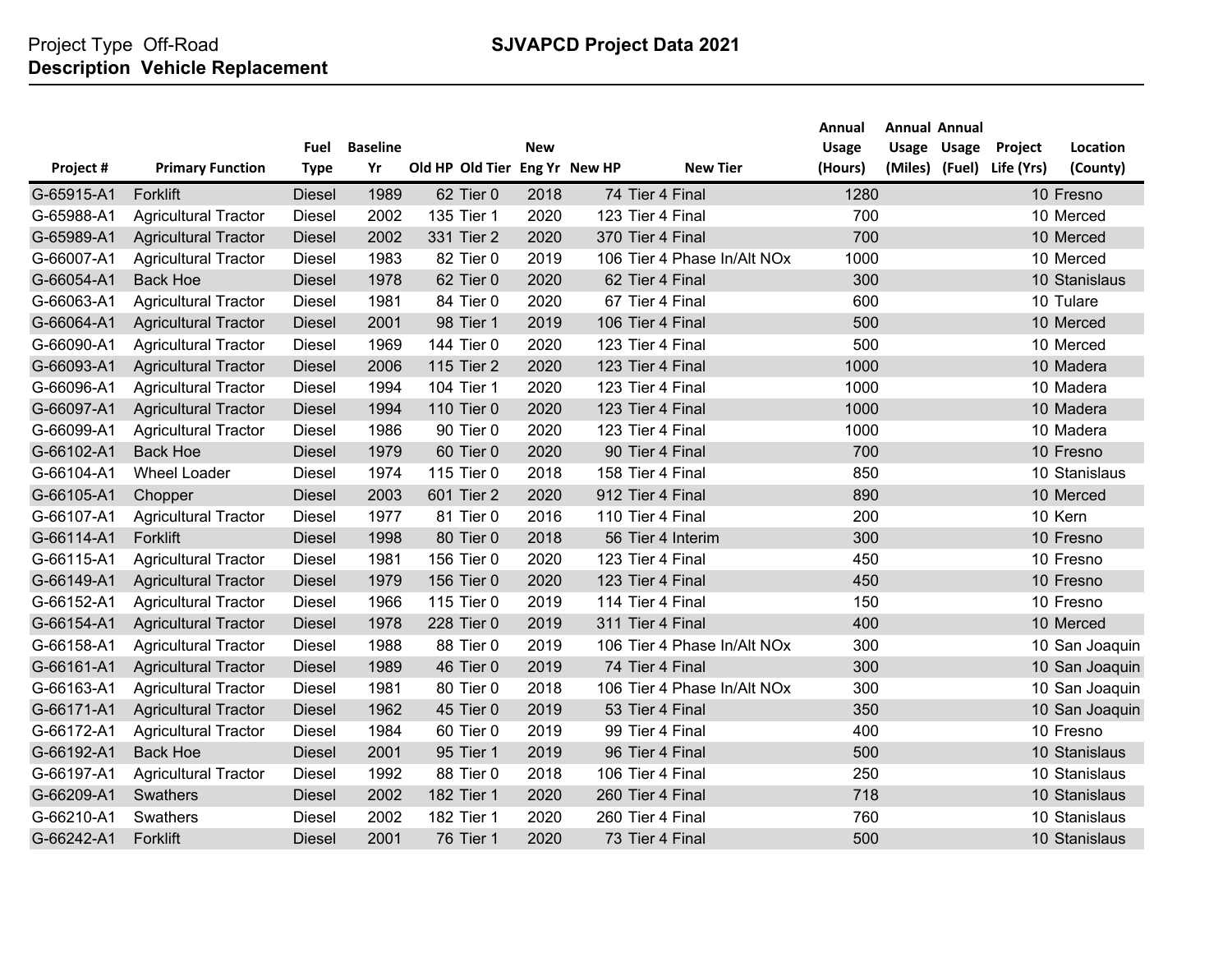|            |                             |               |                 |                               |            |                             | Annual       | <b>Annual Annual</b>      |         |               |
|------------|-----------------------------|---------------|-----------------|-------------------------------|------------|-----------------------------|--------------|---------------------------|---------|---------------|
|            |                             | Fuel          | <b>Baseline</b> |                               | <b>New</b> |                             | <b>Usage</b> | Usage Usage               | Project | Location      |
| Project #  | <b>Primary Function</b>     | <b>Type</b>   | Yr              | Old HP Old Tier Eng Yr New HP |            | <b>New Tier</b>             | (Hours)      | (Miles) (Fuel) Life (Yrs) |         | (County)      |
| G-66244-A1 | <b>Bale Wagon</b>           | Diesel        | 1995            | 210 Tier 0                    | 2019       | 190 Tier 4 Final            | 300          |                           |         | 10 Merced     |
| G-66292-A1 | <b>Agricultural Tractor</b> | <b>Diesel</b> | 2000            | 88 Tier 1                     | 2019       | 106 Tier 4 Phase In/Alt NOx | 800          |                           |         | 10 Tulare     |
| G-66293-A1 | <b>Agricultural Tractor</b> | Diesel        | 1980            | 98 Tier 0                     | 2019       | 106 Tier 4 Phase In/Alt NOx | 750          |                           |         | 10 Tulare     |
| G-66295-A1 | <b>Agricultural Tractor</b> | <b>Diesel</b> | 2000            | 88 Tier 1                     | 2019       | 106 Tier 4 Phase In/Alt NOx | 800          |                           |         | 10 Tulare     |
| G-66297-A1 | <b>Agricultural Tractor</b> | <b>Diesel</b> | 1988            | 102 Tier 0                    | 2019       | 106 Tier 4 Phase In/Alt NOx | 700          |                           |         | 10 Tulare     |
| G-66299-A1 | <b>Agricultural Tractor</b> | <b>Diesel</b> | 1988            | 102 Tier 0                    | 2019       | 106 Tier 4 Phase In/Alt NOx | 700          |                           |         | 10 Tulare     |
| G-66330-A1 | <b>Agricultural Tractor</b> | <b>Diesel</b> | 2003            | 99 Tier 1                     | 2019       | 123 Tier 4 Final            | 1500         |                           |         | 10 Fresno     |
| G-66332-A1 | <b>Agricultural Tractor</b> | <b>Diesel</b> | 2004            | 97 Tier 2                     | 2019       | 123 Tier 4 Final            | 1500         |                           |         | 10 Fresno     |
| G-66333-A1 | <b>Agricultural Tractor</b> | <b>Diesel</b> | 2004            | 99 Tier 2                     | 2019       | 123 Tier 4 Final            | 1500         |                           |         | 10 Fresno     |
| G-66338-A1 | <b>Agricultural Tractor</b> | <b>Diesel</b> | 1982            | 97 Tier 0                     | 2019       | 106 Tier 4 Phase In/Alt NOx | 850          |                           |         | 10 Tulare     |
| G-66339-A1 | <b>Agricultural Tractor</b> | <b>Diesel</b> | 1987            | 97 Tier 0                     | 2019       | 106 Tier 4 Phase In/Alt NOx | 700          |                           |         | 10 Tulare     |
| G-66341-A1 | <b>Agricultural Tractor</b> | <b>Diesel</b> | 1984            | 97 Tier 0                     | 2019       | 106 Tier 4 Phase In/Alt NOx | 700          |                           |         | 10 Tulare     |
| G-66342-A1 | <b>Agricultural Tractor</b> | Diesel        | 1975            | 47 Tier 0                     | 2019       | 73 Tier 4 Final             | 600          |                           |         | 10 Fresno     |
| G-66343-A1 | <b>Agricultural Tractor</b> | <b>Diesel</b> | 1975            | 47 Tier 0                     | 2020       | 73 Tier 4 Final             | 600          |                           |         | 10 Fresno     |
| G-66345-A1 | <b>Agricultural Tractor</b> | Diesel        | 1977            | 48 Tier 0                     | 2020       | 73 Tier 4 Final             | 600          |                           |         | 10 Fresno     |
| G-66349-A1 | <b>Agricultural Tractor</b> | <b>Diesel</b> | 1974            | 55 Tier 0                     | 2020       | 73 Tier 4 Final             | 650          |                           |         | 10 Fresno     |
| G-66526-A1 | <b>Wheel Loader</b>         | <b>Diesel</b> | 1994            | 210 Tier 0                    | 2019       | 182 Tier 4 Final            | 1000         |                           |         | 10 Stanislaus |
| G-66527-A1 | Forklift                    | <b>Diesel</b> | 1989            | 152 Tier 0                    | 2020       | 173 Tier 4 Final            | 2500         |                           |         | 10 Tulare     |
| G-66528-A1 | Forklift                    | <b>Diesel</b> | 1992            | 152 Tier 0                    | 2020       | 173 Tier 4 Final            | 2300         |                           |         | 10 Tulare     |
| G-66531-A1 | Forklift                    | <b>Diesel</b> | 1994            | 133 Tier 0                    | 2020       | 173 Tier 4 Final            | 1800         |                           |         | 10 Tulare     |
| G-66544-A1 | <b>Agricultural Tractor</b> | <b>Diesel</b> | 1978            | 60 Tier 0                     | 2019       | 114 Tier 4 Final            | 600          |                           |         | 10 Merced     |
| G-66633-A1 | <b>Back Hoe</b>             | <b>Diesel</b> | 1978            | 62 Tier 0                     | 2019       | 93 Tier 4 Final             | 750          |                           |         | 10 Stanislaus |
| G-66635-A1 | <b>Agricultural Tractor</b> | <b>Diesel</b> | 1995            | 102 Tier 0                    | 2019       | 114 Tier 4 Final            | 450          |                           |         | 10 Fresno     |
| G-66693-A1 | <b>Agricultural Tractor</b> | <b>Diesel</b> | 1997            | 46 Tier 0                     | 2020       | 73 Tier 4 Final             | 400          |                           |         | 10 Tulare     |
| G-66697-A1 | <b>Agricultural Tractor</b> | <b>Diesel</b> | 1974            | 69 Tier 0                     | 2019       | 70 Tier 4 Final             | 300          |                           |         | 10 Madera     |
| G-66716-A1 | <b>Agricultural Tractor</b> | <b>Diesel</b> | 2007            | 96 Tier 2                     | 2018       | 114 Tier 4 Final            | 210          |                           |         | 10 Kings      |
| G-66718-A1 | <b>Wheel Loader</b>         | Diesel        | 2002            | 128 Tier 1                    | 2020       | 163 Tier 4 Final            | 2500         |                           |         | 10 Merced     |
| G-66723-A1 | <b>Agricultural Tractor</b> | <b>Diesel</b> | 2007            | <b>96 Tier 2</b>              | 2019       | 114 Tier 4 Final            | 210          |                           |         | 10 Kings      |
| G-66724-A1 | <b>Agricultural Tractor</b> | <b>Diesel</b> | 2004            | 231 Tier 2                    | 2020       | 256 Tier 4 Final            | 320          |                           |         | 10 Tulare     |
| G-66726-A1 | <b>Agricultural Tractor</b> | <b>Diesel</b> | 1965            | 55 Tier 0                     | 2019       | 114 Tier 4 Final            | 500          |                           |         | 10 Fresno     |
| G-66764-A1 | <b>Agricultural Tractor</b> | <b>Diesel</b> | 1997            | 95 Tier 0                     | 2019       | 106 Tier 4 Phase In/Alt NOx | 800          |                           |         | 10 Merced     |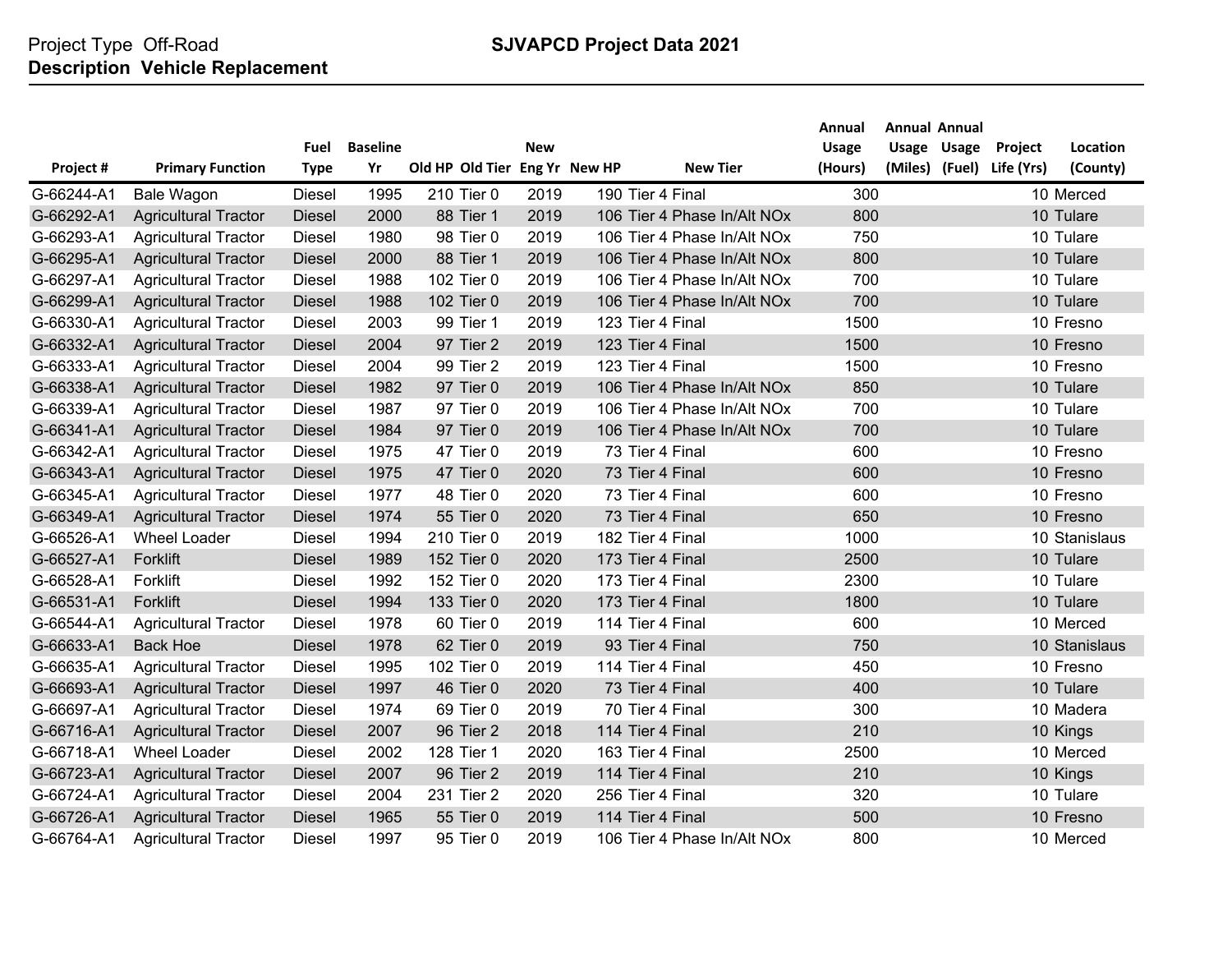|            |                             |               |                 |                               |            |                             | Annual       | <b>Annual Annual</b> |                           |                |
|------------|-----------------------------|---------------|-----------------|-------------------------------|------------|-----------------------------|--------------|----------------------|---------------------------|----------------|
|            |                             | Fuel          | <b>Baseline</b> |                               | <b>New</b> |                             | <b>Usage</b> | Usage Usage          | Project                   | Location       |
| Project#   | <b>Primary Function</b>     | <b>Type</b>   | Yr              | Old HP Old Tier Eng Yr New HP |            | <b>New Tier</b>             | (Hours)      |                      | (Miles) (Fuel) Life (Yrs) | (County)       |
| G-66776-A1 | <b>Back Hoe</b>             | <b>Diesel</b> | 1995            | 85 Tier 0                     | 2019       | 96 Tier 4 Final             | 500          |                      |                           | 10 Merced      |
| G-66778-A1 | <b>Agricultural Tractor</b> | <b>Diesel</b> | 1996            | 99 Tier 0                     | 2020       | 106 Tier 4 Final            | 500          |                      |                           | 10 Merced      |
| G-66786-A1 | <b>Agricultural Tractor</b> | <b>Diesel</b> | 2002            | 113 Tier 1                    | 2018       | 106 Tier 4 Phase In/Alt NOx | 700          |                      |                           | 10 Fresno      |
| G-66793-A1 | <b>Agricultural Tractor</b> | <b>Diesel</b> | 1983            | 98 Tier 0                     | 2018       | 106 Tier 4 Phase In/Alt NOx | 700          |                      |                           | 10 Fresno      |
| G-66800-A1 | <b>Agricultural Tractor</b> | <b>Diesel</b> | 1976            | 69 Tier 0                     | 2019       | 99 Tier 4 Final             | 600          |                      |                           | 10 Madera      |
| G-66803-A1 | <b>Agricultural Tractor</b> | <b>Diesel</b> | 1969            | 76 Tier 0                     | 2018       | 106 Tier 4 Phase In/Alt NOx | 700          |                      |                           | 10 Fresno      |
| G-66806-A1 | <b>Agricultural Tractor</b> | <b>Diesel</b> | 1997            | 81 Tier 0                     | 2018       | 106 Tier 4 Phase In/Alt NOx | 700          |                      |                           | 10 Fresno      |
| G-66810-A1 | <b>Agricultural Tractor</b> | <b>Diesel</b> | 1997            | 81 Tier 0                     | 2018       | 106 Tier 4 Phase In/Alt NOx | 700          |                      |                           | 10 Fresno      |
| G-66811-A1 | <b>Agricultural Tractor</b> | <b>Diesel</b> | 1997            | 81 Tier 0                     | 2018       | 106 Tier 4 Phase In/Alt NOx | 700          |                      |                           | 10 Fresno      |
| G-66812-A1 | <b>Agricultural Tractor</b> | Diesel        | 1997            | 81 Tier 0                     | 2018       | 106 Tier 4 Phase In/Alt NOx | 700          |                      |                           | 10 Fresno      |
| G-66814-A1 | <b>Agricultural Tractor</b> | <b>Diesel</b> | 1997            | 81 Tier 0                     | 2018       | 106 Tier 4 Phase In/Alt NOx | 700          |                      |                           | 10 Fresno      |
| G-66855-A1 | <b>Agricultural Tractor</b> | <b>Diesel</b> | 1997            | 81 Tier 0                     | 2020       | 106 Tier 4 Final            | 700          |                      |                           | 10 Fresno      |
| G-66857-A1 | <b>Agricultural Tractor</b> | <b>Diesel</b> | 1997            | 81 Tier 0                     | 2020       | 106 Tier 4 Final            | 700          |                      |                           | 10 Fresno      |
| G-66859-A1 | <b>Agricultural Tractor</b> | Diesel        | 1989            | 71 Tier 0                     | 2018       | 106 Tier 4 Phase In/Alt NOx | 700          |                      |                           | 10 Fresno      |
| G-66860-A1 | <b>Agricultural Tractor</b> | <b>Diesel</b> | 2005            | 85 Tier 2                     | 2019       | 108 Tier 4 Final            | 700          |                      |                           | 10 Fresno      |
| G-66862-A1 | <b>Agricultural Tractor</b> | <b>Diesel</b> | 2005            | 85 Tier 2                     | 2020       | 106 Tier 4 Final            | 700          |                      |                           | 10 Fresno      |
| G-66863-A1 | <b>Agricultural Tractor</b> | <b>Diesel</b> | 2005            | 85 Tier 2                     | 2019       | 114 Tier 4 Final            | 700          |                      |                           | 10 Fresno      |
| G-66864-A1 | <b>Agricultural Tractor</b> | <b>Diesel</b> | 2005            | 85 Tier 2                     | 2019       | 106 Tier 4 Final            | 700          |                      |                           | 10 Fresno      |
| G-66871-A1 | <b>Agricultural Tractor</b> | <b>Diesel</b> | 2005            | 85 Tier 2                     | 2020       | 114 Tier 4 Final            | 700          |                      |                           | 10 Fresno      |
| G-66876-A1 | <b>Agricultural Tractor</b> | <b>Diesel</b> | 1997            | 81 Tier 0                     | 2020       | 106 Tier 4 Final            | 700          |                      |                           | 10 Fresno      |
| G-66879-A1 | <b>Agricultural Tractor</b> | <b>Diesel</b> | 1997            | 81 Tier 0                     | 2018       | 106 Tier 4 Phase In/Alt NOx | 700          |                      |                           | 10 Fresno      |
| G-66881-A1 | <b>Agricultural Tractor</b> | <b>Diesel</b> | 1997            | 81 Tier 0                     | 2020       | 106 Tier 4 Final            | 700          |                      |                           | 10 Fresno      |
| G-66884-A1 | <b>Agricultural Tractor</b> | <b>Diesel</b> | 2005            | 85 Tier 2                     | 2019       | 114 Tier 4 Final            | 700          |                      |                           | 10 Fresno      |
| G-66890-A1 | <b>Agricultural Tractor</b> | <b>Diesel</b> | 1997            | 240 Tier 1                    | 2018       | 221 Tier 4 Final            | 1642         |                      |                           | 10 Fresno      |
| G-66892-A1 | <b>Agricultural Tractor</b> | <b>Diesel</b> | 2002            | 181 Tier 1                    | 2019       | 202 Tier 4 Final            | 2008         |                      |                           | 10 Fresno      |
| G-66893-A1 | <b>Agricultural Tractor</b> | Diesel        | 1991            | 69 Tier 0                     | 2017       | 53 Tier 4 Final             | 800          |                      |                           | 10 Fresno      |
| G-66899-A1 | <b>Agricultural Tractor</b> | <b>Diesel</b> | 1998            | 71 Tier 1                     | 2018       | 53 Tier 4 Final             | 1000         |                      |                           | 10 Fresno      |
| G-66917-A1 | <b>Skid Loader</b>          | <b>Diesel</b> | 2007            | 49 Tier 2                     | 2020       | 63 Tier 4 Final             | 1000         |                      |                           | 10 Stanislaus  |
| G-66919-A1 | <b>Wheel Loader</b>         | <b>Diesel</b> | 1999            | 160 Tier 1                    | 2019       | 192 Tier 4 Final            | 1800         |                      |                           | 10 Madera      |
| G-66920-A1 | <b>Wheel Loader</b>         | <b>Diesel</b> | 2001            | 125 Tier 1                    | 2019       | 166 Tier 4 Final            | 900          |                      |                           | 10 San Joaquin |
| G-66923-A1 | <b>Wheel Loader</b>         | <b>Diesel</b> | 2005            | 177 Tier 2                    | 2018       | 192 Tier 4 Final            | 2000         |                      |                           | 10 Tulare      |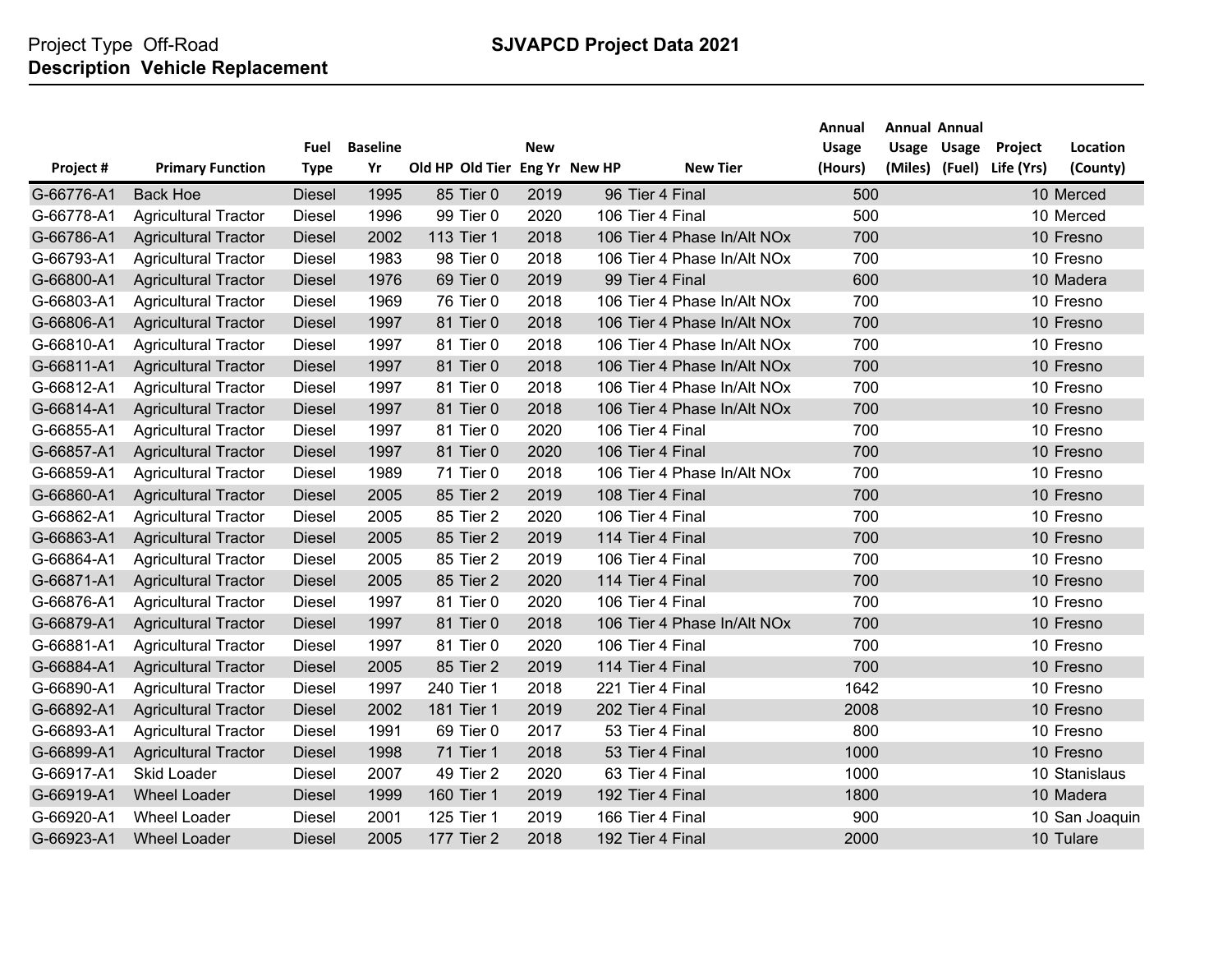|            |                             |               |                 |                               |            |                  | Annual       | <b>Annual Annual</b>      |         |                |
|------------|-----------------------------|---------------|-----------------|-------------------------------|------------|------------------|--------------|---------------------------|---------|----------------|
|            |                             | Fuel          | <b>Baseline</b> |                               | <b>New</b> |                  | <b>Usage</b> | Usage Usage               | Project | Location       |
| Project#   | <b>Primary Function</b>     | <b>Type</b>   | Yr              | Old HP Old Tier Eng Yr New HP |            | <b>New Tier</b>  | (Hours)      | (Miles) (Fuel) Life (Yrs) |         | (County)       |
| G-66933-A1 | <b>Agricultural Tractor</b> | <b>Diesel</b> | 1972            | 162 Tier 0                    | 2020       | 123 Tier 4 Final | 575          |                           |         | 10 San Joaquin |
| G-66940-A1 | <b>Agricultural Tractor</b> | <b>Diesel</b> | 1980            | 310 Tier 0                    | 2020       | 464 Tier 4 Final | 1500         |                           |         | 10 Kern        |
| G-66967-A1 | <b>Agricultural Tractor</b> | Diesel        | 1988            | 53 Tier 0                     | 2019       | 37 Tier 4 Final  | 250          |                           |         | 10 San Joaquin |
| G-66968-A1 | <b>Agricultural Tractor</b> | <b>Diesel</b> | 1981            | 158 Tier 0                    | 2019       | 115 Tier 4 Final | 350          |                           |         | 10 Merced      |
| G-66969-A1 | <b>Agricultural Tractor</b> | <b>Diesel</b> | 2001            | 98 Tier 1                     | 2019       | 106 Tier 4 Final | 2500         |                           |         | 10 Fresno      |
| G-66970-A1 | <b>Agricultural Tractor</b> | <b>Diesel</b> | 2003            | 98 Tier 1                     | 2020       | 106 Tier 4 Final | 2485         |                           |         | 10 Fresno      |
| G-67017-A1 | <b>Agricultural Tractor</b> | Diesel        | 2003            | 263 Tier 2                    | 2020       | 280 Tier 4 Final | 1500         |                           |         | 10 Kern        |
| G-67025-A1 | <b>Agricultural Tractor</b> | <b>Diesel</b> | 1987            | 60 Tier 0                     | 2018       | 57 Tier 4 Final  | 400          |                           |         | 10 Stanislaus  |
| G-67030-A1 | <b>Agricultural Tractor</b> | <b>Diesel</b> | 2001            | 181 Tier 1                    | 2020       | 230 Tier 4 Final | 500          |                           |         | 10 Kings       |
| G-67032-A1 | <b>Agricultural Tractor</b> | <b>Diesel</b> | 1991            | 65 Tier 0                     | 2018       | 36 Tier 4 Final  | 400          |                           |         | 10 Stanislaus  |
| G-67051-A1 | <b>Agricultural Tractor</b> | <b>Diesel</b> | 1997            | 130 Tier 1                    | 2019       | 150 Tier 4 Final | 1000         |                           |         | 10 Kings       |
| G-67052-A1 | <b>Agricultural Tractor</b> | <b>Diesel</b> | 1989            | 160 Tier 0                    | 2019       | 276 Tier 4 Final | 350          |                           |         | 10 Kings       |
| G-67206-A1 | <b>Agricultural Tractor</b> | Diesel        | 1984            | 127 Tier 0                    | 2015       | 130 Tier 4 Final | 800          |                           |         | 10 Kern        |
| G-67209-A1 | <b>Agricultural Tractor</b> | <b>Diesel</b> | 1990            | 88 Tier 0                     | 2019       | 110 Tier 4 Final | 1100         |                           |         | 10 Kern        |
| G-67214-A1 | <b>Agricultural Tractor</b> | Diesel        | 1987            | 34 Tier 0                     | 2020       | 32 Tier 4 Final  | 620          |                           |         | 10 Merced      |
| G-67215-A1 | <b>Wheel Loader</b>         | <b>Diesel</b> | 1997            | 101 Tier 1                    | 2020       | 117 Tier 4 Final | 1000         |                           |         | 10 Kings       |
| G-67257-A1 | <b>Wheel Loader</b>         | <b>Diesel</b> | 1993            | 157 Tier 0                    | 2019       | 192 Tier 4 Final | 3500         |                           |         | 10 Tulare      |
| G-67479-A1 | <b>Agricultural Tractor</b> | <b>Diesel</b> | 1994            | 108 Tier 1                    | 2020       | 123 Tier 4 Final | 1248         |                           |         | 10 Madera      |
| G-67548-A1 | Chopper                     | Diesel        | 2006            | 601 Tier 2                    | 2019       | 872 Tier 4 Final | 800          |                           |         | 10 Merced      |
| G-67551-A1 | <b>Agricultural Tractor</b> | <b>Diesel</b> | 1997            | 261 Tier 1                    | 2019       | 281 Tier 4 Final | 500          |                           |         | 10 Stanislaus  |
| G-67591-A1 | <b>Skid Loader</b>          | <b>Diesel</b> | 2002            | 81 Tier 1                     | 2020       | 73 Tier 4 Final  | 500          |                           |         | 10 Merced      |
| G-67622-A1 | <b>Agricultural Tractor</b> | <b>Diesel</b> | 1993            | 174 Tier 0                    | 2019       | 311 Tier 4 Final | 800          |                           |         | 10 Merced      |
| G-67625-A1 | <b>Agricultural Tractor</b> | <b>Diesel</b> | 1996            | 108 Tier 0                    | 2019       | 106 Tier 4 Final | 250          |                           |         | 10 Stanislaus  |
| G-67654-A1 | <b>Agricultural Tractor</b> | <b>Diesel</b> | 1982            | 183 Tier 0                    | 2020       | 123 Tier 4 Final | 700          |                           |         | 10 Fresno      |
| G-67657-A1 | <b>Agricultural Tractor</b> | <b>Diesel</b> | 1980            | 81 Tier 0                     | 2020       | 123 Tier 4 Final | 500          |                           |         | 10 Merced      |
| G-67658-A1 | <b>Agricultural Tractor</b> | <b>Diesel</b> | 1989            | 204 Tier 0                    | 2019       | 202 Tier 4 Final | 800          |                           |         | 10 Merced      |
| G-67661-A1 | <b>Agricultural Tractor</b> | <b>Diesel</b> | 2006            | 99 Tier 2                     | 2019       | 114 Tier 4 Final | 800          |                           |         | 10 Merced      |
| G-67733-A1 | <b>Agricultural Tractor</b> | <b>Diesel</b> | 1979            | 52 Tier 0                     | 2014       | 45 Tier 4 Final  | 300          |                           |         | 10 Stanislaus  |
| G-67736-A1 | <b>Agricultural Tractor</b> | <b>Diesel</b> | 1980            | 63 Tier 0                     | 2019       | 73 Tier 4 Final  | 300          |                           |         | 10 Stanislaus  |
| G-67737-A1 | <b>Agricultural Tractor</b> | <b>Diesel</b> | 1992            | 103 Tier 0                    | 2019       | 114 Tier 4 Final | 300          |                           |         | 10 Stanislaus  |
| G-67739-A1 | <b>Agricultural Tractor</b> | Diesel        | 1994            | 103 Tier 0                    | 2019       | 114 Tier 4 Final | 300          |                           |         | 10 Stanislaus  |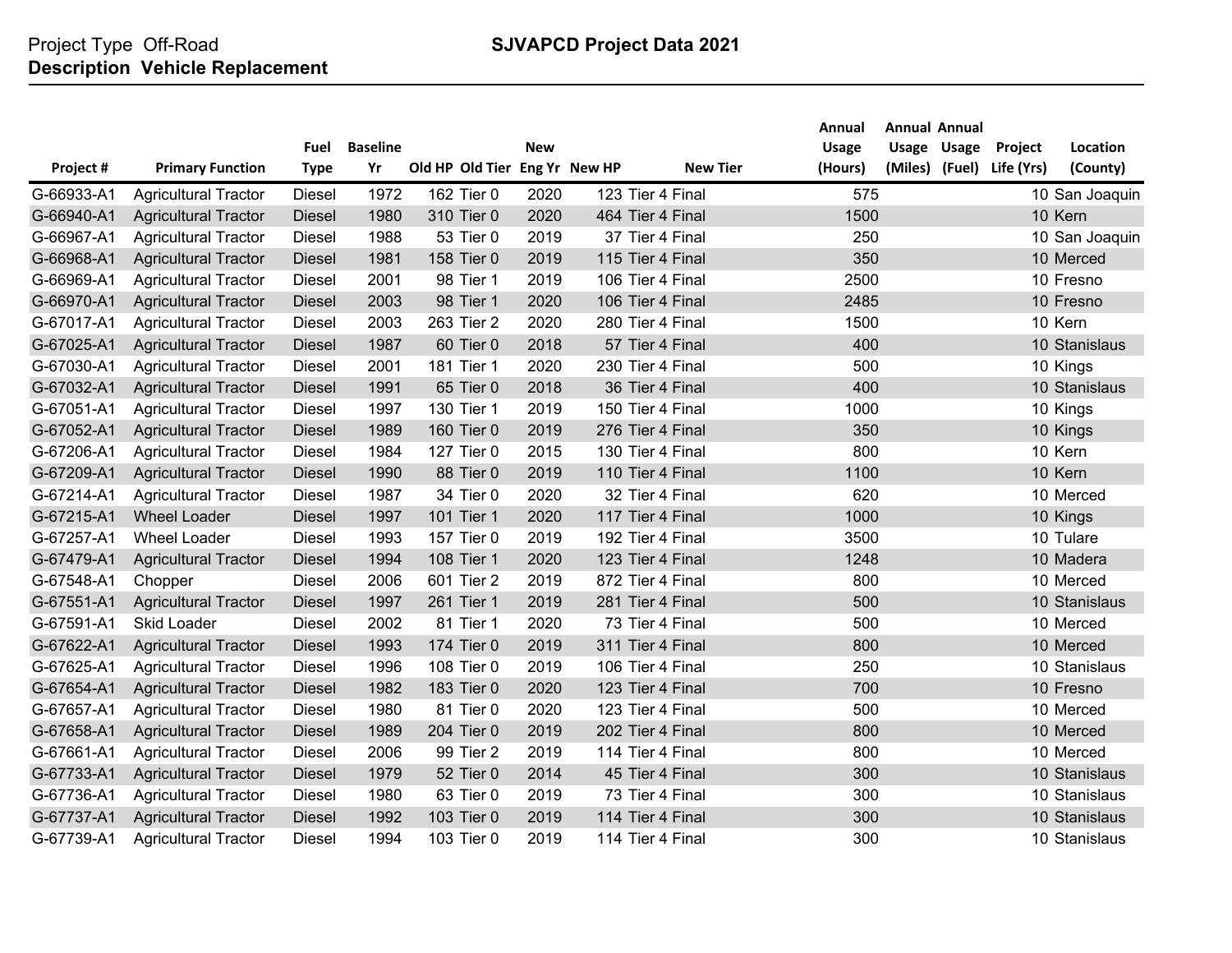|            |                             |               |                 |                               |            |                             | Annual       | <b>Annual Annual</b> |                           |                |
|------------|-----------------------------|---------------|-----------------|-------------------------------|------------|-----------------------------|--------------|----------------------|---------------------------|----------------|
|            |                             | Fuel          | <b>Baseline</b> |                               | <b>New</b> |                             | <b>Usage</b> | Usage Usage          | Project                   | Location       |
| Project #  | <b>Primary Function</b>     | <b>Type</b>   | Yr              | Old HP Old Tier Eng Yr New HP |            | <b>New Tier</b>             | (Hours)      |                      | (Miles) (Fuel) Life (Yrs) | (County)       |
| G-67742-A2 | <b>Agricultural Tractor</b> | <b>Diesel</b> | 2006            | 115 Tier 1                    | 2018       | 115 Tier 4 Final            | 500          |                      |                           | 10 Madera      |
| G-67746-A1 | Forklift                    | <b>Diesel</b> | 1998            | 60 Tier 1                     | 2020       | 74 Tier 4 Final             | 800          |                      |                           | 10 Tulare      |
| G-67752-A1 | Shaker                      | <b>Diesel</b> | 2001            | 125 Tier 1                    | 2020       | 139 Tier 4 Final            | 700          |                      |                           | 10 Madera      |
| G-67778-A1 | Shaker                      | Diesel        | 2006            | 155 Tier 2                    | 2019       | 148 Tier 4 Final            | 600          |                      |                           | 10 Madera      |
| G-67786-A1 | <b>Agricultural Tractor</b> | <b>Diesel</b> | 2001            | 114 Tier 1                    | 2020       | 114 Tier 4 Final            | 800          |                      |                           | 10 Madera      |
| G-67787-A1 | <b>Agricultural Tractor</b> | <b>Diesel</b> | 1997            | 102 Tier 1                    | 2020       | 114 Tier 4 Final            | 800          |                      |                           | 10 Madera      |
| G-67788-A1 | <b>Agricultural Tractor</b> | <b>Diesel</b> | 2005            | 113 Tier 2                    | 2020       | 123 Tier 4 Final            | 800          |                      |                           | 10 Madera      |
| G-67789-A1 | <b>Agricultural Tractor</b> | Diesel        | 2005            | 113 Tier 2                    | 2020       | 123 Tier 4 Final            | 800          |                      |                           | 10 Madera      |
| G-67790-A1 | <b>Agricultural Tractor</b> | <b>Diesel</b> | 2004            | 113 Tier 2                    | 2020       | 114 Tier 4 Final            | 800          |                      |                           | 10 Madera      |
| G-67810-A1 | <b>Agricultural Tractor</b> | <b>Diesel</b> | 1979            | 30 Tier 0                     | 2019       | 35 Tier 4 Final             | 500          |                      |                           | 10 Tulare      |
| G-67813-A1 | <b>Agricultural Tractor</b> | <b>Diesel</b> | 1997            | 44 Tier 0                     | 2019       | 35 Tier 4 Final             | 500          |                      |                           | 10 Tulare      |
| G-67831-A1 | <b>Wheel Loader</b>         | <b>Diesel</b> | 2005            | 149 Tier 2                    | 2018       | 226 Tier 4 Final            | 1000         |                      |                           | 10 Fresno      |
| G-67840-A1 | <b>Agricultural Tractor</b> | <b>Diesel</b> | 2006            | 115 Tier 2                    | 2020       | 123 Tier 4 Final            | 500          |                      |                           | 10 Fresno      |
| G-67876-A1 | <b>Wheel Loader</b>         | <b>Diesel</b> | 2003            | 132 Tier 2                    | 2019       | 164 Tier 4 Final            | 3650         |                      |                           | 10 Merced      |
| G-67879-A1 | <b>Agricultural Tractor</b> | <b>Diesel</b> | 2006            | 109 Tier 2                    | 2019       | 123 Tier 4 Final            | 600          |                      |                           | 10 Stanislaus  |
| G-67883-A1 | <b>Agricultural Tractor</b> | <b>Diesel</b> | 1995            | 110 Tier 0                    | 2020       | 123 Tier 4 Final            | 500          |                      |                           | 10 Fresno      |
| G-67929-A1 | <b>Agricultural Tractor</b> | <b>Diesel</b> | 1982            | 81 Tier 0                     | 2019       | 106 Tier 4 Phase In/Alt NOx | 700          |                      |                           | 10 Tulare      |
| G-67931-A1 | <b>Agricultural Tractor</b> | Diesel        | 2003            | 210 Tier 2                    | 2020       | 230 Tier 4 Final            | 2900         |                      |                           | 10 Tulare      |
| G-67933-A1 | <b>Wheel Loader</b>         | <b>Diesel</b> | 1999            | 190 Tier 1                    | 2019       | 192 Tier 4 Final            | 2000         |                      |                           | 10 Fresno      |
| G-67938-A1 | <b>Agricultural Tractor</b> | Diesel        | 1989            | 79 Tier 0                     | 2019       | 99 Tier 4 Final             | 300          |                      |                           | 10 Kern        |
| G-68039-A1 | <b>Agricultural Tractor</b> | <b>Diesel</b> | 2004            | 99 Tier 2                     | 2019       | 99 Tier 4 Final             | 175          |                      |                           | 10 Fresno      |
| G-68091-A1 | <b>Agricultural Tractor</b> | Diesel        | 1997            | 83 Tier 0                     | 2019       | 106 Tier 4 Phase In/Alt NOx | 700          |                      |                           | 10 San Joaquin |
| G-68219-A1 | <b>Agricultural Tractor</b> | <b>Diesel</b> | 1989            | 63 Tier 0                     | 2020       | 73 Tier 4 Final             | 1250         |                      |                           | 10 Fresno      |
| G-68221-A1 | <b>Agricultural Tractor</b> | <b>Diesel</b> | 1981            | 132 Tier 0                    | 2020       | 195 Tier 4 Final            | 1200         |                      |                           | 10 Fresno      |
| G-68235-A1 | <b>Wheel Loader</b>         | <b>Diesel</b> | 1988            | 110 Tier 0                    | 2020       | 74 Tier 4 Final             | 500          |                      |                           | 10 Kern        |
| G-68239-A1 | <b>Wheel Loader</b>         | Diesel        | 1989            | 128 Tier 0                    | 2016       | 162 Tier 4 Final            | 1250         |                      |                           | 10 Tulare      |
| G-68241-A1 | <b>Wheel Loader</b>         | <b>Diesel</b> | 1996            | 138 Tier 0                    | 2019       | 162 Tier 4 Final            | 1250         |                      |                           | 10 Tulare      |
| G-68258-A1 | <b>Nut Sweeper</b>          | <b>Diesel</b> | 2007            | 80 Tier 2                     | 2019       | 142 Tier 4 Final            | 500          |                      |                           | 10 Tulare      |
| G-68284-A1 | <b>Skid Loader</b>          | <b>Diesel</b> | 2006            | 100 Tier 2                    | 2019       | 97 Tier 4 Final             | 1000         |                      |                           | 10 Madera      |
| G-68523-A1 | <b>Agricultural Tractor</b> | <b>Diesel</b> | 2001            | 86 Tier 1                     | 2018       | 106 Tier 4 Final            | 600          |                      |                           | 10 Stanislaus  |
| G-68541-A1 | <b>Wheel Loader</b>         | <b>Diesel</b> | 1974            | 100 Tier 0                    | 2020       | 163 Tier 4 Final            | 2000         |                      |                           | 10 Merced      |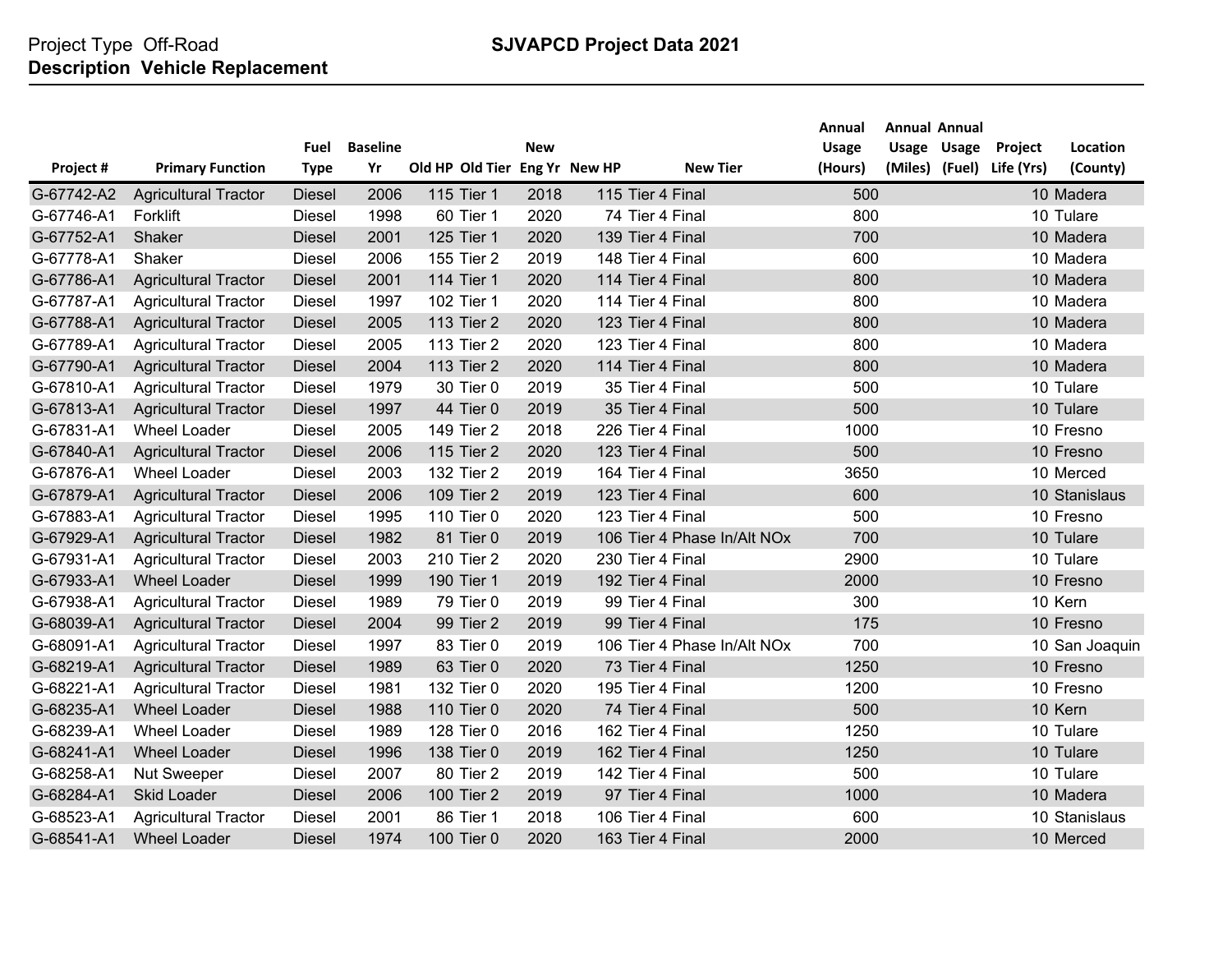|            |                                       |               |                 |                               |            |                  | Annual                             | <b>Annual Annual</b>      |         |               |
|------------|---------------------------------------|---------------|-----------------|-------------------------------|------------|------------------|------------------------------------|---------------------------|---------|---------------|
|            |                                       | Fuel          | <b>Baseline</b> |                               | <b>New</b> |                  | <b>Usage</b>                       | Usage Usage               | Project | Location      |
| Project #  | <b>Primary Function</b>               | <b>Type</b>   | Yr              | Old HP Old Tier Eng Yr New HP |            |                  | <b>New Tier</b><br>(Hours)         | (Miles) (Fuel) Life (Yrs) |         | (County)      |
| G-68542-A1 | <b>Agricultural Tractor</b>           | <b>Diesel</b> | 1998            | 89 Tier 1                     | 2020       | 123 Tier 4 Final | 400                                |                           |         | 10 Fresno     |
| G-68544-A1 | <b>Agricultural Tractor</b>           | <b>Diesel</b> | 1993            | 46 Tier 0                     | 2019       | 53 Tier 4 Final  | 500                                |                           |         | 10 Fresno     |
| G-68550-A1 | <b>Agricultural Tractor</b>           | <b>Diesel</b> | 1991            | 180 Tier 0                    | 2019       | 115 Tier 4 Final | 300                                |                           |         | 10 Kings      |
| G-68551-A1 | <b>Agricultural Tractor</b>           | <b>Diesel</b> | 1977            | 80 Tier 0                     | 2017       | 98 Tier 4 Final  | 300                                |                           |         | 10 Kings      |
| G-68617-A1 | <b>Agricultural Tractor</b>           | Diesel        | 2006            | 109 Tier 2                    | 2019       | 115 Tier 4 Final | 900                                |                           |         | 10 Kings      |
| G-68714-A1 | <b>Agricultural Tractor</b>           | <b>Diesel</b> | 2007            | 95 Tier 2                     | 2020       | 90 Tier 4 Final  | 1100                               |                           |         | 10 Fresno     |
| G-68715-A1 | <b>Agricultural Tractor</b>           | <b>Diesel</b> | 2007            | 95 Tier 2                     | 2020       | 90 Tier 4 Final  | 1100                               |                           |         | 10 Fresno     |
| G-68717-A1 | <b>Agricultural Tractor</b>           | <b>Diesel</b> | 2007            | 95 Tier 2                     | 2020       | 90 Tier 4 Final  | 1100                               |                           |         | 10 Fresno     |
| G-68743-A1 | <b>Agricultural Tractor</b>           | <b>Diesel</b> | 2007            | 95 Tier 2                     | 2020       | 90 Tier 4 Final  | 1100                               |                           |         | 10 Fresno     |
| G-68749-A1 | <b>Agricultural Tractor</b>           | <b>Diesel</b> | 2007            | 95 Tier 2                     | 2020       | 90 Tier 4 Final  | 1100                               |                           |         | 10 Fresno     |
| G-68760-A1 | <b>Agricultural Tractor</b>           | <b>Diesel</b> | 1977            | 209 Tier 0                    | 2020       | 123 Tier 4 Final | 400                                |                           |         | 10 Fresno     |
| G-68762-A1 | <b>Agricultural Tractor</b>           | <b>Diesel</b> | 1980            | 84 Tier 0                     | 2020       | 114 Tier 4 Final | 500                                |                           |         | 10 Tulare     |
| G-68763-A1 | <b>Agricultural Tractor</b>           | <b>Diesel</b> | 1990            | 97 Tier 0                     | 2020       | 114 Tier 4 Final | 450                                |                           |         | 10 Tulare     |
| G-68775-A1 | <b>Agricultural Tractor</b>           | <b>Diesel</b> | 1998            | 89 Tier 1                     | 2020       | 123 Tier 4 Final | 300                                |                           |         | 10 Fresno     |
| G-68814-A1 | Pistachio Harvester                   | <b>Diesel</b> | 1988            | 99 Tier 2                     | 2019       | 121 Tier 4 Final | 600                                |                           |         | 10 Tulare     |
| G-68816-A1 | <b>Pistachio Harvester</b>            | <b>Diesel</b> | 1988            | 121 Tier 0                    | 2019       | 148 Tier 4 Final | 600                                |                           |         | 10 Tulare     |
| G-68822-A1 | Pistachio Harvester                   | <b>Diesel</b> | 1988            | 121 Tier 0                    | 2019       | 148 Tier 4 Final | 600                                |                           |         | 10 Tulare     |
| G-68860-A1 | <b>Agricultural Tractor</b>           | <b>Diesel</b> | 1980            | 76 Tier 0                     | 2019       | 123 Tier 4 Final | 500                                |                           |         | 10 Stanislaus |
| G-68863-A1 | <b>Agricultural Tractor</b>           | Diesel        | 1999            | 95 Tier 1                     | 2018       | 114 Tier 4 Final | 300                                |                           |         | 10 Kern       |
| G-68866-A1 | <b>Agricultural Tractor</b>           | <b>Diesel</b> | 2007            | 99 Tier 2                     | 2018       | 114 Tier 4 Final | 300                                |                           |         | 10 Kern       |
| G-68893-A1 | <b>Wheel Loader</b>                   | <b>Diesel</b> | 1979            | 83 Tier 0                     | 2019       | 67 Tier 4 Final  | 750                                |                           |         | 10 Fresno     |
| G-68896-A1 | <b>Back Hoe</b>                       | <b>Diesel</b> | 1979            | 62 Tier 0                     | 2019       | 102 Tier 4 Final | 1000                               |                           |         | 10 Stanislaus |
| G-69033-A1 | <b>Agricultural Tractor</b>           | <b>Diesel</b> | 2006            | 99 Tier 2                     | 2019       | 114 Tier 4 Final | 1500                               |                           |         | 10 Fresno     |
| G-69299-A1 | <b>Agricultural Backhoe</b>           | <b>Diesel</b> | 2000            | 89 Tier 1                     | 2020       | 93 Tier 4 Final  | 800                                |                           |         | 10 Merced     |
| G-69305-A1 | <b>Agricultural Tractor</b>           | <b>Diesel</b> | 1989            | 81 Tier 0                     | 2019       |                  | 106 Tier 4 Phase In/Alt NOx<br>300 |                           |         | 10 Stanislaus |
| G-69340-A1 | <b>Agricultural Tractor</b>           | <b>Diesel</b> | 1989            | 97 Tier 0                     | 2019       | 114 Tier 4 Final | 200                                |                           |         | 10 Fresno     |
| G-69343-A1 | <b>Agricultural Tractor</b>           | <b>Diesel</b> | 1993            | 102 Tier 0                    | 2019       | 123 Tier 4 Final | 500                                |                           |         | 10 Fresno     |
| G-69346-A1 | <b>Agricultural Tractor</b>           | <b>Diesel</b> | 1973            | 46 Tier 0                     | 2019       | 59 Tier 4 Final  | 200                                |                           |         | 10 Fresno     |
| G-69351-A1 | <b>Other Agricultural Equi Diesel</b> |               | 1988            | 110 Tier 0                    | 2020       | 134 Tier 4 Final | 500                                |                           |         | 10 Tulare     |
| G-69357-A1 | <b>Agricultural Tractor</b>           | <b>Diesel</b> | 2004            | 450 Tier 2                    | 2020       | 545 Tier 4 Final | 1500                               |                           |         | 10 Merced     |
| G-69359-A1 | <b>Agricultural Tractor</b>           | <b>Diesel</b> | 2005            | 283 Tier 2                    | 2020       | 281 Tier 4 Final | 1500                               |                           |         | 10 Merced     |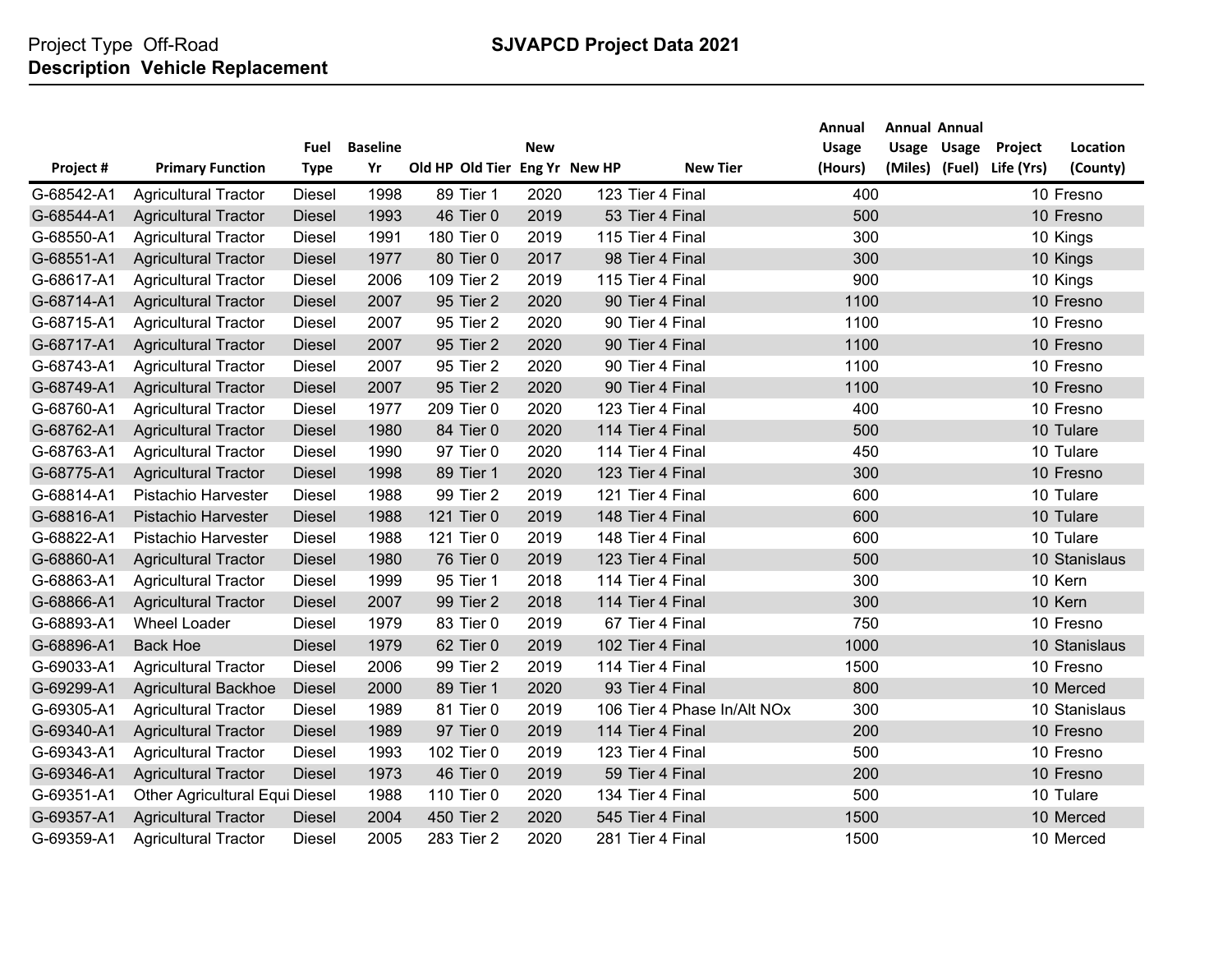|            |                             |               |                 |                               |            |                             | Annual       | <b>Annual Annual</b>      |         |               |
|------------|-----------------------------|---------------|-----------------|-------------------------------|------------|-----------------------------|--------------|---------------------------|---------|---------------|
|            |                             | Fuel          | <b>Baseline</b> |                               | <b>New</b> |                             | <b>Usage</b> | Usage Usage               | Project | Location      |
| Project #  | <b>Primary Function</b>     | <b>Type</b>   | Yr              | Old HP Old Tier Eng Yr New HP |            | <b>New Tier</b>             | (Hours)      | (Miles) (Fuel) Life (Yrs) |         | (County)      |
| G-69361-A1 | <b>Agricultural Tractor</b> | <b>Diesel</b> | 2004            | 210 Tier 2                    | 2020       | 281 Tier 4 Final            | 1500         |                           |         | 10 Merced     |
| G-69530-A1 | <b>Agricultural Tractor</b> | <b>Diesel</b> | 2004            | 113 Tier 2                    | 2019       | 123 Tier 4 Final            | 250          |                           |         | 10 Madera     |
| G-69534-A1 | <b>Wheel Loader</b>         | <b>Diesel</b> | 1998            | 105 Tier 1                    | 2020       | 166 Tier 4 Final            | 3000         |                           |         | 10 Tulare     |
| G-69538-A1 | <b>Agricultural Tractor</b> | <b>Diesel</b> | 2003            | 462 Tier 2                    | 2018       | 489 Tier 4 Final            | 900          |                           |         | 10 Merced     |
| G-69551-A1 | <b>Agricultural Tractor</b> | <b>Diesel</b> | 1974            | 133 Tier 0                    | 2020       | 114 Tier 4 Final            | 500          |                           |         | 10 Madera     |
| G-69554-A1 | <b>Agricultural Tractor</b> | <b>Diesel</b> | 1988            | 97 Tier 0                     | 2018       | 165 Tier 4 Final            | 600          |                           |         | 10 Merced     |
| G-69555-A1 | <b>Agricultural Tractor</b> | <b>Diesel</b> | 1983            | 102 Tier 0                    | 2019       | 123 Tier 4 Final            | 300          |                           |         | 10 Stanislaus |
| G-69560-A1 | <b>Back Hoe</b>             | Diesel        | 1996            | 79 Tier 0                     | 2020       | 99 Tier 4 Final             | 850          |                           |         | 10 Kern       |
| G-69564-A1 | <b>Back Hoe</b>             | <b>Diesel</b> | 1997            | 124 Tier 1                    | 2020       | 113 Tier 4 Final            | 1500         |                           |         | 10 Fresno     |
| G-69582-A1 | <b>Agricultural Tractor</b> | <b>Diesel</b> | 2004            | 150 Tier 2                    | 2019       | 123 Tier 4 Final            | 1800         |                           |         | 10 Fresno     |
| G-69586-A1 | <b>Agricultural Tractor</b> | <b>Diesel</b> | 1988            | 215 Tier 1                    | 2020       | 155 Tier 4 Final            | 1000         |                           |         | 10 Fresno     |
| G-69590-A1 | <b>Agricultural Tractor</b> | <b>Diesel</b> | 1999            | 175 Tier 1                    | 2020       | 195 Tier 4 Final            | 1300         |                           |         | 10 Fresno     |
| G-69591-A1 | <b>Skid Loader</b>          | <b>Diesel</b> | 2013            | 73 Tier 0                     | 2020       | 73 Tier 4 Final             | 2500         |                           |         | 10 Fresno     |
| G-69592-A1 | <b>Agricultural Tractor</b> | <b>Diesel</b> | 1993            | 90 Tier 0                     | 2020       | 123 Tier 4 Final            | 800          |                           |         | 10 Fresno     |
| G-69593-A1 | <b>Agricultural Tractor</b> | <b>Diesel</b> | 1972            | 81 Tier 0                     | 2019       | 93 Tier 4 Final             | 600          |                           |         | 10 Merced     |
| G-69598-A1 | Sweeper                     | <b>Diesel</b> | 1996            | 80 Tier 0                     | 2019       | 74 Tier 4 Final             | 500          |                           |         | 10 Kings      |
| G-69626-A1 | <b>Agricultural Tractor</b> | <b>Diesel</b> | 1965            | 55 Tier 0                     | 2019       | 106 Tier 4 Phase In/Alt NOx | 600          |                           |         | 10 Tulare     |
| G-69721-A1 | <b>Agricultural Tractor</b> | Diesel        | 1994            | 151 Tier 0                    | 2019       | 175 Tier 4 Final            | 600          |                           |         | 10 Fresno     |
| G-69726-A1 | <b>Agricultural Tractor</b> | <b>Diesel</b> | 2005            | 113 Tier 2                    | 2016       | 114 Tier 4 Final            | 250          |                           |         | 10 Madera     |
| G-69727-A1 | <b>Back Hoe</b>             | Diesel        | 1995            | 120 Tier 0                    | 2020       | 113 Tier 4 Final            | 960          |                           |         | 10 Merced     |
| G-69737-A1 | <b>Almond Sweeper</b>       | <b>Diesel</b> | 1993            | 65 Tier 0                     | 2019       | 74 Tier 4 Final             | 400          |                           |         | 10 Merced     |
| G-69738-A1 | <b>Agricultural Tractor</b> | <b>Diesel</b> | 1968            | 113 Tier 0                    | 2019       | 101 Tier 4 Final            | 350          |                           |         | 10 Stanislaus |
| G-69746-A1 | <b>Agricultural Tractor</b> | <b>Diesel</b> | 1983            | 72 Tier 0                     | 2020       | 123 Tier 4 Final            | 200          |                           |         | 10 Fresno     |
| G-69757-A1 | <b>Agricultural Tractor</b> | <b>Diesel</b> | 2005            | 500 Tier 2                    | 2020       | 611 Tier 4 Final            | 800          |                           |         | 10 Merced     |
| G-69817-A1 | <b>Agricultural Tractor</b> | <b>Diesel</b> | 1978            | 72 Tier 0                     | 2020       | 123 Tier 4 Final            | 80           |                           |         | 10 Merced     |
| G-69828-A1 | <b>Agricultural Tractor</b> | <b>Diesel</b> | 1998            | 114 Tier 1                    | 2019       | 114 Tier 4 Final            | 600          |                           |         | 10 Merced     |
| G-69850-A1 | Sweeper                     | <b>Diesel</b> | 2006            | 80 Tier 2                     | 2020       | 74 Tier 4 Final             | 350          |                           |         | 10 Kings      |
| G-69853-A1 | Shaker                      | <b>Diesel</b> | 2004            | 215 Tier 1                    | 2019       | 148 Tier 4 Final            | 350          |                           |         | 10 Kings      |
| G-69871-A1 | <b>Agricultural Tractor</b> | <b>Diesel</b> | 1980            | 84 Tier 0                     | 2019       | 106 Tier 4 Phase In/Alt NOx | 100          |                           |         | 10 Tulare     |
| G-69877-A1 | <b>Agricultural Tractor</b> | <b>Diesel</b> | 1984            | 72 Tier 0                     | 2019       | 106 Tier 4 Phase In/Alt NOx | 100          |                           |         | 10 Tulare     |
| G-69891-A1 | <b>Agricultural Tractor</b> | <b>Diesel</b> | 2006            | 76 Tier 2                     | 2020       | 125 Tier 4 Final            | 600          |                           |         | 10 Kings      |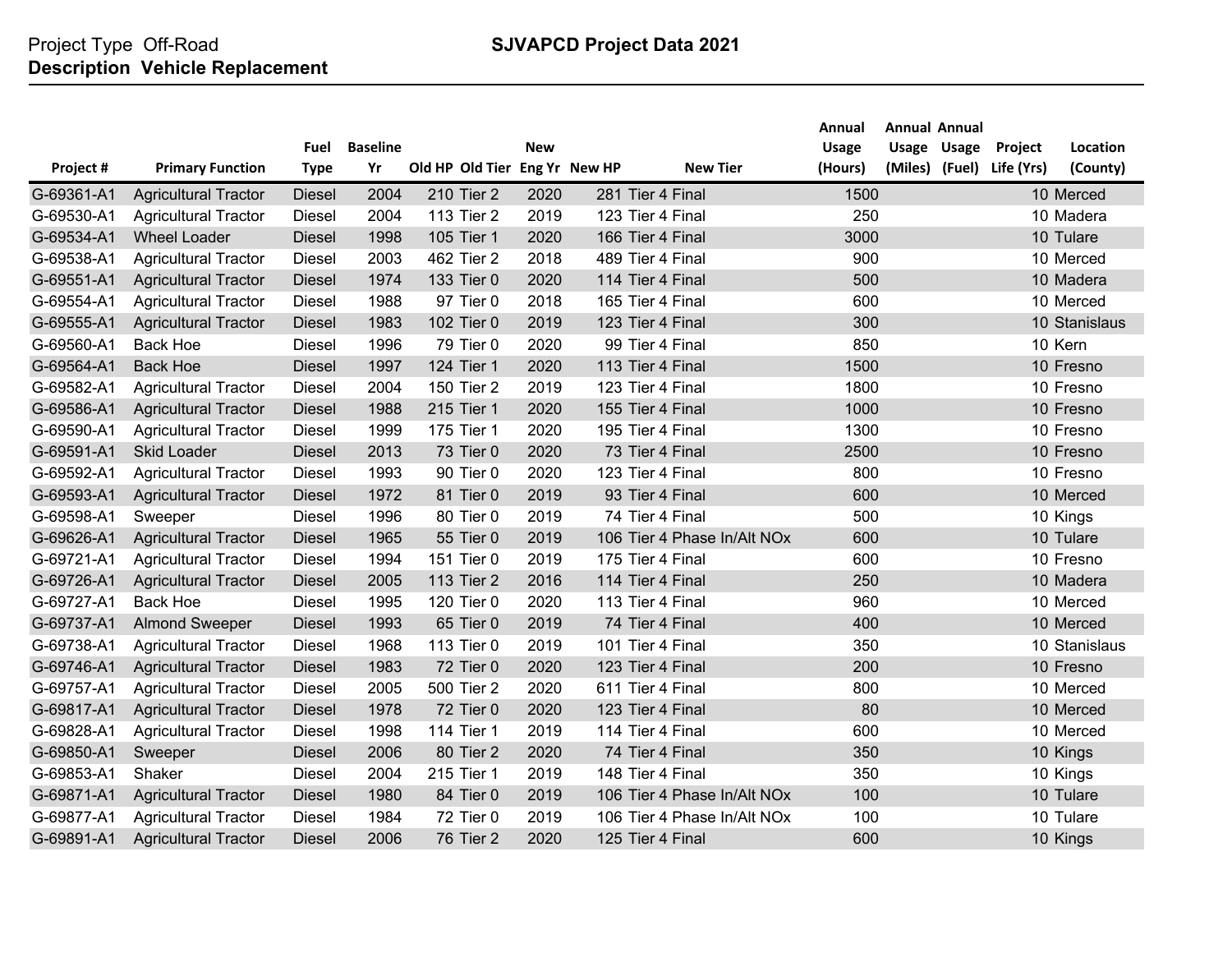|                 |                             |               |                 |                               |            |                             | Annual       | <b>Annual Annual</b>      |                |
|-----------------|-----------------------------|---------------|-----------------|-------------------------------|------------|-----------------------------|--------------|---------------------------|----------------|
|                 |                             | Fuel          | <b>Baseline</b> |                               | <b>New</b> |                             | <b>Usage</b> | Usage Usage Project       | Location       |
| <b>Project#</b> | <b>Primary Function</b>     | <b>Type</b>   | Yr              | Old HP Old Tier Eng Yr New HP |            | <b>New Tier</b>             | (Hours)      | (Miles) (Fuel) Life (Yrs) | (County)       |
| G-69900-A1      | <b>Agricultural Tractor</b> | <b>Diesel</b> | 2005            | <b>86 Tier 2</b>              | 2019       | 106 Tier 4 Phase In/Alt NOx | 800          |                           | 10 Kern        |
| G-69908-A1      | <b>Agricultural Tractor</b> | <b>Diesel</b> | 1992            | 81 Tier 0                     | 2019       | 99 Tier 4 Final             | 100          |                           | 10 Fresno      |
| G-69942-A1      | <b>Cotton Picker</b>        | <b>Diesel</b> | 2001            | 325 Tier 1                    | 2020       | 560 Tier 4 Final            | 880          |                           | 10 Kings       |
| G-69942-A1      | <b>Cotton Picker</b>        | <b>Diesel</b> | 2005            | 350 Tier 2                    |            |                             |              |                           | Kings          |
| G-70106-A1      | <b>Agricultural Tractor</b> | <b>Diesel</b> | 2005            | 98 Tier 2                     | 2016       | 99 Tier 4 Final             | 456          |                           | 10 Fresno      |
| G-70107-A1      | <b>Agricultural Tractor</b> | <b>Diesel</b> | 2001            | 98 Tier 1                     | 2016       | 99 Tier 4 Final             | 386          |                           | 10 Madera      |
| G-70109-A1      | <b>Agricultural Tractor</b> | <b>Diesel</b> | 2005            | 98 Tier 2                     | 2020       | 100 Tier 4 Final            | 421          |                           | 10 Madera      |
| G-70110-A1      | <b>Agricultural Tractor</b> | <b>Diesel</b> | 2001            | 98 Tier 1                     | 2020       | 100 Tier 4 Final            | 435          |                           | 10 Fresno      |
| G-70196-A1      | <b>Wheel Loader</b>         | <b>Diesel</b> | 1990            | 160 Tier 0                    | 2019       | 173 Tier 4 Final            | 2000         |                           | 10 Merced      |
| G-70201-A1      | <b>Wheel Loader</b>         | <b>Diesel</b> | 1983            | 155 Tier 0                    | 2019       | 173 Tier 4 Final            | 2000         |                           | 10 Merced      |
| G-70204-A1      | <b>Wheel Loader</b>         | <b>Diesel</b> | 2000            | 183 Tier 1                    | 2019       | 173 Tier 4 Final            | 2000         |                           | 10 Merced      |
| G-70208-A1      | <b>Agricultural Tractor</b> | <b>Diesel</b> | 1999            | 106 Tier 1                    | 2019       | 125 Tier 4 Final            | 200          |                           | 10 Fresno      |
| G-70232-A1      | <b>Agricultural Tractor</b> | <b>Diesel</b> | 1978            | 38 Tier 0                     | 2017       | 35 Tier 4 Final             | 720          |                           | 10 Tulare      |
| G-70235-A1      | <b>Agricultural Tractor</b> | <b>Diesel</b> | 1978            | 38 Tier 0                     | 2017       | 35 Tier 4 Final             | 700          |                           | 10 Tulare      |
| G-70244-A1      | <b>Agricultural Tractor</b> | <b>Diesel</b> | 1993            | 27 Tier 0                     | 2017       | 35 Tier 4 Final             | 700          |                           | 10 Tulare      |
| G-70245-A1      | <b>Agricultural Tractor</b> | <b>Diesel</b> | 1993            | 27 Tier 0                     | 2017       | 35 Tier 4 Final             | 700          |                           | 10 Tulare      |
| G-70246-A1      | <b>Agricultural Tractor</b> | <b>Diesel</b> | 1996            | 44 Tier 0                     | 2018       | 35 Tier 4 Final             | 700          |                           | 10 Tulare      |
| G-70247-A1      | <b>Wheel Loader</b>         | <b>Diesel</b> | 1998            | 125 Tier 1                    | 2019       | 192 Tier 4 Final            | 1750         |                           | 10 Stanislaus  |
| G-70262-A1      | Forklift                    | Diesel        | 2005            | 100 Tier 2                    | 2018       | 142 Tier 4 Final            | 460          |                           | 10 Stanislaus  |
| G-70273-A1      | <b>Agricultural Tractor</b> | <b>Diesel</b> | 1974            | 66 Tier 0                     | 2019       | 123 Tier 4 Final            | 300          |                           | 10 Stanislaus  |
| G-70311-A1      | <b>Nut Sweeper</b>          | <b>Diesel</b> | 1987            | 100 Tier 1                    | 2019       | 74 Tier 4 Final             | 350          |                           | 10 Kings       |
| G-70609-A1      | <b>Wheel Loader</b>         | <b>Diesel</b> | 1989            | 85 Tier 0                     | 2020       | 74 Tier 4 Final             | 1000         |                           | 10 Tulare      |
| G-70614-A1      | <b>Almond Sweeper</b>       | <b>Diesel</b> | 2005            | 80 Tier 2                     | 2020       | 74 Tier 4 Final             | 1200         |                           | 10 Tulare      |
| G-70615-A1      | <b>Agricultural Tractor</b> | <b>Diesel</b> | 2005            | 105 Tier 2                    | 2019       | 123 Tier 4 Final            | 1500         |                           | 10 Tulare      |
| G-70618-A1      | <b>Agricultural Tractor</b> | <b>Diesel</b> | 2005            | 105 Tier 2                    | 2019       | 123 Tier 4 Final            | 1500         |                           | 10 Tulare      |
| G-70620-A1      | <b>Agricultural Tractor</b> | <b>Diesel</b> | 1995            | 100 Tier 0                    | 2019       | 123 Tier 4 Final            | 1500         |                           | 10 Tulare      |
| G-70621-A1      | <b>Agricultural Tractor</b> | <b>Diesel</b> | 1995            | 100 Tier 0                    | 2020       | 123 Tier 4 Final            | 1500         |                           | 10 Tulare      |
| G-70642-A1      | <b>Back Hoe</b>             | <b>Diesel</b> | 2004            | 98 Tier 1                     | 2020       | 113 Tier 4 Final            | 400          |                           | 10 San Joaquin |
| G-70651-A1      | <b>Agricultural Tractor</b> | <b>Diesel</b> | 1966            | 80 Tier 0                     | 2020       | 123 Tier 4 Final            | 300          |                           | 10 San Joaquin |
| G-70652-A1      | <b>Agricultural Tractor</b> | <b>Diesel</b> | 1967            | 80 Tier 0                     | 2020       | 123 Tier 4 Final            | 300          |                           | 10 San Joaquin |
| G-70658-A1      | <b>Agricultural Tractor</b> | <b>Diesel</b> | 1982            | 84 Tier 0                     | 2020       | 123 Tier 4 Final            | 300          |                           | 10 San Joaquin |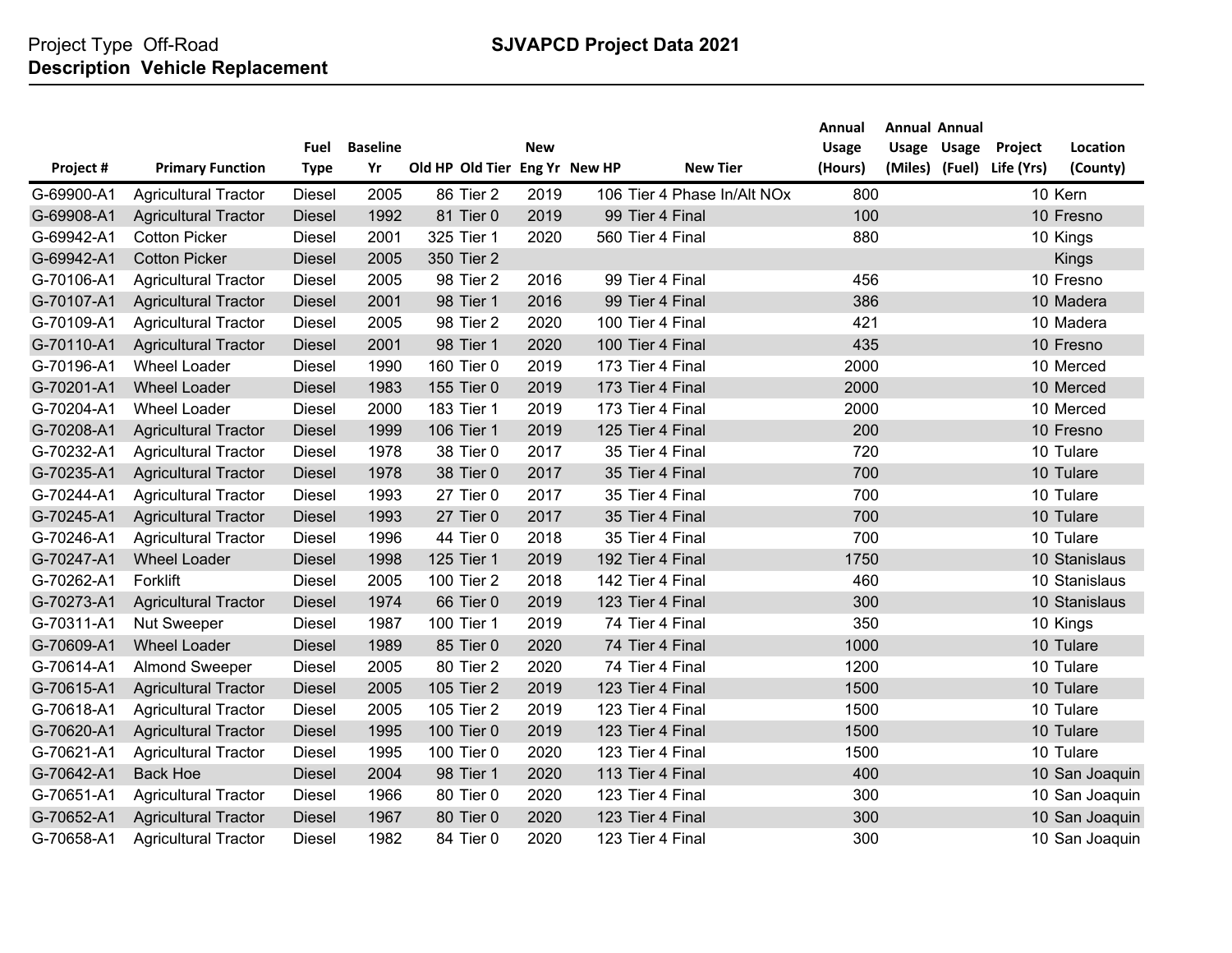|            |                             |               |                 |                               |            |                             | Annual       | Annual Annual             |         |               |
|------------|-----------------------------|---------------|-----------------|-------------------------------|------------|-----------------------------|--------------|---------------------------|---------|---------------|
|            |                             | Fuel          | <b>Baseline</b> |                               | <b>New</b> |                             | <b>Usage</b> | Usage Usage               | Project | Location      |
| Project #  | <b>Primary Function</b>     | <b>Type</b>   | Yr              | Old HP Old Tier Eng Yr New HP |            | <b>New Tier</b>             | (Hours)      | (Miles) (Fuel) Life (Yrs) |         | (County)      |
| G-70662-A1 | <b>Agricultural Tractor</b> | <b>Diesel</b> | 2005            | 98 Tier 2                     | 2019       | 165 Tier 4 Final            | 1800         |                           |         | 10 Stanislaus |
| G-70665-A1 | <b>Agricultural Tractor</b> | <b>Diesel</b> | 1971            | 85 Tier 0                     | 2018       | 101 Tier 4 Final            | 400          |                           |         | 10 Tulare     |
| G-70667-A1 | Shaker                      | <b>Diesel</b> | 1992            | 130 Tier 0                    | 2019       | 148 Tier 4 Final            | 350          |                           |         | 10 Madera     |
| G-70673-A1 | <b>Skid Loader</b>          | <b>Diesel</b> | 2007            | <b>50 Tier 2</b>              | 2019       | 67 Tier 4 Final             | 2000         |                           |         | 10 Tulare     |
| G-70680-A1 | Shaker                      | <b>Diesel</b> | 2004            | 130 Tier 2                    | 2019       | 174 Tier 4 Final            | 750          |                           |         | 10 Kern       |
| G-70682-A1 | Shaker                      | <b>Diesel</b> | 2006            | 135 Tier 2                    | 2019       | 174 Tier 4 Final            | 325          |                           |         | 10 Madera     |
| G-70684-A1 | <b>Agricultural Tractor</b> | <b>Diesel</b> | 2005            | 258 Tier 2                    | 2019       | 342 Tier 4 Final            | 500          |                           |         | 10 Merced     |
| G-70820-A1 | <b>Agricultural Tractor</b> | <b>Diesel</b> | 2006            | 86 Tier 2                     | 2019       | 106 Tier 4 Phase In/Alt NOx | 1000         |                           |         | 10 Kern       |
| G-70821-A1 | <b>Agricultural Tractor</b> | <b>Diesel</b> | 2005            | 86 Tier 2                     | 2019       | 106 Tier 4 Phase In/Alt NOx | 1000         |                           |         | 10 Kern       |
| G-70822-A1 | <b>Agricultural Tractor</b> | <b>Diesel</b> | 2004            | 86 Tier 2                     | 2019       | 106 Tier 4 Phase In/Alt NOx | 1000         |                           |         | 10 Kern       |
| G-70824-A1 | <b>Agricultural Tractor</b> | <b>Diesel</b> | 2004            | 86 Tier 2                     | 2019       | 106 Tier 4 Phase In/Alt NOx | 1000         |                           |         | 10 Kern       |
| G-70828-A1 | <b>Agricultural Tractor</b> | <b>Diesel</b> | 2004            | 86 Tier 2                     | 2019       | 106 Tier 4 Phase In/Alt NOx | 1000         |                           |         | 10 Kern       |
| G-70829-A1 | <b>Agricultural Tractor</b> | <b>Diesel</b> | 2006            | 86 Tier 2                     | 2019       | 106 Tier 4 Phase In/Alt NOx | 1000         |                           |         | 10 Kern       |
| G-70830-A1 | <b>Agricultural Tractor</b> | <b>Diesel</b> | 2007            | 86 Tier 2                     | 2019       | 106 Tier 4 Phase In/Alt NOx | 1000         |                           |         | 10 Kern       |
| G-70833-A1 | <b>Agricultural Tractor</b> | <b>Diesel</b> | 2007            | 86 Tier 2                     | 2020       | 106 Tier 4 Phase In/Alt NOx | 1000         |                           |         | 10 Kern       |
| G-70839-A1 | <b>Agricultural Tractor</b> | <b>Diesel</b> | 2003            | 89 Tier 1                     | 2020       | 106 Tier 4 Phase In/Alt NOx | 1000         |                           |         | 10 Kern       |
| G-71009-A1 | <b>Wheel Loader</b>         | <b>Diesel</b> | 1977            | 100 Tier 0                    | 2018       | 164 Tier 4 Final            | 700          |                           |         | 10 Fresno     |
| G-71013-A1 | <b>Agricultural Tractor</b> | <b>Diesel</b> | 1997            | 100 Tier 1                    | 2020       | 123 Tier 4 Final            | 1200         |                           |         | 10 Fresno     |
| G-71051-A1 | Excavator                   | <b>Diesel</b> | 1986            | 42 Tier 0                     | 2016       | 58 Tier 4 Final             | 800          |                           |         | 10 Fresno     |
| G-71057-A1 | <b>Agricultural Tractor</b> | <b>Diesel</b> | 2001            | 92 Tier 1                     | 2019       | 114 Tier 4 Final            | 480          |                           |         | 10 Tulare     |
| G-71157-A1 | <b>Cotton Picker</b>        | <b>Diesel</b> | 2005            | 350 Tier 2                    |            |                             |              |                           |         | Kings         |
| G-71157-A1 | <b>Cotton Picker</b>        | <b>Diesel</b> | 2005            | 350 Tier 2                    |            |                             |              |                           |         | Kings         |
| G-71347-A1 | <b>Agricultural Tractor</b> | <b>Diesel</b> | 1984            | 102 Tier 0                    | 2020       | 114 Tier 4 Final            | 500          |                           |         | 10 Fresno     |
| G-71365-A1 | <b>Agricultural Tractor</b> | Diesel        | 1984            | 102 Tier 0                    | 2020       | 114 Tier 4 Final            | 500          |                           |         | 10 Fresno     |
| G-71372-A1 | <b>Agricultural Tractor</b> | <b>Diesel</b> | 1993            | 81 Tier 0                     | 2018       | 106 Tier 4 Final            | 100          |                           |         | 10 Merced     |
| G-71396-A1 | <b>Agricultural Tractor</b> | <b>Diesel</b> | 1995            | 90 Tier 0                     | 2018       | 108 Tier 4 Final            | 1000         |                           |         | 10 Tulare     |
| G-71425-A1 | <b>Agricultural Tractor</b> | <b>Diesel</b> | 2002            | 270 Tier 1                    | 2020       | 123 Tier 4 Final            | 1000         |                           |         | 10 Fresno     |
| G-71429-A1 | <b>Agricultural Tractor</b> | <b>Diesel</b> | 1969            | 114 Tier 0                    | 2019       | 99 Tier 4 Final             | 400          |                           |         | 10 Kern       |
| G-71443-A1 | <b>Agricultural Tractor</b> | <b>Diesel</b> | 2003            | 98 Tier 1                     | 2020       | 123 Tier 4 Final            | 500          |                           |         | 10 Madera     |
| G-71654-A2 | <b>Wheel Loader</b>         | <b>Diesel</b> | 2002            | 114 Tier 1                    | 2019       | 148 Tier 4 Final            | 1000         |                           |         | 10 Stanislaus |
| G-71655-A1 | <b>Agricultural Tractor</b> | <b>Diesel</b> | 2004            | 89 Tier 2                     | 2019       | 114 Tier 4 Final            | 500          |                           |         | 10 Stanislaus |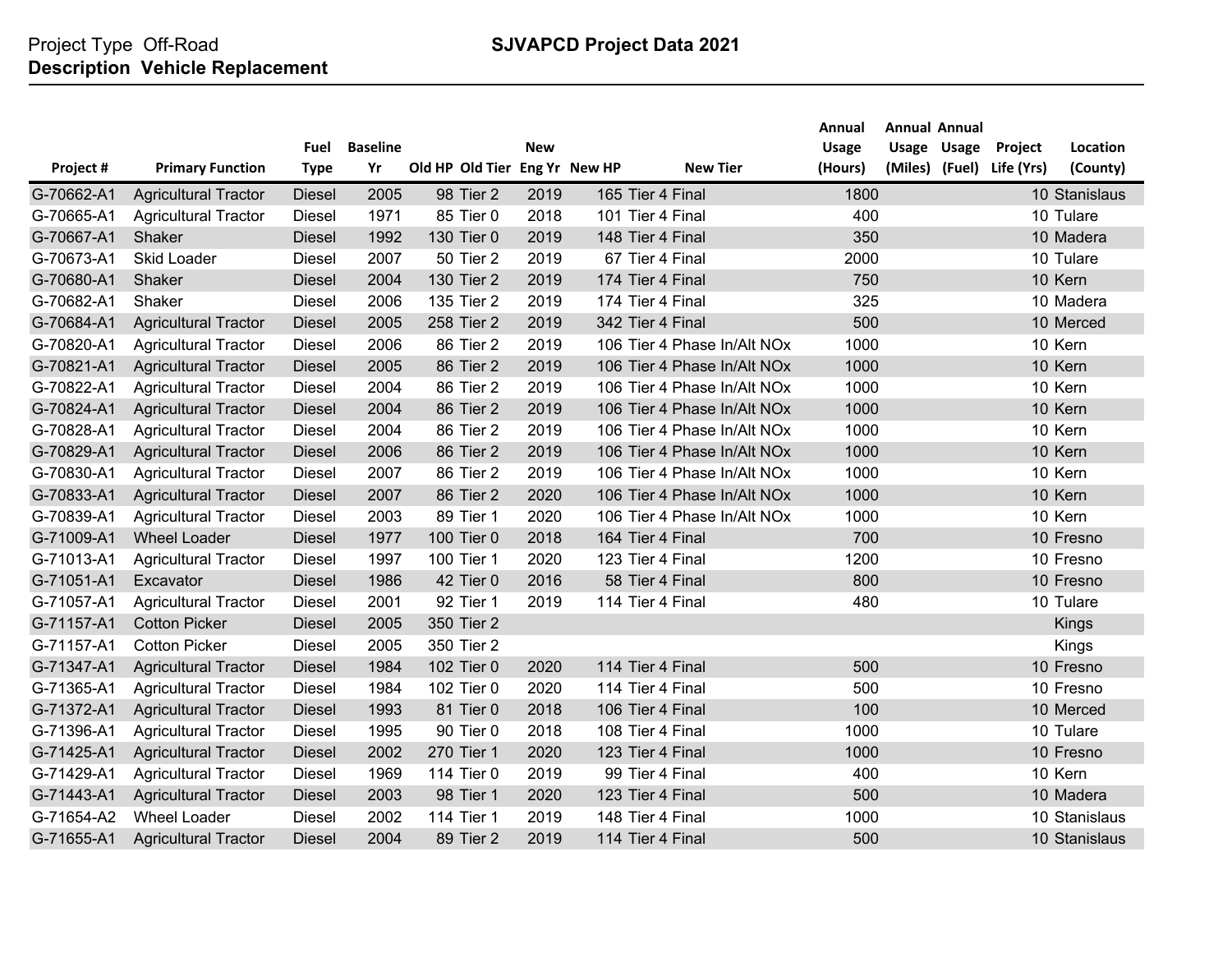|            |                             |               |                 |                               |            |                  | Annual       | <b>Annual Annual</b>      |                |
|------------|-----------------------------|---------------|-----------------|-------------------------------|------------|------------------|--------------|---------------------------|----------------|
|            |                             | Fuel          | <b>Baseline</b> |                               | <b>New</b> |                  | <b>Usage</b> | Usage Usage Project       | Location       |
| Project #  | <b>Primary Function</b>     | <b>Type</b>   | Yr              | Old HP Old Tier Eng Yr New HP |            | <b>New Tier</b>  | (Hours)      | (Miles) (Fuel) Life (Yrs) | (County)       |
| G-71713-A1 | <b>Back Hoe</b>             | <b>Diesel</b> | 1994            | 76 Tier 0                     | 2018       | 74 Tier 4 Final  | 300          |                           | 10 Kings       |
| G-71714-A1 | <b>Back Hoe</b>             | <b>Diesel</b> | 1994            | 80 Tier 1                     | 2018       | 74 Tier 4 Final  | 300          |                           | 10 Kings       |
| G-71716-A1 | <b>Back Hoe</b>             | <b>Diesel</b> | 2001            | 80 Tier 1                     | 2018       | 74 Tier 4 Final  | 300          |                           | 10 Kings       |
| G-71721-A1 | Chopper                     | <b>Diesel</b> | 2004            | 601 Tier 2                    | 2018       | 617 Tier 4 Final | 600          |                           | 10 Madera      |
| G-71725-A1 | <b>Agricultural Tractor</b> | <b>Diesel</b> | 1977            | 74 Tier 0                     | 2019       | 114 Tier 4 Final | 400          |                           | 10 Stanislaus  |
| G-71734-A1 | <b>Agricultural Tractor</b> | <b>Diesel</b> | 2001            | 96 Tier 1                     | 2019       | 114 Tier 4 Final | 100          |                           | 10 Stanislaus  |
| G-71736-A1 | <b>Agricultural Tractor</b> | <b>Diesel</b> | 2003            | 209 Tier 2                    | 2019       | 221 Tier 4 Final | 1000         |                           | 10 Merced      |
| G-71737-A1 | Chopper                     | <b>Diesel</b> | 1998            | 375 Tier 1                    | 2020       | 912 Tier 4 Final | 620          |                           | 10 San Joaquin |
| G-71776-A1 | <b>Wheel Loader</b>         | <b>Diesel</b> | 1983            | 160 Tier 0                    | 2020       | 192 Tier 4 Final | 1200         |                           | 10 Tulare      |
| G-71791-A1 | <b>Wheel Loader</b>         | <b>Diesel</b> | 2005            | 119 Tier 2                    | 2020       | 120 Tier 4 Final | 2300         |                           | 10 Fresno      |
| G-71792-A1 | <b>Agricultural Tractor</b> | Diesel        | 2004            | 462 Tier 2                    | 2020       | 611 Tier 4 Final | 1200         |                           | 10 Fresno      |
| G-71793-A1 | <b>Agricultural Tractor</b> | <b>Diesel</b> | 1989            | 165 Tier 1                    | 2018       | 130 Tier 4 Final | 1200         |                           | 10 Fresno      |
| G-71795-A1 | Sprayer                     | Diesel        | 1993            | 99 Tier 0                     | 2019       | 64 Tier 4 Final  | 200          |                           | 10 Merced      |
| G-71798-A1 | Shaker                      | <b>Diesel</b> | 1979            | 100 Tier 0                    | 2019       | 174 Tier 4 Final | 475          |                           | 10 Kern        |
| G-71800-A1 | Shaker                      | <b>Diesel</b> | 1979            | 100 Tier 0                    | 2020       | 174 Tier 4 Final | 475          |                           | 10 Kern        |
| G-72042-A1 | <b>Wheel Loader</b>         | <b>Diesel</b> | 2004            | 70 Tier 2                     | 2019       | 74 Tier 4 Final  | 1150         |                           | 10 Fresno      |
| G-72059-A1 | <b>Agricultural Tractor</b> | Diesel        | 1982            | 82 Tier 0                     | 2019       | 108 Tier 4 Final | 250          |                           | 10 Fresno      |
| G-72070-A1 | Tractor                     | <b>Diesel</b> | 2007            | 113 Tier 2                    | 2019       | 125 Tier 4 Final | 250          |                           | 10 Tulare      |
| G-72109-A1 | <b>Wheel Loader</b>         | <b>Diesel</b> | 1999            | 135 Tier 1                    | 2018       | 162 Tier 4 Final | 1350         |                           | 10 Fresno      |
| G-72369-A1 | Tractor                     | <b>Diesel</b> | 1995            | 28 Tier 0                     | 2020       | 32 Tier 4 Final  | 400          |                           | 10 Madera      |
| G-72371-A1 | <b>Agricultural Tractor</b> | <b>Diesel</b> | 1997            | 114 Tier 1                    | 2019       | 114 Tier 4 Final | 400          |                           | 10 Madera      |
| G-72418-A1 | <b>Back Hoe</b>             | <b>Diesel</b> | 1996            | 75 Tier 0                     | 2020       | 92 Tier 4 Final  | 1200         |                           | 10 Fresno      |
| G-72442-A1 | <b>Agricultural Tractor</b> | <b>Diesel</b> | 2005            | 91 Tier 2                     | 2020       | 106 Tier 4 Final | 1200         |                           | 10 San Joaquin |
| G-72448-A1 | <b>Agricultural Tractor</b> | <b>Diesel</b> | 2006            | 115 Tier 2                    | 2019       | 106 Tier 4 Final | 1200         |                           | 10 San Joaquin |
| G-72450-A1 | <b>Agricultural Tractor</b> | <b>Diesel</b> | 2006            | 91 Tier 2                     | 2020       | 106 Tier 4 Final | 1200         |                           | 10 San Joaquin |
| G-72460-A2 | <b>Agricultural Tractor</b> | <b>Diesel</b> | 1994            | 285 Tier 0                    | 2019       | 375 Tier 4 Final | 1200         |                           | 10 Fresno      |
| G-72461-A1 | <b>Agricultural Grader</b>  | <b>Diesel</b> | 1988            | 150 Tier 0                    | 2020       | 232 Tier 4 Final | 1200         |                           | 10 Fresno      |
| G-72475-A1 | Shaker                      | <b>Diesel</b> | 1989            | 100 Tier 0                    | 2019       | 174 Tier 4 Final | 475          |                           | 10 Kern        |
| G-72477-A1 | Shaker                      | Diesel        | 1984            | 100 Tier 0                    | 2019       | 174 Tier 4 Final | 475          |                           | 10 Kern        |
| G-72480-A1 | <b>Skid Loader</b>          | <b>Diesel</b> | 1990            | 36 Tier 0                     | 2019       | 67 Tier 4 Final  | 175          |                           | 10 Madera      |
| G-72491-A1 | <b>Back Hoe</b>             | <b>Diesel</b> | 1971            | 66 Tier 0                     | 2020       | 90 Tier 4 Final  | 950          |                           | 10 Madera      |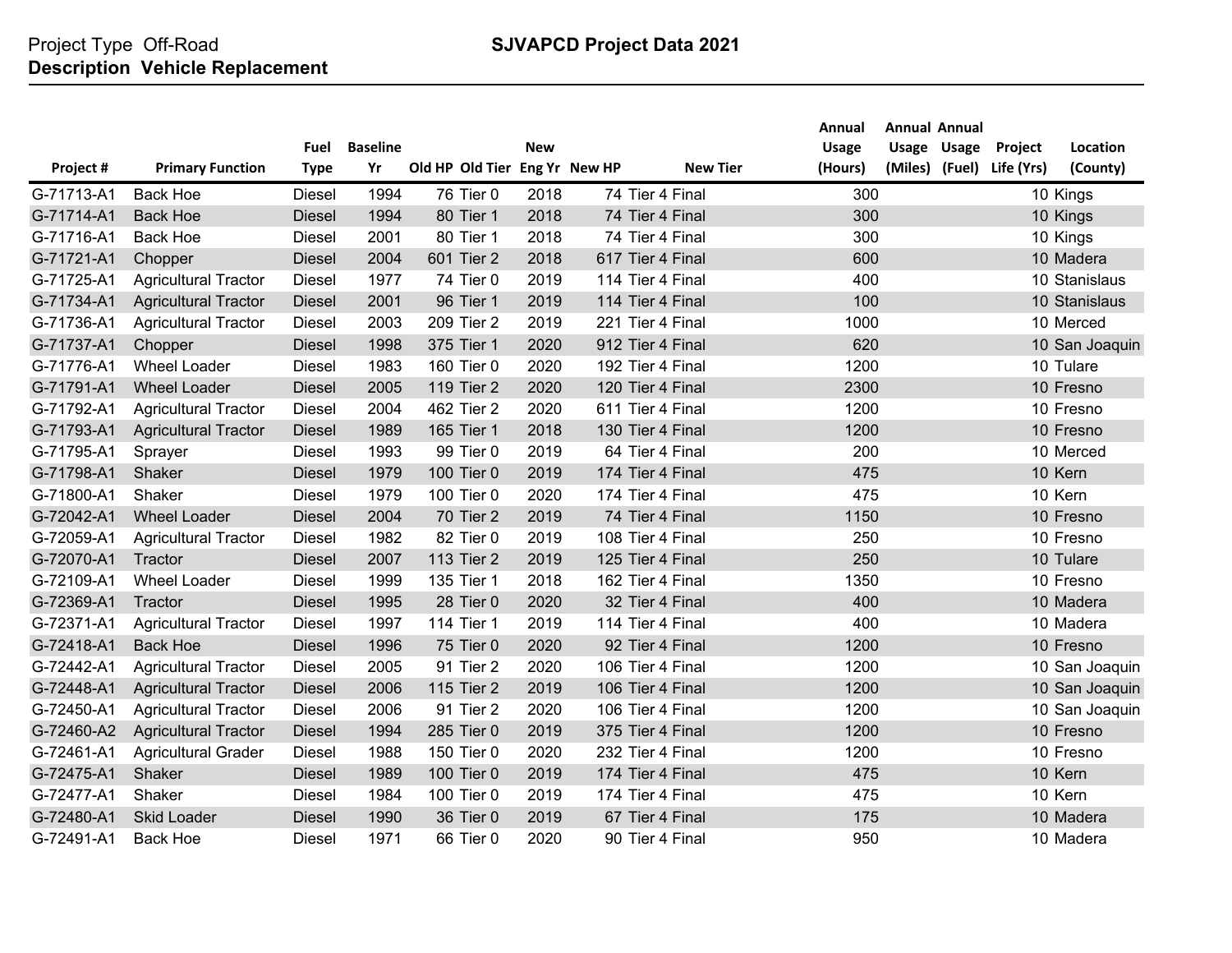|            |                                      |               |                 |                               |            |                             | Annual       | <b>Annual Annual</b> |                           |                |
|------------|--------------------------------------|---------------|-----------------|-------------------------------|------------|-----------------------------|--------------|----------------------|---------------------------|----------------|
|            |                                      | Fuel          | <b>Baseline</b> |                               | <b>New</b> |                             | <b>Usage</b> | Usage Usage          | Project                   | Location       |
| Project#   | <b>Primary Function</b>              | <b>Type</b>   | Yr              | Old HP Old Tier Eng Yr New HP |            | <b>New Tier</b>             | (Hours)      |                      | (Miles) (Fuel) Life (Yrs) | (County)       |
| G-72504-A1 | <b>Agricultural Tractor</b>          | <b>Diesel</b> | 1982            | 75 Tier 0                     | 2019       | 101 Tier 4 Final            | 800          |                      |                           | 10 San Joaquin |
| G-72590-A1 | <b>Skid Loader</b>                   | <b>Diesel</b> | 1991            | 36 Tier 0                     | 2019       | 49 Tier 4 Final             | 200          |                      |                           | 10 Fresno      |
| G-72607-A1 | <b>Agricultural Tractor</b>          | <b>Diesel</b> | 1968            | 115 Tier 0                    | 2019       | 120 Tier 4 Final            | 300          |                      |                           | 10 Merced      |
| G-72707-A1 | <b>Agricultural Tractor</b>          | <b>Diesel</b> | 1987            | 97 Tier 0                     | 2019       | 100 Tier 4 Final            | 1100         |                      |                           | 10 Fresno      |
| G-72716-A1 | <b>Agricultural Tractor</b>          | <b>Diesel</b> | 2001            | 98 Tier 1                     | 2019       | 114 Tier 4 Final            | 300          |                      |                           | 10 Stanislaus  |
| G-72844-A1 | <b>Agricultural Tractor</b>          | <b>Diesel</b> | 1985            | 130 Tier 0                    | 2019       | 123 Tier 4 Final            | 250          |                      |                           | 10 Merced      |
| G-72847-A1 | <b>Wheel Loader</b>                  | <b>Diesel</b> | 2007            | 173 Tier 2                    | 2020       | 192 Tier 4 Final            | 1500         |                      |                           | 10 Kings       |
| G-72850-A1 | <b>Agricultural Tractor</b>          | <b>Diesel</b> | 2001            | 120 Tier 1                    | 2019       | 123 Tier 4 Final            | 250          |                      |                           | 10 Merced      |
| G-72851-A1 | <b>Agricultural Tractor</b>          | <b>Diesel</b> | 1995            | 114 Tier 0                    | 2017       | 139 Tier 4 Final            | 550          |                      |                           | 10 Stanislaus  |
| G-72990-A1 | <b>Advance Travel Electri Diesel</b> |               | 2006            | 110 Tier 2                    | 2020       | 123 Tier 4 Final            | 500          |                      |                           | 10 Tulare      |
| G-72992-A1 | Sweeper                              | <b>Diesel</b> | 2008            | 80 Tier 2                     | 2020       | 142 Tier 4 Final            | 500          |                      |                           | 10 Tulare      |
| G-72994-A1 | <b>Wheel Loader</b>                  | Diesel        | 1998            | 135 Tier 1                    | 2020       | 166 Tier 4 Final            | 800          |                      |                           | 10 San Joaquin |
| G-73002-A1 | <b>Agricultural Tractor</b>          | <b>Diesel</b> | 1999            | 39 Tier 1                     | 2020       | 61 Tier 4 Final             | 150          |                      |                           | 10 Merced      |
| G-73006-A1 | <b>Agricultural Tractor</b>          | <b>Diesel</b> | 2007            | 99 Tier 2                     | 2019       | 114 Tier 4 Final            | 800          |                      |                           | 10 Merced      |
| G-73014-A1 | <b>Wheel Loader</b>                  | <b>Diesel</b> | 1998            | 142 Tier 1                    | 2018       | 162 Tier 4 Final            | 550          |                      |                           | 10 Merced      |
| G-73020-A1 | <b>Agricultural Tractor</b>          | <b>Diesel</b> | 1995            | 81 Tier 0                     | 2019       | 98 Tier 4 Phase In/Alt NOx  | 600          |                      |                           | 10 Fresno      |
| G-73024-A1 | <b>Agricultural Tractor</b>          | <b>Diesel</b> | 1974            | 46 Tier 0                     | 2019       | 67 Tier 4 Final             | 310          |                      |                           | 10 Fresno      |
| G-73039-A1 | <b>Agricultural Tractor</b>          | <b>Diesel</b> | 2007            | 99 Tier 2                     | 2020       | 114 Tier 4 Final            | 325          |                      |                           | 10 Stanislaus  |
| G-73042-A1 | <b>Agricultural Tractor</b>          | <b>Diesel</b> | 1999            | 100 Tier 1                    | 2019       | 106 Tier 4 Phase In/Alt NOx | 300          |                      |                           | 10 Fresno      |
| G-73114-A1 | <b>Wheel Loader</b>                  | <b>Diesel</b> | 1990            | 128 Tier 0                    | 2020       | 166 Tier 4 Final            | 2000         |                      |                           | 10 Stanislaus  |
| G-73152-A1 | <b>Agricultural Tractor</b>          | <b>Diesel</b> | 1970            | 76 Tier 0                     | 2019       | 37 Tier 4 Final             | 400          |                      |                           | 10 Tulare      |
| G-73156-A1 | <b>Wheel Loader</b>                  | <b>Diesel</b> | 1998            | 142 Tier 1                    | 2020       | 152 Tier 4 Final            | 1200         |                      |                           | 10 Tulare      |
| G-73158-A1 | <b>Agricultural Tractor</b>          | <b>Diesel</b> | 2001            | 114 Tier 1                    | 2020       | 123 Tier 4 Final            | 1200         |                      |                           | 10 Tulare      |
| G-73159-A1 | <b>Agricultural Tractor</b>          | <b>Diesel</b> | 2002            | 115 Tier 1                    | 2020       | 123 Tier 4 Final            | 1200         |                      |                           | 10 Tulare      |
| G-73164-A1 | <b>Skid Loader</b>                   | <b>Diesel</b> | 2004            | 81 Tier 2                     | 2019       | 95 Tier 4 Final             | 1095         |                      |                           | 10 Stanislaus  |
| G-73361-A1 | <b>Skid Loader</b>                   | Diesel        | 1990            | 58 Tier 0                     | 2020       | 73 Tier 4 Final             | 400          |                      |                           | 10 Stanislaus  |
| G-73363-A1 | <b>Skid Loader</b>                   | <b>Diesel</b> | 1999            | 50 Tier 1                     | 2019       | 63 Tier 4 Final             | 250          |                      |                           | 10 Stanislaus  |
| G-73367-A1 | <b>Almond Shaker</b>                 | Diesel        | 2005            | 125 Tier 1                    | 2020       | 74 Tier 4 Final             | 250          |                      |                           | 10 Kern        |
| G-73383-A1 | <b>Wheel Loader</b>                  | <b>Diesel</b> | 2007            | 75 Tier 1                     | 2019       | 74 Tier 4 Final             | 1200         |                      |                           | 10 Tulare      |
| G-73389-A1 | <b>Wheel Loader</b>                  | Diesel        | 2000            | 145 Tier 1                    | 2020       | 192 Tier 4 Final            | 1200         |                      |                           | 10 Tulare      |
| G-73390-A1 | <b>Wheel Loader</b>                  | <b>Diesel</b> | 2002            | 170 Tier 1                    | 2020       | 192 Tier 4 Final            | 1500         |                      |                           | 10 Tulare      |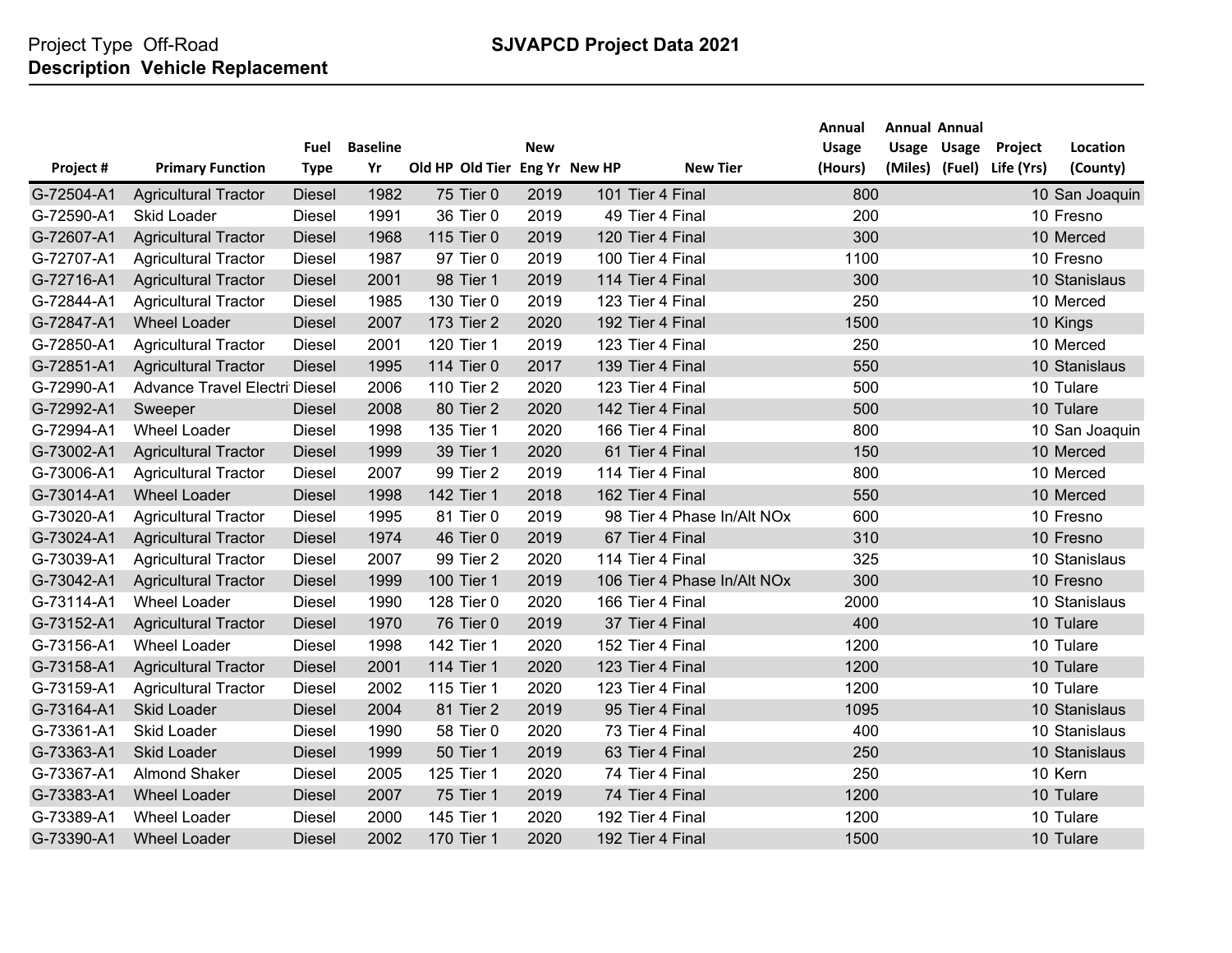|            |                             |               |                 |                               |            |                             | Annual       | <b>Annual Annual</b>      |         |                |
|------------|-----------------------------|---------------|-----------------|-------------------------------|------------|-----------------------------|--------------|---------------------------|---------|----------------|
|            |                             | Fuel          | <b>Baseline</b> |                               | <b>New</b> |                             | <b>Usage</b> | Usage Usage               | Project | Location       |
| Project #  | <b>Primary Function</b>     | <b>Type</b>   | Yr              | Old HP Old Tier Eng Yr New HP |            | <b>New Tier</b>             | (Hours)      | (Miles) (Fuel) Life (Yrs) |         | (County)       |
| G-73437-A1 | <b>Agricultural Tractor</b> | <b>Diesel</b> | 1975            | 54 Tier 0                     | 2019       | 37 Tier 4 Final             | 100          |                           |         | 10 Stanislaus  |
| G-73444-A1 | <b>Agricultural Tractor</b> | <b>Diesel</b> | 1986            | 90 Tier 0                     | 2019       | 106 Tier 4 Phase In/Alt NOx | 500          |                           |         | 10 Fresno      |
| G-73823-A1 | <b>Agricultural Tractor</b> | <b>Diesel</b> | 1976            | 210 Tier 0                    | 2020       | 280 Tier 4 Final            | 1100         |                           |         | 10 Tulare      |
| G-73975-A1 | Tractor                     | <b>Diesel</b> | 1984            | 400 Tier 0                    | 2020       | 470 Tier 4 Final            | 1100         |                           |         | 10 Tulare      |
| G-73979-A1 | <b>Agricultural Tractor</b> | <b>Diesel</b> | 2004            | 98 Tier 2                     | 2019       | 114 Tier 4 Final            | 800          |                           |         | 10 Stanislaus  |
| G-73984-A1 | <b>Agricultural Tractor</b> | <b>Diesel</b> | 1998            | 57 Tier 1                     | 2019       | 73 Tier 4 Final             | 800          |                           |         | 10 Stanislaus  |
| G-73987-A1 | Tractor                     | <b>Diesel</b> | 1976            | 263 Tier 0                    | 2020       | 280 Tier 4 Final            | 1100         |                           |         | 10 Tulare      |
| G-73988-A1 | Tractor                     | <b>Diesel</b> | 1984            | 360 Tier 0                    | 2020       | 515 Tier 4 Final            | 1110         |                           |         | 10 Tulare      |
| G-73995-A1 | <b>Agricultural Tractor</b> | <b>Diesel</b> | 1978            | 186 Tier 0                    | 2019       | 236 Tier 4 Final            | 1050         |                           |         | 10 Tulare      |
| G-74005-A1 | <b>Agricultural Tractor</b> | <b>Diesel</b> | 2007            | 93 Tier 2                     | 2020       | 114 Tier 4 Final            | 340          |                           |         | 10 Stanislaus  |
| G-74007-A1 | <b>Agricultural Tractor</b> | <b>Diesel</b> | 1990            | 88 Tier 0                     | 2020       | 114 Tier 4 Final            | 340          |                           |         | 10 Stanislaus  |
| G-74012-A1 | <b>Agricultural Tractor</b> | <b>Diesel</b> | 1985            | 97 Tier 0                     | 2018       | 115 Tier 4 Final            | 350          |                           |         | 10 Kings       |
| G-74025-A1 | <b>Back Hoe</b>             | <b>Diesel</b> | 1993            | 75 Tier 0                     | 2020       | 99 Tier 4 Final             | 250          |                           |         | 10 San Joaquin |
| G-74027-A1 | Sweeper                     | <b>Diesel</b> | 2001            | 80 Tier 1                     | 2020       | 74 Tier 4 Final             | 450          |                           |         | 10 San Joaquin |
| G-74032-A1 | <b>Agricultural Tractor</b> | <b>Diesel</b> | 2000            | 95 Tier 1                     | 2020       | 114 Tier 4 Final            | 500          |                           |         | 10 Tulare      |
| G-74033-A1 | <b>Agricultural Tractor</b> | <b>Diesel</b> | 2000            | 95 Tier 1                     | 2020       | 114 Tier 4 Final            | 500          |                           |         | 10 Tulare      |
| G-74034-A1 | <b>Skid Loader</b>          | Diesel        | 1990            | 58 Tier 0                     | 2020       | 67 Tier 4 Final             | 160          |                           |         | 10 Tulare      |
| G-74076-A1 | Forklift                    | <b>Diesel</b> | 1998            | 67 Tier 1                     | 2020       | 74 Tier 4 Final             | 1800         |                           |         | 10 Kern        |
| G-74078-A1 | Forklift                    | Diesel        | 1998            | 67 Tier 1                     | 2020       | 74 Tier 4 Final             | 1800         |                           |         | 10 Kern        |
| G-74194-A1 | <b>Agricultural Tractor</b> | <b>Diesel</b> | 2003            | 115 Tier 2                    | 2020       | 123 Tier 4 Final            | 500          |                           |         | 10 Madera      |
| G-74196-A1 | <b>Agricultural Tractor</b> | Diesel        | 2006            | 84 Tier 2                     | 2020       | 123 Tier 4 Final            | 500          |                           |         | 10 Merced      |
| G-74213-A1 | Excavator                   | <b>Diesel</b> | 2004            | 205 Tier 2                    | 2019       | 173 Tier 4 Final            | 1300         |                           |         | 10 Stanislaus  |
| G-74335-A1 | <b>Agricultural Tractor</b> | <b>Diesel</b> | 1978            | 158 Tier 0                    | 2020       | 123 Tier 4 Final            | 500          |                           |         | 10 Fresno      |
| G-74341-A1 | <b>Agricultural Tractor</b> | <b>Diesel</b> | 1981            | 158 Tier 0                    | 2020       | 123 Tier 4 Final            | 500          |                           |         | 10 Fresno      |
| G-74345-A1 | <b>Agricultural Tractor</b> | <b>Diesel</b> | 1990            | 71 Tier 0                     | 2018       | 115 Tier 4 Final            | 300          |                           |         | 10 Merced      |
| G-74352-A1 | <b>Agricultural Tractor</b> | <b>Diesel</b> | 1990            | 71 Tier 0                     | 2019       | 115 Tier 4 Final            | 300          |                           |         | 10 Merced      |
| G-74353-A1 | <b>Agricultural Tractor</b> | <b>Diesel</b> | 2006            | 109 Tier 2                    | 2019       | 114 Tier 4 Final            | 750          |                           |         | 10 Stanislaus  |
| G-74359-A1 | <b>Agricultural Tractor</b> | <b>Diesel</b> | 2006            | 109 Tier 2                    | 2019       | 114 Tier 4 Final            | 750          |                           |         | 10 Stanislaus  |
| G-74361-A1 | <b>Agricultural Tractor</b> | Diesel        | 2006            | 109 Tier 2                    | 2019       | 114 Tier 4 Final            | 750          |                           |         | 10 Stanislaus  |
| G-74363-A1 | <b>Agricultural Tractor</b> | <b>Diesel</b> | 2006            | 109 Tier 2                    | 2019       | 114 Tier 4 Final            | 750          |                           |         | 10 Stanislaus  |
| G-74364-A1 | <b>Agricultural Tractor</b> | <b>Diesel</b> | 1998            | 108 Tier 1                    | 2019       | 106 Tier 4 Final            | 200          |                           |         | 10 Merced      |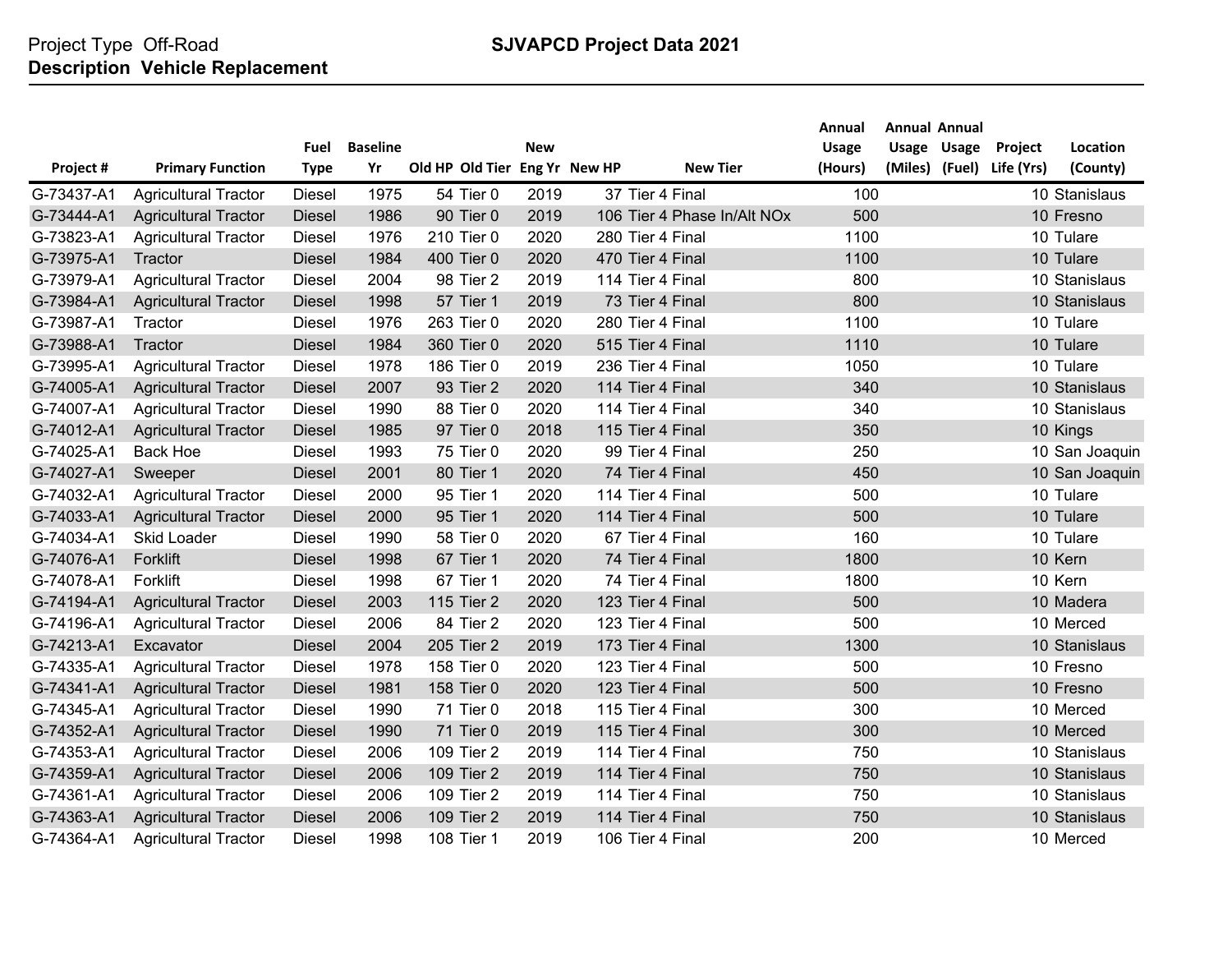|            |                             |               |                 |                               |            |                             | Annual       | Annual Annual |                           |                |
|------------|-----------------------------|---------------|-----------------|-------------------------------|------------|-----------------------------|--------------|---------------|---------------------------|----------------|
|            |                             | Fuel          | <b>Baseline</b> |                               | <b>New</b> |                             | <b>Usage</b> | Usage Usage   | Project                   | Location       |
| Project #  | <b>Primary Function</b>     | <b>Type</b>   | Yr              | Old HP Old Tier Eng Yr New HP |            | <b>New Tier</b>             | (Hours)      |               | (Miles) (Fuel) Life (Yrs) | (County)       |
| G-74365-A1 | <b>Agricultural Tractor</b> | <b>Diesel</b> | 1975            | 84 Tier 0                     | 2019       | 115 Tier 4 Final            | 400          |               |                           | 10 Madera      |
| G-74367-A1 | <b>Wheel Loader</b>         | <b>Diesel</b> | 2004            | 180 Tier 2                    | 2020       | 192 Tier 4 Final            | 1200         |               |                           | 10 Kings       |
| G-74377-A1 | <b>Agricultural Tractor</b> | <b>Diesel</b> | 2006            | <b>75 Tier 2</b>              | 2019       | 89 Tier 4 Final             | 1500         |               |                           | 10 Madera      |
| G-74405-A1 | <b>Wheel Loader</b>         | <b>Diesel</b> | 1980            | 160 Tier 0                    | 2020       | 192 Tier 4 Final            | 1200         |               |                           | 10 Fresno      |
| G-74415-A1 | <b>Agricultural Tractor</b> | <b>Diesel</b> | 1978            | 105 Tier 0                    | 2019       | 125 Tier 4 Final            | 300          |               |                           | 10 Tulare      |
| G-74417-A1 | <b>Agricultural Tractor</b> | <b>Diesel</b> | 2001            | 92 Tier 1                     | 2020       | 114 Tier 4 Final            | 300          |               |                           | 10 Merced      |
| G-74430-A1 | <b>Agricultural Tractor</b> | <b>Diesel</b> | 1994            | 114 Tier 0                    | 2019       | 100 Tier 4 Final            | 500          |               |                           | 10 Kern        |
| G-74865-A1 | <b>Agricultural Tractor</b> | <b>Diesel</b> | 2004            | 134 Tier 2                    | 2019       | 106 Tier 4 Phase In/Alt NOx | 500          |               |                           | 10 Tulare      |
| G-74872-A1 | <b>Agricultural Tractor</b> | <b>Diesel</b> | 2002            | 108 Tier 1                    | 2019       | 115 Tier 4 Final            | 600          |               |                           | 10 Merced      |
| G-74873-A1 | Sprayer                     | <b>Diesel</b> | 1997            | 114 Tier 1                    | 2020       | 310 Tier 4 Final            | 500          |               |                           | 10 Fresno      |
| G-74874-A1 | <b>Agricultural Tractor</b> | <b>Diesel</b> | 2003            | 175 Tier 2                    | 2020       | 195 Tier 4 Final            | 500          |               |                           | 10 Fresno      |
| G-74881-A1 | <b>Agricultural Tractor</b> | <b>Diesel</b> | 2005            | 98 Tier 2                     | 2020       | 114 Tier 4 Final            | 500          |               |                           | 10 Stanislaus  |
| G-74885-A1 | <b>Agricultural Tractor</b> | <b>Diesel</b> | 1997            | 81 Tier 0                     | 2019       | 114 Tier 4 Final            | 800          |               |                           | 10 Stanislaus  |
| G-74891-A1 | <b>Agricultural Tractor</b> | <b>Diesel</b> | 1992            | 97 Tier 0                     | 2020       | 123 Tier 4 Final            | 800          |               |                           | 10 Fresno      |
| G-74893-A1 | <b>Wheel Loader</b>         | <b>Diesel</b> | 2004            | 131 Tier 2                    | 2018       | 173 Tier 4 Final            | 1000         |               |                           | 10 Kern        |
| G-74898-A1 | <b>Wheel Loader</b>         | <b>Diesel</b> | 1995            | 125 Tier 0                    | 2018       | 173 Tier 4 Final            | 1300         |               |                           | 10 Kern        |
| G-74899-A1 | <b>Wheel Loader</b>         | <b>Diesel</b> | 1990            | 110 Tier 0                    | 2018       | 173 Tier 4 Final            | 1000         |               |                           | 10 Kern        |
| G-74901-A1 | <b>Wheel Loader</b>         | <b>Diesel</b> | 2002            | 172 Tier 1                    | 2020       | 192 Tier 4 Final            | 1200         |               |                           | 10 Kings       |
| G-74906-A1 | <b>Agricultural Tractor</b> | <b>Diesel</b> | 2003            | 175 Tier 2                    | 2020       | 196 Tier 4 Final            | 500          |               |                           | 10 Fresno      |
| G-74907-A1 | <b>Agricultural Tractor</b> | <b>Diesel</b> | 1984            | 87 Tier 0                     | 2019       | 99 Tier 4 Final             | 250          |               |                           | 10 Stanislaus  |
| G-74908-A1 | <b>Agricultural Tractor</b> | <b>Diesel</b> | 1997            | 175 Tier 1                    | 2020       | 196 Tier 4 Final            | 500          |               |                           | 10 Fresno      |
| G-74909-A1 | <b>Agricultural Tractor</b> | <b>Diesel</b> | 1993            | 120 Tier 0                    | 2020       | 123 Tier 4 Final            | 500          |               |                           | 10 Fresno      |
| G-74910-A1 | <b>Agricultural Tractor</b> | <b>Diesel</b> | 1990            | 109 Tier 0                    | 2020       | 123 Tier 4 Final            | 500          |               |                           | 10 Fresno      |
| G-74915-A1 | <b>Wheel Loader</b>         | <b>Diesel</b> | 1971            | 130 Tier 0                    | 2020       | 271 Tier 4 Final            | 1000         |               |                           | 10 San Joaquin |
| G-74920-A1 | <b>Agricultural Tractor</b> | <b>Diesel</b> | 2004            | 96 Tier 2                     | 2020       | 114 Tier 4 Final            | 800          |               |                           | 10 Stanislaus  |
| G-74921-A1 | <b>Agricultural Tractor</b> | <b>Diesel</b> | 1997            | 81 Tier 0                     | 2019       | 114 Tier 4 Final            | 800          |               |                           | 10 Stanislaus  |
| G-74922-A1 | <b>Agricultural Tractor</b> | <b>Diesel</b> | 1998            | 89 Tier 1                     | 2019       | 114 Tier 4 Final            | 1100         |               |                           | 10 Kern        |
| G-74951-A1 | <b>Wheel Loader</b>         | <b>Diesel</b> | 2007            | 129 Tier 2                    | 2020       | 152 Tier 4 Final            | 1500         |               |                           | 10 San Joaquin |
| G-74957-A1 | <b>Wheel Loader</b>         | <b>Diesel</b> | 2004            | 160 Tier 2                    | 2019       | 188 Tier 4 Final            | 1800         |               |                           | 10 Merced      |
| G-74970-A1 | <b>Wheel Loader</b>         | <b>Diesel</b> | 2006            | 153 Tier 2                    | 2020       | 166 Tier 4 Final            | 2500         |               |                           | 10 Stanislaus  |
| G-74971-A1 | <b>Wheel Loader</b>         | <b>Diesel</b> | 2006            | 153 Tier 2                    | 2020       | 166 Tier 4 Final            | 2500         |               |                           | 10 Stanislaus  |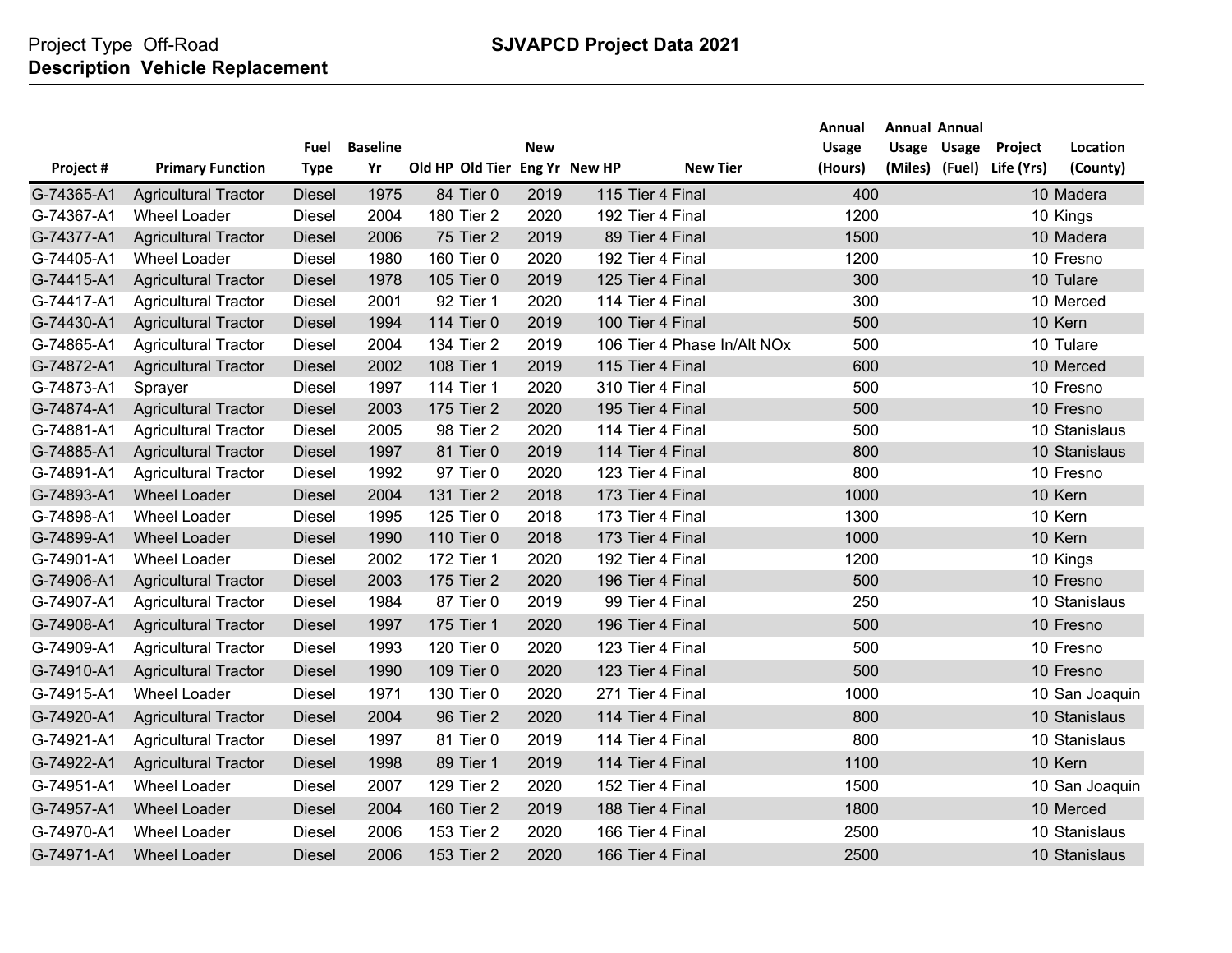|            |                             |                     |                       |                               |            |                  | Annual                  | Annual Annual                                    |                      |
|------------|-----------------------------|---------------------|-----------------------|-------------------------------|------------|------------------|-------------------------|--------------------------------------------------|----------------------|
| Project #  | <b>Primary Function</b>     | Fuel<br><b>Type</b> | <b>Baseline</b><br>Yr | Old HP Old Tier Eng Yr New HP | <b>New</b> | <b>New Tier</b>  | <b>Usage</b><br>(Hours) | Usage Usage Project<br>(Miles) (Fuel) Life (Yrs) | Location<br>(County) |
|            |                             |                     |                       |                               |            |                  |                         |                                                  |                      |
| G-74974-A1 | <b>Agricultural Tractor</b> | <b>Diesel</b>       | 1985                  | 94 Tier 0                     | 2020       | 114 Tier 4 Final | 500                     |                                                  | 10 Tulare            |
| G-75393-A1 | <b>Agricultural Tractor</b> | <b>Diesel</b>       | 1990                  | 88 Tier 0                     | 2018       | 108 Tier 4 Final | 1000                    |                                                  | 10 Tulare            |
| G-75397-A1 | <b>Agricultural Tractor</b> | <b>Diesel</b>       | 1986                  | 97 Tier 0                     | 2018       | 101 Tier 4 Final | 500                     |                                                  | 10 Kings             |
| G-75399-A1 | <b>Back Hoe</b>             | <b>Diesel</b>       | 1980                  | 62 Tier 0                     | 2020       | 91 Tier 4 Final  | 550                     |                                                  | 10 Stanislaus        |
| G-75472-A1 | <b>Agricultural Tractor</b> | <b>Diesel</b>       | 1982                  | 81 Tier 0                     | 2019       | 114 Tier 4 Final | 500                     |                                                  | 10 Tulare            |
| G-75475-A1 | <b>Agricultural Tractor</b> | <b>Diesel</b>       | 1981                  | 132 Tier 0                    | 2019       | 155 Tier 4 Final | 800                     |                                                  | 10 Kern              |
| G-75476-A1 | <b>Agricultural Tractor</b> | Diesel              | 1998                  | 114 Tier 1                    | 2020       | 123 Tier 4 Final | 250                     |                                                  | 10 Merced            |
| G-75521-A1 | <b>Wheel Loader</b>         | <b>Diesel</b>       | 1985                  | 85 Tier 0                     | 2019       | 74 Tier 4 Final  | 500                     |                                                  | 10 Tulare            |
| G-75577-A2 | <b>Agricultural Tractor</b> | <b>Diesel</b>       | 1998                  | 92 Tier 1                     | 2017       | 71 Tier 4 Final  | 800                     |                                                  | 10 Kern              |
| G-75578-A1 | <b>Agricultural Tractor</b> | <b>Diesel</b>       | 1993                  | 96 Tier 0                     | 2019       | 125 Tier 4 Final | 1000                    |                                                  | 10 Kern              |
| G-75587-A1 | <b>Agricultural Tractor</b> | Diesel              | 1985                  | 300 Tier 0                    | 2020       | 250 Tier 4 Final | 3400                    |                                                  | 10 Fresno            |
| G-75596-A1 | <b>Agricultural Tractor</b> | <b>Diesel</b>       | 1994                  | 120 Tier 0                    | 2020       | 139 Tier 4 Final | 405                     |                                                  | 10 Kern              |
| G-75597-A1 | <b>Agricultural Tractor</b> | <b>Diesel</b>       | 2005                  | 117 Tier 2                    | 2020       | 139 Tier 4 Final | 741                     |                                                  | 10 Kern              |
| G-75609-A1 | <b>Agricultural Tractor</b> | <b>Diesel</b>       | 1995                  | 110 Tier 0                    | 2019       | 84 Tier 4 Final  | 745                     |                                                  | 10 Kern              |
| G-75611-A1 | <b>Agricultural Tractor</b> | <b>Diesel</b>       | 1998                  | 110 Tier 1                    | 2020       | 139 Tier 4 Final | 568                     |                                                  | 10 Kern              |
| G-75613-A1 | <b>Agricultural Tractor</b> | <b>Diesel</b>       | 1998                  | 110 Tier 1                    | 2020       | 139 Tier 4 Final | 571                     |                                                  | 10 Kern              |
| G-75615-A1 | <b>Agricultural Tractor</b> | <b>Diesel</b>       | 1998                  | 110 Tier 1                    | 2020       | 139 Tier 4 Final | 571                     |                                                  | 10 Kern              |
| G-75616-A1 | <b>Agricultural Tractor</b> | <b>Diesel</b>       | 1998                  | 110 Tier 1                    | 2020       | 139 Tier 4 Final | 579                     |                                                  | 10 Kern              |
| G-75618-A1 | <b>Agricultural Tractor</b> | <b>Diesel</b>       | 1998                  | 118 Tier 1                    | 2020       | 139 Tier 4 Final | 535                     |                                                  | 10 Kern              |
| G-75683-A1 | <b>Agricultural Tractor</b> | <b>Diesel</b>       | 1979                  | 72 Tier 0                     | 2019       | 106 Tier 4 Final | 1500                    |                                                  | 10 Stanislaus        |
| G-75684-A1 | <b>Agricultural Tractor</b> | <b>Diesel</b>       | 1981                  | 73 Tier 0                     | 2020       | 123 Tier 4 Final | 300                     |                                                  | 10 Stanislaus        |
| G-75742-A1 | <b>Back Hoe</b>             | <b>Diesel</b>       | 2006                  | 93 Tier 2                     | 2019       | 96 Tier 4 Final  | 400                     |                                                  | 10 Merced            |
| G-75749-A1 | <b>Agricultural Tractor</b> | <b>Diesel</b>       | 1992                  | 100 Tier 0                    | 2018       | 119 Tier 4 Final | 700                     |                                                  | 10 Fresno            |
| G-75751-A1 | <b>Agricultural Tractor</b> | <b>Diesel</b>       | 1992                  | 100 Tier 0                    | 2018       | 119 Tier 4 Final | 700                     |                                                  | 10 Fresno            |
| G-75754-A1 | <b>Agricultural Tractor</b> | Diesel              | 1992                  | 100 Tier 0                    | 2017       | 104 Tier 4 Final | 700                     |                                                  | 10 Fresno            |
| G-75765-A1 | <b>Back Hoe</b>             | <b>Diesel</b>       | 2005                  | 80 Tier 2                     | 2020       | 90 Tier 4 Final  | 1225                    |                                                  | 10 Merced            |
| G-75767-A1 | <b>Wheel Loader</b>         | <b>Diesel</b>       | 1995                  | 75 Tier 0                     | 2019       | 90 Tier 4 Final  | 1100                    |                                                  | 10 Merced            |
| G-75769-A1 | <b>Wheel Loader</b>         | <b>Diesel</b>       | 1999                  | 148 Tier 1                    | 2020       | 162 Tier 4 Final | 2500                    |                                                  | 10 Madera            |
| G-75776-A1 | <b>Agricultural Tractor</b> | <b>Diesel</b>       | 1998                  | 135 Tier 1                    | 2020       | 188 Tier 4 Final | 1000                    |                                                  | 10 Merced            |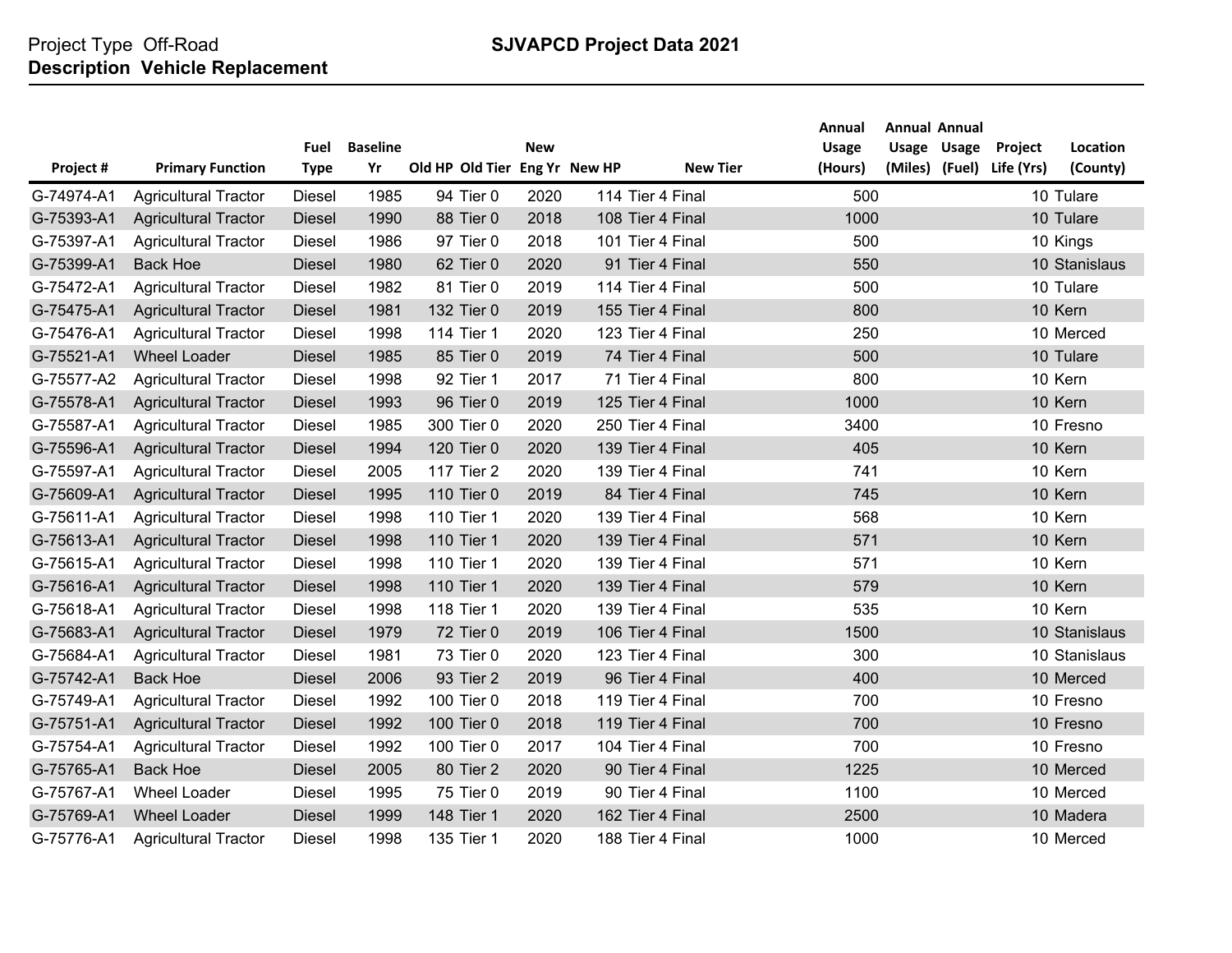| <b>Baseline</b><br>Fuel<br><b>New</b><br><b>Usage</b><br>Usage Usage<br>(Miles) (Fuel) Life (Yrs)<br>Yr<br>Old HP Old Tier Eng Yr New HP<br><b>New Tier</b><br>Project#<br><b>Primary Function</b><br><b>Type</b><br>(Hours)<br>G-75782-A1<br>2003<br>142 Tier 1<br>2019<br>152 Tier 4 Final<br>2000<br><b>Wheel Loader</b><br><b>Diesel</b><br>G-75844-A1<br>2001<br>79 Tier 1<br>2018<br>101 Tier 4 Final<br>1500<br><b>Agricultural Tractor</b><br><b>Diesel</b> | Location<br><b>Project</b><br>(County)<br>10 Stanislaus<br>10 Kern<br>10 Madera<br>10 Madera |
|---------------------------------------------------------------------------------------------------------------------------------------------------------------------------------------------------------------------------------------------------------------------------------------------------------------------------------------------------------------------------------------------------------------------------------------------------------------------|----------------------------------------------------------------------------------------------|
|                                                                                                                                                                                                                                                                                                                                                                                                                                                                     |                                                                                              |
|                                                                                                                                                                                                                                                                                                                                                                                                                                                                     |                                                                                              |
|                                                                                                                                                                                                                                                                                                                                                                                                                                                                     |                                                                                              |
|                                                                                                                                                                                                                                                                                                                                                                                                                                                                     |                                                                                              |
| 350<br>G-75861-A1<br>1978<br>71 Tier 0<br>2020<br>99 Tier 4 Final<br><b>Agricultural Tractor</b><br><b>Diesel</b>                                                                                                                                                                                                                                                                                                                                                   |                                                                                              |
| 1993<br>350<br>G-75862-A1<br><b>Agricultural Tractor</b><br>120 Tier 0<br>2020<br>123 Tier 4 Final<br><b>Diesel</b>                                                                                                                                                                                                                                                                                                                                                 |                                                                                              |
| G-75900-A1<br>86 Tier 2<br>2019<br>106 Tier 4 Final<br>500<br><b>Agricultural Tractor</b><br><b>Diesel</b><br>2007                                                                                                                                                                                                                                                                                                                                                  | 10 Stanislaus                                                                                |
| G-75904-A1<br>1996<br>68 Tier 0<br>2020<br>123 Tier 4 Final<br>500<br><b>Agricultural Tractor</b><br>Diesel                                                                                                                                                                                                                                                                                                                                                         | 10 Tulare                                                                                    |
| G-75954-A1<br>1983<br>222 Tier 0<br>2018<br>350<br><b>Agricultural Tractor</b><br><b>Diesel</b><br>270 Tier 4 Final                                                                                                                                                                                                                                                                                                                                                 | 10 Kings                                                                                     |
| G-75957-A1<br>1987<br>210 Tier 0<br>2017<br>230 Tier 4 Final<br>350<br><b>Agricultural Tractor</b><br><b>Diesel</b>                                                                                                                                                                                                                                                                                                                                                 | 10 Kings                                                                                     |
| G-75963-A1<br>1976<br>180 Tier 0<br>2020<br>256 Tier 4 Final<br>1000<br><b>Agricultural Tractor</b><br><b>Diesel</b>                                                                                                                                                                                                                                                                                                                                                | 10 Tulare                                                                                    |
| 2002<br>2020<br>1500<br>G-75967-A1<br>148 Tier 1<br>155 Tier 4 Final<br><b>Agricultural Tractor</b><br>Diesel                                                                                                                                                                                                                                                                                                                                                       | 10 Kings                                                                                     |
| G-75975-A1<br>2020<br>93 Tier 4 Final<br>500<br><b>Back Hoe</b><br><b>Diesel</b><br>1987<br>69 Tier 0                                                                                                                                                                                                                                                                                                                                                               | 10 Fresno                                                                                    |
| G-76029-A1<br>78 Tier 1<br>1000<br><b>Wheel Loader</b><br>Diesel<br>2000<br>2020<br>93 Tier 4 Final                                                                                                                                                                                                                                                                                                                                                                 | 10 Stanislaus                                                                                |
| G-76031-A1<br>2004<br>153 Tier 2<br>2019<br>1500<br><b>Wheel Loader</b><br><b>Diesel</b><br>166 Tier 4 Final                                                                                                                                                                                                                                                                                                                                                        | 10 Stanislaus                                                                                |
| G-76032-A1<br>2005<br>153 Tier 2<br>166 Tier 4 Final<br>1500<br><b>Wheel Loader</b><br><b>Diesel</b><br>2019                                                                                                                                                                                                                                                                                                                                                        | 10 Stanislaus                                                                                |
| 109 Tier 0<br>350<br>G-76036-A1<br>1990<br>2020<br>123 Tier 4 Final<br><b>Agricultural Tractor</b><br><b>Diesel</b>                                                                                                                                                                                                                                                                                                                                                 | 10 Fresno                                                                                    |
| G-76039-A1<br>1991<br>2016<br>158 Tier 4 Final<br>350<br><b>Agricultural Tractor</b><br><b>Diesel</b><br>109 Tier 0                                                                                                                                                                                                                                                                                                                                                 | 10 Fresno                                                                                    |
| G-76050-A1<br>46 Tier 1<br>2020<br>55 Tier 4 Final<br>500<br><b>Agricultural Tractor</b><br><b>Diesel</b><br>2000                                                                                                                                                                                                                                                                                                                                                   | 10 Tulare                                                                                    |
| 118 Tier 1<br>2020<br>650<br>G-76093-A1<br><b>Agricultural Tractor</b><br><b>Diesel</b><br>2001<br>139 Tier 4 Final                                                                                                                                                                                                                                                                                                                                                 | 10 Kern                                                                                      |
| 850<br>G-76101-A1<br><b>Diesel</b><br>1994<br>505 Tier 0<br>2019<br>789 Tier 4 Final<br>Ag Forage Harvester                                                                                                                                                                                                                                                                                                                                                         | 10 Stanislaus                                                                                |
| 2004<br>55 Tier 2<br>2020<br>63 Tier 4 Final<br>2500<br>G-76146-A1<br><b>Agricultural Tractor</b><br><b>Diesel</b>                                                                                                                                                                                                                                                                                                                                                  | 10 Fresno                                                                                    |
| G-76147-A1<br><b>Wheel Loader</b><br>2006<br>165 Tier 2<br>2020<br>184 Tier 4 Final<br>1600<br><b>Diesel</b>                                                                                                                                                                                                                                                                                                                                                        | 10 Tulare                                                                                    |
| G-76149-A1<br>160 Tier 2<br>2020<br>1700<br><b>Wheel Loader</b><br><b>Diesel</b><br>2006<br>184 Tier 4 Final                                                                                                                                                                                                                                                                                                                                                        | 10 Tulare                                                                                    |
| G-76151-A1<br><b>Wheel Loader</b><br>2004<br>224 Tier 2<br>2020<br>272 Tier 4 Final<br>1700<br><b>Diesel</b>                                                                                                                                                                                                                                                                                                                                                        | 10 Tulare                                                                                    |
| 3600<br>G-76152-A1<br>1998<br><b>Wheel Loader</b><br>Diesel<br>114 Tier 1<br>2019<br>148 Tier 4 Final                                                                                                                                                                                                                                                                                                                                                               | 10 Fresno                                                                                    |
| G-76171-A1<br>1991<br>97 Tier 0<br>2019<br>71 Tier 4 Final<br>900<br><b>Agricultural Tractor</b><br><b>Diesel</b>                                                                                                                                                                                                                                                                                                                                                   | 10 Tulare                                                                                    |
| 405 Tier 4 Final<br>2000<br>G-76183-A1<br>1999<br>310 Tier 1<br>2020<br><b>Agricultural Tractor</b><br><b>Diesel</b>                                                                                                                                                                                                                                                                                                                                                | 10 Kern                                                                                      |
| 100<br>G-76184-A1<br>1959<br>2019<br>55 Tier 4 Final<br><b>Agricultural Tractor</b><br><b>Diesel</b><br>61 Tier 0                                                                                                                                                                                                                                                                                                                                                   | 10 Tulare                                                                                    |
| G-76263-A1<br><b>Agricultural Tractor</b><br>1966<br>58 Tier 0<br>2019<br>59 Tier 4 Final<br>100<br><b>Diesel</b>                                                                                                                                                                                                                                                                                                                                                   | 10 Tulare                                                                                    |
| 2020<br>400<br>G-76264-A1<br><b>Agricultural Tractor</b><br>1998<br>99 Tier 1<br>123 Tier 4 Final<br><b>Diesel</b>                                                                                                                                                                                                                                                                                                                                                  | 10 Madera                                                                                    |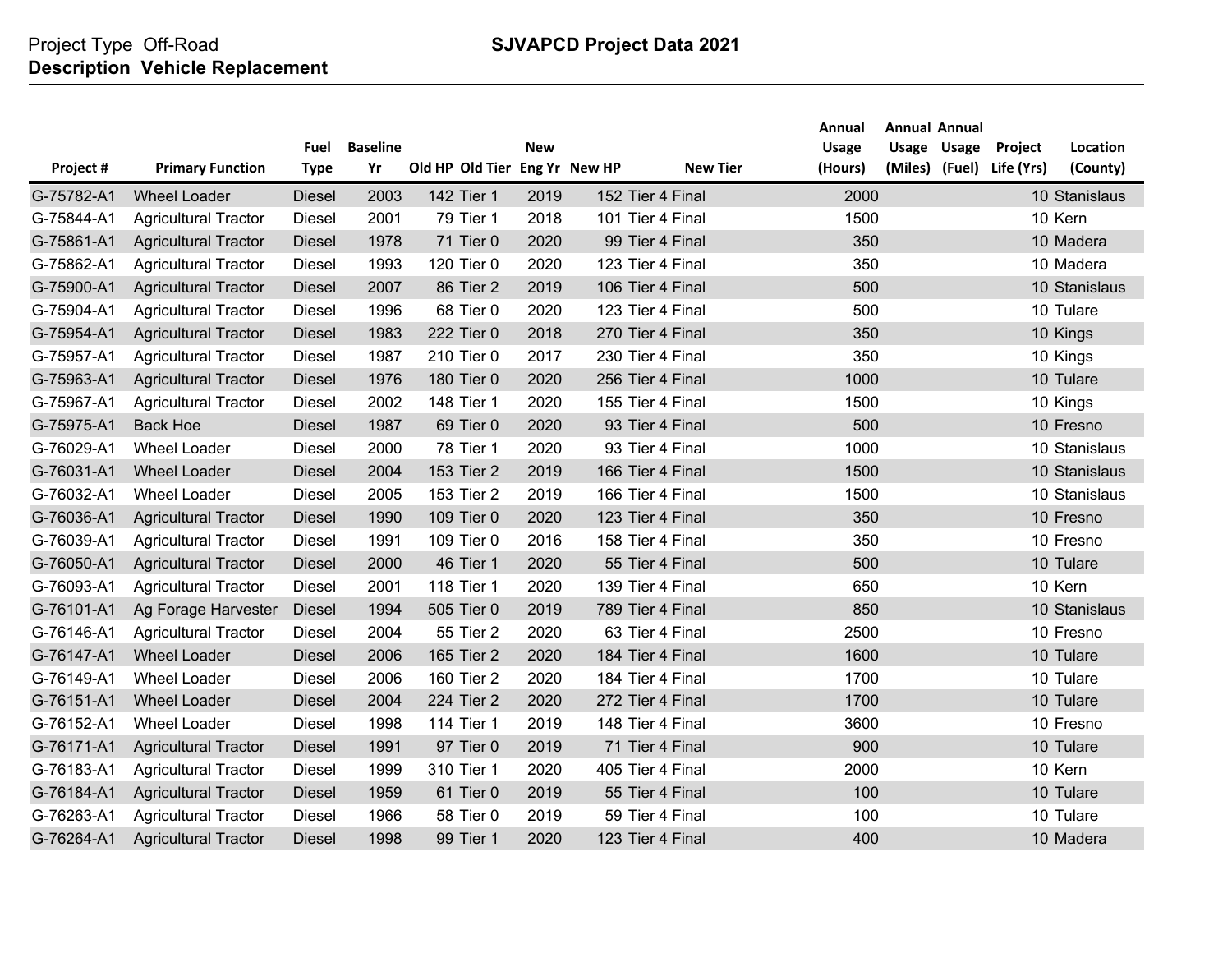|                                           | <b>Fuel</b>   | <b>Baseline</b> |                               | <b>New</b> |                  | <b>Usage</b> | Usage Usage               | Project | Location      |
|-------------------------------------------|---------------|-----------------|-------------------------------|------------|------------------|--------------|---------------------------|---------|---------------|
| <b>Primary Function</b><br>Project#       | <b>Type</b>   | Yr              | Old HP Old Tier Eng Yr New HP |            | <b>New Tier</b>  | (Hours)      | (Miles) (Fuel) Life (Yrs) |         | (County)      |
| G-76267-A1<br><b>Wheel Tractor</b>        | <b>Diesel</b> | 1998            | 109 Tier 1                    | 2020       | 123 Tier 4 Final | 400          |                           |         | 10 Madera     |
| G-76274-A1<br><b>Agricultural Tractor</b> | <b>Diesel</b> | 1949            | 59 Tier 0                     | 2019       | 73 Tier 4 Final  | 120          |                           |         | 10 Stanislaus |
| G-76298-A1<br><b>Wheel Tractor</b>        | <b>Diesel</b> | 2001            | 109 Tier 1                    | 2020       | 123 Tier 4 Final | 400          |                           |         | 10 Madera     |
| G-76309-A1<br><b>Wheel Tractor</b>        | <b>Diesel</b> | 1998            | 109 Tier 1                    | 2020       | 123 Tier 4 Final | 400          |                           |         | 10 Madera     |
| G-76316-A1<br><b>Wheel Tractor</b>        | <b>Diesel</b> | 2005            | 113 Tier 2                    | 2020       | 123 Tier 4 Final | 400          |                           |         | 10 Madera     |
| G-76325-A1<br><b>Wheel Tractor</b>        | <b>Diesel</b> | 2001            | 109 Tier 1                    | 2020       | 123 Tier 4 Final | 400          |                           |         | 10 Madera     |
| G-76382-A1<br><b>Agricultural Tractor</b> | <b>Diesel</b> | 1975            | 74 Tier 0                     | 2020       | 106 Tier 4 Final | 500          |                           |         | 10 Stanislaus |
| G-76414-A1<br><b>Agricultural Tractor</b> | <b>Diesel</b> | 1950            | 42 Tier 0                     | 2020       | 45 Tier 4 Final  | 70           |                           |         | 10 Stanislaus |
| G-76475-A1<br><b>Wheel Loader</b>         | <b>Diesel</b> | 1993            | 153 Tier 0                    | 2020       | 166 Tier 4 Final | 900          |                           |         | 10 Kings      |
| G-76477-A2<br><b>Wheel Loader</b>         | <b>Diesel</b> | 2000            | 208 Tier 1                    | 2020       | 272 Tier 4 Final | 1400         |                           |         | 10 Tulare     |
| G-76478-A1<br><b>Wheel Loader</b>         | <b>Diesel</b> | 1986            | 110 Tier 0                    | 2020       | 152 Tier 4 Final | 400          |                           |         | 10 Stanislaus |
| G-76480-A1<br><b>Wheel Loader</b>         | <b>Diesel</b> | 2000            | 208 Tier 1                    | 2020       | 272 Tier 4 Final | 1400         |                           |         | 10 Tulare     |
| G-76481-A1<br><b>Agricultural Tractor</b> | <b>Diesel</b> | 1962            | 56 Tier 0                     | 2020       | 66 Tier 4 Final  | 65           |                           |         | 10 Fresno     |
| G-76486-A1<br><b>Agricultural Tractor</b> | <b>Diesel</b> | 1976            | 84 Tier 0                     | 2018       | 74 Tier 4 Final  | 500          |                           |         | 10 Fresno     |
| G-76487-A1<br><b>Cotton Picker</b>        | <b>Diesel</b> | 2003            | 328 Tier 1                    | 2019       | 560 Tier 4 Final | 700          |                           |         | 10 Kings      |
| G-76487-A1<br><b>Cotton Picker</b>        | <b>Diesel</b> | 2004            | 328 Tier 1                    |            |                  |              |                           |         | Kings         |
| G-76488-A1<br><b>Cotton Picker</b>        | <b>Diesel</b> | 2004            | 328 Tier 1                    | 2020       | 560 Tier 4 Final | 700          |                           |         | 10 Kings      |
| <b>Cotton Picker</b><br>G-76488-A1        | <b>Diesel</b> | 2004            | 328 Tier 1                    |            |                  |              |                           |         | Kings         |
| G-76489-A1<br><b>Cotton Picker</b>        | <b>Diesel</b> | 2004            | 328 Tier 1                    | 2019       | 560 Tier 4 Final | 700          |                           |         | 10 Kings      |
| G-76489-A1<br><b>Cotton Picker</b>        | <b>Diesel</b> | 2005            | 350 Tier 2                    |            |                  |              |                           |         | Kings         |
| G-76490-A1<br><b>Agricultural Tractor</b> | <b>Diesel</b> | 1979            | 38 Tier 0                     | 2020       | 73 Tier 4 Final  | 250          |                           |         | 10 Merced     |
| G-76491-A1<br><b>Cotton Picker</b>        | <b>Diesel</b> | 2005            | 350 Tier 2                    | 2019       | 560 Tier 4 Final | 700          |                           |         | 10 Kings      |
| <b>Cotton Picker</b><br>G-76491-A1        | <b>Diesel</b> | 2005            | 350 Tier 2                    |            |                  |              |                           |         | Kings         |
| G-76492-A1<br><b>Cotton Picker</b>        | <b>Diesel</b> | 2005            | 350 Tier 2                    | 2019       | 560 Tier 4 Final | 700          |                           |         | 10 Kings      |
| G-76492-A1<br><b>Cotton Picker</b>        | <b>Diesel</b> | 2005            | 350 Tier 2                    |            |                  |              |                           |         | Kings         |
| G-76493-A1<br><b>Cotton Picker</b>        | <b>Diesel</b> | 2005            | 350 Tier 2                    | 2019       | 560 Tier 4 Final | 700          |                           |         | 10 Kings      |
| G-76493-A1<br><b>Cotton Picker</b>        | <b>Diesel</b> | 2005            | 350 Tier 2                    |            |                  |              |                           |         | Kings         |
| G-76494-A1<br><b>Cotton Picker</b>        | <b>Diesel</b> | 2005            | 350 Tier 2                    | 2019       | 560 Tier 4 Final | 700          |                           |         | 10 Kings      |
| G-76494-A1<br><b>Cotton Picker</b>        | <b>Diesel</b> | 2005            | 350 Tier 2                    |            |                  |              |                           |         | Kings         |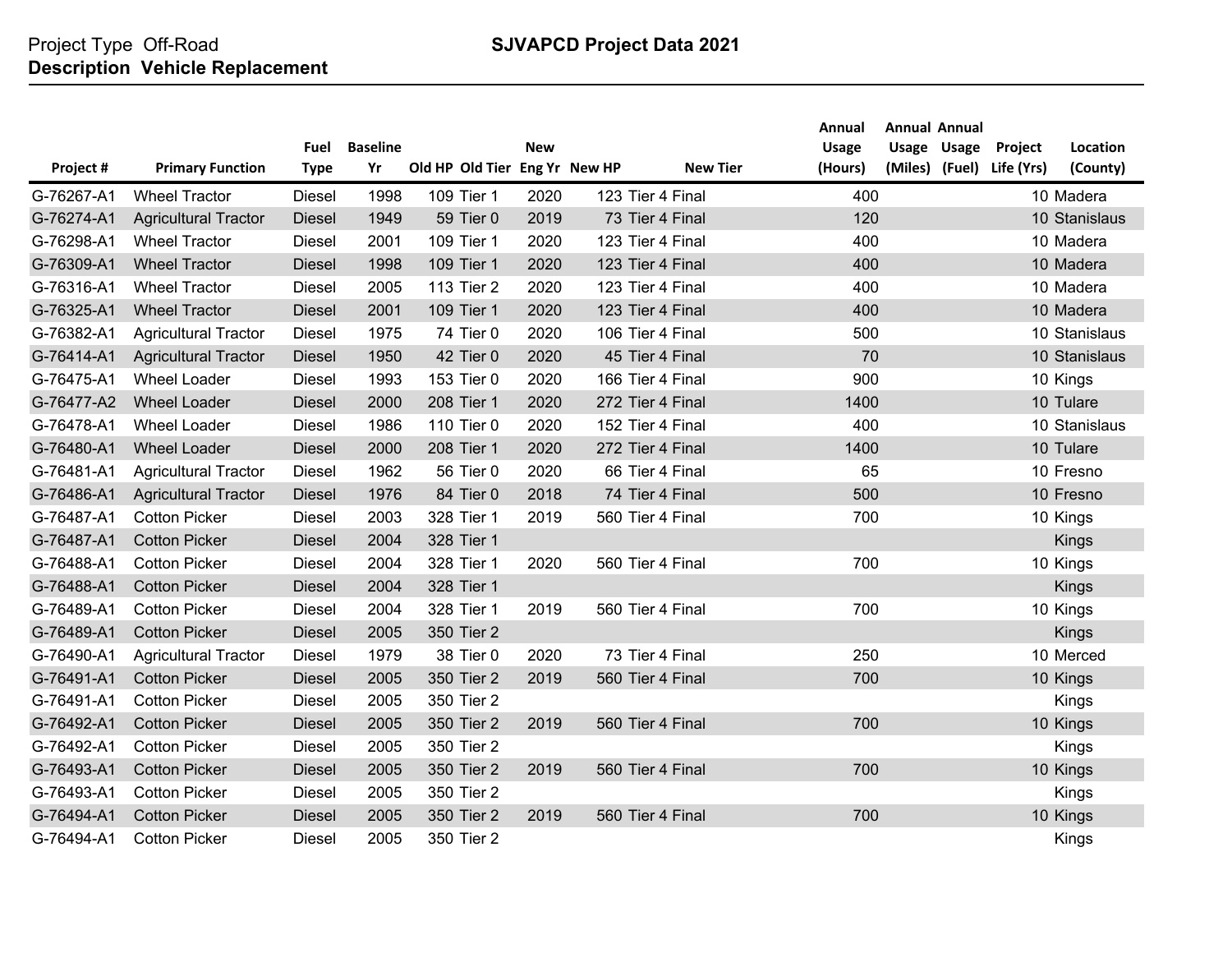|            |                             |               |                 |                               |            |                  | Annual       | Annual Annual             |         |                |
|------------|-----------------------------|---------------|-----------------|-------------------------------|------------|------------------|--------------|---------------------------|---------|----------------|
|            |                             | Fuel          | <b>Baseline</b> |                               | <b>New</b> |                  | <b>Usage</b> | Usage Usage               | Project | Location       |
| Project#   | <b>Primary Function</b>     | <b>Type</b>   | Yr              | Old HP Old Tier Eng Yr New HP |            | <b>New Tier</b>  | (Hours)      | (Miles) (Fuel) Life (Yrs) |         | (County)       |
| G-76495-A1 | <b>Cotton Picker</b>        | <b>Diesel</b> | 2005            | 350 Tier 2                    | 2019       | 560 Tier 4 Final | 700          |                           |         | 10 Kings       |
| G-76495-A1 | <b>Cotton Picker</b>        | Diesel        | 2005            | 350 Tier 2                    |            |                  |              |                           |         | Kings          |
| G-76507-A1 | <b>Wheel Loader</b>         | <b>Diesel</b> | 2006            | 153 Tier 2                    | 2020       | 166 Tier 4 Final | 2500         |                           |         | 10 Madera      |
| G-76513-A1 | <b>Wheel Loader</b>         | Diesel        | 1968            | 173 Tier 2                    | 2020       | 166 Tier 4 Final | 1000         |                           |         | 10 Tulare      |
| G-76522-A1 | <b>Agricultural Tractor</b> | <b>Diesel</b> | 1996            | 93 Tier 0                     | 2019       | 115 Tier 4 Final | 500          |                           |         | 10 Tulare      |
| G-76526-A1 | <b>Agricultural Tractor</b> | <b>Diesel</b> | 2002            | 113 Tier 1                    | 2020       | 139 Tier 4 Final | 690          |                           |         | 10 Kern        |
| G-76543-A1 | <b>Agricultural Tractor</b> | <b>Diesel</b> | 1995            | 120 Tier 0                    | 2020       | 139 Tier 4 Final | 650          |                           |         | 10 Kern        |
| G-76590-A1 | <b>Wheel Loader</b>         | <b>Diesel</b> | 1975            | 65 Tier 0                     | 2020       | 99 Tier 4 Final  | 800          |                           |         | 10 Tulare      |
| G-76596-A1 | Shaker                      | <b>Diesel</b> | 2003            | 155 Tier 2                    | 2018       | 148 Tier 4 Final | 500          |                           |         | 10 Kern        |
| G-76597-A1 | Shaker                      | Diesel        | 2003            | 130 Tier 2                    | 2019       | 148 Tier 4 Final | 500          |                           |         | 10 Kern        |
| G-76619-A1 | Shaker                      | <b>Diesel</b> | 2006            | 130 Tier 2                    | 2019       | 148 Tier 4 Final | 500          |                           |         | 10 Kern        |
| G-76620-A1 | Shaker                      | Diesel        | 2006            | 155 Tier 2                    | 2019       | 148 Tier 4 Final | 500          |                           |         | 10 Kern        |
| G-76621-A1 | Shaker                      | <b>Diesel</b> | 2007            | 155 Tier 2                    | 2019       | 148 Tier 4 Final | 500          |                           |         | 10 Kern        |
| G-76631-A1 | <b>Agricultural Tractor</b> | Diesel        | 2008            | 115 Tier 1                    | 2020       | 125 Tier 4 Final | 500          |                           |         | 10 Madera      |
| G-76635-A1 | <b>Agricultural Tractor</b> | <b>Diesel</b> | 2002            | 89 Tier 1                     | 2019       | 90 Tier 4 Final  | 800          |                           |         | 10 Kern        |
| G-76636-A1 | <b>Agricultural Tractor</b> | <b>Diesel</b> | 1997            | 99 Tier 0                     | 2019       | 114 Tier 4 Final | 800          |                           |         | 10 Kern        |
| G-76639-A1 | Excavator                   | <b>Diesel</b> | 2006            | 147 Tier 2                    | 2020       | 166 Tier 4 Final | 1500         |                           |         | 10 San Joaquin |
| G-76643-A1 | <b>Agricultural Tractor</b> | <b>Diesel</b> | 1992            | 88 Tier 0                     | 2020       | 123 Tier 4 Final | 1000         |                           |         | 10 Madera      |
| G-76768-A2 | <b>Agricultural Tractor</b> | <b>Diesel</b> | 2006            | 52 Tier 2                     | 2020       | 73 Tier 4 Final  | 275          |                           |         | 10 Kings       |
| G-76783-A1 | Excavator                   | <b>Diesel</b> | 2005            | 345 Tier 2                    | 2019       | 264 Tier 4 Final | 2000         |                           |         | 10 San Joaquin |
| G-76789-A1 | <b>Nut Sweeper</b>          | <b>Diesel</b> | 1991            | 80 Tier 0                     | 2020       | 74 Tier 4 Final  | 500          |                           |         | 10 Tulare      |
| G-76791-A1 | <b>Agricultural Tractor</b> | <b>Diesel</b> | 1990            | 109 Tier 0                    | 2019       | 114 Tier 4 Final | 370          |                           |         | 10 Fresno      |
| G-76796-A1 | <b>Agricultural Tractor</b> | <b>Diesel</b> | 2006            | 105 Tier 2                    | 2019       | 115 Tier 4 Final | 650          |                           |         | 10 Tulare      |
| G-76797-A1 | <b>Wheel Loader</b>         | <b>Diesel</b> | 2006            | 160 Tier 2                    | 2019       | 268 Tier 4 Final | 2000         |                           |         | 10 San Joaquin |
| G-76799-A1 | <b>Agricultural Tractor</b> | <b>Diesel</b> | 2002            | 115 Tier 1                    | 2019       | 114 Tier 4 Final | 700          |                           |         | 10 Fresno      |
| G-76800-A1 | <b>Agricultural Tractor</b> | Diesel        | 1993            | 97 Tier 0                     | 2019       | 114 Tier 4 Final | 500          |                           |         | 10 Fresno      |
| G-76802-A1 | <b>Agricultural Tractor</b> | <b>Diesel</b> | 1997            | 81 Tier 0                     | 2017       | 114 Tier 4 Final | 500          |                           |         | 10 Fresno      |
| G-76803-A1 | <b>Agricultural Tractor</b> | Diesel        | 2002            | 115 Tier 1                    | 2019       | 114 Tier 4 Final | 700          |                           |         | 10 Fresno      |
| G-76805-A1 | <b>Agricultural Tractor</b> | <b>Diesel</b> | 2002            | 115 Tier 1                    | 2019       | 114 Tier 4 Final | 700          |                           |         | 10 Fresno      |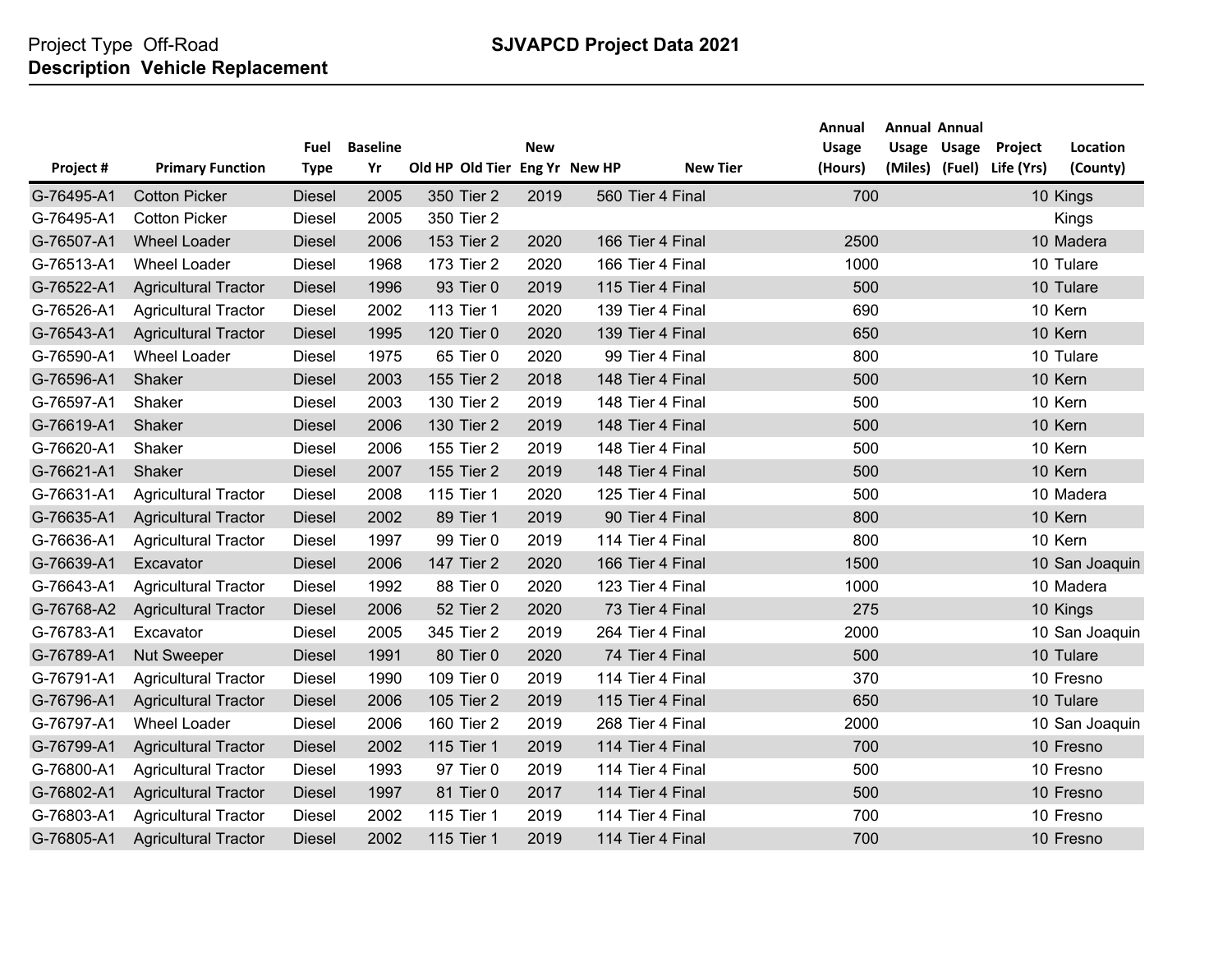|            |                             |               |                 |                               |            |                  | Annual       | Annual Annual             |         |                |
|------------|-----------------------------|---------------|-----------------|-------------------------------|------------|------------------|--------------|---------------------------|---------|----------------|
|            |                             | Fuel          | <b>Baseline</b> |                               | <b>New</b> |                  | <b>Usage</b> | Usage Usage               | Project | Location       |
| Project #  | <b>Primary Function</b>     | <b>Type</b>   | Yr              | Old HP Old Tier Eng Yr New HP |            | <b>New Tier</b>  | (Hours)      | (Miles) (Fuel) Life (Yrs) |         | (County)       |
| G-76820-A1 | <b>Agricultural Tractor</b> | <b>Diesel</b> | 1978            | 67 Tier 0                     | 2020       | 40 Tier 4 Final  | 100          |                           |         | 10 Fresno      |
| G-76845-A1 | <b>Agricultural Tractor</b> | <b>Diesel</b> | 1998            | 108 Tier 1                    | 2018       | 74 Tier 4 Final  | 400          |                           |         | 10 Fresno      |
| G-76849-A1 | Swathers                    | <b>Diesel</b> | 1999            | 152 Tier 1                    | 2018       | 266 Tier 4 Final | 750          |                           |         | 10 Stanislaus  |
| G-76862-A1 | <b>Agricultural Tractor</b> | <b>Diesel</b> | 2005            | 153 Tier 2                    | 2020       | 123 Tier 4 Final | 600          |                           |         | 10 Merced      |
| G-76863-A1 | <b>Agricultural Tractor</b> | Diesel        | 1998            | 109 Tier 1                    | 2019       | 115 Tier 4 Final | 600          |                           |         | 10 Kern        |
| G-76866-A1 | <b>Wheel Loader</b>         | <b>Diesel</b> | 2002            | 142 Tier 1                    | 2020       | 192 Tier 4 Final | 1500         |                           |         | 10 Tulare      |
| G-76870-A1 | <b>Skid Loader</b>          | <b>Diesel</b> | 2004            | <b>90 Tier 2</b>              | 2020       | 73 Tier 4 Final  | 1500         |                           |         | 10 San Joaquin |
| G-76872-A1 | <b>Agricultural Tractor</b> | <b>Diesel</b> | 2004            | 99 Tier 2                     | 2020       | 101 Tier 4 Final | 500          |                           |         | 10 Stanislaus  |
| G-76876-A1 | <b>Wheel Loader</b>         | Diesel        | 2005            | 232 Tier 2                    | 2020       | 192 Tier 4 Final | 1600         |                           |         | 10 Kern        |
| G-76917-A1 | <b>Agricultural Tractor</b> | <b>Diesel</b> | 1981            | 48 Tier 0                     | 2020       | 40 Tier 4 Final  | 50           |                           |         | 10 Fresno      |
| G-76926-A1 | <b>Agricultural Tractor</b> | <b>Diesel</b> | 2005            | 504 Tier 2                    | 2020       | 611 Tier 4 Final | 500          |                           |         | 10 Stanislaus  |
| G-77043-A1 | <b>Back Hoe</b>             | <b>Diesel</b> | 1996            | 92 Tier 0                     | 2019       | 93 Tier 4 Final  | 1000         |                           |         | 10 Fresno      |
| G-77050-A1 | Forklift                    | <b>Diesel</b> | 2001            | 80 Tier 1                     | 2020       | 74 Tier 4 Final  | 1000         |                           |         | 10 Fresno      |
| G-77057-A1 | Sweeper                     | <b>Diesel</b> | 2002            | 46 Tier 1                     | 2019       | 74 Tier 4 Final  | 400          |                           |         | 10 Fresno      |
| G-77105-A1 | Shaker                      | <b>Diesel</b> | 2006            | 80 Tier 2                     | 2019       | 121 Tier 4 Final | 750          |                           |         | 10 Madera      |
| G-77110-A1 | Pistachio Catcher           | <b>Diesel</b> | 2006            | 80 Tier 2                     | 2019       | 121 Tier 4 Final | 750          |                           |         | 10 Madera      |
| G-77116-A1 | <b>Agricultural Tractor</b> | <b>Diesel</b> | 1975            | 80 Tier 0                     | 2020       | 114 Tier 4 Final | 600          |                           |         | 10 Merced      |
| G-77133-A1 | <b>Agricultural Tractor</b> | <b>Diesel</b> | 1990            | 34 Tier 0                     | 2019       | 36 Tier 4 Final  | 1000         |                           |         | 10 Tulare      |
| G-77135-A1 | <b>Agricultural Tractor</b> | <b>Diesel</b> | 2006            | 504 Tier 2                    | 2020       | 515 Tier 4 Final | 900          |                           |         | 10 Merced      |
| G-77156-A1 | <b>Agricultural Tractor</b> | <b>Diesel</b> | 1980            | 97 Tier 0                     | 2018       | 108 Tier 4 Final | 1200         |                           |         | 10 Tulare      |
| G-77160-A1 | <b>Agricultural Tractor</b> | Diesel        | 1977            | 74 Tier 0                     | 2018       | 108 Tier 4 Final | 1200         |                           |         | 10 Tulare      |
| G-77183-A1 | <b>Agricultural Tractor</b> | <b>Diesel</b> | 1987            | 77 Tier 0                     | 2020       | 114 Tier 4 Final | 250          |                           |         | 10 Merced      |
| G-77190-A1 | <b>Agricultural Tractor</b> | <b>Diesel</b> | 1996            | 85 Tier 0                     | 2020       | 123 Tier 4 Final | 400          |                           |         | 10 Fresno      |
| G-77195-A1 | <b>Wheel Loader</b>         | <b>Diesel</b> | 1993            | 98 Tier 0                     | 2020       | 166 Tier 4 Final | 850          |                           |         | 10 Tulare      |
| G-77367-A1 | <b>Wheel Loader</b>         | <b>Diesel</b> | 1974            | 93 Tier 0                     | 2018       | 154 Tier 4 Final | 1500         |                           |         | 10 Kings       |
| G-77370-A1 | <b>Wheel Loader</b>         | <b>Diesel</b> | 1978            | 93 Tier 0                     | 2020       | 124 Tier 4 Final | 1500         |                           |         | 10 Kings       |
| G-77372-A1 | <b>Wheel Loader</b>         | Diesel        | 1995            | 150 Tier 0                    | 2020       | 166 Tier 4 Final | 1500         |                           |         | 10 Kings       |
| G-77922-A1 | <b>Agricultural Tractor</b> | <b>Diesel</b> | 1993            | 240 Tier 0                    | 2019       | 115 Tier 4 Final | 1500         |                           |         | 10 Fresno      |
| G-77926-A1 | <b>Agricultural Tractor</b> | <b>Diesel</b> | 1990            | 240 Tier 0                    | 2020       | 115 Tier 4 Final | 1500         |                           |         | 10 Fresno      |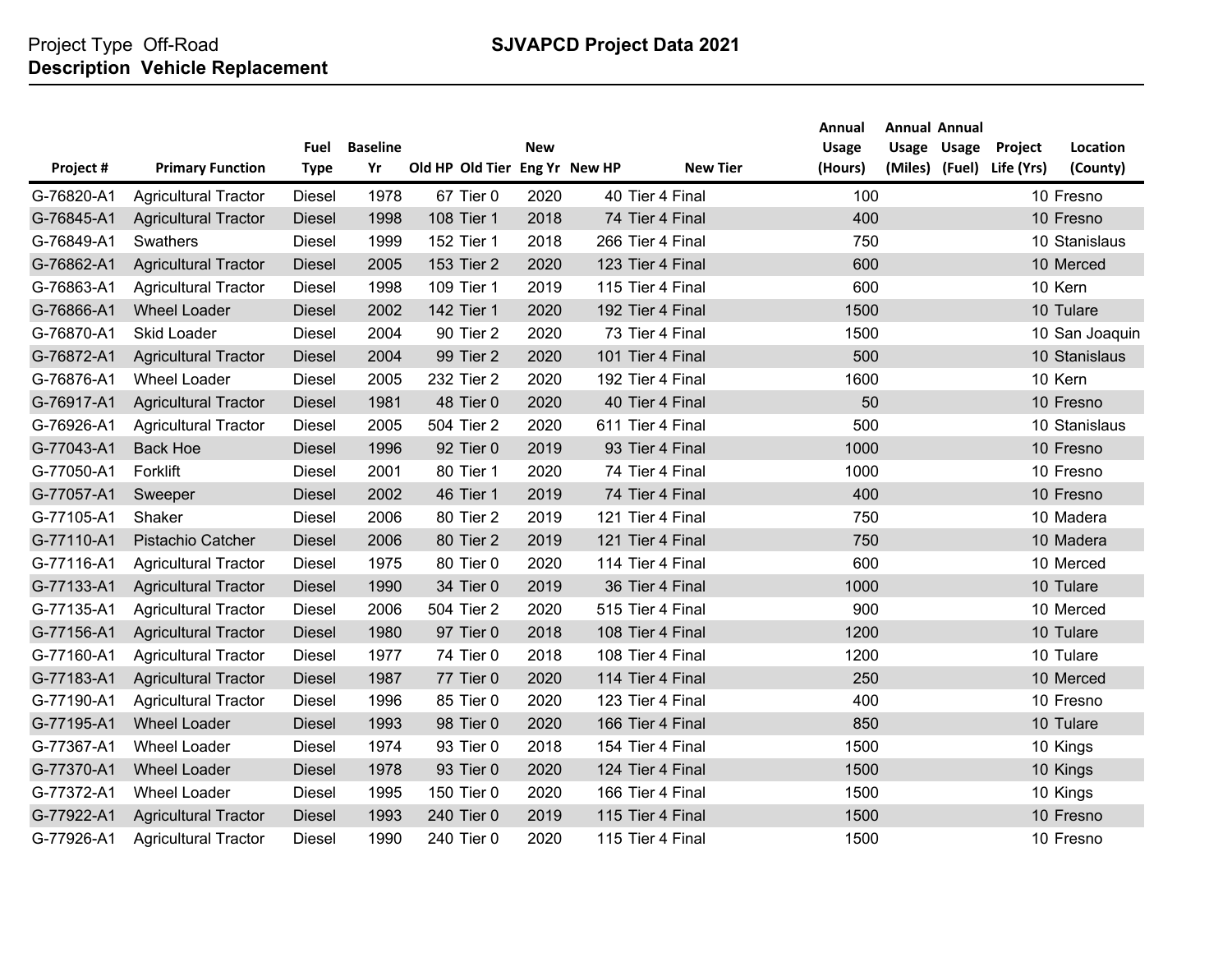|            |                             |               |                 |                               |            |                  |                 | Annual       | <b>Annual Annual</b>      |         |                |
|------------|-----------------------------|---------------|-----------------|-------------------------------|------------|------------------|-----------------|--------------|---------------------------|---------|----------------|
|            |                             | <b>Fuel</b>   | <b>Baseline</b> |                               | <b>New</b> |                  |                 | <b>Usage</b> | Usage Usage               | Project | Location       |
| Project #  | <b>Primary Function</b>     | <b>Type</b>   | Yr              | Old HP Old Tier Eng Yr New HP |            |                  | <b>New Tier</b> | (Hours)      | (Miles) (Fuel) Life (Yrs) |         | (County)       |
| G-77933-A1 | <b>Agricultural Tractor</b> | <b>Diesel</b> | 1983            | 130 Tier 0                    | 2019       | 115 Tier 4 Final |                 | 1500         |                           |         | 10 Fresno      |
| G-77936-A1 | <b>Agricultural Tractor</b> | <b>Diesel</b> | 2001            | 200 Tier 1                    | 2020       | 250 Tier 4 Final |                 | 1200         |                           |         | 10 Merced      |
| G-77938-A1 | <b>Agricultural Tractor</b> | <b>Diesel</b> | 2003            | 208 Tier 1                    | 2020       | 340 Tier 4 Final |                 | 1200         |                           |         | 10 Merced      |
| G-77939-A1 | <b>Agricultural Tractor</b> | <b>Diesel</b> | 1978            | 108 Tier 0                    | 2019       | 115 Tier 4 Final |                 | 1500         |                           |         | 10 Fresno      |
| G-77986-A1 | <b>Agricultural Tractor</b> | <b>Diesel</b> | 1994            | 32 Tier 0                     | 2019       | 73 Tier 4 Final  |                 | 550          |                           |         | 10 Merced      |
| G-77989-A1 | <b>Agricultural Tractor</b> | Diesel        | 2003            | 231 Tier 2                    | 2020       | 282 Tier 4 Final |                 | 600          |                           |         | 10 Tulare      |
| G-77991-A1 | <b>Agricultural Tractor</b> | <b>Diesel</b> | 1998            | 110 Tier 1                    | 2019       | 153 Tier 4 Final |                 | 600          |                           |         | 10 Tulare      |
| G-77999-A1 | <b>Agricultural Tractor</b> | <b>Diesel</b> | 2003            | 129 Tier 1                    | 2020       | 139 Tier 4 Final |                 | 860          |                           |         | 10 Tulare      |
| G-78000-A1 | <b>Agricultural Tractor</b> | Diesel        | 1976            | 60 Tier 0                     | 2019       | 73 Tier 4 Final  |                 | 220          |                           |         | 10 San Joaquin |
| G-78001-A1 | <b>Agricultural Tractor</b> | <b>Diesel</b> | 1998            | 205 Tier 1                    | 2020       | 342 Tier 4 Final |                 | 915          |                           |         | 10 Tulare      |
| G-78002-A1 | <b>Agricultural Tractor</b> | <b>Diesel</b> | 1984            | 154 Tier 0                    | 2020       | 123 Tier 4 Final |                 | 300          |                           |         | 10 Merced      |
| G-78004-A1 | <b>Agricultural Tractor</b> | <b>Diesel</b> | 1988            | 97 Tier 0                     | 2019       | 123 Tier 4 Final |                 | 300          |                           |         | 10 Merced      |
| G-78006-A1 | <b>Agricultural Tractor</b> | <b>Diesel</b> | 1989            | 204 Tier 0                    | 2020       | 123 Tier 4 Final |                 | 300          |                           |         | 10 Merced      |
| G-78027-A1 | <b>Agricultural Tractor</b> | <b>Diesel</b> | 1985            | 168 Tier 0                    | 2020       | 115 Tier 4 Final |                 | 1500         |                           |         | 10 Fresno      |
| G-78029-A1 | <b>Agricultural Tractor</b> | <b>Diesel</b> | 1993            | 90 Tier 0                     | 2018       | 115 Tier 4 Final |                 | 1500         |                           |         | 10 Fresno      |
| G-78030-A1 | <b>Agricultural Tractor</b> | <b>Diesel</b> | 1987            | 88 Tier 0                     | 2019       | 115 Tier 4 Final |                 | 1500         |                           |         | 10 Fresno      |
| G-78031-A1 | <b>Agricultural Tractor</b> | <b>Diesel</b> | 1979            | 132 Tier 0                    | 2020       | 115 Tier 4 Final |                 | 1500         |                           |         | 10 Fresno      |
| G-78032-A1 | <b>Agricultural Tractor</b> | <b>Diesel</b> | 1980            | 108 Tier 0                    | 2019       | 115 Tier 4 Final |                 | 1500         |                           |         | 10 Fresno      |
| G-78033-A1 | <b>Agricultural Tractor</b> | <b>Diesel</b> | 1978            | 156 Tier 0                    | 2019       | 115 Tier 4 Final |                 | 1500         |                           |         | 10 Fresno      |
| G-78034-A1 | <b>Agricultural Tractor</b> | <b>Diesel</b> | 1979            | 156 Tier 0                    | 2019       | 115 Tier 4 Final |                 | 1500         |                           |         | 10 Fresno      |
| G-78037-A1 | <b>Agricultural Tractor</b> | <b>Diesel</b> | 1974            | 151 Tier 0                    | 2020       | 115 Tier 4 Final |                 | 1500         |                           |         | 10 Fresno      |
| G-78050-A1 | <b>Almond Sweeper</b>       | <b>Diesel</b> | 2007            | 80 Tier 2                     | 2020       | 74 Tier 4 Final  |                 | 1200         |                           |         | 10 Kern        |
| G-78053-A1 | <b>Almond Sweeper</b>       | <b>Diesel</b> | 2006            | 80 Tier 2                     | 2020       | 74 Tier 4 Final  |                 | 1200         |                           |         | 10 Kern        |
| G-78054-A1 | <b>Almond Sweeper</b>       | <b>Diesel</b> | 2007            | 80 Tier 2                     | 2020       | 74 Tier 4 Final  |                 | 1200         |                           |         | 10 Kern        |
| G-78055-A1 | <b>Almond Sweeper</b>       | <b>Diesel</b> | 2007            | 80 Tier 2                     | 2020       | 74 Tier 4 Final  |                 | 1200         |                           |         | 10 Kern        |
| G-78056-A1 | <b>Agricultural Tractor</b> | <b>Diesel</b> | 1982            | 132 Tier 0                    | 2020       | 115 Tier 4 Final |                 | 1500         |                           |         | 10 Fresno      |
| G-78057-A1 | <b>Agricultural Tractor</b> | <b>Diesel</b> | 1995            | 174 Tier 0                    | 2019       | 115 Tier 4 Final |                 | 1500         |                           |         | 10 Fresno      |
| G-78059-A1 | <b>Almond Sweeper</b>       | <b>Diesel</b> | 2007            | 80 Tier 2                     | 2020       | 74 Tier 4 Final  |                 | 1200         |                           |         | 10 Kern        |
| G-78060-A1 | <b>Almond Shaker</b>        | <b>Diesel</b> | 2007            | 170 Tier 2                    | 2019       | 148 Tier 4 Final |                 | 800          |                           |         | 10 Kern        |
|            |                             |               |                 |                               |            |                  |                 |              |                           |         |                |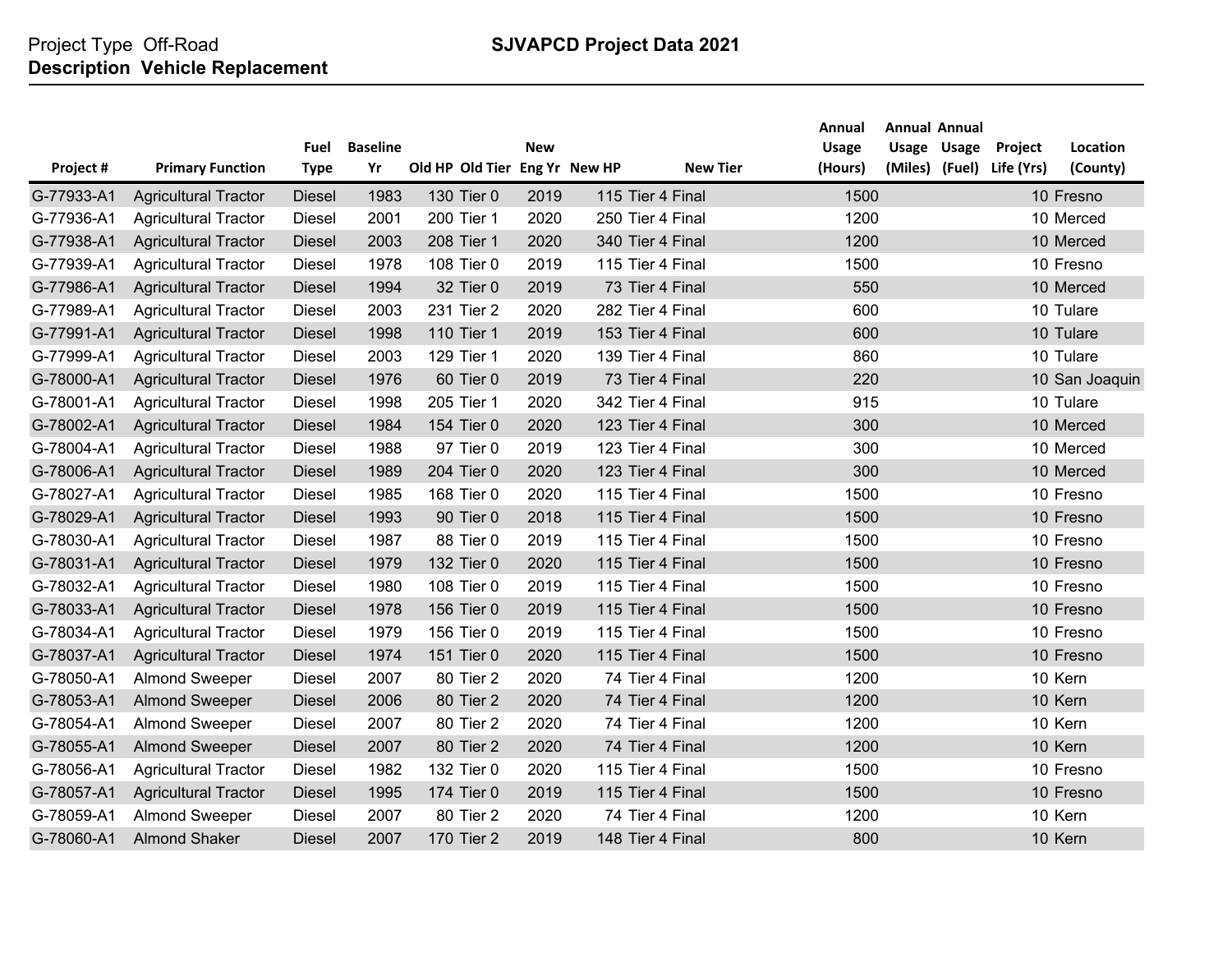|            |                             |               |                 |                               |            |                  | Annual       | Annual Annual             |         |           |
|------------|-----------------------------|---------------|-----------------|-------------------------------|------------|------------------|--------------|---------------------------|---------|-----------|
|            |                             | <b>Fuel</b>   | <b>Baseline</b> |                               | <b>New</b> |                  | <b>Usage</b> | Usage Usage               | Project | Location  |
| Project #  | <b>Primary Function</b>     | <b>Type</b>   | Yr              | Old HP Old Tier Eng Yr New HP |            | <b>New Tier</b>  | (Hours)      | (Miles) (Fuel) Life (Yrs) |         | (County)  |
| G-78061-A1 | <b>Almond Shaker</b>        | Diesel        | 2007            | 170 Tier 2                    | 2019       | 148 Tier 4 Final | 800          |                           |         | 10 Kern   |
| G-78062-A1 | <b>Almond Shaker</b>        | <b>Diesel</b> | 2007            | 170 Tier 2                    | 2019       | 148 Tier 4 Final | 800          |                           |         | 10 Kern   |
| G-78065-A1 | <b>Almond Shaker</b>        | <b>Diesel</b> | 2007            | 170 Tier 2                    | 2019       | 148 Tier 4 Final | 800          |                           |         | 10 Kern   |
| G-78066-A1 | <b>Almond Shaker</b>        | <b>Diesel</b> | 2007            | 170 Tier 2                    | 2019       | 148 Tier 4 Final | 800          |                           |         | 10 Kern   |
| G-78068-A1 | <b>Almond Shaker</b>        | <b>Diesel</b> | 2007            | 170 Tier 2                    | 2019       | 148 Tier 4 Final | 800          |                           |         | 10 Kern   |
| G-78070-A1 | <b>Almond Shaker</b>        | <b>Diesel</b> | 2007            | 170 Tier 2                    | 2019       | 148 Tier 4 Final | 800          |                           |         | 10 Kern   |
| G-78071-A1 | <b>Almond Shaker</b>        | <b>Diesel</b> | 2007            | 170 Tier 2                    | 2019       | 148 Tier 4 Final | 800          |                           |         | 10 Kern   |
| G-78077-A1 | <b>Almond Sweeper</b>       | <b>Diesel</b> | 2007            | 80 Tier 2                     | 2020       | 74 Tier 4 Final  | 1200         |                           |         | 10 Kern   |
| G-78095-A1 | <b>Almond Sweeper</b>       | <b>Diesel</b> | 2006            | 80 Tier 2                     | 2020       | 74 Tier 4 Final  | 1200         |                           |         | 10 Kern   |
| G-78096-A1 | <b>Almond Sweeper</b>       | <b>Diesel</b> | 2006            | 80 Tier 2                     | 2020       | 74 Tier 4 Final  | 1200         |                           |         | 10 Kern   |
| G-78097-A1 | <b>Almond Sweeper</b>       | <b>Diesel</b> | 2007            | <b>80 Tier 2</b>              | 2020       | 74 Tier 4 Final  | 1200         |                           |         | 10 Kern   |
| G-78102-A1 | <b>Almond Sweeper</b>       | <b>Diesel</b> | 2006            | 80 Tier 2                     | 2020       | 74 Tier 4 Final  | 1200         |                           |         | 10 Kern   |
| G-78104-A1 | <b>Almond Shaker</b>        | <b>Diesel</b> | 2007            | 170 Tier 2                    | 2019       | 148 Tier 4 Final | 800          |                           |         | 10 Kern   |
| G-78105-A1 | <b>Almond Shaker</b>        | <b>Diesel</b> | 2007            | 170 Tier 2                    | 2019       | 148 Tier 4 Final | 800          |                           |         | 10 Kern   |
| G-78541-A1 | <b>Agricultural Tractor</b> | Diesel        | 1994            | 120 Tier 0                    | 2019       | 130 Tier 4 Final | 1500         |                           |         | 10 Kings  |
| G-78544-A2 | <b>Almond Sweeper</b>       | <b>Diesel</b> | 1996            | 80 Tier 0                     | 2020       | 74 Tier 4 Final  | 180          |                           |         | 10 Kern   |
| G-78546-A2 | <b>Almond Shaker</b>        | <b>Diesel</b> | 1982            | 104 Tier 0                    | 2020       | 139 Tier 4 Final | 160          |                           |         | 10 Kern   |
| G-78547-A2 | <b>Almond Shaker</b>        | <b>Diesel</b> | 1992            | 121 Tier 0                    | 2020       | 139 Tier 4 Final | 220          |                           |         | 10 Kern   |
| G-78548-A1 | <b>Agricultural Tractor</b> | <b>Diesel</b> | 1966            | 110 Tier 0                    | 2020       | 114 Tier 4 Final | 200          |                           |         | 10 Kings  |
| G-78553-A1 | Sweeper                     | <b>Diesel</b> | 2003            | 80 Tier 1                     | 2020       | 74 Tier 4 Final  | 500          |                           |         | 10 Fresno |
| G-78554-A1 | Sweeper                     | <b>Diesel</b> | 2002            | 80 Tier 1                     | 2020       | 74 Tier 4 Final  | 500          |                           |         | 10 Fresno |
| G-78555-A1 | Sweeper                     | <b>Diesel</b> | 2006            | 80 Tier 1                     | 2020       | 74 Tier 4 Final  | 500          |                           |         | 10 Fresno |
| G-78556-A1 | Sweeper                     | <b>Diesel</b> | 2003            | 80 Tier 1                     | 2020       | 74 Tier 4 Final  | 500          |                           |         | 10 Fresno |
| G-78557-A1 | Sweeper                     | <b>Diesel</b> | 2002            | 80 Tier 1                     | 2020       | 74 Tier 4 Final  | 500          |                           |         | 10 Fresno |
| G-78558-A1 | Sweeper                     | <b>Diesel</b> | 2000            | 80 Tier 1                     | 2019       | 74 Tier 4 Final  | 500          |                           |         | 10 Fresno |
| G-78559-A1 | <b>Agricultural Tractor</b> | <b>Diesel</b> | 1988            | 144 Tier 0                    | 2019       | 115 Tier 4 Final | 800          |                           |         | 10 Kern   |
| G-78560-A1 | Sweeper                     | <b>Diesel</b> | 1997            | 80 Tier 0                     | 2020       | 74 Tier 4 Final  | 500          |                           |         | 10 Fresno |
| G-78561-A1 | <b>Agricultural Tractor</b> | <b>Diesel</b> | 1982            | 108 Tier 0                    | 2019       | 115 Tier 4 Final | 800          |                           |         | 10 Kern   |
| G-78562-A1 | <b>Agricultural Tractor</b> | <b>Diesel</b> | 1986            | 90 Tier 0                     | 2019       | 115 Tier 4 Final | 800          |                           |         | 10 Kern   |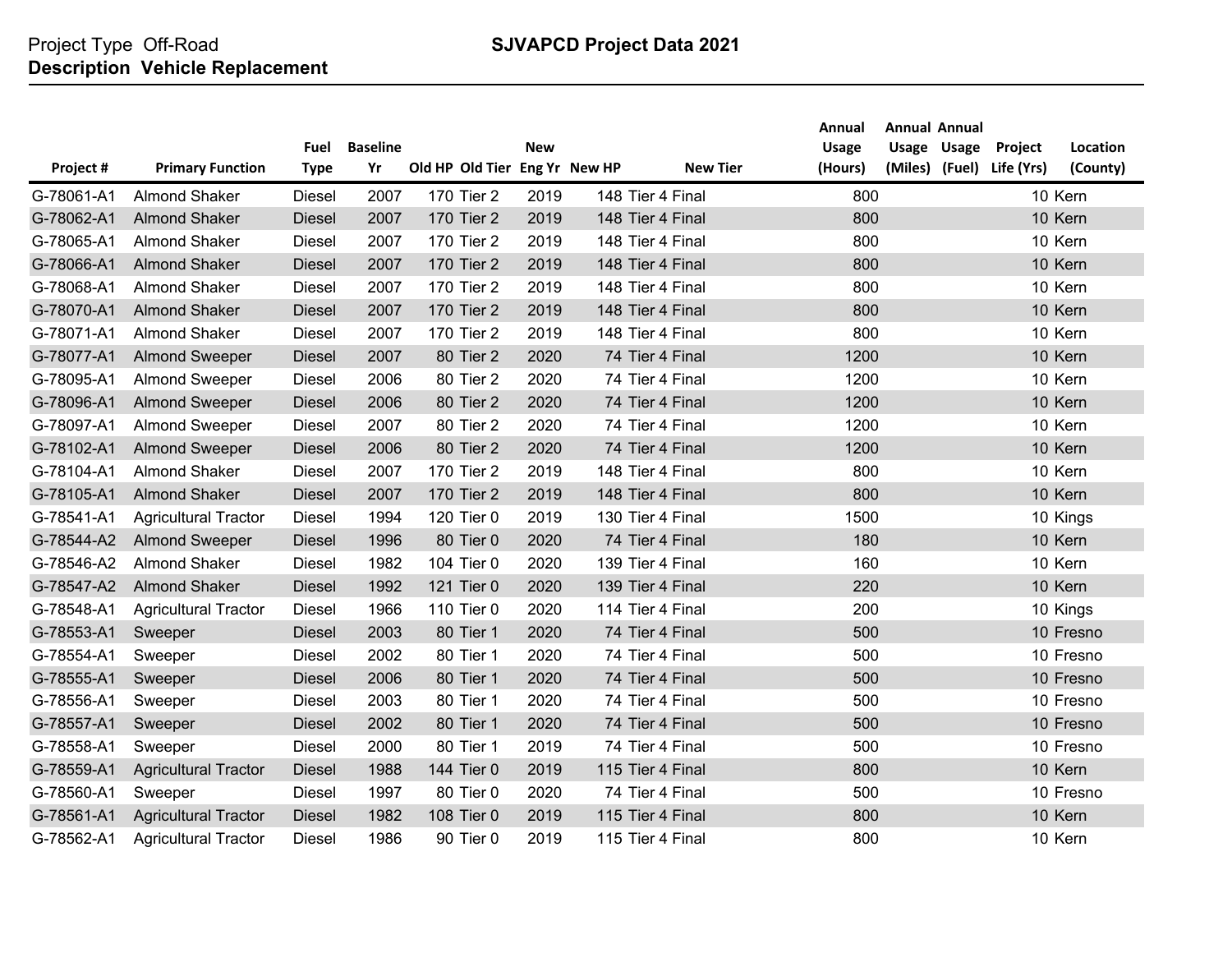|            |                             |               |                 |                               |            |                  | Annual       | <b>Annual Annual</b>      |         |                |
|------------|-----------------------------|---------------|-----------------|-------------------------------|------------|------------------|--------------|---------------------------|---------|----------------|
|            |                             | Fuel          | <b>Baseline</b> |                               | <b>New</b> |                  | <b>Usage</b> | Usage Usage               | Project | Location       |
| Project#   | <b>Primary Function</b>     | <b>Type</b>   | Yr              | Old HP Old Tier Eng Yr New HP |            | <b>New Tier</b>  | (Hours)      | (Miles) (Fuel) Life (Yrs) |         | (County)       |
| G-78563-A1 | <b>Agricultural Tractor</b> | <b>Diesel</b> | 1999            | 114 Tier 1                    | 2020       | 123 Tier 4 Final | 750          |                           |         | 10 Stanislaus  |
| G-78565-A1 | <b>Wheel Loader</b>         | <b>Diesel</b> | 1992            | 160 Tier 0                    | 2020       | 192 Tier 4 Final | 1500         |                           |         | 10 Tulare      |
| G-78578-A1 | <b>Agricultural Tractor</b> | <b>Diesel</b> | 1997            | 121 Tier 1                    | 2018       | 171 Tier 4 Final | 800          |                           |         | 10 Kern        |
| G-78581-A1 | <b>Agricultural Tractor</b> | <b>Diesel</b> | 2006            | 89 Tier 2                     | 2020       | 114 Tier 4 Final | 600          |                           |         | 10 Stanislaus  |
| G-78618-A1 | <b>Agricultural Tractor</b> | <b>Diesel</b> | 2005            | 109 Tier 2                    | 2020       | 114 Tier 4 Final | 1250         |                           |         | 10 Tulare      |
| G-78620-A1 | <b>Agricultural Tractor</b> | <b>Diesel</b> | 1992            | 168 Tier 0                    | 2019       | 123 Tier 4 Final | 600          |                           |         | 10 Fresno      |
| G-78699-A1 | Forklift                    | <b>Diesel</b> | 1994            | 52 Tier 0                     | 2019       | 74 Tier 4 Final  | 500          |                           |         | 10 Fresno      |
| G-78701-A1 | <b>Bin Carrier</b>          | <b>Diesel</b> | 2005            | 80 Tier 1                     | 2019       | 74 Tier 4 Final  | 600          |                           |         | 10 Fresno      |
| G-78702-A1 | <b>Tomato Harvester</b>     | <b>Diesel</b> | 2005            | 225 Tier 2                    | 2020       | 225 Tier 4 Final | 1400         |                           |         | 10 Kings       |
| G-78704-A1 | Tomato Harvester            | <b>Diesel</b> | 2006            | 225 Tier 2                    | 2020       | 225 Tier 4 Final | 1400         |                           |         | 10 Kings       |
| G-78713-A1 | <b>Agricultural Tractor</b> | <b>Diesel</b> | 1977            | 300 Tier 0                    | 2017       | 310 Tier 4 Final | 2600         |                           |         | 10 Fresno      |
| G-78721-A1 | Sprayer                     | <b>Diesel</b> | 1975            | 47 Tier 0                     | 2020       | 65 Tier 4 Final  | 225          |                           |         | 10 San Joaquin |
| G-78791-A1 | <b>Agricultural Tractor</b> | <b>Diesel</b> | 2002            | 115 Tier 1                    | 2019       | 115 Tier 4 Final | 1000         |                           |         | 10 Kern        |
| G-78813-A1 | <b>Agricultural Tractor</b> | <b>Diesel</b> | 2007            | 86 Tier 2                     | 2020       | 123 Tier 4 Final | 1000         |                           |         | 10 Fresno      |
| G-78815-A1 | <b>Agricultural Tractor</b> | <b>Diesel</b> | 2004            | 86 Tier 2                     | 2020       | 123 Tier 4 Final | 1000         |                           |         | 10 Fresno      |
| G-78820-A1 | <b>Agricultural Tractor</b> | <b>Diesel</b> | 2002            | 115 Tier 1                    | 2019       | 115 Tier 4 Final | 1000         |                           |         | 10 Kern        |
| G-78825-A1 | <b>Agricultural Tractor</b> | <b>Diesel</b> | 2007            | 86 Tier 2                     | 2020       | 123 Tier 4 Final | 1000         |                           |         | 10 Fresno      |
| G-78971-A1 | <b>Almond Sweeper</b>       | <b>Diesel</b> | 1997            | 42 Tier 0                     | 2020       | 74 Tier 4 Final  | 320          |                           |         | 10 Fresno      |
| G-78988-A1 | <b>Wheel Loader</b>         | <b>Diesel</b> | 1987            | 291 Tier 0                    | 2019       | 269 Tier 4 Final | 1500         |                           |         | 10 Fresno      |
| G-78992-A1 | <b>Agricultural Tractor</b> | <b>Diesel</b> | 2004            | 220 Tier 2                    | 2019       | 219 Tier 4 Final | 900          |                           |         | 10 Tulare      |
| G-79000-A1 | <b>Agricultural Tractor</b> | <b>Diesel</b> | 2003            | 220 Tier 2                    | 2019       | 219 Tier 4 Final | 900          |                           |         | 10 Tulare      |
| G-79116-A1 | <b>Wheel Loader</b>         | <b>Diesel</b> | 1978            | 80 Tier 0                     | 2019       | 73 Tier 4 Final  | 550          |                           |         | 10 Kings       |
| G-79316-A1 | <b>Agricultural Tractor</b> | <b>Diesel</b> | 2003            | 220 Tier 2                    | 2019       | 219 Tier 4 Final | 900          |                           |         | 10 Tulare      |
| G-79317-A1 | <b>Agricultural Tractor</b> | <b>Diesel</b> | 2005            | 220 Tier 2                    | 2019       | 219 Tier 4 Final | 900          |                           |         | 10 Tulare      |
| G-79324-A1 | <b>Agricultural Tractor</b> | <b>Diesel</b> | 1997            | 32 Tier 0                     | 2020       | 33 Tier 4 Final  | 170          |                           |         | 10 Tulare      |
| G-79326-A1 | <b>Agricultural Tractor</b> | <b>Diesel</b> | 1997            | 32 Tier 0                     | 2020       | 33 Tier 4 Final  | 172          |                           |         | 10 Tulare      |
| G-79330-A1 | <b>Agricultural Tractor</b> | <b>Diesel</b> | 1997            | 32 Tier 0                     | 2020       | 33 Tier 4 Final  | 175          |                           |         | 10 Tulare      |
| G-79332-A1 | <b>Agricultural Tractor</b> | <b>Diesel</b> | 1997            | 32 Tier 0                     | 2020       | 33 Tier 4 Final  | 182          |                           |         | 10 Tulare      |
| G-79334-A1 | <b>Agricultural Tractor</b> | <b>Diesel</b> | 1997            | 32 Tier 0                     | 2020       | 33 Tier 4 Final  | 127          |                           |         | 10 Tulare      |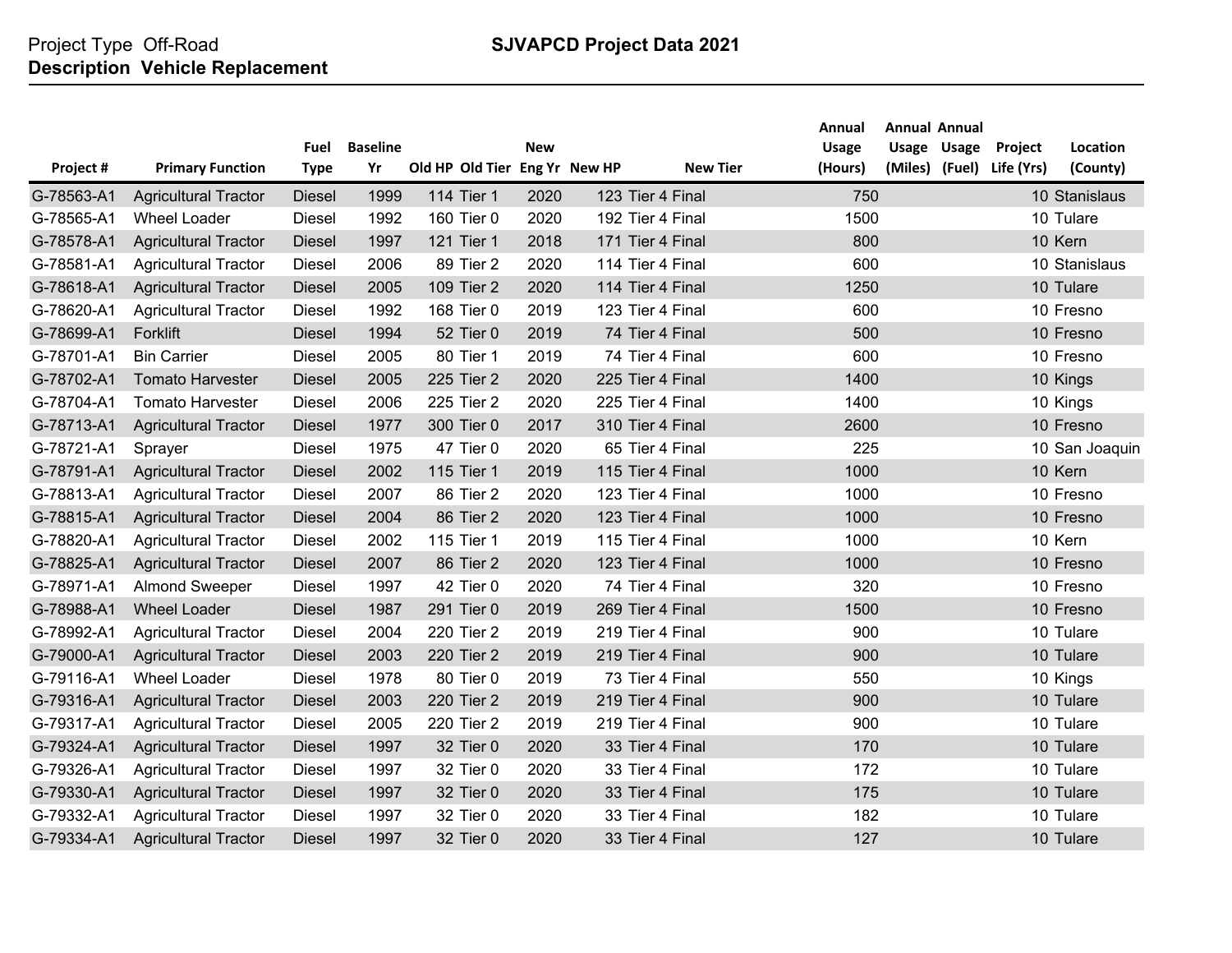|            |                             |               |                 |                               |            |                  |                             | Annual       | <b>Annual Annual</b> |                           |               |
|------------|-----------------------------|---------------|-----------------|-------------------------------|------------|------------------|-----------------------------|--------------|----------------------|---------------------------|---------------|
|            |                             | <b>Fuel</b>   | <b>Baseline</b> |                               | <b>New</b> |                  |                             | <b>Usage</b> | Usage Usage          | Project                   | Location      |
| Project #  | <b>Primary Function</b>     | <b>Type</b>   | Yr              | Old HP Old Tier Eng Yr New HP |            |                  | <b>New Tier</b>             | (Hours)      |                      | (Miles) (Fuel) Life (Yrs) | (County)      |
| G-79335-A1 | <b>Agricultural Tractor</b> | <b>Diesel</b> | 1997            | 32 Tier 0                     | 2020       | 33 Tier 4 Final  |                             | 224          |                      |                           | 10 Tulare     |
| G-79340-A1 | <b>Agricultural Tractor</b> | <b>Diesel</b> | 1997            | 32 Tier 0                     | 2020       | 33 Tier 4 Final  |                             | 175          |                      |                           | 10 Tulare     |
| G-79345-A1 | <b>Agricultural Tractor</b> | <b>Diesel</b> | 1997            | 32 Tier 0                     | 2020       | 33 Tier 4 Final  |                             | 195          |                      |                           | 10 Tulare     |
| G-79346-A1 | <b>Agricultural Tractor</b> | <b>Diesel</b> | 1997            | 32 Tier 0                     | 2020       | 33 Tier 4 Final  |                             | 182          |                      |                           | 10 Tulare     |
| G-79348-A1 | <b>Agricultural Tractor</b> | <b>Diesel</b> | 1997            | 32 Tier 0                     | 2020       | 33 Tier 4 Final  |                             | 179          |                      |                           | 10 Tulare     |
| G-79357-A1 | <b>Agricultural Tractor</b> | <b>Diesel</b> | 1999            | 92 Tier 1                     | 2018       | 106 Tier 4 Final |                             | 540          |                      |                           | 10 Tulare     |
| G-79551-A1 | <b>Agricultural Tractor</b> | Diesel        | 1998            | 110 Tier 1                    | 2020       | 139 Tier 4 Final |                             | 571          |                      |                           | 10 Kern       |
| G-79601-A1 | <b>Agricultural Tractor</b> | <b>Diesel</b> | 2003            | 117 Tier 2                    | 2020       | 139 Tier 4 Final |                             | 406          |                      |                           | 10 Kern       |
| G-79645-A1 | <b>Agricultural Tractor</b> | <b>Diesel</b> | 1994            | 127 Tier 0                    | 2020       | 114 Tier 4 Final |                             | 400          |                      |                           | 10 Merced     |
| G-79696-A2 | <b>Agricultural Tractor</b> | <b>Diesel</b> | 2005            | 283 Tier 2                    | 2020       | 311 Tier 4 Final |                             | 2500         |                      |                           | 10 Kern       |
| G-79699-A1 | <b>Wheel Loader</b>         | <b>Diesel</b> | 1997            | 180 Tier 1                    | 2020       | 182 Tier 4 Final |                             | 2900         |                      |                           | 10 Kern       |
| G-79701-A1 | <b>Wheel Loader</b>         | Diesel        | 2003            | 160 Tier 2                    | 2020       | 182 Tier 4 Final |                             | 2900         |                      |                           | 10 Kern       |
| G-79706-A1 | <b>Agricultural Tractor</b> | <b>Diesel</b> | 2005            | 207 Tier 2                    | 2020       | 250 Tier 4 Final |                             | 1000         |                      |                           | 10 Madera     |
| G-79718-A1 | <b>Wheel Loader</b>         | <b>Diesel</b> | 2000            | 101 Tier 1                    | 2019       | 158 Tier 4 Final |                             | 1500         |                      |                           | 10 Kings      |
| G-79720-A1 | <b>Agricultural Tractor</b> | <b>Diesel</b> | 1973            | 76 Tier 0                     | 2019       |                  | 106 Tier 4 Phase In/Alt NOx | 500          |                      |                           | 10 Fresno     |
| G-79722-A1 | <b>Agricultural Tractor</b> | <b>Diesel</b> | 2004            | 160 Tier 2                    | 2019       | 155 Tier 4 Final |                             | 900          |                      |                           | 10 Merced     |
| G-79790-A1 | <b>Agricultural Tractor</b> | <b>Diesel</b> | 1997            | 270 Tier 1                    | 2018       | 375 Tier 4 Final |                             | 460          |                      |                           | 10 Merced     |
| G-79837-A1 | <b>Agricultural Tractor</b> | <b>Diesel</b> | 1998            | 120 Tier 1                    | 2019       | 110 Tier 4 Final |                             | 520          |                      |                           | 10 Stanislaus |
| G-79840-A1 | <b>Agricultural Tractor</b> | <b>Diesel</b> | 1990            | 110 Tier 0                    | 2019       | 110 Tier 4 Final |                             | 100          |                      |                           | 10 Stanislaus |
| G-79844-A1 | <b>Agricultural Tractor</b> | <b>Diesel</b> | 2004            | 134 Tier 2                    | 2020       | 210 Tier 4 Final |                             | 1000         |                      |                           | 10 Tulare     |
| G-79847-A1 | <b>Agricultural Tractor</b> | <b>Diesel</b> | 1987            | 63 Tier 0                     | 2019       | 73 Tier 4 Final  |                             | 500          |                      |                           | 10 Tulare     |
| G-79850-A1 | <b>Cotton Harvester</b>     | <b>Diesel</b> | 1993            | 250 Tier 0                    | 2019       | 560 Tier 4 Final |                             | 600          |                      |                           | 10 Fresno     |
| G-79850-A1 | <b>Cotton Harvester</b>     | Diesel        | 1993            | 250 Tier 0                    |            |                  |                             |              |                      |                           | Fresno        |
| G-79867-A1 | <b>Wheel Tractor</b>        | <b>Diesel</b> | 1998            | 89 Tier 1                     | 2020       | 114 Tier 4 Final |                             | 400          |                      |                           | 10 Madera     |
| G-79870-A1 | Chopper                     | <b>Diesel</b> | 1996            | 496 Tier 1                    | 2018       | 617 Tier 4 Final |                             | 500          |                      |                           | 10 Kern       |
| G-79874-A1 | <b>Agricultural Tractor</b> | <b>Diesel</b> | 1982            | 97 Tier 0                     | 2020       | 123 Tier 4 Final |                             | 300          |                      |                           | 10 Merced     |
| G-79940-A1 | <b>Agricultural Tractor</b> | <b>Diesel</b> | 2006            | 115 Tier 2                    | 2019       | 123 Tier 4 Final |                             | 400          |                      |                           | 10 Fresno     |
| G-79968-A1 | <b>Agricultural Tractor</b> | <b>Diesel</b> | 1981            | 69 Tier 0                     | 2019       |                  | 98 Tier 4 Phase In/Alt NOx  | 750          |                      |                           | 10 Tulare     |
| G-79999-A1 | <b>Agricultural Tractor</b> | <b>Diesel</b> | 2006            | 115 Tier 2                    | 2019       | 123 Tier 4 Final |                             | 400          |                      |                           | 10 Fresno     |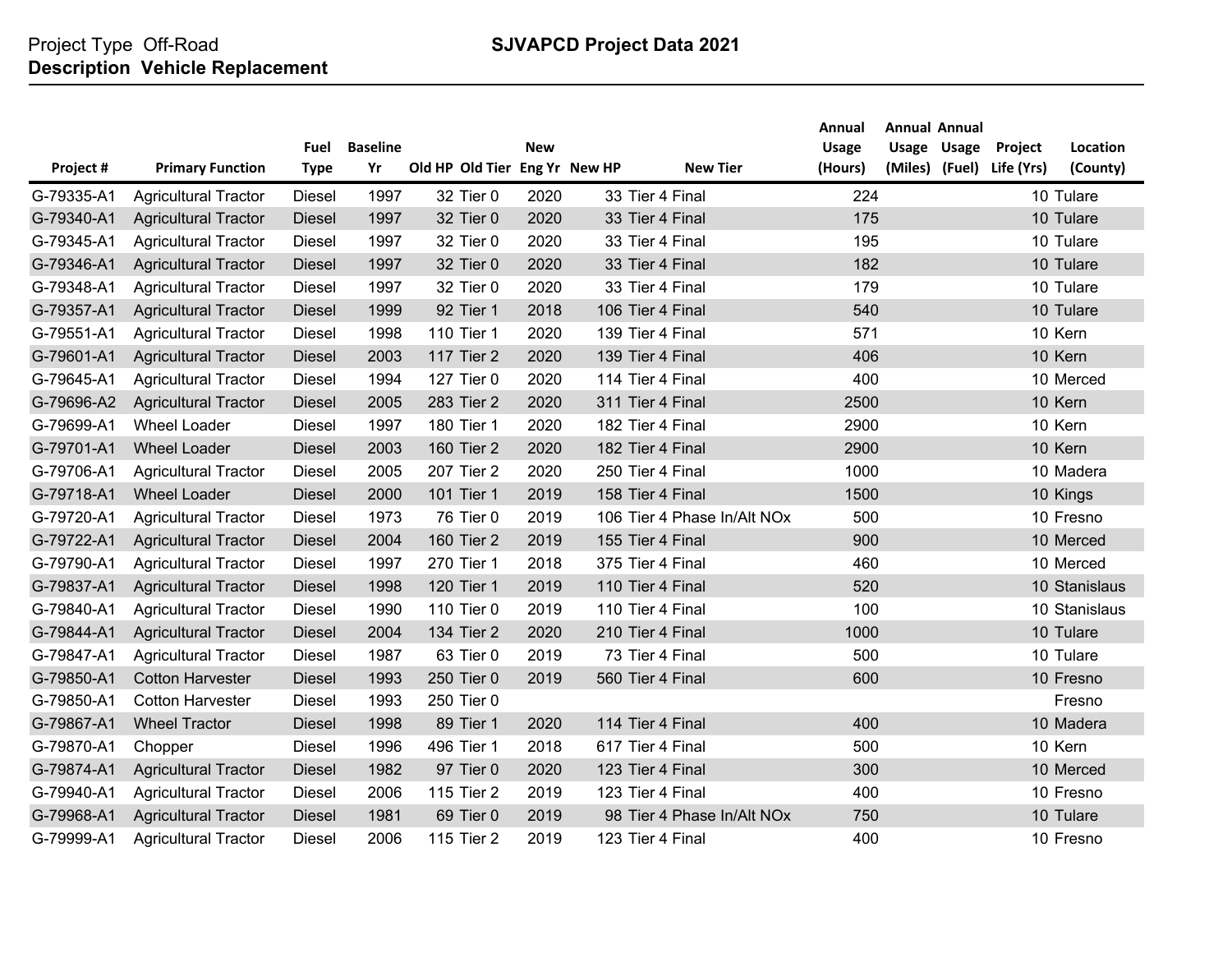|            |                             |               |                       |                               |            |                  | Annual       | Annual Annual                            |         |                |
|------------|-----------------------------|---------------|-----------------------|-------------------------------|------------|------------------|--------------|------------------------------------------|---------|----------------|
| Project #  | <b>Primary Function</b>     | Fuel          | <b>Baseline</b><br>Yr |                               | <b>New</b> | <b>New Tier</b>  | <b>Usage</b> | Usage Usage<br>(Miles) (Fuel) Life (Yrs) | Project | Location       |
|            |                             | <b>Type</b>   |                       | Old HP Old Tier Eng Yr New HP |            |                  | (Hours)      |                                          |         | (County)       |
| G-80038-A1 | <b>Agricultural Tractor</b> | <b>Diesel</b> | 2001                  | 100 Tier 1                    | 2020       | 120 Tier 4 Final | 200          |                                          |         | 10 Fresno      |
| G-80506-A1 | <b>Agricultural Tractor</b> | Diesel        | 2005                  | 92 Tier 2                     | 2019       | 114 Tier 4 Final | 1000         |                                          |         | 10 Kern        |
| G-80523-A1 | <b>Tomato Harvester</b>     | <b>Diesel</b> | 1990                  | 190 Tier 0                    | 2019       | 225 Tier 4 Final | 500          |                                          |         | 10 Fresno      |
| G-80543-A1 | <b>Agricultural Tractor</b> | <b>Diesel</b> | 1960                  | 49 Tier 0                     | 2019       | 73 Tier 4 Final  | 200          |                                          |         | 10 Stanislaus  |
| G-80546-A1 | <b>Skid Loader</b>          | <b>Diesel</b> | 2001                  | 59 Tier 1                     | 2019       | 73 Tier 4 Final  | 600          |                                          |         | 10 Stanislaus  |
| G-80561-A1 | <b>Wheel Loader</b>         | <b>Diesel</b> | 1994                  | 250 Tier 0                    | 2020       | 307 Tier 4 Final | 1300         |                                          |         | 10 Stanislaus  |
| G-80783-A1 | Sprayer                     | <b>Diesel</b> | 1967                  | 63 Tier 0                     | 2020       | 65 Tier 4 Final  | 200          |                                          |         | 10 Stanislaus  |
| G-80784-A1 | Shaker                      | Diesel        | 2007                  | 165 Tier 2                    | 2020       | 148 Tier 4 Final | 1000         |                                          |         | 10 Stanislaus  |
| G-80844-A1 | <b>Wheel Loader</b>         | <b>Diesel</b> | 1986                  | 85 Tier 0                     | 2018       | 164 Tier 4 Final | 1200         |                                          |         | 10 Tulare      |
| G-80870-A1 | <b>Agricultural Tractor</b> | Diesel        | 1988                  | 215 Tier 1                    | 2020       | 311 Tier 4 Final | 3500         |                                          |         | 10 Tulare      |
| G-80875-A1 | <b>Agricultural Tractor</b> | <b>Diesel</b> | 2000                  | 135 Tier 1                    | 2020       | 173 Tier 4 Final | 1500         |                                          |         | 10 Tulare      |
| G-80876-A1 | <b>Agricultural Tractor</b> | Diesel        | 1995                  | 46 Tier 0                     | 2020       | 123 Tier 4 Final | 500          |                                          |         | 10 Fresno      |
| G-80877-A1 | <b>Agricultural Tractor</b> | <b>Diesel</b> | 1995                  | 46 Tier 0                     | 2020       | 123 Tier 4 Final | 500          |                                          |         | 10 Fresno      |
| G-80878-A1 | <b>Agricultural Tractor</b> | <b>Diesel</b> | 1993                  | 56 Tier 0                     | 2020       | 123 Tier 4 Final | 500          |                                          |         | 10 Fresno      |
| G-80917-A1 | <b>Agricultural Backhoe</b> | <b>Diesel</b> | 2005                  | 95 Tier 2                     | 2019       | 96 Tier 4 Final  | 500          |                                          |         | 10 Kern        |
| G-80928-A1 | <b>Agricultural Tractor</b> | <b>Diesel</b> | 1993                  | 285 Tier 0                    | 2020       | 340 Tier 4 Final | 700          |                                          |         | 10 Merced      |
| G-80930-A1 | <b>Agricultural Tractor</b> | <b>Diesel</b> | 2007                  | 95 Tier 2                     | 2019       | 114 Tier 4 Final | 600          |                                          |         | 10 Kern        |
| G-80934-A1 | <b>Agricultural Tractor</b> | Diesel        | 2006                  | 105 Tier 2                    | 2019       | 114 Tier 4 Final | 600          |                                          |         | 10 Kern        |
| G-80935-A1 | <b>Agricultural Tractor</b> | <b>Diesel</b> | 2006                  | 105 Tier 2                    | 2019       | 114 Tier 4 Final | 600          |                                          |         | 10 Kern        |
| G-80949-A1 | <b>Agricultural Tractor</b> | <b>Diesel</b> | 1998                  | 100 Tier 1                    | 2020       | 115 Tier 4 Final | 1000         |                                          |         | 10 Fresno      |
| G-80955-A1 | Sweeper                     | <b>Diesel</b> | 1995                  | 85 Tier 0                     | 2020       | 74 Tier 4 Final  | 450          |                                          |         | 10 San Joaquin |
| G-80956-A1 | <b>Agricultural Tractor</b> | Diesel        | 1977                  | 150 Tier 0                    | 2020       | 123 Tier 4 Final | 500          |                                          |         | 10 Fresno      |
| G-80959-A1 | <b>Agricultural Tractor</b> | <b>Diesel</b> | 2004                  | 115 Tier 2                    | 2019       | 114 Tier 4 Final | 2000         |                                          |         | 10 Kern        |
| G-80981-A1 | <b>Agricultural Tractor</b> | <b>Diesel</b> | 1978                  | 54 Tier 0                     | 2019       | 45 Tier 4 Final  | 1500         |                                          |         | 10 Tulare      |
| G-80982-A1 | <b>Agricultural Tractor</b> | <b>Diesel</b> | 1978                  | 102 Tier 0                    | 2018       | 101 Tier 4 Final | 1500         |                                          |         | 10 Tulare      |
| G-81066-A1 | <b>Wheel Loader</b>         | <b>Diesel</b> | 1994                  | 235 Tier 0                    | 2018       | 230 Tier 4 Final | 2000         |                                          |         | 10 Kern        |
| G-81162-A1 | Windrower                   | <b>Diesel</b> | 2004                  | 108 Tier 2                    | 2019       | 266 Tier 4 Final | 450          |                                          |         | 10 Kern        |
| G-81169-A1 | Windrower                   | Diesel        | 2004                  | 108 Tier 2                    | 2019       | 266 Tier 4 Final | 450          |                                          |         | 10 Kern        |
| G-81170-A1 | <b>Agricultural Tractor</b> | <b>Diesel</b> | 1983                  | 90 Tier 0                     | 2018       | 99 Tier 4 Final  | 500          |                                          |         | 10 Kern        |
|            |                             |               |                       |                               |            |                  |              |                                          |         |                |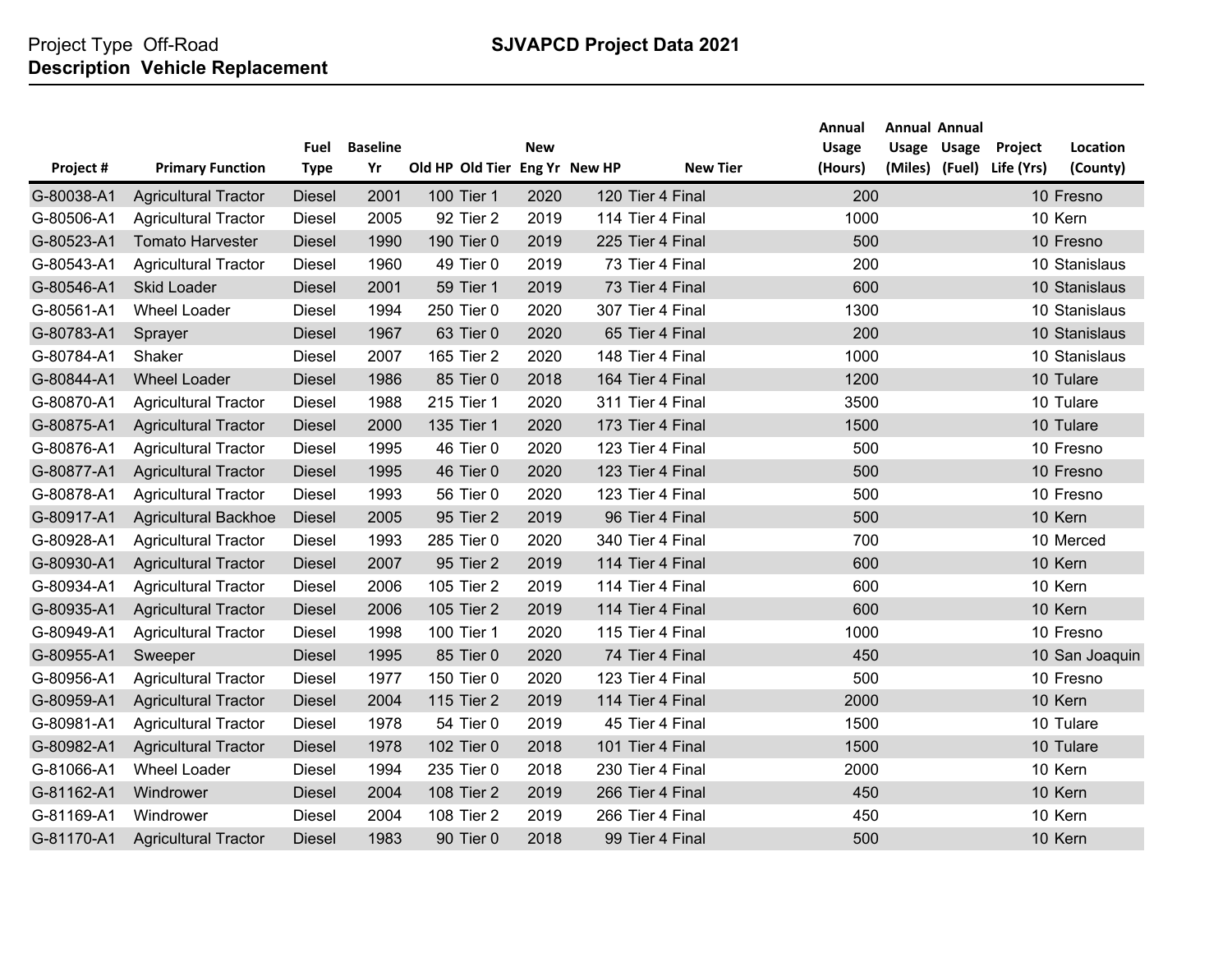|            |                             |               |                 |                               |            |                             | Annual       | Annual Annual                            |         |               |
|------------|-----------------------------|---------------|-----------------|-------------------------------|------------|-----------------------------|--------------|------------------------------------------|---------|---------------|
|            |                             | Fuel          | <b>Baseline</b> |                               | <b>New</b> |                             | <b>Usage</b> | Usage Usage<br>(Miles) (Fuel) Life (Yrs) | Project | Location      |
| Project#   | <b>Primary Function</b>     | <b>Type</b>   | Yr              | Old HP Old Tier Eng Yr New HP |            | <b>New Tier</b>             | (Hours)      |                                          |         | (County)      |
| G-81171-A1 | <b>Agricultural Tractor</b> | <b>Diesel</b> | 1996            | 68 Tier 0                     | 2019       | 99 Tier 4 Final             | 500          |                                          |         | 10 Kern       |
| G-81172-A1 | <b>Agricultural Tractor</b> | <b>Diesel</b> | 1996            | 90 Tier 0                     | 2019       | 99 Tier 4 Final             | 500          |                                          |         | 10 Kern       |
| G-81174-A1 | <b>Agricultural Tractor</b> | <b>Diesel</b> | 1996            | 68 Tier 0                     | 2019       | 99 Tier 4 Final             | 500          |                                          |         | 10 Kern       |
| G-81177-A1 | <b>Agricultural Tractor</b> | <b>Diesel</b> | 1995            | 68 Tier 0                     | 2019       | 99 Tier 4 Final             | 500          |                                          |         | 10 Kern       |
| G-81183-A1 | <b>Agricultural Tractor</b> | <b>Diesel</b> | 1994            | 90 Tier 0                     | 2019       | 99 Tier 4 Final             | 500          |                                          |         | 10 Kern       |
| G-81185-A1 | <b>Agricultural Tractor</b> | <b>Diesel</b> | 1996            | 90 Tier 0                     | 2019       | 99 Tier 4 Final             | 500          |                                          |         | 10 Kern       |
| G-81245-A1 | <b>Agricultural Tractor</b> | <b>Diesel</b> | 1996            | 90 Tier 0                     | 2019       | 99 Tier 4 Final             | 500          |                                          |         | 10 Kern       |
| G-81247-A1 | <b>Agricultural Tractor</b> | <b>Diesel</b> | 1991            | 88 Tier 0                     | 2019       | 99 Tier 4 Final             | 500          |                                          |         | 10 Kern       |
| G-81249-A1 | <b>Agricultural Tractor</b> | <b>Diesel</b> | 1983            | 168 Tier 0                    | 2019       | 114 Tier 4 Final            | 500          |                                          |         | 10 Kern       |
| G-81260-A1 | <b>Agricultural Tractor</b> | <b>Diesel</b> | 1999            | 226 Tier 1                    | 2020       | 245 Tier 4 Final            | 500          |                                          |         | 10 Kern       |
| G-81771-A1 | Sprayer                     | <b>Diesel</b> | 1990            | 70 Tier 0                     | 2017       | 64 Tier 4 Final             | 300          |                                          |         | 10 Tulare     |
| G-81807-A1 | <b>Agricultural Tractor</b> | <b>Diesel</b> | 1987            | 81 Tier 0                     | 2020       | 73 Tier 4 Final             | 150          |                                          |         | 10 Tulare     |
| G-81808-A1 | <b>Agricultural Tractor</b> | <b>Diesel</b> | 1985            | 228 Tier 0                    | 2019       | 218 Tier 4 Final            | 800          |                                          |         | 10 Kern       |
| G-81833-A1 | <b>Agricultural Tractor</b> | <b>Diesel</b> | 1990            | 335 Tier 0                    | 2019       | 570 Tier 4 Final            | 500          |                                          |         | 10 Merced     |
| G-81846-A1 | <b>Agricultural Tractor</b> | <b>Diesel</b> | 1976            | 100 Tier 0                    | 2019       | 114 Tier 4 Final            | 500          |                                          |         | 10 Kern       |
| G-81848-A1 | <b>Agricultural Tractor</b> | <b>Diesel</b> | 1993            | 100 Tier 0                    | 2019       | 114 Tier 4 Final            | 500          |                                          |         | 10 Kern       |
| G-81863-A1 | Sprayer                     | Diesel        | 1984            | 62 Tier 0                     | 2020       | 64 Tier 4 Final             | 500          |                                          |         | 10 Kern       |
| G-81882-A1 | <b>Agricultural Tractor</b> | <b>Diesel</b> | 2003            | 119 Tier 2                    | 2016       | 106 Tier 4 Phase In/Alt NOx | 750          |                                          |         | 10 Merced     |
| G-81884-A1 | <b>Agricultural Tractor</b> | <b>Diesel</b> | 1984            | 28 Tier 0                     | 2019       | 30 Tier 4 Final             | 100          |                                          |         | 10 Stanislaus |
| G-81910-A1 | <b>Agricultural Tractor</b> | <b>Diesel</b> | 1998            | 180 Tier 1                    | 2020       | 250 Tier 4 Final            | 1000         |                                          |         | 10 Kings      |
| G-81911-A1 | <b>Agricultural Tractor</b> | <b>Diesel</b> | 1996            | 100 Tier 0                    | 2020       | 115 Tier 4 Final            | 1000         |                                          |         | 10 Kings      |
| G-81913-A1 | <b>Agricultural Tractor</b> | <b>Diesel</b> | 1997            | 114 Tier 1                    | 2020       | 123 Tier 4 Final            | 1000         |                                          |         | 10 Kings      |
| G-81957-A1 | <b>Agricultural Tractor</b> | Diesel        | 1985            | 130 Tier 0                    | 2020       | 155 Tier 4 Final            | 300          |                                          |         | 10 Kings      |
| G-81961-A1 | <b>Agricultural Tractor</b> | <b>Diesel</b> | 1982            | 37 Tier 0                     | 2019       | 48 Tier 4 Final             | 275          |                                          |         | 10 Kern       |
| G-81964-A1 | Chopper                     | <b>Diesel</b> | 2013            | 872 Tier 2                    | 2020       | 912 Tier 4 Final            | 1200         |                                          |         | 10 Stanislaus |
| G-82015-A1 | <b>Agricultural Tractor</b> | <b>Diesel</b> | 1984            | 28 Tier 0                     | 2019       | 30 Tier 4 Final             | 100          |                                          |         | 10 Stanislaus |
| G-82016-A1 | <b>Agricultural Tractor</b> | Diesel        | 1984            | 28 Tier 0                     | 2019       | 30 Tier 4 Final             | 100          |                                          |         | 10 Stanislaus |
| G-82017-A1 | <b>Agricultural Tractor</b> | <b>Diesel</b> | 1984            | 28 Tier 0                     | 2019       | 30 Tier 4 Final             | 100          |                                          |         | 10 Stanislaus |
| G-82018-A1 | <b>Agricultural Tractor</b> | <b>Diesel</b> | 1979            | 62 Tier 0                     | 2019       | 73 Tier 4 Final             | 200          |                                          |         | 10 Stanislaus |
|            |                             |               |                 |                               |            |                             |              |                                          |         |               |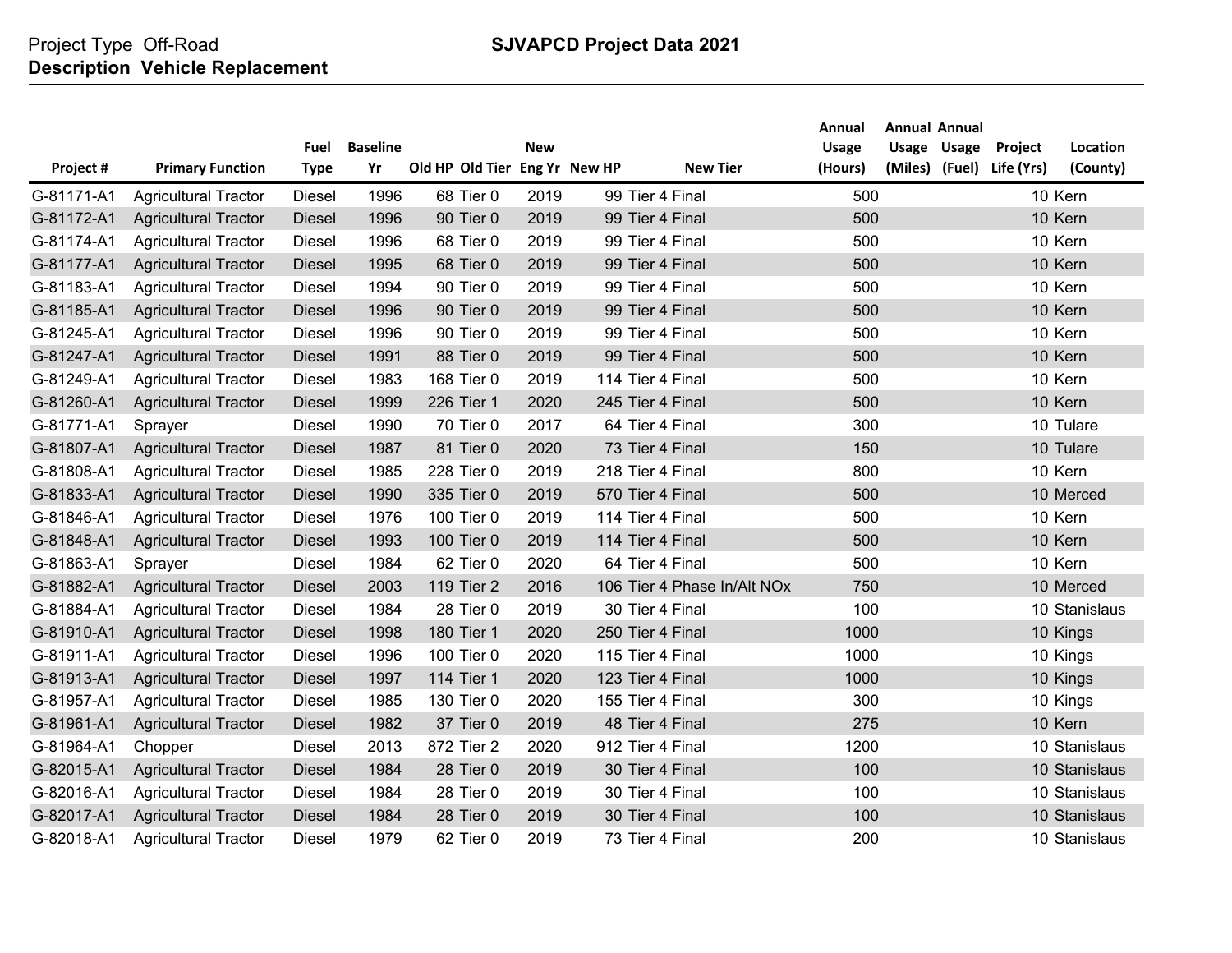|            |                             |               |                 |                               |            |                  | Annual       | <b>Annual Annual</b>      |         |                |
|------------|-----------------------------|---------------|-----------------|-------------------------------|------------|------------------|--------------|---------------------------|---------|----------------|
|            |                             | Fuel          | <b>Baseline</b> |                               | <b>New</b> |                  | <b>Usage</b> | Usage Usage               | Project | Location       |
| Project #  | <b>Primary Function</b>     | <b>Type</b>   | Yr              | Old HP Old Tier Eng Yr New HP |            | <b>New Tier</b>  | (Hours)      | (Miles) (Fuel) Life (Yrs) |         | (County)       |
| G-82019-A1 | <b>Agricultural Tractor</b> | <b>Diesel</b> | 2006            | 27 Tier 2                     | 2019       | 37 Tier 4 Final  | 600          |                           |         | 10 Stanislaus  |
| G-82022-A1 | <b>Agricultural Tractor</b> | <b>Diesel</b> | 1991            | 30 Tier 0                     | 2020       | 123 Tier 4 Final | 400          |                           |         | 10 Fresno      |
| G-82137-A1 | Forklift                    | <b>Diesel</b> | 2000            | 75 Tier 1                     | 2020       | 74 Tier 4 Final  | 500          |                           |         | 10 Merced      |
| G-82138-A1 | Forklift                    | <b>Diesel</b> | 1999            | 75 Tier 1                     | 2020       | 74 Tier 4 Final  | 500          |                           |         | 10 Stanislaus  |
| G-82152-A1 | Forklift                    | <b>Diesel</b> | 2000            | 80 Tier 1                     | 2018       | 74 Tier 4 Final  | 500          |                           |         | 10 Merced      |
| G-82229-A1 | Sweeper                     | Diesel        | 2001            | 80 Tier 1                     | 2019       | 74 Tier 4 Final  | 300          |                           |         | 10 Fresno      |
| G-82500-A1 | <b>Wheel Loader</b>         | <b>Diesel</b> | 2006            | 199 Tier 2                    | 2020       | 249 Tier 4 Final | 1200         |                           |         | 10 Tulare      |
| G-82703-A1 | <b>Wheel Loader</b>         | Diesel        | 1987            | 58 Tier 0                     | 2019       | 96 Tier 4 Final  | 500          |                           |         | 10 Fresno      |
| G-82707-A1 | <b>Back Hoe</b>             | <b>Diesel</b> | 1990            | 82 Tier 0                     | 2019       | 109 Tier 4 Final | 700          |                           |         | 10 Kings       |
| G-82715-A1 | <b>Almond Sweeper</b>       | <b>Diesel</b> | 1990            | 40 Tier 0                     | 2019       | 74 Tier 4 Final  | 200          |                           |         | 10 Fresno      |
| G-82741-A1 | <b>Agricultural Tractor</b> | <b>Diesel</b> | 2005            | 115 Tier 1                    | 2020       | 114 Tier 4 Final | 500          |                           |         | 10 Fresno      |
| G-82744-A1 | <b>Almond Sweeper</b>       | <b>Diesel</b> | 1996            | 80 Tier 0                     | 2020       | 74 Tier 4 Final  | 650          |                           |         | 10 San Joaquin |
| G-82746-A1 | Sweeper                     | <b>Diesel</b> | 1990            | 80 Tier 0                     | 2020       | 74 Tier 4 Final  | 650          |                           |         | 10 San Joaquin |
| G-82754-A1 | <b>Wheel Loader</b>         | <b>Diesel</b> | 1994            | 120 Tier 0                    | 2020       | 192 Tier 4 Final | 1500         |                           |         | 10 Tulare      |
| G-82758-A1 | Shaker                      | <b>Diesel</b> | 1998            | 125 Tier 1                    | 2020       | 174 Tier 4 Final | 500          |                           |         | 10 Madera      |
| G-82761-A1 | <b>Wheel Loader</b>         | <b>Diesel</b> | 1978            | 100 Tier 0                    | 2020       | 152 Tier 4 Final | 1200         |                           |         | 10 Tulare      |
| G-82762-A1 | <b>Agricultural Tractor</b> | <b>Diesel</b> | 1990            | 240 Tier 0                    | 2020       | 256 Tier 4 Final | 500          |                           |         | 10 Tulare      |
| G-82763-A1 | Shaker                      | <b>Diesel</b> | 1998            | 125 Tier 1                    | 2020       | 174 Tier 4 Final | 500          |                           |         | 10 Madera      |
| G-82764-A1 | Tractor                     | <b>Diesel</b> | 1988            | 84 Tier 0                     | 2018       | 106 Tier 4 Final | 100          |                           |         | 10 Stanislaus  |
| G-82776-A1 | Tractor                     | <b>Diesel</b> | 2004            | <b>51 Tier 2</b>              | 2019       | 56 Tier 4 Final  | 500          |                           |         | 10 Tulare      |
| G-82777-A1 | Shaker                      | <b>Diesel</b> | 1999            | 125 Tier 1                    | 2020       | 174 Tier 4 Final | 500          |                           |         | 10 Madera      |
| G-82779-A1 | <b>Agricultural Tractor</b> | <b>Diesel</b> | 2003            | 92 Tier 1                     | 2020       | 114 Tier 4 Final | 700          |                           |         | 10 Tulare      |
| G-82780-A1 | Shaker                      | <b>Diesel</b> | 2002            | 125 Tier 1                    | 2020       | 174 Tier 4 Final | 500          |                           |         | 10 Madera      |
| G-82781-A1 | Tractor                     | Diesel        | 2001            | 62 Tier 1                     | 2020       | 56 Tier 4 Final  | 500          |                           |         | 10 Tulare      |
| G-82782-A1 | <b>Agricultural Tractor</b> | <b>Diesel</b> | 2004            | 145 Tier 2                    | 2020       | 155 Tier 4 Final | 900          |                           |         | 10 Kern        |
| G-82783-A1 | Shaker                      | <b>Diesel</b> | 2002            | 125 Tier 1                    | 2020       | 174 Tier 4 Final | 500          |                           |         | 10 Madera      |
| G-82785-A1 | <b>Agricultural Tractor</b> | <b>Diesel</b> | 2005            | 115 Tier 2                    | 2020       | 123 Tier 4 Final | 2200         |                           |         | 10 Kings       |
| G-82787-A1 | <b>Agricultural Tractor</b> | Diesel        | 2005            | 115 Tier 2                    | 2020       | 123 Tier 4 Final | 2200         |                           |         | 10 Kings       |
| G-82789-A1 | <b>Agricultural Tractor</b> | <b>Diesel</b> | 2005            | 115 Tier 2                    | 2020       | 123 Tier 4 Final | 2200         |                           |         | 10 Kings       |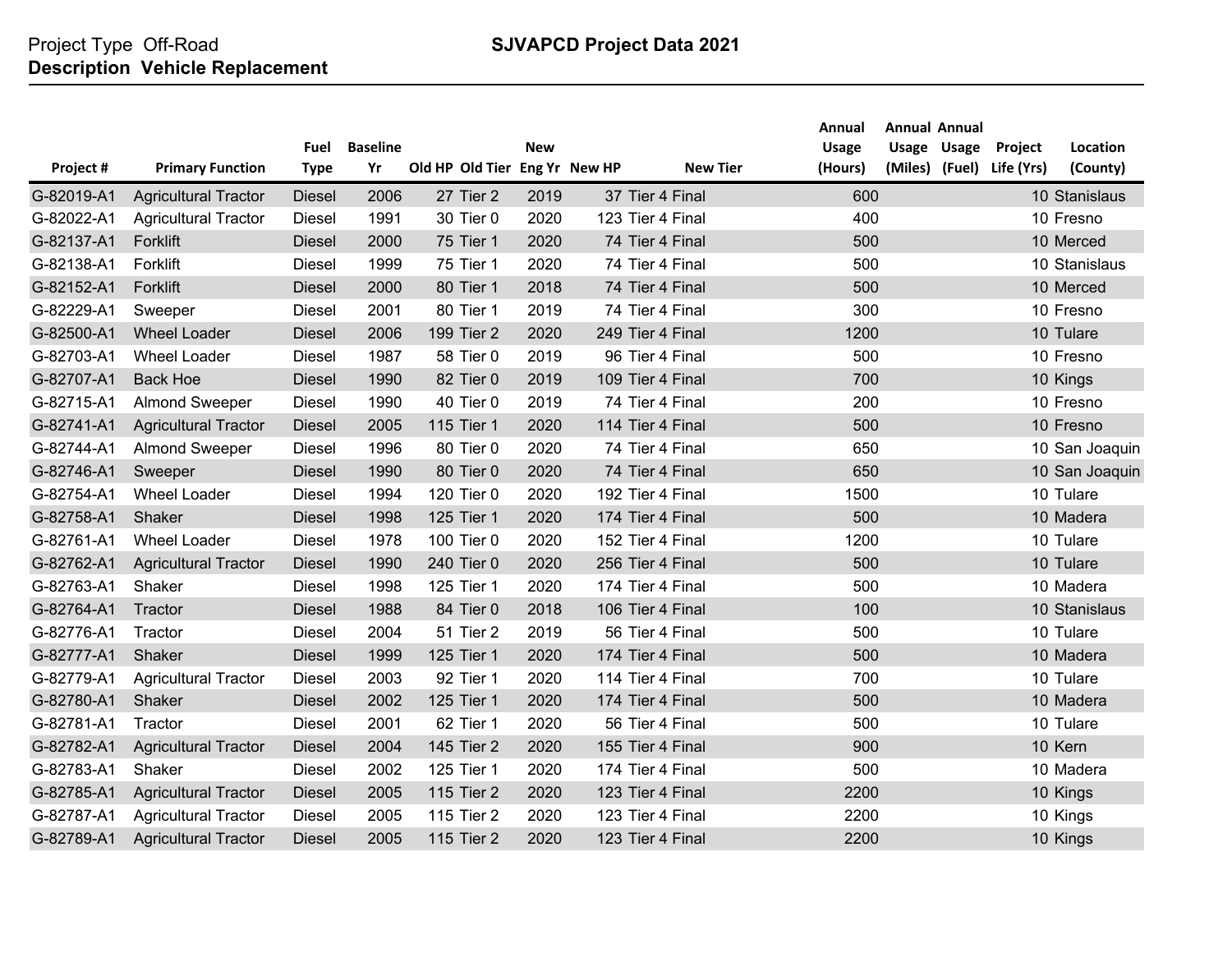|            |                             |               |                 |                               |            |                  | Annual       | Annual Annual             |         |                |
|------------|-----------------------------|---------------|-----------------|-------------------------------|------------|------------------|--------------|---------------------------|---------|----------------|
|            |                             | Fuel          | <b>Baseline</b> |                               | <b>New</b> |                  | <b>Usage</b> | Usage Usage               | Project | Location       |
| Project #  | <b>Primary Function</b>     | <b>Type</b>   | Yr              | Old HP Old Tier Eng Yr New HP |            | <b>New Tier</b>  | (Hours)      | (Miles) (Fuel) Life (Yrs) |         | (County)       |
| G-82796-A1 | Shaker                      | <b>Diesel</b> | 2002            | 125 Tier 1                    | 2020       | 174 Tier 4 Final | 500          |                           |         | 10 Madera      |
| G-82801-A1 | Shaker                      | <b>Diesel</b> | 2007            | 130 Tier 2                    | 2020       | 174 Tier 4 Final | 500          |                           |         | 10 Madera      |
| G-82803-A1 | <b>Agricultural Tractor</b> | <b>Diesel</b> | 1988            | 82 Tier 0                     | 2020       | 123 Tier 4 Final | 1500         |                           |         | 10 Fresno      |
| G-82804-A1 | Shaker                      | <b>Diesel</b> | 2007            | 130 Tier 2                    | 2020       | 174 Tier 4 Final | 500          |                           |         | 10 Madera      |
| G-82805-A1 | Shaker                      | Diesel        | 1998            | 125 Tier 1                    | 2020       | 174 Tier 4 Final | 500          |                           |         | 10 Madera      |
| G-82854-A1 | <b>Agricultural Tractor</b> | <b>Diesel</b> | 1989            | 84 Tier 0                     | 2020       | 123 Tier 4 Final | 250          |                           |         | 10 Merced      |
| G-82859-A1 | Tractor                     | <b>Diesel</b> | 2005            | 115 Tier 2                    | 2020       | 123 Tier 4 Final | 2200         |                           |         | 10 Kings       |
| G-82867-A1 | <b>Wheel Loader</b>         | <b>Diesel</b> | 1969            | 100 Tier 0                    | 2019       | 153 Tier 4 Final | 1000         |                           |         | 10 Kings       |
| G-82908-A1 | <b>Agricultural Backhoe</b> | Diesel        | 1998            | 92 Tier 0                     | 2019       | 62 Tier 4 Final  | 500          |                           |         | 10 Tulare      |
| G-82926-A1 | <b>Wheel Loader</b>         | <b>Diesel</b> | 2002            | 137 Tier 1                    | 2020       | 166 Tier 4 Final | 1400         |                           |         | 10 Tulare      |
| G-82931-A1 | Sweeper                     | Diesel        | 1984            | 78 Tier 0                     | 2020       | 74 Tier 4 Final  | 400          |                           |         | 10 San Joaquin |
| G-83204-A1 | Sweeper                     | <b>Diesel</b> | 1991            | 74 Tier 0                     | 2020       | 74 Tier 4 Final  | 400          |                           |         | 10 San Joaquin |
| G-83205-A1 | Sweeper                     | <b>Diesel</b> | 2001            | 80 Tier 1                     | 2020       | 74 Tier 4 Final  | 400          |                           |         | 10 San Joaquin |
| G-83206-A1 | Sweeper                     | <b>Diesel</b> | 1993            | 74 Tier 0                     | 2020       | 74 Tier 4 Final  | 400          |                           |         | 10 San Joaquin |
| G-83207-A1 | Sweeper                     | Diesel        | 1981            | 70 Tier 0                     | 2020       | 74 Tier 4 Final  | 400          |                           |         | 10 San Joaquin |
| G-83208-A1 | Sweeper                     | <b>Diesel</b> | 1987            | 80 Tier 0                     | 2020       | 74 Tier 4 Final  | 400          |                           |         | 10 San Joaquin |
| G-83265-A1 | <b>Wheel Loader</b>         | Diesel        | 2003            | 90 Tier 1                     | 2019       | 148 Tier 4 Final | 1800         |                           |         | 10 Stanislaus  |
| G-83278-A1 | <b>Agricultural Tractor</b> | <b>Diesel</b> | 1998            | 85 Tier 1                     | 2020       | 114 Tier 4 Final | 350          |                           |         | 10 Fresno      |
| G-83279-A1 | Sweeper                     | <b>Diesel</b> | 1993            | 38 Tier 0                     | 2020       | 74 Tier 4 Final  | 250          |                           |         | 10 Fresno      |
| G-83285-A1 | Sprayer                     | <b>Diesel</b> | 1984            | 49 Tier 0                     | 2019       | 64 Tier 4 Final  | 650          |                           |         | 10 Tulare      |
| G-83314-A1 | <b>Agricultural Tractor</b> | Diesel        | 1995            | 186 Tier 0                    | 2020       | 242 Tier 4 Final | 1400         |                           |         | 10 Merced      |
| G-83321-A1 | <b>Agricultural Tractor</b> | <b>Diesel</b> | 1997            | 175 Tier 1                    | 2020       | 210 Tier 4 Final | 250          |                           |         | 10 Kings       |
| G-83332-A1 | <b>Agricultural Tractor</b> | <b>Diesel</b> | 1997            | 102 Tier 1                    | 2019       | 115 Tier 4 Final | 500          |                           |         | 10 Tulare      |
| G-83571-A1 | <b>Agricultural Tractor</b> | <b>Diesel</b> | 1992            | 104 Tier 0                    | 2020       | 106 Tier 4 Final | 300          |                           |         | 10 Stanislaus  |
| G-83582-A1 | <b>Wheel Loader</b>         | <b>Diesel</b> | 1999            | 157 Tier 1                    | 2020       | 170 Tier 4 Final | 875          |                           |         | 10 Tulare      |
| G-83621-A1 | <b>Agricultural Tractor</b> | <b>Diesel</b> | 2002            | 89 Tier 1                     | 2020       | 114 Tier 4 Final | 1300         |                           |         | 10 Fresno      |
| G-83622-A1 | <b>Agricultural Tractor</b> | Diesel        | 2000            | 114 Tier 1                    | 2020       | 114 Tier 4 Final | 1300         |                           |         | 10 Fresno      |
| G-83627-A1 | <b>Agricultural Tractor</b> | <b>Diesel</b> | 1983            | 140 Tier 0                    | 2020       | 188 Tier 4 Final | 300          |                           |         | 10 Merced      |
| G-83788-A1 | <b>Agricultural Tractor</b> | <b>Diesel</b> | 2003            | 156 Tier 1                    | 2020       | 175 Tier 4 Final | 500          |                           |         | 10 Merced      |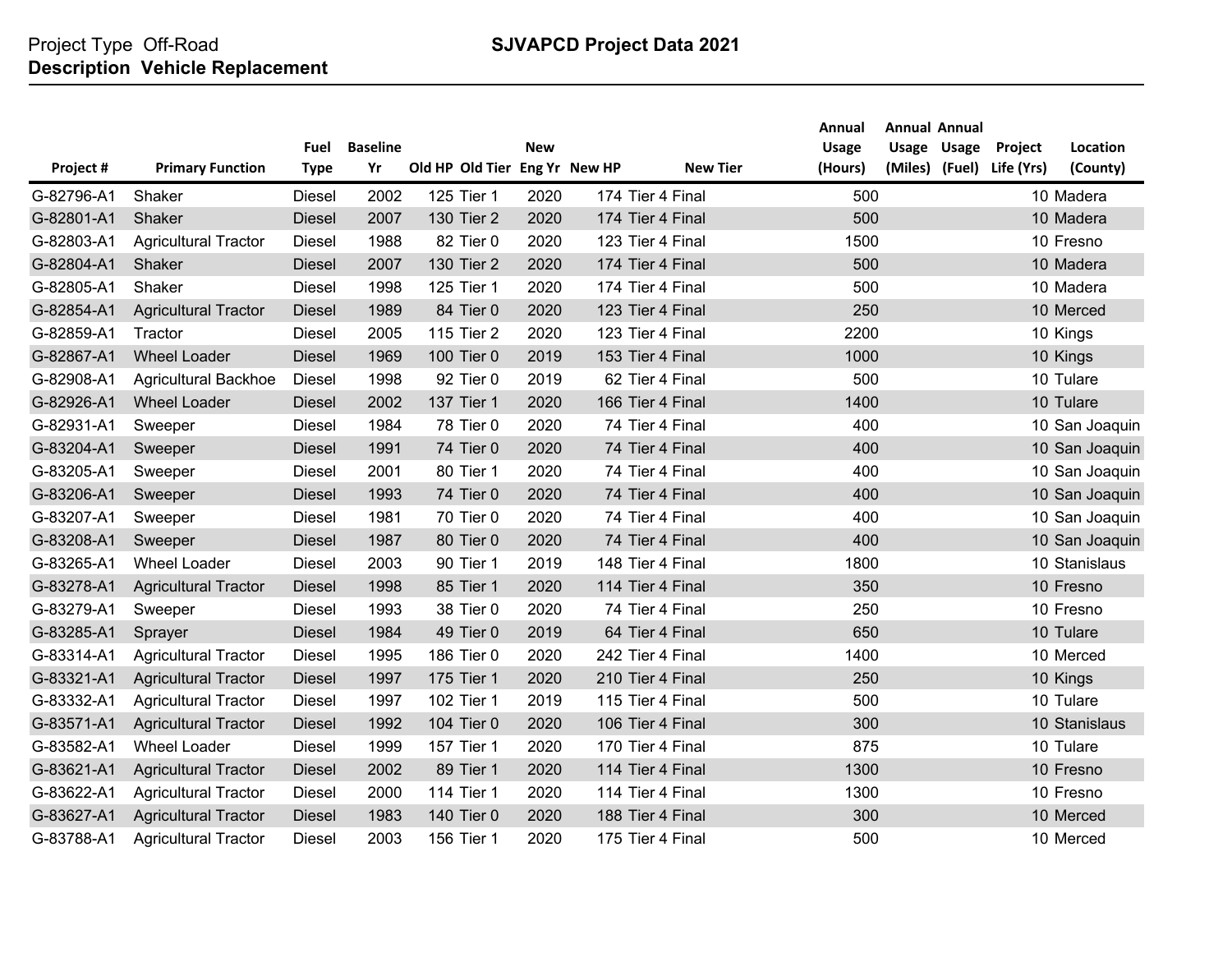| <b>Baseline</b><br>Fuel<br><b>New</b><br><b>Usage</b><br>Usage Usage<br>Location<br>Project<br>(Miles) (Fuel) Life (Yrs)<br><b>Primary Function</b><br>Yr<br>Old HP Old Tier Eng Yr New HP<br><b>New Tier</b><br>Project#<br><b>Type</b><br>(Hours)<br>(County)<br>1988<br>68 Tier 0<br>2020<br>114 Tier 4 Final<br>550<br>10 Tulare<br>G-83797-A1<br><b>Agricultural Tractor</b><br><b>Diesel</b><br>500<br>G-83851-A1<br><b>Back Hoe</b><br>1977<br>66 Tier 0<br>2020<br>74 Tier 4 Final<br>10 San Joaquin<br><b>Diesel</b><br>G-83961-A1<br>Forklift<br>1978<br>60 Tier 0<br>2019<br>74 Tier 4 Final<br>2000<br>10 Kern<br><b>Diesel</b><br>1000<br>10 Fresno<br>G-84253-A1<br>1992<br>250 Tier 0<br>2020<br>365 Tier 4 Final<br>Diesel<br>Spreader<br>G-84255-A1<br>1000<br>10 Fresno<br><b>Diesel</b><br>1982<br>228 Tier 0<br>2020<br>365 Tier 4 Final<br>Spreader<br>1977<br>300<br>10 Tulare<br>G-84256-A1<br><b>Agricultural Tractor</b><br>59 Tier 0<br>2020<br>123 Tier 4 Final<br><b>Diesel</b><br>1250<br>G-84257-A1<br>2006<br>109 Tier 2<br>2019<br>106 Tier 4 Final<br>10 Tulare<br><b>Agricultural Tractor</b><br><b>Diesel</b><br>G-84259-A1<br>601 Tier 2<br>617 Tier 4 Final<br>1000<br>10 Merced<br><b>Diesel</b><br>2002<br>2018<br>Chopper<br>G-84270-A1<br>345 Tier 4 Final<br>1750<br><b>Agricultural Tractor</b><br>2004<br>421 Tier 2<br>2019<br>10 Stanislaus<br><b>Diesel</b><br>1000<br>G-84613-A1<br>2002<br><b>51 Tier 2</b><br>2020<br>56 Tier 4 Final<br>10 Kings<br><b>Agricultural Tractor</b><br><b>Diesel</b><br>1000<br>G-84614-A1<br><b>Agricultural Tractor</b><br>2000<br>53 Tier 1<br>2020<br>73 Tier 4 Final<br>10 Kings<br><b>Diesel</b><br>G-84615-A1<br>120 Tier 0<br>2020<br>130 Tier 4 Final<br>1000<br><b>Agricultural Tractor</b><br><b>Diesel</b><br>1996<br>10 Kings<br>G-84621-A1<br>1989<br>250<br>10 Stanislaus<br><b>Back Hoe</b><br><b>Diesel</b><br>83 Tier 0<br>2019<br>96 Tier 4 Final<br>1993<br>114 Tier 4 Final<br>1200<br>10 Kern<br>G-84730-A1<br><b>Agricultural Tractor</b><br>180 Tier 0<br>2019<br><b>Diesel</b><br>400<br>G-84845-A1<br>2006<br>105 Tier 2<br>2020<br>123 Tier 4 Final<br>10 Fresno<br><b>Agricultural Tractor</b><br><b>Diesel</b><br>1988<br>600<br>G-84951-A1<br>228 Tier 0<br>2018<br>295 Tier 4 Final<br>10 Tulare<br><b>Agricultural Tractor</b><br><b>Diesel</b> |
|----------------------------------------------------------------------------------------------------------------------------------------------------------------------------------------------------------------------------------------------------------------------------------------------------------------------------------------------------------------------------------------------------------------------------------------------------------------------------------------------------------------------------------------------------------------------------------------------------------------------------------------------------------------------------------------------------------------------------------------------------------------------------------------------------------------------------------------------------------------------------------------------------------------------------------------------------------------------------------------------------------------------------------------------------------------------------------------------------------------------------------------------------------------------------------------------------------------------------------------------------------------------------------------------------------------------------------------------------------------------------------------------------------------------------------------------------------------------------------------------------------------------------------------------------------------------------------------------------------------------------------------------------------------------------------------------------------------------------------------------------------------------------------------------------------------------------------------------------------------------------------------------------------------------------------------------------------------------------------------------------------------------------------------------------------------------------------------------------------------------------------------------------------------------------------------------------------------------------------------------------------------------------------------------------------------------------------------------------------------|
|                                                                                                                                                                                                                                                                                                                                                                                                                                                                                                                                                                                                                                                                                                                                                                                                                                                                                                                                                                                                                                                                                                                                                                                                                                                                                                                                                                                                                                                                                                                                                                                                                                                                                                                                                                                                                                                                                                                                                                                                                                                                                                                                                                                                                                                                                                                                                                |
|                                                                                                                                                                                                                                                                                                                                                                                                                                                                                                                                                                                                                                                                                                                                                                                                                                                                                                                                                                                                                                                                                                                                                                                                                                                                                                                                                                                                                                                                                                                                                                                                                                                                                                                                                                                                                                                                                                                                                                                                                                                                                                                                                                                                                                                                                                                                                                |
|                                                                                                                                                                                                                                                                                                                                                                                                                                                                                                                                                                                                                                                                                                                                                                                                                                                                                                                                                                                                                                                                                                                                                                                                                                                                                                                                                                                                                                                                                                                                                                                                                                                                                                                                                                                                                                                                                                                                                                                                                                                                                                                                                                                                                                                                                                                                                                |
|                                                                                                                                                                                                                                                                                                                                                                                                                                                                                                                                                                                                                                                                                                                                                                                                                                                                                                                                                                                                                                                                                                                                                                                                                                                                                                                                                                                                                                                                                                                                                                                                                                                                                                                                                                                                                                                                                                                                                                                                                                                                                                                                                                                                                                                                                                                                                                |
|                                                                                                                                                                                                                                                                                                                                                                                                                                                                                                                                                                                                                                                                                                                                                                                                                                                                                                                                                                                                                                                                                                                                                                                                                                                                                                                                                                                                                                                                                                                                                                                                                                                                                                                                                                                                                                                                                                                                                                                                                                                                                                                                                                                                                                                                                                                                                                |
|                                                                                                                                                                                                                                                                                                                                                                                                                                                                                                                                                                                                                                                                                                                                                                                                                                                                                                                                                                                                                                                                                                                                                                                                                                                                                                                                                                                                                                                                                                                                                                                                                                                                                                                                                                                                                                                                                                                                                                                                                                                                                                                                                                                                                                                                                                                                                                |
|                                                                                                                                                                                                                                                                                                                                                                                                                                                                                                                                                                                                                                                                                                                                                                                                                                                                                                                                                                                                                                                                                                                                                                                                                                                                                                                                                                                                                                                                                                                                                                                                                                                                                                                                                                                                                                                                                                                                                                                                                                                                                                                                                                                                                                                                                                                                                                |
|                                                                                                                                                                                                                                                                                                                                                                                                                                                                                                                                                                                                                                                                                                                                                                                                                                                                                                                                                                                                                                                                                                                                                                                                                                                                                                                                                                                                                                                                                                                                                                                                                                                                                                                                                                                                                                                                                                                                                                                                                                                                                                                                                                                                                                                                                                                                                                |
|                                                                                                                                                                                                                                                                                                                                                                                                                                                                                                                                                                                                                                                                                                                                                                                                                                                                                                                                                                                                                                                                                                                                                                                                                                                                                                                                                                                                                                                                                                                                                                                                                                                                                                                                                                                                                                                                                                                                                                                                                                                                                                                                                                                                                                                                                                                                                                |
|                                                                                                                                                                                                                                                                                                                                                                                                                                                                                                                                                                                                                                                                                                                                                                                                                                                                                                                                                                                                                                                                                                                                                                                                                                                                                                                                                                                                                                                                                                                                                                                                                                                                                                                                                                                                                                                                                                                                                                                                                                                                                                                                                                                                                                                                                                                                                                |
|                                                                                                                                                                                                                                                                                                                                                                                                                                                                                                                                                                                                                                                                                                                                                                                                                                                                                                                                                                                                                                                                                                                                                                                                                                                                                                                                                                                                                                                                                                                                                                                                                                                                                                                                                                                                                                                                                                                                                                                                                                                                                                                                                                                                                                                                                                                                                                |
|                                                                                                                                                                                                                                                                                                                                                                                                                                                                                                                                                                                                                                                                                                                                                                                                                                                                                                                                                                                                                                                                                                                                                                                                                                                                                                                                                                                                                                                                                                                                                                                                                                                                                                                                                                                                                                                                                                                                                                                                                                                                                                                                                                                                                                                                                                                                                                |
|                                                                                                                                                                                                                                                                                                                                                                                                                                                                                                                                                                                                                                                                                                                                                                                                                                                                                                                                                                                                                                                                                                                                                                                                                                                                                                                                                                                                                                                                                                                                                                                                                                                                                                                                                                                                                                                                                                                                                                                                                                                                                                                                                                                                                                                                                                                                                                |
|                                                                                                                                                                                                                                                                                                                                                                                                                                                                                                                                                                                                                                                                                                                                                                                                                                                                                                                                                                                                                                                                                                                                                                                                                                                                                                                                                                                                                                                                                                                                                                                                                                                                                                                                                                                                                                                                                                                                                                                                                                                                                                                                                                                                                                                                                                                                                                |
|                                                                                                                                                                                                                                                                                                                                                                                                                                                                                                                                                                                                                                                                                                                                                                                                                                                                                                                                                                                                                                                                                                                                                                                                                                                                                                                                                                                                                                                                                                                                                                                                                                                                                                                                                                                                                                                                                                                                                                                                                                                                                                                                                                                                                                                                                                                                                                |
|                                                                                                                                                                                                                                                                                                                                                                                                                                                                                                                                                                                                                                                                                                                                                                                                                                                                                                                                                                                                                                                                                                                                                                                                                                                                                                                                                                                                                                                                                                                                                                                                                                                                                                                                                                                                                                                                                                                                                                                                                                                                                                                                                                                                                                                                                                                                                                |
|                                                                                                                                                                                                                                                                                                                                                                                                                                                                                                                                                                                                                                                                                                                                                                                                                                                                                                                                                                                                                                                                                                                                                                                                                                                                                                                                                                                                                                                                                                                                                                                                                                                                                                                                                                                                                                                                                                                                                                                                                                                                                                                                                                                                                                                                                                                                                                |
|                                                                                                                                                                                                                                                                                                                                                                                                                                                                                                                                                                                                                                                                                                                                                                                                                                                                                                                                                                                                                                                                                                                                                                                                                                                                                                                                                                                                                                                                                                                                                                                                                                                                                                                                                                                                                                                                                                                                                                                                                                                                                                                                                                                                                                                                                                                                                                |
| G-84993-A1<br>365 Tier 1<br>2019<br>532 Tier 4 Final<br>300<br>10 Merced<br><b>Diesel</b><br>1998<br>Chopper                                                                                                                                                                                                                                                                                                                                                                                                                                                                                                                                                                                                                                                                                                                                                                                                                                                                                                                                                                                                                                                                                                                                                                                                                                                                                                                                                                                                                                                                                                                                                                                                                                                                                                                                                                                                                                                                                                                                                                                                                                                                                                                                                                                                                                                   |
| 106 Tier 4 Phase In/Alt NOx<br>450<br>10 Fresno<br>G-85323-A1<br><b>Agricultural Tractor</b><br>1988<br>81 Tier 0<br>2020<br><b>Diesel</b>                                                                                                                                                                                                                                                                                                                                                                                                                                                                                                                                                                                                                                                                                                                                                                                                                                                                                                                                                                                                                                                                                                                                                                                                                                                                                                                                                                                                                                                                                                                                                                                                                                                                                                                                                                                                                                                                                                                                                                                                                                                                                                                                                                                                                     |
| G-85327-A1<br>1988<br>2020<br>106 Tier 4 Phase In/Alt NOx<br>450<br>10 Fresno<br><b>Diesel</b><br>81 Tier 0<br><b>Agricultural Tractor</b>                                                                                                                                                                                                                                                                                                                                                                                                                                                                                                                                                                                                                                                                                                                                                                                                                                                                                                                                                                                                                                                                                                                                                                                                                                                                                                                                                                                                                                                                                                                                                                                                                                                                                                                                                                                                                                                                                                                                                                                                                                                                                                                                                                                                                     |
| 139 Tier 4 Final<br>600<br>10 Tulare<br>G-86154-A1<br><b>Agricultural Tractor</b><br>1981<br>126 Tier 0<br>2015<br><b>Diesel</b>                                                                                                                                                                                                                                                                                                                                                                                                                                                                                                                                                                                                                                                                                                                                                                                                                                                                                                                                                                                                                                                                                                                                                                                                                                                                                                                                                                                                                                                                                                                                                                                                                                                                                                                                                                                                                                                                                                                                                                                                                                                                                                                                                                                                                               |
| 2019<br>200<br>G-87129-A1<br><b>Agricultural Tractor</b><br>1981<br>72 Tier 0<br>114 Tier 4 Final<br>10 Stanislaus<br><b>Diesel</b>                                                                                                                                                                                                                                                                                                                                                                                                                                                                                                                                                                                                                                                                                                                                                                                                                                                                                                                                                                                                                                                                                                                                                                                                                                                                                                                                                                                                                                                                                                                                                                                                                                                                                                                                                                                                                                                                                                                                                                                                                                                                                                                                                                                                                            |
| 10 Tulare<br>G-87154-A1<br><b>Agricultural Tractor</b><br>1996<br>99 Tier 0<br>2020<br>123 Tier 4 Final<br>750<br><b>Diesel</b>                                                                                                                                                                                                                                                                                                                                                                                                                                                                                                                                                                                                                                                                                                                                                                                                                                                                                                                                                                                                                                                                                                                                                                                                                                                                                                                                                                                                                                                                                                                                                                                                                                                                                                                                                                                                                                                                                                                                                                                                                                                                                                                                                                                                                                |
| 10 Kern<br>G-87157-A1<br><b>Agricultural Tractor</b><br>1998<br>95 Tier 1<br>2019<br>115 Tier 4 Final<br>150<br><b>Diesel</b>                                                                                                                                                                                                                                                                                                                                                                                                                                                                                                                                                                                                                                                                                                                                                                                                                                                                                                                                                                                                                                                                                                                                                                                                                                                                                                                                                                                                                                                                                                                                                                                                                                                                                                                                                                                                                                                                                                                                                                                                                                                                                                                                                                                                                                  |
| 500<br>10 Kern<br>G-87207-A1<br><b>Agricultural Tractor</b><br>1998<br>88 Tier 1<br>2020<br>90 Tier 4 Final<br>Diesel                                                                                                                                                                                                                                                                                                                                                                                                                                                                                                                                                                                                                                                                                                                                                                                                                                                                                                                                                                                                                                                                                                                                                                                                                                                                                                                                                                                                                                                                                                                                                                                                                                                                                                                                                                                                                                                                                                                                                                                                                                                                                                                                                                                                                                          |
| Shaker<br>500<br>G-87214-A1<br><b>Diesel</b><br>1997<br>125 Tier 1<br>2020<br>148 Tier 4 Final<br>10 Stanislaus                                                                                                                                                                                                                                                                                                                                                                                                                                                                                                                                                                                                                                                                                                                                                                                                                                                                                                                                                                                                                                                                                                                                                                                                                                                                                                                                                                                                                                                                                                                                                                                                                                                                                                                                                                                                                                                                                                                                                                                                                                                                                                                                                                                                                                                |
| 850<br>10 Kern<br>G-87227-A1<br>Forklift<br>2007<br>80 Tier 2<br>2020<br>74 Tier 4 Final<br>Diesel                                                                                                                                                                                                                                                                                                                                                                                                                                                                                                                                                                                                                                                                                                                                                                                                                                                                                                                                                                                                                                                                                                                                                                                                                                                                                                                                                                                                                                                                                                                                                                                                                                                                                                                                                                                                                                                                                                                                                                                                                                                                                                                                                                                                                                                             |
| 850<br>G-87228-A1<br>Forklift<br>2005<br>80 Tier 2<br>2020<br>74 Tier 4 Final<br>10 Kern<br><b>Diesel</b>                                                                                                                                                                                                                                                                                                                                                                                                                                                                                                                                                                                                                                                                                                                                                                                                                                                                                                                                                                                                                                                                                                                                                                                                                                                                                                                                                                                                                                                                                                                                                                                                                                                                                                                                                                                                                                                                                                                                                                                                                                                                                                                                                                                                                                                      |
| G-87230-A1<br>Shaker<br>1994<br>130 Tier 0<br>2020<br>148 Tier 4 Final<br>250<br>10 San Joaquin<br>Diesel                                                                                                                                                                                                                                                                                                                                                                                                                                                                                                                                                                                                                                                                                                                                                                                                                                                                                                                                                                                                                                                                                                                                                                                                                                                                                                                                                                                                                                                                                                                                                                                                                                                                                                                                                                                                                                                                                                                                                                                                                                                                                                                                                                                                                                                      |
| 2020<br>202 Tier 4 Final<br>2000<br>G-87233-A1<br><b>Agricultural Tractor</b><br>2005<br>139 Tier 2<br>10 Merced<br><b>Diesel</b>                                                                                                                                                                                                                                                                                                                                                                                                                                                                                                                                                                                                                                                                                                                                                                                                                                                                                                                                                                                                                                                                                                                                                                                                                                                                                                                                                                                                                                                                                                                                                                                                                                                                                                                                                                                                                                                                                                                                                                                                                                                                                                                                                                                                                              |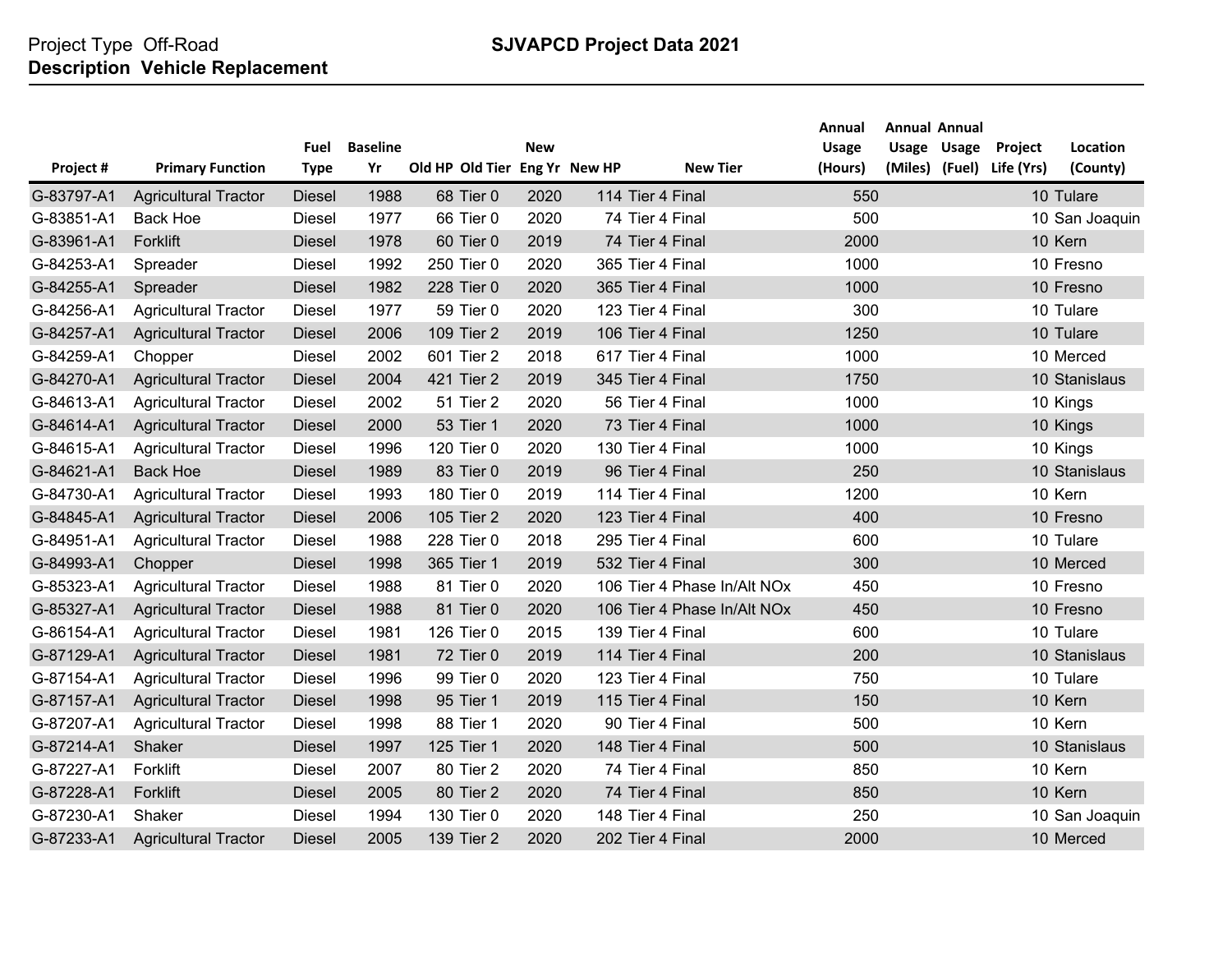|            |                             |               |                 |                               |            |                             | Annual       | Annual Annual |                           |                |
|------------|-----------------------------|---------------|-----------------|-------------------------------|------------|-----------------------------|--------------|---------------|---------------------------|----------------|
|            |                             | Fuel          | <b>Baseline</b> |                               | <b>New</b> |                             | <b>Usage</b> | Usage Usage   | Project                   | Location       |
| Project #  | <b>Primary Function</b>     | <b>Type</b>   | Yr              | Old HP Old Tier Eng Yr New HP |            | <b>New Tier</b>             | (Hours)      |               | (Miles) (Fuel) Life (Yrs) | (County)       |
| G-87242-A1 | <b>Agricultural Tractor</b> | <b>Diesel</b> | 1987            | 72 Tier 0                     | 2018       | 74 Tier 4 Final             | 550          |               |                           | 10 Tulare      |
| G-87247-A1 | <b>Agricultural Tractor</b> | <b>Diesel</b> | 1966            | 115 Tier 0                    | 2019       | 114 Tier 4 Final            | 300          |               |                           | 10 Kern        |
| G-87292-A1 | <b>Agricultural Tractor</b> | <b>Diesel</b> | 2001            | 98 Tier 1                     | 2019       | 106 Tier 4 Final            | 1200         |               |                           | 10 Kern        |
| G-87302-A1 | <b>Agricultural Tractor</b> | <b>Diesel</b> | 1999            | 92 Tier 1                     | 2020       | 106 Tier 4 Final            | 1200         |               |                           | 10 Kern        |
| G-87560-A1 | <b>Wheel Loader</b>         | <b>Diesel</b> | 2000            | 135 Tier 1                    | 2020       | 154 Tier 4 Final            | 2000         |               |                           | 10 Kern        |
| G-87619-A1 | Chopper                     | <b>Diesel</b> | 2000            | 449 Tier 1                    | 2018       | 617 Tier 4 Final            | 600          |               |                           | 10 Tulare      |
| G-87632-A1 | Chopper                     | <b>Diesel</b> | 2003            | 601 Tier 2                    | 2020       | 912 Tier 4 Final            | 1000         |               |                           | 10 Kern        |
| G-87857-A1 | <b>Agricultural Tractor</b> | <b>Diesel</b> | 1981            | 136 Tier 0                    | 2020       | 98 Tier 4 Phase In/Alt NOx  | 200          |               |                           | 10 San Joaquin |
| G-87944-A1 | <b>Agricultural Tractor</b> | <b>Diesel</b> | 2009            | 121 Tier 2                    | 2019       | 125 Tier 4 Final            | 800          |               |                           | 10 Kings       |
| G-88178-A1 | Shaker                      | <b>Diesel</b> | 2006            | 130 Tier 2                    | 2020       | 139 Tier 4 Final            | 500          |               |                           | 10 Fresno      |
| G-88179-A1 | Forklift                    | <b>Diesel</b> | 1983            | 52 Tier 0                     | 2019       | 74 Tier 4 Final             | 800          |               |                           | 10 Kern        |
| G-88180-A1 | Forklift                    | <b>Diesel</b> | 1982            | 52 Tier 0                     | 2019       | 74 Tier 4 Final             | 800          |               |                           | 10 Kern        |
| G-88181-A1 | <b>Agricultural Tractor</b> | <b>Diesel</b> | 1997            | 86 Tier 0                     | 2018       | 90 Tier 4 Final             | 600          |               |                           | 10 Kern        |
| G-88185-A1 | Shaker                      | <b>Diesel</b> | 1993            | 115 Tier 0                    | 2020       | 148 Tier 4 Final            | 250          |               |                           | 10 San Joaquin |
| G-88209-A1 | <b>Agricultural Tractor</b> | <b>Diesel</b> | 1992            | 64 Tier 0                     | 2019       | 106 Tier 4 Phase In/Alt NOx | 400          |               |                           | 10 Kings       |
| G-88210-A1 | <b>Agricultural Tractor</b> | <b>Diesel</b> | 1992            | 64 Tier 0                     | 2019       | 106 Tier 4 Phase In/Alt NOx | 400          |               |                           | 10 Kings       |
| G-88244-A1 | <b>Agricultural Tractor</b> | <b>Diesel</b> | 2005            | 81 Tier 2                     | 2019       | 106 Tier 4 Phase In/Alt NOx | 350          |               |                           | 10 Kern        |
| G-88249-A1 | <b>Agricultural Tractor</b> | <b>Diesel</b> | 1992            | 64 Tier 0                     | 2019       | 106 Tier 4 Phase In/Alt NOx | 400          |               |                           | 10 Kings       |
| G-88250-A1 | <b>Agricultural Tractor</b> | <b>Diesel</b> | 1992            | 64 Tier 0                     | 2019       | 106 Tier 4 Phase In/Alt NOx | 400          |               |                           | 10 Kings       |
| G-88400-A1 | <b>Wheel Loader</b>         | <b>Diesel</b> | 2004            | 152 Tier 2                    | 2019       | 182 Tier 4 Final            | 1500         |               |                           | 10 Kings       |
| G-88418-A1 | <b>Agricultural Tractor</b> | <b>Diesel</b> | 2007            | 90 Tier 2                     | 2019       | 106 Tier 4 Phase In/Alt NOx | 600          |               |                           | 10 Tulare      |
| G-88433-A1 | <b>Agricultural Tractor</b> | <b>Diesel</b> | 2007            | 86 Tier 2                     | 2019       | 106 Tier 4 Phase In/Alt NOx | 600          |               |                           | 10 Tulare      |
| G-88472-A1 | <b>Agricultural Tractor</b> | <b>Diesel</b> | 1964            | 114 Tier 0                    | 2020       | 123 Tier 4 Final            | 300          |               |                           | 10 Tulare      |
| G-88474-A1 | <b>Agricultural Tractor</b> | <b>Diesel</b> | 2002            | 340 Tier 2                    | 2020       | 340 Tier 4 Final            | 360          |               |                           | 10 Tulare      |
| G-88480-A1 | Motor Grader                | Diesel        | 1997            | 170 Tier 1                    | 2020       | 190 Tier 4 Final            | 1050         |               |                           | 10 Madera      |
| G-88483-A1 | <b>Agricultural Tractor</b> | <b>Diesel</b> | 2000            | 52 Tier 1                     | 2019       | 73 Tier 4 Final             | 200          |               |                           | 10 Merced      |
| G-88500-A1 | <b>Wheel Loader</b>         | <b>Diesel</b> | 1994            | 118 Tier 0                    | 2017       | 173 Tier 4 Final            | 1200         |               |                           | 10 Kern        |
| G-88612-A1 | <b>Agricultural Tractor</b> | <b>Diesel</b> | 1983            | 83 Tier 0                     | 2019       | 115 Tier 4 Final            | 750          |               |                           | 10 Stanislaus  |
| G-88619-A1 | Sprayer                     | <b>Diesel</b> | 1998            | 70 Tier 1                     | 2019       | 74 Tier 4 Final             | 1000         |               |                           | 10 San Joaquin |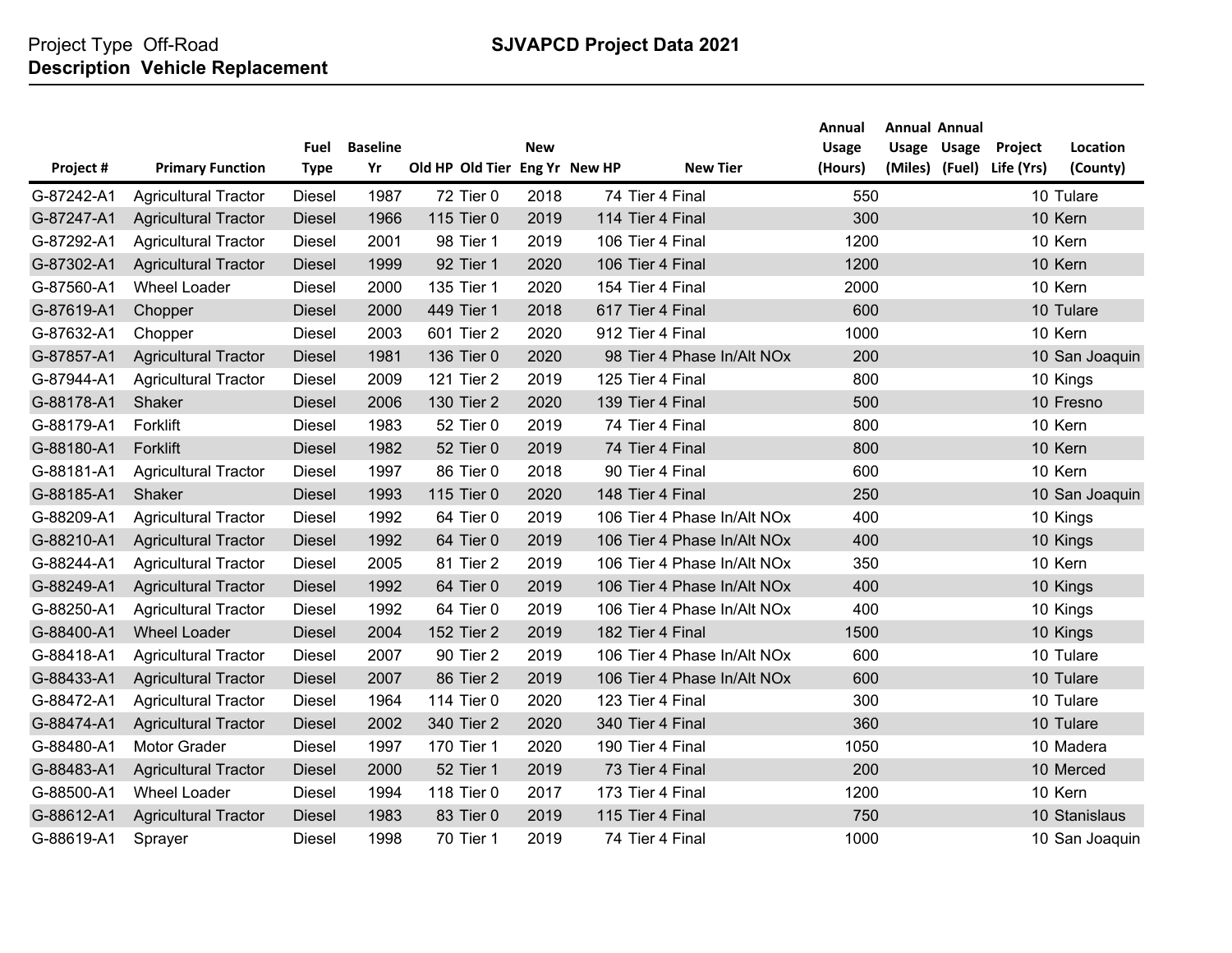|            |                             |               |                 |                               |            |                             | Annual       | <b>Annual Annual</b>      |         |               |
|------------|-----------------------------|---------------|-----------------|-------------------------------|------------|-----------------------------|--------------|---------------------------|---------|---------------|
|            |                             | Fuel          | <b>Baseline</b> |                               | <b>New</b> |                             | <b>Usage</b> | Usage Usage               | Project | Location      |
| Project #  | <b>Primary Function</b>     | <b>Type</b>   | Yr              | Old HP Old Tier Eng Yr New HP |            | <b>New Tier</b>             | (Hours)      | (Miles) (Fuel) Life (Yrs) |         | (County)      |
| G-88835-A1 | Forklift                    | <b>Diesel</b> | 1983            | 52 Tier 0                     | 2019       | 74 Tier 4 Final             | 800          |                           |         | 10 Tulare     |
| G-89170-A1 | <b>Agricultural Tractor</b> | <b>Diesel</b> | 1975            | 96 Tier 0                     | 2019       | 115 Tier 4 Final            | 800          |                           |         | 10 Tulare     |
| G-89173-A1 | <b>Agricultural Tractor</b> | <b>Diesel</b> | 1999            | 114 Tier 1                    | 2018       | 106 Tier 4 Phase In/Alt NOx | 800          |                           |         | 10 Tulare     |
| G-89174-A1 | <b>Agricultural Tractor</b> | <b>Diesel</b> | 1994            | 108 Tier 0                    | 2019       | 106 Tier 4 Phase In/Alt NOx | 800          |                           |         | 10 Tulare     |
| G-89299-A1 | <b>Agricultural Tractor</b> | <b>Diesel</b> | 1999            | 200 Tier 1                    | 2020       | 195 Tier 4 Final            | 1000         |                           |         | 10 Kern       |
| G-89308-A1 | <b>Agricultural Tractor</b> | Diesel        | 1987            | 81 Tier 0                     | 2021       | 123 Tier 4 Final            | 500          |                           |         | 10 Madera     |
| G-89309-A1 | <b>Agricultural Tractor</b> | <b>Diesel</b> | 1979            | 73 Tier 0                     | 2021       | 123 Tier 4 Final            | 450          |                           |         | 10 Madera     |
| G-89311-A1 | <b>Agricultural Tractor</b> | <b>Diesel</b> | 1975            | 67 Tier 0                     | 2021       | 123 Tier 4 Final            | 420          |                           |         | 10 Madera     |
| G-89884-A1 | <b>Agricultural Tractor</b> | <b>Diesel</b> | 2006            | 96 Tier 2                     | 2018       | 106 Tier 4 Phase In/Alt NOx | 1500         |                           |         | 10 Tulare     |
| G-89885-A1 | <b>Agricultural Tractor</b> | <b>Diesel</b> | 2006            | 96 Tier 2                     | 2019       | 106 Tier 4 Phase In/Alt NOx | 1500         |                           |         | 10 Tulare     |
| G-89886-A1 | <b>Agricultural Tractor</b> | <b>Diesel</b> | 1987            | 50 Tier 0                     | 2019       | 58 Tier 4 Final             | 1000         |                           |         | 10 Tulare     |
| G-89892-A1 | <b>Agricultural Tractor</b> | Diesel        | 1978            | 173 Tier 0                    | 2020       | 175 Tier 4 Final            | 1500         |                           |         | 10 Kern       |
| G-89894-A1 | <b>Agricultural Tractor</b> | <b>Diesel</b> | 2006            | 91 Tier 2                     | 2018       | 74 Tier 4 Final             | 1000         |                           |         | 10 Tulare     |
| G-89899-A1 | <b>Agricultural Tractor</b> | <b>Diesel</b> | 2005            | 45 Tier 1                     | 2020       | 73 Tier 4 Final             | 1500         |                           |         | 10 Tulare     |
| G-89900-A1 | <b>Agricultural Tractor</b> | <b>Diesel</b> | 2005            | 45 Tier 1                     | 2020       | 73 Tier 4 Final             | 1500         |                           |         | 10 Tulare     |
| G-89901-A1 | <b>Agricultural Tractor</b> | <b>Diesel</b> | 2005            | 45 Tier 1                     | 2020       | 73 Tier 4 Final             | 1500         |                           |         | 10 Tulare     |
| G-89924-A1 | <b>Cotton Picker</b>        | <b>Diesel</b> | 2006            | 350 Tier 2                    | 2019       | 560 Tier 4 Final            | 375          |                           |         | 10 Kings      |
| G-89927-A1 | <b>Agricultural Tractor</b> | Diesel        | 1992            | 134 Tier 0                    | 2020       | 114 Tier 4 Final            | 600          |                           |         | 10 Fresno     |
| G-89960-A1 | <b>Agricultural Tractor</b> | <b>Diesel</b> | 2004            | 225 Tier 2                    | 2020       | 210 Tier 4 Final            | 1000         |                           |         | 10 Kings      |
| G-89961-A1 | <b>Cotton Picker</b>        | <b>Diesel</b> | 1995            | 250 Tier 0                    | 2019       | 560 Tier 4 Final            | 330          |                           |         | 10 Merced     |
| G-89961-A1 | <b>Cotton Picker</b>        | <b>Diesel</b> | 1996            | 250 Tier 1                    |            |                             |              |                           |         | Merced        |
| G-90199-A1 | <b>Wheel Loader</b>         | Diesel        | 1998            | 152 Tier 1                    | 2020       | 188 Tier 4 Final            | 1400         |                           |         | 10 Kern       |
| G-90201-A1 | <b>Agricultural Tractor</b> | <b>Diesel</b> | 1978            | 62 Tier 0                     | 2020       | 106 Tier 4 Final            | 200          |                           |         | 10 Stanislaus |
| G-90206-A1 | <b>Agricultural Tractor</b> | Diesel        | 2004            | 231 Tier 2                    | 2018       | 270 Tier 4 Final            | 500          |                           |         | 10 Tulare     |
| G-90209-A1 | Sweeper                     | <b>Diesel</b> | 2006            | 80 Tier 1                     | 2019       | 74 Tier 4 Final             | 1100         |                           |         | 10 Kern       |
| G-90258-A1 | <b>Agricultural Tractor</b> | <b>Diesel</b> | 1991            | 25 Tier 0                     | 2018       | 35 Tier 4 Final             | 600          |                           |         | 10 Kern       |
| G-90262-A1 | <b>Agricultural Tractor</b> | <b>Diesel</b> | 1992            | 25 Tier 0                     | 2018       | 35 Tier 4 Final             | 600          |                           |         | 10 Kern       |
| G-90265-A1 | <b>Agricultural Tractor</b> | Diesel        | 1991            | 25 Tier 0                     | 2019       | 35 Tier 4 Final             | 600          |                           |         | 10 Kern       |
| G-90269-A1 | <b>Agricultural Tractor</b> | <b>Diesel</b> | 1991            | 25 Tier 0                     | 2018       | 35 Tier 4 Final             | 600          |                           |         | 10 Kern       |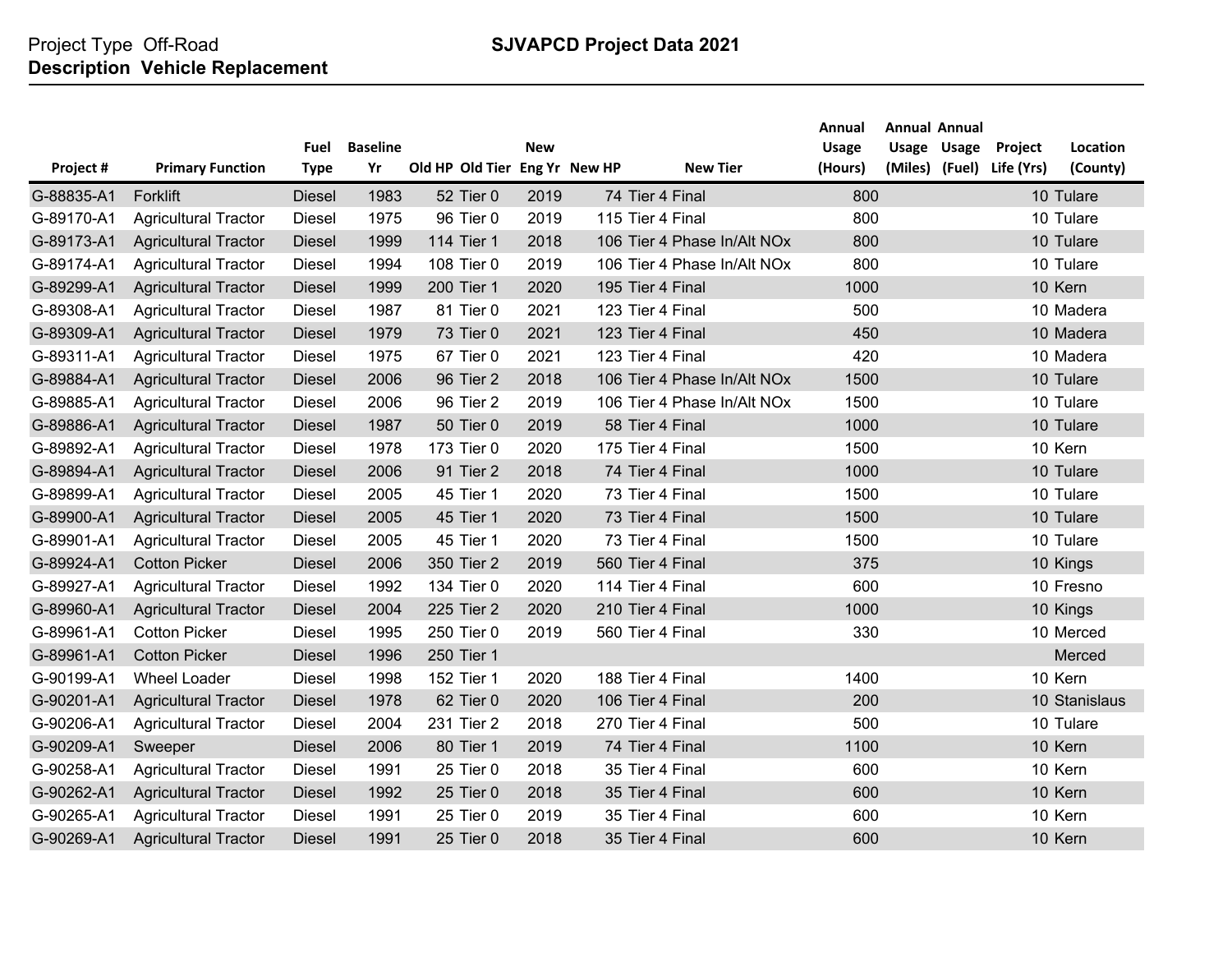|            |                             |               |                       |                               |            |                             | Annual                  | <b>Annual Annual</b>                     |         |                      |
|------------|-----------------------------|---------------|-----------------------|-------------------------------|------------|-----------------------------|-------------------------|------------------------------------------|---------|----------------------|
|            | <b>Primary Function</b>     | Fuel          | <b>Baseline</b><br>Yr | Old HP Old Tier Eng Yr New HP | <b>New</b> | <b>New Tier</b>             | <b>Usage</b><br>(Hours) | Usage Usage<br>(Miles) (Fuel) Life (Yrs) | Project | Location<br>(County) |
| Project#   |                             | <b>Type</b>   |                       |                               |            |                             |                         |                                          |         |                      |
| G-90275-A1 | <b>Agricultural Tractor</b> | <b>Diesel</b> | 1991                  | 25 Tier 0                     | 2019       | 35 Tier 4 Final             | 600                     |                                          |         | 10 Kern              |
| G-90276-A1 | <b>Agricultural Tractor</b> | <b>Diesel</b> | 1990                  | 25 Tier 0                     | 2018       | 35 Tier 4 Final             | 600                     |                                          |         | 10 Kern              |
| G-90278-A1 | <b>Agricultural Tractor</b> | <b>Diesel</b> | 1992                  | 25 Tier 0                     | 2018       | 35 Tier 4 Final             | 600                     |                                          |         | 10 Kern              |
| G-90279-A1 | <b>Agricultural Tractor</b> | Diesel        | 1991                  | 25 Tier 0                     | 2018       | 35 Tier 4 Final             | 600                     |                                          |         | 10 Kern              |
| G-90281-A1 | <b>Agricultural Tractor</b> | <b>Diesel</b> | 1991                  | 25 Tier 0                     | 2018       | 35 Tier 4 Final             | 600                     |                                          |         | 10 Kern              |
| G-90283-A1 | <b>Agricultural Tractor</b> | <b>Diesel</b> | 1992                  | 25 Tier 0                     | 2018       | 35 Tier 4 Final             | 600                     |                                          |         | 10 Kern              |
| G-90284-A1 | <b>Agricultural Tractor</b> | <b>Diesel</b> | 1991                  | 25 Tier 0                     | 2019       | 35 Tier 4 Final             | 600                     |                                          |         | 10 Kern              |
| G-90285-A1 | <b>Agricultural Tractor</b> | <b>Diesel</b> | 1991                  | 25 Tier 0                     | 2018       | 35 Tier 4 Final             | 600                     |                                          |         | 10 Kern              |
| G-90286-A1 | <b>Agricultural Tractor</b> | <b>Diesel</b> | 1991                  | 25 Tier 0                     | 2018       | 35 Tier 4 Final             | 600                     |                                          |         | 10 Kern              |
| G-90288-A1 | <b>Agricultural Tractor</b> | <b>Diesel</b> | 1991                  | 25 Tier 0                     | 2019       | 35 Tier 4 Final             | 600                     |                                          |         | 10 Kern              |
| G-90289-A1 | <b>Agricultural Tractor</b> | Diesel        | 1991                  | 25 Tier 0                     | 2018       | 35 Tier 4 Final             | 600                     |                                          |         | 10 Kern              |
| G-90290-A1 | <b>Agricultural Tractor</b> | <b>Diesel</b> | 1991                  | 25 Tier 0                     | 2018       | 35 Tier 4 Final             | 600                     |                                          |         | 10 Kern              |
| G-90292-A1 | <b>Agricultural Tractor</b> | <b>Diesel</b> | 1992                  | 25 Tier 0                     | 2018       | 35 Tier 4 Final             | 600                     |                                          |         | 10 Kern              |
| G-90293-A1 | <b>Agricultural Tractor</b> | <b>Diesel</b> | 1992                  | 25 Tier 0                     | 2019       | 35 Tier 4 Final             | 600                     |                                          |         | 10 Kern              |
| G-90294-A1 | <b>Agricultural Tractor</b> | <b>Diesel</b> | 1990                  | 25 Tier 0                     | 2019       | 35 Tier 4 Final             | 600                     |                                          |         | 10 Kern              |
| G-90295-A1 | <b>Agricultural Tractor</b> | <b>Diesel</b> | 1991                  | 25 Tier 0                     | 2018       | 35 Tier 4 Final             | 600                     |                                          |         | 10 Kern              |
| G-90297-A1 | <b>Agricultural Tractor</b> | <b>Diesel</b> | 1990                  | 25 Tier 0                     | 2019       | 35 Tier 4 Final             | 600                     |                                          |         | 10 Kern              |
| G-90339-A1 | <b>Wheel Loader</b>         | Diesel        | 1992                  | 118 Tier 0                    | 2019       | 164 Tier 4 Final            | 1584                    |                                          |         | 10 Merced            |
| G-90430-A1 | <b>Agricultural Tractor</b> | <b>Diesel</b> | 1998                  | 114 Tier 1                    | 2020       | 125 Tier 4 Final            | 800                     |                                          |         | 10 Kern              |
| G-90540-A1 | <b>Back Hoe</b>             | Diesel        | 1997                  | 95 Tier 0                     | 2020       | 74 Tier 4 Final             | 600                     |                                          |         | 10 Merced            |
| G-91018-A1 | <b>Agricultural Tractor</b> | <b>Diesel</b> | 1997                  | 210 Tier 1                    | 2019       | 115 Tier 4 Final            | 600                     |                                          |         | 10 Tulare            |
| G-91019-A1 | <b>Agricultural Tractor</b> | <b>Diesel</b> | 1997                  | 102 Tier 1                    | 2020       | 106 Tier 4 Phase In/Alt NOx | 800                     |                                          |         | 10 Tulare            |
| G-91020-A1 | <b>Agricultural Tractor</b> | Diesel        | 1997                  | 81 Tier 0                     | 2020       | 123 Tier 4 Final            | 350                     |                                          |         | 10 Stanislaus        |
| G-91036-A1 | <b>Agricultural Tractor</b> | <b>Diesel</b> | 1987                  | 280 Tier 0                    | 2018       | 115 Tier 4 Final            | 600                     |                                          |         | 10 Kern              |
| G-91061-A1 | <b>Wheel Loader</b>         | Diesel        | 1996                  | 120 Tier 0                    | 2020       | 163 Tier 4 Final            | 3000                    |                                          |         | 10 Tulare            |
| G-91082-A1 | <b>Agricultural Tractor</b> | <b>Diesel</b> | 1990                  | 335 Tier 1                    | 2019       | 295 Tier 4 Final            | 700                     |                                          |         | 10 Kern              |
| G-91145-A1 | Sweeper                     | <b>Diesel</b> | 1992                  | 60 Tier 0                     | 2019       | 74 Tier 4 Final             | 1500                    |                                          |         | 10 Kings             |
| G-91266-A1 | <b>Tractor Loader</b>       | <b>Diesel</b> | 1995                  | 75 Tier 0                     | 2019       | 74 Tier 4 Final             | 1000                    |                                          |         | 10 Kern              |
| G-91363-A1 | <b>Agricultural Tractor</b> | <b>Diesel</b> | 1987                  | 97 Tier 0                     | 2020       | 123 Tier 4 Final            | 1000                    |                                          |         | 10 Kings             |
|            |                             |               |                       |                               |            |                             |                         |                                          |         |                      |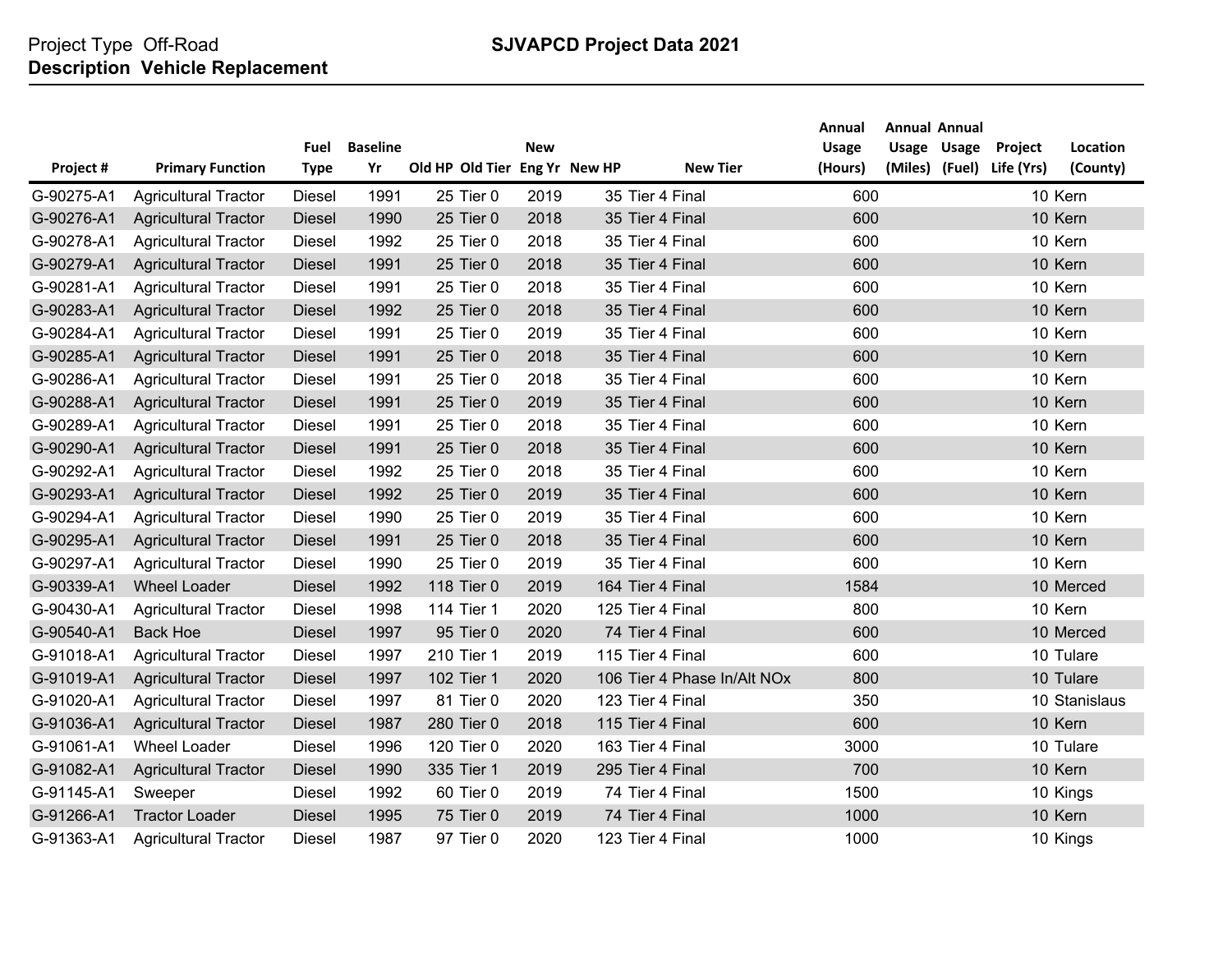|            |                             |               |                 |                               |            |                  | Annual       | <b>Annual Annual</b>      |         |           |
|------------|-----------------------------|---------------|-----------------|-------------------------------|------------|------------------|--------------|---------------------------|---------|-----------|
|            |                             | Fuel          | <b>Baseline</b> |                               | <b>New</b> |                  | <b>Usage</b> | Usage Usage               | Project | Location  |
| Project#   | <b>Primary Function</b>     | <b>Type</b>   | Yr              | Old HP Old Tier Eng Yr New HP |            | <b>New Tier</b>  | (Hours)      | (Miles) (Fuel) Life (Yrs) |         | (County)  |
| G-91472-A1 | Forklift                    | <b>Diesel</b> | 1988            | 71 Tier 0                     | 2019       | 48 Tier 4 Final  | 300          |                           |         | 10 Kern   |
| G-91503-A1 | <b>Agricultural Tractor</b> | Diesel        | 2000            | 400 Tier 1                    | 2020       | 515 Tier 4 Final | 600          |                           |         | 10 Merced |
| G-91529-A1 | <b>Agricultural Tractor</b> | <b>Diesel</b> | 2001            | 95 Tier 1                     | 2019       | 114 Tier 4 Final | 500          |                           |         | 10 Kern   |
| G-91530-A1 | <b>Agricultural Tractor</b> | Diesel        | 2001            | 95 Tier 1                     | 2019       | 114 Tier 4 Final | 500          |                           |         | 10 Kern   |
| G-91556-A1 | <b>Agricultural Tractor</b> | <b>Diesel</b> | 2002            | 110 Tier 1                    | 2019       | 114 Tier 4 Final | 478          |                           |         | 10 Kern   |
| G-91558-A1 | <b>Agricultural Tractor</b> | Diesel        | 2001            | 95 Tier 1                     | 2019       | 114 Tier 4 Final | 500          |                           |         | 10 Kern   |
| G-91561-A1 | <b>Agricultural Tractor</b> | <b>Diesel</b> | 2000            | 104 Tier 1                    | 2018       | 90 Tier 4 Final  | 477          |                           |         | 10 Kern   |
| G-91718-A1 | Sweeper                     | Diesel        | 1996            | 80 Tier 0                     | 2020       | 74 Tier 4 Final  | 300          |                           |         | 10 Fresno |
| G-91746-A1 | Shaker                      | <b>Diesel</b> | 2002            | 125 Tier 1                    | 2018       | 74 Tier 4 Final  | 1000         |                           |         | 10 Kern   |
| G-91860-A1 | <b>Agricultural Tractor</b> | Diesel        | 1977            | 52 Tier 0                     | 2020       | 53 Tier 4 Final  | 100          |                           |         | 10 Kern   |
| G-91864-A1 | <b>Agricultural Tractor</b> | <b>Diesel</b> | 1985            | 77 Tier 0                     | 2020       | 75 Tier 4 Final  | 100          |                           |         | 10 Kern   |
| G-91895-A1 | <b>Almond Harvester</b>     | Diesel        | 2005            | 125 Tier 1                    | 2019       | 173 Tier 4 Final | 523          |                           |         | 10 Fresno |
| G-92256-A1 | <b>Agricultural Tractor</b> | <b>Diesel</b> | 1998            | 425 Tier 1                    | 2019       | 520 Tier 4 Final | 1000         |                           |         | 10 Fresno |
| G-92273-A1 | <b>Other Agricultural</b>   | Diesel        | 2001            | 125 Tier 1                    | 2011       | 130 Tier 3       | 500          |                           |         | 10 Fresno |
| G-92274-A1 | <b>Other Agricultural</b>   | <b>Diesel</b> | 1998            | 125 Tier 1                    | 2011       | 130 Tier 3       | 500          |                           |         | 10 Fresno |
| G-92275-A1 | <b>Other Agricultural</b>   | <b>Diesel</b> | 2005            | 125 Tier 1                    | 2011       | 130 Tier 3       | 500          |                           |         | 10 Fresno |
| G-92276-A1 | <b>Other Agricultural</b>   | <b>Diesel</b> | 2006            | 125 Tier 1                    | 2011       | 130 Tier 3       | 500          |                           |         | 10 Fresno |
| G-92277-A1 | <b>Other Agricultural</b>   | Diesel        | 2004            | 125 Tier 1                    | 2011       | 130 Tier 3       | 500          |                           |         | 10 Fresno |
| G-92278-A1 | <b>Other Agricultural</b>   | <b>Diesel</b> | 2006            | 125 Tier 1                    | 2011       | 130 Tier 3       | 500          |                           |         | 10 Fresno |
| G-92279-A1 | <b>Other Agricultural</b>   | Diesel        | 2003            | 125 Tier 1                    | 2011       | 130 Tier 3       | 500          |                           |         | 10 Fresno |
| G-92281-A1 | <b>Other Agricultural</b>   | <b>Diesel</b> | 2007            | 125 Tier 1                    | 2011       | 130 Tier 3       | 500          |                           |         | 10 Fresno |
| G-92282-A1 | <b>Other Agricultural</b>   | Diesel        | 2007            | 125 Tier 1                    | 2011       | 130 Tier 3       | 500          |                           |         | 10 Fresno |
| G-92283-A1 | <b>Other Agricultural</b>   | <b>Diesel</b> | 1999            | 125 Tier 1                    | 2011       | 130 Tier 3       | 500          |                           |         | 10 Fresno |
| G-92286-A1 | <b>Other Agricultural</b>   | Diesel        | 2004            | 125 Tier 1                    | 2011       | 130 Tier 3       | 500          |                           |         | 10 Fresno |
| G-92287-A1 | <b>Other Agricultural</b>   | <b>Diesel</b> | 2007            | 125 Tier 1                    | 2011       | 130 Tier 3       | 500          |                           |         | 10 Fresno |
| G-92316-A1 | <b>Agricultural Tractor</b> | <b>Diesel</b> | 2006            | 95 Tier 2                     | 2020       | 123 Tier 4 Final | 550          |                           |         | 10 Tulare |
| G-92380-A1 | <b>Agricultural Tractor</b> | <b>Diesel</b> | 1990            | 335 Tier 0                    | 2021       | 470 Tier 4 Final | 700          |                           |         | 10 Kern   |
| G-92447-A1 | <b>Wheel Loader</b>         | Diesel        | 1990            | 135 Tier 0                    | 2019       | 184 Tier 4 Final | 1000         |                           |         | 10 Tulare |
| G-92460-A1 | Chopper                     | <b>Diesel</b> | 2012            | 757 Tier 2                    | 2019       | 818 Tier 4 Final | 900          |                           |         | 10 Fresno |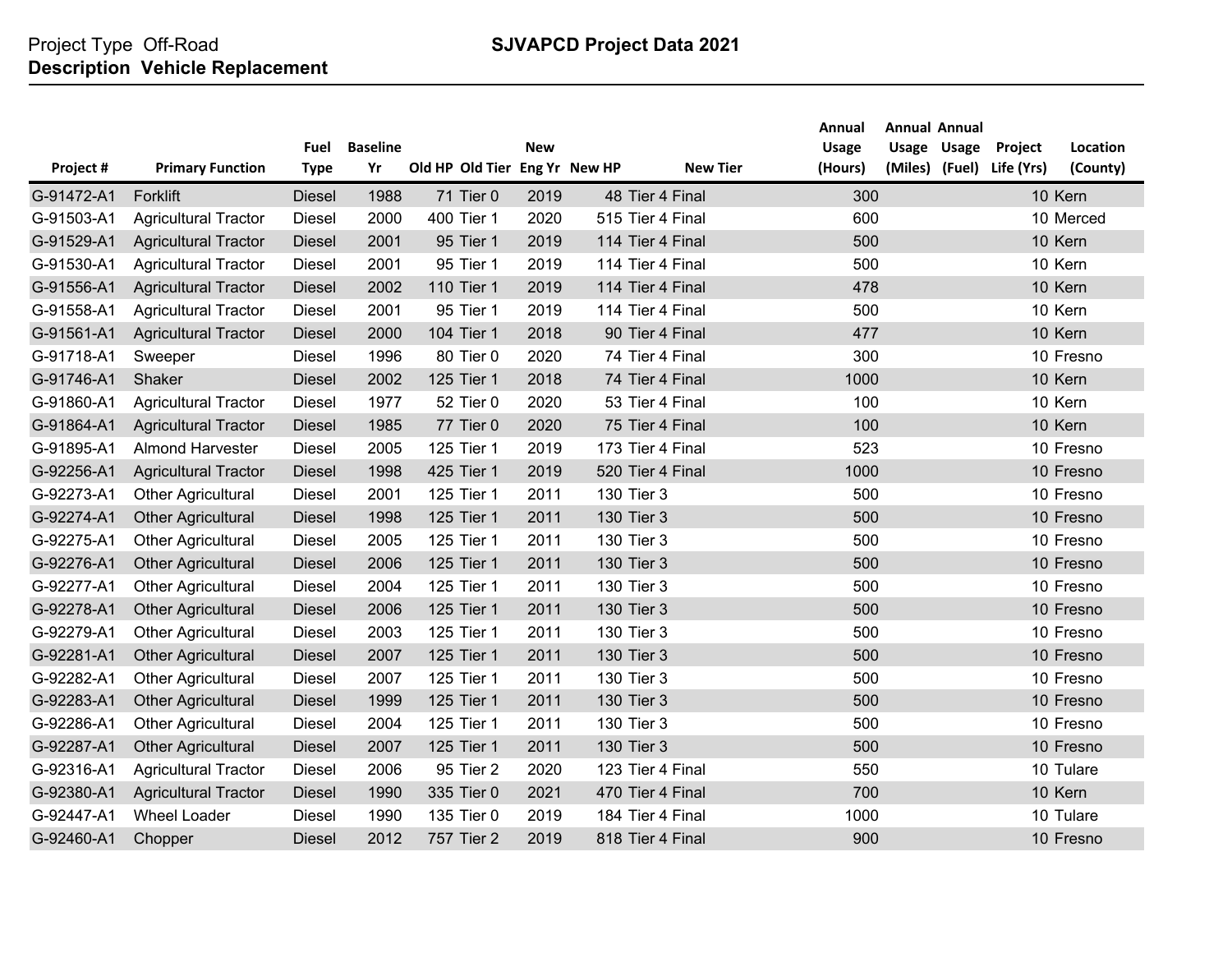|            |                             |               |                 |                               |            |                             | Annual       | <b>Annual Annual</b>      |         |               |
|------------|-----------------------------|---------------|-----------------|-------------------------------|------------|-----------------------------|--------------|---------------------------|---------|---------------|
|            |                             | <b>Fuel</b>   | <b>Baseline</b> |                               | <b>New</b> |                             | <b>Usage</b> | Usage Usage               | Project | Location      |
| Project#   | <b>Primary Function</b>     | <b>Type</b>   | Yr              | Old HP Old Tier Eng Yr New HP |            | <b>New Tier</b>             | (Hours)      | (Miles) (Fuel) Life (Yrs) |         | (County)      |
| G-92493-A1 | <b>Almond Sweeper</b>       | <b>Diesel</b> | 1997            | 80 Tier 0                     | 2020       | 74 Tier 4 Final             | 300          |                           |         | 10 Kern       |
| G-92494-A1 | <b>Almond Sweeper</b>       | <b>Diesel</b> | 2003            | 80 Tier 1                     | 2020       | 74 Tier 4 Final             | 300          |                           |         | 10 Kern       |
| G-92721-A1 | <b>Agricultural Tractor</b> | <b>Diesel</b> | 1987            | 60 Tier 0                     | 2020       | 99 Tier 4 Final             | 500          |                           |         | 10 Kern       |
| G-92724-A1 | <b>Agricultural Tractor</b> | <b>Diesel</b> | 1990            | 97 Tier 0                     | 2020       | 130 Tier 4 Final            | 500          |                           |         | 10 Kern       |
| G-92734-A1 | <b>Agricultural Tractor</b> | <b>Diesel</b> | 1976            | 38 Tier 0                     | 2017       | 35 Tier 4 Final             | 400          |                           |         | 10 Tulare     |
| G-92783-A1 | <b>Agricultural Tractor</b> | <b>Diesel</b> | 2002            | 27 Tier 1                     | 2020       | 33 Tier 4 Final             | 987          |                           |         | 10 Kern       |
| G-92784-A1 | <b>Agricultural Tractor</b> | Diesel        | 2002            | 31 Tier 1                     | 2020       | 33 Tier 4 Final             | 1027         |                           |         | 10 Kern       |
| G-92785-A1 | <b>Agricultural Tractor</b> | <b>Diesel</b> | 2000            | 42 Tier 1                     | 2020       | 33 Tier 4 Final             | 1564         |                           |         | 10 Kern       |
| G-92789-A1 | <b>Agricultural Tractor</b> | <b>Diesel</b> | 2003            | 90 Tier 1                     | 2019       | 106 Tier 4 Phase In/Alt NOx | 1345         |                           |         | 10 Kern       |
| G-92792-A1 | <b>Agricultural Tractor</b> | <b>Diesel</b> | 2003            | 90 Tier 1                     | 2019       | 90 Tier 4 Final             | 956          |                           |         | 10 Kern       |
| G-92795-A1 | <b>Agricultural Tractor</b> | Diesel        | 2001            | 114 Tier 1                    | 2019       | 106 Tier 4 Phase In/Alt NOx | 1034         |                           |         | 10 Kern       |
| G-92799-A1 | <b>Agricultural Tractor</b> | <b>Diesel</b> | 1998            | 39 Tier 0                     | 2020       | 43 Tier 4 Final             | 1265         |                           |         | 10 Kern       |
| G-92823-A1 | <b>Agricultural Tractor</b> | <b>Diesel</b> | 1975            | 64 Tier 0                     | 2020       | 73 Tier 4 Final             | 500          |                           |         | 10 Tulare     |
| G-92831-A1 | <b>Agricultural Tractor</b> | <b>Diesel</b> | 1999            | 42 Tier 1                     | 2020       | 33 Tier 4 Final             | 1462         |                           |         | 10 Kern       |
| G-92961-A1 | <b>Agricultural Tractor</b> | <b>Diesel</b> | 2005            | 71 Tier 2                     | 2017       | 84 Tier 4 Final             | 900          |                           |         | 10 Tulare     |
| G-92962-A1 | <b>Agricultural Tractor</b> | <b>Diesel</b> | 1976            | 216 Tier 0                    | 2020       | 281 Tier 4 Final            | 900          |                           |         | 10 Merced     |
| G-93194-A1 | <b>Agricultural Tractor</b> | <b>Diesel</b> | 1981            | 29 Tier 0                     | 2018       | 35 Tier 4 Final             | 500          |                           |         | 10 Kern       |
| G-93197-A1 | <b>Agricultural Tractor</b> | Diesel        | 1977            | 37 Tier 0                     | 2018       | 35 Tier 4 Final             | 500          |                           |         | 10 Kern       |
| G-93208-A1 | <b>Agricultural Tractor</b> | <b>Diesel</b> | 1981            | 29 Tier 0                     | 2018       | 35 Tier 4 Final             | 500          |                           |         | 10 Kern       |
| G-93581-A1 | <b>Agricultural Tractor</b> | <b>Diesel</b> | 1999            | 310 Tier 1                    | 2018       | 540 Tier 4 Final            | 600          |                           |         | 10 Stanislaus |
| G-93694-A1 | <b>Agricultural Tractor</b> | Diesel        | 1977            | 37 Tier 0                     | 2018       | 35 Tier 4 Final             | 500          |                           |         | 10 Kern       |
| G-93695-A1 | <b>Agricultural Tractor</b> | <b>Diesel</b> | 1980            | 37 Tier 0                     | 2019       | 35 Tier 4 Final             | 500          |                           |         | 10 Kern       |
| G-93696-A1 | <b>Agricultural Tractor</b> | <b>Diesel</b> | 1977            | 37 Tier 0                     | 2019       | 35 Tier 4 Final             | 500          |                           |         | 10 Kern       |
| G-93697-A1 | <b>Agricultural Tractor</b> | <b>Diesel</b> | 1977            | 37 Tier 0                     | 2018       | 35 Tier 4 Final             | 500          |                           |         | 10 Kern       |
| G-93707-A1 | <b>Agricultural Tractor</b> | <b>Diesel</b> | 1998            | 91 Tier 1                     | 2018       | 108 Tier 4 Final            | 750          |                           |         | 10 Tulare     |
| G-93723-A1 | <b>Agricultural Tractor</b> | <b>Diesel</b> | 1979            | 29 Tier 0                     | 2018       | 35 Tier 4 Final             | 500          |                           |         | 10 Kern       |
| G-93936-A1 | <b>Agricultural Tractor</b> | <b>Diesel</b> | 2004            | 99 Tier 2                     | 2019       | 106 Tier 4 Phase In/Alt NOx | 1200         |                           |         | 10 Kern       |
| G-93990-A1 | <b>Back Hoe</b>             | <b>Diesel</b> | 1989            | 69 Tier 0                     | 2020       | 102 Tier 4 Final            | 1000         |                           |         | 10 Kern       |
| G-94049-A1 | <b>Agricultural Tractor</b> | <b>Diesel</b> | 1992            | 103 Tier 0                    | 2018       | 99 Tier 4 Final             | 300          |                           |         | 10 Tulare     |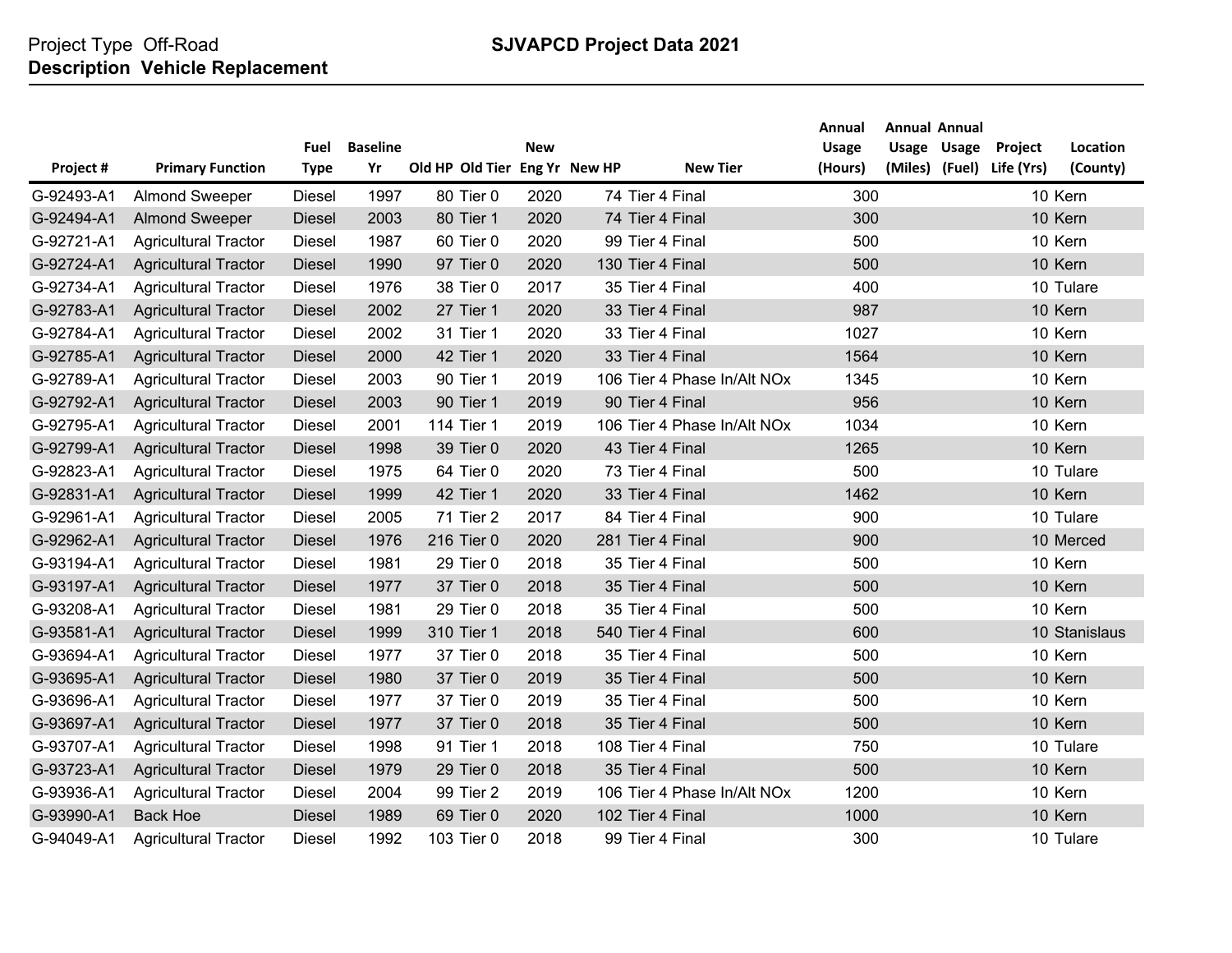|            |                             |               |                 |                               |            |                  | Annual       | <b>Annual Annual</b>      |         |           |
|------------|-----------------------------|---------------|-----------------|-------------------------------|------------|------------------|--------------|---------------------------|---------|-----------|
|            |                             | Fuel          | <b>Baseline</b> |                               | <b>New</b> |                  | <b>Usage</b> | Usage Usage               | Project | Location  |
| Project #  | <b>Primary Function</b>     | <b>Type</b>   | Yr              | Old HP Old Tier Eng Yr New HP |            | <b>New Tier</b>  | (Hours)      | (Miles) (Fuel) Life (Yrs) |         | (County)  |
| G-94050-A1 | <b>Agricultural Tractor</b> | <b>Diesel</b> | 1991            | 234 Tier 0                    | 2020       | 123 Tier 4 Final | 300          |                           |         | 10 Tulare |
| G-94053-A1 | <b>Agricultural Tractor</b> | Diesel        | 2000            | 110 Tier 1                    | 2018       | 125 Tier 4 Final | 1200         |                           |         | 10 Kern   |
| G-94054-A1 | <b>Agricultural Tractor</b> | <b>Diesel</b> | 2001            | 110 Tier 1                    | 2019       | 125 Tier 4 Final | 1200         |                           |         | 10 Kern   |
| G-94057-A1 | <b>Agricultural Tractor</b> | Diesel        | 1978            | 80 Tier 0                     | 2018       | 90 Tier 4 Final  | 300          |                           |         | 10 Tulare |
| G-94061-A1 | <b>Agricultural Tractor</b> | <b>Diesel</b> | 1994            | 115 Tier 0                    | 2019       | 100 Tier 4 Final | 300          |                           |         | 10 Tulare |
| G-94063-A1 | <b>Agricultural Tractor</b> | Diesel        | 2005            | 105 Tier 2                    | 2019       | 100 Tier 4 Final | 300          |                           |         | 10 Tulare |
| G-94067-A1 | <b>Agricultural Tractor</b> | <b>Diesel</b> | 1989            | 43 Tier 0                     | 2019       | 52 Tier 4 Final  | 300          |                           |         | 10 Tulare |
| G-94078-A1 | <b>Agricultural Tractor</b> | Diesel        | 1989            | 43 Tier 0                     | 2020       | 52 Tier 4 Final  | 300          |                           |         | 10 Tulare |
| G-94108-A1 | <b>Agricultural Tractor</b> | <b>Diesel</b> | 2007            | 110 Tier 2                    | 2019       | 114 Tier 4 Final | 700          |                           |         | 10 Kern   |
| G-94129-A1 | <b>Wheel Loader</b>         | Diesel        | 1980            | 102 Tier 0                    | 2018       | 71 Tier 4 Final  | 500          |                           |         | 10 Tulare |
| G-94299-A1 | <b>Agricultural Tractor</b> | <b>Diesel</b> | 1998            | 109 Tier 1                    | 2020       | 125 Tier 4 Final | 550          |                           |         | 10 Kern   |
| G-94300-A1 | <b>Agricultural Tractor</b> | Diesel        | 1996            | 46 Tier 0                     | 2020       | 125 Tier 4 Final | 451          |                           |         | 10 Kern   |
| G-94301-A1 | <b>Agricultural Tractor</b> | <b>Diesel</b> | 1995            | 60 Tier 0                     | 2020       | 125 Tier 4 Final | 526          |                           |         | 10 Kern   |
| G-94303-A1 | <b>Agricultural Tractor</b> | Diesel        | 2001            | 93 Tier 1                     | 2020       | 125 Tier 4 Final | 690          |                           |         | 10 Kern   |
| G-94304-A1 | <b>Agricultural Tractor</b> | <b>Diesel</b> | 2002            | 110 Tier 1                    | 2020       | 125 Tier 4 Final | 526          |                           |         | 10 Kern   |
| G-94305-A1 | <b>Agricultural Tractor</b> | <b>Diesel</b> | 1995            | 102 Tier 0                    | 2020       | 125 Tier 4 Final | 616          |                           |         | 10 Kern   |
| G-94307-A1 | <b>Agricultural Tractor</b> | <b>Diesel</b> | 1999            | 81 Tier 1                     | 2020       | 125 Tier 4 Final | 641          |                           |         | 10 Kern   |
| G-94308-A1 | <b>Agricultural Tractor</b> | Diesel        | 2000            | 181 Tier 1                    | 2020       | 236 Tier 4 Final | 730          |                           |         | 10 Kern   |
| G-94319-A1 | <b>Agricultural Tractor</b> | <b>Diesel</b> | 2003            | 117 Tier 2                    | 2020       | 139 Tier 4 Final | 453          |                           |         | 10 Kern   |
| G-94325-A1 | <b>Agricultural Tractor</b> | Diesel        | 2000            | 181 Tier 1                    | 2020       | 236 Tier 4 Final | 628          |                           |         | 10 Kern   |
| G-94326-A1 | <b>Agricultural Tractor</b> | <b>Diesel</b> | 1992            | 240 Tier 0                    | 2020       | 236 Tier 4 Final | 674          |                           |         | 10 Kern   |
| G-94335-A1 | <b>Agricultural Tractor</b> | Diesel        | 1999            | 81 Tier 1                     | 2020       | 125 Tier 4 Final | 576          |                           |         | 10 Kern   |
| G-94336-A1 | <b>Agricultural Tractor</b> | <b>Diesel</b> | 1997            | 156 Tier 1                    | 2020       | 162 Tier 4 Final | 670          |                           |         | 10 Kern   |
| G-94337-A1 | <b>Agricultural Tractor</b> | Diesel        | 1999            | 81 Tier 1                     | 2020       | 125 Tier 4 Final | 564          |                           |         | 10 Kern   |
| G-94338-A1 | <b>Agricultural Tractor</b> | <b>Diesel</b> | 1997            | 156 Tier 1                    | 2020       | 162 Tier 4 Final | 762          |                           |         | 10 Kern   |
| G-94339-A1 | <b>Agricultural Tractor</b> | <b>Diesel</b> | 1995            | 120 Tier 0                    | 2020       | 162 Tier 4 Final | 580          |                           |         | 10 Kern   |
| G-94341-A1 | <b>Agricultural Tractor</b> | <b>Diesel</b> | 1998            | 110 Tier 1                    | 2020       | 162 Tier 4 Final | 730          |                           |         | 10 Kern   |
| G-94343-A1 | <b>Agricultural Tractor</b> | Diesel        | 2003            | 117 Tier 1                    | 2020       | 162 Tier 4 Final | 694          |                           |         | 10 Kern   |
| G-94344-A1 | <b>Agricultural Tractor</b> | <b>Diesel</b> | 2003            | 117 Tier 1                    | 2020       | 236 Tier 4 Final | 514          |                           |         | 10 Kern   |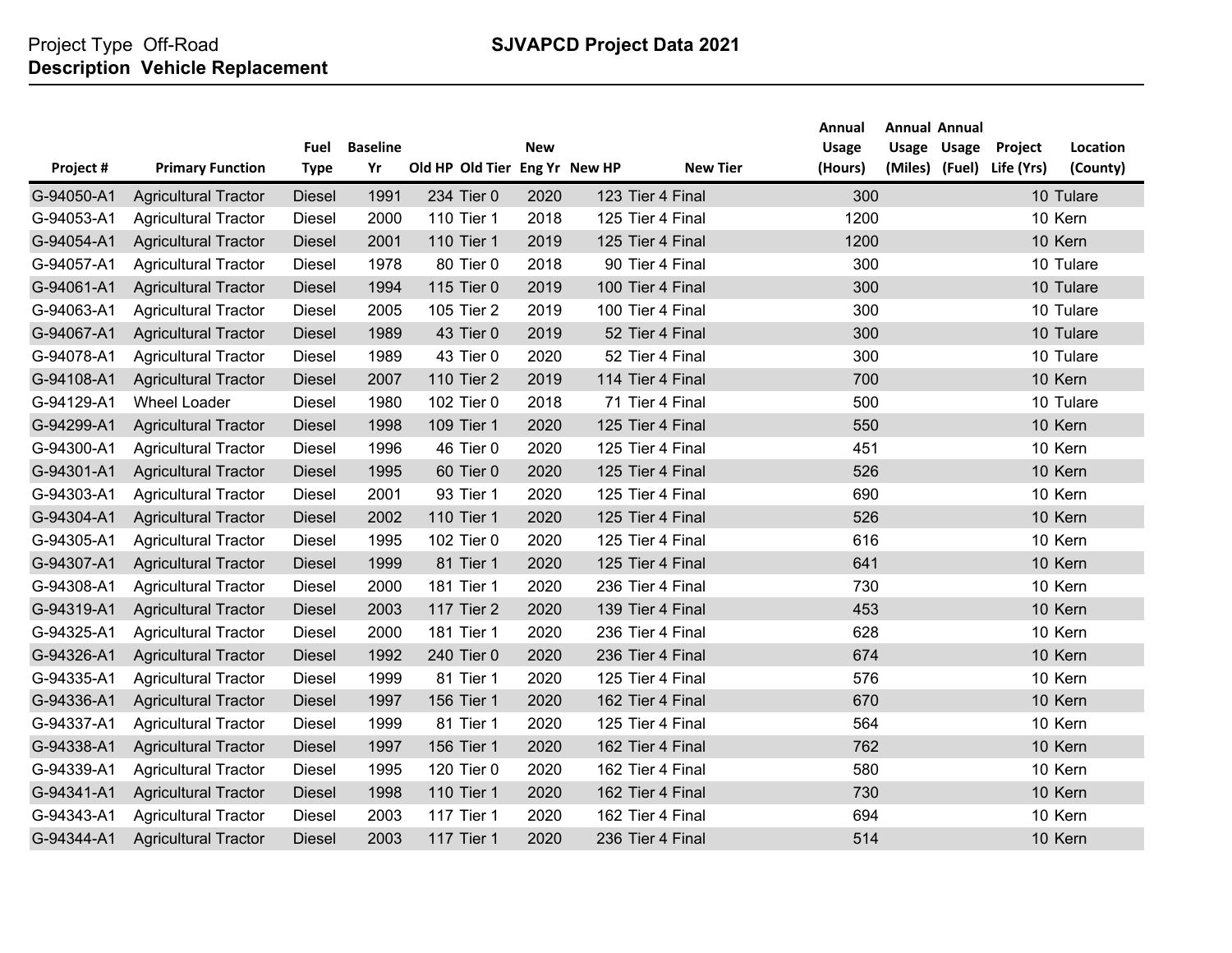|            |                             |               |                 |                               |            |                             | Annual       | <b>Annual Annual</b>      |         |           |
|------------|-----------------------------|---------------|-----------------|-------------------------------|------------|-----------------------------|--------------|---------------------------|---------|-----------|
|            |                             | Fuel          | <b>Baseline</b> |                               | <b>New</b> |                             | <b>Usage</b> | Usage Usage               | Project | Location  |
| Project#   | <b>Primary Function</b>     | <b>Type</b>   | Yr              | Old HP Old Tier Eng Yr New HP |            | <b>New Tier</b>             | (Hours)      | (Miles) (Fuel) Life (Yrs) |         | (County)  |
| G-94347-A1 | <b>Agricultural Tractor</b> | <b>Diesel</b> | 2006            | 145 Tier 2                    | 2020       | 162 Tier 4 Final            | 705          |                           |         | 10 Kern   |
| G-94349-A1 | <b>Agricultural Tractor</b> | <b>Diesel</b> | 2006            | 145 Tier 2                    | 2020       | 162 Tier 4 Final            | 654          |                           |         | 10 Kern   |
| G-94351-A1 | <b>Agricultural Tractor</b> | <b>Diesel</b> | 2001            | 118 Tier 1                    | 2020       | 139 Tier 4 Final            | 607          |                           |         | 10 Kern   |
| G-94357-A1 | <b>Agricultural Tractor</b> | <b>Diesel</b> | 1993            | 120 Tier 0                    | 2020       | 139 Tier 4 Final            | 370          |                           |         | 10 Kern   |
| G-94359-A1 | <b>Agricultural Tractor</b> | Diesel        | 2004            | 135 Tier 2                    | 2020       | 139 Tier 4 Final            | 628          |                           |         | 10 Kern   |
| G-94362-A1 | <b>Agricultural Tractor</b> | <b>Diesel</b> | 1997            | 118 Tier 1                    | 2020       | 139 Tier 4 Final            | 679          |                           |         | 10 Kern   |
| G-94366-A1 | <b>Agricultural Tractor</b> | <b>Diesel</b> | 1995            | 120 Tier 0                    | 2020       | 139 Tier 4 Final            | 537          |                           |         | 10 Kern   |
| G-94369-A1 | <b>Agricultural Tractor</b> | <b>Diesel</b> | 2004            | 135 Tier 2                    | 2020       | 139 Tier 4 Final            | 633          |                           |         | 10 Kern   |
| G-94370-A1 | <b>Agricultural Tractor</b> | Diesel        | 1998            | 81 Tier 1                     | 2020       | 125 Tier 4 Final            | 554          |                           |         | 10 Kern   |
| G-94371-A1 | <b>Agricultural Tractor</b> | <b>Diesel</b> | 1998            | 81 Tier 1                     | 2020       | 125 Tier 4 Final            | 612          |                           |         | 10 Kern   |
| G-94372-A1 | <b>Agricultural Tractor</b> | <b>Diesel</b> | 1998            | 81 Tier 1                     | 2020       | 125 Tier 4 Final            | 646          |                           |         | 10 Kern   |
| G-94375-A1 | <b>Agricultural Tractor</b> | <b>Diesel</b> | 1995            | 110 Tier 0                    | 2020       | 125 Tier 4 Final            | 751          |                           |         | 10 Kern   |
| G-94378-A1 | <b>Agricultural Tractor</b> | <b>Diesel</b> | 2004            | 75 Tier 2                     | 2020       | 125 Tier 4 Final            | 579          |                           |         | 10 Kern   |
| G-94379-A1 | <b>Agricultural Tractor</b> | <b>Diesel</b> | 2004            | 75 Tier 2                     | 2020       | 125 Tier 4 Final            | 646          |                           |         | 10 Kern   |
| G-94380-A1 | <b>Agricultural Tractor</b> | <b>Diesel</b> | 1996            | 102 Tier 0                    | 2020       | 125 Tier 4 Final            | 643          |                           |         | 10 Kern   |
| G-94385-A1 | <b>Agricultural Tractor</b> | <b>Diesel</b> | 2004            | 93 Tier 2                     | 2020       | 125 Tier 4 Final            | 735          |                           |         | 10 Kern   |
| G-94387-A1 | <b>Agricultural Tractor</b> | <b>Diesel</b> | 2004            | 75 Tier 2                     | 2020       | 125 Tier 4 Final            | 633          |                           |         | 10 Kern   |
| G-94407-A1 | <b>Agricultural Tractor</b> | <b>Diesel</b> | 1995            | 110 Tier 0                    | 2020       | 125 Tier 4 Final            | 439          |                           |         | 10 Kern   |
| G-94409-A1 | <b>Agricultural Tractor</b> | <b>Diesel</b> | 1995            | 110 Tier 0                    | 2020       | 125 Tier 4 Final            | 442          |                           |         | 10 Kern   |
| G-94410-A1 | <b>Agricultural Tractor</b> | <b>Diesel</b> | 1991            | 95 Tier 0                     | 2020       | 125 Tier 4 Final            | 535          |                           |         | 10 Kern   |
| G-94411-A1 | <b>Agricultural Tractor</b> | <b>Diesel</b> | 1995            | 60 Tier 0                     | 2020       | 125 Tier 4 Final            | 514          |                           |         | 10 Kern   |
| G-94413-A1 | <b>Agricultural Tractor</b> | <b>Diesel</b> | 1995            | 60 Tier 0                     | 2020       | 125 Tier 4 Final            | 400          |                           |         | 10 Kern   |
| G-94421-A1 | <b>Agricultural Tractor</b> | <b>Diesel</b> | 1989            | 81 Tier 0                     | 2020       | 125 Tier 4 Final            | 393          |                           |         | 10 Kern   |
| G-94422-A1 | <b>Agricultural Tractor</b> | <b>Diesel</b> | 2001            | 108 Tier 1                    | 2019       | 106 Tier 4 Phase In/Alt NOx | 1200         |                           |         | 10 Kern   |
| G-94425-A1 | <b>Agricultural Tractor</b> | <b>Diesel</b> | 1994            | 56 Tier 0                     | 2020       | 125 Tier 4 Final            | 571          |                           |         | 10 Kern   |
| G-94426-A1 | <b>Agricultural Tractor</b> | <b>Diesel</b> | 1983            | 97 Tier 0                     | 2019       | 114 Tier 4 Final            | 1000         |                           |         | 10 Fresno |
| G-94428-A1 | <b>Agricultural Tractor</b> | Diesel        | 1959            | 32 Tier 0                     | 2020       | 50 Tier 4 Final             | 300          |                           |         | 10 Tulare |
| G-94449-A1 | <b>Agricultural Tractor</b> | <b>Diesel</b> | 1994            | 103 Tier 0                    | 2020       | 123 Tier 4 Final            | 1000         |                           |         | 10 Kings  |
| G-94729-A1 | <b>Wheel Loader</b>         | <b>Diesel</b> | 1990            | 110 Tier 0                    | 2020       | 182 Tier 4 Final            | 2900         |                           |         | 10 Kern   |
|            |                             |               |                 |                               |            |                             |              |                           |         |           |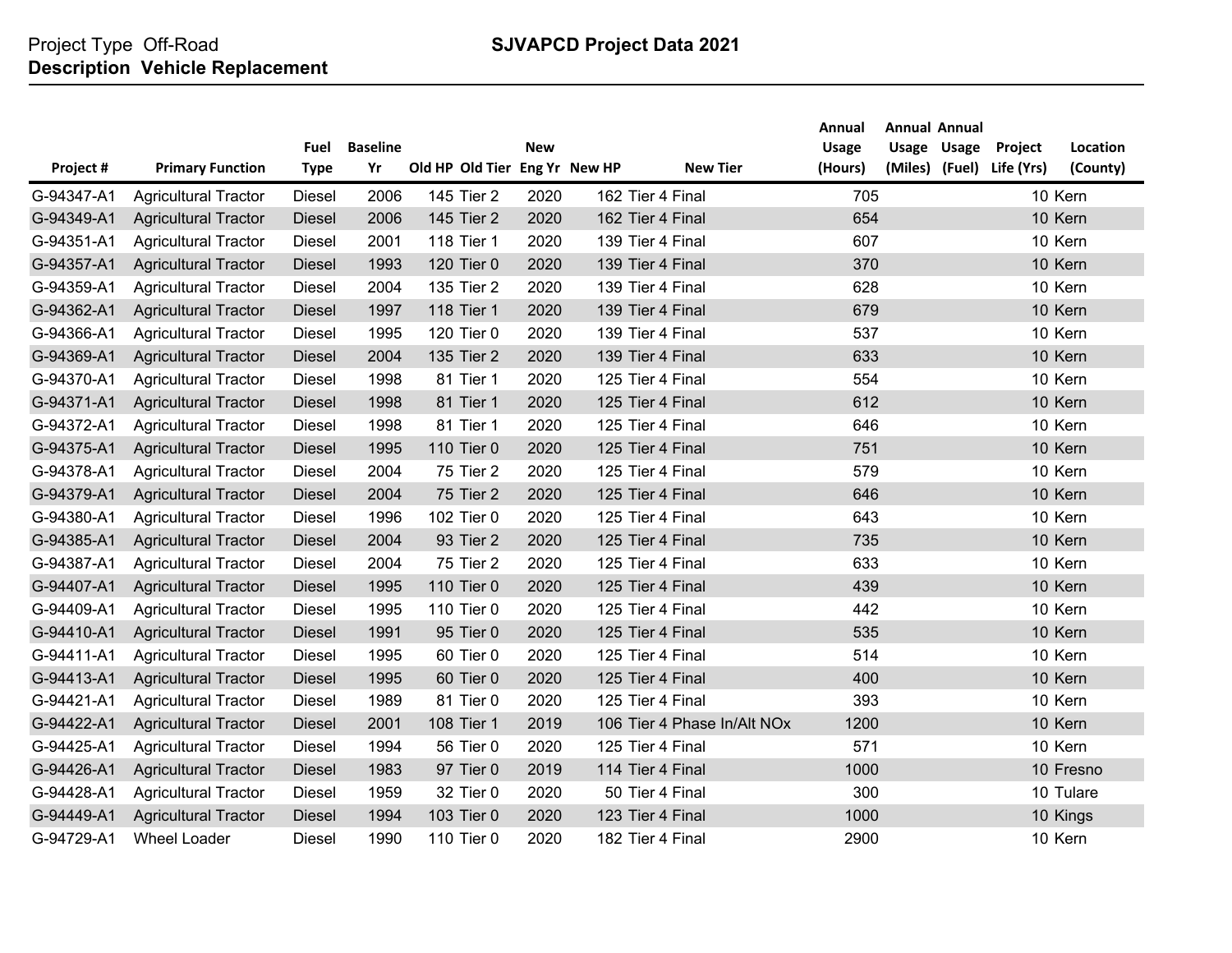|            |                                       |               |                 |                               |            |                   | Annual       | Annual Annual             |           |
|------------|---------------------------------------|---------------|-----------------|-------------------------------|------------|-------------------|--------------|---------------------------|-----------|
|            |                                       | Fuel          | <b>Baseline</b> |                               | <b>New</b> |                   | <b>Usage</b> | Usage Usage Project       | Location  |
| Project#   | <b>Primary Function</b>               | <b>Type</b>   | Yr              | Old HP Old Tier Eng Yr New HP |            | <b>New Tier</b>   | (Hours)      | (Miles) (Fuel) Life (Yrs) | (County)  |
| G-94736-A1 | <b>Wheel Loader</b>                   | <b>Diesel</b> | 1993            | 98 Tier 0                     | 2020       | 182 Tier 4 Final  | 2900         |                           | 10 Kern   |
| G-94777-A1 | <b>Nut Sweeper</b>                    | <b>Diesel</b> | 2003            | 80 Tier 1                     | 2019       | 74 Tier 4 Final   | 450          |                           | 10 Kings  |
| G-94787-A1 | <b>Agricultural Tractor</b>           | <b>Diesel</b> | 2005            | 99 Tier 2                     | 2018       | 114 Tier 4 Final  | 500          |                           | 10 Kern   |
| G-94799-A1 | <b>Wheel Loader</b>                   | Diesel        | 1969            | 100 Tier 0                    | 2020       | 152 Tier 4 Final  | 1500         |                           | 10 Tulare |
| G-94806-A2 | <b>Nut Sweeper</b>                    | <b>Diesel</b> | 2005            | 80 Tier 2                     | 2019       | 74 Tier 4 Final   | 450          |                           | 10 Kings  |
| G-94832-A1 | <b>Agricultural Tractor</b>           | <b>Diesel</b> | 1998            | 64 Tier 1                     | 2020       | 114 Tier 4 Final  | 400          |                           | 10 Tulare |
| G-95096-A1 | <b>Agricultural Tractor</b>           | <b>Diesel</b> | 2001            | 115 Tier 1                    | 2020       | 123 Tier 4 Final  | 400          |                           | 10 Kern   |
| G-95100-A1 | <b>Agricultural Tractor</b>           | Diesel        | 1995            | 115 Tier 0                    | 2020       | 123 Tier 4 Final  | 400          |                           | 10 Kern   |
| G-95102-A1 | <b>Back Hoe</b>                       | <b>Diesel</b> | 1986            | 69 Tier 0                     | 2020       | 72 Tier 4 Interim | 500          |                           | 10 Kern   |
| G-95131-A1 | <b>Agricultural Tractor</b>           | <b>Diesel</b> | 1999            | 110 Tier 1                    | 2019       | 114 Tier 4 Final  | 400          |                           | 10 Kern   |
| G-95146-A1 | <b>Agricultural Tractor</b>           | <b>Diesel</b> | 1981            | 31 Tier 0                     | 2018       | 35 Tier 4 Final   | 500          |                           | 10 Kern   |
| G-95148-A1 | <b>Agricultural Tractor</b>           | <b>Diesel</b> | 1980            | 31 Tier 0                     | 2018       | 35 Tier 4 Final   | 500          |                           | 10 Kern   |
| G-95209-A1 | <b>Back Hoe</b>                       | <b>Diesel</b> | 1983            | 69 Tier 0                     | 2020       | 74 Tier 4 Final   | 400          |                           | 10 Kern   |
| G-95211-A1 | <b>Back Hoe</b>                       | <b>Diesel</b> | 1985            | 60 Tier 0                     | 2019       | 74 Tier 4 Final   | 300          |                           | 10 Kern   |
| G-95213-A1 | <b>Agricultural Tractor</b>           | <b>Diesel</b> | 1995            | 84 Tier 0                     | 2019       | 121 Tier 4 Final  | 300          |                           | 10 Tulare |
| G-95215-A1 | <b>Back Hoe</b>                       | <b>Diesel</b> | 1985            | 82 Tier 0                     | 2020       | 74 Tier 4 Final   | 300          |                           | 10 Kern   |
| G-95217-A1 | <b>Back Hoe</b>                       | <b>Diesel</b> | 1983            | 69 Tier 0                     | 2020       | 74 Tier 4 Final   | 500          |                           | 10 Kern   |
| G-95218-A1 | <b>Back Hoe</b>                       | <b>Diesel</b> | 2004            | 78 Tier 1                     | 2020       | 74 Tier 4 Final   | 500          |                           | 10 Kern   |
| G-95220-A1 | Forklift                              | <b>Diesel</b> | 1980            | 42 Tier 0                     | 2019       | 74 Tier 4 Final   | 500          |                           | 10 Kern   |
| G-95222-A1 | Forklift                              | <b>Diesel</b> | 1980            | 42 Tier 0                     | 2020       | 74 Tier 4 Final   | 500          |                           | 10 Kern   |
| G-95223-A1 | Forklift                              | <b>Diesel</b> | 1980            | 42 Tier 0                     | 2020       | 74 Tier 4 Final   | 500          |                           | 10 Kern   |
| G-95224-A1 | <b>Motor Grader</b>                   | <b>Diesel</b> | 1978            | 145 Tier 0                    | 2019       | 74 Tier 4 Final   | 400          |                           | 10 Kern   |
| G-95316-A1 | <b>Wheel Loader</b>                   | <b>Diesel</b> | 1980            | 80 Tier 0                     | 2020       | 164 Tier 4 Final  | 1100         |                           | 10 Kings  |
| G-95358-A1 | <b>Agricultural Tractor</b>           | <b>Diesel</b> | 2006            | 95 Tier 2                     | 2019       | 115 Tier 4 Final  | 500          |                           | 10 Kings  |
| G-95362-A1 | <b>Agricultural Tractor</b>           | <b>Diesel</b> | 2006            | 95 Tier 2                     | 2019       | 115 Tier 4 Final  | 500          |                           | 10 Kings  |
| G-95363-A1 | <b>Agricultural Tractor</b>           | <b>Diesel</b> | 2006            | 95 Tier 2                     | 2019       | 115 Tier 4 Final  | 500          |                           | 10 Kings  |
| G-95364-A1 | <b>Agricultural Tractor</b>           | <b>Diesel</b> | 2007            | 95 Tier 2                     | 2019       | 115 Tier 4 Final  | 450          |                           | 10 Kings  |
| G-95430-A1 | <b>Other Agricultural Equi Diesel</b> |               | 2004            | 110 Tier 2                    | 2020       | 130 Tier 4 Final  | 600          |                           | 10 Kern   |
| G-95438-A1 | <b>Wheel Loader</b>                   | <b>Diesel</b> | 2003            | 160 Tier 2                    | 2020       | 182 Tier 4 Final  | 1400         |                           | 10 Tulare |
|            |                                       |               |                 |                               |            |                   |              |                           |           |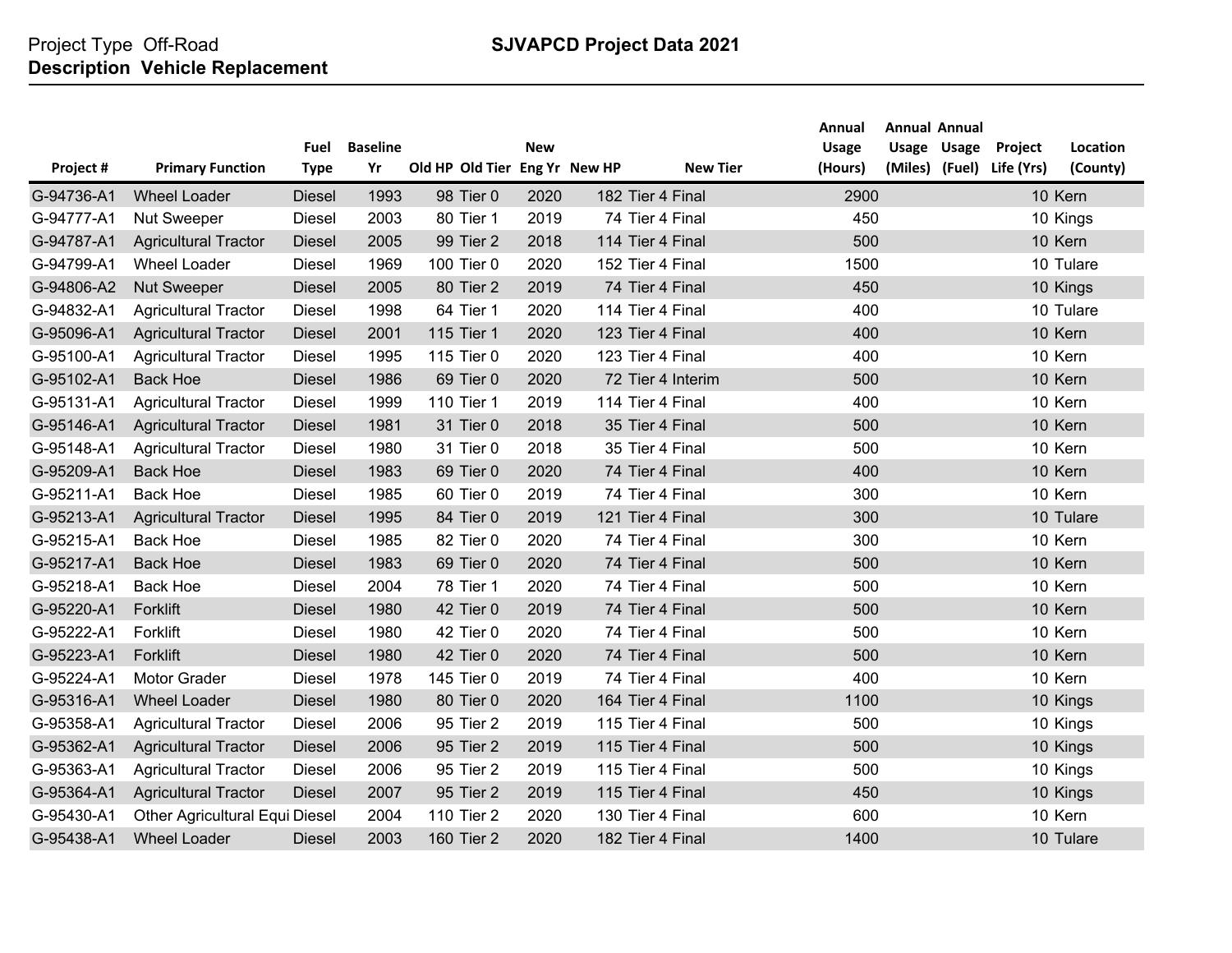|            |                             |               |                 |                               |            |                  |                 | Annual       | <b>Annual Annual</b>      |         |           |
|------------|-----------------------------|---------------|-----------------|-------------------------------|------------|------------------|-----------------|--------------|---------------------------|---------|-----------|
|            |                             | <b>Fuel</b>   | <b>Baseline</b> |                               | <b>New</b> |                  |                 | <b>Usage</b> | Usage Usage               | Project | Location  |
| Project#   | <b>Primary Function</b>     | <b>Type</b>   | Yr              | Old HP Old Tier Eng Yr New HP |            |                  | <b>New Tier</b> | (Hours)      | (Miles) (Fuel) Life (Yrs) |         | (County)  |
| G-95490-A1 | <b>Agricultural Tractor</b> | Diesel        | 2006            | 98 Tier 2                     | 2020       | 121 Tier 4 Final |                 | 600          |                           |         | 10 Tulare |
| G-95669-A1 | <b>Agricultural Tractor</b> | <b>Diesel</b> | 2005            | 91 Tier 2                     | 2020       | 58 Tier 4 Final  |                 | 400          |                           |         | 10 Tulare |
| G-95672-A1 | <b>Agricultural Tractor</b> | Diesel        | 1974            | 54 Tier 0                     | 2019       | 50 Tier 4 Final  |                 | 300          |                           |         | 10 Kern   |
| G-95673-A1 | <b>Agricultural Tractor</b> | Diesel        | 2001            | 88 Tier 1                     | 2019       | 100 Tier 4 Final |                 | 350          |                           |         | 10 Kern   |
| G-95720-A1 | <b>Agricultural Tractor</b> | <b>Diesel</b> | 2008            | 109 Tier 2                    | 2020       | 114 Tier 4 Final |                 | 400          |                           |         | 10 Tulare |
| G-95760-A1 | <b>Back Hoe</b>             | <b>Diesel</b> | 1985            | 63 Tier 0                     | 2020       | 100 Tier 4 Final |                 | 500          |                           |         | 10 Tulare |
| G-95852-A1 | <b>Agricultural Tractor</b> | <b>Diesel</b> | 1998            | 92 Tier 1                     | 2019       | 108 Tier 4 Final |                 | 450          |                           |         | 10 Tulare |
| G-95854-A1 | <b>Agricultural Tractor</b> | <b>Diesel</b> | 2000            | 105 Tier 1                    | 2017       | 73 Tier 4 Final  |                 | 1200         |                           |         | 10 Kern   |
| G-95868-A1 | <b>Agricultural Tractor</b> | <b>Diesel</b> | 1958            | 225 Tier 0                    | 2020       | 123 Tier 4 Final |                 | 1000         |                           |         | 10 Kern   |
| G-95870-A1 | <b>Almond Shaker</b>        | <b>Diesel</b> | 1997            | 105 Tier 0                    | 2020       | 139 Tier 4 Final |                 | 750          |                           |         | 10 Kern   |
| G-95871-A1 | <b>Agricultural Tractor</b> | Diesel        | 1985            | 60 Tier 0                     | 2020       | 73 Tier 4 Final  |                 | 600          |                           |         | 10 Kern   |
| G-95872-A1 | <b>Agricultural Tractor</b> | <b>Diesel</b> | 1979            | 60 Tier 0                     | 2019       | 56 Tier 4 Final  |                 | 600          |                           |         | 10 Kern   |
| G-95873-A1 | <b>Agricultural Tractor</b> | <b>Diesel</b> | 1991            | 60 Tier 0                     | 2020       | 73 Tier 4 Final  |                 | 600          |                           |         | 10 Kern   |
| G-95874-A1 | <b>Agricultural Tractor</b> | <b>Diesel</b> | 1991            | 60 Tier 0                     | 2020       | 73 Tier 4 Final  |                 | 600          |                           |         | 10 Kern   |
| G-95875-A1 | <b>Agricultural Tractor</b> | <b>Diesel</b> | 2008            | 50 Tier 2                     | 2019       | 56 Tier 4 Final  |                 | 600          |                           |         | 10 Kern   |
| G-95876-A1 | <b>Agricultural Tractor</b> | <b>Diesel</b> | 2008            | <b>50 Tier 2</b>              | 2019       | 56 Tier 4 Final  |                 | 600          |                           |         | 10 Kern   |
| G-95888-A1 | <b>Agricultural Tractor</b> | <b>Diesel</b> | 2006            | 35 Tier 2                     | 2019       | 56 Tier 4 Final  |                 | 600          |                           |         | 10 Kern   |
| G-95890-A1 | <b>Agricultural Tractor</b> | <b>Diesel</b> | 2006            | 35 Tier 2                     | 2019       | 56 Tier 4 Final  |                 | 600          |                           |         | 10 Kern   |
| G-95892-A1 | <b>Agricultural Tractor</b> | Diesel        | 2006            | 35 Tier 2                     | 2019       | 56 Tier 4 Final  |                 | 600          |                           |         | 10 Kern   |
| G-95895-A1 | <b>Agricultural Tractor</b> | <b>Diesel</b> | 2006            | 35 Tier 2                     | 2019       | 56 Tier 4 Final  |                 | 600          |                           |         | 10 Kern   |
| G-95896-A1 | <b>Agricultural Tractor</b> | <b>Diesel</b> | 2005            | 35 Tier 2                     | 2019       | 56 Tier 4 Final  |                 | 600          |                           |         | 10 Kern   |
| G-95899-A1 | <b>Agricultural Tractor</b> | <b>Diesel</b> | 2006            | 35 Tier 2                     | 2019       | 56 Tier 4 Final  |                 | 600          |                           |         | 10 Kern   |
| G-95901-A1 | <b>Agricultural Tractor</b> | <b>Diesel</b> | 2006            | 35 Tier 2                     | 2019       | 56 Tier 4 Final  |                 | 600          |                           |         | 10 Kern   |
| G-95910-A1 | Sweeper                     | <b>Diesel</b> | 2005            | 80 Tier 2                     | 2019       | 74 Tier 4 Final  |                 | 500          |                           |         | 10 Fresno |
| G-95911-A1 | Sweeper                     | <b>Diesel</b> | 2005            | 80 Tier 1                     | 2019       | 74 Tier 4 Final  |                 | 500          |                           |         | 10 Fresno |
| G-95912-A1 | Sweeper                     | <b>Diesel</b> | 2004            | 80 Tier 2                     | 2019       | 74 Tier 4 Final  |                 | 500          |                           |         | 10 Fresno |
| G-95913-A1 | Sweeper                     | <b>Diesel</b> | 2003            | 80 Tier 1                     | 2019       | 74 Tier 4 Final  |                 | 500          |                           |         | 10 Fresno |
| G-95914-A1 | Sweeper                     | <b>Diesel</b> | 2002            | 80 Tier 1                     | 2019       | 74 Tier 4 Final  |                 | 500          |                           |         | 10 Fresno |
| G-95932-A1 | Forklift                    | <b>Diesel</b> | 2003            | 35 Tier 1                     | 2018       | 39 Tier 4 Final  |                 | 500          |                           |         | 10 Tulare |
|            |                             |               |                 |                               |            |                  |                 |              |                           |         |           |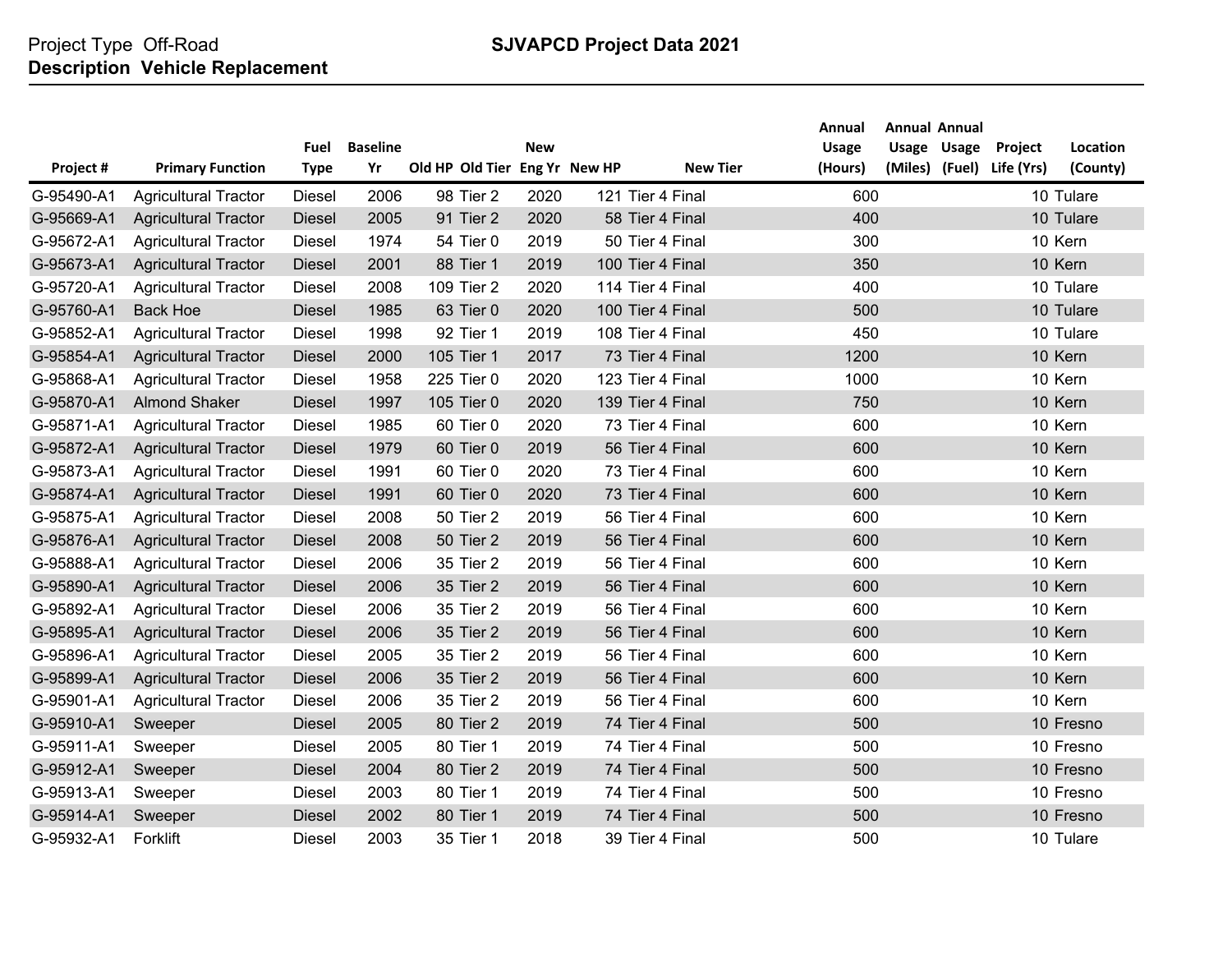|            |                             |               |                 |                               |            |                             | Annual       | <b>Annual Annual</b> |                           |                |
|------------|-----------------------------|---------------|-----------------|-------------------------------|------------|-----------------------------|--------------|----------------------|---------------------------|----------------|
|            |                             | Fuel          | <b>Baseline</b> |                               | <b>New</b> |                             | <b>Usage</b> | Usage Usage          | Project                   | Location       |
| Project #  | <b>Primary Function</b>     | <b>Type</b>   | Yr              | Old HP Old Tier Eng Yr New HP |            | <b>New Tier</b>             | (Hours)      |                      | (Miles) (Fuel) Life (Yrs) | (County)       |
| G-95940-A1 | <b>Agricultural Tractor</b> | <b>Diesel</b> | 1972            | 42 Tier 0                     | 2020       | 52 Tier 4 Final             | 200          |                      |                           | 10 San Joaquin |
| G-95957-A1 | Chopper                     | <b>Diesel</b> | 2012            | 764 Tier 2                    | 2020       | 912 Tier 4 Final            | 1200         |                      |                           | 10 Kings       |
| G-95958-A1 | Chopper                     | <b>Diesel</b> | 2011            | 764 Tier 2                    | 2020       | 912 Tier 4 Final            | 1200         |                      |                           | 10 Kings       |
| G-95959-A1 | Sweeper                     | <b>Diesel</b> | 1994            | 70 Tier 0                     | 2020       | 74 Tier 4 Final             | 1500         |                      |                           | 10 Kern        |
| G-96051-A1 | <b>Back Hoe</b>             | <b>Diesel</b> | 1976            | 50 Tier 0                     | 2020       | 74 Tier 4 Final             | 500          |                      |                           | 10 Kern        |
| G-96052-A1 | <b>Agricultural Backhoe</b> | <b>Diesel</b> | 1978            | 62 Tier 0                     | 2019       | 74 Tier 4 Final             | 500          |                      |                           | 10 Kern        |
| G-96056-A1 | <b>Agricultural Backhoe</b> | <b>Diesel</b> | 1987            | 69 Tier 0                     | 2019       | 74 Tier 4 Final             | 500          |                      |                           | 10 Kern        |
| G-96060-A1 | <b>Back Hoe</b>             | <b>Diesel</b> | 2006            | 93 Tier 2                     | 2019       | 74 Tier 4 Final             | 800          |                      |                           | 10 Kern        |
| G-96122-A1 | <b>Agricultural Tractor</b> | <b>Diesel</b> | 1998            | 100 Tier 1                    | 2020       | 115 Tier 4 Final            | 1000         |                      |                           | 10 Fresno      |
| G-96151-A1 | <b>Agricultural Tractor</b> | <b>Diesel</b> | 1996            | 114 Tier 0                    | 2019       | 106 Tier 4 Phase In/Alt NOx | 2200         |                      |                           | 10 Tulare      |
| G-96153-A1 | <b>Agricultural Tractor</b> | <b>Diesel</b> | 1977            | 86 Tier 0                     | 2019       | 106 Tier 4 Phase In/Alt NOx | 2200         |                      |                           | 10 Tulare      |
| G-96155-A1 | <b>Wheel Loader</b>         | <b>Diesel</b> | 1998            | 75 Tier 0                     | 2019       | 74 Tier 4 Final             | 2500         |                      |                           | 10 Kern        |
| G-96220-A1 | <b>Wheel Loader</b>         | <b>Diesel</b> | 1999            | 142 Tier 1                    | 2020       | 166 Tier 4 Final            | 500          |                      |                           | 10 Fresno      |
| G-96286-A1 | <b>Almond Shaker</b>        | Diesel        | 1993            | 120 Tier 0                    | 2020       | 148 Tier 4 Final            | 350          |                      |                           | 10 San Joaquin |
| G-96349-A1 | <b>Agricultural Tractor</b> | <b>Diesel</b> | 1985            | 52 Tier 0                     | 2018       | 74 Tier 4 Final             | 200          |                      |                           | 10 San Joaquin |
| G-96394-A1 | <b>Agricultural Tractor</b> | <b>Diesel</b> | 1995            | 134 Tier 0                    | 2020       | 188 Tier 4 Final            | 800          |                      |                           | 10 Tulare      |
| G-96404-A1 | <b>Agricultural Tractor</b> | <b>Diesel</b> | 1981            | 132 Tier 0                    | 2020       | 123 Tier 4 Final            | 400          |                      |                           | 10 Kern        |
| G-96413-A1 | Forklift                    | Diesel        | 1991            | 58 Tier 0                     | 2020       | 74 Tier 4 Final             | 200          |                      |                           | 10 Kern        |
| G-96415-A1 | Forklift                    | <b>Diesel</b> | 1982            | 57 Tier 0                     | 2020       | 74 Tier 4 Final             | 200          |                      |                           | 10 Kern        |
| G-96508-A1 | <b>Agricultural Tractor</b> | <b>Diesel</b> | 1996            | 102 Tier 0                    | 2019       | 114 Tier 4 Final            | 400          |                      |                           | 10 Kern        |
| G-96514-A1 | Forklift                    | <b>Diesel</b> | 1988            | 65 Tier 0                     | 2019       | 74 Tier 4 Final             | 350          |                      |                           | 10 Kern        |
| G-96516-A1 | <b>Agricultural Tractor</b> | Diesel        | 2000            | 105 Tier 1                    | 2019       | 106 Tier 4 Phase In/Alt NOx | 1200         |                      |                           | 10 Kern        |
| G-96517-A1 | <b>Agricultural Tractor</b> | <b>Diesel</b> | 1999            | 64 Tier 1                     | 2019       | 64 Tier 4 Final             | 1200         |                      |                           | 10 Kern        |
| G-96518-A1 | <b>Wheel Loader</b>         | Diesel        | 1987            | 52 Tier 0                     | 2020       | 74 Tier 4 Final             | 1000         |                      |                           | 10 Kern        |
| G-96521-A1 | <b>Back Hoe</b>             | <b>Diesel</b> | 1976            | 50 Tier 0                     | 2020       | 96 Tier 4 Final             | 200          |                      |                           | 10 Tulare      |
| G-96522-A1 | <b>Back Hoe</b>             | <b>Diesel</b> | 2005            | 95 Tier 2                     | 2020       | 100 Tier 4 Final            | 1000         |                      |                           | 10 Tulare      |
| G-96594-A1 | <b>Agricultural Tractor</b> | <b>Diesel</b> | 2005            | 39 Tier 2                     | 2019       | 51 Tier 4 Final             | 150          |                      |                           | 10 Kern        |
| G-96612-A1 | <b>Almond Shaker</b>        | Diesel        | 1997            | 120 Tier 0                    | 2020       | 148 Tier 4 Final            | 230          |                      |                           | 10 Kern        |
| G-96613-A1 | <b>Agricultural Tractor</b> | <b>Diesel</b> | 1992            | 350 Tier 0                    | 2020       | 114 Tier 4 Final            | 400          |                      |                           | 10 Kern        |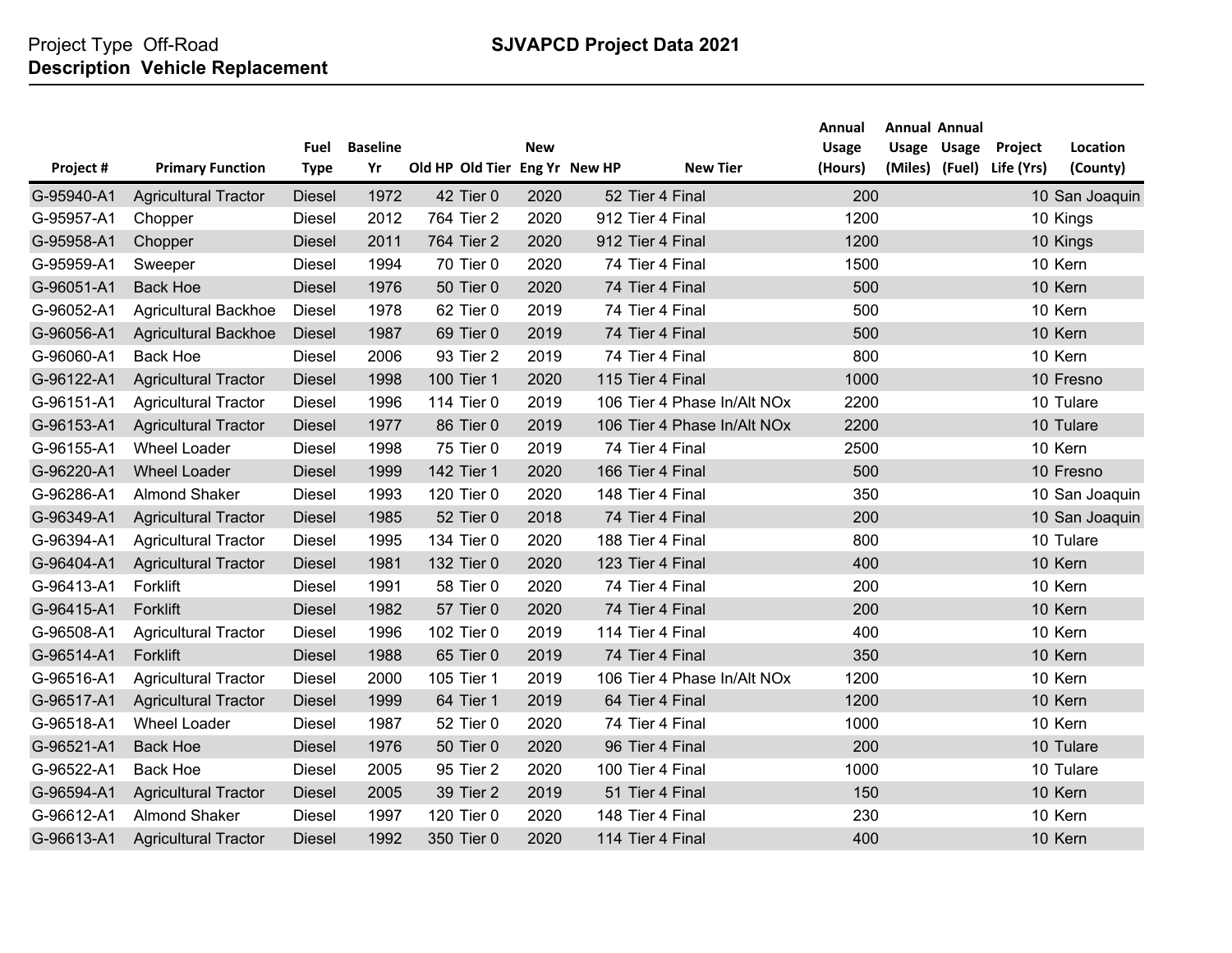|            |                             |                            |                       |                               |            |                             | Annual                  | <b>Annual Annual</b>                     |         |                      |
|------------|-----------------------------|----------------------------|-----------------------|-------------------------------|------------|-----------------------------|-------------------------|------------------------------------------|---------|----------------------|
| Project#   | <b>Primary Function</b>     | <b>Fuel</b><br><b>Type</b> | <b>Baseline</b><br>Yr | Old HP Old Tier Eng Yr New HP | <b>New</b> | <b>New Tier</b>             | <b>Usage</b><br>(Hours) | Usage Usage<br>(Miles) (Fuel) Life (Yrs) | Project | Location<br>(County) |
|            |                             |                            |                       |                               |            |                             |                         |                                          |         |                      |
| G-96621-A1 | <b>Agricultural Tractor</b> | <b>Diesel</b>              | 1969                  | 114 Tier 0                    | 2019       | 106 Tier 4 Phase In/Alt NOx | 500                     |                                          |         | 10 Kern              |
| G-96633-A1 | <b>Agricultural Tractor</b> | <b>Diesel</b>              | 1999                  | 114 Tier 1                    | 2019       | 106 Tier 4 Final            | 600                     |                                          |         | 10 Kern              |
| G-96634-A1 | <b>Agricultural Tractor</b> | <b>Diesel</b>              | 2001                  | 114 Tier 1                    | 2019       | 106 Tier 4 Phase In/Alt NOx | 600                     |                                          |         | 10 Kern              |
| G-96635-A1 | <b>Agricultural Tractor</b> | <b>Diesel</b>              | 1999                  | 114 Tier 1                    | 2019       | 106 Tier 4 Phase In/Alt NOx | 600                     |                                          |         | 10 Kern              |
| G-96636-A1 | <b>Agricultural Tractor</b> | <b>Diesel</b>              | 2004                  | 90 Tier 2                     | 2019       | 106 Tier 4 Phase In/Alt NOx | 600                     |                                          |         | 10 Kern              |
| G-96735-A1 | <b>Agricultural Tractor</b> | <b>Diesel</b>              | 1978                  | 60 Tier 0                     | 2020       | 65 Tier 4 Final             | 100                     |                                          |         | 10 Tulare            |
| G-96763-A1 | Sweeper                     | <b>Diesel</b>              | 1980                  | 86 Tier 0                     | 2019       | 74 Tier 4 Final             | 500                     |                                          |         | 10 Tulare            |
| G-96778-A1 | <b>Skid Loader</b>          | <b>Diesel</b>              | 2003                  | 82 Tier 1                     | 2019       | 74 Tier 4 Final             | 400                     |                                          |         | 10 Kern              |
| G-96779-A1 | <b>Agricultural Tractor</b> | <b>Diesel</b>              | 2006                  | 115 Tier 2                    | 2014       | 111 Tier 4 Phase In/Alt NOx | 500                     |                                          |         | 10 Kern              |
| G-96830-A1 | <b>Back Hoe</b>             | <b>Diesel</b>              | 2005                  | 95 Tier 2                     | 2018       | 96 Tier 4 Final             | 400                     |                                          |         | 10 Kern              |
| G-96831-A1 | <b>Agricultural Tractor</b> | <b>Diesel</b>              | 1975                  | 151 Tier 0                    | 2018       | 106 Tier 4 Phase In/Alt NOx | 600                     |                                          |         | 10 Kern              |
| G-96833-A1 | <b>Agricultural Tractor</b> | <b>Diesel</b>              | 1992                  | 105 Tier 0                    | 2018       | 106 Tier 4 Phase In/Alt NOx | 600                     |                                          |         | 10 Kern              |
| G-96974-A1 | <b>Wheel Loader</b>         | <b>Diesel</b>              | 1990                  | 144 Tier 0                    | 2020       | 166 Tier 4 Final            | 3500                    |                                          |         | 10 Fresno            |
| G-97040-A1 | <b>Wheel Loader</b>         | <b>Diesel</b>              | 1990                  | 110 Tier 0                    | 2018       | 173 Tier 4 Final            | 650                     |                                          |         | 10 Kern              |
| G-97138-A1 | <b>Agricultural Tractor</b> | <b>Diesel</b>              | 1966                  | 25 Tier 0                     | 2020       | 33 Tier 4 Final             | 600                     |                                          |         | 10 Kern              |
| G-97140-A1 | <b>Agricultural Tractor</b> | <b>Diesel</b>              | 1991                  | 25 Tier 0                     | 2020       | 33 Tier 4 Final             | 600                     |                                          |         | 10 Kern              |
| G-97141-A1 | <b>Agricultural Tractor</b> | <b>Diesel</b>              | 1991                  | 25 Tier 0                     | 2020       | 33 Tier 4 Final             | 600                     |                                          |         | 10 Kern              |
| G-97142-A1 | <b>Agricultural Tractor</b> | <b>Diesel</b>              | 1996                  | 25 Tier 0                     | 2020       | 33 Tier 4 Final             | 600                     |                                          |         | 10 Kern              |
| G-97152-A1 | <b>Agricultural Tractor</b> | <b>Diesel</b>              | 1993                  | 25 Tier 0                     | 2020       | 33 Tier 4 Final             | 600                     |                                          |         | 10 Kern              |
| G-97154-A1 | <b>Agricultural Tractor</b> | <b>Diesel</b>              | 1993                  | 25 Tier 0                     | 2020       | 33 Tier 4 Final             | 600                     |                                          |         | 10 Kern              |
| G-97155-A1 | <b>Agricultural Tractor</b> | <b>Diesel</b>              | 1993                  | 25 Tier 0                     | 2020       | 33 Tier 4 Final             | 600                     |                                          |         | 10 Kern              |
| G-97156-A1 | <b>Agricultural Tractor</b> | <b>Diesel</b>              | 1993                  | 25 Tier 0                     | 2020       | 33 Tier 4 Final             | 600                     |                                          |         | 10 Kern              |
| G-97157-A1 | <b>Agricultural Tractor</b> | <b>Diesel</b>              | 1993                  | 25 Tier 0                     | 2020       | 33 Tier 4 Final             | 600                     |                                          |         | 10 Kern              |
| G-97784-A1 | Chopper                     | <b>Diesel</b>              | 2002                  | 525 Tier 2                    | 2018       | 617 Tier 4 Final            | 800                     |                                          |         | 10 Tulare            |
| G-99252-A1 | <b>Agricultural Tractor</b> | <b>Diesel</b>              | 1979                  | 261 Tier 0                    | 2019       | 173 Tier 4 Final            | 150                     |                                          |         | 10 Fresno            |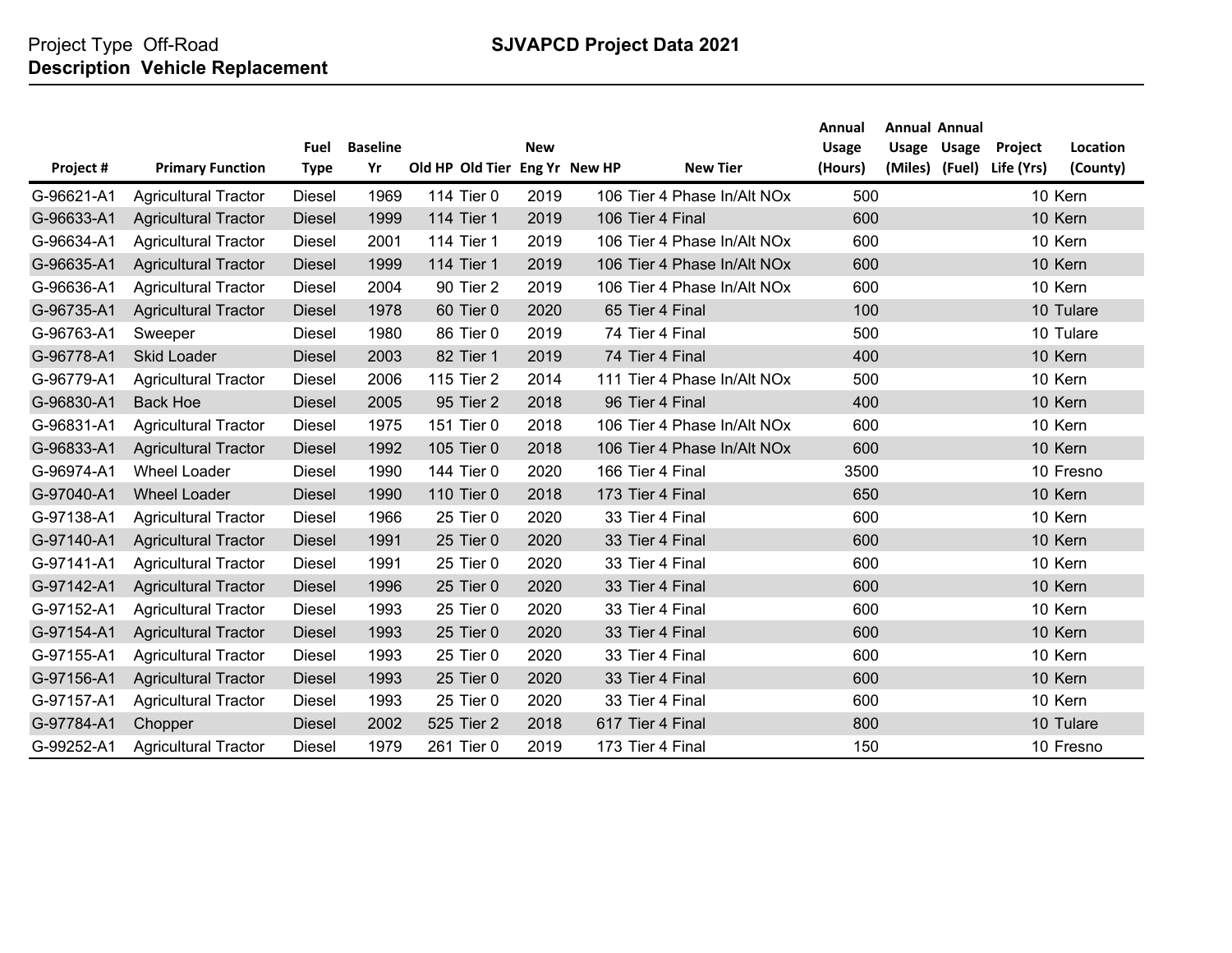# **SJVAPCD Project Data 2021**

#### Project Type Off-Road **Description Engine Repower**

| Project #     | <b>Primary Function</b> | <b>Fuel Type</b> | <b>Baseline</b><br>Yr | Old<br>HP | Old<br>Tier | <b>New</b> | Eng Yr New HP | New Tier         | <b>Annual Usage Annual Usage</b><br>(Hours) | (Miles) | Annual<br>Usage (Fuel) | <b>Project Life</b><br>(Yrs) | Location<br>(County) |
|---------------|-------------------------|------------------|-----------------------|-----------|-------------|------------|---------------|------------------|---------------------------------------------|---------|------------------------|------------------------------|----------------------|
| C-39126-10-A1 | Scraper                 | <b>Diesel</b>    | 1976                  |           | 490 Tier 2  | 2010       |               | 475 Tier 3       | 2200                                        |         |                        |                              | 3 Fresno             |
| C-40344-2-A1  | Crawler Dozer           | <b>Diesel</b>    | 1984                  |           | 700 Tier 0  | 2010       |               | 740 Tier 3       | 1500                                        |         |                        |                              | 10 Madera            |
| C-62103-1-A1  | Ripper                  | <b>Diesel</b>    | 1986                  |           | 770 Tier 0  | 2010       |               | 932 Tier 2       | 2000                                        |         |                        |                              | 7 Stanislaus         |
| C-63229-1-A1  | Scraper                 | Diesel           | 1977                  |           | 360 Tier 2  | 2018       |               | 355 Tier 4 Final | 1900                                        |         |                        |                              | 3 Kern               |
| C-63233-1-A1  | Scraper                 | <b>Diesel</b>    | 1980                  |           | 360 Tier 2  | 2018       |               | 355 Tier 4 Final | 2000                                        |         |                        |                              | 4 Kern               |
| C-64891-1-A1  | Wheel Loader            | <b>Diesel</b>    | 1991                  |           | 170 Tier 0  | 2020       |               | 174 Tier 4 Final | 1200                                        |         |                        |                              | 3 Kern               |
| C-64895-1-A1  | Wheel Loader            | <b>Diesel</b>    | 1995                  |           | 180 Tier 0  | 2020       |               | 174 Tier 4 Final | 1200                                        |         |                        |                              | 3 Kern               |
| C-64896-1-A1  | Wheel Loader            | Diesel           | 1985                  |           | 157 Tier 0  | 2020       |               | 174 Tier 4 Final | 1200                                        |         |                        |                              | 3 Kern               |
| C-64899-1-A1  | Wheel Loader            | <b>Diesel</b>    | 1989                  |           | 160 Tier 0  | 2020       |               | 174 Tier 4 Final | 1200                                        |         |                        |                              | 3 Kern               |
| C-64901-1-A1  | Wheel Loader            | <b>Diesel</b>    | 1991                  |           | 180 Tier 0  | 2020       |               | 174 Tier 4 Final | 1200                                        |         |                        |                              | 3 Kern               |
| C-64902-1-A1  | Wheel Loader            | <b>Diesel</b>    | 1993                  |           | 180 Tier 0  | 2020       |               | 174 Tier 4 Final | 1200                                        |         |                        |                              | 3 Kern               |
| C-64940-1-A1  | Wheel Loader            | <b>Diesel</b>    | 1991                  |           | 170 Tier 0  | 2020       |               | 174 Tier 4 Final | 1200                                        |         |                        |                              | 3 Kern               |
| G-65603-A1    | Excavator               | <b>Diesel</b>    | 1997                  |           | 285 Tier 1  | 2017       |               | 382 Tier 4 Final | 1300                                        |         |                        |                              | 5 Tulare             |
| G-72611-A1    | Grape Harvester         | <b>Diesel</b>    | 1977                  |           | 99 Tier 2   | 2011       |               | 84 Tier 3        | 400                                         |         |                        |                              | 10 Madera            |
| G-77913-A1    | Dozer                   | <b>Diesel</b>    | 1980                  |           | 700 Tier 0  | 2010       |               | 693 Tier 3       | 750                                         |         |                        |                              | 10 Fresno            |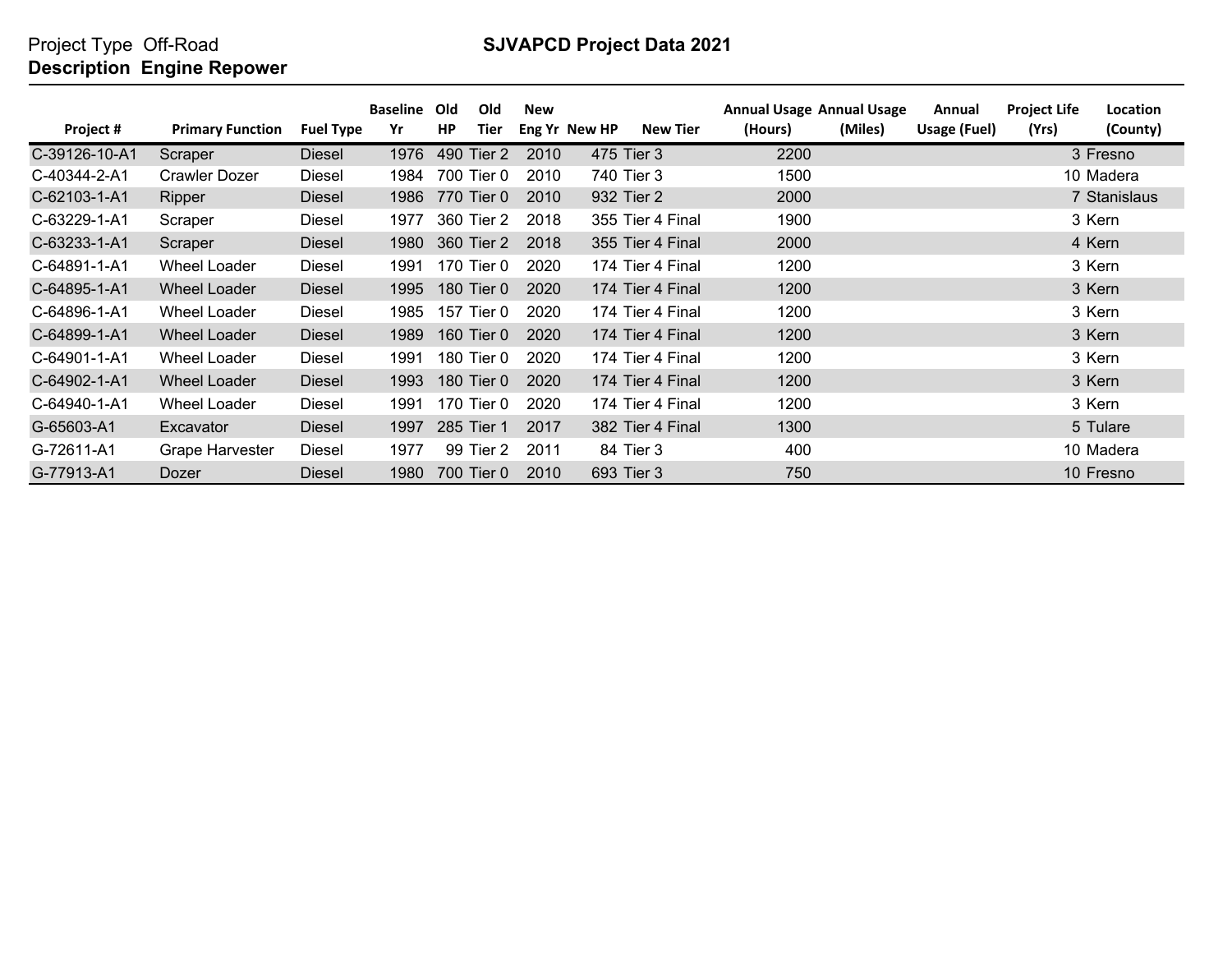| <b>Project #</b> | Primary Function Fuel Type Baseline Yr Old HP Old Tier New Eng Yr New HP |               |      |            |      | New Tier         | Annual<br><b>Usage</b><br>(Hours) | Annual<br><b>Usage</b><br>(Miles) | <b>Project</b><br>Annual<br>Usage (Fuel) Life (Yrs) | Location<br>(County) |
|------------------|--------------------------------------------------------------------------|---------------|------|------------|------|------------------|-----------------------------------|-----------------------------------|-----------------------------------------------------|----------------------|
| C-58718-1-A1     | Irrigation Pump                                                          | <b>Diesel</b> | 2010 | 225 Tier 3 | 2019 | 225 Tier 4 Final | 2500                              |                                   |                                                     | 7 Fresno             |
| C-58721-1-A1     | <b>Irrigation Pump</b>                                                   | Diesel        | 2010 | 173 Tier 3 | 2019 | 174 Tier 4 Final | 2500                              |                                   |                                                     | 7 Fresno             |
| C-58723-1-A1     | <b>Irrigation Pump</b>                                                   | <b>Diesel</b> | 2010 | 225 Tier 3 | 2019 | 225 Tier 4 Final | 2500                              |                                   |                                                     | 7 Fresno             |
| C-58936-1-A1     | Irrigation Pump                                                          | Diesel        | 2008 | 225 Tier 3 | 2019 | 225 Tier 4 Final | 2500                              |                                   |                                                     | 7 Fresno             |
| C-58998-1-A1     | Irrigation Pump                                                          | <b>Diesel</b> | 2008 | 173 Tier 3 | 2019 | 174 Tier 4 Final | 2500                              |                                   |                                                     | 7 Fresno             |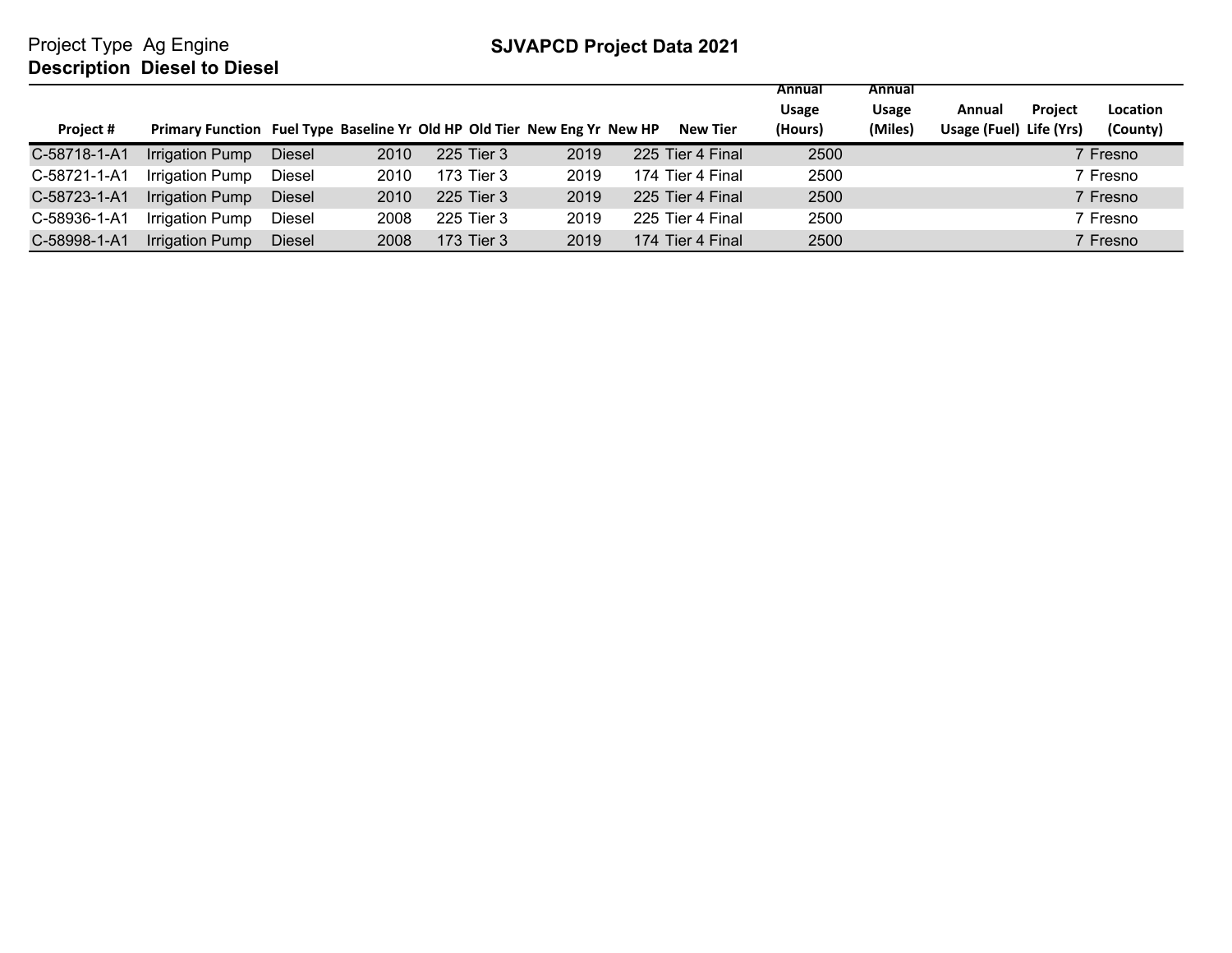Project Type Ag Engine **Description Diesel to Electric**

|                  |                                   |               |                 |                 |         |                 | Annual  | Annual  |                         |                |           |
|------------------|-----------------------------------|---------------|-----------------|-----------------|---------|-----------------|---------|---------|-------------------------|----------------|-----------|
|                  |                                   |               | <b>Baseline</b> |                 | New Eng |                 | Usage   | Usage   | Annual                  | <b>Project</b> | Location  |
| <b>Project #</b> | <b>Primary Function Fuel Type</b> |               | Yr              | Old HP Old Tier | Yr      | New HP New Tier | (Hours) | (Miles) | Usage (Fuel) Life (Yrs) |                | (County)  |
|                  | C-63277-1-A1 Irrigation Pump      | <b>Diesel</b> | 2007            | 190 Tier 3      | 2018    | 125             | 508     |         |                         |                | 10 Fresno |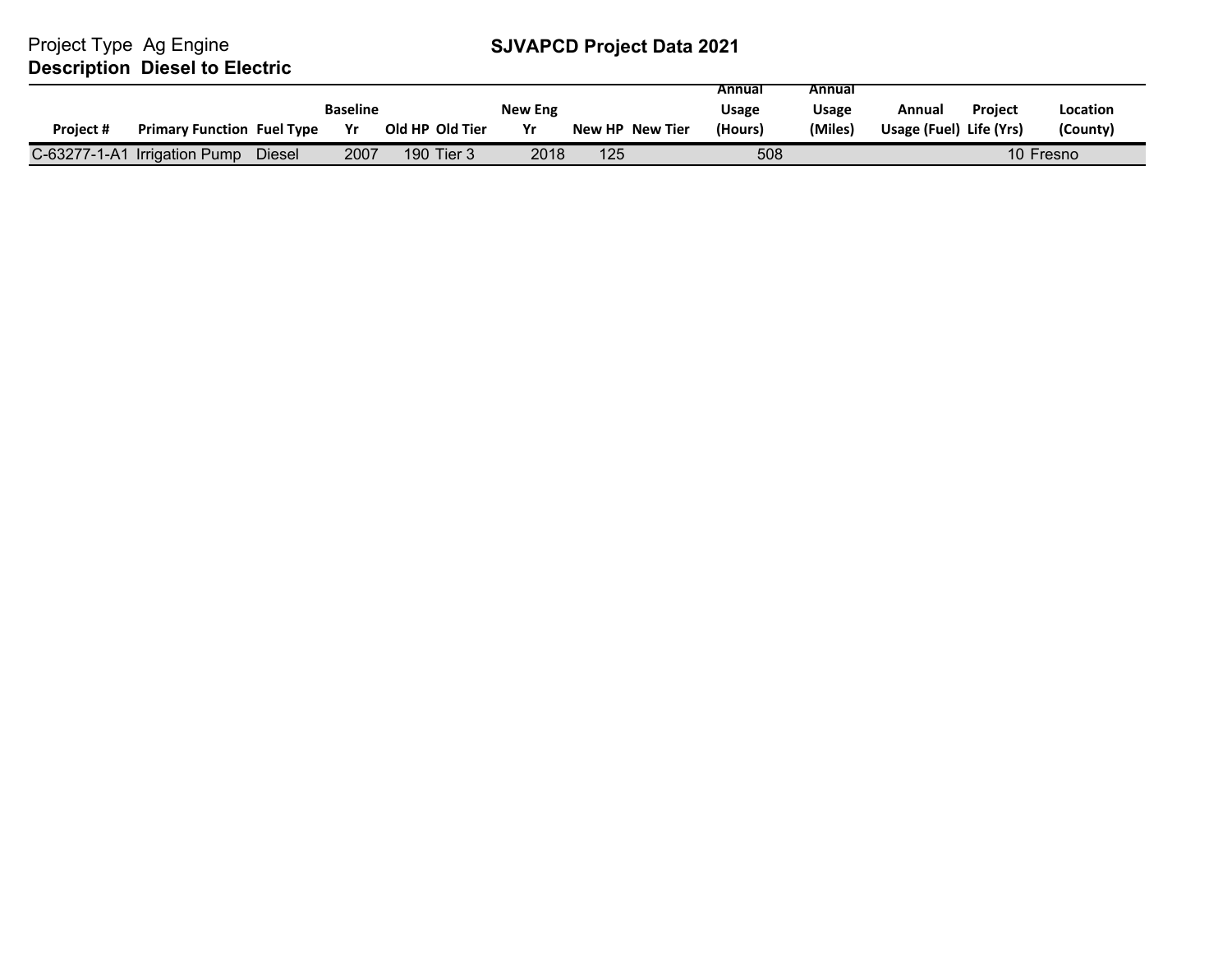### Project T **Descript**

|            | Project Type Yard Truck        |                  |                       |           |                   |                             |                  | <b>SJVAPCD Project Data 2021</b> |                         |                         |                                            |       |                      |
|------------|--------------------------------|------------------|-----------------------|-----------|-------------------|-----------------------------|------------------|----------------------------------|-------------------------|-------------------------|--------------------------------------------|-------|----------------------|
|            | <b>Description Replacement</b> |                  |                       |           |                   |                             |                  |                                  |                         |                         |                                            |       |                      |
|            |                                |                  |                       |           |                   |                             |                  |                                  | Annual                  | Annual                  |                                            |       |                      |
| Project #  | <b>Primary Function</b>        | <b>Fuel Type</b> | <b>Baseline</b><br>Yr | Old<br>HP | Old<br>Tier       | <b>New</b><br><b>Eng Yr</b> | <b>New</b><br>HP | <b>New Tier</b>                  | <b>Usage</b><br>(Hours) | <b>Usage</b><br>(Miles) | <b>Annual Usage Project Life</b><br>(Fuel) | (Yrs) | Location<br>(County) |
| G-83895-A1 | Agricultural                   | <b>Diesel</b>    | 2003                  |           | 173 Tier 2        | 2020                        |                  |                                  | 250                     |                         | 43422                                      |       | 5 San Joaquin        |
| G-83896-A1 | General On-Road Heavy Diesel   |                  | 2003                  |           | 173 Tier 2        | 2020                        |                  |                                  | 266                     |                         | 43422                                      |       | 5 San Joaquin        |
| G-83897-A1 | Agricultural                   | <b>Diesel</b>    | 1997                  |           | <b>174 Tier 1</b> | 2020                        |                  |                                  |                         |                         | 43422                                      |       | 5 Stanislaus         |
| G-83898-A1 | Agricultural                   | Diesel           | 1998                  |           | 160 Tier 1        | 2020                        |                  |                                  | 1641                    |                         | 43422                                      |       | 5 Fresno             |
| G-83900-A1 | General On-Road Heavy Diesel   |                  | 1998                  |           | 160 Tier 1        | 2020                        |                  |                                  | 1641                    |                         | 43422                                      |       | 5 Fresno             |
| G-83980-A1 | General On-Road Heavy Diesel   |                  | 2003                  |           | 152 Tier 0        | 2020                        |                  |                                  |                         |                         | 43422                                      |       | 5 Stanislaus         |
| G-83981-A1 | Agricultural                   | <b>Diesel</b>    | 2002                  |           | Tier 2            | 2019                        |                  |                                  |                         |                         | 43422                                      |       | 5 Stanislaus         |
| G-85033-A1 | Agricultural                   | <b>Diesel</b>    | 1999                  |           | 170 Tier 1        | 2020                        |                  |                                  |                         |                         | 43422                                      |       | 5 Stanislaus         |
| G-85034-A1 | Agricultural                   | <b>Diesel</b>    | 2001                  |           | 215 Tier 1        | 2020                        |                  |                                  |                         |                         | 43422                                      |       | 5 Stanislaus         |
| G-85035-A1 | Agricultural                   | Diesel           | 2005                  | 200       |                   | 2020                        |                  |                                  |                         | 14962                   |                                            |       | 5 Stanislaus         |
| G-85036-A1 | Agricultural                   | <b>Diesel</b>    | 2006                  | 200       |                   | 2020                        |                  |                                  |                         | 14962                   |                                            |       | 5 Stanislaus         |
| G-86637-A1 | Agricultural                   | Diesel           | 2001                  |           | 155 Tier 1        | 2020                        |                  |                                  |                         |                         | 43422                                      |       | 5 Kern               |
| G-91328-A1 | Agricultural                   | <b>Diesel</b>    | 2000                  | 225       |                   | 2020                        |                  |                                  |                         | 14962                   | 1463                                       |       | 5 Madera             |

G-91331-A1 Agricultural Diesel 2002 200 2020 1463 5 Madera G-91332-A1 Agricultural Diesel 2000 148 Tier 1 2020 1641 43422 5 Madera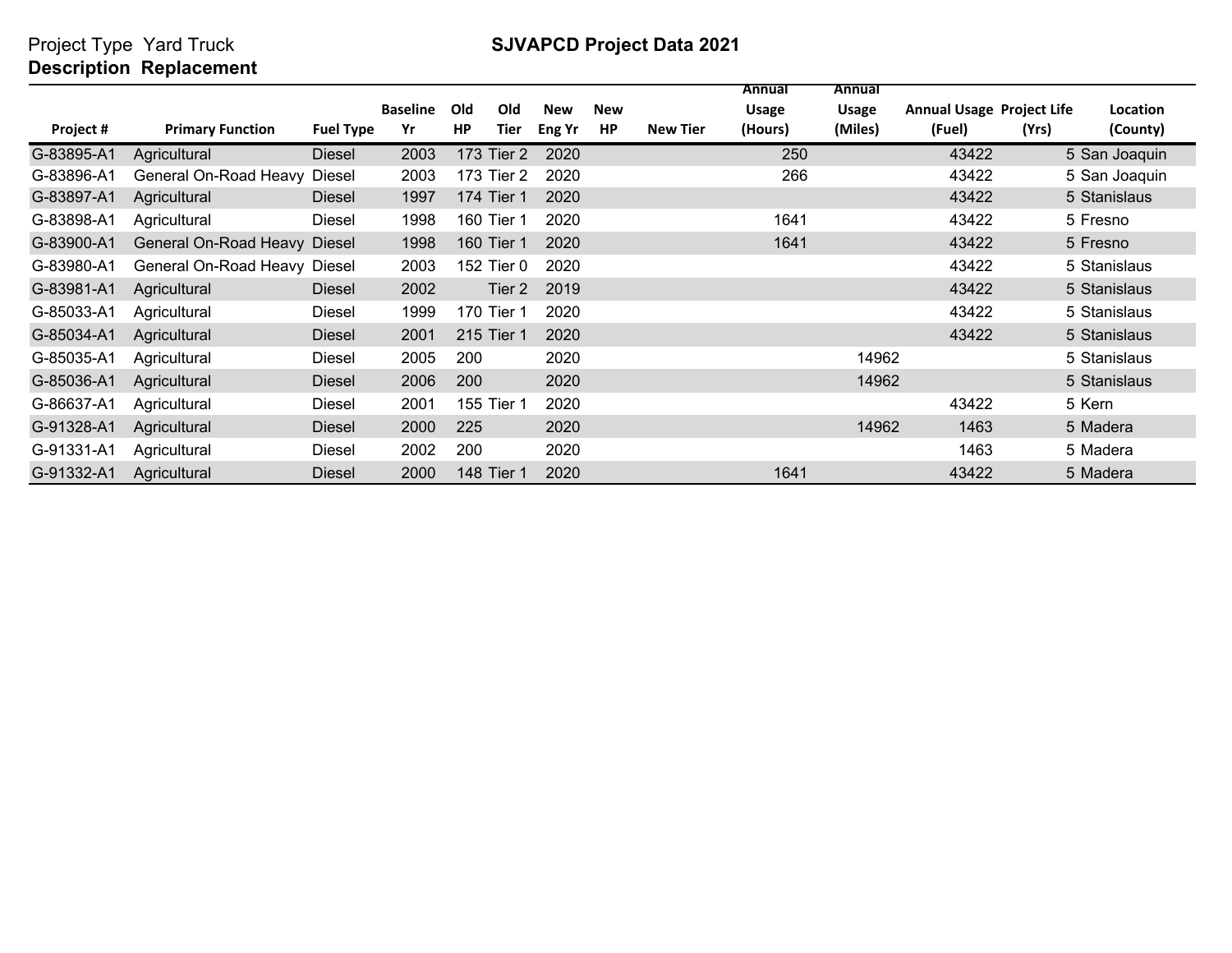Project Type On-Road Prop 1B **Description Vehicle Replacement**

|                  |                         |        |                |        |      |             |     |      | Annual       |                                       |        |                |          |
|------------------|-------------------------|--------|----------------|--------|------|-------------|-----|------|--------------|---------------------------------------|--------|----------------|----------|
|                  |                         | Fuel   | <b>Baselin</b> |        | Old  | New Eng New |     | New  | <b>Usage</b> | Annual                                | Annual | <b>Project</b> | Location |
| <b>Project #</b> | <b>Primary Function</b> | Type   | e Yr           | Old HP | Tier | ٧r          | НP  | Tier | (Hours)      | Usage (Miles) Usage (Fuel) Life (Yrs) |        |                | (County) |
| C-56405-1A       | Long Haul Trucking      | Diesel | 2000           | 430    |      | 2019        | 400 |      |              | 45982                                 |        | 5 Kern         |          |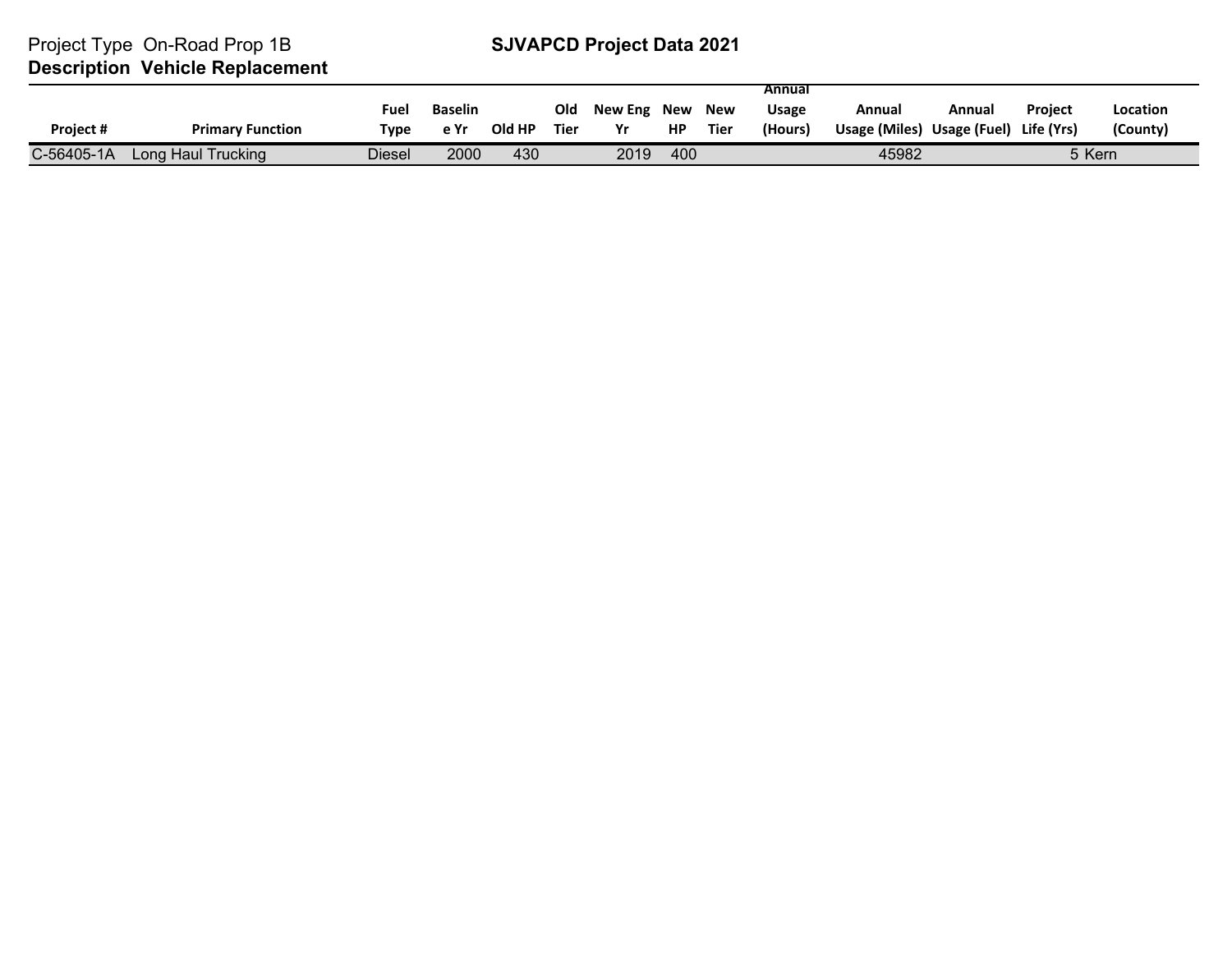Project Type Prop 1B **Description Locomotive Replacement**

|                  |                         |                  | <b>Baseline</b> |             | <b>New</b> |                               |                   | Annual<br>Usage | Annual                                         | Annual | <b>Project Location</b> |
|------------------|-------------------------|------------------|-----------------|-------------|------------|-------------------------------|-------------------|-----------------|------------------------------------------------|--------|-------------------------|
| <b>Project #</b> | <b>Primary Function</b> | <b>Fuel Type</b> | Yr              |             |            | Old HP Old Tier Eng Yr New HP | <b>New Tier</b>   | (Hours)         | Usage (Miles) Usage (Fuel) Life (Yrs) (County) |        |                         |
| C-56774-1-A1     | Line Haul               | <b>Diesel</b>    | 2005            | 4400 Tier 2 | 2020       |                               | 4400 Tier 4 Final |                 |                                                | 173785 | 15 Fresno               |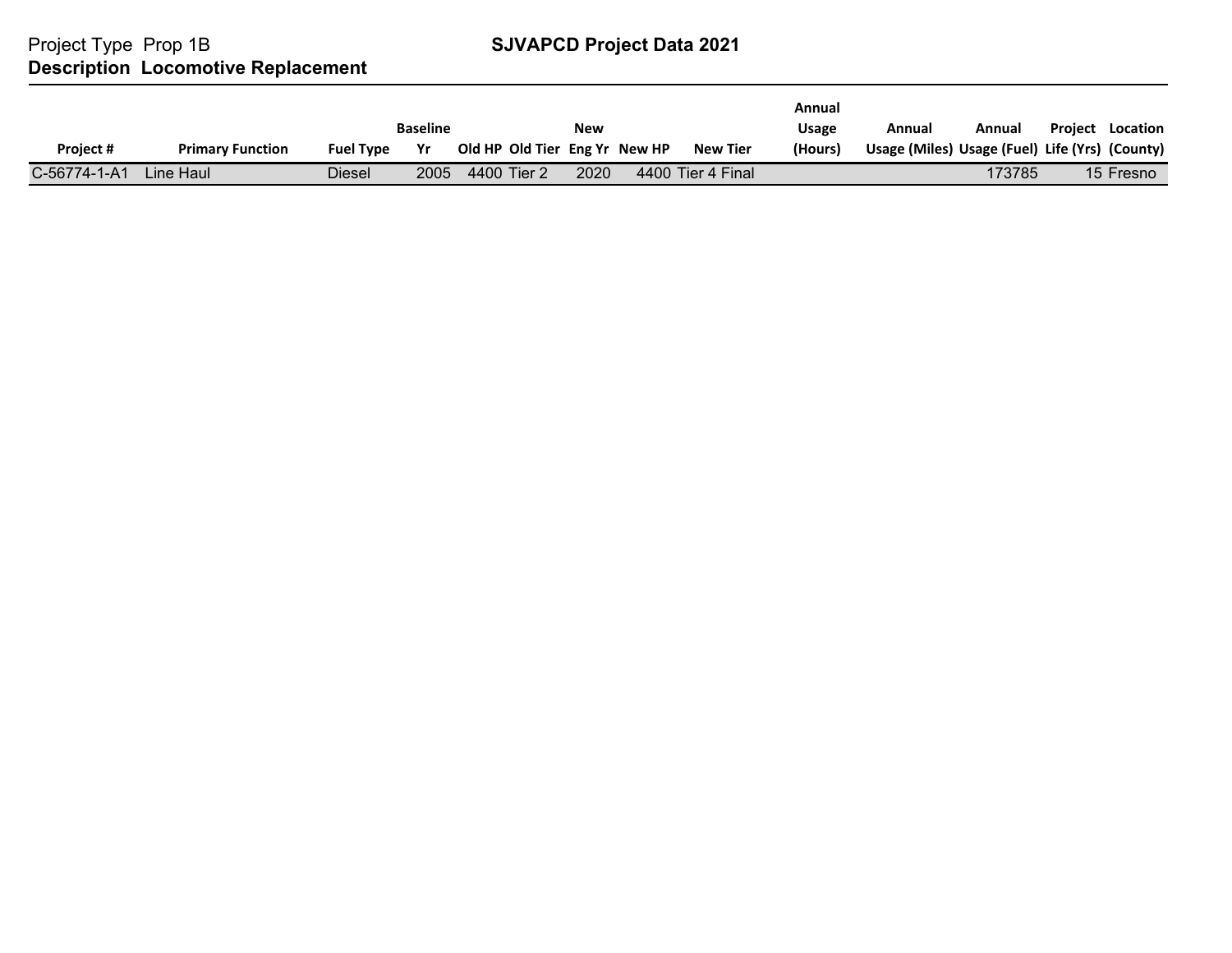|                         |                                     |                  |                |                 |                |                        | <b>Annual</b> | Annual       |                         |         |               |
|-------------------------|-------------------------------------|------------------|----------------|-----------------|----------------|------------------------|---------------|--------------|-------------------------|---------|---------------|
|                         | Primary                             |                  | <b>Baselin</b> |                 | <b>New Eng</b> |                        | <b>Usage</b>  | <b>Usage</b> | Annual                  | Project | Location      |
| Project #               | <b>Function</b>                     | <b>Fuel Type</b> | e Yr           | Old HP Old Tier | Yr             | <b>New HP New Tier</b> | (Hours)       | (Miles)      | Usage (Fuel) Life (Yrs) |         | (County)      |
| G-69113-A1 Agricultural |                                     | <b>Diesel</b>    | 2008           | 410             | 2018           | 425                    |               | 17677        |                         |         | 3 Stanislaus  |
| G-69978-A1 Agricultural |                                     | Diesel           | 1994           | 190             | 2019           | 200                    |               | 3369         |                         |         | 3 Kings       |
|                         | G-69979-A1 Agricultural             | <b>Diesel</b>    | 1994           | 210             | 2019           | 200                    |               | 729          |                         |         | 3 Kings       |
| G-69980-A1 Agricultural |                                     | <b>Diesel</b>    | 1994           | 210             | 2019           | 200                    |               | 153          |                         |         | 3 Kings       |
|                         | G-69982-A1 Agricultural             | <b>Diesel</b>    | 1997           | 190             | 2019           | 200                    |               | 729          |                         |         | 3 Kings       |
| G-69998-A1 Agricultural |                                     | <b>Diesel</b>    | 1997           | 190             | 2019           | 200                    |               | 2971         |                         |         | 3 Kings       |
|                         | G-69999-A1 Agricultural             | <b>Diesel</b>    | 1994           | 190             | 2019           | 200                    |               | 2069         |                         |         | 3 Kings       |
| G-70161-A1 Other        |                                     | <b>Diesel</b>    | 1990           | 350             | 2011           | 300                    |               | 1000         |                         |         | 3 Tulare      |
| G-71112-A1 Agricultural |                                     | <b>Diesel</b>    | 1999           | 435             | 2019           | 350                    |               | 34752        |                         |         | 3 Merced      |
| G-71244-A1 Agricultural |                                     | <b>Diesel</b>    | 2003           | 431             | 2019           | 405                    |               | 10000        |                         |         | 3 Merced      |
|                         | G-71247-A1 Agricultural             | <b>Diesel</b>    | 1984           | 400             | 2019           | 405                    |               | 10000        |                         |         | 3 Merced      |
| G-71250-A1 Agricultural |                                     | <b>Diesel</b>    | 1988           | 425             | 2020           | 405                    |               | 10000        |                         |         | 3 Merced      |
|                         | G-71259-A1 Agricultural             | <b>Diesel</b>    | 1989           | 350             | 2020           | 405                    |               | 10000        |                         |         | 3 Merced      |
| G-71268-A1 Agricultural |                                     | <b>Diesel</b>    | 1996           | 370             | 2019           | 405                    |               | 10000        |                         |         | 3 Merced      |
|                         | G-71284-A1 Agricultural             | <b>Diesel</b>    | 2002           | 250             | 2019           | 330                    |               | 10000        |                         |         | 3 Fresno      |
| G-71298-A1 Agricultural |                                     | <b>Diesel</b>    | 2003           | 410             | 2015           | 350                    |               | 10000        |                         |         | 3 Stanislaus  |
|                         | G-71305-A1 Agricultural             | <b>Diesel</b>    | 1993           | 350             | 2014           | 300                    |               | 10000        |                         |         | 3 Stanislaus  |
| G-71310-A1 Agricultural |                                     | Diesel           | 1989           | 444             | 2020           | 525                    |               | 7            |                         |         | 3 Merced      |
|                         | G-71323-A1 Agricultural             | <b>Diesel</b>    | 1997           | 280             | 2013           | 350                    |               | 10000        |                         |         | 3 Stanislaus  |
| G-71341-A1 Agricultural |                                     | <b>Diesel</b>    | 1992           | 195             | 2019           | 240                    |               | 85           |                         |         | 3 San Joaquin |
|                         | G-71346-A1 Agricultural             | <b>Diesel</b>    | 1995           | 315             | 2019           | 350                    |               | 1137         |                         |         | 3 San Joaquin |
| G-71367-A1 Agricultural |                                     | <b>Diesel</b>    | 1991           | 210             | 2018           | 485                    |               | 2200         |                         |         | 3 Kern        |
|                         | G-71379-A1 Agricultural             | <b>Diesel</b>    | 1981           | 210             | 2019           | 485                    |               | 38           |                         |         | 3 Kern        |
| G-71382-A1 Agricultural |                                     | <b>Diesel</b>    | 1995           | 275             | 2019           | 485                    |               | 2517         |                         |         | 3 Kern        |
|                         | G-71390-A1 Agricultural Air SDiesel |                  | 1994           | 250             | 2019           | 485                    |               | 5333         |                         |         | 3 Kings       |
| G-71395-A1 Agricultural |                                     | <b>Diesel</b>    | 1994           | 250             | 2019           | 485                    |               | 10988        |                         |         | 3 Kings       |
| G-71417-A1 Agricultural |                                     | <b>Diesel</b>    | 2006           | 300             | 2020           | 375                    |               | 10000        |                         |         | 3 Stanislaus  |
| G-71419-A1 Agricultural |                                     | <b>Diesel</b>    | 2006           | 300             | 2020           | 375                    |               | 7761         |                         |         | 3 Stanislaus  |
|                         | G-71422-A1 Agricultural             | <b>Diesel</b>    | 2006           | 300             | 2020           | 375                    |               | 10000        |                         |         | 3 Stanislaus  |
| G-71423-A1 Agricultural |                                     | <b>Diesel</b>    | 2006           | 300             | 2020           | 375                    |               | 10000        |                         |         | 3 Stanislaus  |
|                         | G-71427-A1 Agricultural             | <b>Diesel</b>    | 2006           | 300             | 2020           | 375                    |               | 10000        |                         |         | 3 Stanislaus  |
| G-71436-A1 Agricultural |                                     | <b>Diesel</b>    | 2006           | 330             | 2020           | 375                    |               | 10000        |                         |         | 3 Stanislaus  |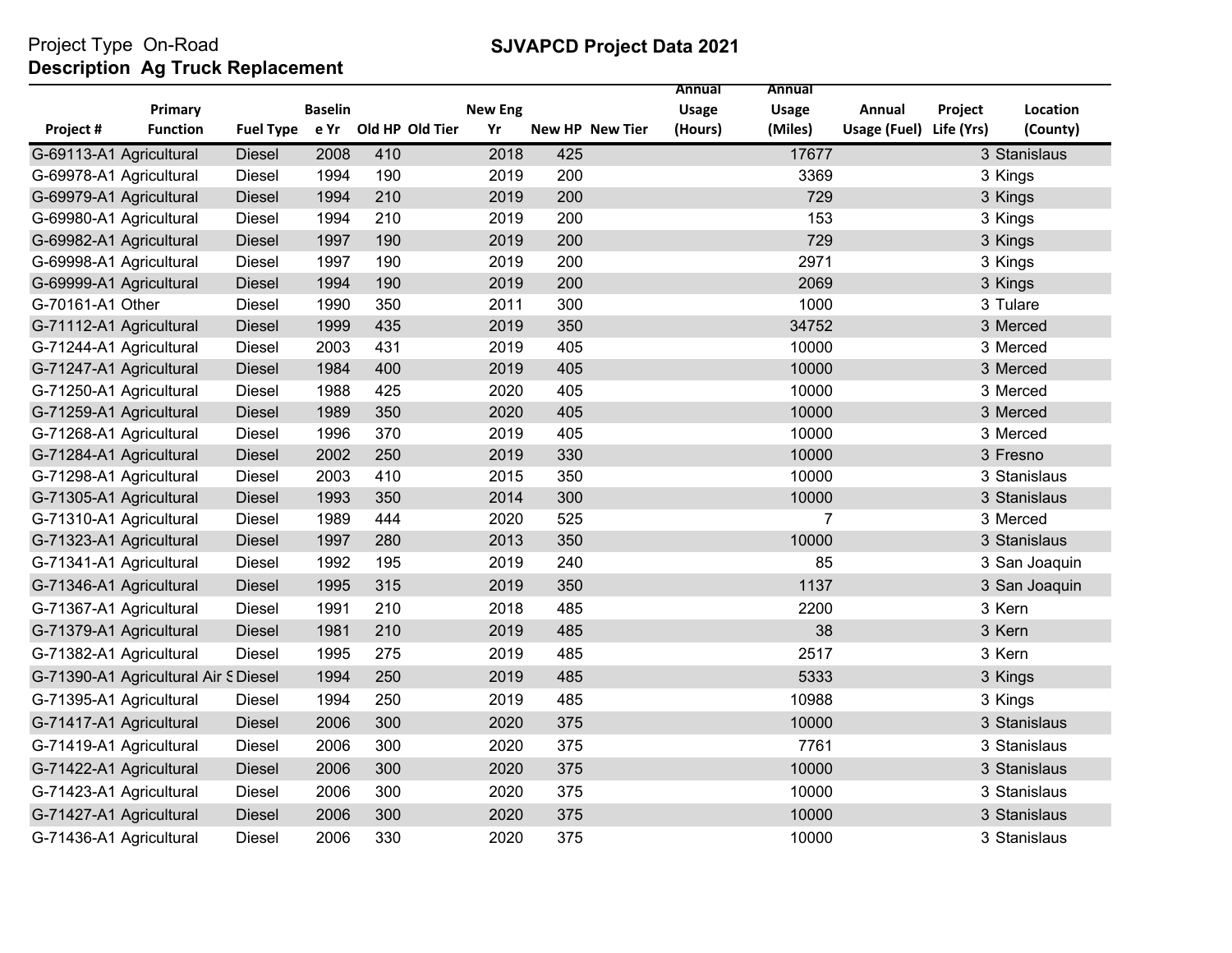|                         |                         |                  |                |                      |                |                        | Annual       | Annual       |                         |         |               |
|-------------------------|-------------------------|------------------|----------------|----------------------|----------------|------------------------|--------------|--------------|-------------------------|---------|---------------|
|                         | Primary                 |                  | <b>Baselin</b> |                      | <b>New Eng</b> |                        | <b>Usage</b> | <b>Usage</b> | Annual                  | Project | Location      |
| Project #               | <b>Function</b>         | <b>Fuel Type</b> |                | e Yr Old HP Old Tier | Yr             | <b>New HP New Tier</b> | (Hours)      | (Miles)      | Usage (Fuel) Life (Yrs) |         | (County)      |
| G-71438-A1 Agricultural |                         | Diesel           | 2006           | 300                  | 2020           | 375                    |              | 10012        |                         |         | 3 Stanislaus  |
| G-71440-A1 Agricultural |                         | <b>Diesel</b>    | 1992           | 330                  | 2013           | 300                    |              | 10000        |                         |         | 3 Stanislaus  |
|                         | G-71672-A1 Agricultural | <b>Diesel</b>    | 2008           | 350                  | 2014           | 350                    |              | 1829         |                         |         | 3 Stanislaus  |
|                         | G-71673-A1 Agricultural | <b>Diesel</b>    | 1997           | 280                  | 2013           | 350                    |              | 10000        |                         |         | 3 Stanislaus  |
|                         | G-71675-A1 Agricultural | <b>Diesel</b>    | 1993           | 330                  | 2013           | 350                    |              | 8805         |                         |         | 3 Stanislaus  |
| G-71682-A1 Agricultural |                         | <b>Diesel</b>    | 1995           | 350                  | 2014           | 350                    |              | 10000        |                         |         | 3 Stanislaus  |
|                         | G-71684-A1 Agricultural | <b>Diesel</b>    | 1995           | 350                  | 2014           | 350                    |              | 10000        |                         |         | 3 Stanislaus  |
| G-71709-A1 Agricultural |                         | <b>Diesel</b>    | 1988           | 425                  | 2020           | 525                    |              | 4739         |                         |         | 3 Stanislaus  |
|                         | G-71710-A1 Agricultural | Diesel           | 1999           | 430                  | 2020           | 455                    |              | 10000        |                         |         | 3 Stanislaus  |
| G-71711-A1 Agricultural |                         | <b>Diesel</b>    | 1996           | 370                  | 2020           | 455                    |              | 10000        |                         |         | 3 Stanislaus  |
|                         | G-71732-A1 Agricultural | <b>Diesel</b>    | 1992           | 275                  | 2013           | 220                    |              | 120          |                         |         | 3 San Joaquin |
| G-71733-A1 Agricultural |                         | <b>Diesel</b>    | 1990           | 185                  | 2013           | 250                    |              | 434          |                         |         | 3 San Joaquin |
|                         | G-72041-A1 Agricultural | <b>Diesel</b>    | 1997           | 330                  | 2020           | 405                    |              | 10000        |                         |         | 3 Merced      |
| G-72044-A1 Agricultural |                         | <b>Diesel</b>    | 1998           | 370                  | 2020           | 430                    |              | 10000        |                         |         | 3 Merced      |
|                         | G-72046-A1 Agricultural | <b>Diesel</b>    | 1998           | 455                  | 2020           | 430                    |              | 10000        |                         |         | 3 Merced      |
| G-72047-A1 Agricultural |                         | <b>Diesel</b>    | 1997           | 370                  | 2020           | 430                    |              | 10000        |                         |         | 3 Merced      |
|                         | G-72066-A1 Agricultural | <b>Diesel</b>    | 1997           | 370                  | 2020           | 430                    |              | 10000        |                         |         | 3 Merced      |
| G-72069-A1 Agricultural |                         | Diesel           | 1997           | 370                  | 2020           | 430                    |              | 10000        |                         |         | 3 Merced      |
|                         | G-72072-A1 Agricultural | <b>Diesel</b>    | 1996           | 370                  | 2020           | 430                    |              | 10000        |                         |         | 3 Merced      |
|                         | G-72074-A1 Agricultural | <b>Diesel</b>    | 1996           | 370                  | 2020           | 430                    |              | 10000        |                         |         | 3 Merced      |
|                         | G-72076-A1 Agricultural | <b>Diesel</b>    | 1995           | 350                  | 2020           | 430                    |              | 10000        |                         |         | 3 Merced      |
| G-72077-A1 Agricultural |                         | Diesel           | 1996           | 350                  | 2020           | 430                    |              | 10000        |                         |         | 3 Merced      |
|                         | G-72078-A1 Agricultural | <b>Diesel</b>    | 1998           | 430                  | 2020           | 430                    |              | 10000        |                         |         | 3 Merced      |
| G-72080-A1 Agricultural |                         | <b>Diesel</b>    | 1997           | 370                  | 2020           | 430                    |              | 10000        |                         |         | 3 Merced      |
|                         | G-72081-A1 Agricultural | <b>Diesel</b>    | 1998           | 370                  | 2020           | 430                    |              | 10000        |                         |         | 3 Merced      |
| G-72083-A1 Agricultural |                         | <b>Diesel</b>    | 1998           | 455                  | 2020           | 430                    |              | 10000        |                         |         | 3 Merced      |
| G-72085-A1 Agricultural |                         | Diesel           | 1997           | 370                  | 2020           | 430                    |              | 10000        |                         |         | 3 Merced      |
| G-72090-A1 Agricultural |                         | Diesel           | 1998           | 370                  | 2020           | 450                    |              | 10000        |                         |         | 3 Merced      |
|                         | G-72093-A1 Agricultural | <b>Diesel</b>    | 1996           | 370                  | 2020           | 450                    |              | 10000        |                         |         | 3 Merced      |
| G-72103-A1 Agricultural |                         | <b>Diesel</b>    | 2001           | 410                  | 2019           | 330                    |              | 10000        |                         |         | 3 San Joaquin |
| G-72104-A1 Agricultural |                         | <b>Diesel</b>    | 1994           | 280                  | 2019           | 330                    |              | 10000        |                         |         | 3 San Joaquin |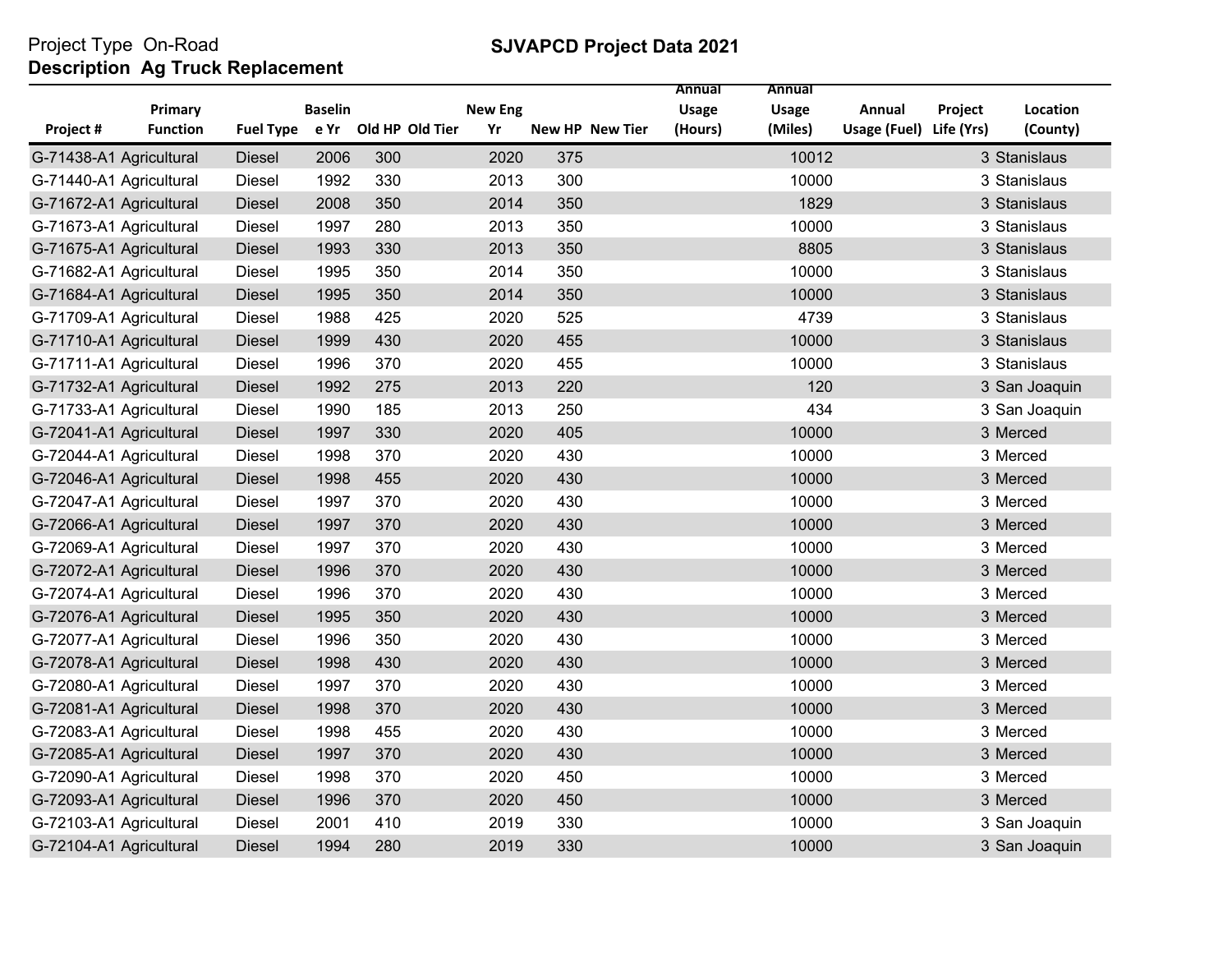|                         |                            |                  |                        |                 |               |                        | Annual       | Annual                  |              |                              |                      |
|-------------------------|----------------------------|------------------|------------------------|-----------------|---------------|------------------------|--------------|-------------------------|--------------|------------------------------|----------------------|
|                         | Primary<br><b>Function</b> |                  | <b>Baselin</b><br>e Yr | Old HP Old Tier | New Eng<br>Yr | <b>New HP New Tier</b> | <b>Usage</b> | <b>Usage</b><br>(Miles) | Annual       | <b>Project</b><br>Life (Yrs) | Location<br>(County) |
| Project #               |                            | <b>Fuel Type</b> |                        |                 |               |                        | (Hours)      |                         | Usage (Fuel) |                              |                      |
| G-72105-A1 Agricultural |                            | <b>Diesel</b>    | 1994                   | 280             | 2019          | 330                    |              | 10000                   |              |                              | 3 San Joaquin        |
| G-72106-A1 Agricultural |                            | <b>Diesel</b>    | 1997                   | 250             | 2020          | 300                    |              | 10000                   |              |                              | 3 San Joaquin        |
| G-72108-A1 Agricultural |                            | <b>Diesel</b>    | 1992                   | 330             | 2020          | 330                    |              | 10000                   |              |                              | 3 San Joaquin        |
| G-72111-A1 Agricultural |                            | <b>Diesel</b>    | 2005                   | 385             | 2020          | 450                    |              | 10000                   |              |                              | 3 San Joaquin        |
| G-72112-A1 Agricultural |                            | Diesel           | 1993                   | 350             | 2019          | 330                    |              | 10000                   |              |                              | 3 San Joaquin        |
| G-72114-A1 Agricultural |                            | <b>Diesel</b>    | 2000                   | 370             | 2015          | 350                    |              | 10500                   |              |                              | 3 Stanislaus         |
| G-72115-A1 Agricultural |                            | <b>Diesel</b>    | 2000                   | 370             | 2015          | 350                    |              | 9419                    |              |                              | 3 Stanislaus         |
| G-72399-A1 Agricultural |                            | <b>Diesel</b>    | 2000                   | 435             | 2019          | 450                    |              | 10000                   |              |                              | 3 Kings              |
| G-72910-A1 Agricultural |                            | Diesel           | 2000                   | 450             | 2020          | 450                    |              | 7825                    |              |                              | 3 Kings              |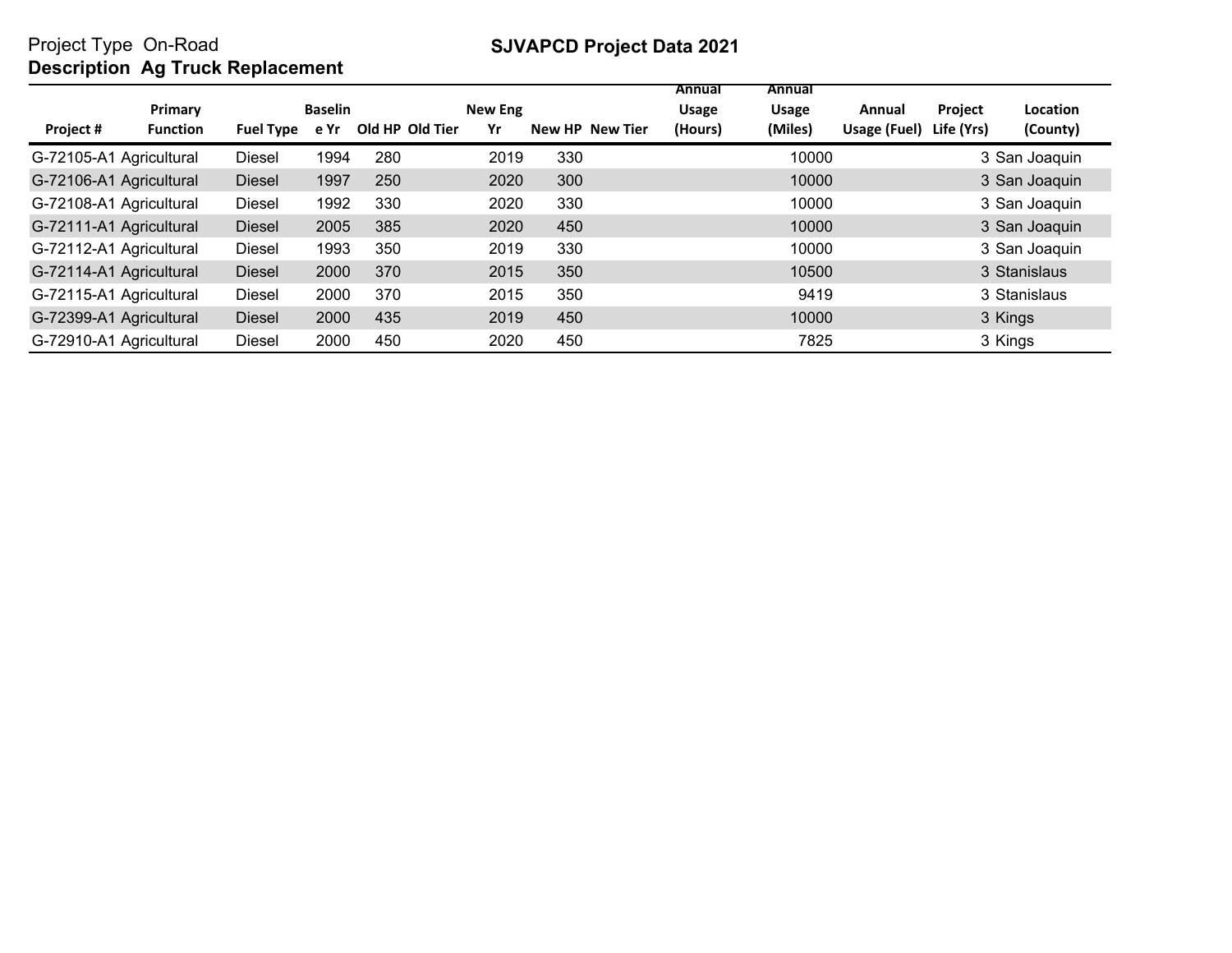|                         | Primary    |                           | <b>Baseline</b> | Old<br><b>HP</b> |                                   | Yr   |                  |      | New Eng New New Annual Usage | Annual<br>Annual<br>Usage (Miles) Usage (Fuel) Life (Yrs) | Project | Location             |
|-------------------------|------------|---------------------------|-----------------|------------------|-----------------------------------|------|------------------|------|------------------------------|-----------------------------------------------------------|---------|----------------------|
| Project #<br>G-68886-A1 | Ag UTV Gas | <b>Function</b> Fuel Type | Yr<br>2007      |                  | Old Tier<br>27 Control Technology | 2020 | HP<br>30         | Tier | (Hours)<br>400               |                                                           |         | (County)<br>5 Fresno |
| G-68946-A1              | Ag UTV     | Gas                       | 2005            |                  | 20 Control Technology             | 2020 | 30               |      | 400                          |                                                           |         | 5 Fresno             |
| G-68989-A1              | Ag UTV     | Gas                       | 2008            |                  | 27 Control Technology             | 2020 | 30               |      | 700                          |                                                           |         | 5 Fresno             |
| G-68991-A1              |            | Gas                       | 2012            |                  |                                   | 2020 | 30               |      | 700                          |                                                           |         | 5 Fresno             |
|                         | Ag UTV     |                           |                 |                  | 17 Control Technology             |      | 30               |      | 400                          |                                                           |         | 5 Fresno             |
| G-68997-A1              | Ag UTV     | Gas                       | 2013            |                  | 14 Control Technology             | 2020 |                  |      |                              |                                                           |         |                      |
| G-69001-A1              | Ag UTV     | Gas                       | 2007            |                  | 27 Control Technology             | 2020 | 30               |      | 700                          |                                                           |         | 5 Fresno             |
| G-69108-A1              | Ag UTV     | Gas                       | 2003            |                  | 14 Uncontrolled Technology        | 2020 | 5                |      | 700                          |                                                           |         | 5 Fresno             |
| G-69109-A1              | Ag UTV     | Gas                       | 2007            |                  | 14 Control Technology             | 2020 | 5                |      | 700                          |                                                           |         | 5 Fresno             |
| G-69126-A1              | Ag UTV     | Gas                       | 2004            |                  | 14 Control Technology             | 2020 | 30               |      | 700                          |                                                           |         | 5 Fresno             |
| G-69132-A1              | Ag UTV     | Gas                       | 2006            |                  | 14 Control Technology             | 2020 | $\sqrt{5}$       |      | 700                          |                                                           |         | 5 Fresno             |
| G-72886-A1              | Ag UTV     | Gas                       | 1986            |                  | 16 Uncontrolled Technology        | 2020 | 30               |      | 350                          |                                                           |         | 5 Fresno             |
| G-72998-A1              | Ag UTV     | Gas                       | 2004            |                  | 16 Control Technology             | 2020 | 30               |      | 350                          |                                                           |         | 5 Fresno             |
| G-73117-A1              | Ag UTV     | Gas                       | 1998            |                  | 9 Uncontrolled Technology         | 2019 | 22               |      | 400                          |                                                           |         | 5 Merced             |
| G-73419-A1              | Ag UTV Gas |                           | 2007            |                  | 12 Control Technology             | 2019 | 6                |      | 400                          |                                                           |         | 5 Fresno             |
| G-73422-A1              | Ag UTV     | Gas                       | 1989            |                  | 20 Uncontrolled Technology        | 2019 | 6                |      | 400                          |                                                           |         | 5 Fresno             |
| G-73423-A1              | Ag UTV     | Gas                       | 1999            |                  | 14 Uncontrolled Technology        | 2019 | 6                |      | 400                          |                                                           |         | 5 Fresno             |
| G-73428-A1              | Ag UTV     | Gas                       | 1999            |                  | 14 Uncontrolled Technology        | 2019 | 6                |      | 400                          |                                                           |         | 5 Fresno             |
| G-74219-A1              | Ag UTV     | Gas                       | 2006            |                  | 23 Control Technology             | 2019 | 6                |      | 352                          |                                                           |         | 5 Fresno             |
| G-74491-A1              | Ag UTV     | Gas                       | 2012            |                  | 7 Control Technology              | 2019 | 6                |      | 200                          |                                                           |         | 5 Kings              |
| G-74508-A1              | Ag UTV     | Gas                       | 2004            |                  | 11 Control Technology             | 2019 | 22               |      | 325                          |                                                           |         | 5 Kern               |
| G-74714-A1              | Ag UTV     | Gas                       | 2009            |                  | 17 Control Technology             | 2020 | 30               |      | 1000                         |                                                           |         | 5 Kern               |
| G-74857-A1              | Ag UTV     | Gas                       | 1985            |                  | 9 Uncontrolled Technology         | 2019 | $\boldsymbol{9}$ |      | 100                          |                                                           |         | 5 San Joaquin        |
| G-75825-A1              | Ag UTV     | Gas                       | 2004            |                  | 10 Control Technology             | 2020 | 22               |      | 350                          |                                                           |         | 5 Kern               |
| G-76190-A1              | Ag UTV     | Gas                       | 1999            |                  | 30 Uncontrolled Technology        | 2020 | 36               |      | 2000                         |                                                           |         | 5 Tulare             |
| G-76671-A1              | Ag UTV     | Gas                       | 2003            |                  | 17 Uncontrolled Technology        | 2021 | 35               |      | 1100                         |                                                           |         | 5 Tulare             |
| G-76701-A1              | Ag UTV     | Gas                       | 1999            |                  | 15 Uncontrolled Technology        | 2019 | 6                |      | 150                          |                                                           |         | 5 Madera             |
| G-77075-A1 Ag UTV       |            | Gas                       | 2006            |                  | 33 Control Technology             | 2020 | 30               |      | 300                          |                                                           |         | 5 Fresno             |
| G-77186-A1              | Ag UTV     | Gas                       | 2000            |                  | 26 Uncontrolled Technology        | 2020 | 36               |      | 800                          |                                                           |         | 5 Merced             |
| G-77386-A1              | Ag UTV     | Gas                       | 2007            |                  | 16 Control Technology             | 2021 | 35               |      | 1440                         |                                                           |         | 5 Tulare             |
| G-77676-A1              | Ag UTV     | Gas                       | 2007            |                  | 15 Control Technology             | 2020 | 36               |      | 1000                         |                                                           |         | 5 Kern               |
| G-77689-A1              | Ag UTV     | Gas                       | 2012            |                  | 15 Control Technology             | 2020 | 38               |      | 1000                         |                                                           |         | 5 Fresno             |
| G-77691-A1              | Ag UTV Gas |                           | 2014            |                  | 15 Control Technology             | 2020 | 22               |      | 1000                         |                                                           |         | 5 Fresno             |
| G-77695-A1 Ag UTV Gas   |            |                           | 2013            |                  | 15 Control Technology             | 2019 | 6                |      | 1000                         |                                                           |         | 5 Fresno             |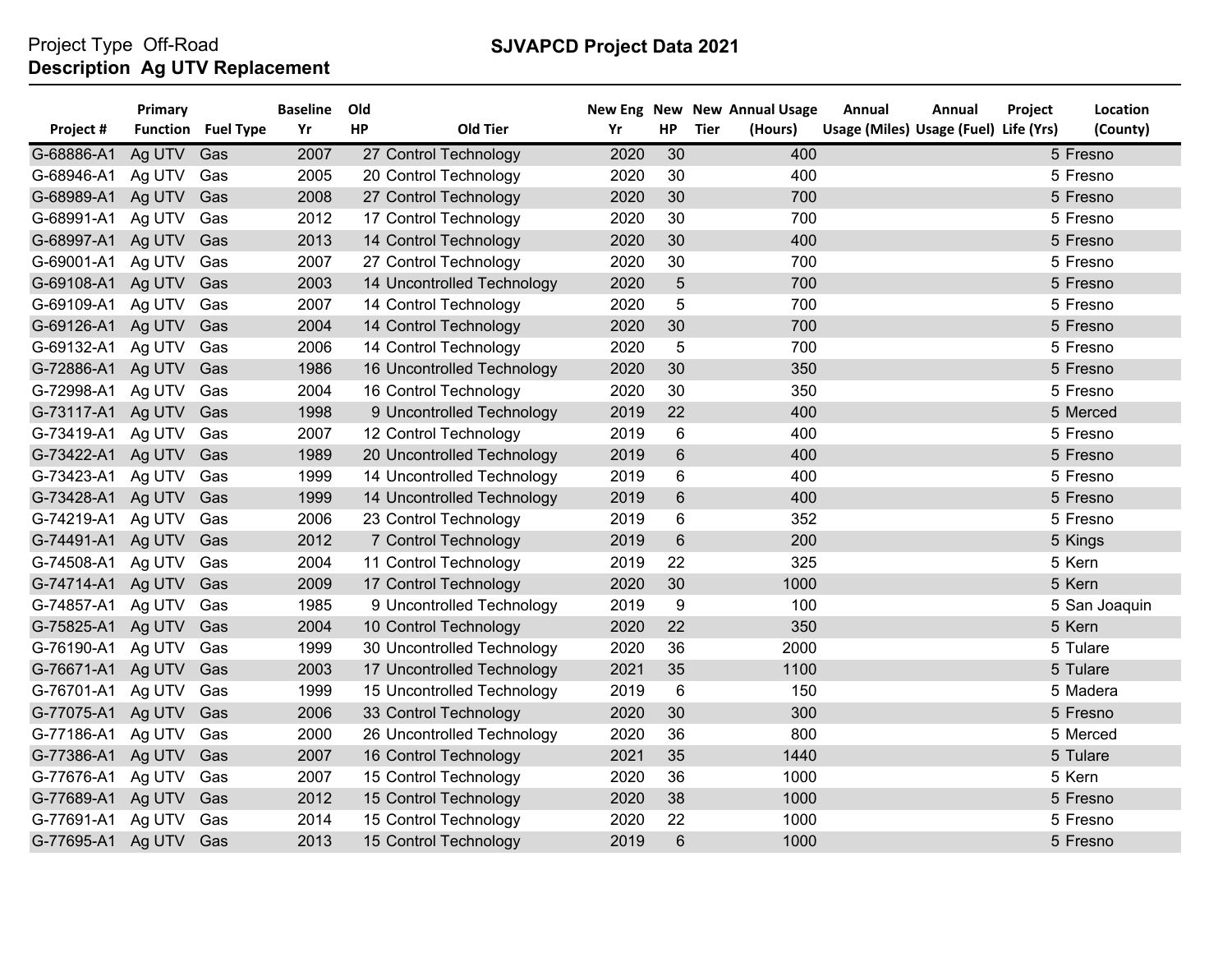| Project #         | Primary    | <b>Function</b> Fuel Type | <b>Baseline</b><br>Yr | Old<br><b>HP</b> | Old Tier                   | Yr   | <b>HP</b>      | Tier | New Eng New New Annual Usage<br>(Hours) | Annual<br>Usage (Miles) Usage (Fuel) Life (Yrs) | Annual | Project | Location<br>(County) |
|-------------------|------------|---------------------------|-----------------------|------------------|----------------------------|------|----------------|------|-----------------------------------------|-------------------------------------------------|--------|---------|----------------------|
| G-77715-A1        | Ag UTV     | Gas                       | 2002                  |                  | 20 Uncontrolled Technology | 2019 | 30             |      | 50                                      |                                                 |        |         | 5 Kern               |
| G-77947-A1        | Ag UTV     | Gas                       | 1999                  |                  | 14 Uncontrolled Technology | 2019 | 6              |      | 200                                     |                                                 |        |         | 5 Madera             |
| G-78374-A1        | Ag UTV     | Gas                       | 2012                  |                  | 19 Control Technology      | 2020 | $\overline{7}$ |      | 650                                     |                                                 |        |         | 5 Tulare             |
| G-78375-A1        | Ag UTV     | Gas                       | 2004                  |                  | 15 Uncontrolled Technology | 2020 | 30             |      | 750                                     |                                                 |        |         | 5 Kern               |
| G-78401-A1        | Ag UTV     | Gas                       | 2017                  |                  | 20 Uncontrolled Technology | 2020 | 30             |      | 300                                     |                                                 |        |         | 5 Fresno             |
| G-78428-A1        | Ag UTV     | Gas                       | 1985                  |                  | 14 Uncontrolled Technology | 2020 | 30             |      | 500                                     |                                                 |        |         | 5 Fresno             |
| G-78878-A1        | Ag UTV     | Gas                       | 2012                  |                  | 9 Control Technology       | 2020 | 30             |      | 800                                     |                                                 |        |         | 5 Merced             |
| G-78883-A1 Ag UTV |            | Gas                       | 2008                  |                  | 13 Control Technology      | 2021 | 30             |      | 250                                     |                                                 |        |         | 5 Merced             |
| G-78900-A1        | Ag UTV     | Gas                       | 2007                  |                  | 9 Control Technology       | 2021 | 30             |      | 500                                     |                                                 |        |         | 5 Merced             |
| G-79024-A1        | Ag UTV     | Gas                       | 1999                  |                  | 12 Uncontrolled Technology | 2019 | 22             |      | 300                                     |                                                 |        |         | 5 Stanislaus         |
| G-79034-A1        | Ag UTV     | Gas                       | 2002                  |                  | 17 Uncontrolled Technology | 2021 | 6              |      | 300                                     |                                                 |        |         | 5 Fresno             |
| G-79117-A2 Ag UTV |            | Gas                       | 2018                  |                  | 9 Uncontrolled Technology  | 2020 | 6              |      | 65                                      |                                                 |        |         | 5 Tulare             |
| G-79173-A1        | Ag UTV Gas |                           | 1986                  |                  | 23 Uncontrolled Technology | 2019 | 6              |      | 400                                     |                                                 |        |         | 5 Fresno             |
| G-79500-A1        | Ag UTV     | Gas                       | 1996                  |                  | 13 Uncontrolled Technology | 2020 | 36             |      | 300                                     |                                                 |        |         | 5 Merced             |
| G-79501-A1        | Ag UTV     | Gas                       | 2004                  |                  | 15 Control Technology      | 2020 | 36             |      | 300                                     |                                                 |        |         | 5 Merced             |
| G-79502-A1        | Ag UTV     | Gas                       | 1995                  |                  | 10 Uncontrolled Technology | 2020 | 36             |      | 300                                     |                                                 |        |         | 5 Merced             |
| G-79525-A1        | Ag UTV     | Gas                       | 1997                  |                  | 20 Uncontrolled Technology | 2020 | 12             |      | 490                                     |                                                 |        |         | 5 Merced             |
| G-79610-A1        | Ag UTV     | Gas                       | 1991                  |                  | 20 Uncontrolled Technology | 2020 | 30             |      | 250                                     |                                                 |        |         | 5 Fresno             |
| G-79617-A1        | Ag UTV     | Gas                       | 1982                  |                  | 20 Uncontrolled Technology | 2021 | 72             |      | 200                                     |                                                 |        |         | 5 San Joaquin        |
| G-79640-A1        | Ag UTV     | Gas                       | 1995                  |                  | 33 Uncontrolled Technology | 2021 | 30             |      | 500                                     |                                                 |        |         | 5 San Joaquin        |
| G-79861-A1        | Ag UTV     | Gas                       | 2001                  |                  | 32 Uncontrolled Technology | 2020 | 23             |      | 1000                                    |                                                 |        |         | 5 Kern               |
| G-79906-A1        | Ag UTV     | Gas                       | 2007                  |                  | 46 Control Technology      | 2021 | 6              |      | 100                                     |                                                 |        |         | 5 Merced             |
| G-79907-A1        | Ag UTV     | Gas                       | 2007                  |                  | 46 Control Technology      | 2021 | 6              |      | 100                                     |                                                 |        |         | 5 Merced             |
| G-79928-A1        | Ag UTV     | Gas                       | 2001                  |                  | 15 Uncontrolled Technology | 2021 | 30             |      | 100                                     |                                                 |        |         | 5 Merced             |
| G-79978-A1        | Ag UTV     | Gas                       | 1988                  |                  | 20 Uncontrolled Technology | 2021 | 30             |      | 400                                     |                                                 |        |         | 5 Madera             |
| G-79980-A1        | Ag UTV     | Gas                       | 2003                  |                  | 22 Uncontrolled Technology | 2021 | $6\phantom{1}$ |      | 400                                     |                                                 |        |         | 5 Tulare             |
| G-79988-A1        | Ag UTV     | Gas                       | 1991                  |                  | 9 Uncontrolled Technology  | 2020 | 38             |      | 250                                     |                                                 |        |         | 5 Stanislaus         |
| G-80013-A1        | Ag UTV     | Gas                       | 1981                  |                  | 16 Uncontrolled Technology | 2019 | 6              |      | 500                                     |                                                 |        |         | 5 Madera             |
| G-80023-A1        | Ag UTV     | Gas                       | 2006                  |                  | 10 Control Technology      | 2020 | 6              |      | 100                                     |                                                 |        |         | 5 Tulare             |
| G-80025-A1        | Ag UTV     | Gas                       | 1988                  |                  | 20 Uncontrolled Technology | 2021 | 30             |      | 33                                      |                                                 |        |         | 5 Fresno             |
| G-80031-A1        | Ag UTV     | Gas                       | 2013                  |                  | 27 Control Technology      | 2020 | 22             |      | 1040                                    |                                                 |        |         | 5 Stanislaus         |
| G-80037-A1        | Ag UTV     | Gas                       | 2001                  |                  | 10 Uncontrolled Technology | 2021 | 30             |      | 100                                     |                                                 |        |         | 5 Fresno             |
| G-80045-A1        | Ag UTV     | Gas                       | 1986                  |                  | 17 Uncontrolled Technology | 2019 | 6              |      | 250                                     |                                                 |        |         | 5 Fresno             |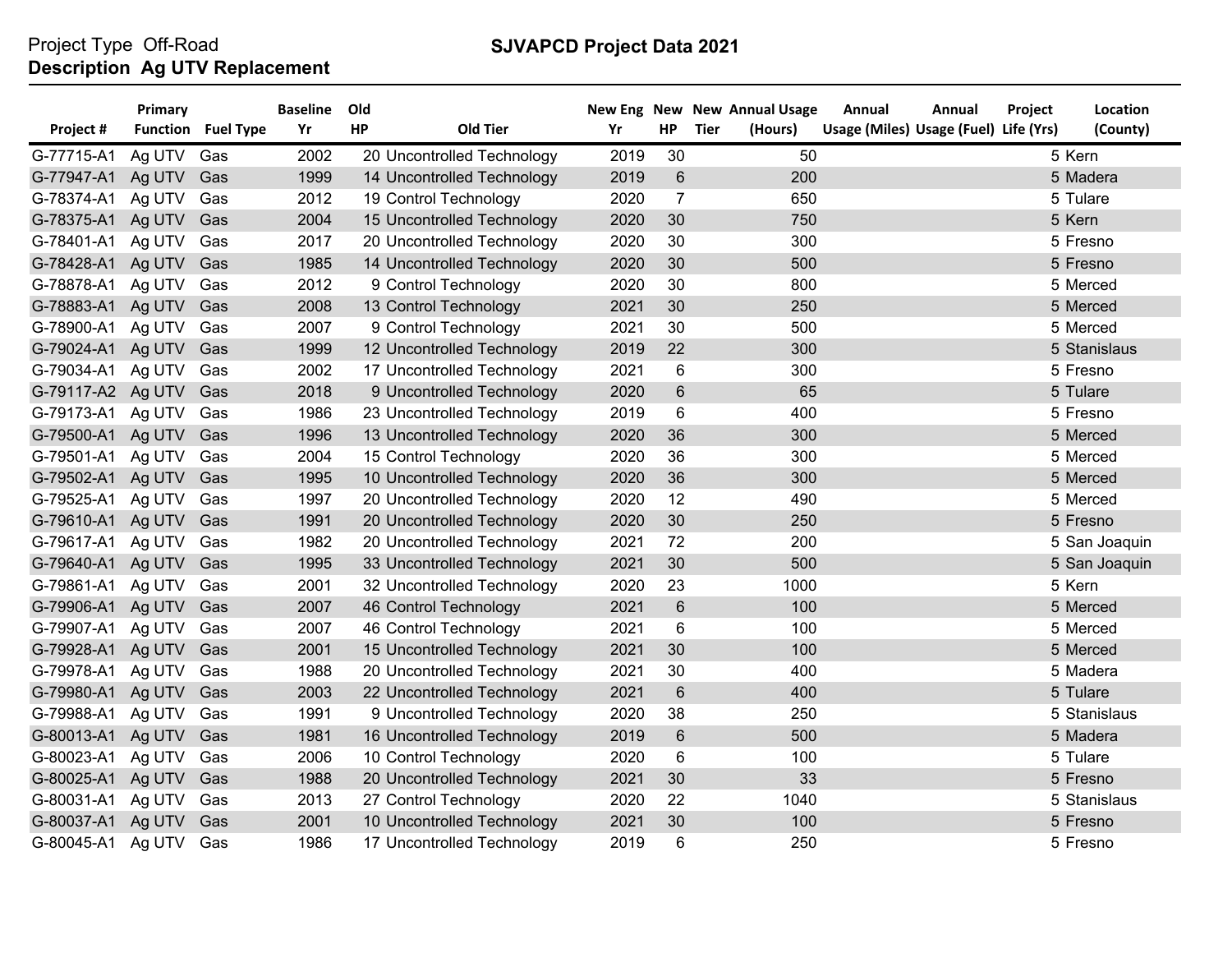| Project #             | Primary    | <b>Function</b> Fuel Type | <b>Baseline</b><br>Yr | Old<br><b>HP</b> | Old Tier                   | Yr   | <b>HP</b>      | Tier | New Eng New New Annual Usage<br>(Hours) | Annual<br>Usage (Miles) Usage (Fuel) Life (Yrs) | Annual | Project | Location<br>(County) |
|-----------------------|------------|---------------------------|-----------------------|------------------|----------------------------|------|----------------|------|-----------------------------------------|-------------------------------------------------|--------|---------|----------------------|
| G-80048-A1            | Ag UTV     | Gas                       | 1988                  |                  | 19 Uncontrolled Technology | 2019 | $6\phantom{1}$ |      | 500                                     |                                                 |        |         | 5 Fresno             |
| G-80049-A1            | Ag UTV     | Gas                       | 2005                  |                  | 41 Control Technology      | 2019 | 6              |      | 500                                     |                                                 |        |         | 5 Madera             |
| G-80090-A1            | Ag UTV     | Gas                       | 1997                  |                  | 19 Uncontrolled Technology | 2021 | 12             |      | 350                                     |                                                 |        |         | 5 Stanislaus         |
| G-80093-A1            | Ag UTV     | Gas                       | 1997                  |                  | 12 Uncontrolled Technology | 2020 | 22             |      | 400                                     |                                                 |        |         | 5 Merced             |
| G-80095-A1            | Ag UTV     | Gas                       | 2013                  |                  | 27 Control Technology      | 2019 | 22             |      | 200                                     |                                                 |        |         | 5 Stanislaus         |
| G-80115-A1            | Ag UTV     | Gas                       | 2006                  |                  | 15 Control Technology      | 2019 | $\overline{7}$ |      | 650                                     |                                                 |        |         | 5 Kern               |
| G-80144-A1            | Ag UTV     | Gas                       | 2001                  |                  | 16 Uncontrolled Technology | 2020 | 23             |      | 300                                     |                                                 |        |         | 5 Stanislaus         |
| G-80160-A1            | Ag UTV     | Gas                       | 2007                  |                  | 20 Control Technology      | 2020 | 30             |      | 900                                     |                                                 |        |         | 5 Kern               |
| G-80164-A1 Ag UTV     |            | Gas                       | 1984                  |                  | 16 Uncontrolled Technology | 2021 | 30             |      | 200                                     |                                                 |        |         | 5 San Joaquin        |
| G-80165-A1            | Ag UTV     | Gas                       | 2007                  |                  | 27 Control Technology      | 2021 | 30             |      | 700                                     |                                                 |        |         | 5 San Joaquin        |
| G-80167-A1            | Ag UTV     | Gas                       | 2006                  |                  | 16 Control Technology      | 2020 | $\,6\,$        |      | 200                                     |                                                 |        |         | 5 Fresno             |
| G-80170-A1            | Ag UTV     | Gas                       | 2011                  |                  | 20 Control Technology      | 2019 | 30             |      | 1000                                    |                                                 |        |         | 5 Fresno             |
| G-80171-A1            | Ag UTV     | Gas                       | 2010                  |                  | 20 Control Technology      | 2021 | 30             |      | 1000                                    |                                                 |        |         | 5 Fresno             |
| G-80172-A1            | Ag UTV     | Gas                       | 2005                  |                  | 21 Control Technology      | 2021 | 30             |      | 1000                                    |                                                 |        |         | 5 Fresno             |
| G-80187-A1            | Ag UTV     | Gas                       | 1985                  |                  | 7 Uncontrolled Technology  | 2019 | 6              |      | 500                                     |                                                 |        |         | 5 Fresno             |
| G-80202-A1            | Ag UTV     | Gas                       | 1974                  |                  | 6 Uncontrolled Technology  | 2021 | 6              |      | 250                                     |                                                 |        |         | 5 Fresno             |
| G-80204-A1            | Ag UTV     | Gas                       | 2010                  |                  | 45 Control Technology      | 2021 | $6\phantom{1}$ |      | 400                                     |                                                 |        |         | 5 Merced             |
| G-80342-A1            | Ag UTV     | Gas                       | 1989                  |                  | 41 Uncontrolled Technology | 2021 | 6              |      | 950                                     |                                                 |        |         | 5 Fresno             |
| G-80378-A1            | Ag UTV     | Gas                       | 2001                  |                  | 22 Uncontrolled Technology | 2021 | 6              |      | 600                                     |                                                 |        |         | 5 San Joaquin        |
| G-80387-A1            | Ag UTV     | Gas                       | 2004                  |                  | 15 Control Technology      | 2019 | 6              |      | 350                                     |                                                 |        |         | 5 Fresno             |
| G-80413-A1            | Ag UTV     | Gas                       | 1981                  |                  | 13 Uncontrolled Technology | 2021 | 6              |      | 200                                     |                                                 |        |         | 5 Fresno             |
| G-80414-A1            | Ag UTV     | Gas                       | 2004                  |                  | 17 Control Technology      | 2019 | 6              |      | 500                                     |                                                 |        |         | 5 Madera             |
| G-80475-A1            | Ag UTV     | Gas                       | 1993                  |                  | 19 Uncontrolled Technology | 2019 | 6              |      | 500                                     |                                                 |        |         | 5 Madera             |
| G-80480-A1            | Ag UTV     | Gas                       | 2002                  |                  | 22 Uncontrolled Technology | 2021 | 35             |      | 300                                     |                                                 |        |         | 5 Fresno             |
| G-80513-A1            | Ag UTV     | Gas                       | 1995                  |                  | 27 Uncontrolled Technology | 2020 | 36             |      | 500                                     |                                                 |        |         | 5 Stanislaus         |
| G-80517-A1            | Ag UTV     | Gas                       | 1998                  |                  | 14 Uncontrolled Technology | 2021 | 30             |      | 100                                     |                                                 |        |         | 5 Fresno             |
| G-80522-A1            | Ag UTV     | Gas                       | 2003                  |                  | 17 Uncontrolled Technology | 2019 | $\overline{4}$ |      | 500                                     |                                                 |        |         | 5 San Joaquin        |
| G-80608-A1            | Ag UTV     | Gas                       | 2007                  |                  | 31 Control Technology      | 2020 | 6              |      | 75                                      |                                                 |        |         | 5 Tulare             |
| G-80668-A1            | Ag UTV     | Gas                       | 2008                  |                  | 26 Control Technology      | 2019 | 6              |      | 500                                     |                                                 |        |         | 5 Kern               |
| G-80669-A1            | Ag UTV     | Gas                       | 2012                  |                  | 15 Control Technology      | 2019 | 6              |      | 500                                     |                                                 |        |         | 5 Kern               |
| G-80687-A1            | Ag UTV     | Gas                       | 1980                  |                  | 8 Uncontrolled Technology  | 2020 | 30             |      | 500                                     |                                                 |        |         | 5 Stanislaus         |
| G-80722-A1            | Ag UTV Gas |                           | 1985                  |                  | 15 Uncontrolled Technology | 2021 | 30             |      | 210                                     |                                                 |        |         | 5 Madera             |
| G-80723-A1 Ag UTV Gas |            |                           | 2012                  |                  | 17 Control Technology      | 2021 | 35             |      | 230                                     |                                                 |        |         | 5 Madera             |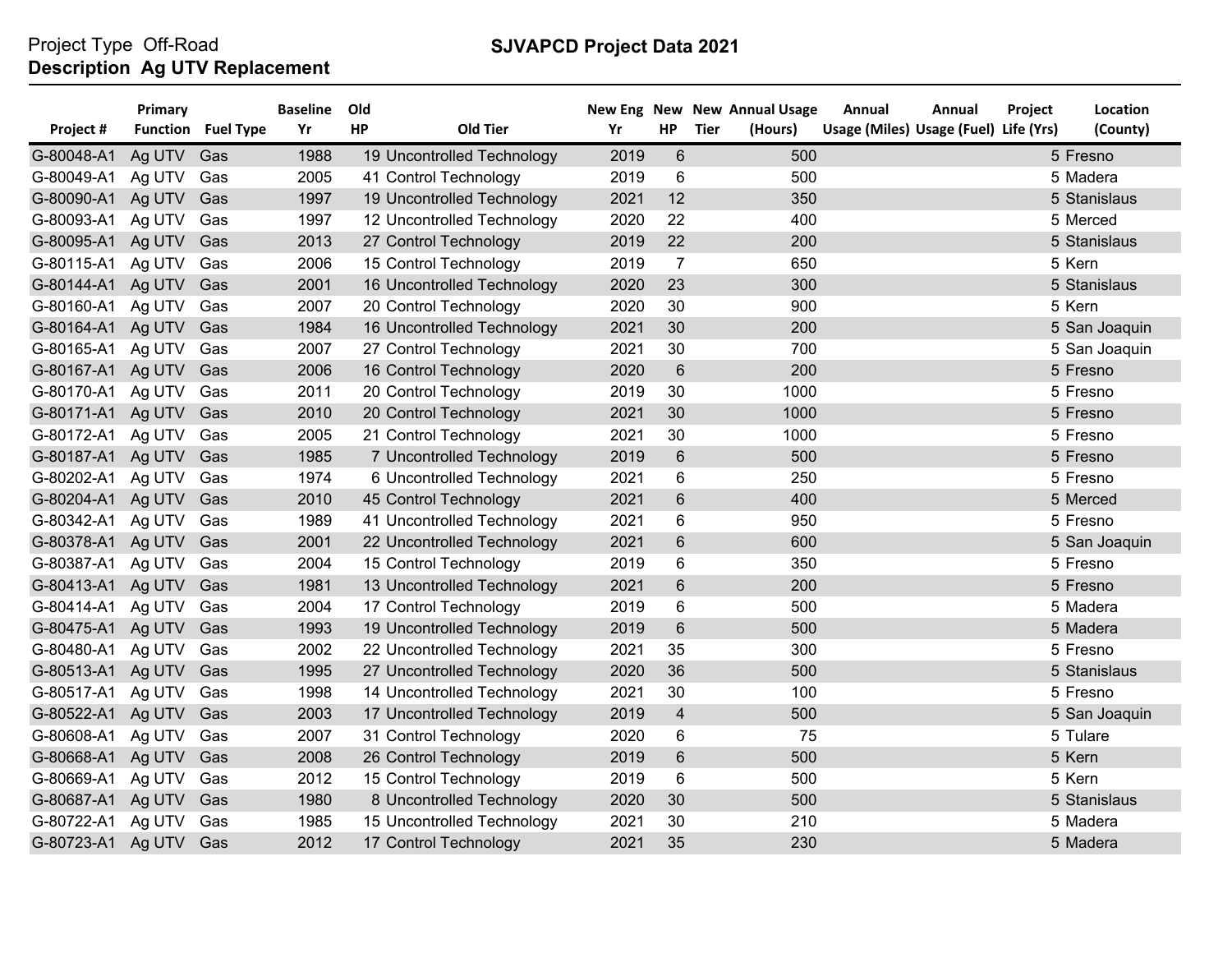| Project #         | Primary | <b>Function</b> Fuel Type | <b>Baseline</b><br>Yr | Old<br><b>HP</b> | Old Tier                   | Yr   | <b>HP</b>      | New Eng New New Annual Usage<br>Tier<br>(Hours) | Annual<br>Annual<br>Usage (Miles) Usage (Fuel) Life (Yrs) | Project | Location<br>(County) |
|-------------------|---------|---------------------------|-----------------------|------------------|----------------------------|------|----------------|-------------------------------------------------|-----------------------------------------------------------|---------|----------------------|
| G-80726-A1        | Ag UTV  | Gas                       | 2006                  |                  | 30 Control Technology      | 2021 | 35             | 215                                             |                                                           |         | 5 Madera             |
| G-80734-A1        | Ag UTV  | Gas                       | 2005                  |                  | 10 Control Technology      | 2021 | 30             | 1060                                            |                                                           |         | 5 San Joaquin        |
| G-80744-A1        | Ag UTV  | Gas                       | 2011                  |                  | 7 Control Technology       | 2019 | 6              | 400                                             |                                                           |         | 5 Fresno             |
| G-80748-A1        | Ag UTV  | Gas                       | 2011                  |                  | 30 Control Technology      | 2019 | 6              | 200                                             |                                                           |         | 5 Fresno             |
| G-80785-A1        | Ag UTV  | Gas                       | 1989                  |                  | 9 Uncontrolled Technology  | 2020 | 6              | 250                                             |                                                           |         | 5 Tulare             |
| G-80960-A1        | Ag UTV  | Gas                       | 2004                  |                  | 28 Control Technology      | 2019 | 36             | 200                                             |                                                           |         | 5 Merced             |
| G-80972-A1        | Ag UTV  | Gas                       | 1992                  |                  | 20 Uncontrolled Technology | 2020 | $\overline{7}$ | 650                                             |                                                           |         | 5 Kern               |
| G-81009-A1 Ag UTV |         | Gas                       | 2001                  |                  | 8 Uncontrolled Technology  | 2021 | 30             | 100                                             |                                                           |         | 5 San Joaquin        |
| G-81010-A1        | Ag UTV  | Gas                       | 1982                  |                  | 8 Uncontrolled Technology  | 2021 | 35             | 100                                             |                                                           |         | 5 San Joaquin        |
| G-81053-A1        | Ag UTV  | Gas                       | 2004                  |                  | 17 Uncontrolled Technology | 2021 | 35             | 400                                             |                                                           |         | 5 Tulare             |
| G-81074-A1        | Ag UTV  | <b>Diesel</b>             | 1979                  |                  | 16 Tier 0                  | 2019 | 6              | 300                                             |                                                           |         | 5 Merced             |
| G-81076-A1 Ag UTV |         | <b>Diesel</b>             | 1979                  |                  | 16 Tier 0                  | 2019 | 6              | 300                                             |                                                           |         | 5 Merced             |
| G-81082-A1 Ag UTV |         | Gas                       | 2000                  |                  | 17 Uncontrolled Technology | 2021 | 35             | 120                                             |                                                           |         | 5 Fresno             |
| G-81083-A1 Ag UTV |         | Gas                       | 2002                  |                  | 13 Uncontrolled Technology | 2021 | 35             | 1500                                            |                                                           |         | 5 Stanislaus         |
| G-81120-A1 Ag UTV |         | Gas                       | 1992                  |                  | 10 Uncontrolled Technology | 2020 | 40             | 700                                             |                                                           |         | 5 Kern               |
| G-81251-A1 Ag UTV |         | Gas                       | 2001                  |                  | 27 Uncontrolled Technology | 2020 | 36             | 3600                                            |                                                           |         | 5 Stanislaus         |
| G-81253-A1 Ag UTV |         | Gas                       | 2006                  |                  | 42 Control Technology      | 2020 | 36             | 450                                             |                                                           |         | 5 San Joaquin        |
| G-81288-A1 Ag UTV |         | <b>Diesel</b>             | 2009                  |                  | 22 Tier 4 Interim          | 2019 | 30             | 1000                                            |                                                           |         | 5 Fresno             |
| G-81398-A1        | Ag UTV  | Gas                       | 2001                  |                  | 22 Uncontrolled Technology | 2021 | 22             | 500                                             |                                                           |         | 5 San Joaquin        |
| G-81399-A1        | Ag UTV  | Gas                       | 2005                  |                  | 23 Control Technology      | 2021 | 35             | 700                                             |                                                           |         | 5 Stanislaus         |
| G-81496-A1        | Ag UTV  | Gas                       | 1981                  |                  | 13 Uncontrolled Technology | 2021 | 30             | 2000                                            |                                                           |         | 5 Fresno             |
| G-81567-A1        | Ag UTV  | Gas                       | 1998                  |                  | 40 Uncontrolled Technology | 2020 | 38             | 300                                             |                                                           |         | 5 San Joaquin        |
| G-81570-A1        | Ag UTV  | Gas                       | 2012                  |                  | 41 Uncontrolled Technology | 2021 | 35             | 1460                                            |                                                           |         | 5 Fresno             |
| G-81621-A1 Ag UTV |         | Gas                       | 1986                  |                  | 5 Uncontrolled Technology  | 2021 | 35             | 60                                              |                                                           |         | 5 San Joaquin        |
| G-81631-A1 Ag UTV |         | Gas                       | 2003                  |                  | 33 Uncontrolled Technology | 2021 | 35             | 200                                             |                                                           |         | 5 Merced             |
| G-81633-A1 Ag UTV |         | Gas                       | 2001                  |                  | 22 Uncontrolled Technology | 2021 | 30             | 400                                             |                                                           |         | 5 San Joaquin        |
| G-81636-A1        | Ag UTV  | Gas                       | 2004                  |                  | 19 Control Technology      | 2021 | 35             | 600                                             |                                                           |         | 5 San Joaquin        |
| G-81642-A1        | Ag UTV  | Gas                       | 2005                  |                  | 18 Control Technology      | 2021 | $\,6$          | 1500                                            |                                                           |         | 5 Kern               |
| G-81744-A1        | Ag UTV  | Gas                       | 2008                  |                  | 34 Control Technology      | 2021 | 35             | 900                                             |                                                           |         | 5 Stanislaus         |
| G-81847-A1        | Ag UTV  | Gas                       | 1998                  |                  | 14 Uncontrolled Technology | 2021 | 35             | 100                                             |                                                           |         | 5 Tulare             |
| G-81868-A1        | Ag UTV  | Gas                       | 2003                  |                  | 15 Uncontrolled Technology | 2019 | 4              | 200                                             |                                                           |         | 5 Tulare             |
| G-81959-A1 Ag UTV |         | Gas                       | 2002                  |                  | 40 Uncontrolled Technology | 2020 | $\,6$          | 200                                             |                                                           |         | 5 Stanislaus         |
| G-81968-A1 Ag UTV |         | Gas                       | 2006                  |                  | 10 Control Technology      | 2019 | 6              | 500                                             |                                                           |         | 5 Madera             |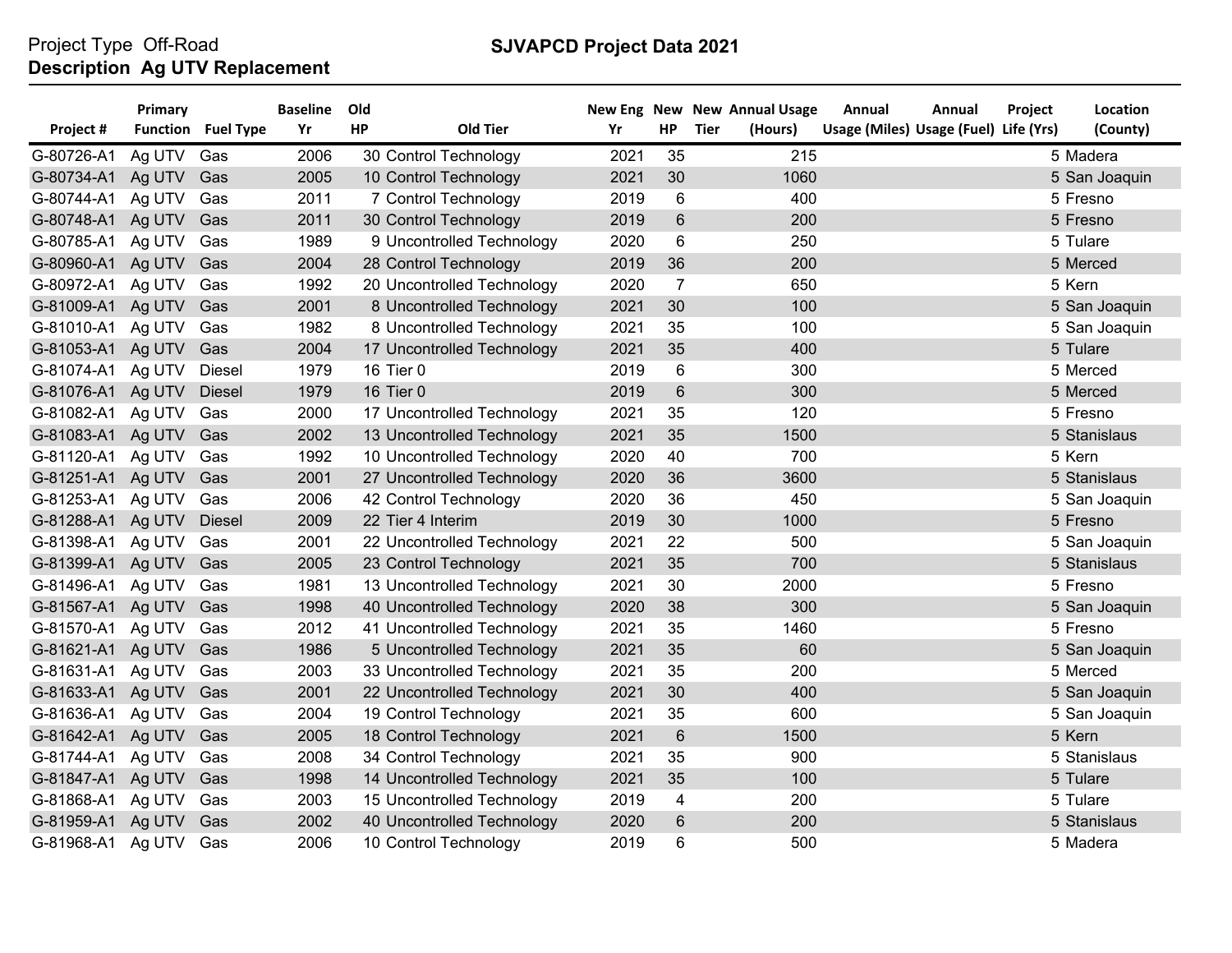| <b>Project #</b>  | Primary | <b>Function</b> Fuel Type | <b>Baseline</b><br>Yr | Old<br><b>HP</b> | Old Tier                   | Yr   | <b>HP</b>      | Tier | New Eng New New Annual Usage<br>(Hours) | Annual<br>Annual<br>Usage (Miles) Usage (Fuel) Life (Yrs) | Project | Location<br>(County) |
|-------------------|---------|---------------------------|-----------------------|------------------|----------------------------|------|----------------|------|-----------------------------------------|-----------------------------------------------------------|---------|----------------------|
| G-82000-A1        | Ag UTV  | Gas                       | 1988                  |                  | 10 Uncontrolled Technology | 2020 | $\,6\,$        |      | 100                                     |                                                           |         | 5 Fresno             |
| G-82005-A1        | Ag UTV  | Gas                       | 1986                  |                  | 14 Uncontrolled Technology | 2021 | 35             |      | 500                                     |                                                           |         | 5 Stanislaus         |
| G-82010-A1        | Ag UTV  | Gas                       | 2005                  |                  | 60 Control Technology      | 2021 | 35             |      | 500                                     |                                                           |         | 5 Stanislaus         |
| G-82036-A1        | Ag UTV  | Gas                       | 2002                  |                  | 10 Uncontrolled Technology | 2021 | 35             |      | 100                                     |                                                           |         | 5 Fresno             |
| G-82039-A1        | Ag UTV  | Gas                       | 2015                  |                  | 8 Control Technology       | 2021 | 35             |      | 300                                     |                                                           |         | 5 San Joaquin        |
| G-82131-A1        | Ag UTV  | Gas                       | 2003                  |                  | 22 Uncontrolled Technology | 2021 | 35             |      | 50                                      |                                                           |         | 5 Stanislaus         |
| G-82166-A1        | Ag UTV  | Gas                       | 1986                  |                  | 17 Uncontrolled Technology | 2021 | 35             |      | 150                                     |                                                           |         | 5 San Joaquin        |
| G-82173-A1        | Ag UTV  | Gas                       | 2012                  |                  | 17 Control Technology      | 2021 | 35             |      | 250                                     |                                                           |         | 5 Fresno             |
| G-82179-A1 Ag UTV |         | Gas                       | 2002                  |                  | 20 Uncontrolled Technology | 2021 | 30             |      | 300                                     |                                                           |         | 5 Stanislaus         |
| G-82183-A1        | Ag UTV  | Gas                       | 2009                  |                  | 11 Control Technology      | 2021 | 35             |      | 500                                     |                                                           |         | 5 San Joaquin        |
| G-82263-A1        | Ag UTV  | Gas                       | 1986                  |                  | 13 Uncontrolled Technology | 2021 | 30             |      | 250                                     |                                                           |         | 5 Stanislaus         |
| G-82295-A1        | Ag UTV  | Gas                       | 1991                  |                  | 19 Uncontrolled Technology | 2021 | 35             |      | 25                                      |                                                           |         | 5 Fresno             |
| G-82394-A1        | Ag UTV  | Gas                       | 1997                  |                  | 20 Uncontrolled Technology | 2021 | 35             |      | 550                                     |                                                           |         | 5 Fresno             |
| G-82395-A1        | Ag UTV  | Gas                       | 1990                  |                  | 20 Uncontrolled Technology | 2021 | 30             |      | 640                                     |                                                           |         | 5 Fresno             |
| G-82396-A1        | Ag UTV  | Gas                       | 1987                  |                  | 15 Uncontrolled Technology | 2020 | $\,6\,$        |      | 580                                     |                                                           |         | 5 Fresno             |
| G-82564-A1        | Ag UTV  | Gas                       | 1998                  |                  | 19 Uncontrolled Technology | 2020 | 6              |      | 5703                                    |                                                           |         | 5 San Joaquin        |
| G-82618-A1        | Ag UTV  | Gas                       | 1985                  |                  | 13 Uncontrolled Technology | 2021 | 35             |      | 70                                      |                                                           |         | 5 Fresno             |
| G-82632-A1        | Ag UTV  | Gas                       | 2016                  |                  | 16 Control Technology      | 2019 | 6              |      | 1000                                    |                                                           |         | 5 Kern               |
| G-82633-A1        | Ag UTV  | Gas                       | 2016                  |                  | 15 Control Technology      | 2019 | $\,6\,$        |      | 690                                     |                                                           |         | 5 Kern               |
| G-82637-A1        | Ag UTV  | Gas                       | 2008                  |                  | 16 Control Technology      | 2019 | $\,6\,$        |      | 595                                     |                                                           |         | 5 Kern               |
| G-82641-A1        | Ag UTV  | Gas                       | 2008                  |                  | 26 Control Technology      | 2019 | $\,6\,$        |      | 725                                     |                                                           |         | 5 Kern               |
| G-82665-A1        | Ag UTV  | Gas                       | 2005                  |                  | 44 Control Technology      | 2019 | $\,6\,$        |      | 300                                     |                                                           |         | 5 Merced             |
| G-82666-A1        | Ag UTV  | Gas                       | 2004                  |                  | 27 Control Technology      | 2019 | $\,6\,$        |      | 300                                     |                                                           |         | 5 Merced             |
| G-82670-A1        | Ag UTV  | Gas                       | 2010                  |                  | 12 Control Technology      | 2019 | $\,6\,$        |      | 8100                                    |                                                           |         | 5 Fresno             |
| G-82671-A1        | Ag UTV  | Gas                       | 2010                  |                  | 12 Control Technology      | 2019 | $\,6\,$        |      | 8100                                    |                                                           |         | 5 Fresno             |
| G-82686-A1        | Ag UTV  | Gas                       | 2010                  |                  | 12 Control Technology      | 2019 | $\,6\,$        |      | 8100                                    |                                                           |         | 5 Fresno             |
| G-82687-A1 Ag UTV |         | Gas                       | 2010                  |                  | 12 Control Technology      | 2019 | $\,6\,$        |      | 8100                                    |                                                           |         | 5 Fresno             |
| G-82688-A1        | Ag UTV  | Gas                       | 2010                  |                  | 12 Control Technology      | 2019 | 6              |      | 8100                                    |                                                           |         | 5 Fresno             |
| G-82689-A1        | Ag UTV  | Gas                       | 2010                  |                  | 12 Control Technology      | 2019 | $\,6\,$        |      | 8100                                    |                                                           |         | 5 Fresno             |
| G-82691-A1        | Ag UTV  | Gas                       | 2010                  |                  | 12 Control Technology      | 2019 | $6\phantom{a}$ |      | 8100                                    |                                                           |         | 5 Fresno             |
| G-82692-A1        | Ag UTV  | Gas                       | 2010                  |                  | 12 Control Technology      | 2019 | $\,6\,$        |      | 8100                                    |                                                           |         | 5 Fresno             |
| G-82693-A1        | Ag UTV  | Gas                       | 2005                  |                  | 17 Control Technology      | 2021 | 35             |      | 60                                      |                                                           |         | 5 Stanislaus         |
| G-82694-A1 Ag UTV |         | Gas                       | 1995                  |                  | 20 Uncontrolled Technology | 2021 | 30             |      | 400                                     |                                                           |         | 5 Fresno             |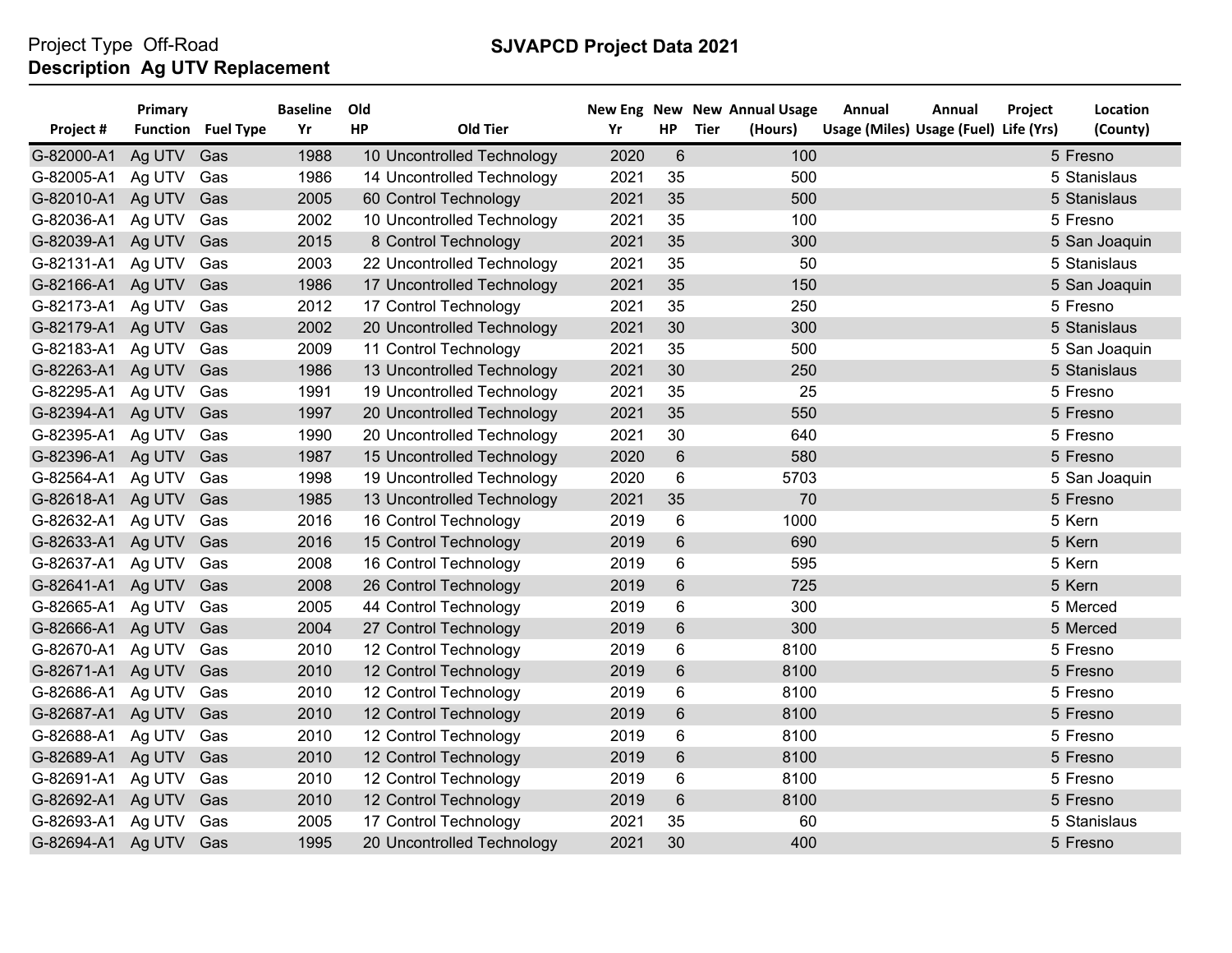| Project #  | Primary | <b>Function</b> Fuel Type | <b>Baseline</b><br>Yr | Old<br>HP | Old Tier                   | Yr   | HP    | Tier | New Eng New New Annual Usage<br>(Hours) | Annual<br>Usage (Miles) Usage (Fuel) Life (Yrs) | Annual | <b>Project</b> | Location<br>(County) |
|------------|---------|---------------------------|-----------------------|-----------|----------------------------|------|-------|------|-----------------------------------------|-------------------------------------------------|--------|----------------|----------------------|
| G-82814-A1 | Ag UTV  | Diesel                    | 2006                  |           | 22 Tier 2                  | 2021 | 35    |      | 630                                     |                                                 |        |                | 5 Tulare             |
| G-82868-A1 | Ag UTV  | Gas                       | 2000                  |           | 22 Uncontrolled Technology | 2021 | 35    |      | 1600                                    |                                                 |        |                | 5 Stanislaus         |
| G-82869-A1 | Ag UTV  | Gas                       | 2004                  |           | 25 Control Technology      | 2021 | 35    |      | 1800                                    |                                                 |        |                | 5 Stanislaus         |
| G-82918-A1 | Ag UTV  | Gas                       | 1995                  |           | 19 Uncontrolled Technology | 2021 | 35    |      | 100                                     |                                                 |        |                | 5 San Joaquin        |
| G-82919-A1 | Ag UTV  | Gas                       | 2002                  |           | 18 Uncontrolled Technology | 2021 | 30    |      | 300                                     |                                                 |        |                | 5 Madera             |
| G-82923-A1 | Ag UTV  | Gas                       | 2002                  |           | 15 Uncontrolled Technology | 2020 | $10$  |      | 400                                     |                                                 |        |                | 5 San Joaquin        |
| G-82924-A1 | Ag UTV  | Gas                       | 1989                  |           | 20 Uncontrolled Technology | 2020 | 10    |      | 400                                     |                                                 |        |                | 5 San Joaquin        |
| G-83034-A1 | Ag UTV  | Gas                       | 1986                  |           | 16 Uncontrolled Technology | 2020 | 36    |      | 300                                     |                                                 |        |                | 5 San Joaquin        |
| G-83079-A1 | Ag UTV  | Gas                       | 1985                  |           | 15 Uncontrolled Technology | 2021 | 30    |      | 150                                     |                                                 |        |                | 5 Merced             |
| G-83195-A1 | Ag UTV  | Gas                       | 1999                  |           | 33 Uncontrolled Technology | 2021 | 30    |      | 780                                     |                                                 |        |                | 5 Madera             |
| G-83224-A1 | Ag UTV  | Gas                       | 1998                  |           | 10 Uncontrolled Technology | 2020 | 6     |      | 200                                     |                                                 |        |                | 5 Fresno             |
| G-83237-A1 | Ag UTV  | Gas                       | 2005                  |           | 13 Control Technology      | 2021 | 35    |      | 750                                     |                                                 |        |                | 5 Merced             |
| G-83283-A1 | Ag UTV  | Gas                       | 2006                  |           | 23 Control Technology      | 2021 | 30    |      | 30                                      |                                                 |        |                | 5 Tulare             |
| G-83496-A1 | Ag UTV  | Gas                       | 2007                  |           | 12 Control Technology      | 2021 | 35    |      | 100                                     |                                                 |        |                | 5 Stanislaus         |
| G-83633-A1 | Ag UTV  | Gas                       | 2005                  |           | 16 Control Technology      | 2021 | 30    |      | 100                                     |                                                 |        |                | 5 San Joaquin        |
| G-83743-A1 | Ag UTV  | Gas                       | 1995                  |           | 9 Uncontrolled Technology  | 2021 | 35    |      | 800                                     |                                                 |        |                | 5 Kings              |
| G-83830-A1 | Ag UTV  | Gas                       | 2007                  |           | 10 Control Technology      | 2020 | 6     |      | 450                                     |                                                 |        |                | 5 San Joaquin        |
| G-83912-A1 | Ag UTV  | Gas                       | 1982                  |           | 13 Uncontrolled Technology | 2021 | 13    |      | 500                                     |                                                 |        |                | 5 Tulare             |
| G-98027-A1 | Ag UTV  | Gas                       | 2006                  |           | 33 Control Technology      | 2021 | 35    |      | 1000                                    |                                                 |        |                | 5 Fresno             |
| G-98070-A1 | Ag UTV  | Gas                       | 1995                  |           | 20 Uncontrolled Technology | 2021 | 35    |      | 20                                      |                                                 |        |                | 5 Kern               |
| G-98075-A1 | Ag UTV  | Gas                       | 2002                  |           | 15 Uncontrolled Technology | 2021 | 35    |      | 200                                     |                                                 |        |                | 5 Stanislaus         |
| G-98135-A1 | Ag UTV  | Gas                       | 1984                  |           | 15 Uncontrolled Technology | 2019 | $6\,$ |      | 100                                     |                                                 |        |                | 5 San Joaquin        |
| G-98144-A1 | Ag UTV  | Gas                       | 2002                  |           | 41 Uncontrolled Technology | 2021 | 35    |      | 600                                     |                                                 |        |                | 5 Merced             |
| G-98178-A1 | Ag UTV  | Gas                       | 1999                  |           | 19 Uncontrolled Technology | 2021 | 35    |      | 80                                      |                                                 |        |                | 5 Tulare             |
| G-98239-A1 | Ag UTV  | Gas                       | 2004                  |           | 15 Control Technology      | 2021 | 35    |      | 175                                     |                                                 |        |                | 5 Fresno             |
| G-98258-A1 | Ag UTV  | Gas                       | 1990                  |           | 14 Uncontrolled Technology | 2021 | 30    |      | 300                                     |                                                 |        |                | 5 Fresno             |
| G-98372-A1 | Ag UTV  | Gas                       | 2007                  |           | 16 Control Technology      | 2021 | 30    |      | 1500                                    |                                                 |        |                | 5 Fresno             |
| G-98406-A1 | Ag UTV  | Gas                       | 1998                  |           | 29 Uncontrolled Technology | 2021 | 35    |      | 950                                     |                                                 |        |                | 5 Fresno             |
| G-99323-A1 | Ag UTV  | Gas                       | 2005                  |           | 33 Control Technology      | 2021 | 35    |      | 100                                     |                                                 |        |                | 5 Fresno             |
| G-99774-A1 | Ag UTV  | Gas                       | 1989                  |           | 19 Uncontrolled Technology | 2020 | 30    |      | 300                                     |                                                 |        |                | 5 Stanislaus         |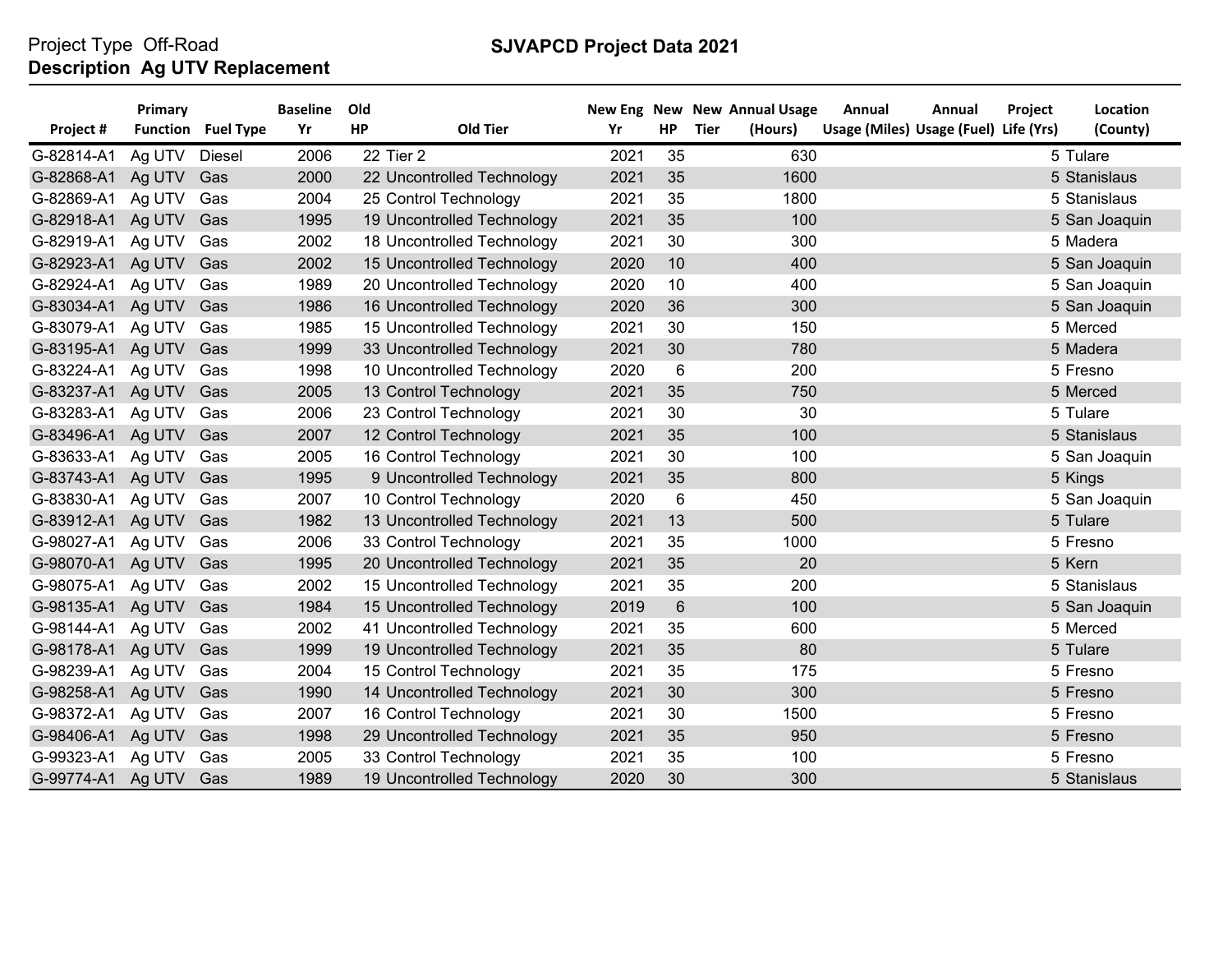This page intentionally blank.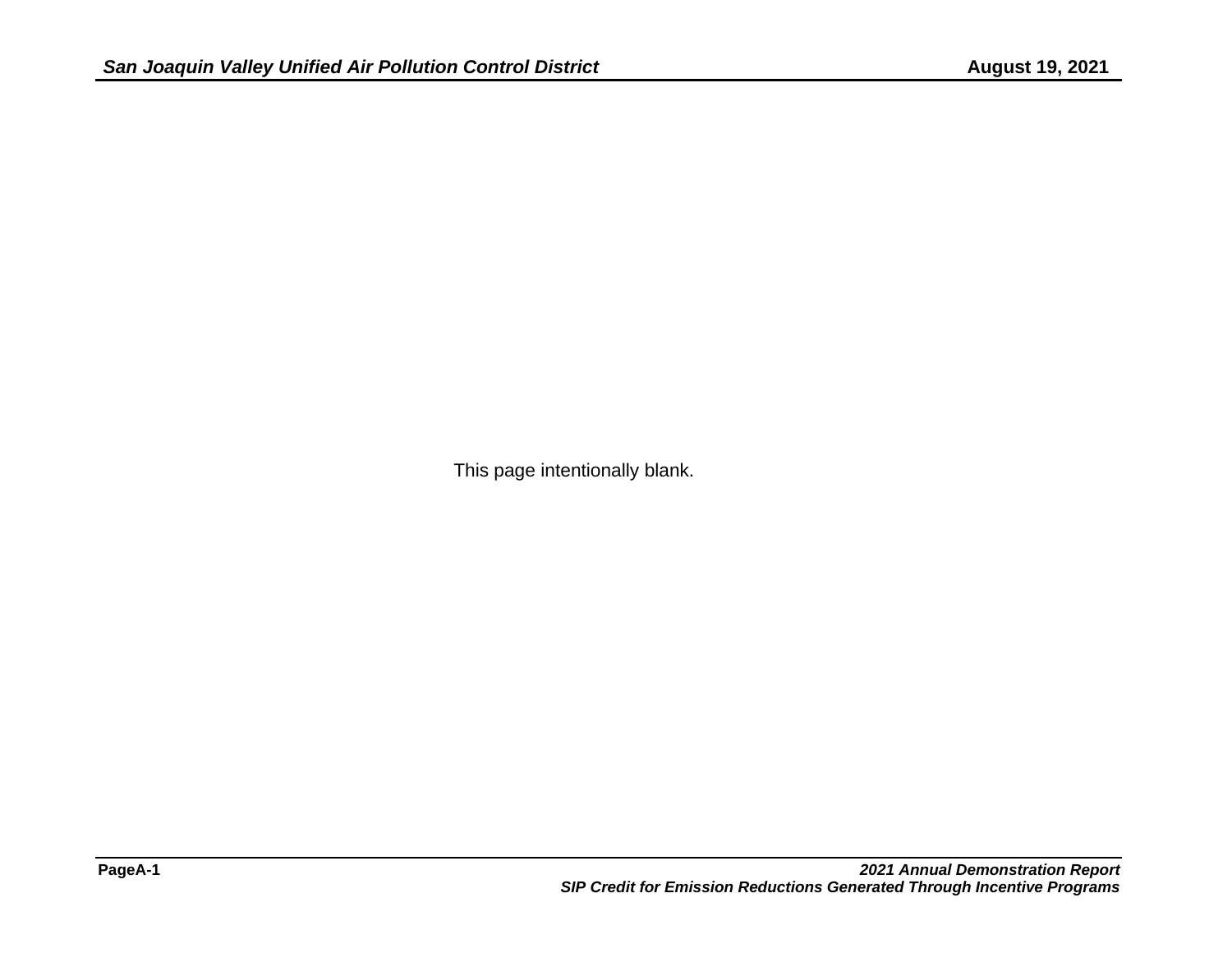**Appendix B NRCS Combustion System Improvement Program Project Information**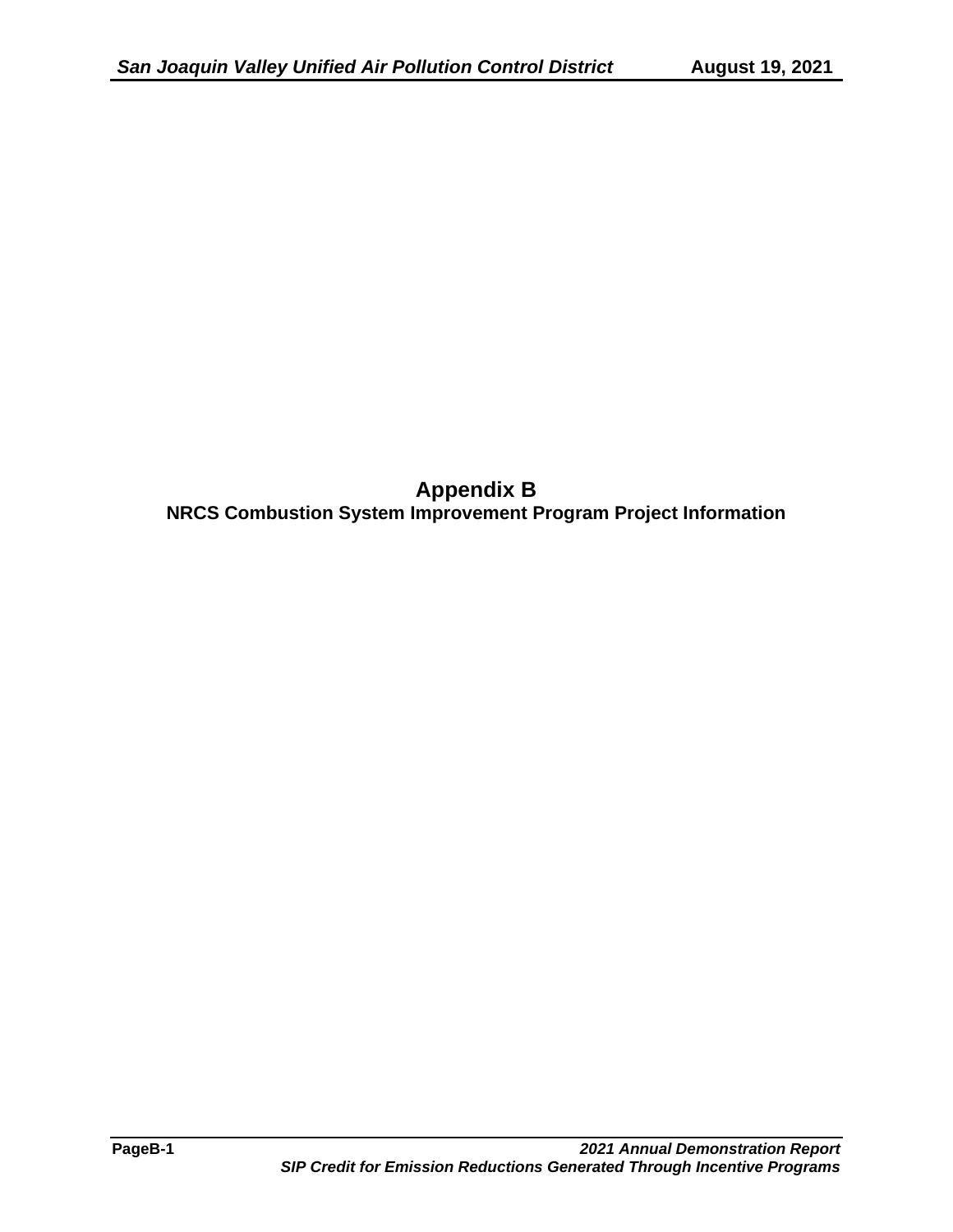|           |                         |               |                 |        |                   |            |            |                     | Annual       | Annual       | Annual       |                     |                          |
|-----------|-------------------------|---------------|-----------------|--------|-------------------|------------|------------|---------------------|--------------|--------------|--------------|---------------------|--------------------------|
|           |                         | Fuel          | <b>Baseline</b> |        |                   | <b>New</b> | <b>New</b> |                     | <b>Usage</b> | <b>Usage</b> | <b>Usage</b> | <b>Project Life</b> |                          |
| Project # | <b>Primary Function</b> | <b>Type</b>   | Yr              | Old HP | Old Tier          | Eng Yr     | HP         | <b>New Tier</b>     | (Hours)      | (Miles)      | (Fuel)       | (Yrs)               | <b>Location (County)</b> |
| 3368      | Tractor                 | <b>Diesel</b> | 1964            | 57     | Non-Tier          | 2016       | 53         | <b>Tier 4 Final</b> | 300          |              |              | 10                  | San Joaquin              |
| 3369      | Tractor                 | <b>Diesel</b> | 1969            | 107    | Non-Tier          | 2018       | 115        | Tier 4 Final        | 500          |              |              | 10                  | Madera                   |
| 3370      | Tractor                 | <b>Diesel</b> | 1969            | 76     | Non-Tier          | 2018       | 75         | Tier 4 Final        | 800          |              |              | 10                  | Madera                   |
| 3371      | Tractor                 | <b>Diesel</b> | 1984            | 45     | Non-Tier          | 2019       | 49         | Tier 4 Final        | 800          |              |              | 10                  | Madera                   |
| 3372      | Tractor                 | <b>Diesel</b> | 1979            | 98     | Non-Tier          | 2019       | 114        | <b>Tier 4 Final</b> | 800          |              |              | 10                  | Madera                   |
| 3373      | Tractor                 | Diesel        | 2007            | 98     | Tier <sub>2</sub> | 2019       | 115        | <b>Tier 4 Final</b> | 800          |              |              | 10                  | Madera                   |
| 3374      | Tractor                 | <b>Diesel</b> | 1981            | 69     | Non-Tier          | 2018       | 70         | <b>Tier 4 Final</b> | 250          |              |              | 10                  | Madera                   |
| 3375      | Tractor                 | Diesel        | 1989            | 60     | Non-Tier          | 2018       | 75         | Tier 4 Final        | 900          |              |              | 10                  | Madera                   |
| 3376      | Shaker                  | <b>Diesel</b> | 2007            | 125    | Tier 1            | 2019       | 174        | <b>Tier 4 Final</b> | 720          |              |              | 10                  | Madera                   |
| 3377      | Tractor                 | Diesel        | 1995            | 120    | Non-Tier          | 2019       | 125        | <b>Tier 4 Final</b> | 550          |              |              | 10                  | Madera                   |
| 3378      | Tractor                 | <b>Diesel</b> | 1986            | 31     | Non-Tier          | 2017       | 39         | Tier 4 Final        | 500          |              |              | 10                  | Madera                   |
| 3379      | Tractor                 | Diesel        | 1999            | 100    | Tier 1            | 2019       | 115        | <b>Tier 4 Final</b> | 700          |              |              | 10                  | Madera                   |
| 3380      | Tractor                 | <b>Diesel</b> | 1975            | 67     | Non-Tier          | 2019       | 65         | Tier 4 Final        | 1,200        |              |              | 10                  | Madera                   |
| 3381      | Tractor                 | Diesel        | 1988            | 97     | Non-Tier          | 2019       | 120        | Tier 4 Final        | 1,200        |              |              | 10                  | Madera                   |
| 3382      | Tractor                 | <b>Diesel</b> | 1967            | 54     | Non-Tier          | 2019       | 32         | <b>Tier 4 Final</b> | 400          |              |              | 10                  | Madera                   |
| 3383      | Tractor                 | Diesel        | 2003            | 60     | Tier 1            | 2019       | 50         | <b>Tier 4 Final</b> | 900          |              |              | 10                  | Madera                   |
| 3384      | Tractor                 | <b>Diesel</b> | 2003            | 60     | Tier 1            | 2019       | 75         | <b>Tier 4 Final</b> | 800          |              |              | 10                  | Madera                   |
| 3385      | Tractor                 | Diesel        | 1979            | 133    | Non-Tier          | 2019       | 125        | Tier 4 Final        | 300          |              |              | 10                  | Madera                   |
| 3386      | Loader                  | <b>Diesel</b> | 1975            | 48     | Non-Tier          | 2019       | 48         | <b>Tier 4 Final</b> | 400          |              |              | 10                  | Madera                   |
| 3387      | Tractor                 | Diesel        | 1985            | 96     | Non-Tier          | 2019       | 106        | <b>Tier 4 Final</b> | 740          |              |              | 10                  | Madera                   |
| 3388      | Tractor                 | <b>Diesel</b> | 1991            | 94     | Non-Tier          | 2018       | 115        | Tier 4 Final        | 500          |              |              | 10                  | Madera                   |
| 3389      | Tractor                 | <b>Diesel</b> | 1968            | 121    | Non-Tier          | 2017       | 117        | Tier 4 Final        | 550          |              |              | 10                  | Madera                   |
| 3390      | Tractor                 | <b>Diesel</b> | 1971            | 90     | Non-Tier          | 2019       | 115        | Tier 4 Final        | 80           |              |              | 10                  | Madera                   |
| 3391      | Tractor                 | Diesel        | 2001            | 92     | Tier 1            | 2016       | 99         | Tier 4 Final        | 520          |              |              | 10                  | Madera                   |
| 3392      | Tractor                 | <b>Diesel</b> | 1997            | 95     | Non-Tier          | 2018       | 117        | <b>Tier 4 Final</b> | 1,100        |              |              | 10                  | Madera                   |
| 3393      | Tractor                 | Diesel        | 1984            | 75     | Non-Tier          | 2019       | 87         | <b>Tier 4 Final</b> | 640          |              |              | 10                  | Madera                   |
| 3394      | Tractor                 | <b>Diesel</b> | 1984            | 82     | Non-Tier          | 2015       | 92         | <b>Tier 4 Final</b> | 400          |              |              | 10                  | Madera                   |
| 3395      | Tractor                 | Diesel        | 1978            | 157    | Non-Tier          | 2019       | 115        | <b>Tier 4 Final</b> | 150          |              |              | 10                  | Madera                   |
| 3396      | Tractor                 | <b>Diesel</b> | 1970            | 131    | Non-Tier          | 2020       | 115        | <b>Tier 4 Final</b> | 250          |              |              | 10                  | Madera                   |
| 3397      | Tractor                 | Diesel        | 1976            | 145    | Non-Tier          | 2020       | 115        | <b>Tier 4 Final</b> | 250          |              |              | 10                  | Madera                   |
| 3398      | Tractor                 | <b>Diesel</b> | 1965            | 56     | Non-Tier          | 2019       | 75         | Tier 4 Final        | 400          |              |              | 10                  | San Joaquin              |
| 3399      | Tractor                 | Diesel        | 1976            | 217    | Non-Tier          | 2019       | 250        | <b>Tier 4 Final</b> | 400          |              |              | 10                  | San Joaquin              |
| 3400      | Tractor                 | <b>Diesel</b> | 1978            | 109    | Non-Tier          | 2018       | 109        | <b>Tier 4 Final</b> | 120          |              |              | 10                  | San Joaquin              |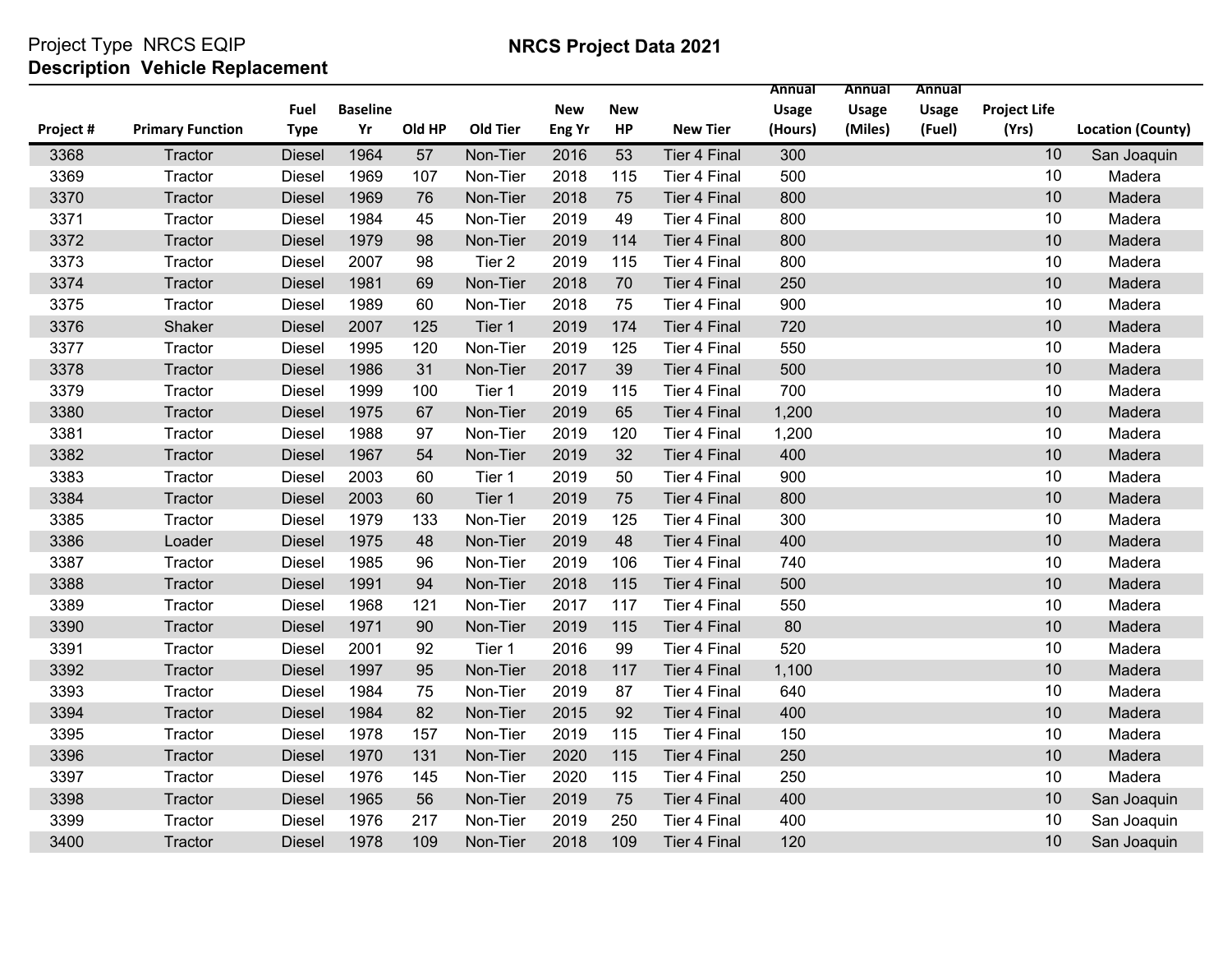|          |                         |               |                 |        |                   |               |            |                     | Annual  | Annual       | Annual       |                     |                          |
|----------|-------------------------|---------------|-----------------|--------|-------------------|---------------|------------|---------------------|---------|--------------|--------------|---------------------|--------------------------|
|          |                         | Fuel          | <b>Baseline</b> |        |                   | <b>New</b>    | <b>New</b> |                     | Usage   | <b>Usage</b> | <b>Usage</b> | <b>Project Life</b> |                          |
| Project# | <b>Primary Function</b> | <b>Type</b>   | Yr              | Old HP | Old Tier          | <b>Eng Yr</b> | HP         | <b>New Tier</b>     | (Hours) | (Miles)      | (Fuel)       | (Yrs)               | <b>Location (County)</b> |
| 3401     | Tractor                 | <b>Diesel</b> | 1993            | 96     | Non-Tier          | 2017          | 120        | <b>Tier 4 Final</b> | 1,200   |              |              | 10                  | San Joaquin              |
| 3402     | Tractor                 | <b>Diesel</b> | 1953            | 39     | Non-Tier          | 2019          | 37         | <b>Tier 4 Final</b> | 250     |              |              | 10                  | San Joaquin              |
| 3403     | Tractor                 | <b>Diesel</b> | 1978            | 96     | Non-Tier          | 2018          | 107        | <b>Tier 4 Final</b> | 250     |              |              | 10                  | San Joaquin              |
| 3404     | Tractor                 | <b>Diesel</b> | 1980            | 75     | Non-Tier          | 2019          | 74         | <b>Tier 4 Final</b> | 500     |              |              | 10                  | San Joaquin              |
| 3405     | Tractor                 | <b>Diesel</b> | 1976            | 109    | Non-Tier          | 2019          | 125        | <b>Tier 4 Final</b> | 750     |              |              | 10                  | San Joaquin              |
| 3406     | Tractor                 | <b>Diesel</b> | 1959            | 225    | Non-Tier          | 2018          | 270        | <b>Tier 4 Final</b> | 2,000   |              |              | 10                  | San Joaquin              |
| 3407     | Tractor                 | <b>Diesel</b> | 1998            | 310    | Tier 1            | 2020          | 370        | <b>Tier 4 Final</b> | 400     |              |              | 10                  | San Joaquin              |
| 3408     | Tractor                 | <b>Diesel</b> | 1986            | 88     | Non-Tier          | 2019          | 105        | <b>Tier 4 Final</b> | 88      |              |              | 10                  | San Joaquin              |
| 3409     | Tractor                 | <b>Diesel</b> | 1983            | 80     | Non-Tier          | 2018          | 47         | <b>Tier 4 Final</b> | 40      |              |              | 10                  | San Joaquin              |
| 3410     | Tractor                 | <b>Diesel</b> | 1978            | 80     | Non-Tier          | 2019          | 100        | <b>Tier 4 Final</b> | 350     |              |              | 10                  | San Joaquin              |
| 3411     | Tractor                 | <b>Diesel</b> | 1971            | 174    | Non-Tier          | 2018          | 175        | <b>Tier 4 Final</b> | 145     |              |              | 10                  | San Joaquin              |
| 3412     | Tractor                 | <b>Diesel</b> | 1977            | 84     | Non-Tier          | 2019          | 100        | <b>Tier 4 Final</b> | 200     |              |              | 10                  | San Joaquin              |
| 3413     | <b>Backhoe Loader</b>   | <b>Diesel</b> | 1980            | 58     | Non-Tier          | 2019          | 63         | <b>Tier 4 Final</b> | 500     |              |              | 10                  | San Joaquin              |
| 3414     | Tractor                 | <b>Diesel</b> | 1962            | 55     | Non-Tier          | 2019          | 50         | <b>Tier 4 Final</b> | 300     |              |              | 10                  | San Joaquin              |
| 3415     | Tractor                 | <b>Diesel</b> | 1959            | 61     | Non-Tier          | 2019          | 74         | <b>Tier 4 Final</b> | 510     |              |              | 10                  | San Joaquin              |
| 3416     | Tractor                 | <b>Diesel</b> | 1976            | 187    | Non-Tier          | 2019          | 114        | <b>Tier 4 Final</b> | 500     |              |              | 10                  | San Joaquin              |
| 3417     | <b>Backhoe Loader</b>   | <b>Diesel</b> | 1976            | 50     | Non-Tier          | 2019          | 63         | <b>Tier 4 Final</b> | 475     |              |              | 10                  | San Joaquin              |
| 3418     | Tractor                 | <b>Diesel</b> | 1975            | 90     | Non-Tier          | 2019          | 105        | <b>Tier 4 Final</b> | 480     |              |              | 10                  | San Joaquin              |
| 3419     | Tractor                 | Diesel        | 1986            | 80     | Non-Tier          | 2020          | 100        | <b>Tier 4 Final</b> | 450     |              |              | 10                  | San Joaquin              |
| 3420     | Tractor                 | Diesel        | 1986            | 58     | Non-Tier          | 2020          | 73         | <b>Tier 4 Final</b> | 500     |              |              | 10                  | San Joaquin              |
| 3421     | Tractor                 | Diesel        | 1970            | 58     | Non-Tier          | 2020          | 66         | <b>Tier 4 Final</b> | 300     |              |              | 10                  | San Joaquin              |
| 3422     | Tractor                 | <b>Diesel</b> | 1978            | 79     | Non-Tier          | 2019          | 95         | <b>Tier 4 Final</b> | 575     |              |              | 10                  | San Joaquin              |
| 3423     | Tractor                 | <b>Diesel</b> | 1982            | 126    | Non-Tier          | 2019          | 117        | <b>Tier 4 Final</b> | 250     |              |              | 10                  | San Joaquin              |
| 3424     | Sweeper                 | <b>Diesel</b> | 1997            | 78     | Non-Tier          | 2018          | 74         | <b>Tier 4 Final</b> | 215     |              |              | 10                  | San Joaquin              |
| 3425     | Tractor                 | <b>Diesel</b> | 1967            | 84     | Non-Tier          | 2019          | 106        | <b>Tier 4 Final</b> | 500     |              |              | 10                  | San Joaquin              |
| 3426     | Tractor                 | <b>Diesel</b> | 2004            | 110    | Tier <sub>2</sub> | 2019          | 114        | <b>Tier 4 Final</b> | 500     |              |              | 10                  | San Joaquin              |
| 3427     | Tractor                 | <b>Diesel</b> | 1988            | 81     | Non-Tier          | 2018          | 74         | <b>Tier 4 Final</b> | 140     |              |              | 10                  | San Joaquin              |
| 3428     | Tractor                 | <b>Diesel</b> | 1968            | 139    | Non-Tier          | 2018          | 100        | <b>Tier 4 Final</b> | 500     |              |              | 10                  | San Joaquin              |
| 3429     | Tractor                 | <b>Diesel</b> | 1979            | 80     | Non-Tier          | 2019          | 100        | <b>Tier 4 Final</b> | 80      |              |              | 10                  | San Joaquin              |
| 3430     | Tractor                 | <b>Diesel</b> | 1957            | 62     | Non-Tier          | 2019          | 75         | <b>Tier 4 Final</b> | 375     |              |              | 10                  | San Joaquin              |
| 3431     | Tractor                 | Diesel        | 1999            | 210    | Tier 1            | 2017          | 260        | <b>Tier 4 Final</b> | 925     |              |              | 10                  | San Joaquin              |
| 3432     | Tractor                 | Diesel        | 1980            | 48     | Non-Tier          | 2019          | 56         | <b>Tier 4 Final</b> | 500     |              |              | 10                  | San Joaquin              |
| 3433     | Tractor                 | <b>Diesel</b> | 1974            | 68     | Non-Tier          | 2019          | 75         | <b>Tier 4 Final</b> | 350     |              |              | 10                  | San Joaquin              |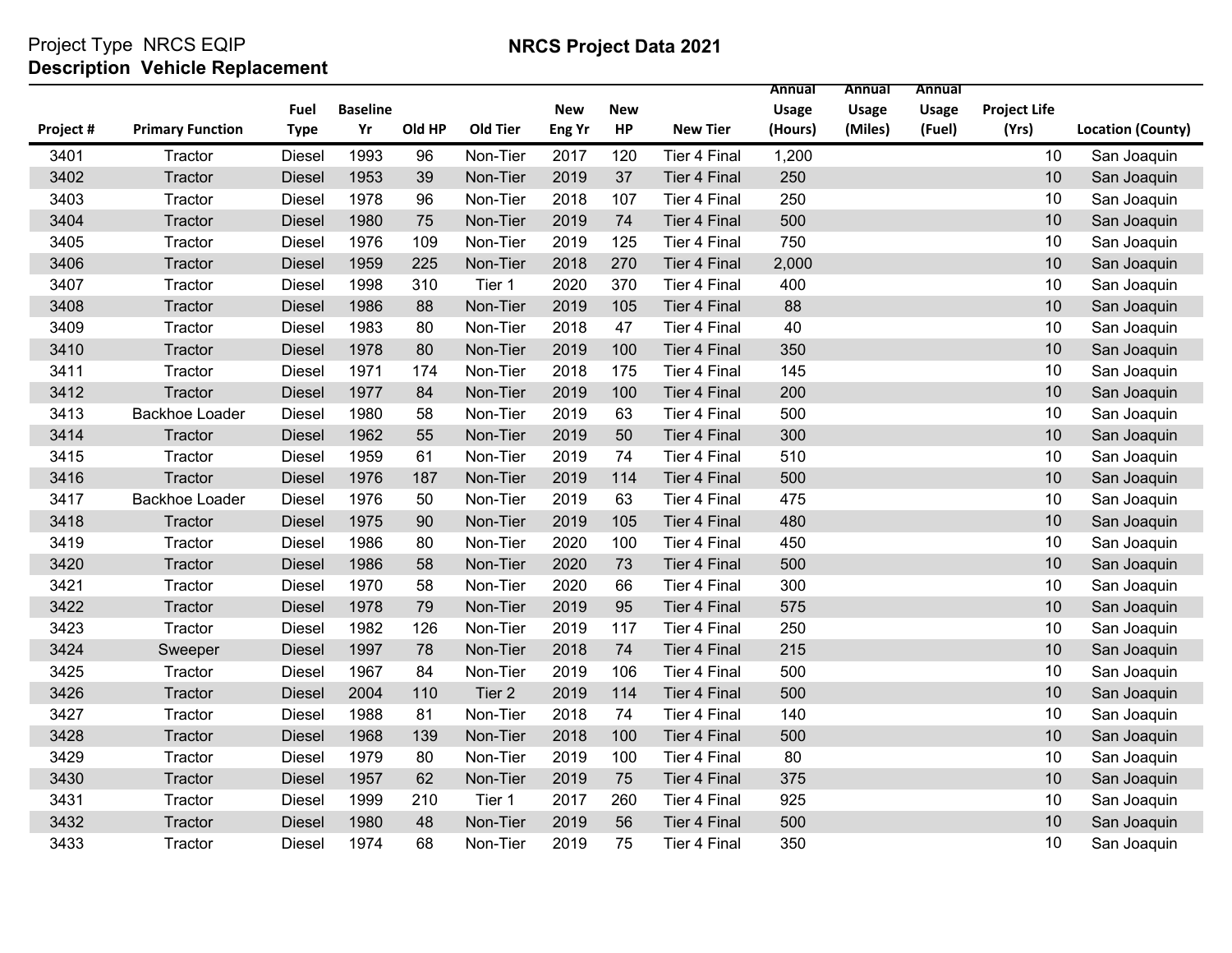|           |                          |               |                 |        |                   |            |            |                     | Annual       | Annual       | Annual       |                     |                          |
|-----------|--------------------------|---------------|-----------------|--------|-------------------|------------|------------|---------------------|--------------|--------------|--------------|---------------------|--------------------------|
|           |                          | Fuel          | <b>Baseline</b> |        |                   | <b>New</b> | <b>New</b> |                     | <b>Usage</b> | <b>Usage</b> | <b>Usage</b> | <b>Project Life</b> |                          |
| Project # | <b>Primary Function</b>  | <b>Type</b>   | Yr              | Old HP | Old Tier          | Eng Yr     | HP         | <b>New Tier</b>     | (Hours)      | (Miles)      | (Fuel)       | (Yrs)               | <b>Location (County)</b> |
| 3434      | Tractor                  | <b>Diesel</b> | 1971            | 65     | Non-Tier          | 2019       | 74         | <b>Tier 4 Final</b> | 245          |              |              | 10                  | San Joaquin              |
| 3435      | Tractor                  | Diesel        | 1992            | 310    | Non-Tier          | 2015       | 402        | <b>Tier 4 Final</b> | 1,300        |              |              | 10                  | San Joaquin              |
| 3436      | Tractor                  | <b>Diesel</b> | 1977            | 132    | Non-Tier          | 2020       | 115        | <b>Tier 4 Final</b> | 150          |              |              | 10                  | Madera                   |
| 3437      | <b>Skid Steer Loader</b> | Diesel        | 2005            | 81     | Tier <sub>2</sub> | 2019       | 92         | <b>Tier 4 Final</b> | 380          |              |              | 10                  | San Joaquin              |
| 3438      | Tractor                  | <b>Diesel</b> | 2003            | 92     | Tier 1            | 2019       | 115        | <b>Tier 4 Final</b> | 350          |              |              | 10                  | San Joaquin              |
| 3439      | Tractor                  | Diesel        | 1974            | 67     | Non-Tier          | 2020       | 75         | <b>Tier 4 Final</b> | 200          |              |              | 10                  | San Joaquin              |
| 3440      | Tractor                  | Diesel        | 1975            | 164    | Non-Tier          | 2019       | 115        | <b>Tier 4 Final</b> | 1,000        |              |              | 10                  | San Joaquin              |
| 3441      | Tractor                  | Diesel        | 1976            | 103    | Non-Tier          | 2020       | 115        | <b>Tier 4 Final</b> | 1,200        |              |              | 10                  | San Joaquin              |
| 3442      | Tractor                  | <b>Diesel</b> | 1971            | 58     | Non-Tier          | 2020       | 73         | <b>Tier 4 Final</b> | 200          |              |              | 10                  | San Joaquin              |
| 3443      | Tractor                  | Diesel        | 1977            | 126    | Non-Tier          | 2019       | 105        | <b>Tier 4 Final</b> | 575          |              |              | 10                  | San Joaquin              |
| 3444      | Tractor                  | <b>Diesel</b> | 2000            | 45     | Tier 1            | 2019       | 53         | <b>Tier 4 Final</b> | 257          |              |              | 10                  | San Joaquin              |
| 3445      | Tractor                  | <b>Diesel</b> | 1968            | 168    | Non-Tier          | 2020       | 155        | <b>Tier 4 Final</b> | 500          |              |              | 10                  | Tulare                   |
| 3446      | Tractor                  | <b>Diesel</b> | 1989            | 60     | Non-Tier          | 2018       | 74         | <b>Tier 4 Final</b> | 300          |              |              | 10                  | Tulare                   |
| 3447      | Tractor                  | Diesel        | 1984            | 67     | Non-Tier          | 2019       | 75         | <b>Tier 4 Final</b> | 450          |              |              | 10                  | Tulare                   |
| 3448      | Tractor                  | <b>Diesel</b> | 1981            | 154    | Non-Tier          | 2017       | 125        | Tier 4 Final        | 400          |              |              | 10                  | Tulare                   |
| 3449      | Tractor                  | Diesel        | 1980            | 31     | Non-Tier          | 2019       | 32         | <b>Tier 4 Final</b> | 1,000        |              |              | 10                  | Tulare                   |
| 3450      | Tractor                  | <b>Diesel</b> | 1983            | 26     | Non-Tier          | 2018       | 25         | <b>Tier 4 Final</b> | 1,000        |              |              | 10                  | Tulare                   |
| 3451      | Tractor                  | Diesel        | 1963            | 45     | Non-Tier          | 2019       | 55         | Tier 4 Final        | 1,000        |              |              | 10                  | Tulare                   |
| 3452      | Tractor                  | <b>Diesel</b> | 1976            | 124    | Non-Tier          | 2019       | 115        | Tier 4 Final        | 500          |              |              | 10                  | Tulare                   |
| 3453      | Tractor                  | Diesel        | 1965            | 63     | Non-Tier          | 2019       | 74         | Tier 4 Final        | 600          |              |              | 10                  | Tulare                   |
| 3454      | Tractor                  | <b>Diesel</b> | 1987            | 86     | Non-Tier          | 2019       | 106        | <b>Tier 4 Final</b> | 500          |              |              | 10                  | Tulare                   |
| 3455      | Tractor                  | Diesel        | 1992            | 102    | Non-Tier          | 2018       | 115        | <b>Tier 4 Final</b> | 500          |              |              | 10                  | Tulare                   |
| 3456      | Tractor                  | <b>Diesel</b> | 1984            | 63     | Non-Tier          | 2019       | 73         | <b>Tier 4 Final</b> | 600          |              |              | 10                  | Tulare                   |
| 3457      | Tractor                  | <b>Diesel</b> | 1996            | 78     | Non-Tier          | 2019       | 95         | <b>Tier 4 Final</b> | 450          |              |              | 10                  | Tulare                   |
| 3458      | Tractor                  | <b>Diesel</b> | 1976            | 80     | Non-Tier          | 2018       | 100        | <b>Tier 4 Final</b> | 500          |              |              | 10                  | Tulare                   |
| 3459      | Tractor                  | <b>Diesel</b> | 1980            | 45     | Non-Tier          | 2019       | 55         | <b>Tier 4 Final</b> | 400          |              |              | 10                  | Tulare                   |
| 3460      | Tractor                  | <b>Diesel</b> | 1979            | 84     | Non-Tier          | 2016       | 86         | <b>Tier 4 Final</b> | 400          |              |              | 10                  | Tulare                   |
| 3461      | Tractor                  | Diesel        | 1996            | 91     | Non-Tier          | 2017       | 100        | <b>Tier 4 Final</b> | 700          |              |              | 10                  | Tulare                   |
| 3462      | Tractor                  | <b>Diesel</b> | 1988            | 97     | Non-Tier          | 2019       | 115        | <b>Tier 4 Final</b> | 200          |              |              | 10                  | Tulare                   |
| 3463      | Tractor                  | Diesel        | 1983            | 26     | Non-Tier          | 2019       | 31         | <b>Tier 4 Final</b> | 1,000        |              |              | 10                  | Tulare                   |
| 3464      | Tractor                  | <b>Diesel</b> | 1987            | 96     | Non-Tier          | 2019       | 100        | <b>Tier 4 Final</b> | 1,000        |              |              | 10                  | Tulare                   |
| 3465      | Tractor                  | Diesel        | 1986            | 29     | Non-Tier          | 2019       | 32         | <b>Tier 4 Final</b> | 1,000        |              |              | 10                  | Tulare                   |
| 3466      | Tractor                  | <b>Diesel</b> | 2006            | 115    | Tier 2            | 2019       | 125        | <b>Tier 4 Final</b> | 800          |              |              | 10                  | Tulare                   |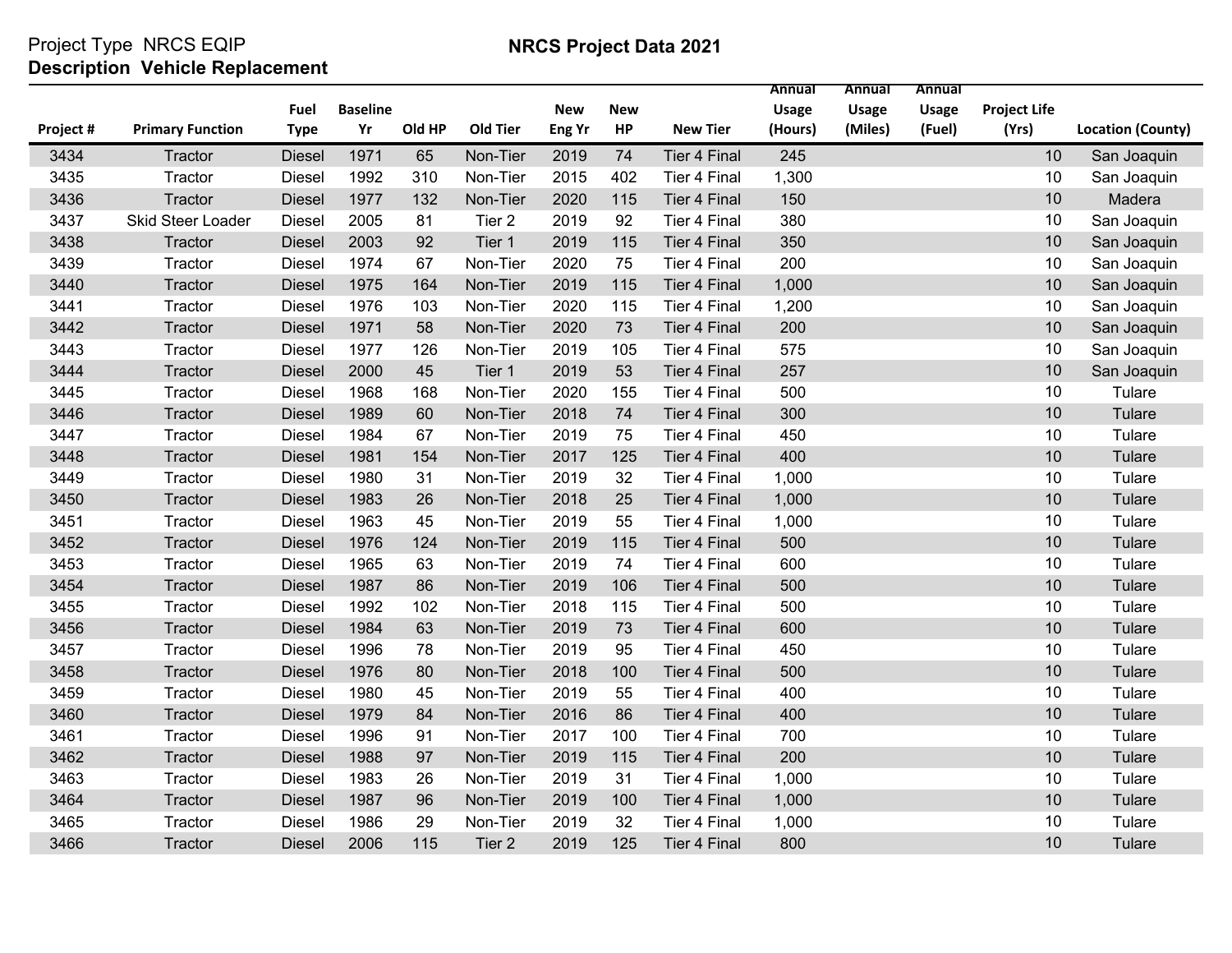|           |                         |               |                 |        |          |            |            |                     | Annual       | Annual       | Annual       |                     |                          |
|-----------|-------------------------|---------------|-----------------|--------|----------|------------|------------|---------------------|--------------|--------------|--------------|---------------------|--------------------------|
|           |                         | Fuel          | <b>Baseline</b> |        |          | <b>New</b> | <b>New</b> |                     | <b>Usage</b> | <b>Usage</b> | <b>Usage</b> | <b>Project Life</b> |                          |
| Project # | <b>Primary Function</b> | <b>Type</b>   | Yr              | Old HP | Old Tier | Eng Yr     | <b>HP</b>  | <b>New Tier</b>     | (Hours)      | (Miles)      | (Fuel)       | (Yrs)               | <b>Location (County)</b> |
| 3467      | Tractor                 | Diesel        | 1981            | 63     | Non-Tier | 2018       | 70         | <b>Tier 4 Final</b> | 250          |              |              | 10                  | Tulare                   |
| 3468      | Tractor                 | <b>Diesel</b> | 1994            | 245    | Non-Tier | 2019       | 295        | Tier 4 Final        | 800          |              |              | 10                  | Tulare                   |
| 3469      | Tractor                 | <b>Diesel</b> | 1978            | 31     | Non-Tier | 2019       | 32         | <b>Tier 4 Final</b> | 250          |              |              | 10                  | Tulare                   |
| 3470      | Tractor                 | <b>Diesel</b> | 1980            | 37     | Non-Tier | 2019       | 32         | <b>Tier 4 Final</b> | 250          |              |              | 10                  | Tulare                   |
| 3471      | Tractor                 | Diesel        | 1946            | 68     | Non-Tier | 2019       | 32         | <b>Tier 4 Final</b> | 250          |              |              | 10                  | Tulare                   |
| 3472      | Tractor                 | <b>Diesel</b> | 1996            | 97     | Non-Tier | 2019       | 120        | Tier 4 Final        | 600          |              |              | 10                  | Tulare                   |
| 3473      | Tractor                 | Diesel        | 1960            | 72     | Non-Tier | 2020       | 90         | Tier 4 Final        | 180          |              |              | 10                  | Tulare                   |
| 3474      | Sweeper                 | <b>Diesel</b> | 2003            | 130    | Tier 2   | 2019       | 174        | <b>Tier 4 Final</b> | 600          |              |              | 10                  | Tulare                   |
| 3475      | Tractor                 | <b>Diesel</b> | 1997            | 140    | Tier 1   | 2017       | 155        | <b>Tier 4 Final</b> | 1,200        |              |              | 10                  | Tulare                   |
| 3476      | Tractor                 | <b>Diesel</b> | 1976            | 146    | Non-Tier | 2019       | 132        | Tier 4 Final        | 1,000        |              |              | 10                  | Tulare                   |
| 3477      | Tractor                 | Diesel        | 1986            | 93     | Non-Tier | 2019       | 74         | Tier 4 Final        | 1,000        |              |              | 10                  | Tulare                   |
| 3478      | Tractor                 | <b>Diesel</b> | 2007            | 92     | Tier 2   | 2018       | 108        | Tier 4 Final        | 500          |              |              | 10                  | Tulare                   |
| 3479      | Tractor                 | <b>Diesel</b> | 1979            | 61     | Non-Tier | 2018       | 74         | <b>Tier 4 Final</b> | 400          |              |              | 10                  | Tulare                   |
| 3480      | Tractor                 | <b>Diesel</b> | 1974            | 216    | Non-Tier | 2019       | 135        | <b>Tier 4 Final</b> | 1,800        |              |              | 10                  | Tulare                   |
| 3481      | Tractor                 | Diesel        | 1991            | 95     | Non-Tier | 2019       | 98         | <b>Tier 4 Final</b> | 700          |              |              | 10                  | Tulare                   |
| 3482      | Tractor                 | Diesel        | 1990            | 90     | Non-Tier | 2018       | 105        | <b>Tier 4 Final</b> | 300          |              |              | 10                  | Tulare                   |
| 3483      | Tractor                 | Diesel        | 1983            | 96     | Non-Tier | 2018       | 119        | Tier 4 Final        | 500          |              |              | 10                  | Tulare                   |
| 3484      | Tractor                 | Diesel        | 1981            | 83     | Non-Tier | 2019       | 100        | <b>Tier 4 Final</b> | 550          |              |              | 10                  | Tulare                   |
| 3485      | Tractor                 | Diesel        | 1990            | 186    | Non-Tier | 2019       | 180        | <b>Tier 4 Final</b> | 600          |              |              | 10                  | Tulare                   |
| 3486      | Tractor                 | <b>Diesel</b> | 1988            | 69     | Non-Tier | 2019       | 75         | Tier 4 Final        | 400          |              |              | 10                  | Tulare                   |
| 3487      | Tractor                 | Diesel        | 1982            | 98     | Non-Tier | 2018       | 108        | Tier 4 Final        | 400          |              |              | 10                  | Tulare                   |
| 3488      | Tractor                 | <b>Diesel</b> | 1980            | 97     | Non-Tier | 2019       | 74         | Tier 4 Final        | 415          |              |              | 10                  | Tulare                   |
| 3489      | Tractor                 | Diesel        | 1985            | 105    | Non-Tier | 2019       | 117        | <b>Tier 4 Final</b> | 700          |              |              | 10                  | Tulare                   |
| 3490      | Tractor                 | <b>Diesel</b> | 1974            | 63     | Non-Tier | 2019       | 74         | Tier 4 Final        | 300          |              |              | 10                  | Tulare                   |
| 3491      | Tractor                 | Diesel        | 1997            | 72     | Non-Tier | 2019       | 74         | <b>Tier 4 Final</b> | 290          |              |              | 10                  | Tulare                   |
| 3492      | Tractor                 | <b>Diesel</b> | 1998            | 114    | Tier 1   | 2018       | 115        | <b>Tier 4 Final</b> | 1,500        |              |              | 10                  | Tulare                   |
| 3493      | Tractor                 | Diesel        | 1995            | 84     | Non-Tier | 2020       | 100        | Tier 4 Final        | 250          |              |              | 10                  | Tulare                   |
| 3494      | Tractor                 | <b>Diesel</b> | 1990            | 207    | Non-Tier | 2018       | 245        | <b>Tier 4 Final</b> | 1500         |              |              | 10                  | Tulare                   |
| 3495      | Tractor                 | <b>Diesel</b> | 1987            | 77     | Non-Tier | 2020       | 92         | <b>Tier 4 Final</b> | 200          |              |              | 10                  | Tulare                   |
| 3496      | Tractor                 | <b>Diesel</b> | 1975            | 110    | Non-Tier | 2019       | 125        | Tier 4 Final        | 250          |              |              | 10                  | Tulare                   |
| 3497      | Tractor                 | Diesel        | 1981            | 74     | Non-Tier | 2019       | 73         | Tier 4 Final        | 300          |              |              | 10                  | Tulare                   |
| 3498      | Tractor                 | <b>Diesel</b> | 1973            | 68     | Non-Tier | 2019       | 82         | Tier 4 Final        | 400          |              |              | 10                  | Tulare                   |
| 3499      | Tractor                 | Diesel        | 1998            | 168    | Tier 1   | 2018       | 210        | <b>Tier 4 Final</b> | 900          |              |              | 10                  | Tulare                   |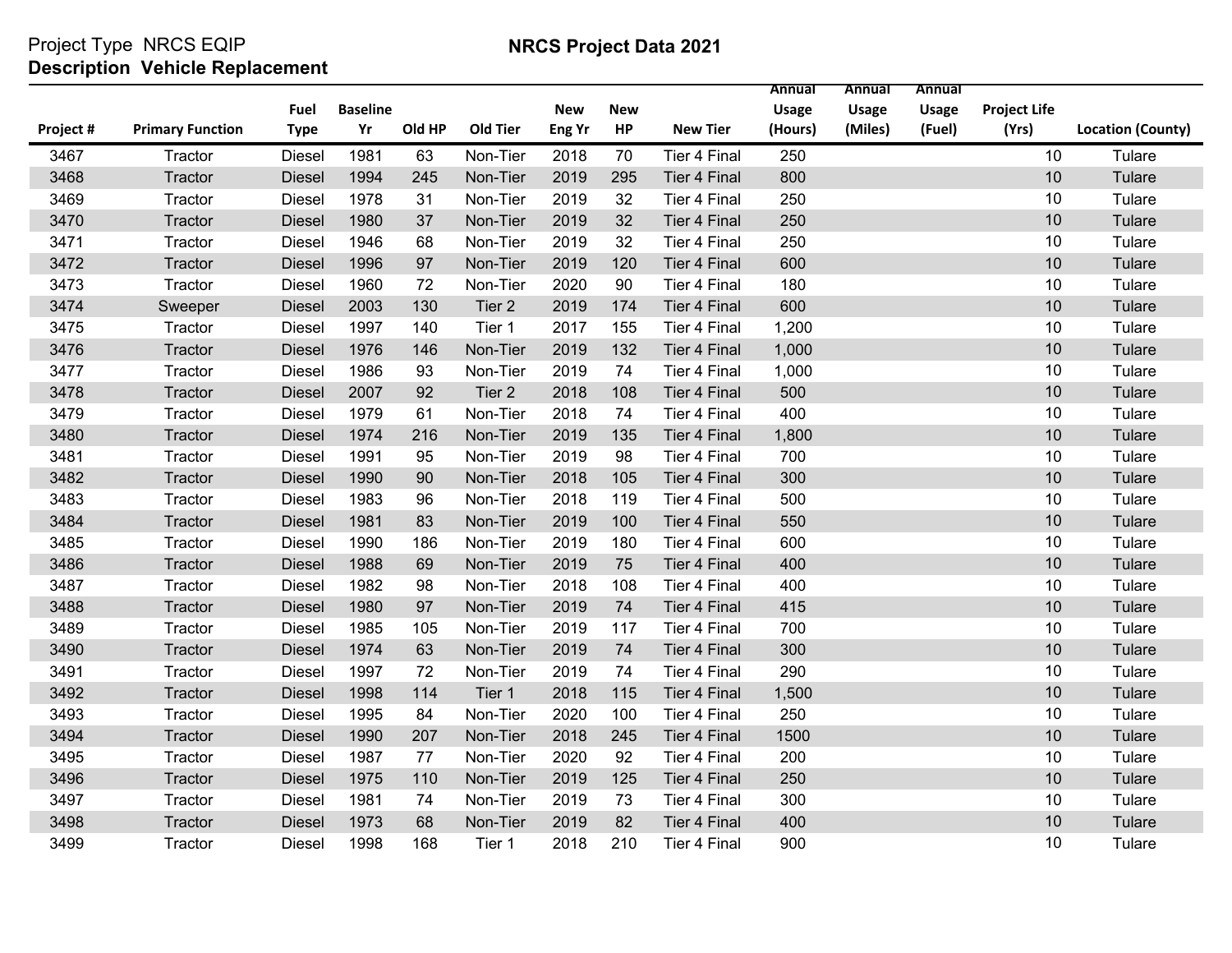|           |                         |               |                 |        |          |            |            |                     | Annual       | <b>Annual</b> | Annual       |                     |                          |
|-----------|-------------------------|---------------|-----------------|--------|----------|------------|------------|---------------------|--------------|---------------|--------------|---------------------|--------------------------|
|           |                         | Fuel          | <b>Baseline</b> |        |          | <b>New</b> | <b>New</b> |                     | <b>Usage</b> | Usage         | <b>Usage</b> | <b>Project Life</b> |                          |
| Project # | <b>Primary Function</b> | <b>Type</b>   | Yr              | Old HP | Old Tier | Eng Yr     | HP         | <b>New Tier</b>     | (Hours)      | (Miles)       | (Fuel)       | (Yrs)               | <b>Location (County)</b> |
| 3500      | Tractor                 | <b>Diesel</b> | 1976            | 73     | Non-Tier | 2019       | 90         | <b>Tier 4 Final</b> | 250          |               |              | 10                  | Tulare                   |
| 3501      | Tractor                 | <b>Diesel</b> | 1992            | 105    | Non-Tier | 2019       | 114        | Tier 4 Final        | 650          |               |              | 10                  | Tulare                   |
| 3502      | Tractor                 | <b>Diesel</b> | 1978            | 60     | Non-Tier | 2019       | 70         | <b>Tier 4 Final</b> | 350          |               |              | 10                  | Tulare                   |
| 3503      | Tractor                 | <b>Diesel</b> | 2007            | 91     | Tier 2   | 2019       | 98         | <b>Tier 4 Final</b> | 500          |               |              | 10                  | Fresno                   |
| 3504      | Tractor                 | <b>Diesel</b> | 1998            | 72     | Tier 1   | 2018       | 86         | <b>Tier 4 Final</b> | 700          |               |              | 10                  | Fresno                   |
| 3505      | Tractor                 | <b>Diesel</b> | 2001            | 89     | Tier 1   | 2019       | 100        | <b>Tier 4 Final</b> | 1,500        |               |              | 10                  | Tulare                   |
| 3506      | Tractor                 | <b>Diesel</b> | 1980            | 28     | Non-Tier | 2019       | 35         | <b>Tier 4 Final</b> | 50           |               |              | 10                  | Tulare                   |
| 3507      | Tractor                 | Diesel        | 1981            | 63     | Non-Tier | 2019       | 73         | <b>Tier 4 Final</b> | 300          |               |              | 10                  | Tulare                   |
| 3508      | Tractor                 | <b>Diesel</b> | 1997            | 99     | Non-Tier | 2019       | 115        | <b>Tier 4 Final</b> | 200          |               |              | 10                  | Fresno                   |
| 3509      | Tractor                 | <b>Diesel</b> | 1968            | 130    | Non-Tier | 2016       | 140        | <b>Tier 4 Final</b> | 500          |               |              | 10                  | Fresno                   |
| 3510      | Tractor                 | <b>Diesel</b> | 1978            | 27     | Non-Tier | 2020       | 32         | <b>Tier 4 Final</b> | 200          |               |              | 10                  | Fresno                   |
| 3511      | Tractor                 | <b>Diesel</b> | 1962            | 77     | Non-Tier | 2018       | 65         | <b>Tier 4 Final</b> | 380          |               |              | 10                  | Fresno                   |
| 3512      | Tractor                 | <b>Diesel</b> | 1981            | 60     | Non-Tier | 2020       | 74         | <b>Tier 4 Final</b> | 500          |               |              | 10                  | Fresno                   |
| 3513      | Tractor                 | <b>Diesel</b> | 1982            | 84     | Non-Tier | 2019       | 105        | <b>Tier 4 Final</b> | 310          |               |              | 10                  | Fresno                   |
| 3514      | Tractor                 | <b>Diesel</b> | 1992            | 51     | Non-Tier | 2019       | 52         | <b>Tier 4 Final</b> | 275          |               |              | 10                  | Fresno                   |
| 3515      | Tractor                 | <b>Diesel</b> | 1982            | 370    | Non-Tier | 2019       | 420        | Tier 4 Final        | 500          |               |              | 10                  | Fresno                   |
| 3516      | Tractor                 | <b>Diesel</b> | 1971            | 71     | Non-Tier | 2018       | 73         | <b>Tier 4 Final</b> | 700          |               |              | 10                  | Fresno                   |
| 3517      | Tractor                 | Diesel        | 1984            | 81     | Non-Tier | 2019       | 70         | Tier 4 Final        | 200          |               |              | 10                  | Fresno                   |
| 3518      | Tractor                 | <b>Diesel</b> | 1982            | 73     | Non-Tier | 2019       | 90         | <b>Tier 4 Final</b> | 300          |               |              | 10                  | Fresno                   |
| 3519      | Tractor                 | Diesel        | 1997            | 92     | Non-Tier | 2019       | 114        | <b>Tier 4 Final</b> | 500          |               |              | 10                  | Fresno                   |
| 3520      | Tractor                 | <b>Diesel</b> | 1987            | 65     | Non-Tier | 2020       | 74         | <b>Tier 4 Final</b> | 400          |               |              | 10                  | Fresno                   |
| 3521      | Tractor                 | Diesel        | 1982            | 82     | Non-Tier | 2019       | 100        | <b>Tier 4 Final</b> | 350          |               |              | 10                  | Fresno                   |
| 3522      | Tractor                 | <b>Diesel</b> | 1993            | 49     | Non-Tier | 2019       | 58         | Tier 4 Final        | 2,000        |               |              | 10                  | Fresno                   |
| 3523      | Shaker                  | <b>Diesel</b> | 1987            | 149    | Non-Tier | 2019       | 174        | Tier 4 Final        | 250          |               |              | 10                  | Fresno                   |
| 3524      | Tractor                 | <b>Diesel</b> | 1978            | 250    | Non-Tier | 2019       | 125        | <b>Tier 4 Final</b> | 1,800        |               |              | 10                  | Fresno                   |
| 3525      | <b>Nut Harvester</b>    | <b>Diesel</b> | 1987            | 149    | Non-Tier | 2019       | 174        | <b>Tier 4 Final</b> | 500          |               |              | 10                  | Fresno                   |
| 3526      | Tractor                 | <b>Diesel</b> | 1993            | 81     | Non-Tier | 2018       | 80         | <b>Tier 4 Final</b> | 360          |               |              | 10                  | Fresno                   |
| 3527      | Tractor                 | <b>Diesel</b> | 1981            | 72     | Non-Tier | 2020       | 90         | <b>Tier 4 Final</b> | 600          |               |              | 10                  | Fresno                   |
| 3528      | Tractor                 | <b>Diesel</b> | 1990            | 61     | Non-Tier | 2019       | 74         | <b>Tier 4 Final</b> | 250          |               |              | 10                  | Fresno                   |
| 3529      | Tractor                 | Diesel        | 1962            | 39     | Non-Tier | 2019       | 39         | Tier 4 Final        | 325          |               |              | 10                  | Fresno                   |
| 3530      | <b>Backhoe Loader</b>   | <b>Diesel</b> | 1980            | 90     | Non-Tier | 2019       | 62         | <b>Tier 4 Final</b> | 150          |               |              | 10                  | Kern                     |
| 3531      | Tractor                 | <b>Diesel</b> | 1974            | 58     | Non-Tier | 2019       | 70         | Tier 4 Final        | 100          |               |              | 10                  | Fresno                   |
| 3532      | Tractor                 | <b>Diesel</b> | 1981            | 97     | Non-Tier | 2019       | 115        | <b>Tier 4 Final</b> | 300          |               |              | 10                  | Fresno                   |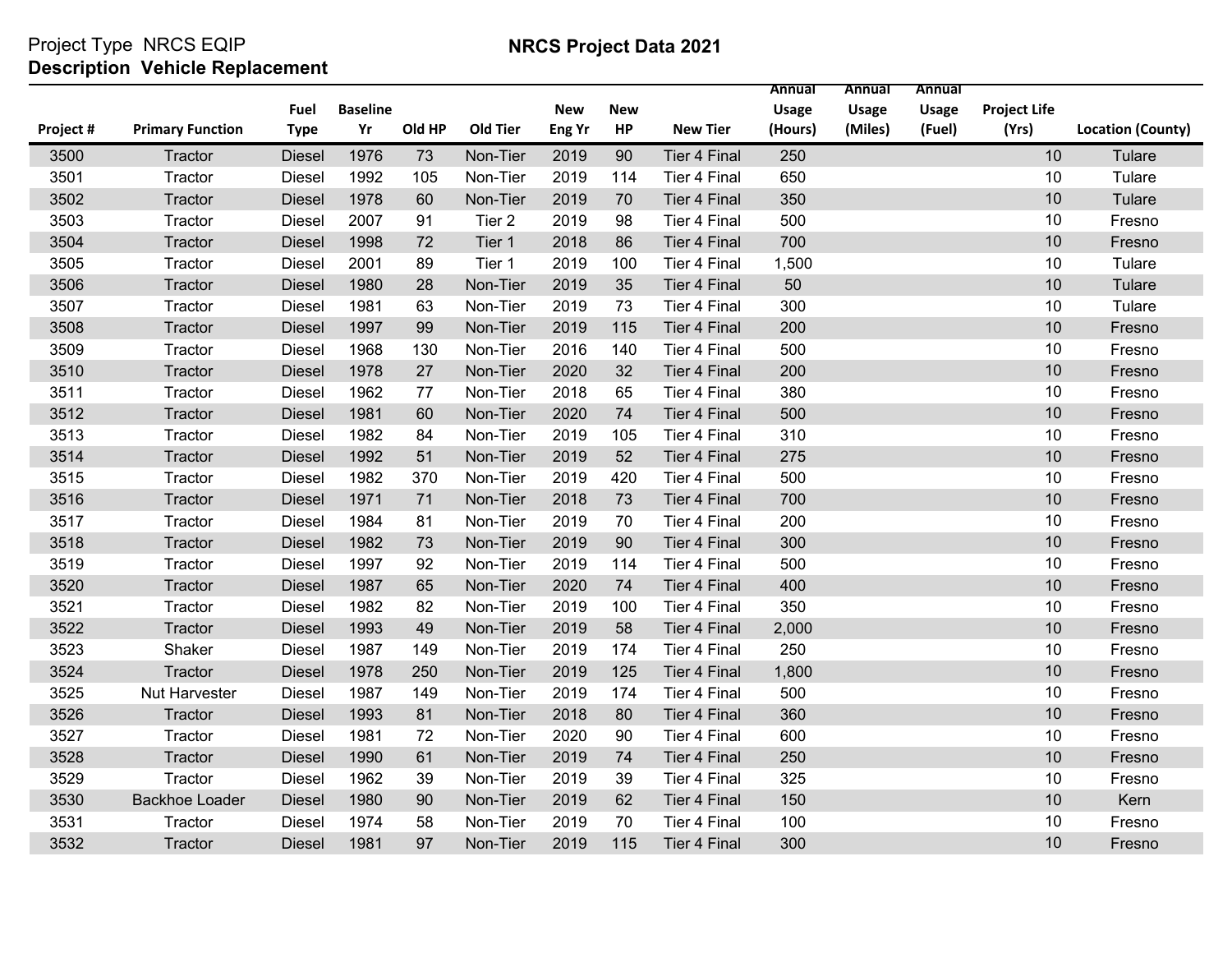|           |                         |               |                 |        |                   |            |            |                     | Annual       | Annual  | Annual       |                     |                          |
|-----------|-------------------------|---------------|-----------------|--------|-------------------|------------|------------|---------------------|--------------|---------|--------------|---------------------|--------------------------|
|           |                         | Fuel          | <b>Baseline</b> |        |                   | <b>New</b> | <b>New</b> |                     | <b>Usage</b> | Usage   | <b>Usage</b> | <b>Project Life</b> |                          |
| Project # | <b>Primary Function</b> | <b>Type</b>   | Yr              | Old HP | Old Tier          | Eng Yr     | HP         | <b>New Tier</b>     | (Hours)      | (Miles) | (Fuel)       | (Yrs)               | <b>Location (County)</b> |
| 3533      | Tractor                 | <b>Diesel</b> | 1993            | 81     | Non-Tier          | 2019       | 100        | <b>Tier 4 Final</b> | 400          |         |              | 10                  | Fresno                   |
| 3534      | Tractor                 | <b>Diesel</b> | 1981            | 77     | Non-Tier          | 2019       | 90         | Tier 4 Final        | 300          |         |              | 10                  | Fresno                   |
| 3535      | Tractor                 | <b>Diesel</b> | 1988            | 72     | Non-Tier          | 2015       | 80         | Tier 4 Final        | 300          |         |              | 10                  | Kern                     |
| 3536      | Tractor                 | <b>Diesel</b> | 1985            | 86     | Non-Tier          | 2018       | 100        | <b>Tier 4 Final</b> | 600          |         |              | 10                  | Kern                     |
| 3537      | Tractor                 | <b>Diesel</b> | 2005            | 89     | Tier 2            | 2018       | 100        | <b>Tier 4 Final</b> | 600          |         |              | 10                  | Kern                     |
| 3538      | Tractor                 | <b>Diesel</b> | 1998            | 64     | Tier 1            | 2017       | 73         | <b>Tier 4 Final</b> | 600          |         |              | 10                  | Kern                     |
| 3539      | Tractor                 | <b>Diesel</b> | 1997            | 95     | Non-Tier          | 2016       | 115        | <b>Tier 4 Final</b> | 750          |         |              | 10                  | Kern                     |
| 3540      | Tractor                 | <b>Diesel</b> | 2005            | 45     | Tier 2            | 2019       | 53         | <b>Tier 4 Final</b> | 240          |         |              | 10                  | San Joaquin              |
| 3541      | Tractor                 | <b>Diesel</b> | 1979            | 80     | Non-Tier          | 2018       | 74         | Tier 4 Final        | 600          |         |              | 10                  | Kern                     |
| 3543      | Tractor                 | <b>Diesel</b> | 2005            | 225    | Tier 2            | 2015       | 250        | Tier 4 Final        | 800          |         |              | 10                  | Tulare                   |
| 3544      | Tractor                 | <b>Diesel</b> | 2005            | 89     | Tier <sub>2</sub> | 2019       | 98         | Tier 4 Final        | 1,000        |         |              | 10                  | Fresno                   |
| 3545      | Tractor                 | <b>Diesel</b> | 1967            | 92     | Non-Tier          | 2019       | 98         | Tier 4 Final        | 500          |         |              | 10                  | Fresno                   |
| 3546      | Tractor                 | <b>Diesel</b> | 2004            | 53     | Tier 2            | 2019       | 65         | Tier 4 Final        | 500          |         |              | 10                  | Fresno                   |
| 3547      | Tractor                 | <b>Diesel</b> | 1986            | 97     | Non-Tier          | 2019       | 105        | Tier 4 Final        | 1,350        |         |              | 10                  | Fresno                   |
| 3548      | Tractor                 | <b>Diesel</b> | 1973            | 80     | Non-Tier          | 2018       | 90         | <b>Tier 4 Final</b> | 400          |         |              | 10                  | Fresno                   |
| 3549      | Sweeper                 | <b>Diesel</b> | 1984            | 75     | Non-Tier          | 2018       | 74         | Tier 4 Final        | 400          |         |              | 10                  | Fresno                   |
| 3550      | Shaker                  | <b>Diesel</b> | 1982            | 80     | Non-Tier          | 2019       | 74         | <b>Tier 4 Final</b> | 400          |         |              | 10                  | Fresno                   |
| 3551      | Tractor                 | <b>Diesel</b> | 2003            | 85     | Tier 1            | 2018       | 100        | <b>Tier 4 Final</b> | 500          |         |              | 10                  | Fresno                   |
| 3552      | Tractor                 | <b>Diesel</b> | 1997            | 260    | Tier 1            | 2018       | 270        | <b>Tier 4 Final</b> | 2500         |         |              | 10                  | Tulare                   |
| 3553      | Tractor                 | <b>Diesel</b> | 2003            | 95     | Tier 1            | 2020       | 100        | <b>Tier 4 Final</b> | 400          |         |              | 10                  | Tulare                   |
| 3554      | Tractor                 | <b>Diesel</b> | 1970            | 92     | Non-Tier          | 2020       | 113        | <b>Tier 4 Final</b> | 480          |         |              | 10                  | Kern                     |
| 3555      | Tractor                 | <b>Diesel</b> | 1980            | 40     | Non-Tier          | 2020       | 45         | <b>Tier 4 Final</b> | 400          |         |              | 10                  | Kern                     |
| 3556      | Tractor                 | <b>Diesel</b> | 1994            | 90     | Non-Tier          | 2019       | 100        | Tier 4 Final        | 200          |         |              | 10                  | Fresno                   |
| 3557      | Tractor                 | <b>Diesel</b> | 1982            | 97     | Non-Tier          | 2016       | 105        | Tier 4 Final        | 200          |         |              | 10                  | Fresno                   |
| 3558      | Tractor                 | <b>Diesel</b> | 1974            | 91     | Non-Tier          | 2019       | 98         | <b>Tier 4 Final</b> | 95           |         |              | 10                  | Fresno                   |
| 3559      | Tractor                 | <b>Diesel</b> | 1999            | 85     | Tier 1            | 2018       | 100        | Tier 4 Final        | 300          |         |              | 10                  | Fresno                   |
| 3560      | Tractor                 | <b>Diesel</b> | 1995            | 124    | Non-Tier          | 2019       | 100        | <b>Tier 4 Final</b> | 200          |         |              | 10                  | Fresno                   |
| 3561      | Tractor                 | <b>Diesel</b> | 1980            | 80     | Non-Tier          | 2016       | 99         | <b>Tier 4 Final</b> | 120          |         |              | 10                  | Fresno                   |
| 3562      | Tractor                 | <b>Diesel</b> | 1999            | 50     | Tier 1            | 2020       | 53         | <b>Tier 4 Final</b> | 230          |         |              | 10                  | Fresno                   |
| 3563      | Tractor                 | <b>Diesel</b> | 1982            | 82     | Non-Tier          | 2019       | 100        | Tier 4 Final        | 320          |         |              | 10                  | Fresno                   |
| 3564      | Tractor                 | <b>Diesel</b> | 1980            | 63     | Non-Tier          | 2020       | 74         | Tier 4 Final        | 100          |         |              | 10                  | Fresno                   |
| 3565      | Tractor                 | <b>Diesel</b> | 1987            | 96     | Non-Tier          | 2019       | 115        | <b>Tier 4 Final</b> | 300          |         |              | 10                  | Fresno                   |
| 3566      | Tractor                 | <b>Diesel</b> | 1999            | 110    | Tier 1            | 2019       | 115        | <b>Tier 4 Final</b> | 1500         |         |              | 10                  | Tulare                   |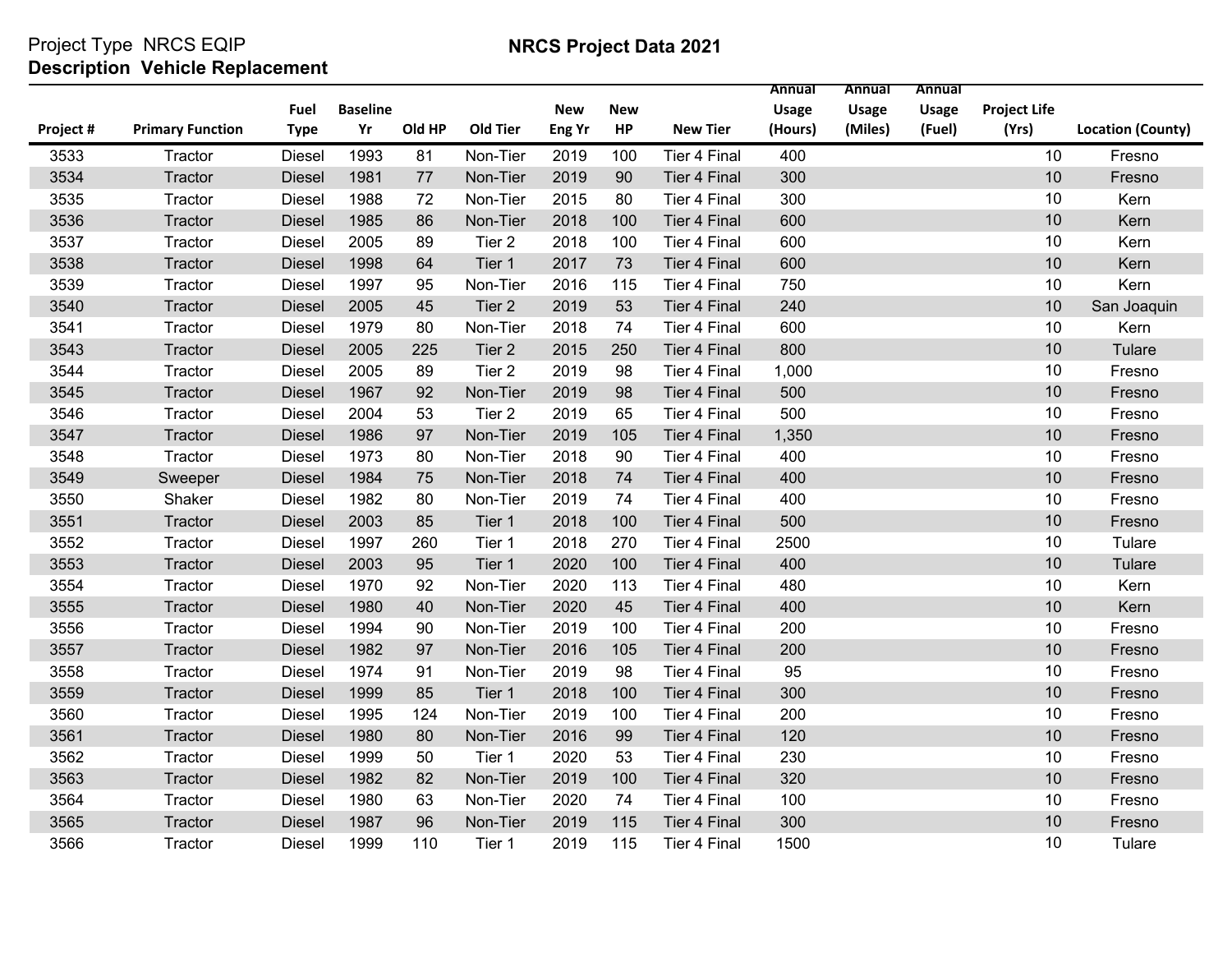|           |                         |               |                 |        |                   |            |            |                     | Annual       | Annual  | Annual       |                     |                          |
|-----------|-------------------------|---------------|-----------------|--------|-------------------|------------|------------|---------------------|--------------|---------|--------------|---------------------|--------------------------|
|           |                         | Fuel          | <b>Baseline</b> |        |                   | <b>New</b> | <b>New</b> |                     | <b>Usage</b> | Usage   | <b>Usage</b> | <b>Project Life</b> |                          |
| Project # | <b>Primary Function</b> | <b>Type</b>   | Yr              | Old HP | Old Tier          | Eng Yr     | HP         | <b>New Tier</b>     | (Hours)      | (Miles) | (Fuel)       | (Yrs)               | <b>Location (County)</b> |
| 3567      | Shaker                  | <b>Diesel</b> | 1980            | 120    | Non-Tier          | 2019       | 148        | <b>Tier 4 Final</b> | 900          |         |              | 10                  | Tulare                   |
| 3568      | Tractor                 | <b>Diesel</b> | 1974            | 186    | Non-Tier          | 2019       | 115        | <b>Tier 4 Final</b> | 1500         |         |              | 10                  | Tulare                   |
| 3569      | Tractor                 | <b>Diesel</b> | 2007            | 94     | Tier <sub>2</sub> | 2019       | 115        | <b>Tier 4 Final</b> | 1200         |         |              | 10                  | Tulare                   |
| 3570      | Tractor                 | <b>Diesel</b> | 2006            | 94     | Tier <sub>2</sub> | 2019       | 115        | <b>Tier 4 Final</b> | 1200         |         |              | 10                  | Tulare                   |
| 3571      | Tractor                 | <b>Diesel</b> | 2007            | 94     | Tier <sub>2</sub> | 2019       | 115        | <b>Tier 4 Final</b> | 1200         |         |              | 10                  | Tulare                   |
| 3572      | Tractor                 | <b>Diesel</b> | 1969            | 75     | Non-Tier          | 2020       | 74         | <b>Tier 4 Final</b> | 500          |         |              | 10                  | Fresno                   |
| 3573      | Tractor                 | <b>Diesel</b> | 1979            | 84     | Non-Tier          | 2019       | 74         | <b>Tier 4 Final</b> | 1,000        |         |              | 10                  | Fresno                   |
| 3574      | Tractor                 | <b>Diesel</b> | 1991            | 72     | Non-Tier          | 2018       | 90         | Tier 4 Final        | 550          |         |              | 10                  | Fresno                   |
| 3575      | Tractor                 | <b>Diesel</b> | 1996            | 95     | Non-Tier          | 2019       | 100        | <b>Tier 4 Final</b> | 700          |         |              | 10                  | Fresno                   |
| 3576      | Tractor                 | <b>Diesel</b> | 1969            | 55     | Non-Tier          | 2018       | 47         | <b>Tier 4 Final</b> | 200          |         |              | 10                  | Fresno                   |
| 3577      | Tractor                 | <b>Diesel</b> | 1977            | 128    | Non-Tier          | 2019       | 120        | <b>Tier 4 Final</b> | 250          |         |              | 10                  | Fresno                   |
| 3578      | Tractor                 | <b>Diesel</b> | 1969            | 60     | Non-Tier          | 2018       | 65         | <b>Tier 4 Final</b> | 300          |         |              | 10                  | Fresno                   |
| 3579      | Tractor                 | <b>Diesel</b> | 1987            | 97     | Non-Tier          | 2019       | 114        | <b>Tier 4 Final</b> | 1,000        |         |              | 10                  | Fresno                   |
| 3580      | Tractor                 | <b>Diesel</b> | 1994            | 104    | Non-Tier          | 2019       | 115        | <b>Tier 4 Final</b> | 1000         |         |              | 10                  | Fresno                   |
| 3581      | Tractor                 | <b>Diesel</b> | 1967            | 58     | Non-Tier          | 2019       | 71         | <b>Tier 4 Final</b> | 1,200        |         |              | 10                  | Fresno                   |
| 3582      | Tractor                 | <b>Diesel</b> | 1972            | 145    | Non-Tier          | 2019       | 115        | <b>Tier 4 Final</b> | 550          |         |              | 10                  | Fresno                   |
| 3583      | Tractor                 | <b>Diesel</b> | 2004            | 105    | Tier 2            | 2020       | 64         | <b>Tier 4 Final</b> | 1500         |         |              | 10                  | Tulare                   |
| 3584      | Tractor                 | <b>Diesel</b> | 1978            | 98     | Non-Tier          | 2019       | 100        | <b>Tier 4 Final</b> | 700          |         |              | 10                  | Merced                   |
| 3585      | Tractor                 | Diesel        | 1998            | 110    | Tier 1            | 2019       | 105        | <b>Tier 4 Final</b> | 400          |         |              | 10                  | Madera                   |
| 3586      | Tractor                 | <b>Diesel</b> | 1975            | 72     | Non-Tier          | 2020       | 90         | <b>Tier 4 Final</b> | 300          |         |              | 10                  | Madera                   |
| 3587      | Tractor                 | <b>Diesel</b> | 1982            | 90     | Non-Tier          | 2020       | 115        | <b>Tier 4 Final</b> | 180          |         |              | 10                  | Madera                   |
| 3588      | Tractor                 | <b>Diesel</b> | 1999            | 95     | Tier 1            | 2020       | 115        | Tier 4 Final        | 350          |         |              | 10                  | Madera                   |
| 3589      | Loader                  | <b>Diesel</b> | 1981            | 59     | Non-Tier          | 2019       | 70         | <b>Tier 4 Final</b> | 750          |         |              | 10                  | Madera                   |
| 3590      | Tractor                 | <b>Diesel</b> | 1971            | 46     | Non-Tier          | 2020       | 45         | <b>Tier 4 Final</b> | 300          |         |              | 10                  | Madera                   |
| 3591      | <b>Nut Harvester</b>    | <b>Diesel</b> | 1990            | 140    | Non-Tier          | 2020       | 174        | <b>Tier 4 Final</b> | 250          |         |              | 10                  | Madera                   |
| 3592      | Tractor                 | <b>Diesel</b> | 1980            | 157    | Non-Tier          | 2018       | 125        | <b>Tier 4 Final</b> | 800          |         |              | 10                  | Madera                   |
| 3593      | Tractor                 | <b>Diesel</b> | 1981            | 96     | Non-Tier          | 2018       | 125        | <b>Tier 4 Final</b> | 800          |         |              | 10                  | Madera                   |
| 3594      | Tractor                 | Diesel        | 1987            | 97     | Non-Tier          | 2016       | 105        | Tier 4 Final        | 400          |         |              | 10                  | Merced                   |
| 3595      | Tractor                 | <b>Diesel</b> | 1992            | 91     | Non-Tier          | 2017       | 92         | <b>Tier 4 Final</b> | 160          |         |              | 10                  | Merced                   |
| 3596      | Loader                  | <b>Diesel</b> | 1975            | 151    | Non-Tier          | 2018       | 214        | <b>Tier 4 Final</b> | 200          |         |              | 10                  | Merced                   |
| 3597      | Tractor                 | <b>Diesel</b> | 1999            | 104    | Tier 1            | 2020       | 115        | <b>Tier 4 Final</b> | 500          |         |              | 10                  | Merced                   |
| 3598      | Tractor                 | <b>Diesel</b> | 1992            | 92     | Non-Tier          | 2019       | 93         | Tier 4 Final        | 200          |         |              | 10                  | Merced                   |
| 3599      | Sweeper                 | <b>Diesel</b> | 1994            | 139    | Non-Tier          | 2019       | 48         | <b>Tier 4 Final</b> | 1,400        |         |              | 10                  | Merced                   |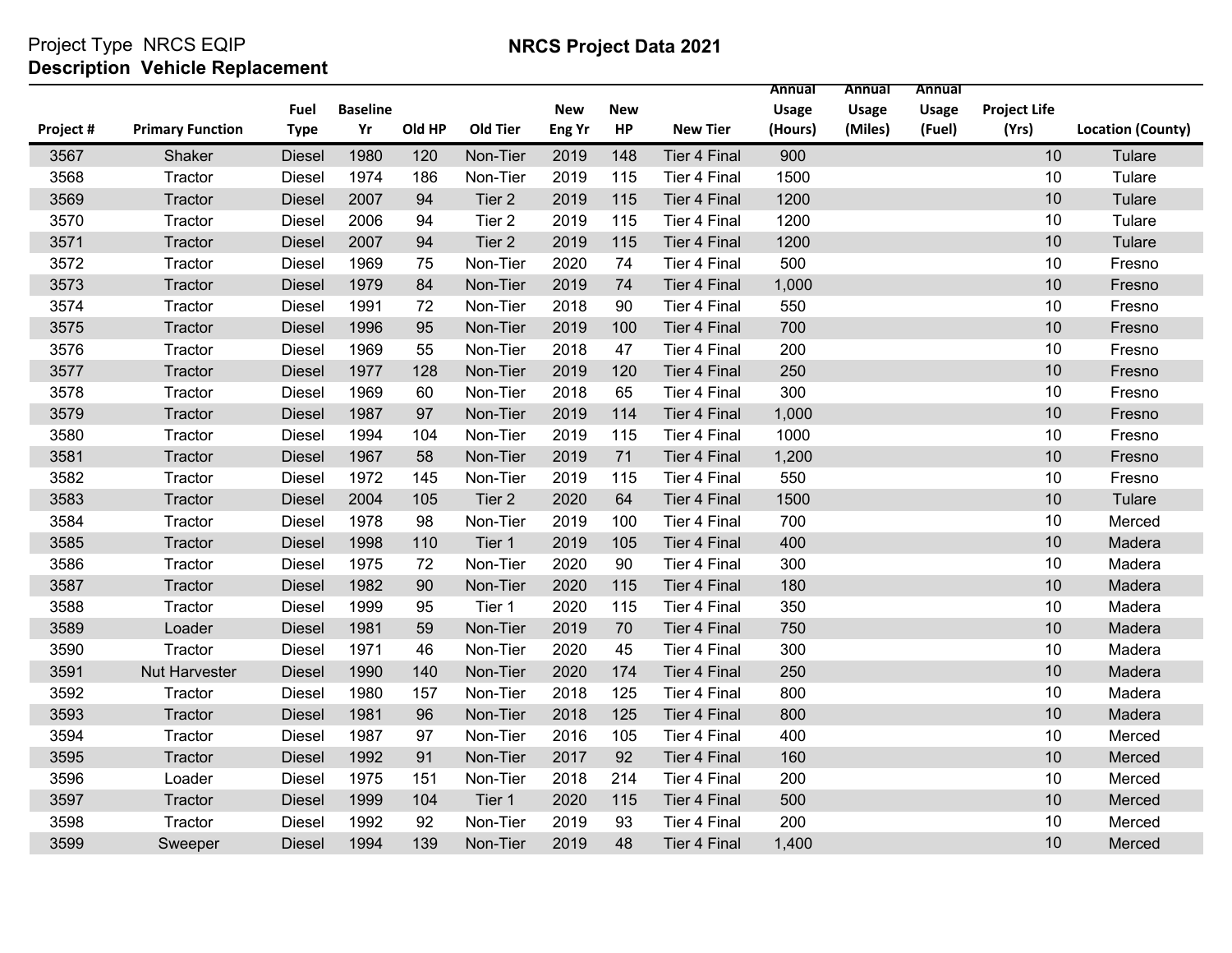|           |                         |               |                 |        |                   |               |            |                     | Annual       | Annual  | Annual       |                     |                          |
|-----------|-------------------------|---------------|-----------------|--------|-------------------|---------------|------------|---------------------|--------------|---------|--------------|---------------------|--------------------------|
|           |                         | Fuel          | <b>Baseline</b> |        |                   | <b>New</b>    | <b>New</b> |                     | <b>Usage</b> | Usage   | <b>Usage</b> | <b>Project Life</b> |                          |
| Project # | <b>Primary Function</b> | <b>Type</b>   | Yr              | Old HP | Old Tier          | <b>Eng Yr</b> | HP         | <b>New Tier</b>     | (Hours)      | (Miles) | (Fuel)       | (Yrs)               | <b>Location (County)</b> |
| 3600      | Tractor                 | <b>Diesel</b> | 1976            | 126    | Non-Tier          | 2018          | 115        | <b>Tier 4 Final</b> | 150          |         |              | 10                  | Madera                   |
| 3601      | Tractor                 | <b>Diesel</b> | 2003            | 103    | Tier 1            | 2020          | 115        | <b>Tier 4 Final</b> | 300          |         |              | 10                  | Merced                   |
| 3602      | Tractor                 | <b>Diesel</b> | 1978            | 158    | Non-Tier          | 2020          | 115        | <b>Tier 4 Final</b> | 500          |         |              | 10                  | Merced                   |
| 3603      | Tractor                 | <b>Diesel</b> | 1977            | 84     | Non-Tier          | 2019          | 98         | <b>Tier 4 Final</b> | 200          |         |              | 10                  | Tulare                   |
| 3604      | Tractor                 | <b>Diesel</b> | 1998            | 100    | Tier 1            | 2019          | 115        | <b>Tier 4 Final</b> | 500          |         |              | 10                  | Kings                    |
| 3605      | Tractor                 | <b>Diesel</b> | 2000            | 92     | Tier 1            | 2019          | 106        | <b>Tier 4 Final</b> | 1050         |         |              | 10                  | Kings                    |
| 3606      | Tractor                 | Diesel        | 2007            | 99     | Tier <sub>2</sub> | 2019          | 117        | <b>Tier 4 Final</b> | 300          |         |              | 10                  | Kings                    |
| 3607      | Tractor                 | <b>Diesel</b> | 2007            | 99     | Tier <sub>2</sub> | 2019          | 117        | <b>Tier 4 Final</b> | 300          |         |              | 10                  | Kings                    |
| 3608      | Tractor                 | <b>Diesel</b> | 1963            | 54     | Non-Tier          | 2019          | 60         | <b>Tier 4 Final</b> | 100          |         |              | 10                  | Kings                    |
| 3609      | Tractor                 | <b>Diesel</b> | 2002            | 208    | Tier 1            | 2018          | 245        | <b>Tier 4 Final</b> | 2,000        |         |              | 10                  | Kings                    |
| 3610      | Tractor                 | <b>Diesel</b> | 1994            | 300    | Non-Tier          | 2018          | 370        | <b>Tier 4 Final</b> | 1,000        |         |              | 10                  | Kings                    |
| 3611      | Tractor                 | <b>Diesel</b> | 2004            | 110    | Tier 2            | 2019          | 130        | <b>Tier 4 Final</b> | 1085         |         |              | $10$                | Kings                    |
| 3612      | Tractor                 | <b>Diesel</b> | 1975            | 94     | Non-Tier          | 2020          | 113        | Tier 4 Final        | 450          |         |              | 10                  | Kings                    |
| 3613      | Loader                  | <b>Diesel</b> | 1999            | 95     | Tier 1            | 2018          | 109        | <b>Tier 4 Final</b> | 600          |         |              | 10                  | Kings                    |
| 3614      | Tractor                 | <b>Diesel</b> | 1963            | 61     | Non-Tier          | 2020          | 75         | <b>Tier 4 Final</b> | 500          |         |              | 10                  | Kings                    |
| 3615      | Tractor                 | <b>Diesel</b> | 1973            | 58     | Non-Tier          | 2018          | 73         | <b>Tier 4 Final</b> | 100          |         |              | 10                  | Fresno                   |
| 3616      | Tractor                 | Diesel        | 1968            | 52     | Non-Tier          | 2020          | 58         | <b>Tier 4 Final</b> | 150          |         |              | 10                  | Tulare                   |
| 3617      | Tractor                 | <b>Diesel</b> | 1997            | 36     | Non-Tier          | 2018          | 39         | <b>Tier 4 Final</b> | 400          |         |              | 10                  | Fresno                   |
| 3618      | Tractor                 | <b>Diesel</b> | 1975            | 80     | Non-Tier          | 2019          | 100        | <b>Tier 4 Final</b> | 250          |         |              | 10                  | Tulare                   |
| 3619      | Tractor                 | <b>Diesel</b> | 1983            | 98     | Non-Tier          | 2018          | 107        | <b>Tier 4 Final</b> | 200          |         |              | 10                  | Fresno                   |
| 3620      | Tractor                 | <b>Diesel</b> | 1990            | 36     | Non-Tier          | 2018          | 39         | <b>Tier 4 Final</b> | 400          |         |              | 10                  | Fresno                   |
| 3621      | Tractor                 | <b>Diesel</b> | 1979            | 55     | Non-Tier          | 2020          | 50         | Tier 4 Final        | 600          |         |              | 10                  | Fresno                   |
| 3622      | Tractor                 | <b>Diesel</b> | 1999            | 95     | Tier 1            | 2020          | 115        | Tier 4 Final        | 300          |         |              | 10                  | Fresno                   |
| 3623      | Tractor                 | <b>Diesel</b> | 1997            | 103    | Tier 1            | 2019          | 115        | <b>Tier 4 Final</b> | 300          |         |              | 10                  | Fresno                   |
| 3624      | Tractor                 | <b>Diesel</b> | 1979            | 100    | Non-Tier          | 2019          | 100        | <b>Tier 4 Final</b> | 165          |         |              | 10                  | Fresno                   |
| 3625      | Tractor                 | <b>Diesel</b> | 2000            | 27     | Tier 1            | 2018          | 34         | <b>Tier 4 Final</b> | 500          |         |              | 10                  | Fresno                   |
| 3626      | Tractor                 | Diesel        | 2006            | 114    | Tier <sub>2</sub> | 2020          | 125        | Tier 4 Final        | 200          |         |              | 10                  | Fresno                   |
| 3627      | Tractor                 | <b>Diesel</b> | 1967            | 69     | Non-Tier          | 2019          | 74         | <b>Tier 4 Final</b> | 350          |         |              | 10                  | Fresno                   |
| 3628      | Tractor                 | <b>Diesel</b> | 2000            | 104    | Tier 1            | 2019          | 123        | <b>Tier 4 Final</b> | 900          |         |              | 10                  | Fresno                   |
| 3629      | Tractor                 | <b>Diesel</b> | 1970            | 75     | Non-Tier          | 2018          | 85         | <b>Tier 4 Final</b> | 250          |         |              | 10                  | Fresno                   |
| 3630      | Tractor                 | Diesel        | 1964            | 58     | Non-Tier          | 2020          | 55         | <b>Tier 4 Final</b> | 500          |         |              | 10                  | Fresno                   |
| 3631      | Tractor                 | <b>Diesel</b> | 1968            | 58     | Non-Tier          | 2019          | 55         | <b>Tier 4 Final</b> | 500          |         |              | 10                  | Fresno                   |
| 3632      | Tractor                 | <b>Diesel</b> | 1980            | 76     | Non-Tier          | 2019          | 98         | <b>Tier 4 Final</b> | 150          |         |              | 10                  | Fresno                   |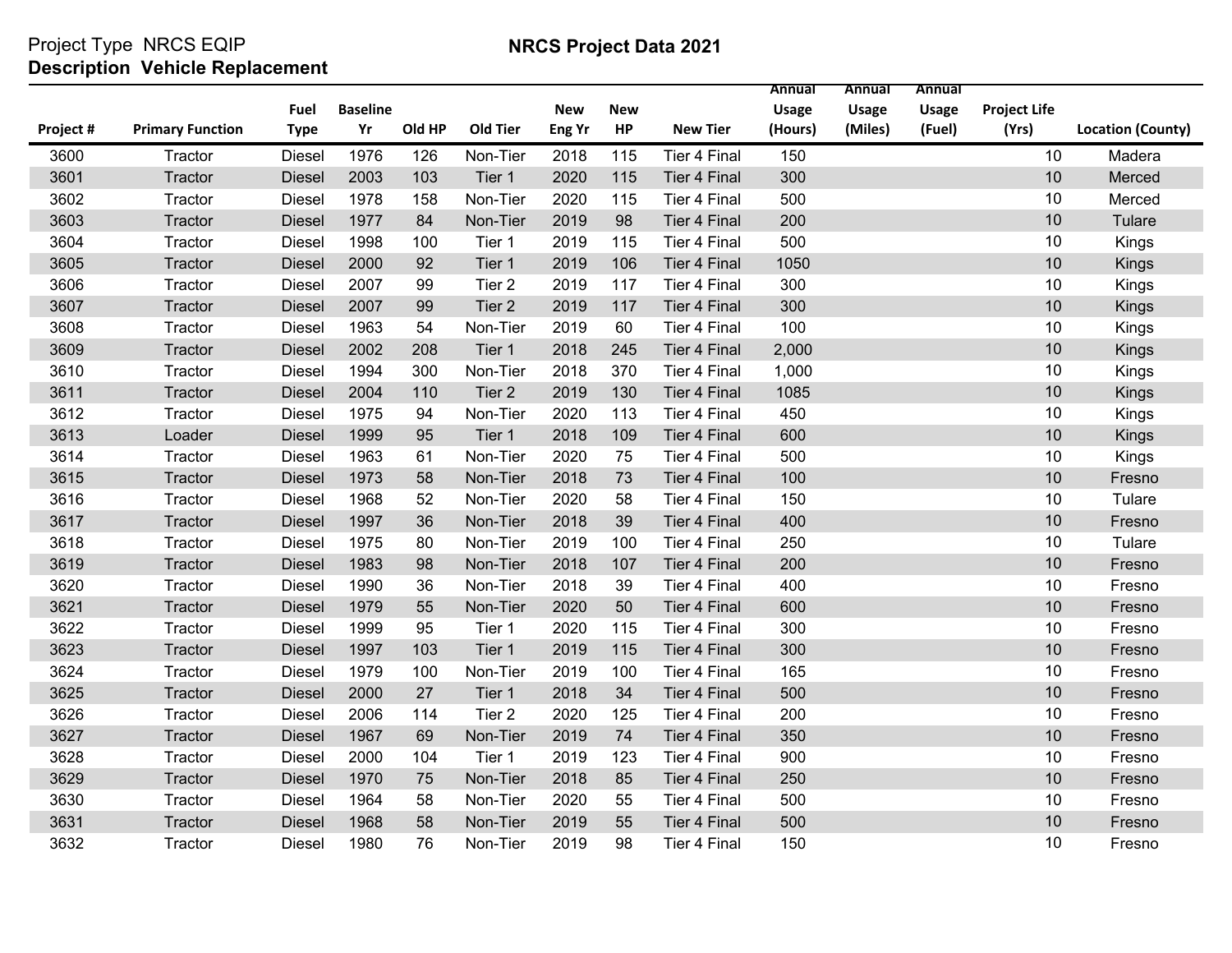|          |                         |               |                 |        |                   |            |            |                     | Annual       | Annual  | Annual       |                     |                          |
|----------|-------------------------|---------------|-----------------|--------|-------------------|------------|------------|---------------------|--------------|---------|--------------|---------------------|--------------------------|
|          |                         | Fuel          | <b>Baseline</b> |        |                   | <b>New</b> | <b>New</b> |                     | <b>Usage</b> | Usage   | <b>Usage</b> | <b>Project Life</b> |                          |
| Project# | <b>Primary Function</b> | <b>Type</b>   | Yr              | Old HP | Old Tier          | Eng Yr     | HP         | <b>New Tier</b>     | (Hours)      | (Miles) | (Fuel)       | (Yrs)               | <b>Location (County)</b> |
| 3633     | Tractor                 | <b>Diesel</b> | 1985            | 25     | Non-Tier          | 2019       | 32         | <b>Tier 4 Final</b> | 1,600        |         |              | 10                  | Fresno                   |
| 3634     | Tractor                 | <b>Diesel</b> | 1969            | 75     | Non-Tier          | 2019       | 73         | <b>Tier 4 Final</b> | 700          |         |              | 10                  | Fresno                   |
| 3635     | Tractor                 | <b>Diesel</b> | 1989            | 63     | Non-Tier          | 2019       | 75         | <b>Tier 4 Final</b> | 120          |         |              | 10                  | Fresno                   |
| 3636     | Tractor                 | <b>Diesel</b> | 2001            | 89     | Tier 1            | 2016       | 106        | <b>Tier 4 Final</b> | 300          |         |              | 10                  | Fresno                   |
| 3637     | Tractor                 | <b>Diesel</b> | 1973            | 80     | Non-Tier          | 2020       | 74         | <b>Tier 4 Final</b> | 300          |         |              | 10                  | Fresno                   |
| 3638     | Tractor                 | <b>Diesel</b> | 2004            | 92     | Tier <sub>2</sub> | 2019       | 105        | <b>Tier 4 Final</b> | 1200         |         |              | 10                  | Fresno                   |
| 3639     | Tractor                 | <b>Diesel</b> | 1973            | 58     | Non-Tier          | 2019       | 70         | <b>Tier 4 Final</b> | 150          |         |              | 10                  | Fresno                   |
| 3640     | Tractor                 | <b>Diesel</b> | 1990            | 65     | Non-Tier          | 2019       | 75         | <b>Tier 4 Final</b> | 500          |         |              | 10                  | Fresno                   |
| 3641     | Shaker                  | <b>Diesel</b> | 1984            | 117    | Non-Tier          | 2019       | 142        | <b>Tier 4 Final</b> | 440          |         |              | 10                  | Fresno                   |
| 3642     | Tractor                 | <b>Diesel</b> | 1994            | 103    | Non-Tier          | 2020       | 115        | <b>Tier 4 Final</b> | 350          |         |              | 10                  | Fresno                   |
| 3643     | Tractor                 | <b>Diesel</b> | 1987            | 84     | Non-Tier          | 2016       | 100        | Tier 4 Final        | 1,000        |         |              | 10                  | Stanislaus               |
| 3644     | Tractor                 | <b>Diesel</b> | 1997            | 108    | Tier 1            | 2018       | 74         | Tier 4 Final        | 500          |         |              | 10                  | Stanislaus               |
| 3645     | Tractor                 | <b>Diesel</b> | 1968            | 115    | Non-Tier          | 2019       | 114        | <b>Tier 4 Final</b> | 300          |         |              | 10                  | Stanislaus               |
| 3646     | Tractor                 | <b>Diesel</b> | 1976            | 51     | Non-Tier          | 2019       | 58         | <b>Tier 4 Final</b> | 500          |         |              | 10                  | Stanislaus               |
| 3647     | Tractor                 | <b>Diesel</b> | 1995            | 95     | Non-Tier          | 2018       | 101        | <b>Tier 4 Final</b> | 450          |         |              | 10                  | Stanislaus               |
| 3648     | Tractor                 | Diesel        | 1986            | 53     | Non-Tier          | 2018       | 59         | <b>Tier 4 Final</b> | 500          |         |              | 10                  | Stanislaus               |
| 3649     | Tractor                 | Diesel        | 2006            | 114    | Tier 2            | 2020       | 115        | <b>Tier 4 Final</b> | 600          |         |              | 10                  | Stanislaus               |
| 3650     | Tractor                 | Diesel        | 2005            | 98     | Tier <sub>2</sub> | 2019       | 115        | <b>Tier 4 Final</b> | 517          |         |              | 10                  | Stanislaus               |
| 3651     | Tractor                 | <b>Diesel</b> | 2004            | 90     | Tier <sub>2</sub> | 2017       | 100        | <b>Tier 4 Final</b> | 660          |         |              | 10                  | Stanislaus               |
| 3652     | Tractor                 | <b>Diesel</b> | 1986            | 81     | Non-Tier          | 2016       | 100        | <b>Tier 4 Final</b> | 500          |         |              | 10                  | Stanislaus               |
| 3653     | Tractor                 | <b>Diesel</b> | 1969            | 76     | Non-Tier          | 2020       | 66         | <b>Tier 4 Final</b> | 100          |         |              | 10                  | Stanislaus               |
| 3654     | Tractor                 | <b>Diesel</b> | 1975            | 121    | Non-Tier          | 2020       | 123        | <b>Tier 4 Final</b> | 400          |         |              | 10                  | Stanislaus               |
| 3655     | Tractor                 | <b>Diesel</b> | 1979            | 94     | Non-Tier          | 2020       | 106        | <b>Tier 4 Final</b> | 600          |         |              | 10                  | <b>Stanislaus</b>        |
| 3656     | Tractor                 | <b>Diesel</b> | 1964            | 61     | Non-Tier          | 2019       | 67         | <b>Tier 4 Final</b> | 25           |         |              | 10                  | Stanislaus               |
| 3657     | Shaker                  | <b>Diesel</b> | 2001            | 125    | Tier 1            | 2020       | 148        | <b>Tier 4 Final</b> | 350          |         |              | 10                  | Stanislaus               |
| 3658     | Tractor                 | <b>Diesel</b> | 2002            | 115    | Tier <sub>2</sub> | 2020       | 115        | <b>Tier 4 Final</b> | 1000         |         |              | 10                  | Stanislaus               |
| 3659     | Tractor                 | <b>Diesel</b> | 1949            | 86     | Non-Tier          | 2019       | 100        | <b>Tier 4 Final</b> | 300          |         |              | 10                  | Stanislaus               |
| 3660     | Tractor                 | <b>Diesel</b> | 2000            | 71     | Tier 1            | 2019       | 74         | <b>Tier 4 Final</b> | 500          |         |              | 10                  | Stanislaus               |
| 3661     | Tractor                 | <b>Diesel</b> | 1974            | 25     | Non-Tier          | 2018       | 35         | <b>Tier 4 Final</b> | 300          |         |              | 10                  | Fresno                   |
| 3662     | Tractor                 | <b>Diesel</b> | 1995            | 81     | Non-Tier          | 2020       | 100        | <b>Tier 4 Final</b> | 1075         |         |              | 10                  | Fresno                   |
| 3663     | Tractor                 | <b>Diesel</b> | 1991            | 60     | Non-Tier          | 2019       | 74         | Tier 4 Final        | 300          |         |              | 10                  | Fresno                   |
| 3664     | Tractor                 | <b>Diesel</b> | 1977            | 45     | Non-Tier          | 2019       | 54         | <b>Tier 4 Final</b> | 400          |         |              | 10                  | Fresno                   |
| 3665     | Tractor                 | <b>Diesel</b> | 1988            | 88     | Non-Tier          | 2019       | 100        | <b>Tier 4 Final</b> | 300          |         |              | 10                  | Fresno                   |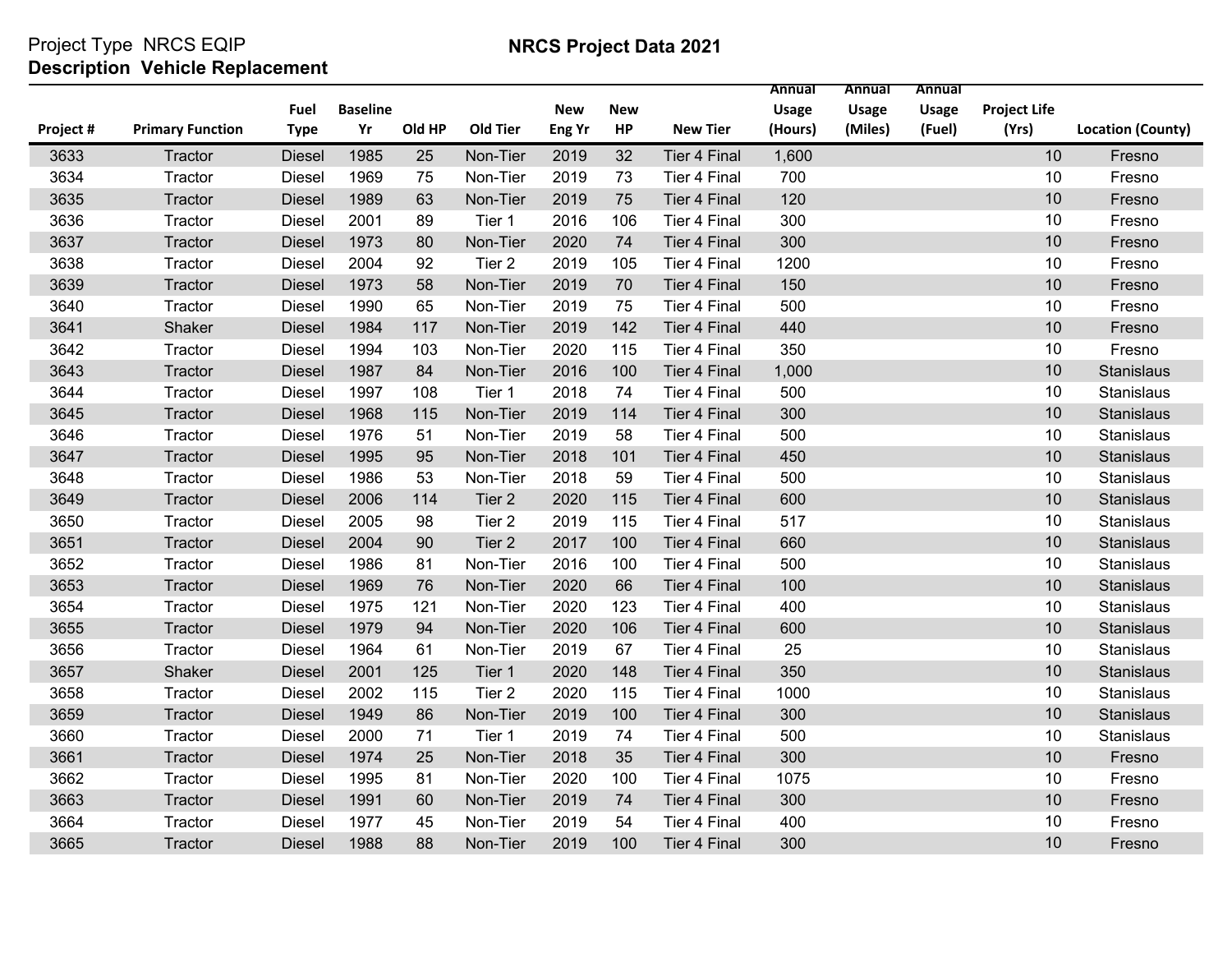|           |                          |               |                 |        |                   |            |            |                     | Annual       | Annual  | Annual       |                     |                          |
|-----------|--------------------------|---------------|-----------------|--------|-------------------|------------|------------|---------------------|--------------|---------|--------------|---------------------|--------------------------|
|           |                          | Fuel          | <b>Baseline</b> |        |                   | <b>New</b> | <b>New</b> |                     | <b>Usage</b> | Usage   | <b>Usage</b> | <b>Project Life</b> |                          |
| Project # | <b>Primary Function</b>  | <b>Type</b>   | Yr              | Old HP | Old Tier          | Eng Yr     | HP         | <b>New Tier</b>     | (Hours)      | (Miles) | (Fuel)       | (Yrs)               | <b>Location (County)</b> |
| 3666      | Tractor                  | <b>Diesel</b> | 1996            | 81     | Non-Tier          | 2019       | 100        | <b>Tier 4 Final</b> | 290          |         |              | 10                  | Fresno                   |
| 3667      | Tractor                  | <b>Diesel</b> | 1972            | 58     | Non-Tier          | 2018       | 73         | <b>Tier 4 Final</b> | 450          |         |              | 10                  | San Joaquin              |
| 3668      | Tractor                  | <b>Diesel</b> | 1971            | 174    | Non-Tier          | 2020       | 210        | <b>Tier 4 Final</b> | 750          |         |              | 10                  | San Joaquin              |
| 3669      | Tractor                  | <b>Diesel</b> | 1998            | 89     | Tier 1            | 2016       | 105        | <b>Tier 4 Final</b> | 1,000        |         |              | 10                  | San Joaquin              |
| 3670      | Tractor                  | <b>Diesel</b> | 1972            | 112    | Non-Tier          | 2019       | 73         | <b>Tier 4 Final</b> | 150          |         |              | 10                  | San Joaquin              |
| 3671      | Tractor                  | <b>Diesel</b> | 1987            | 65     | Non-Tier          | 2020       | 72         | <b>Tier 4 Final</b> | 600          |         |              | 10                  | San Joaquin              |
| 3672      | Tractor                  | <b>Diesel</b> | 1975            | 45     | Non-Tier          | 2019       | 47         | <b>Tier 4 Final</b> | 400          |         |              | 10                  | San Joaquin              |
| 3673      | Tractor                  | <b>Diesel</b> | 1953            | 86     | Non-Tier          | 2019       | 92         | <b>Tier 4 Final</b> | 400          |         |              | 10                  | San Joaquin              |
| 3674      | Tractor                  | <b>Diesel</b> | 1967            | 90     | Non-Tier          | 2020       | 99         | <b>Tier 4 Final</b> | 200          |         |              | 10                  | San Joaquin              |
| 3675      | Tractor                  | <b>Diesel</b> | 1973            | 76     | Non-Tier          | 2020       | 74         | <b>Tier 4 Final</b> | 100          |         |              | 10                  | San Joaquin              |
| 3676      | Tractor                  | <b>Diesel</b> | 1984            | 75     | Non-Tier          | 2019       | 74         | <b>Tier 4 Final</b> | 200          |         |              | 10                  | San Joaquin              |
| 3677      | Tractor                  | <b>Diesel</b> | 1975            | 151    | Non-Tier          | 2020       | 123        | <b>Tier 4 Final</b> | 600          |         |              | 10                  | San Joaquin              |
| 3678      | Tractor                  | <b>Diesel</b> | 1988            | 107    | Non-Tier          | 2018       | 125        | <b>Tier 4 Final</b> | 600          |         |              | 10                  | Kings                    |
| 3679      | Tractor                  | <b>Diesel</b> | 2004            | 92     | Tier 2            | 2020       | 114        | <b>Tier 4 Final</b> | 1000         |         |              | 10                  | Kings                    |
| 3680      | Tractor                  | <b>Diesel</b> | 2002            | 92     | Tier 1            | 2020       | 114        | <b>Tier 4 Final</b> | 1000         |         |              | 10                  | Kings                    |
| 3681      | Tractor                  | <b>Diesel</b> | 2005            | 95     | Tier <sub>2</sub> | 2019       | 90         | <b>Tier 4 Final</b> | 900          |         |              | 10                  | Kings                    |
| 3682      | Tractor                  | <b>Diesel</b> | 2005            | 95     | Tier <sub>2</sub> | 2019       | 90         | <b>Tier 4 Final</b> | 900          |         |              | 10                  | Kings                    |
| 3683      | Tractor                  | <b>Diesel</b> | 1996            | 83     | Non-Tier          | 2016       | 100        | <b>Tier 4 Final</b> | 450          |         |              | 10                  | Stanislaus               |
| 3684      | Tractor                  | <b>Diesel</b> | 1998            | 100    | Tier 1            | 2018       | 117        | Tier 4 Final        | 500          |         |              | 10                  | Stanislaus               |
| 3685      | Tractor                  | <b>Diesel</b> | 2002            | 85     | Tier 1            | 2018       | 100        | <b>Tier 4 Final</b> | 150          |         |              | 10                  | Stanislaus               |
| 3686      | Tractor                  | <b>Diesel</b> | 2001            | 92     | Tier 1            | 2017       | 114        | <b>Tier 4 Final</b> | 1,500        |         |              | 10                  | <b>Stanislaus</b>        |
| 3687      | Tractor                  | <b>Diesel</b> | 1995            | 95     | Non-Tier          | 2019       | 100        | <b>Tier 4 Final</b> | 400          |         |              | 10                  | Stanislaus               |
| 3688      | Tractor                  | <b>Diesel</b> | 1980            | 80     | Non-Tier          | 2019       | 100        | <b>Tier 4 Final</b> | 350          |         |              | 10                  | <b>Stanislaus</b>        |
| 3689      | Tractor                  | <b>Diesel</b> | 1988            | 97     | Non-Tier          | 2017       | 115        | Tier 4 Final        | 250          |         |              | 10                  | Stanislaus               |
| 3690      | Tractor                  | <b>Diesel</b> | 1994            | 81     | Non-Tier          | 2017       | 92         | Tier 4 Final        | 600          |         |              | 10                  | Stanislaus               |
| 3691      | Tractor                  | <b>Diesel</b> | 1988            | 95     | Non-Tier          | 2018       | 92         | <b>Tier 4 Final</b> | 600          |         |              | 10                  | <b>Stanislaus</b>        |
| 3692      | <b>Skid Steer Loader</b> | <b>Diesel</b> | 1998            | 105    | Tier 1            | 2019       | 92         | <b>Tier 4 Final</b> | 360          |         |              | 10                  | Stanislaus               |
| 3693      | Tractor                  | <b>Diesel</b> | 1993            | 81     | Non-Tier          | 2019       | 100        | <b>Tier 4 Final</b> | 400          |         |              | 10                  | Stanislaus               |
| 3694      | Tractor                  | <b>Diesel</b> | 2005            | 92     | Tier <sub>2</sub> | 2019       | 115        | <b>Tier 4 Final</b> | 575          |         |              | 10                  | <b>Stanislaus</b>        |
| 3695      | <b>Backhoe Loader</b>    | <b>Diesel</b> | 2006            | 78     | Tier 2            | 2018       | 97         | <b>Tier 4 Final</b> | 700          |         |              | 10                  | Stanislaus               |
| 3696      | Tractor                  | <b>Diesel</b> | 2007            | 38     | Tier 2            | 2020       | 45         | Tier 4 Final        | 500          |         |              | 10                  | Fresno                   |
| 3697      | Tractor                  | <b>Diesel</b> | 1973            | 76     | Non-Tier          | 2020       | 90         | <b>Tier 4 Final</b> | 150          |         |              | 10                  | Madera                   |
| 3698      | Tractor                  | <b>Diesel</b> | 1977            | 45     | Non-Tier          | 2018       | 50         | <b>Tier 4 Final</b> | 300          |         |              | 10                  | Madera                   |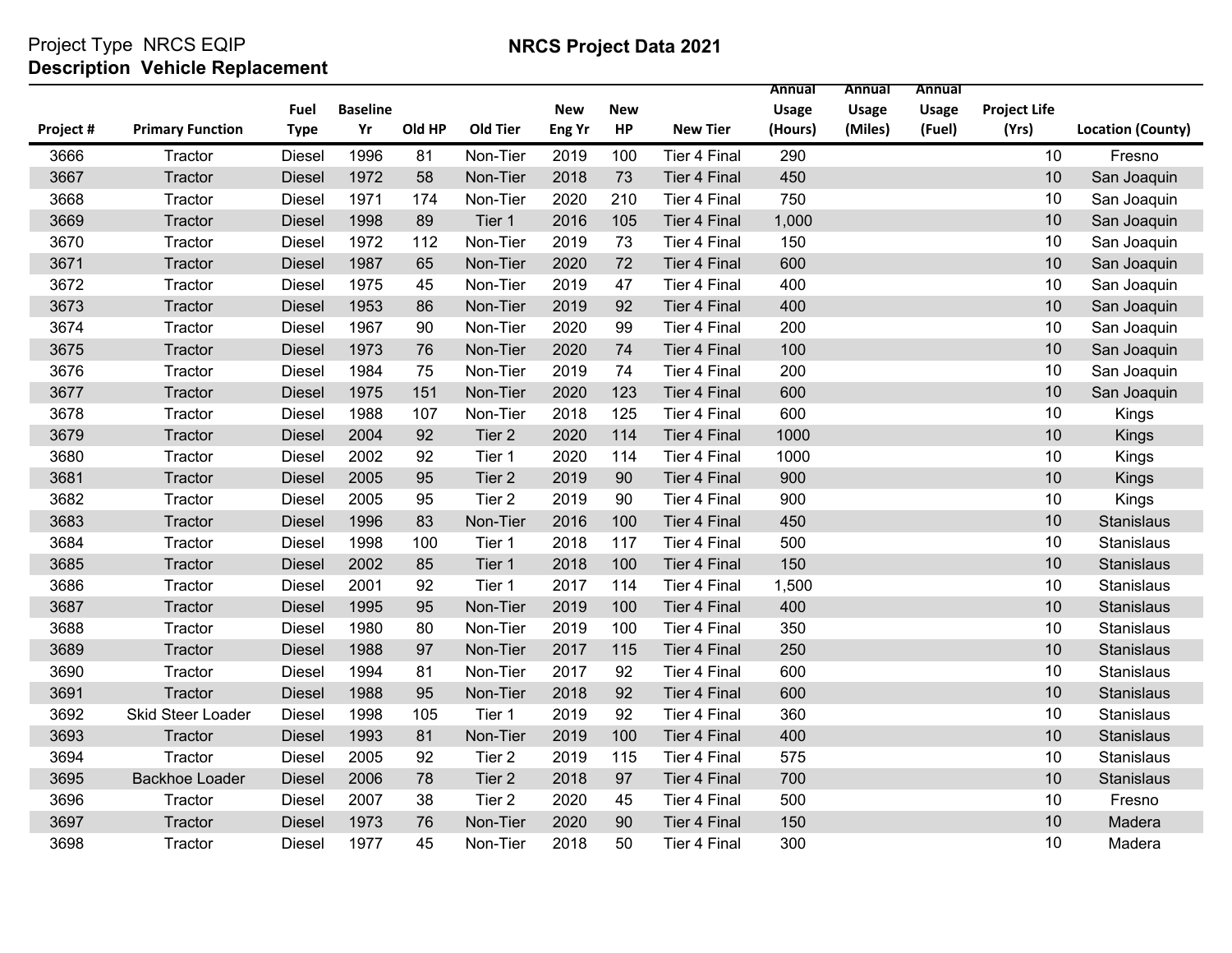|           |                          |               |                 |        |                   |            |            |                     | Annual       | Annual  | Annual       |                     |                          |
|-----------|--------------------------|---------------|-----------------|--------|-------------------|------------|------------|---------------------|--------------|---------|--------------|---------------------|--------------------------|
|           |                          | Fuel          | <b>Baseline</b> |        |                   | <b>New</b> | <b>New</b> |                     | <b>Usage</b> | Usage   | <b>Usage</b> | <b>Project Life</b> |                          |
| Project # | <b>Primary Function</b>  | <b>Type</b>   | Yr              | Old HP | <b>Old Tier</b>   | Eng Yr     | <b>HP</b>  | <b>New Tier</b>     | (Hours)      | (Miles) | (Fuel)       | (Yrs)               | <b>Location (County)</b> |
| 3699      | Tractor                  | <b>Diesel</b> | 1992            | 88     | Non-Tier          | 2019       | 100        | <b>Tier 4 Final</b> | 250          |         |              | 10                  | Madera                   |
| 3700      | Tractor                  | Diesel        | 2000            | 100    | Tier 1            | 2020       | 120        | <b>Tier 4 Final</b> | 350          |         |              | 10                  | Madera                   |
| 3701      | Tractor                  | <b>Diesel</b> | 2001            | 99     | Tier 1            | 2019       | 100        | Tier 4 Final        | 270          |         |              | 10                  | Madera                   |
| 3702      | Tractor                  | <b>Diesel</b> | 1982            | 84     | Non-Tier          | 2019       | 100        | <b>Tier 4 Final</b> | 250          |         |              | 10                  | Madera                   |
| 3703      | Tractor                  | <b>Diesel</b> | 1973            | 120    | Non-Tier          | 2020       | 115        | <b>Tier 4 Final</b> | 600          |         |              | 10                  | Madera                   |
| 3704      | Tractor                  | Diesel        | 2004            | 122    | Tier 2            | 2020       | 131        | <b>Tier 4 Final</b> | 1460         |         |              | 10                  | Madera                   |
| 3705      | <b>Skid Steer Loader</b> | <b>Diesel</b> | 2007            | 75     | Tier <sub>2</sub> | 2019       | 74         | <b>Tier 4 Final</b> | 1825         |         |              | 10                  | Madera                   |
| 3706      | Tractor                  | Diesel        | 1975            | 96     | Non-Tier          | 2020       | 115        | <b>Tier 4 Final</b> | 500          |         |              | 10                  | Madera                   |
| 3707      | Tractor                  | <b>Diesel</b> | 1991            | 100    | Non-Tier          | 2019       | 120        | <b>Tier 4 Final</b> | 300          |         |              | 10                  | Madera                   |
| 3708      | Tractor                  | Diesel        | 1997            | 78     | Non-Tier          | 2019       | 90         | <b>Tier 4 Final</b> | 150          |         |              | 10                  | Merced                   |
| 3709      | Tractor                  | <b>Diesel</b> | 1979            | 69     | Non-Tier          | 2019       | 74         | <b>Tier 4 Final</b> | 600          |         |              | 10                  | Merced                   |
| 3710      | Tractor                  | Diesel        | 1977            | 90     | Non-Tier          | 2019       | 105        | <b>Tier 4 Final</b> | 120          |         |              | 10                  | Merced                   |
| 3711      | Tractor                  | <b>Diesel</b> | 2000            | 98     | Tier 1            | 2019       | 101        | <b>Tier 4 Final</b> | 200          |         |              | 10                  | Tulare                   |
| 3712      | Tractor                  | <b>Diesel</b> | 1965            | 41     | Non-Tier          | 2019       | 49         | <b>Tier 4 Final</b> | 300          |         |              | 10                  | Tulare                   |
| 3713      | Tractor                  | <b>Diesel</b> | 1968            | 66     | Non-Tier          | 2019       | 72         | <b>Tier 4 Final</b> | 70           |         |              | 10                  | Tulare                   |
| 3714      | Tractor                  | <b>Diesel</b> | 1979            | 77     | Non-Tier          | 2019       | 66         | <b>Tier 4 Final</b> | 1100         |         |              | 10                  | Tulare                   |
| 3715      | Tractor                  | Diesel        | 1996            | 49     | Non-Tier          | 2019       | 57         | <b>Tier 4 Final</b> | 300          |         |              | 10                  | Tulare                   |
| 3716      | Tractor                  | Diesel        | 2002            | 101    | Tier 1            | 2020       | 125        | <b>Tier 4 Final</b> | 300          |         |              | 10                  | Tulare                   |
| 3717      | Tractor                  | <b>Diesel</b> | 1988            | 60     | Non-Tier          | 2020       | 73         | <b>Tier 4 Final</b> | 300          |         |              | 10                  | Tulare                   |
| 3718      | Tractor                  | Diesel        | 1993            | 186    | Non-Tier          | 2018       | 175        | <b>Tier 4 Final</b> | 1,200        |         |              | 10                  | Tulare                   |
| 3719      | Tractor                  | <b>Diesel</b> | 1984            | 63     | Non-Tier          | 2019       | 70         | <b>Tier 4 Final</b> | 320          |         |              | 10                  | Tulare                   |
| 3720      | Tractor                  | Diesel        | 1984            | 98     | Non-Tier          | 2018       | 90         | Tier 4 Final        | 1200         |         |              | 10                  | San Joaquin              |
| 3721      | Tractor                  | <b>Diesel</b> | 1996            | 88     | Non-Tier          | 2019       | 105        | Tier 4 Final        | 800          |         |              | 10                  | San Joaquin              |
| 3722      | Tractor                  | <b>Diesel</b> | 1984            | 127    | Non-Tier          | 2019       | 115        | <b>Tier 4 Final</b> | 250          |         |              | 10                  | San Joaquin              |
| 3723      | Tractor                  | <b>Diesel</b> | 1965            | 52     | Non-Tier          | 2019       | 64         | <b>Tier 4 Final</b> | 500          |         |              | 10                  | San Joaquin              |
| 3724      | Tractor                  | <b>Diesel</b> | 1979            | 38     | Non-Tier          | 2019       | 40         | <b>Tier 4 Final</b> | 400          |         |              | 10                  | Stanislaus               |
| 3725      | Tractor                  | <b>Diesel</b> | 2000            | 92     | Tier 1            | 2018       | 114        | Tier 4 Final        | 700          |         |              | 10                  | Stanislaus               |
| 3726      | Tractor                  | Diesel        | 1975            | 55     | Non-Tier          | 2020       | 67         | <b>Tier 4 Final</b> | 250          |         |              | 10                  | San Joaquin              |
| 3727      | Tractor                  | Diesel        | 1978            | 216    | Non-Tier          | 2019       | 250        | <b>Tier 4 Final</b> | 600          |         |              | 10                  | San Joaquin              |
| 3728      | Tractor                  | <b>Diesel</b> | 1984            | 98     | Non-Tier          | 2019       | 90         | <b>Tier 4 Final</b> | 1200         |         |              | 10                  | San Joaquin              |
| 3729      | Tractor                  | <b>Diesel</b> | 1991            | 60     | Non-Tier          | 2020       | 75         | <b>Tier 4 Final</b> | 100          |         |              | 10                  | San Joaquin              |
| 3730      | Tractor                  | <b>Diesel</b> | 1982            | 49     | Non-Tier          | 2020       | 40         | <b>Tier 4 Final</b> | 350          |         |              | 10                  | San Joaquin              |
| 3731      | Tractor                  | <b>Diesel</b> | 1974            | 58     | Non-Tier          | 2019       | 38         | <b>Tier 4 Final</b> | 200          |         |              | 10                  | San Joaquin              |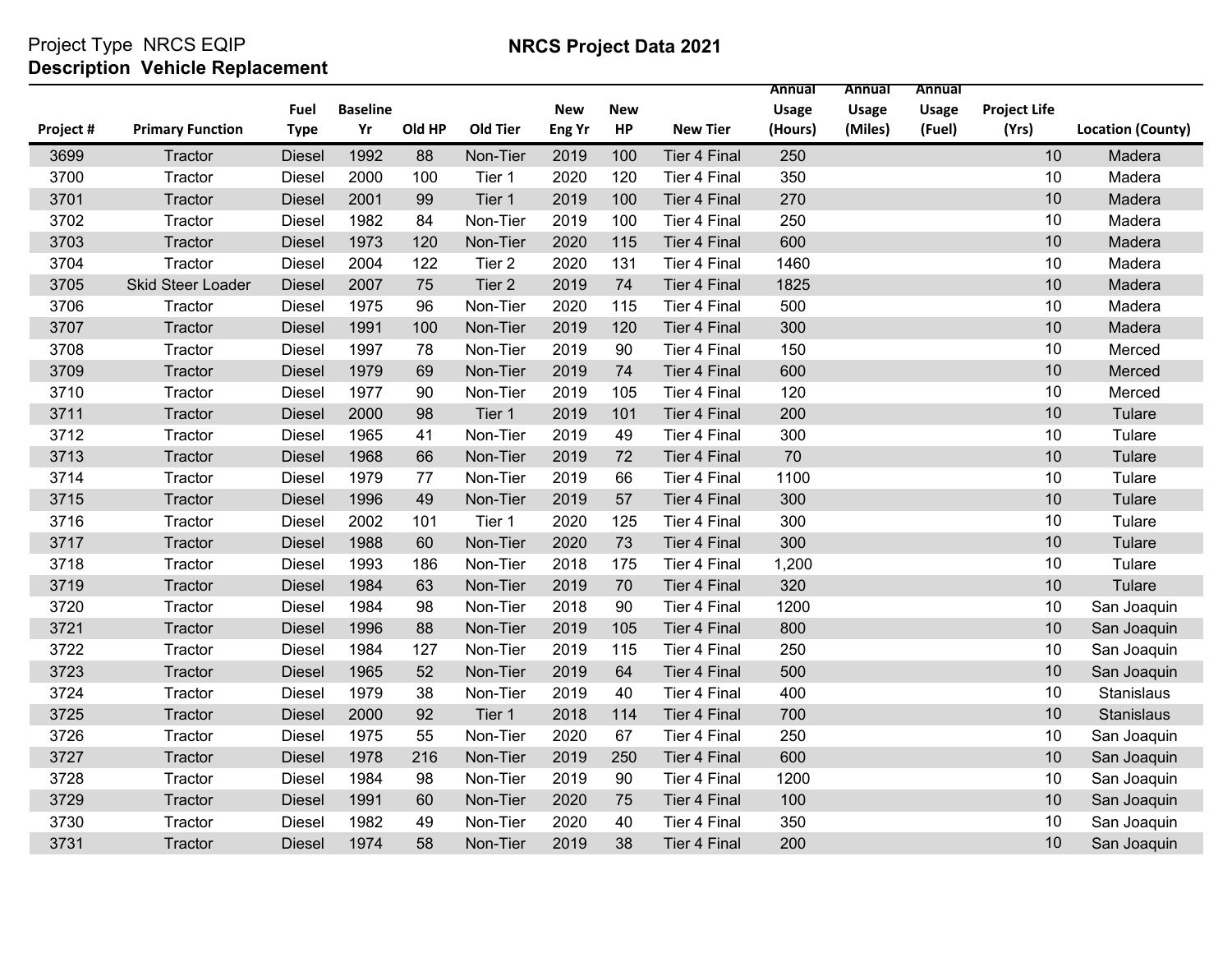|           |                         |               |                 |        |                   |            |            |                     | Annual       | Annual  | Annual       |                     |                   |
|-----------|-------------------------|---------------|-----------------|--------|-------------------|------------|------------|---------------------|--------------|---------|--------------|---------------------|-------------------|
|           |                         | Fuel          | <b>Baseline</b> |        |                   | <b>New</b> | <b>New</b> |                     | <b>Usage</b> | Usage   | <b>Usage</b> | <b>Project Life</b> |                   |
| Project # | <b>Primary Function</b> | <b>Type</b>   | Yr              | Old HP | Old Tier          | Eng Yr     | HP         | <b>New Tier</b>     | (Hours)      | (Miles) | (Fuel)       | (Yrs)               | Location (County) |
| 3732      | Tractor                 | <b>Diesel</b> | 1977            | 97     | Non-Tier          | 2018       | 106        | <b>Tier 4 Final</b> | 650          |         |              | 10                  | San Joaquin       |
| 3733      | Tractor                 | <b>Diesel</b> | 1984            | 67     | Non-Tier          | 2018       | 80         | <b>Tier 4 Final</b> | 400          |         |              | 10                  | San Joaquin       |
| 3734      | Tractor                 | Diesel        | 1973            | 43     | Non-Tier          | 2019       | 49         | <b>Tier 4 Final</b> | 450          |         |              | 10                  | San Joaquin       |
| 3735      | Tractor                 | <b>Diesel</b> | 2003            | 255    | Tier <sub>2</sub> | 2020       | 310        | <b>Tier 4 Final</b> | 700          |         |              | 10                  | San Joaquin       |
| 3736      | Tractor                 | <b>Diesel</b> | 1997            | 260    | Tier 1            | 2020       | 250        | <b>Tier 4 Final</b> | 500          |         |              | 10                  | San Joaquin       |
| 3737      | Tractor                 | <b>Diesel</b> | 2004            | 477    | Tier <sub>2</sub> | 2020       | 575        | Tier 4 Final        | 3,500        |         |              | 10                  | San Joaquin       |
| 3738      | Tractor                 | <b>Diesel</b> | 1960            | 61     | Non-Tier          | 2019       | 55         | <b>Tier 4 Final</b> | 3000         |         |              | 10                  | San Joaquin       |
| 3739      | Tractor                 | <b>Diesel</b> | 1964            | 54     | Non-Tier          | 2020       | 56         | <b>Tier 4 Final</b> | 300          |         |              | 10                  | San Joaquin       |
| 3740      | Tractor                 | <b>Diesel</b> | 1982            | 216    | Non-Tier          | 2019       | 270        | <b>Tier 4 Final</b> | 700          |         |              | 10                  | San Joaquin       |
| 3741      | Tractor                 | <b>Diesel</b> | 2004            | 90     | Tier <sub>2</sub> | 2019       | 114        | <b>Tier 4 Final</b> | 500          |         |              | 10                  | <b>Stanislaus</b> |
| 3742      | Tractor                 | <b>Diesel</b> | 2004            | 92     | Tier <sub>2</sub> | 2019       | 106        | <b>Tier 4 Final</b> | 135          |         |              | 10                  | <b>Stanislaus</b> |
| 3743      | Loader                  | <b>Diesel</b> | 1997            | 90     | Non-Tier          | 2020       | 75         | <b>Tier 4 Final</b> | 1000         |         |              | $10$                | Stanislaus        |
| 3744      | Tractor                 | <b>Diesel</b> | 1960            | 47     | Non-Tier          | 2020       | 58         | <b>Tier 4 Final</b> | 120          |         |              | 10                  | Stanislaus        |
| 3745      | Tractor                 | <b>Diesel</b> | 1977            | 98     | Non-Tier          | 2019       | 115        | <b>Tier 4 Final</b> | 750          |         |              | 10                  | Stanislaus        |
| 3746      | Tractor                 | Diesel        | 2003            | 42     | Tier <sub>2</sub> | 2019       | 105        | <b>Tier 4 Final</b> | 450          |         |              | 10                  | Stanislaus        |
| 3747      | Tractor                 | <b>Diesel</b> | 1975            | 58     | Non-Tier          | 2020       | 66         | <b>Tier 4 Final</b> | 150          |         |              | 10                  | Stanislaus        |
| 3748      | Sweeper                 | <b>Diesel</b> | 1991            | 80     | Non-Tier          | 2020       | 74         | Tier 4 Final        | 400          |         |              | 10                  | Stanislaus        |
| 3749      | Tractor                 | <b>Diesel</b> | 1991            | 88     | Non-Tier          | 2019       | 105        | Tier 4 Final        | 500          |         |              | 10                  | Stanislaus        |
| 3750      | Tractor                 | <b>Diesel</b> | 1992            | 97     | Non-Tier          | 2019       | 114        | <b>Tier 4 Final</b> | 200          |         |              | 10                  | Stanislaus        |
| 3751      | Tractor                 | <b>Diesel</b> | 1987            | 54     | Non-Tier          | 2020       | 66         | <b>Tier 4 Final</b> | 1000         |         |              | 10                  | Stanislaus        |
| 3752      | Tractor                 | <b>Diesel</b> | 1999            | 97     | Tier 1            | 2020       | 115        | <b>Tier 4 Final</b> | 250          |         |              | 10                  | Stanislaus        |
| 3753      | Tractor                 | <b>Diesel</b> | 1981            | 56     | Non-Tier          | 2018       | 45         | <b>Tier 4 Final</b> | 200          |         |              | 10                  | Stanislaus        |
| 3754      | Tractor                 | <b>Diesel</b> | 1988            | 84     | Non-Tier          | 2020       | 100        | <b>Tier 4 Final</b> | 200          |         |              | 10                  | <b>Stanislaus</b> |
| 3755      | Tractor                 | <b>Diesel</b> | 1976            | 80     | Non-Tier          | 2020       | 74         | <b>Tier 4 Final</b> | 500          |         |              | 10                  | Stanislaus        |
| 3756      | Tractor                 | <b>Diesel</b> | 1986            | 46     | Non-Tier          | 2019       | 53         | <b>Tier 4 Final</b> | 400          |         |              | 10                  | Fresno            |
| 3757      | Tractor                 | <b>Diesel</b> | 1968            | 105    | Non-Tier          | 2019       | 113        | <b>Tier 4 Final</b> | 400          |         |              | 10                  | Fresno            |
| 3758      | Tractor                 | <b>Diesel</b> | 1997            | 35     | Non-Tier          | 2018       | 39         | <b>Tier 4 Final</b> | 400          |         |              | 10                  | Fresno            |
| 3759      | Tractor                 | <b>Diesel</b> | 1974            | 45     | Non-Tier          | 2019       | 53         | <b>Tier 4 Final</b> | 250          |         |              | 10                  | Fresno            |
| 3760      | Tractor                 | <b>Diesel</b> | 1980            | 98     | Non-Tier          | 2020       | 105        | <b>Tier 4 Final</b> | 200          |         |              | 10                  | Fresno            |
| 3761      | Tractor                 | <b>Diesel</b> | 1966            | 45     | Non-Tier          | 2018       | 50         | <b>Tier 4 Final</b> | 1050         |         |              | 10                  | Tulare            |
| 3762      | Tractor                 | <b>Diesel</b> | 1975            | 47     | Non-Tier          | 2019       | 58         | Tier 4 Final        | 500          |         |              | 10                  | San Joaquin       |
| 3763      | Tractor                 | <b>Diesel</b> | 1988            | 139    | Non-Tier          | 2020       | 123        | <b>Tier 4 Final</b> | 600          |         |              | 10                  | San Joaquin       |
| 3765      | Shuttle                 | Diesel        | 1985            | 120    | Non-Tier          | 2020       | 142        | <b>Tier 4 Final</b> | 900          |         |              | 10                  | Tulare            |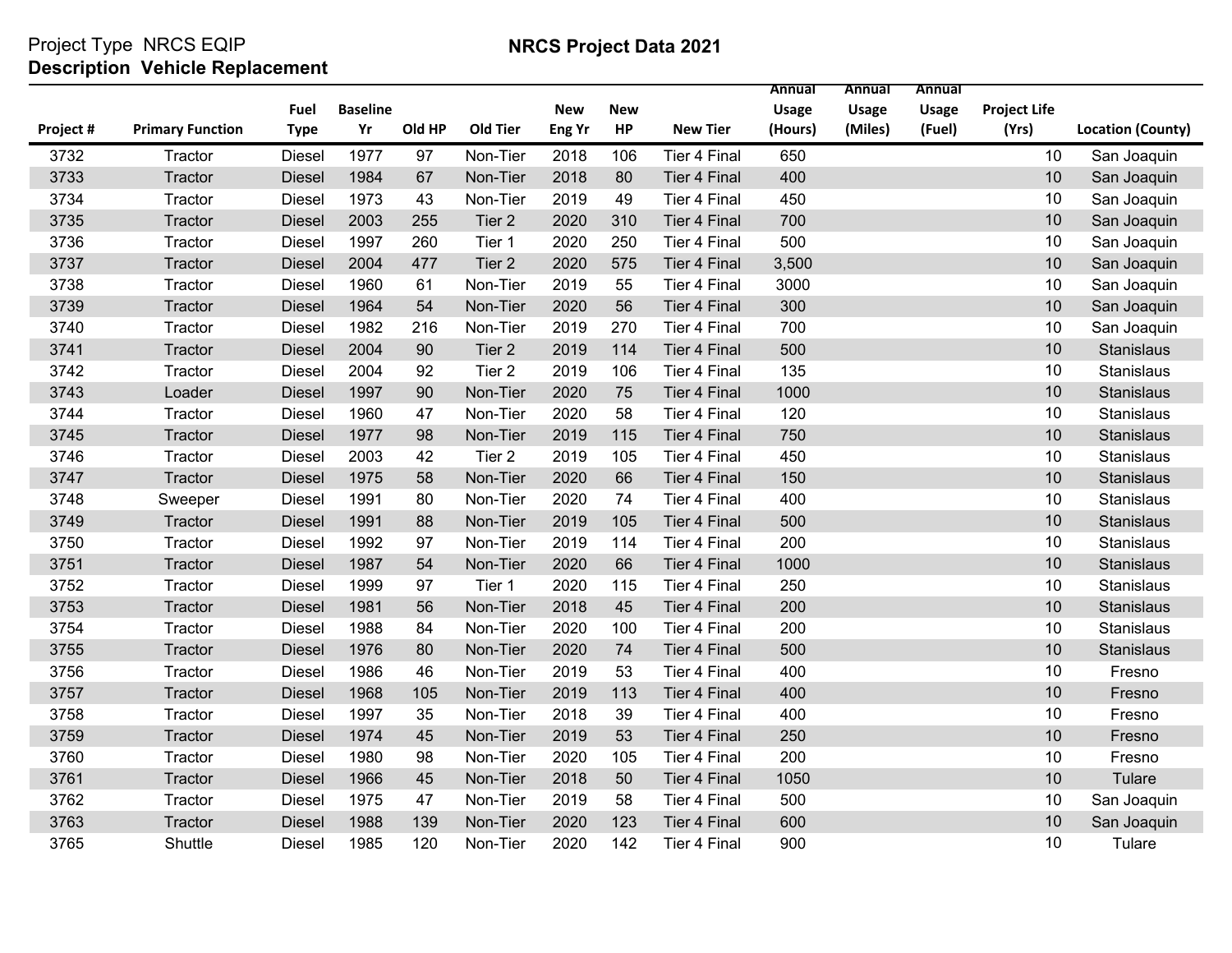|           |                         |               |                 |        |          |            |            |                     | Annual  | Annual       | <b>Annual</b> |                     |                   |
|-----------|-------------------------|---------------|-----------------|--------|----------|------------|------------|---------------------|---------|--------------|---------------|---------------------|-------------------|
|           |                         | Fuel          | <b>Baseline</b> |        |          | <b>New</b> | <b>New</b> |                     | Usage   | <b>Usage</b> | Usage         | <b>Project Life</b> |                   |
| Project # | <b>Primary Function</b> | Type          | Yr              | Old HP | Old Tier | Eng Yr     | <b>HP</b>  | <b>New Tier</b>     | (Hours) | (Miles)      | (Fuel)        | (Yrs)               | Location (County) |
| 3766      | Tractor                 | <b>Diesel</b> | 1982            | 78     | Non-Tier | 2019       | 71         | Tier 4 Final        | 2000    |              |               | 10                  | Fresno            |
| 3767      | Tractor                 | <b>Diesel</b> | 1992            | 62     | Non-Tier | 2019       | 74         | Tier 4 Final        | 50      |              |               | 10                  | Fresno            |
| 3768      | Tractor                 | <b>Diesel</b> | 1993            | 96     | Non-Tier | 2020       | 106        | <b>Tier 4 Final</b> | 2000    |              |               | 10                  | Tulare            |
| 3769      | Tractor                 | <b>Diesel</b> | 1999            | 110    | Tier 1   | 2017       | 98         | Tier 4 Final        | 200, ا  |              |               | 10                  | Fresno            |
| 3770      | Tractor                 | <b>Diesel</b> | 1990            | 105    | Non-Tier | 2020       | 114        | Tier 4 Final        | 1500    |              |               | 10                  | Fresno            |
| 3771      | Tractor                 | <b>Diesel</b> | 1978            | 97     | Non-Tier | 2020       | 100        | Tier 4 Final        | 600     |              |               | 10                  | Fresno            |
| 3772      | Tractor                 | <b>Diesel</b> | 1984            | 78     | Non-Tier | 2019       | 80         | Tier 4 Final        | 500     |              |               | 10                  | Tulare            |
| 3773      | Tractor                 | <b>Diesel</b> | 2003            | 96     | Tier 1   | 2020       | 115        | Tier 4 Final        | 500     |              |               | 10                  | Tulare            |
| 3774      | Tractor                 | <b>Diesel</b> | 1979            | 72     | Non-Tier | 2020       | 62         | <b>Tier 4 Final</b> | 400     |              |               | 10                  | Tulare            |
| 3775      | Tractor                 | <b>Diesel</b> | 1982            | 98     | Non-Tier | 2020       | 115        | Tier 4 Final        | 720     |              |               | 10                  | Madera            |
| 3776      | Tractor                 | <b>Diesel</b> | 1978            | 84     | Non-Tier | 2019       | 100        | <b>Tier 4 Final</b> | 1000    |              |               | 10                  | Madera            |
| 3777      | Tractor                 | <b>Diesel</b> | 2002            | 114    | Tier 1   | 2020       | 125        | <b>Tier 4 Final</b> | 250     |              |               | 10                  | Madera            |